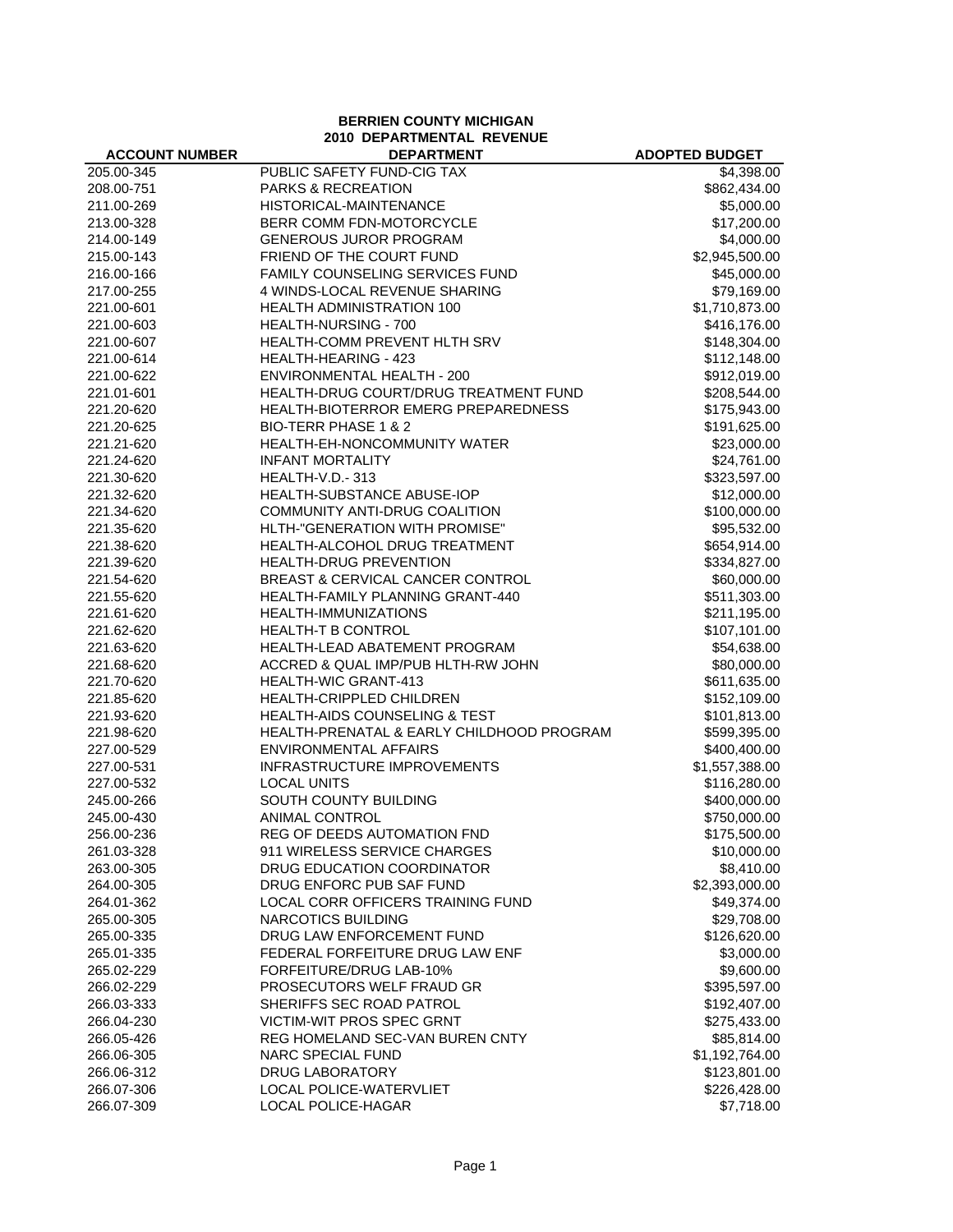| 266.07-310 | <b>LOCAL POLICE-NILES</b>                  | \$838,416.00    |
|------------|--------------------------------------------|-----------------|
| 266.07-313 | LOCAL POLICE-B H CITY                      | \$100,000.00    |
| 266.07-314 | LOCAL POLICE-BUCH TWP                      | \$17,543.00     |
| 266.07-315 | <b>LOCAL POL-NEW BUFFALO TWP</b>           | \$590,709.00    |
| 266.07-316 | LOCAL POLICE-MI WORKS CONT                 | \$5,000.00      |
| 266.07-317 | LOCAL POLICE-DHS CONTRACT                  | \$82,410.00     |
| 266.07-318 | <b>LOCAL POLICE-FBI CONTRACT</b>           | \$16,327.00     |
| 266.08-305 | <b>ACT 302 TRAINING FUND</b>               | \$15,200.00     |
| 266.09-327 | 911 COUNTY OPER FUND                       | \$3,355,302.00  |
| 266.09-328 | 911 WIRELESS SERVICE CHARGE                | \$130,430.00    |
| 266.09-329 | MSP 800 MHZ CR REIMBURSE                   | \$115,000.00    |
| 266.10-351 | HOUSE ARREST PROGRAM-SHERIFFS              | \$234,825.00    |
| 266.21-351 | <b>COMMUNITY TETHER PROGRAM</b>            | \$342,202.00    |
| 266.35-327 | <b>B C SHERIFF SPEC TEAMS</b>              | \$267,687.00    |
| 266.80-151 | COMPRENS COMM COR PROG 08/09               | \$189,150.00    |
| 266.82-130 | MI MNTL HLTH COURT GRANT-SCAO 09           | \$19,694.00     |
| 266.83-313 | EQUIP & JAIL MGMT - BH                     | \$13,336.00     |
| 266.83-351 | EQUIP & JAIL MGT-BC JAIL                   | \$61,987.00     |
| 267.00-131 | DRUG COURT PROGRAM                         | \$281,126.00    |
| 268.00-131 | SELF-HELP LEGAL RESOURCE CNTR              | \$99,686.00     |
| 269.00-131 | <b>COUNTY LAW LIBRARY</b>                  | \$80,570.00     |
| 270.00-672 | SENIOR CITIZEN FUND-1988 LEVY              | \$2,066,450.00  |
| 271.00-739 | <b>LIBRARY BOARD</b>                       | \$110,000.00    |
| 273.22-428 | HAZ MAT EMERG PREPARE GRANT                | \$43,615.00     |
| 273.68-327 | <b>EOC-PSIC TOWER GRANT</b>                | \$1,670,863.00  |
| 274.14-728 | 08/09 MSHDA CDBG REHAB GRNT                | \$75,000.00     |
| 281.00-728 | BC PUB TRAN FUND/BUS PTOG                  | \$1,370,500.00  |
| 281.14-728 | CLEAN SWEEP PEST COL GRT 791N800029        | \$6,000.00      |
| 282.00-728 | CAPITAL BUS PURC GRANT-FEDERAL             | \$852,100.00    |
| 285.00-253 | REVENUE SHARING RESERVE FUND               | \$3,208,819.00  |
| 287.00-728 | COMM DEV SUPPLEMENTAL SVS                  | \$13,409.00     |
| 290.00-670 | SOCIAL SERVICES                            | \$742,000.00    |
| 292.00-662 | CHILD CARE-JUVENILE CTR                    | \$3,528,564.00  |
| 292.00-664 | CHILD CARE-FOSTER CARE                     | \$2,558,631.00  |
| 292.00-667 | AFTER SCHOOL/TRUANCY ACADEMY               | \$198,033.00    |
| 292.00-668 | <b>HOME BASED SERVICES</b>                 | \$1,778,695.00  |
| 292.01-670 | CHILD CARE-DEPT OF SOCIAL SERVICES         | \$831,200.00    |
| 294.00-683 | <b>VETERANS TRUST</b>                      | \$16,975.00     |
| 296.00-441 | <b>BOARD OF PUBLIC WORKS</b>               | \$1,000.00      |
| 297.03-215 | <b>CAMPAIGN FINANCE ADM FUND</b>           | \$100.00        |
| 297.27-150 | TITLE V IMPLEMENTATION 2                   | \$35,200.00     |
| 297.28-275 | HOLLYWOOD BASIN WETLAND GRANT              | \$262,863.00    |
| 298.01-430 | ANIMAL CONTROL NEUTER/SPAY PGM             | \$11,000.00     |
| 413.00-430 | BERRIEN COUNTY ANIMAL SHELTER CONSTRUCTION | \$13,800.00     |
| 617.04-254 | DELIN TAX FORECLOSURE FD 2004 LEVY         | \$10,000.00     |
| 617.05-254 | DELIN TAX FORECLOSURE FD 2005 LEVY         | \$10,000.00     |
| 617.06-254 | DELIN TAX FORECLOSURE FD 2006 LEVY         | \$12,845.00     |
| 617.07-254 | DELIN TAX FORECLOSURE FN 2007 LEVY         | \$551,824.00    |
| 617.08-254 | DELIN TAX FORECLOSURE FD 2008 LEVY         | \$405,125.00    |
| 618.00-253 | DEL. PERSONAL PROPERTY TAX                 | \$45,850.00     |
| 620.00-253 | HOMESTEAD AUDIT ADMINISTRATION FUND        | \$33,057.00     |
| 677.01-851 | WORKMENS COMPENSATION-SELF INSURANCE       | \$390,542.00    |
| 677.02-852 | SELF INS HLTH CARE/TERM CLAIM LIAB         | \$15,202,800.00 |
| 677.03-851 | SELF INS-UNEMP COMP RESERVE FUND           | \$47,630.00     |
| 721.00-136 | <b>LIBRARY PENAL FINES</b>                 | \$1,550,600.00  |
| 721.00-150 | <b>LIBRARY PENAL FINES</b>                 | \$300.00        |
| 721.00-215 | <b>LIBRARY PENAL FINES</b>                 | \$62,000.00     |
| 721.00-253 | <b>LIBRARY PENAL FINES</b>                 | \$2,600.00      |
|            | <b>TOTAL</b>                               | \$65,001,985.00 |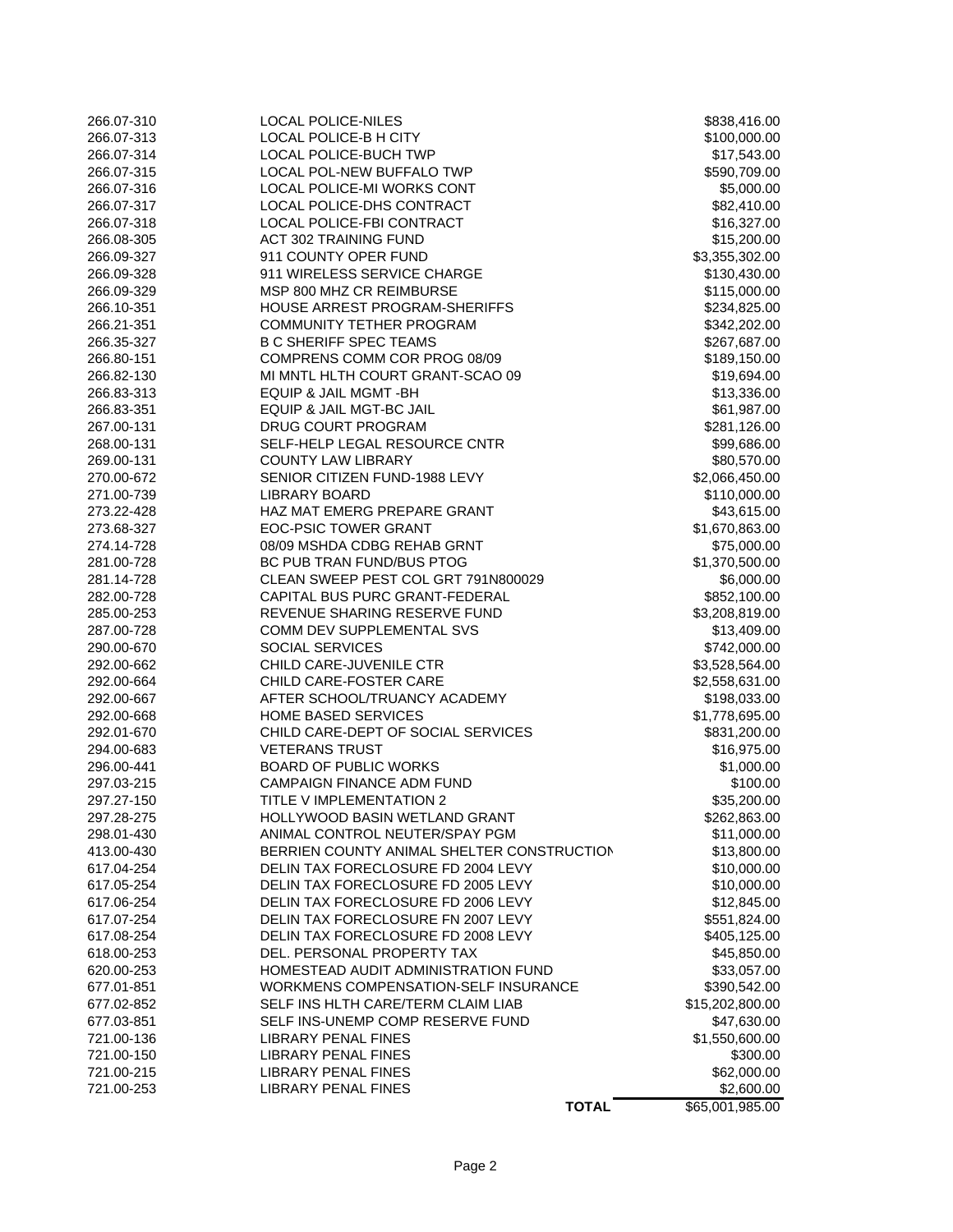**BERRIEN COUNTY MICHIGAN 2010 DEPARTMENTAL EXPENSE**

| <b>ACCOUNT NUMBER</b> | <b>DEPARTMENT</b>                         | <b>ADOPTED BUDGET</b> |
|-----------------------|-------------------------------------------|-----------------------|
| 205.00-345            | PUBLIC SAFETY FUND-CIG TAX                | \$4,398.00            |
| 208.00-751            | <b>PARKS &amp; RECREATION</b>             | \$862,434.00          |
| 211.00-269            | HISTORICAL-MAINTENANCE                    | \$5,000.00            |
| 213.00-328            | BERR COMM FDN-MOTORCYCLE                  | \$17,200.00           |
| 214.00-149            | <b>GENEROUS JUROR PROGRAM</b>             | \$4,000.00            |
| 215.00-143            | FRIEND OF THE COURT FUND                  | \$2,945,500.00        |
| 216.00-166            | FAMILY COUNSELING SERVICES FUND           | \$45,000.00           |
| 217.00-255            | 4 WINDS-LOCAL REVENUE SHARING             | \$79,169.00           |
| 221.00-601            | <b>HEALTH ADMINISTRATION 100</b>          | \$1,710,873.00        |
| 221.00-603            | HEALTH-NURSING - 700                      | \$416,176.00          |
| 221.00-607            | HEALTH-COMM PREVENT HLTH SRV              | \$148,304.00          |
| 221.00-614            | HEALTH-HEARING - 423                      | \$112,148.00          |
| 221.00-622            | <b>ENVIRONMENTAL HEALTH - 200</b>         | \$912,019.00          |
| 221.01-601            | HEALTH-DRUG COURT/DRUG TREATMENT FUND     | \$208,544.00          |
| 221.20-620            | HEALTH-BIOTERROR EMERG PREPAREDNESS       | \$175,943.00          |
| 221.20-625            | BIO-TERR PHASE 1 & 2                      | \$191,625.00          |
| 221.21-620            | HEALTH-EH-NONCOMMUNITY WATER              | \$23,000.00           |
| 221.24-620            | <b>INFANT MORTALITY</b>                   | \$24,761.00           |
| 221.30-620            | HEALTH-V.D.-313                           | \$323,597.00          |
| 221.32-620            | <b>HEALTH-SUBSTANCE ABUSE-IOP</b>         | \$12,000.00           |
| 221.34-620            | COMMUNITY ANTI-DRUG COALITION             | \$100,000.00          |
| 221.35-620            | HLTH-"GENERATION WITH PROMISE"            | \$95,532.00           |
| 221.38-620            | HEALTH-ALCOHOL DRUG TREATMENT             | \$654,914.00          |
| 221.39-620            | HEALTH-DRUG PREVENTION                    | \$334,827.00          |
| 221.54-620            | BREAST & CERVICAL CANCER CONTROL          | \$60,000.00           |
| 221.55-620            | HEALTH-FAMILY PLANNING GRANT-440          | \$511,303.00          |
| 221.61-620            | HEALTH-IMMUNIZATIONS                      | \$211,195.00          |
| 221.62-620            | <b>HEALTH-T B CONTROL</b>                 | \$107,101.00          |
| 221.63-620            | HEALTH-LEAD ABATEMENT PROGRAM             | \$54,638.00           |
| 221.68-620            | ACCRED & QUAL IMP/PUB HLTH-RW JOHN        | \$80,000.00           |
| 221.70-620            | HEALTH-WIC GRANT-413                      | \$611,635.00          |
| 221.85-620            | HEALTH-CRIPPLED CHILDREN                  | \$152,109.00          |
| 221.93-620            | <b>HEALTH-AIDS COUNSELING &amp; TEST</b>  | \$101,813.00          |
| 221.98-620            | HEALTH-PRENATAL & EARLY CHILDHOOD PROGRAM | \$599,395.00          |
| 227.00-529            | <b>ENVIRONMENTAL AFFAIRS</b>              | \$400,400.00          |
| 227.00-531            | <b>INFRASTRUCTURE IMPROVEMENTS</b>        | \$1,557,388.00        |
| 227.00-532            | <b>LOCAL UNITS</b>                        | \$116,280.00          |
| 245.00-266            | SOUTH COUNTY BUILDING                     | \$400,000.00          |
| 245.00-430            | <b>ANIMAL CONTROL</b>                     | \$750,000.00          |
| 256.00-236            | REG OF DEEDS AUTOMATION FND               | \$175,500.00          |
| 261.03-328            | 911 WIRELESS SERVICE CHARGES              | \$10,000.00           |
| 263.00-305            | DRUG EDUCATION COORDINATOR                | \$8,410.00            |
| 264.00-305            | DRUG ENFORC PUB SAF FUND                  | \$2,393,000.00        |
| 264.01-362            | LOCAL CORR OFFICERS TRAINING FUND         | \$49,374.00           |
| 265.00-305            | <b>NARCOTICS BUILDING</b>                 | \$29,708.00           |
| 265.00-335            | DRUG LAW ENFORCEMENT FUND                 | \$126,620.00          |
| 265.01-335            | FEDERAL FORFEITURE DRUG LAW ENF           | \$3,000.00            |
| 265.02-229            | FORFEITURE/DRUG LAB-10%                   | \$9,600.00            |
| 266.02-229            | PROSECUTORS WELF FRAUD GR                 | \$395,597.00          |
| 266.03-333            | SHERIFFS SEC ROAD PATROL                  | \$192,407.00          |
| 266.04-230            | <b>VICTIM-WIT PROS SPEC GRNT</b>          | \$275,433.00          |
| 266.05-426            | REG HOMELAND SEC-VAN BUREN CNTY           | \$85,814.00           |
| 266.06-305            | <b>NARC SPECIAL FUND</b>                  | \$1,192,764.00        |
| 266.06-312            | DRUG LABORATORY                           | \$123,801.00          |
| 266.07-306            | <b>LOCAL POLICE-WATERVLIET</b>            | \$226,428.00          |
| 266.07-309            | LOCAL POLICE-HAGAR                        | \$7,718.00            |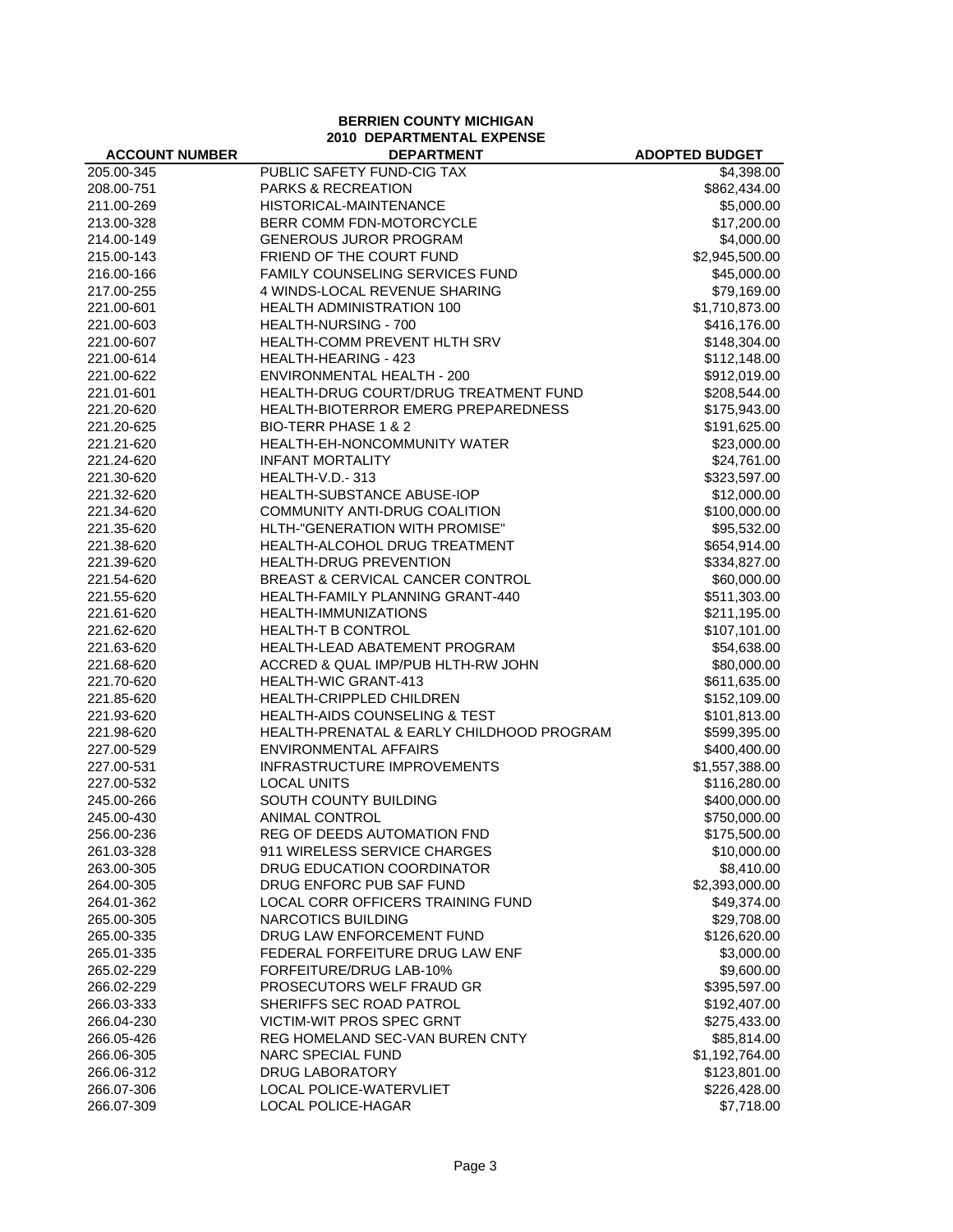| 266.07-310 | <b>LOCAL POLICE-NILES</b>                  | \$838,416.00    |
|------------|--------------------------------------------|-----------------|
| 266.07-313 | LOCAL POLICE-B H CITY                      | \$100,000.00    |
| 266.07-314 | <b>LOCAL POLICE-BUCH TWP</b>               | \$17,543.00     |
| 266.07-315 | LOCAL POL-NEW BUFFALO TWP                  | \$590,709.00    |
| 266.07-316 | LOCAL POLICE-MI WORKS CONT                 | \$5,000.00      |
| 266.07-317 | <b>LOCAL POLICE-DHS CONTRACT</b>           | \$82,410.00     |
| 266.07-318 | LOCAL POLICE-FBI CONTRACT                  | \$16,327.00     |
| 266.08-305 | <b>ACT 302 TRAINING FUND</b>               | \$15,200.00     |
| 266.09-327 | 911 COUNTY OPER FUND                       | \$3,355,302.00  |
| 266.09-328 | 911 WIRELESS SERVICE CHARGE                | \$130,430.00    |
| 266.09-329 | MSP 800 MHZ CR REIMBURSE                   | \$115,000.00    |
| 266.10-351 | HOUSE ARREST PROGRAM-SHERIFFS              | \$234,825.00    |
| 266.21-351 | COMMUNITY TETHER PROGRAM                   | \$342,202.00    |
| 266.35-327 | <b>B C SHERIFF SPEC TEAMS</b>              | \$267,687.00    |
| 266.80-151 | COMPRENS COMM COR PROG 08/09               | \$189,150.00    |
| 266.82-130 | MI MNTL HLTH COURT GRANT-SCAO 09           | \$19,694.00     |
| 266.83-313 | EQUIP & JAIL MGMT -BH                      | \$13,336.00     |
| 266.83-351 | EQUIP & JAIL MGT-BC JAIL                   | \$61,987.00     |
| 267.00-131 | DRUG COURT PROGRAM                         | \$281,126.00    |
| 268.00-131 | SELF-HELP LEGAL RESOURCE CNTR              | \$99,686.00     |
| 269.00-131 | <b>COUNTY LAW LIBRARY</b>                  | \$80,570.00     |
| 270.00-672 | SENIOR CITIZEN FUND-1988 LEVY              | \$2,066,450.00  |
| 271.00-739 | <b>LIBRARY BOARD</b>                       | \$110,000.00    |
| 273.22-428 | HAZ MAT EMERG PREPARE GRANT                | \$43,615.00     |
| 273.68-327 | <b>EOC-PSIC TOWER GRANT</b>                | \$1,670,863.00  |
| 274.14-728 | 08/09 MSHDA CDBG REHAB GRNT                | \$75,000.00     |
| 281.00-728 | BC PUB TRAN FUND/BUS PTOG                  | \$1,370,500.00  |
| 281.14-728 | CLEAN SWEEP PEST COL GRT 791N800029        | \$6,000.00      |
| 282.00-728 | CAPITAL BUS PURC GRANT-FEDERAL             | \$852,100.00    |
| 285.00-253 | REVENUE SHARING RESERVE FUND               | \$3,208,819.00  |
| 287.00-728 | COMM DEV SUPPLEMENTAL SVS                  | \$13,409.00     |
| 290.00-670 | SOCIAL SERVICES                            | \$742,000.00    |
| 292.00-662 | CHILD CARE-JUVENILE CTR                    | \$3,528,564.00  |
| 292.00-664 | CHILD CARE-FOSTER CARE                     | \$2,558,631.00  |
| 292.00-667 | AFTER SCHOOL/TRUANCY ACADEMY               | \$198,033.00    |
| 292.00-668 | HOME BASED SERVICES                        | \$1,778,695.00  |
| 292.01-670 | CHILD CARE-DEPT OF SOCIAL SERVICES         | \$831,200.00    |
| 294.00-683 | <b>VETERANS TRUST</b>                      | \$16,975.00     |
| 296.00-441 | <b>BOARD OF PUBLIC WORKS</b>               | \$1,000.00      |
| 297.03-215 | <b>CAMPAIGN FINANCE ADM FUND</b>           | \$100.00        |
| 297.27-150 | <b>TITLE V IMPLEMENTATION 2</b>            | \$35,200.00     |
| 297.28-275 | HOLLYWOOD BASIN WETLAND GRANT              | \$262,863.00    |
| 298.01-430 | ANIMAL CONTROL NEUTER/SPAY PGM             | \$11,000.00     |
| 413.00-430 | BERRIEN COUNTY ANIMAL SHELTER CONSTRUCTION | \$13,800.00     |
| 617.04-254 | DELIN TAX FORECLOSURE FD 2004 LEVY         | \$10,000.00     |
| 617.05-254 | DELIN TAX FORECLOSURE FD 2005 LEVY         | \$10,000.00     |
| 617.06-254 | DELIN TAX FORECLOSURE FD 2006 LEVY         | \$12,845.00     |
| 617.07-254 | DELIN TAX FORECLOSURE FN 2007 LEVY         | \$551,824.00    |
| 617.08-254 | DELIN TAX FORECLOSURE FD 2008 LEVY         | \$405,125.00    |
| 618.00-253 | DEL. PERSONAL PROPERTY TAX                 | \$45,850.00     |
| 620.00-253 | HOMESTEAD AUDIT ADMINISTRATION FUND        | \$33,057.00     |
| 677.01-851 | WORKMENS COMPENSATION-SELF INSURANCE       | \$390,542.00    |
| 677.02-852 | SELF INS HLTH CARE/TERM CLAIM LIAB         | \$15,202,800.00 |
| 677.03-851 | SELF INS-UNEMP COMP RESERVE FUND           | \$47,630.00     |
| 721.00-253 | <b>LIBRARY PENAL FINES</b>                 | \$1,615,500.00  |
|            | <b>TOTAL</b>                               | \$65,001,985.00 |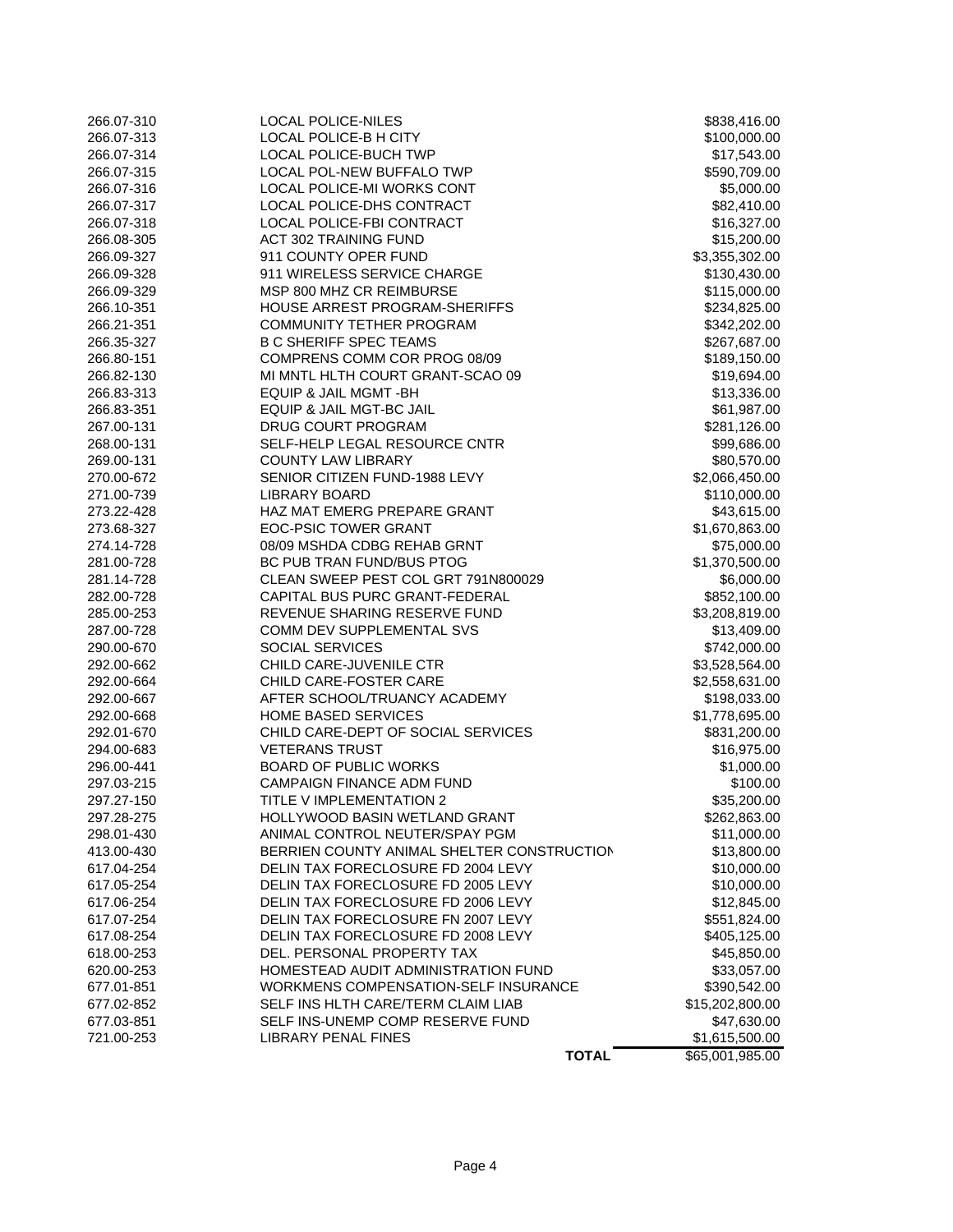#### **BERRIEN COUNTY MICHIGAN 2010 DEPARTMENTAL REVENUE 205.00 - 345 PUBLIC SAFETY FUND-CIG TAX ACCOUNT NUMBER DEPARTMENT ADOPTED BUDGET**

699.07 LOCAL CIGARETTE TAX \$4,398.00

**ACTIVITY TOTALS** \$4,398.00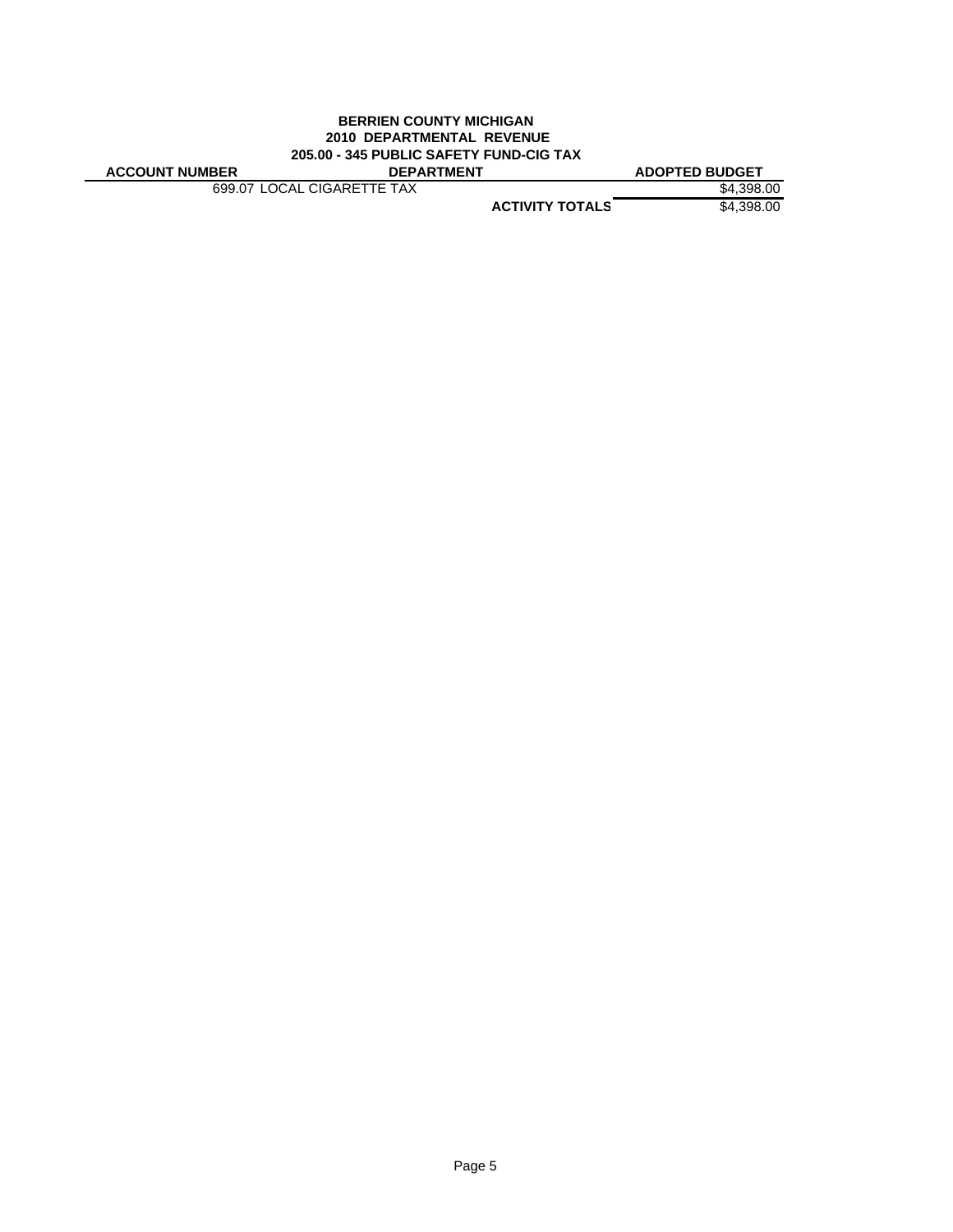# **BERRIEN COUNTY MICHIGAN 2010 DEPARTMENTAL REVENUE 208.00 - 751 PARKS & RECREATION**

| <b>ACCOUNT NUMBER</b> | <b>DEPARTMENT</b>               |                        | <b>ADOPTED BUDGET</b> |
|-----------------------|---------------------------------|------------------------|-----------------------|
|                       | 646.01 FOOD AND BEVERAGE SALES  |                        | \$9,700.00            |
|                       | 650.00 SALES-VARIOUS            |                        | \$18,445,00           |
|                       | 651.00 USE AND ADMISSION FEES   |                        | \$340,394.00          |
| 668.00 RENT           |                                 |                        | \$45,800.00           |
|                       | 669.00 EQUIPMENT RENTAL         |                        | \$7,300.00            |
|                       | 675.00 DUE FROM OTHER SOURCES   |                        | \$58,895.00           |
|                       | 686.00 OTHER REIMBURSEMENTS     |                        | \$400.00              |
|                       | 699.00 CONTRIBUTION OTHER FUNDS |                        | \$381,500.00          |
|                       |                                 | <b>ACTIVITY TOTALS</b> | \$862,434.00          |
|                       |                                 |                        |                       |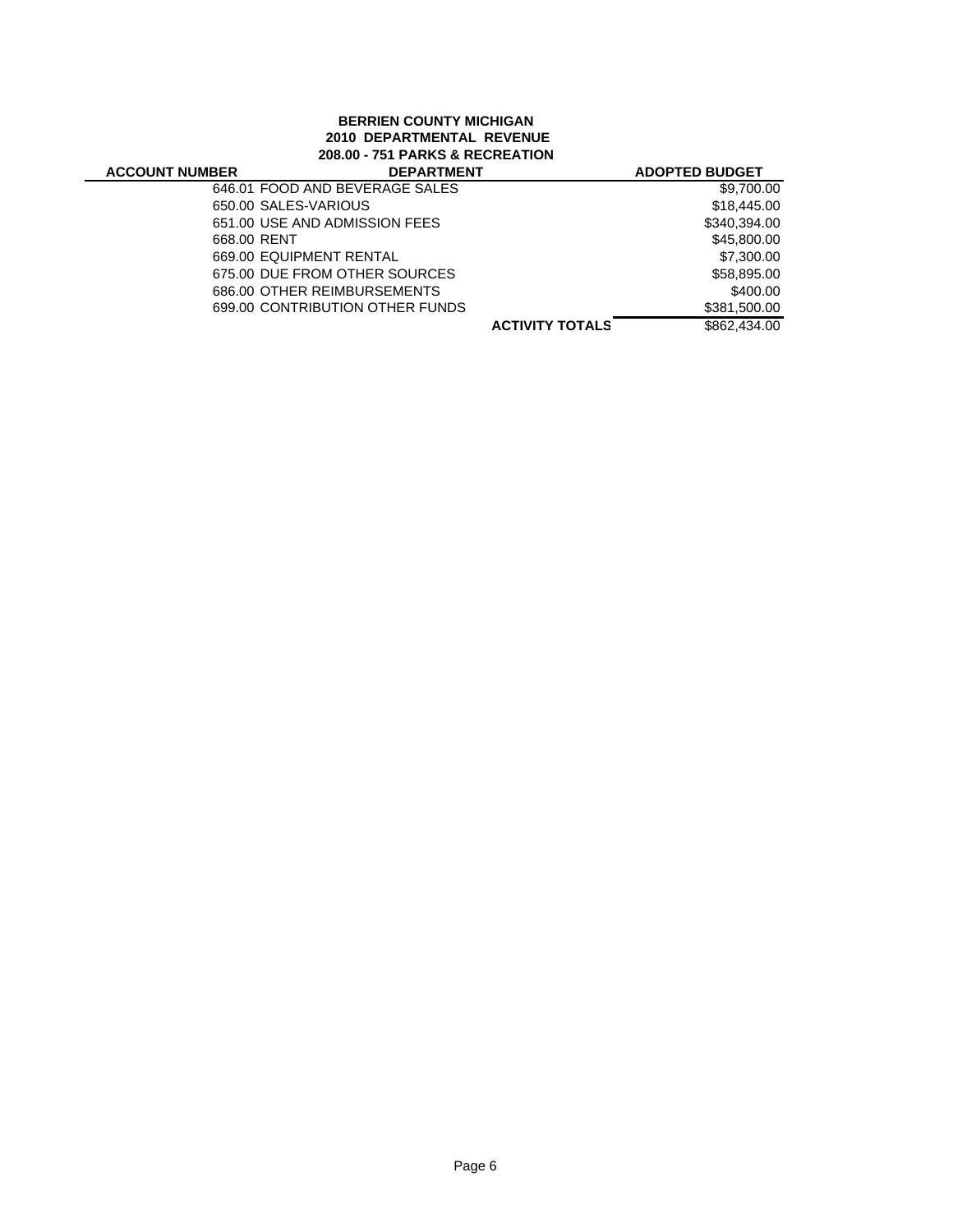# **BERRIEN COUNTY MICHIGAN 2010 DEPARTMENTAL REVENUE 211.00 - 269 HISTORICAL-MAINTENANCE**

**ACCOUNT NUMBER DEPARTMENT ADOPTED BUDGET**

699.00 CONTRIBUTION OTHER FUNDS \$5,000.00

**ACTIVITY TOTALS** \$5,000.00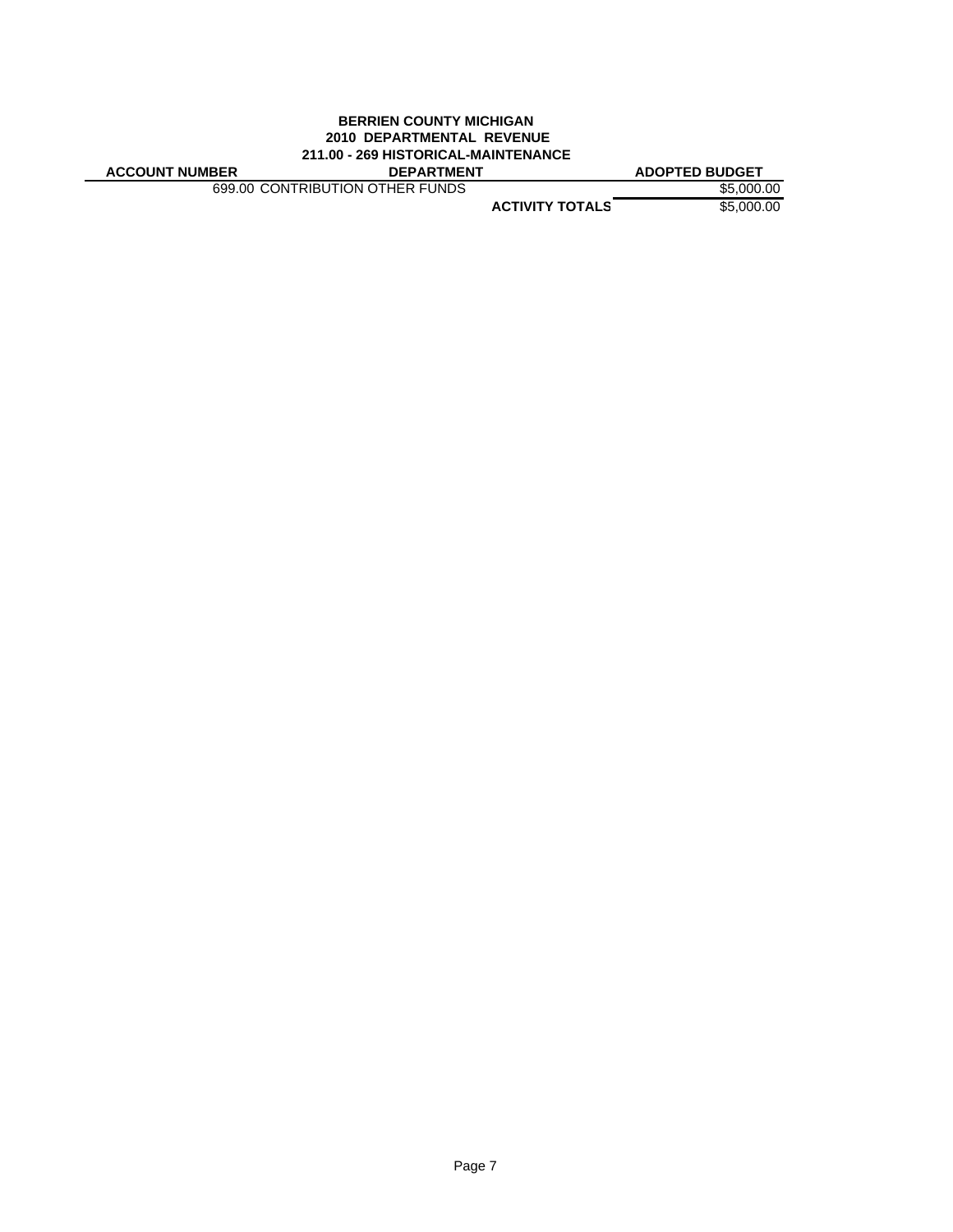# **BERRIEN COUNTY MICHIGAN 2010 DEPARTMENTAL REVENUE 213.00 - 328 BERR COMM FDN-MOTORCYCLE**

|  | <b>ACCOUNT NUMBER</b> |  |
|--|-----------------------|--|
|  |                       |  |

671.01 DONATION-BERR COMM FND \$17,200.00

**ADOPTED BUDGET** 

**ACTIVITY TOTALS** \$17,200.00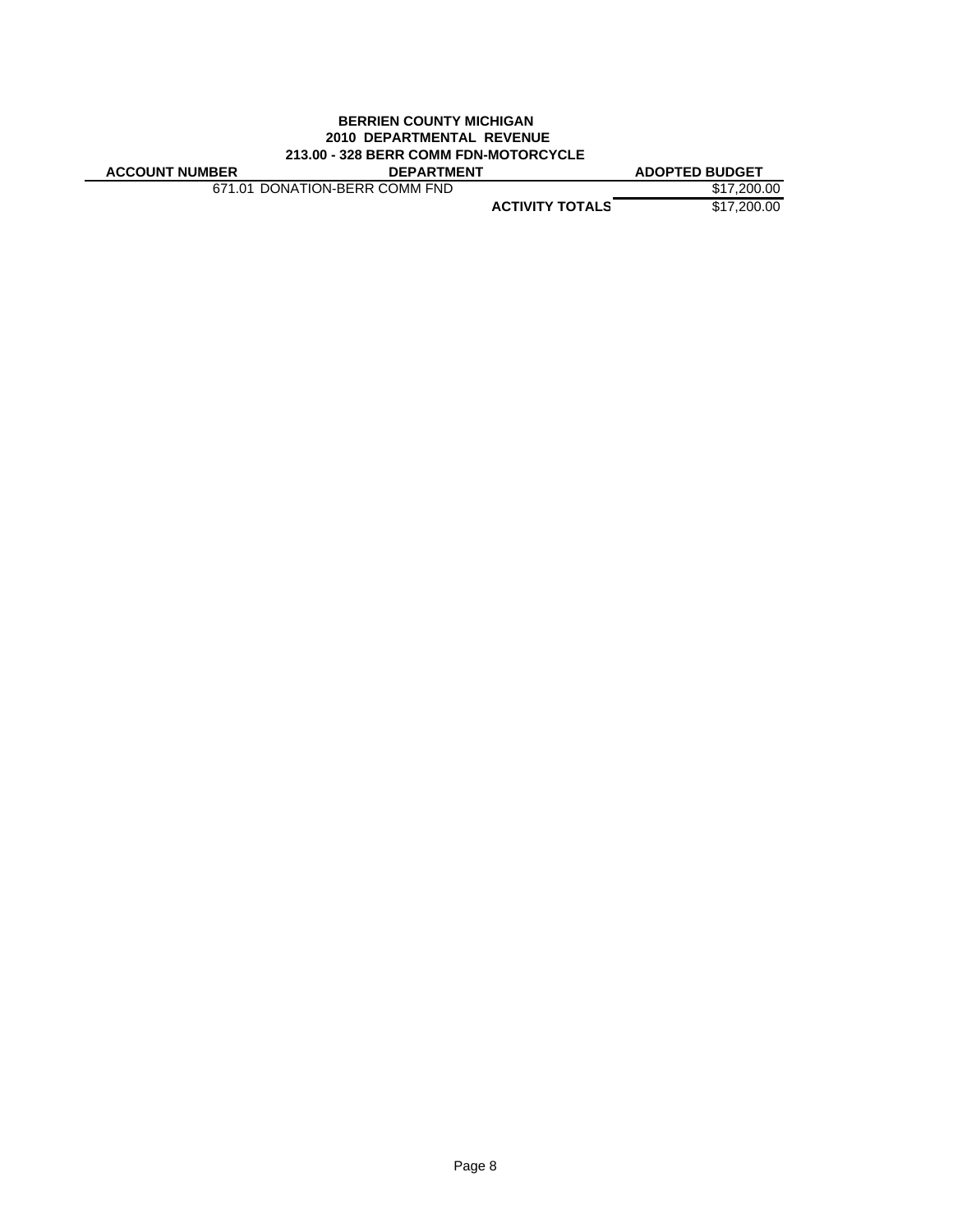### **BERRIEN COUNTY MICHIGAN 2010 DEPARTMENTAL REVENUE 214.00 - 149 GENEROUS JUROR PROGRAM**

671.02 DONATIONS-JURORS \$4,000.00

**ACCOUNT NUMBER DEPARTMENT ADOPTED BUDGET**

**ACTIVITY TOTALS** \$4,000.00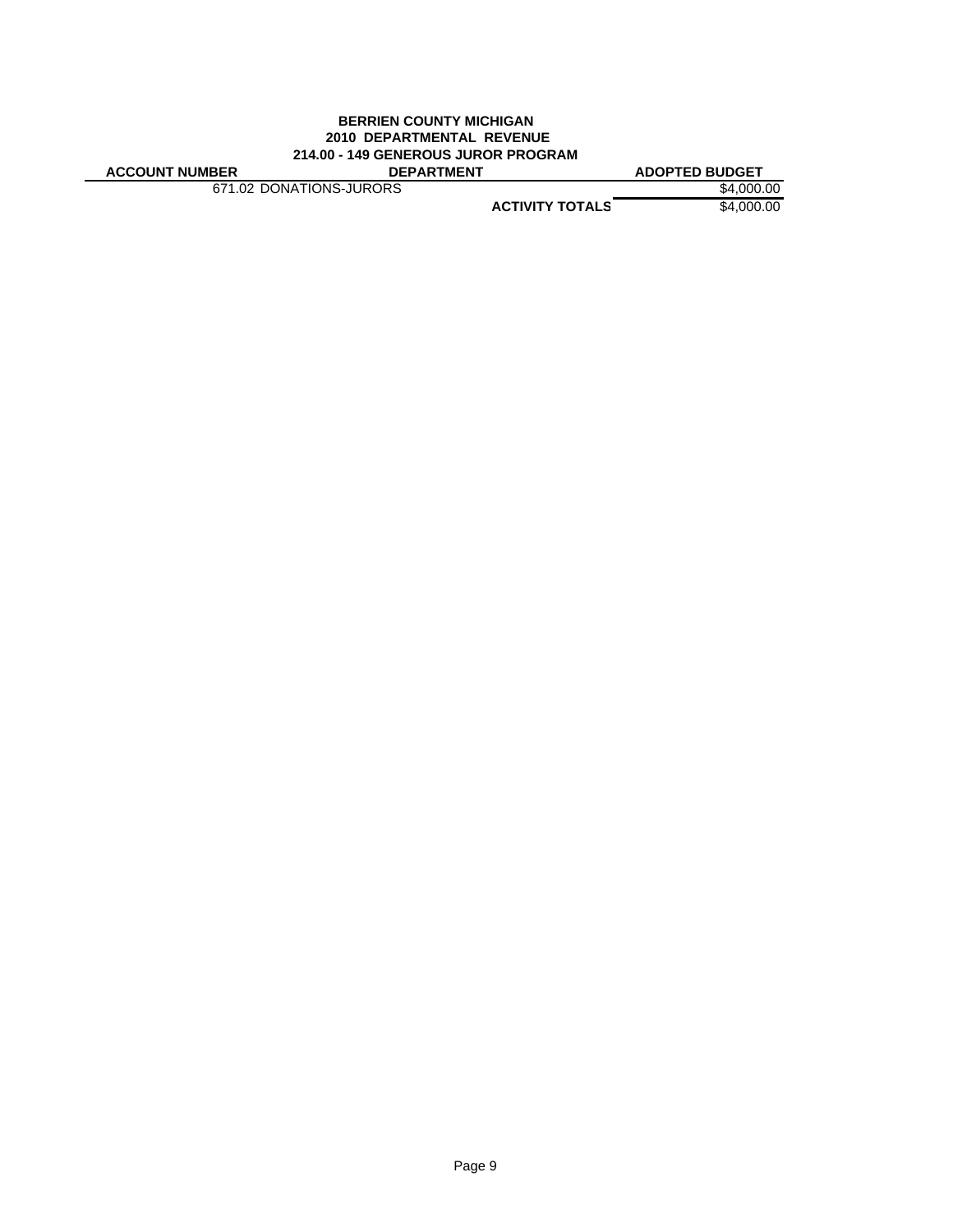# **BERRIEN COUNTY MICHIGAN 2010 DEPARTMENTAL REVENUE 215.00 - 143 FRIEND OF THE COURT FUND**

| <b>ACCOUNT NUMBER</b> | <b>DEPARTMENT</b>               |                        | <b>ADOPTED BUDGET</b> |
|-----------------------|---------------------------------|------------------------|-----------------------|
|                       | 523.00 GRANTS-FEDERAL           |                        | \$1,670,635.00        |
|                       | 578.00 FRIEND OF CT. SPL. REIMB |                        | \$300,000.00          |
|                       | 578.04 FOC-BWEF PAYMENTS        |                        | \$9,400.00            |
|                       | 608.02 NON IV-D JUDGMENT FEE    |                        | \$35,000,00           |
|                       | 615.00 FRIEND OF THE COURT FEES |                        | \$175,000.00          |
|                       | 686.00 OTHER REIMBURSEMENTS     |                        | \$365,081.00          |
|                       | 688.01 REFUNDS FRIEND COURT     |                        | \$2,500.00            |
|                       | 699.00 CONTRIBUTION OTHER FUNDS |                        | \$387,884.00          |
|                       |                                 | <b>ACTIVITY TOTALS</b> | \$2,945,500.00        |
|                       |                                 |                        |                       |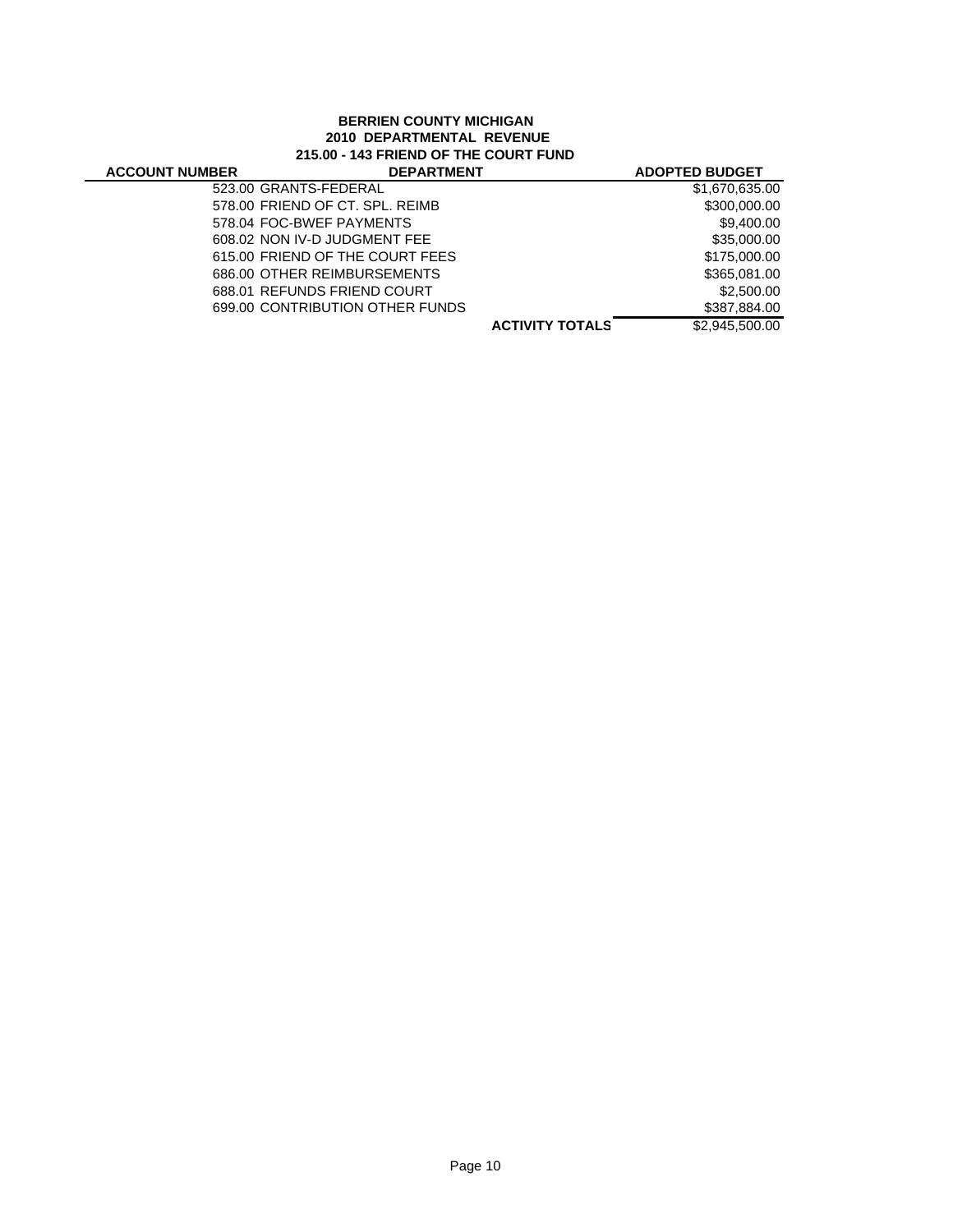## **BERRIEN COUNTY MICHIGAN 2010 DEPARTMENTAL REVENUE 216.00 - 166 FAMILY COUNSELING SERVICES FUND**

| <b>ACCOUNT NUMBER</b> | <b>DEPARTMENT</b>           | <b>ADOPTED BUDGET</b> |
|-----------------------|-----------------------------|-----------------------|
|                       | 479.00 MARRIAGE LICENSES    | \$20,000,00           |
|                       | 686.00 OTHER REIMBURSEMENTS | \$25,000,00           |
|                       | <b>ACTIVITY TOTALS</b>      | \$45,000,00           |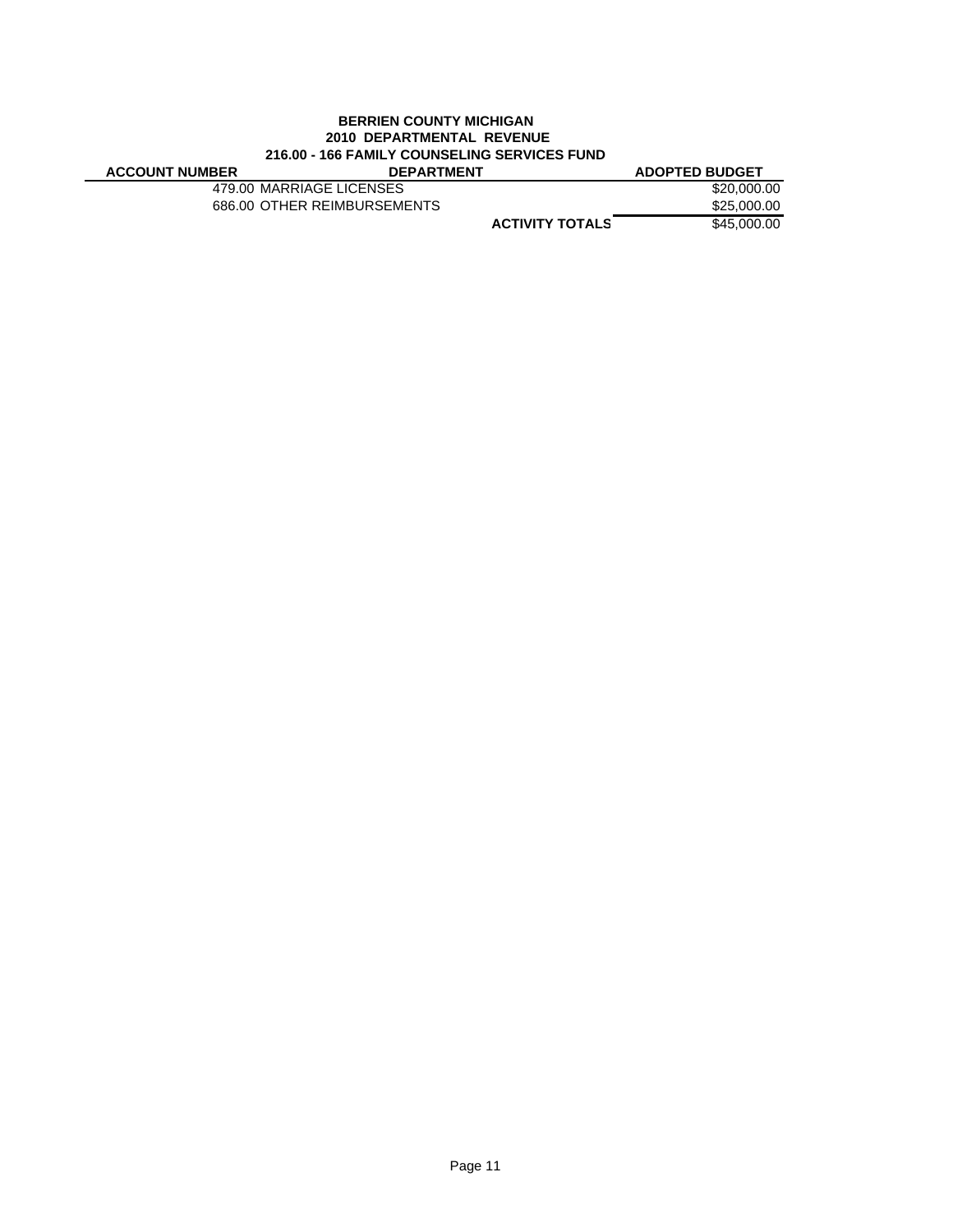#### **BERRIEN COUNTY MICHIGAN 2010 DEPARTMENTAL REVENUE 217.00 - 255 4 WINDS-LOCAL REVENUE SHARING**

| <b>ACCOUNT NUMBER</b> | <b>DEPARTMENT</b>                | <b>ADOPTED BUDGET</b> |
|-----------------------|----------------------------------|-----------------------|
|                       | 425.01 PMT IN LIEU TAX-FOUR WIND | \$79.169.00           |

**ACTIVITY TOTALS** \$79,169.00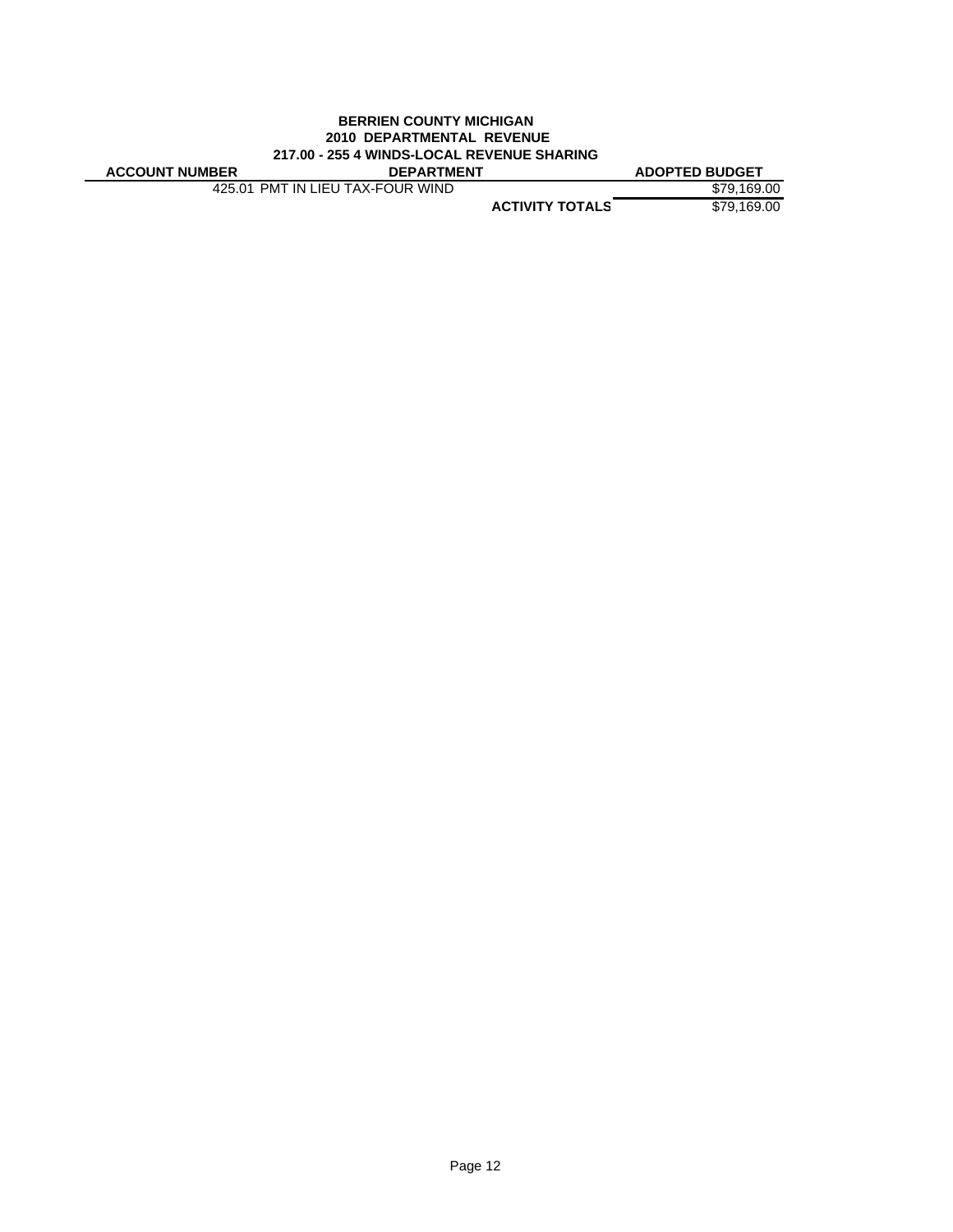# **BERRIEN COUNTY MICHIGAN 2010 DEPARTMENTAL REVENUE 221.00 - 601 HEALTH ADMINISTRATION 100**

| 221.00 - 601 HEALTH ADMINISTRATION 100 |                                  |                        |                       |
|----------------------------------------|----------------------------------|------------------------|-----------------------|
| <b>ACCOUNT NUMBER</b>                  | <b>DEPARTMENT</b>                |                        | <b>ADOPTED BUDGET</b> |
|                                        | 483.00 BURIAL PERMITS            |                        | \$100.00              |
|                                        | 559.00 ADMIN COST REIMBURSEMENT  |                        | \$863,784.00          |
|                                        | 648.00 SALES SCRAP AND SALVAGE   |                        | \$100.00              |
|                                        | 675.00 DUE FROM OTHER SOURCES    |                        | \$100,000,00          |
|                                        | 676.26 INDIGENT CARE AGREE REIMB |                        | \$246,369,00          |
|                                        | 699.00 CONTRIBUTION OTHER FUNDS  |                        | \$500,520.00          |
|                                        |                                  | <b>ACTIVITY TOTALS</b> | \$1,710,873.00        |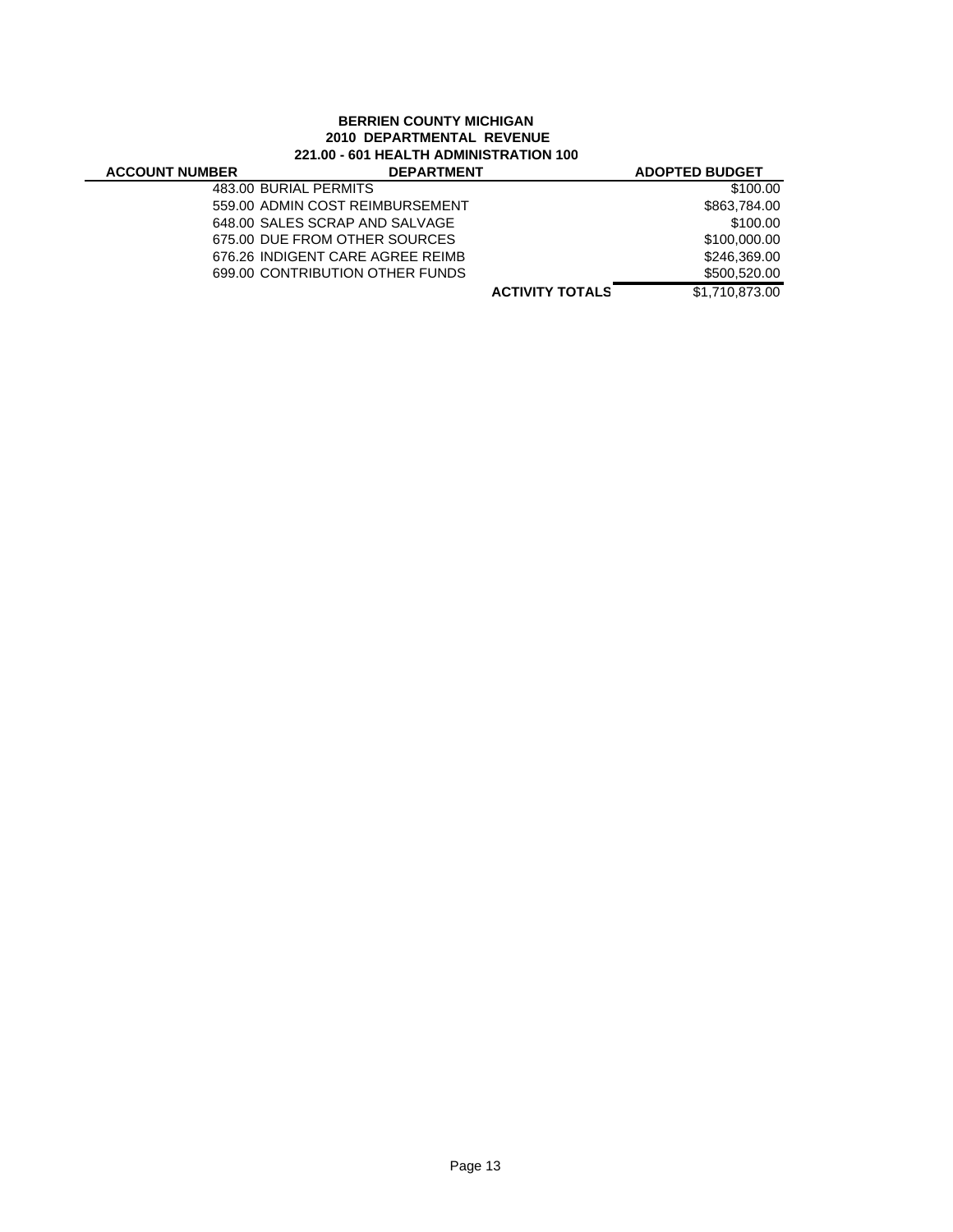## **BERRIEN COUNTY MICHIGAN 2010 DEPARTMENTAL REVENUE 221.00 - 603 HEALTH-NURSING - 700**

### **ACCOUNT NUM**

| BER | <b>DEPARTMENT</b>                | <b>ADOPTED BUDGET</b> |
|-----|----------------------------------|-----------------------|
|     | 638.00 CLINIC FEE                | \$18,000.00           |
|     | 638.05 CLINIC FEES-FLU           | \$45,000,00           |
|     | 676.26 INDIGENT CARE AGREE REIMB | \$189,640.00          |
|     | 699.00 CONTRIBUTION OTHER FUNDS  | \$152,982,00          |
|     | 699.07 LOCAL CIGARETTE TAX       | \$10,554.00           |
|     | <b>ACTIVITY TOTALS</b>           | \$416,176,00          |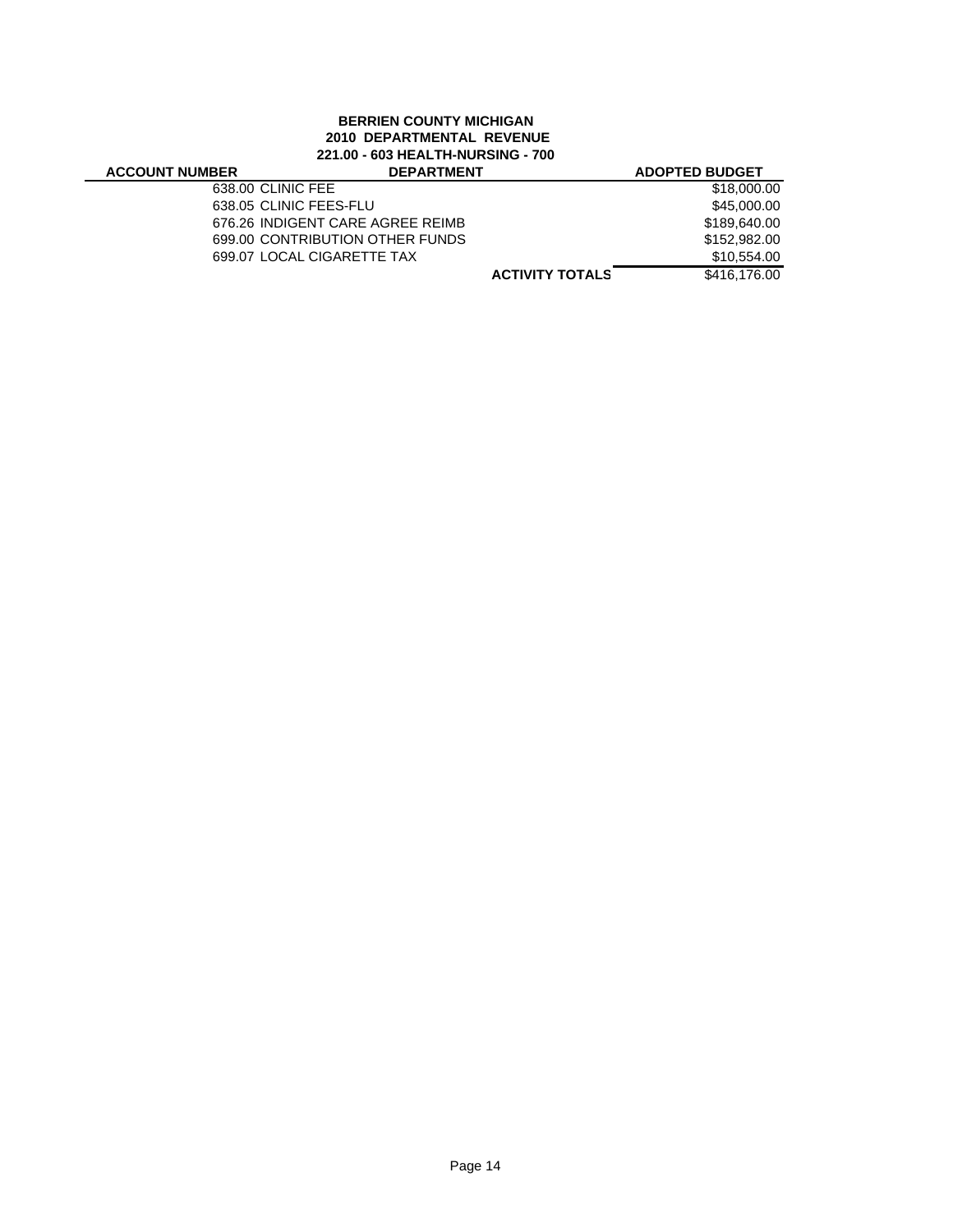### **BERRIEN COUNTY MICHIGAN 2010 DEPARTMENTAL REVENUE 221.00 - 607 HEALTH-COMM PREVENT HLTH SRV**

| <b>ACCOUNT NUMBER</b> | <b>DEPARTMENT</b>               |                        | <b>ADOPTED BUDGET</b> |
|-----------------------|---------------------------------|------------------------|-----------------------|
|                       | 559.00 ADMIN COST REIMBURSEMENT |                        | \$139,404.00          |
|                       | 699.00 CONTRIBUTION OTHER FUNDS |                        | \$8,900.00            |
|                       |                                 | <b>ACTIVITY TOTALS</b> | \$148,304.00          |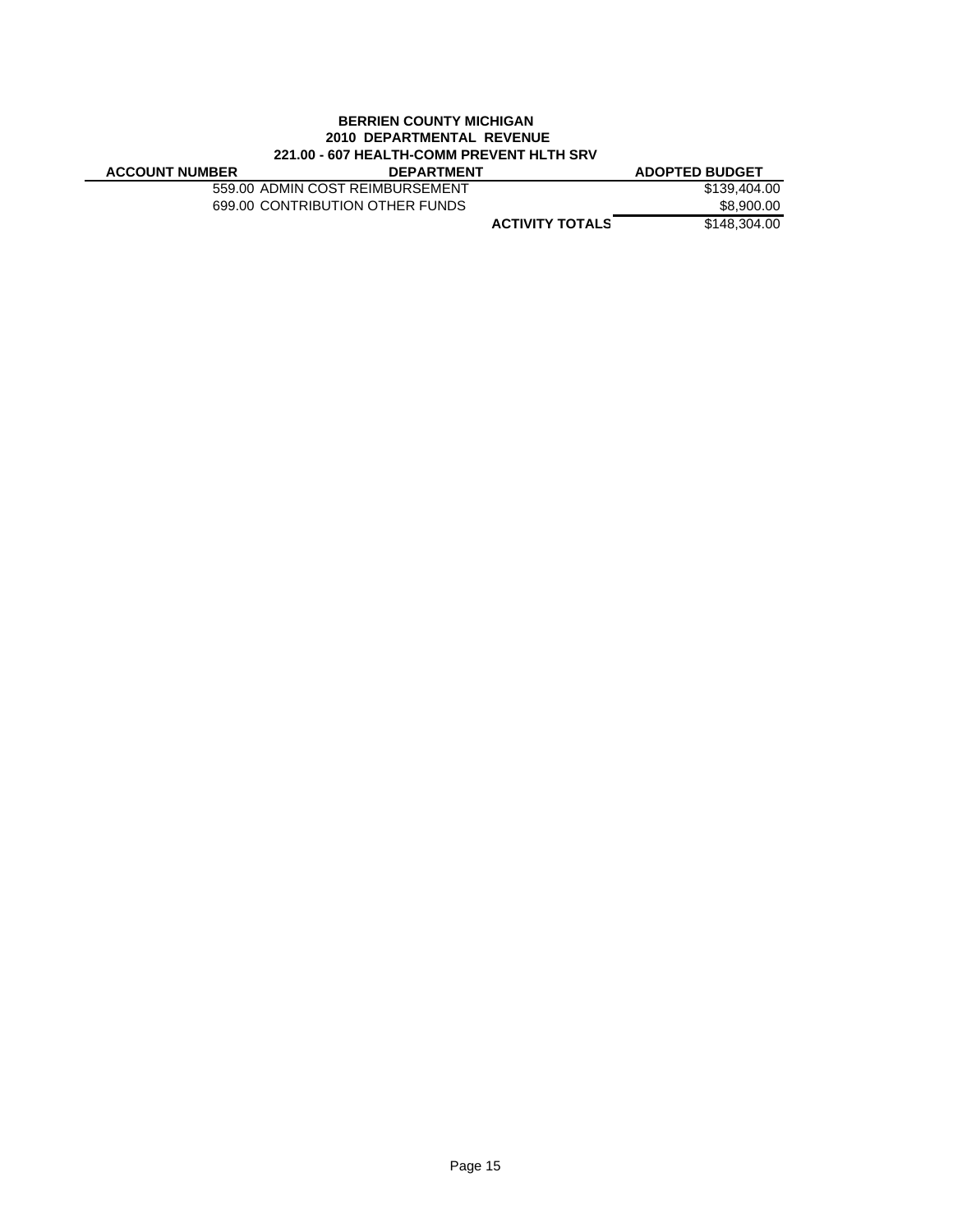# **BERRIEN COUNTY MICHIGAN 2010 DEPARTMENTAL REVENUE 221.00 - 614 HEALTH-HEARING - 423**

# **ACCOUNT NUME**

| BER | <b>DEPARTMENT</b>                |                        | <b>ADOPTED BUDGET</b> |
|-----|----------------------------------|------------------------|-----------------------|
|     | 555.01 STATE COST SHARING        |                        | \$80,000.00           |
|     | 638.01 MEDICAID FEES             |                        | \$20,000.00           |
|     | 676.26 INDIGENT CARE AGREE REIMB |                        | \$3,248.00            |
|     | 699.00 CONTRIBUTION OTHER FUNDS  |                        | \$8,900.00            |
|     |                                  | <b>ACTIVITY TOTALS</b> | \$112,148,00          |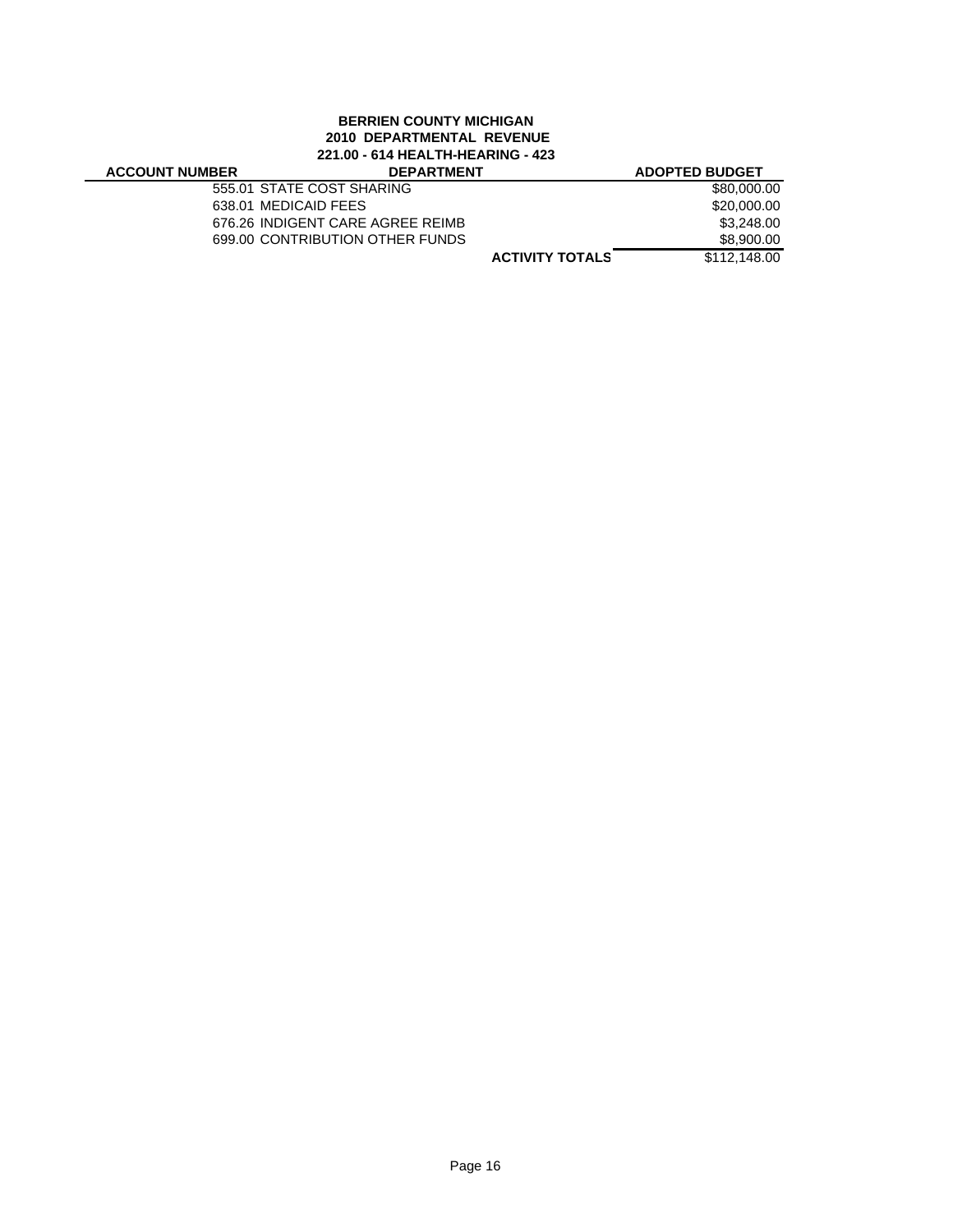### **BERRIEN COUNTY MICHIGAN 2010 DEPARTMENTAL REVENUE 221.00 - 622 ENVIRONMENTAL HEALTH 200**

| <b>ACCOUNT NUMBER</b> | <b>DEPARTMENT</b>                |                        | <b>ADOPTED BUDGET</b> |
|-----------------------|----------------------------------|------------------------|-----------------------|
|                       | 454.00 FOOD SERVICE LICENSES     |                        | \$150,000.00          |
|                       | 481.00 SEPTIC TANK PERMITS       |                        | \$50,000.00           |
|                       | 482.00 SEPTAGE AND OTHER         |                        | \$3,500.00            |
|                       | 484.00 WELL PERMITS              |                        | \$40,000.00           |
|                       | 555.01 STATE COST SHARING        |                        | \$292,772.00          |
|                       | 559.00 ADMIN COST REIMBURSEMENT  |                        | \$18,007.00           |
|                       | 560.02 TRAILER PARK & CAMP LIC   |                        | \$700.00              |
|                       | 640.00 PLAT FILING & INSPECTION  |                        | \$3,000.00            |
|                       | 641.00 OTHER HEALTH INSPECTIONS  |                        | \$7,000.00            |
|                       | 641.02 CHILD CARE ORGANIZ-STATE  |                        | \$12,920.00           |
|                       | 641.03 SWIM POOL INSPECT-STATE   |                        | \$6,000.00            |
|                       | 641.05 OTHER HLTH INSP.ARM-STATE |                        | \$1,000.00            |
|                       | 641.08 LOAN EVALUATIONS          |                        | \$1,000.00            |
|                       | 641.10 NON-COM WATER SUPPLY      |                        | \$33,431.00           |
|                       | 675.00 DUE FROM OTHER SOURCES    |                        | \$45,319.00           |
|                       | 699.00 CONTRIBUTION OTHER FUNDS  |                        | \$247,370.00          |
|                       |                                  | <b>ACTIVITY TOTALS</b> | \$912.019.00          |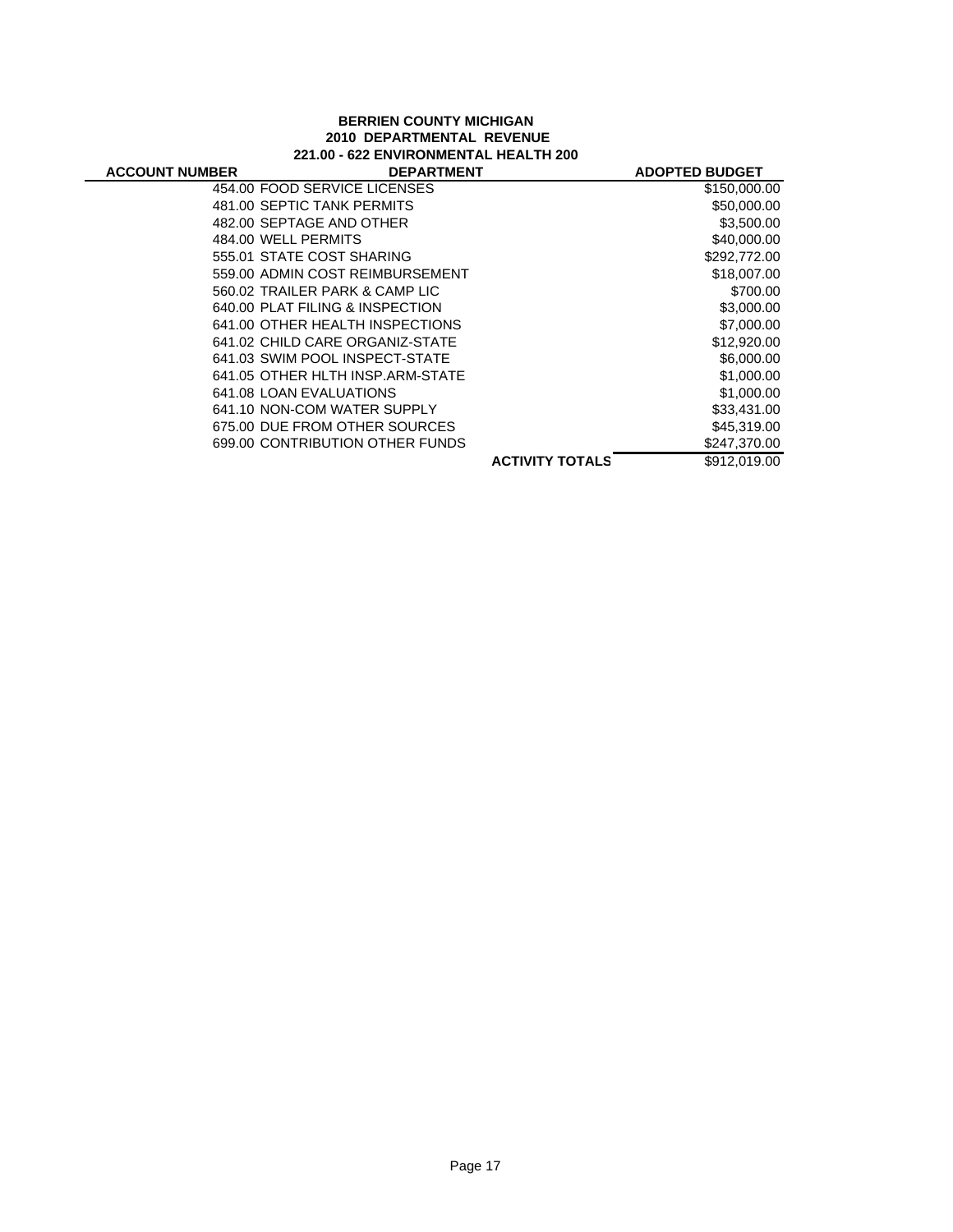## **BERRIEN COUNTY MICHIGAN 2010 DEPARTMENTAL REVENUE 221.01 - 601 HEALTH-DRUG COURT/DRUG TREATMENT FUND**

| <b>ACCOUNT NUMBER</b> | <b>DEPARTMENT</b>               |                        | <b>ADOPTED BUDGET</b> |
|-----------------------|---------------------------------|------------------------|-----------------------|
|                       | 638.00 CLINIC FEE               |                        | \$10,000.00           |
|                       | 638.07 CLIENT TREATMENT REIMB   |                        | \$60,544,00           |
|                       | 686.00 OTHER REIMBURSEMENTS     |                        | \$10,000,00           |
|                       | 699.00 CONTRIBUTION OTHER FUNDS |                        | \$128,000.00          |
|                       |                                 | <b>ACTIVITY TOTALS</b> | \$208,544,00          |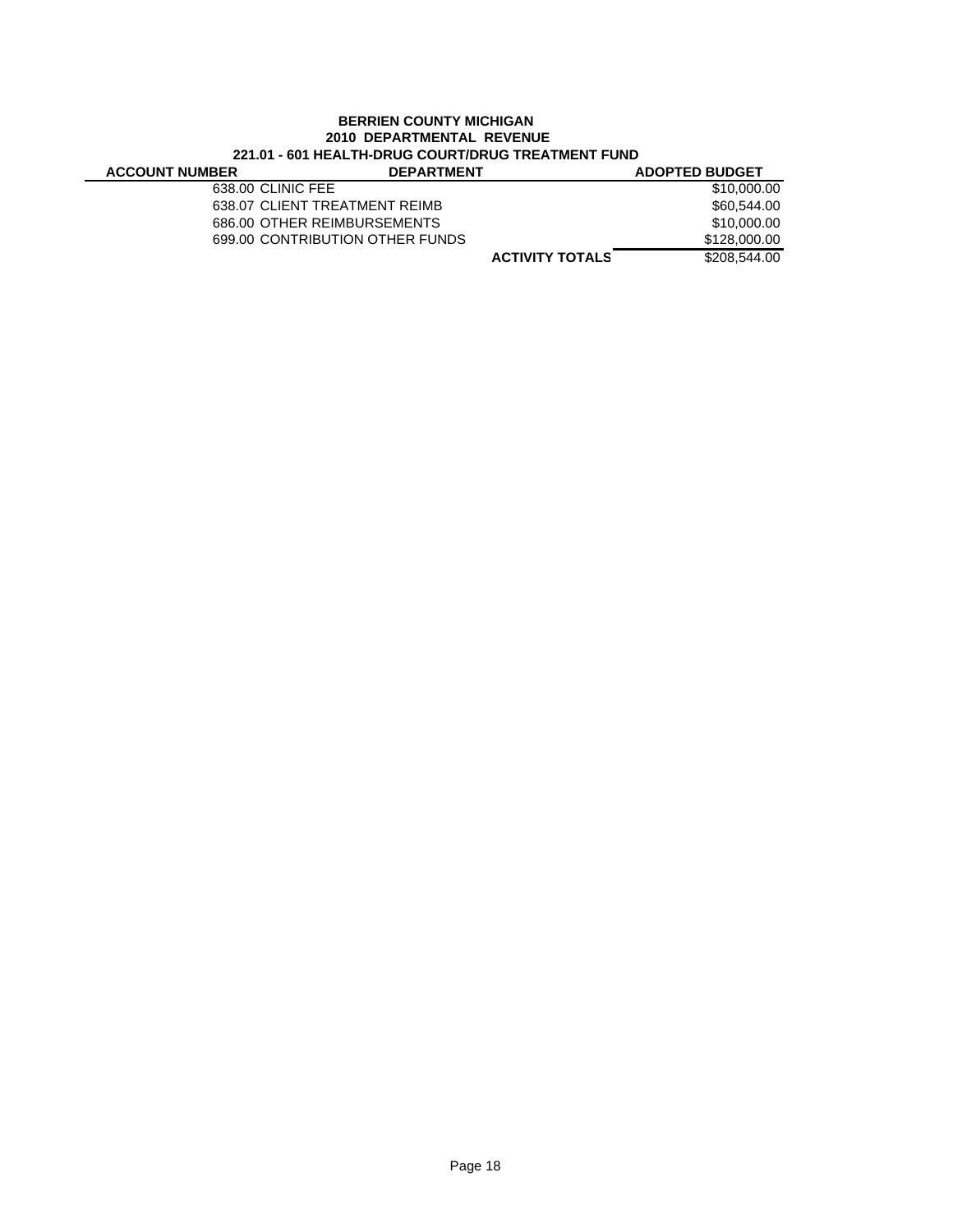# **BERRIEN COUNTY MICHIGAN 2010 DEPARTMENTAL REVENUE 221.20 - 620 HEALTH-BIOTERROR EMERG PREPAREDNESS**

**ACTIVITY TOTALS** \$175,943.00 **ACCOUNT NUMBER DEPARTMENT** 523.00 GRANTS-FEDERAL \$175,943.00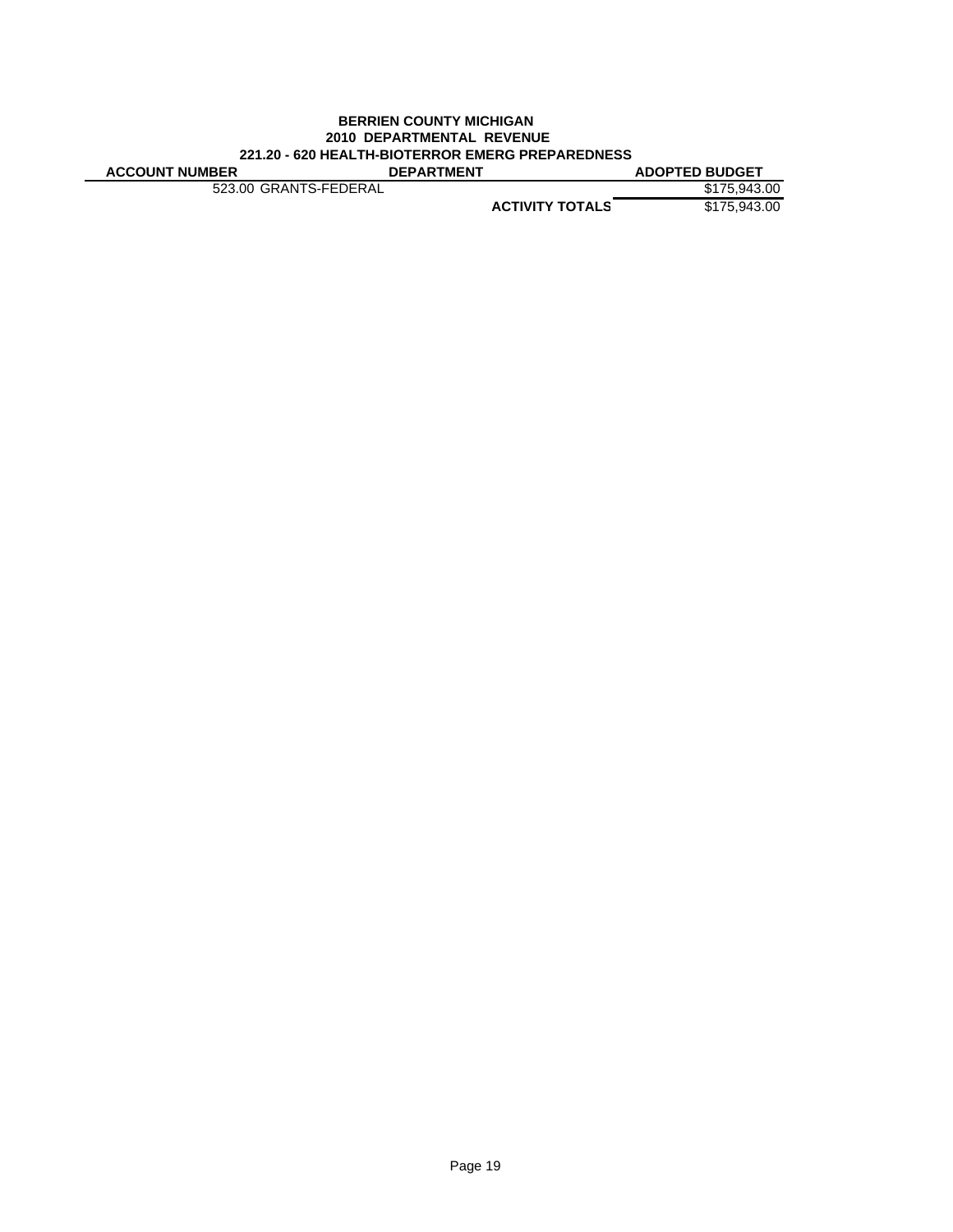#### **BERRIEN COUNTY MICHIGAN 2010 DEPARTMENTAL REVENUE 221.20 - 625 BIO-TERR PHASE 1 & 2 ACCOUNT NUMBER DEPARTMENT ADOPTED BUDGET**

523.00 GRANTS-FEDERAL \$191,625.00

**ACTIVITY TOTALS** \$191,625.00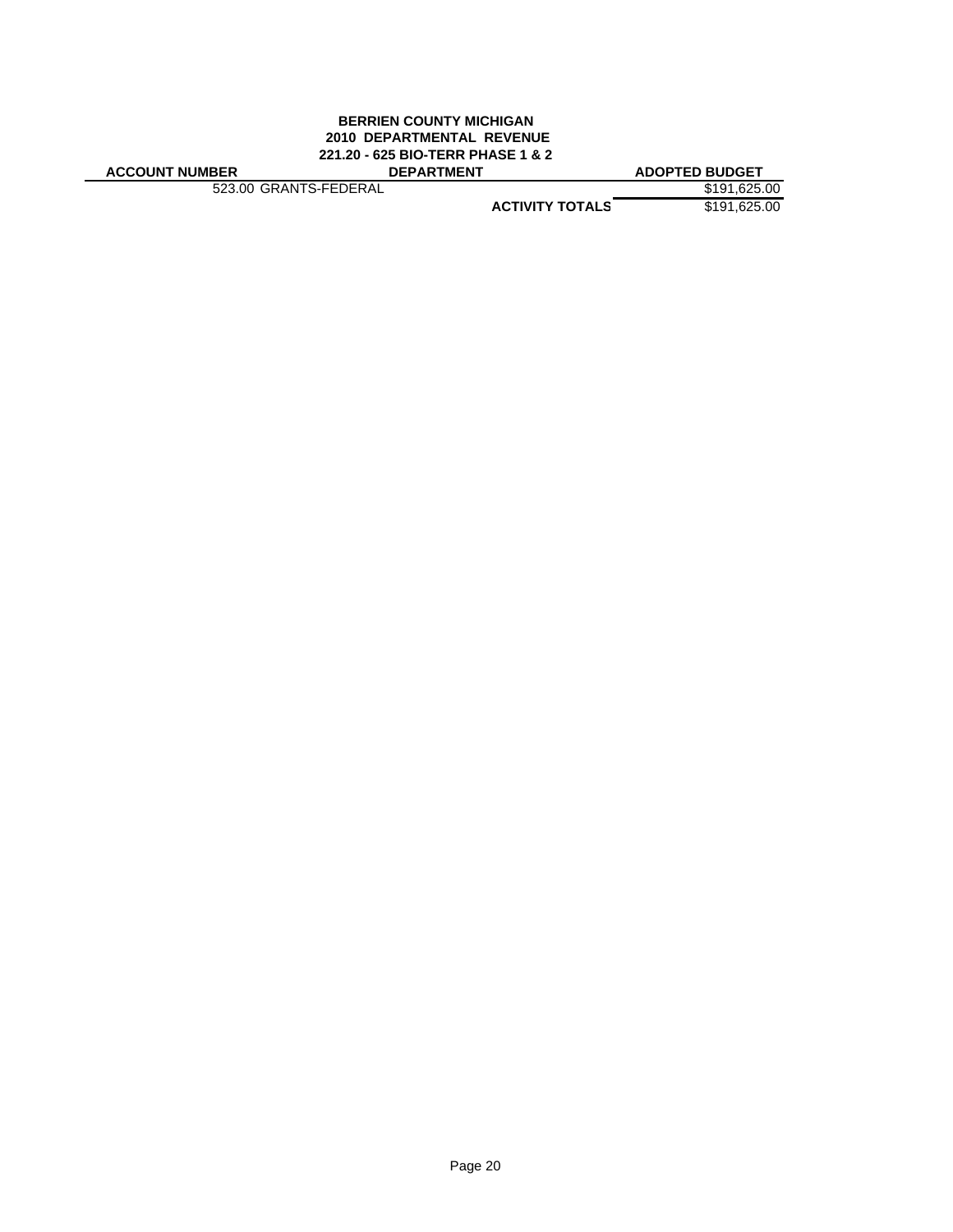#### **BERRIEN COUNTY MICHIGAN 2010 DEPARTMENTAL REVENUE 221.21 - 620 HEALTH-EH-NONCOMMUNITY WATER ACCOUNT NUMBER DEPARTMENT ADOPTED BUDGET**

523.00 GRANTS-FEDERAL \$23,000.00

**ACTIVITY TOTALS** \$23,000.00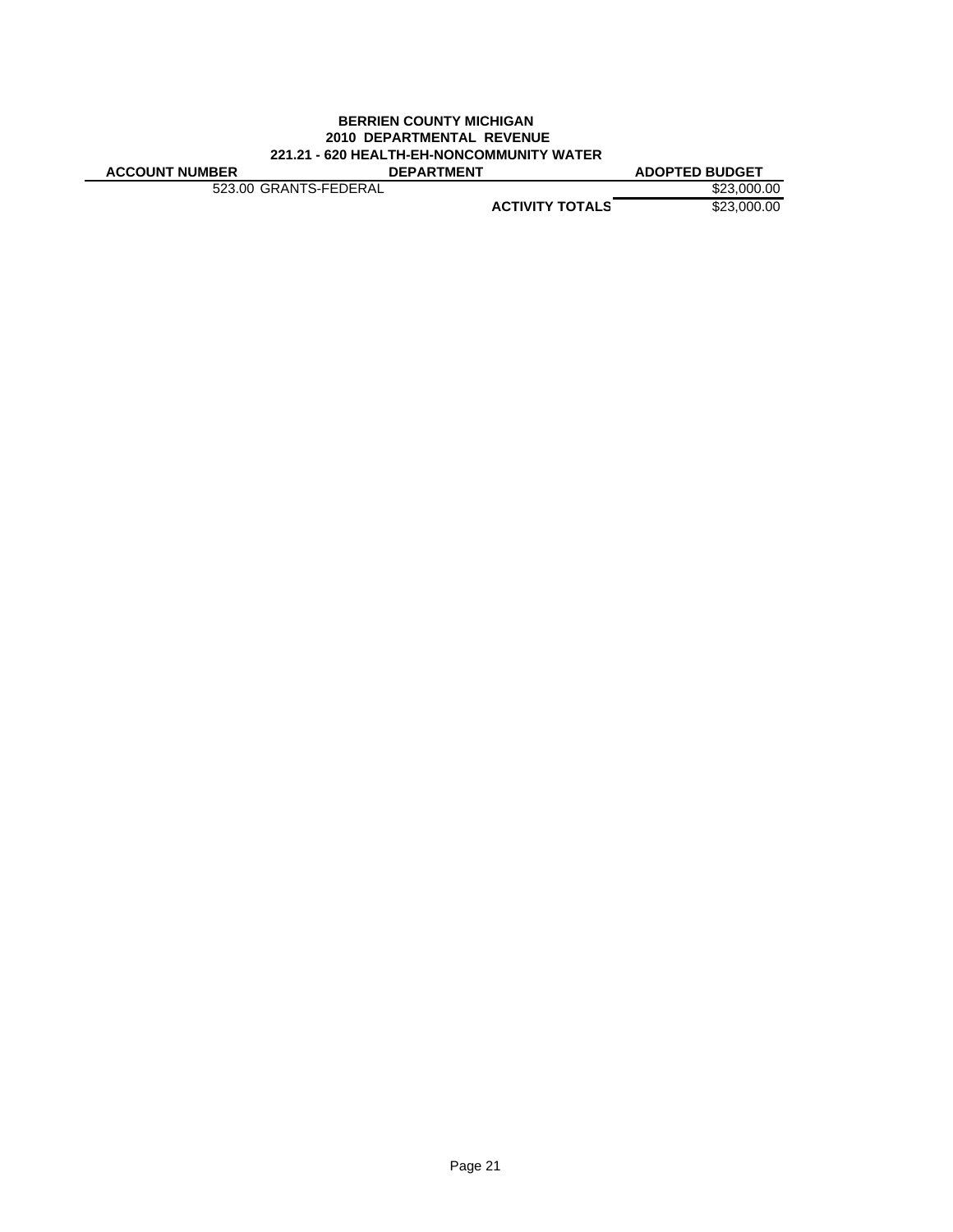# **BERRIEN COUNTY MICHIGAN 2010 DEPARTMENTAL REVENUE 221.24 - 620 INFANT MORTALITY**

| <b>ACCOUNT NUMBER</b> |
|-----------------------|
|-----------------------|

686.00 OTHER REIMBURSEMENTS

**ADOPTED BUDGET**<br>
\$24,761.00<br>
\$24,761.00

**ACTIVITY TOTALS** \$24,761.00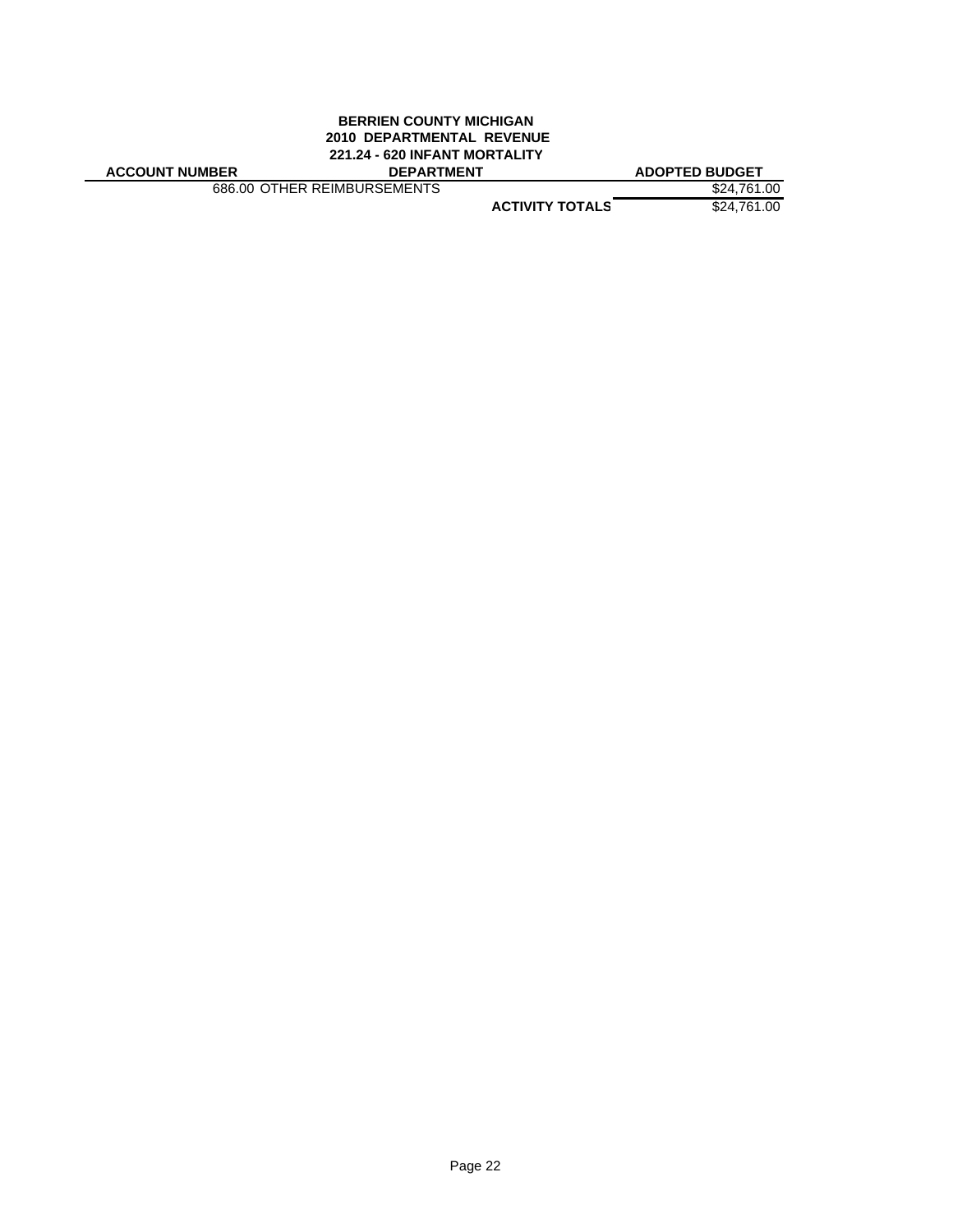# **BERRIEN COUNTY MICHIGAN 2010 DEPARTMENTAL REVENUE 221.30 - 620 HEALTH-V.D.- 313**

| <b>ACCOUNT NUMBER</b> | <b>DEPARTMENT</b>                |                        | <b>ADOPTED BUDGET</b> |
|-----------------------|----------------------------------|------------------------|-----------------------|
|                       | 523.00 GRANTS-FEDERAL            |                        | \$85,404.00           |
|                       | 555.01 STATE COST SHARING        |                        | \$170,000.00          |
|                       | 555.03 DUE FM ST-MEDICAID-TIT 19 |                        | \$20,000.00           |
|                       | 638.00 CLINIC FEE                |                        | \$2,500.00            |
|                       | 638.01 MEDICAID FEES             |                        | \$2,000.00            |
|                       | 638.08 HMO FEES-MEDICAID REIMB   |                        | \$16,000.00           |
|                       | 675.00 DUE FROM OTHER SOURCES    |                        | \$10,000.00           |
|                       | 686.00 OTHER REIMBURSEMENTS      |                        | \$17,693.00           |
|                       |                                  | <b>ACTIVITY TOTALS</b> | \$323,597.00          |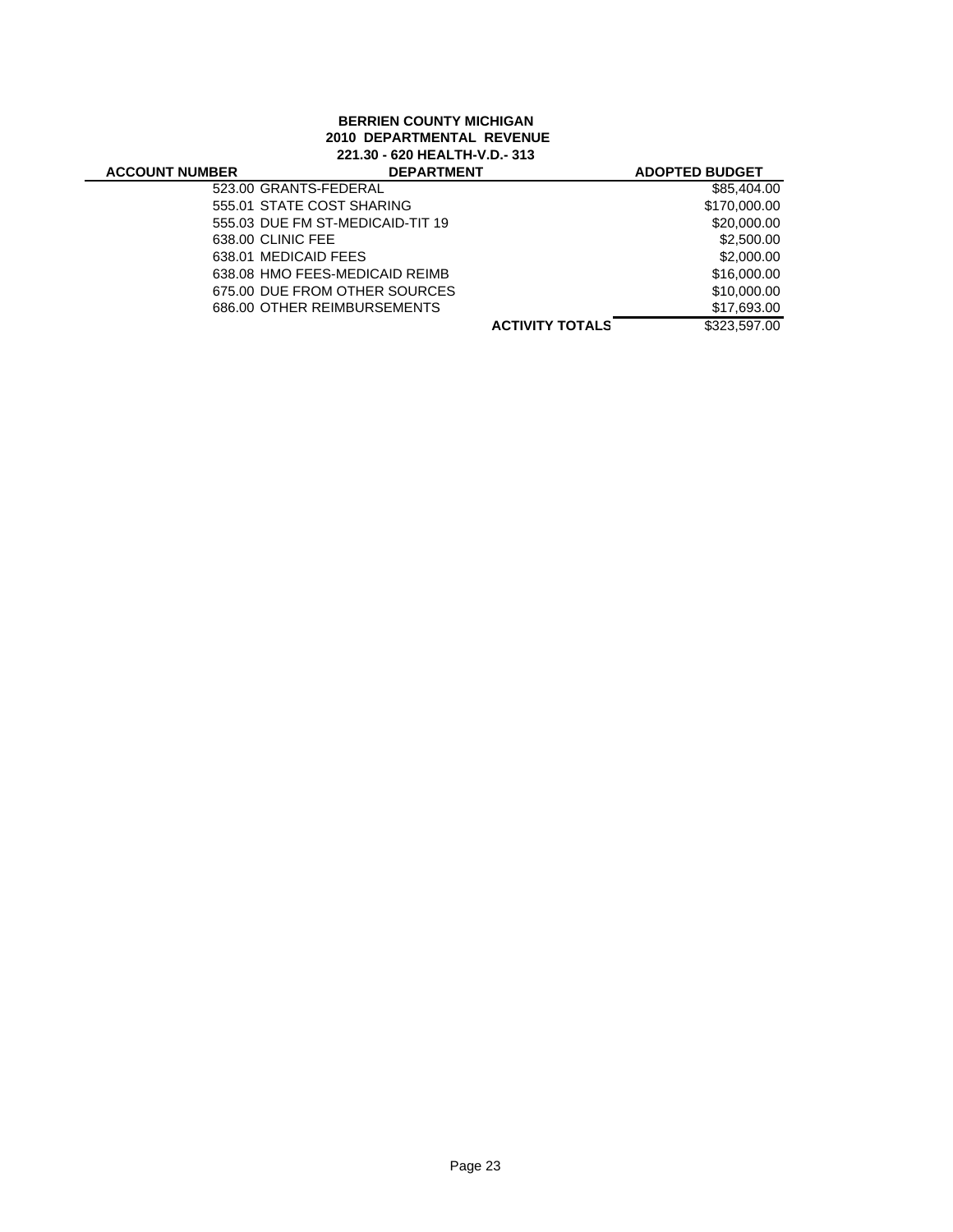#### **BERRIEN COUNTY MICHIGAN 2010 DEPARTMENTAL REVENUE 221.32 - 620 HEALTH-SUBSTANCE ABUSE-IOP ACCOUNT NUMBER DEPARTMENT ADOPTED BUDGET**

523.00 GRANTS-FEDERAL \$12,000.00

**ACTIVITY TOTALS** \$12,000.00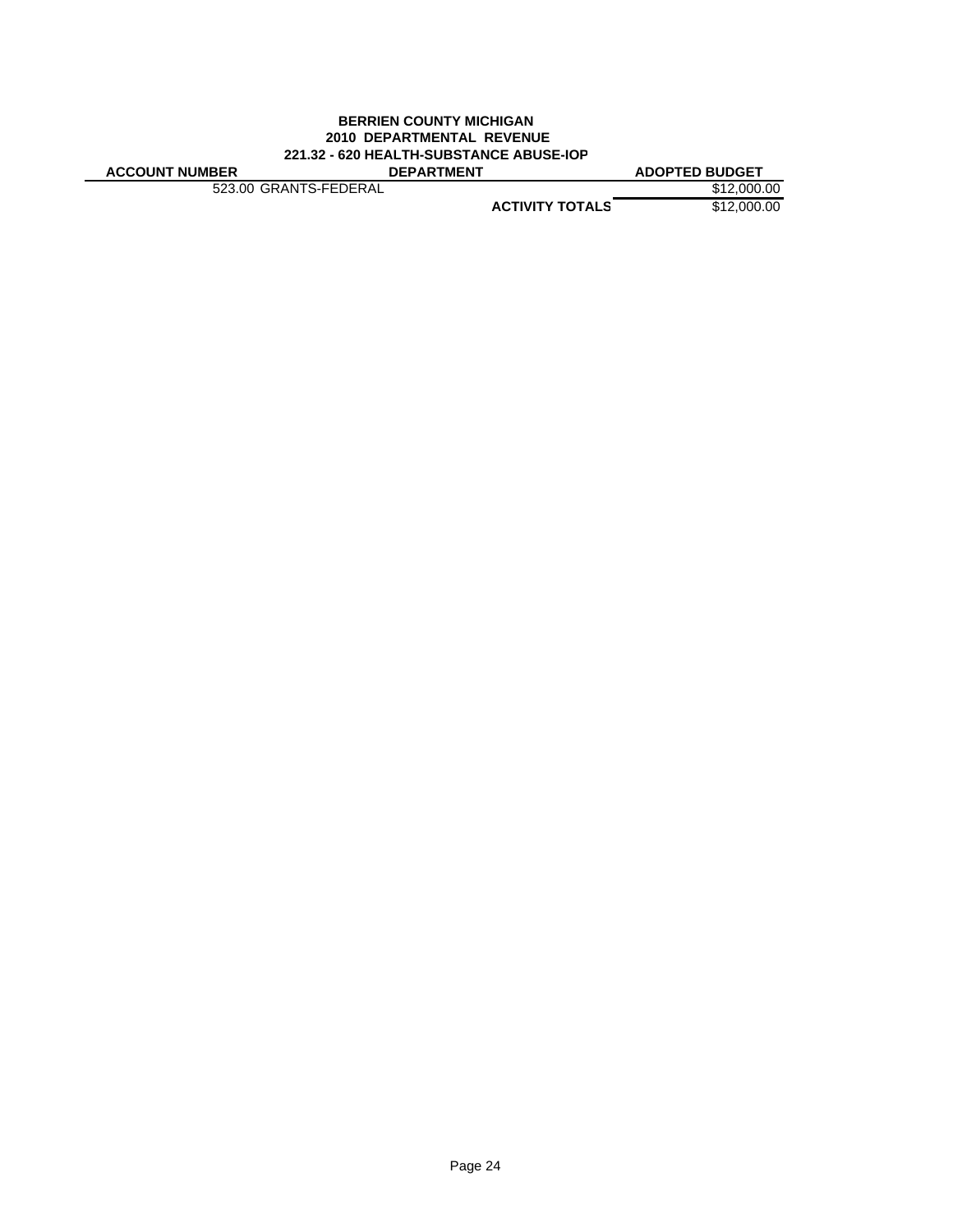#### **BERRIEN COUNTY MICHIGAN 2010 DEPARTMENTAL REVENUE 221.34 - 620 COMMUNITY ANTI-DRUG COALITION ACCOUNT NUMBER DEPARTMENT ADOPTED BUDGET**

523.00 GRANTS-FEDERAL \$100,000.00

**ACTIVITY TOTALS** 100,000.00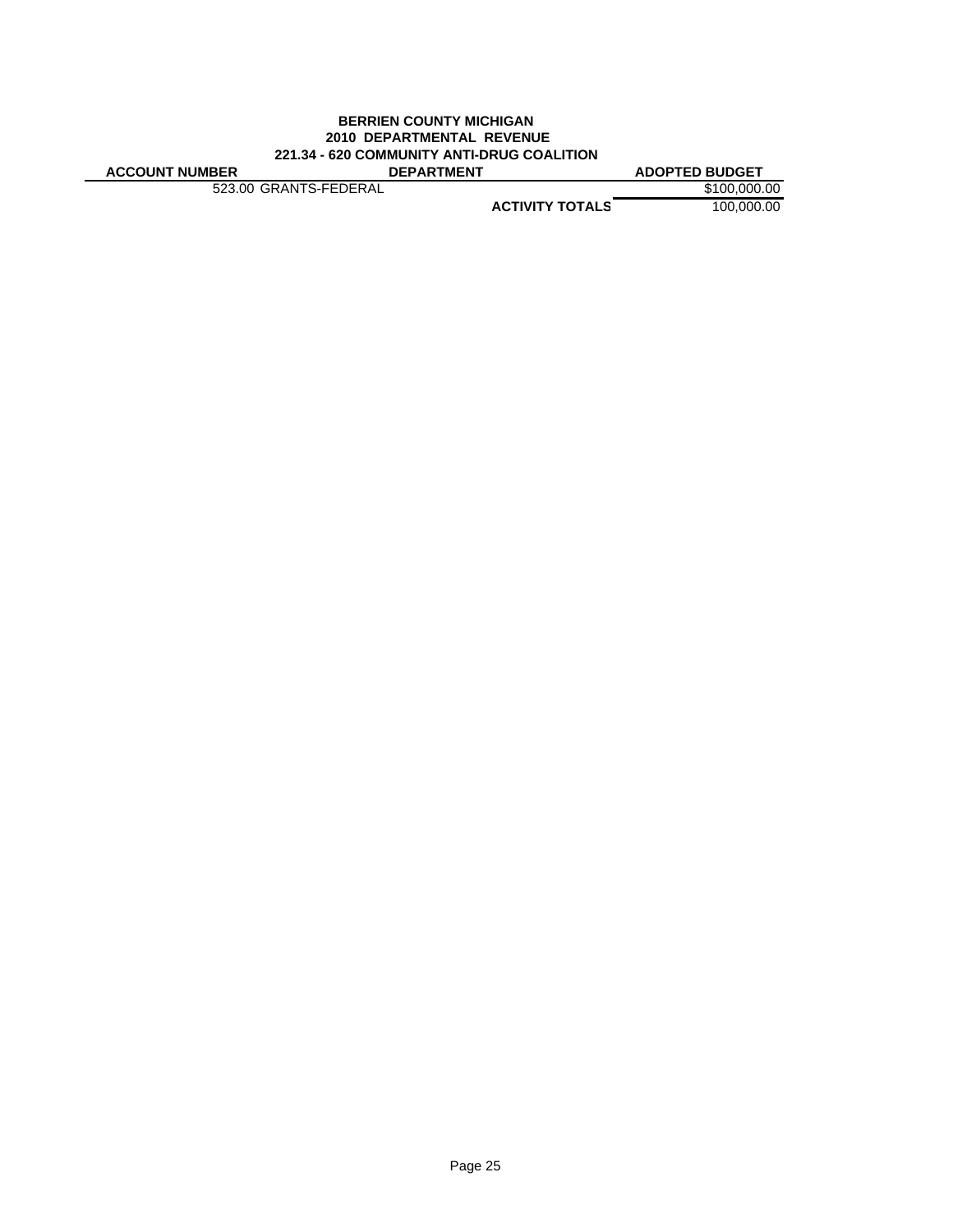#### **BERRIEN COUNTY MICHIGAN 2010 DEPARTMENTAL REVENUE 221.35 - 620 HLTH-"GENERATION WITH PROMISE" ACCOUNT NUMBER DEPARTMENT ADOPTED BUDGET**

555.00 DUE FROM STATE \$95,532.00

**ACTIVITY TOTALS** \$95,532.00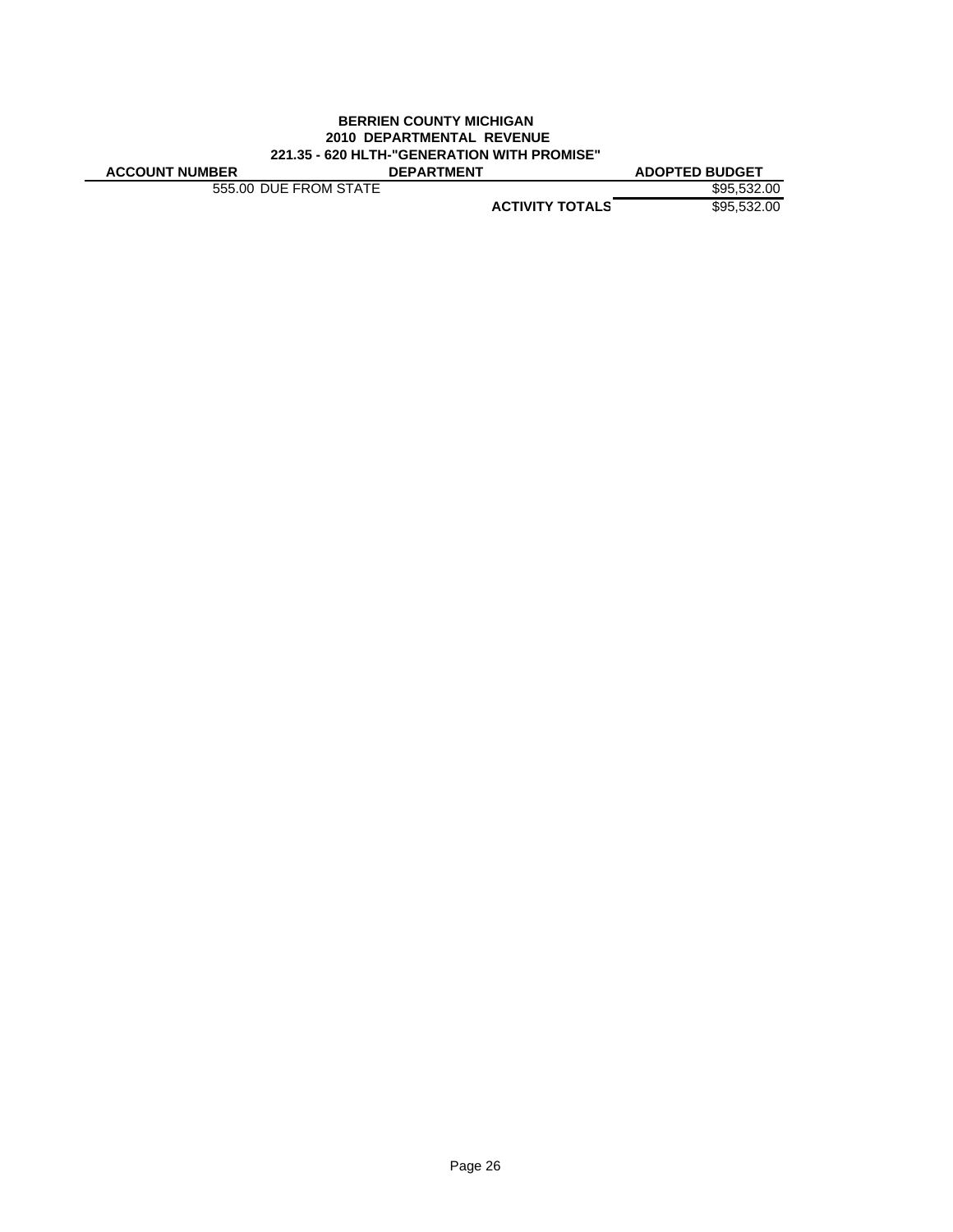## **BERRIEN COUNTY MICHIGAN 2010 DEPARTMENTAL REVENUE 221.38 - 620 HEALTH-ALCOHOL DRUG TREATMENT**

| <b>ACCOUNT NUMBER</b> | <b>DEPARTMENT</b>                | <b>ADOPTED BUDGET</b> |
|-----------------------|----------------------------------|-----------------------|
|                       | 523.00 GRANTS-FEDERAL            | \$193,000.00          |
|                       | 555.03 DUE FM ST-MEDICAID-TIT 19 | \$25,000.00           |
|                       | 575.03 LCC-PA 2 FUNDS            | \$351.914.00          |
|                       | 638.00 CLINIC FEE                | \$15,000.00           |
|                       | 638.08 HMO FEES-MEDICAID REIMB   | \$70,000.00           |
|                       | <b>ACTIVITY TOTALS</b>           | \$654.914.00          |
|                       |                                  |                       |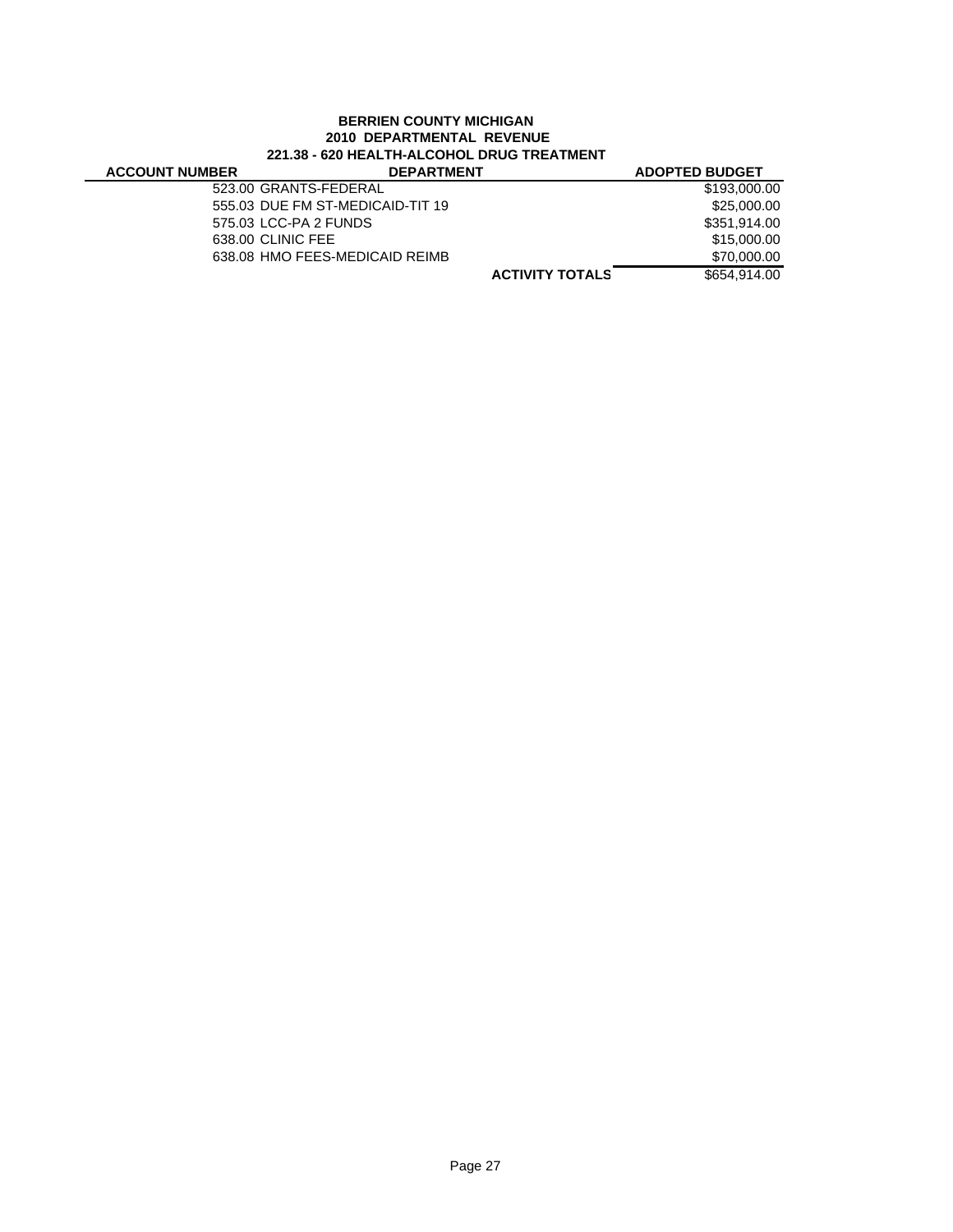## **BERRIEN COUNTY MICHIGAN 2010 DEPARTMENTAL REVENUE 221.39 - 620 HEALTH-DRUG PREVENTION**

#### **ACTIVITY TOTALS** \$334,827.00 **ACCOUNT NUMBER DEPARTMENT ADOPTED BUDGET** 523.00 GRANTS-FEDERAL \$200,000.00 555.00 DUE FROM STATE \$20,000.00 575.03 LCC-PA 2 FUNDS \$52,827.00 638.00 CLINIC FEE \$22,000.00 675.00 DUE FROM OTHER SOURCES<br>686.00 OTHER REIMBURSEMENTS 686.00 \$25,000.00 686.00 OTHER REIMBURSEMENTS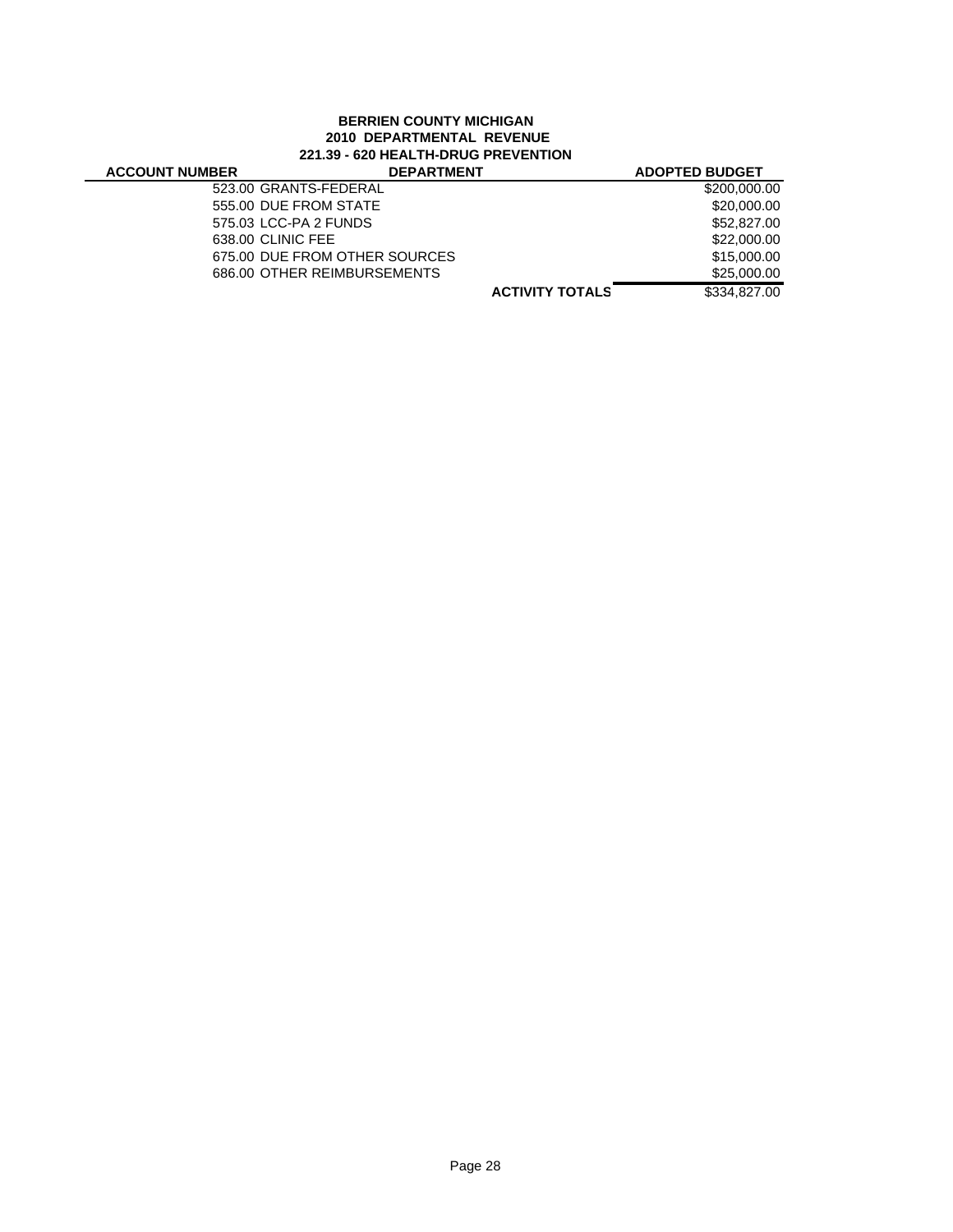#### **BERRIEN COUNTY MICHIGAN 2010 DEPARTMENTAL REVENUE 221.54 - 620 BREAST & CERVICAL CANCER CONTROL ACCOUNT NUMBER DEPARTMENT ADOPTED BUDGET**

555.00 DUE FROM STATE \$60,000.00

**ACTIVITY TOTALS** \$60,000.00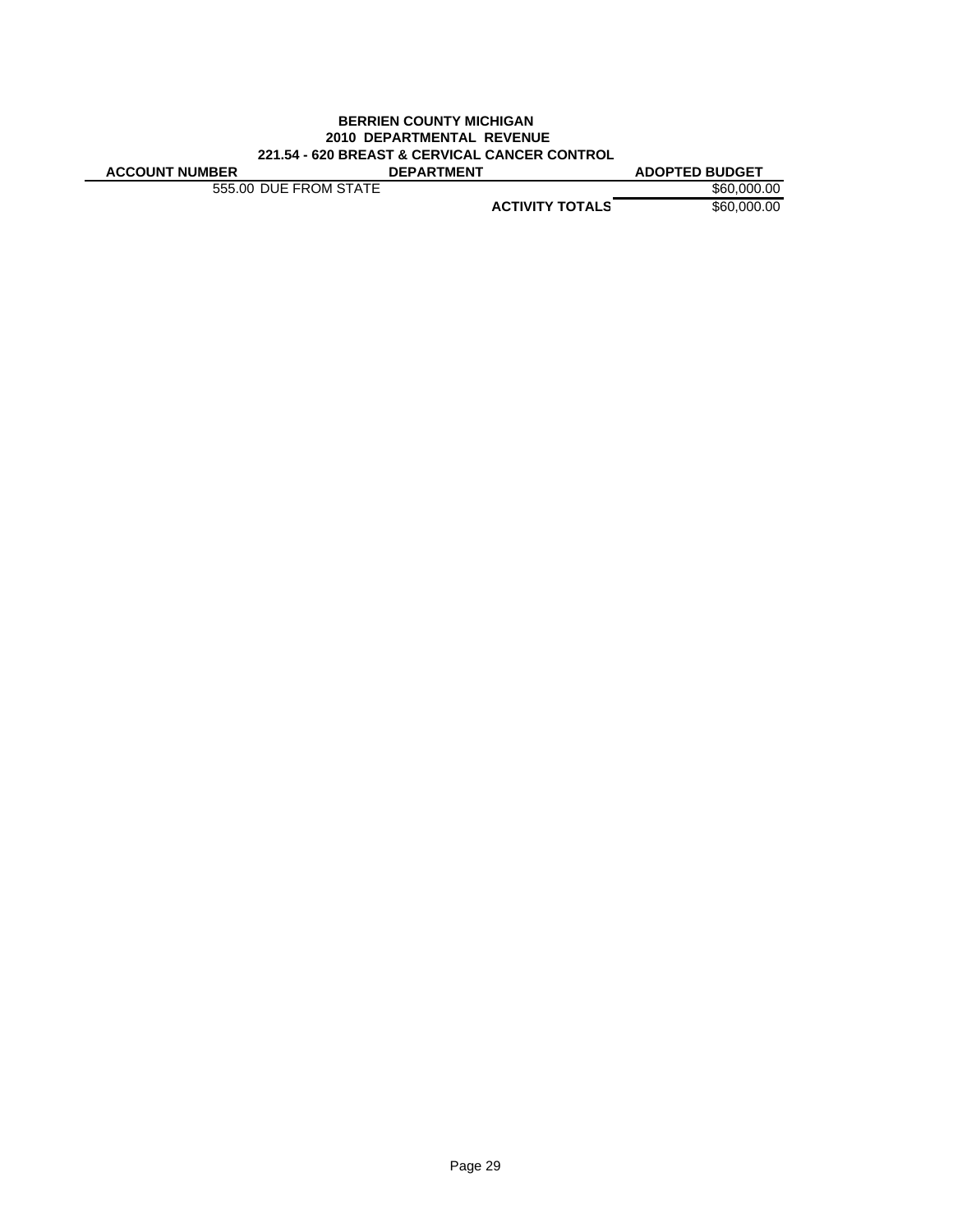### **BERRIEN COUNTY MICHIGAN 2010 DEPARTMENTAL REVENUE 221.55 - 620 HEALTH-FAMILY PLANNING GRANT-440**

| <b>ACCOUNT NUMBER</b> | <b>DEPARTMENT</b>                |                        | <b>ADOPTED BUDGET</b> |
|-----------------------|----------------------------------|------------------------|-----------------------|
|                       | 523.00 GRANTS-FEDERAL            |                        | \$148,518.00          |
|                       | 555.00 DUE FROM STATE            |                        | \$95,068.00           |
|                       | 555.03 DUE FM ST-MEDICAID-TIT 19 |                        | \$75,000.00           |
|                       | 638.00 CLINIC FEE                |                        | \$27,500.00           |
|                       | 638.01 MEDICAID FEES             |                        | \$13,000.00           |
|                       | 638.08 HMO FEES-MEDICAID REIMB   |                        | \$140,000,00          |
|                       | 675.00 DUE FROM OTHER SOURCES    |                        | \$2,217.00            |
|                       | 686.00 OTHER REIMBURSEMENTS      |                        | \$10,000.00           |
|                       |                                  | <b>ACTIVITY TOTALS</b> | \$511,303,00          |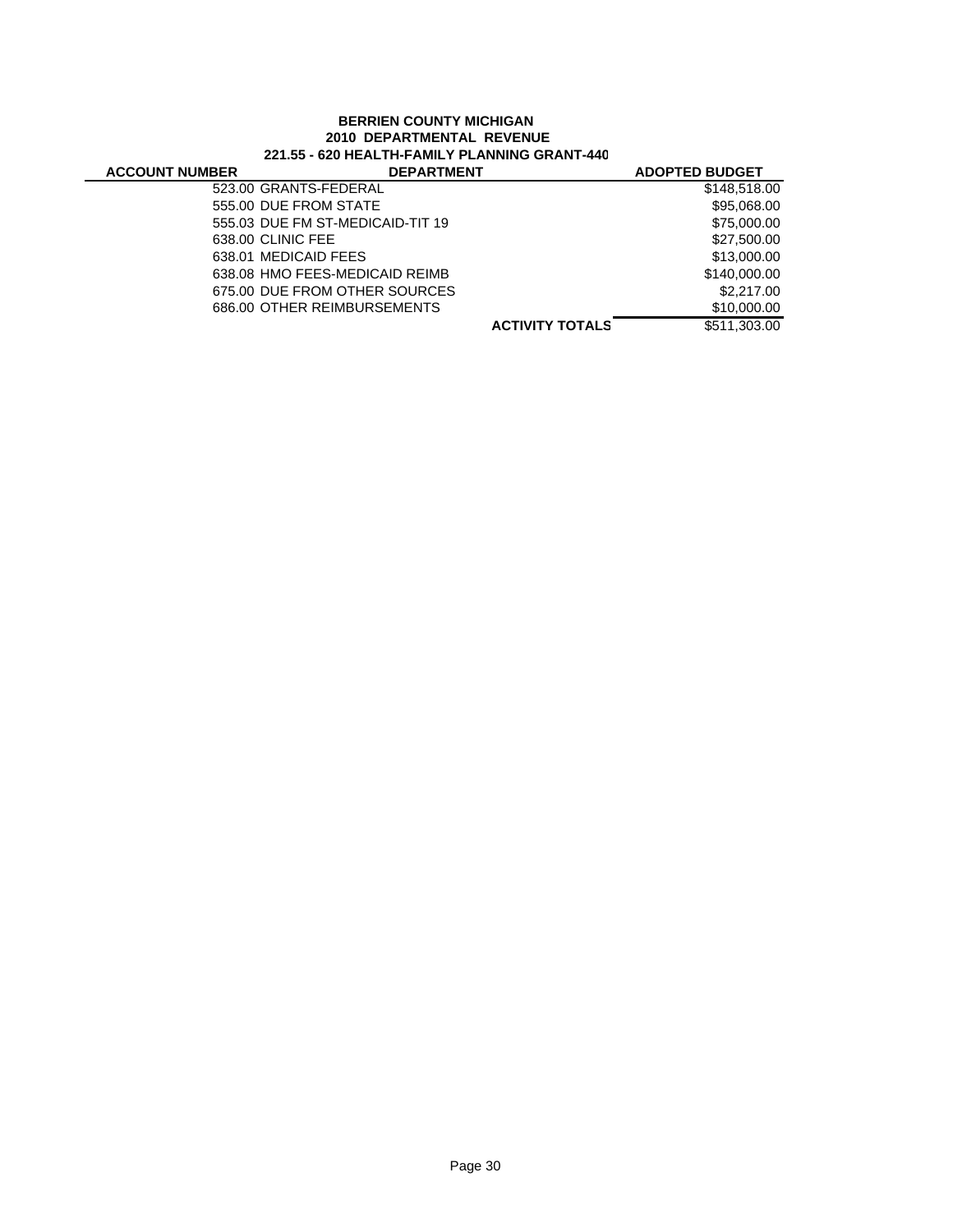## **BERRIEN COUNTY MICHIGAN 2010 DEPARTMENTAL REVENUE 221.61 - 620 HEALTH-IMMUNIZATIONS**

| <b>ACCOUNT NUMBER</b> | <b>DEPARTMENT</b>                |                        | <b>ADOPTED BUDGET</b> |
|-----------------------|----------------------------------|------------------------|-----------------------|
|                       | 523.00 GRANTS-FEDERAL            |                        | \$71,817.00           |
|                       | 555.00 DUE FROM STATE            |                        | \$14,778.00           |
|                       | 555.01 STATE COST SHARING        |                        | \$21,100.00           |
|                       | 555.03 DUE FM ST-MEDICAID-TIT 19 |                        | \$25,000.00           |
|                       | 638.01 MEDICAID FEES             |                        | \$1,500.00            |
|                       | 638.04 CLINIC FEES-IMMUNIZATION  |                        | \$20,000.00           |
|                       | 638.08 HMO FEES-MEDICAID REIMB   |                        | \$12,000.00           |
|                       | 675.00 DUE FROM OTHER SOURCES    |                        | \$45,000.00           |
|                       |                                  | <b>ACTIVITY TOTALS</b> | \$211.195.00          |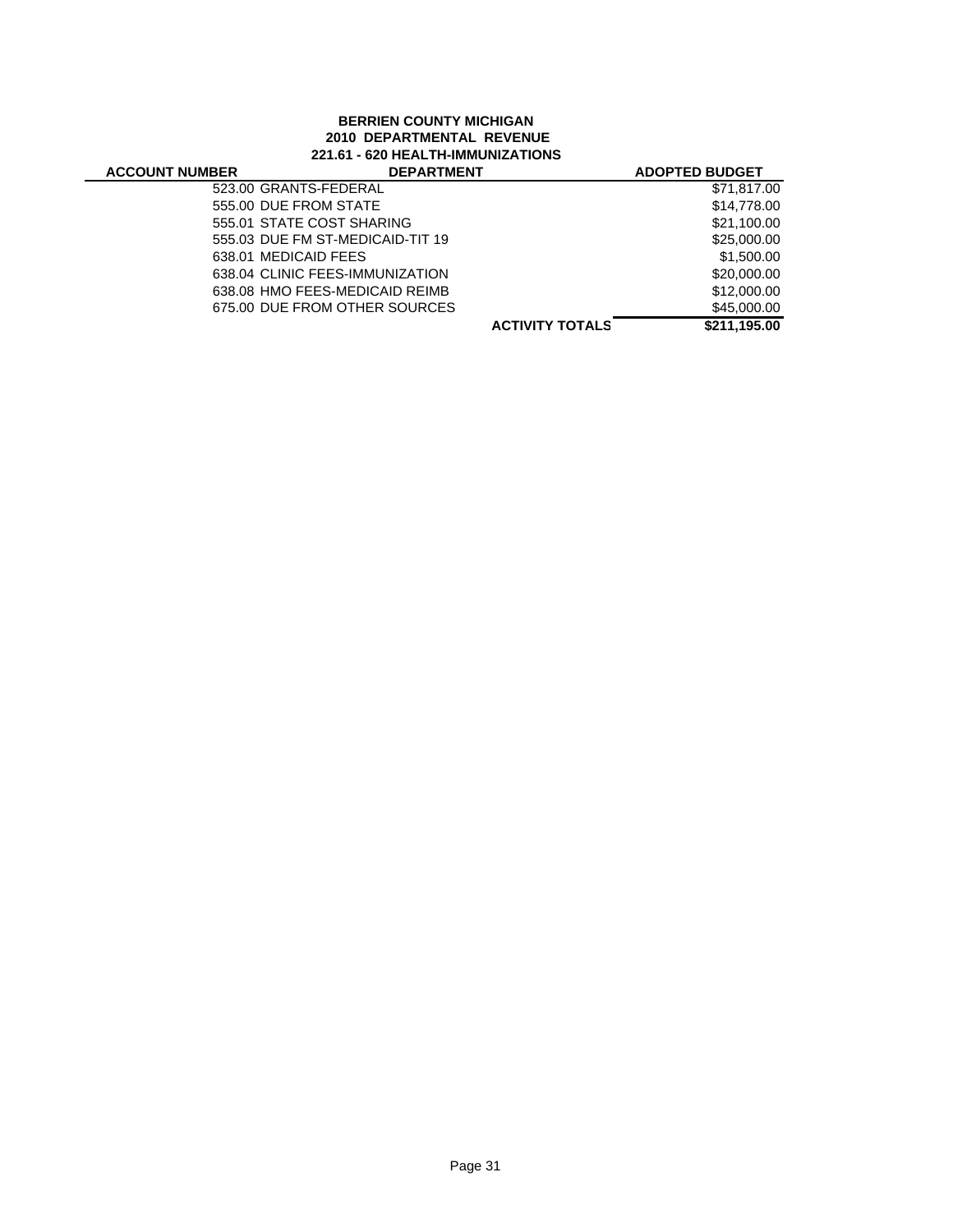# **BERRIEN COUNTY MICHIGAN 2010 DEPARTMENTAL REVENUE 221.62 - 620 HEALTH-T B CONTROL**

# **ACCOUNT NU**

| <b>JMBER</b> | <b>DEPARTMENT</b>                | <b>ADOPTED BUDGET</b> |
|--------------|----------------------------------|-----------------------|
|              | 523.00 GRANTS-FEDERAL            | \$13,894.00           |
|              | 555.00 DUE FROM STATE            | \$15,000.00           |
|              | 555.01 STATE COST SHARING        | \$57,495.00           |
|              | 555.03 DUE FM ST-MEDICAID-TIT 19 | \$5,000.00            |
|              | 638.03 CLINIC FEES-TB            | \$6,000.00            |
|              | 686.00 OTHER REIMBURSEMENTS      | \$9,712.00            |
|              | <b>ACTIVITY TOTALS</b>           | \$107.101.00          |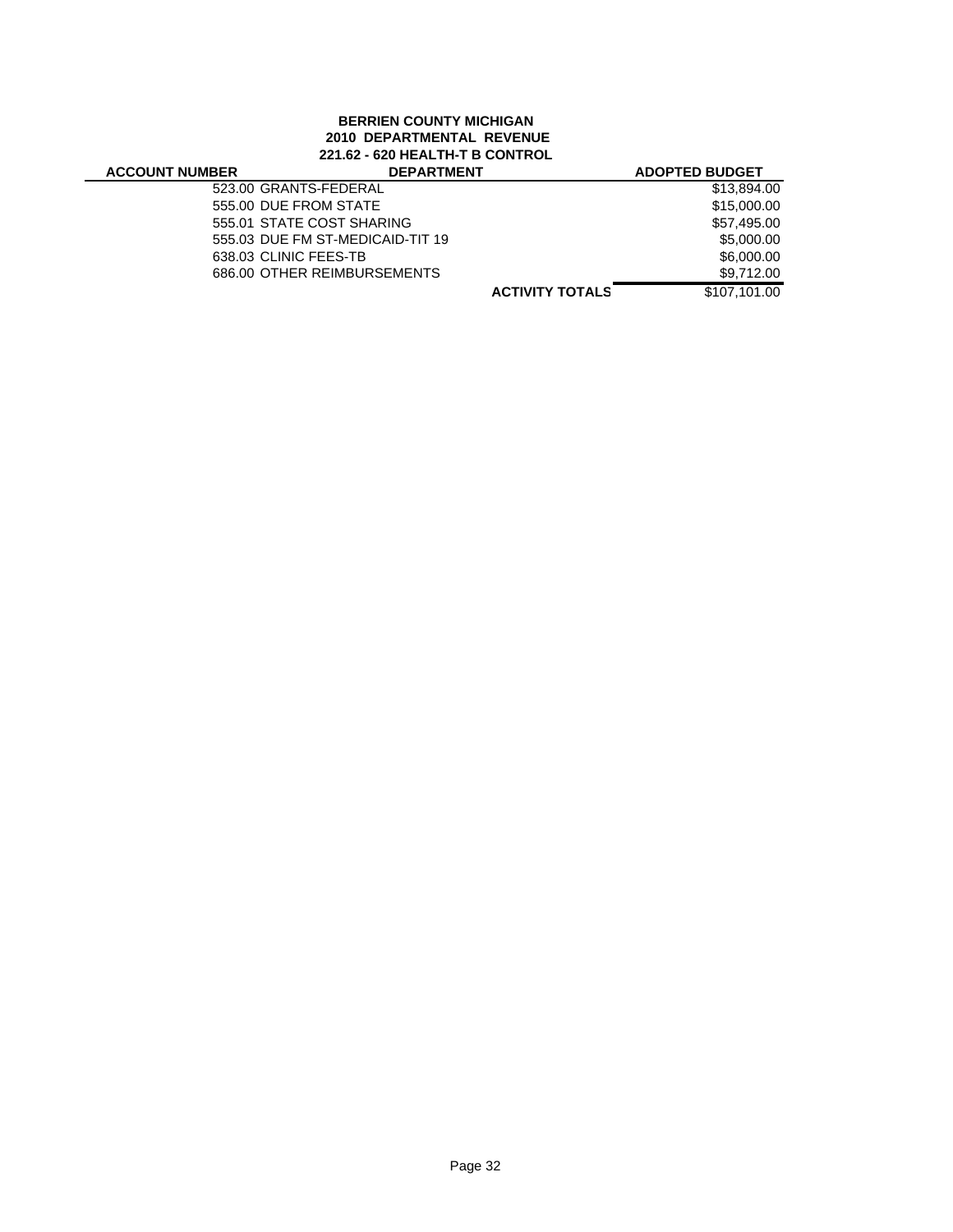### **BERRIEN COUNTY MICHIGAN 2010 DEPARTMENTAL REVENUE 221.63 - 620 HEALTH-LEAD ABATEMENT PROGRAM**

| <b>ACCOUNT NUMBER</b> |  |
|-----------------------|--|
|                       |  |

**ACCOUNT NUMBER DEPARTMENT ADOPTED BUDGET** 523.00 GRANTS-FEDERAL \$42,000.00

555.00 DUE FROM STATE \$2,638.00 686.00 OTHER REIMBURSEMENTS \$10,000.00

**ACTIVITY TOTALS** \$54,638.00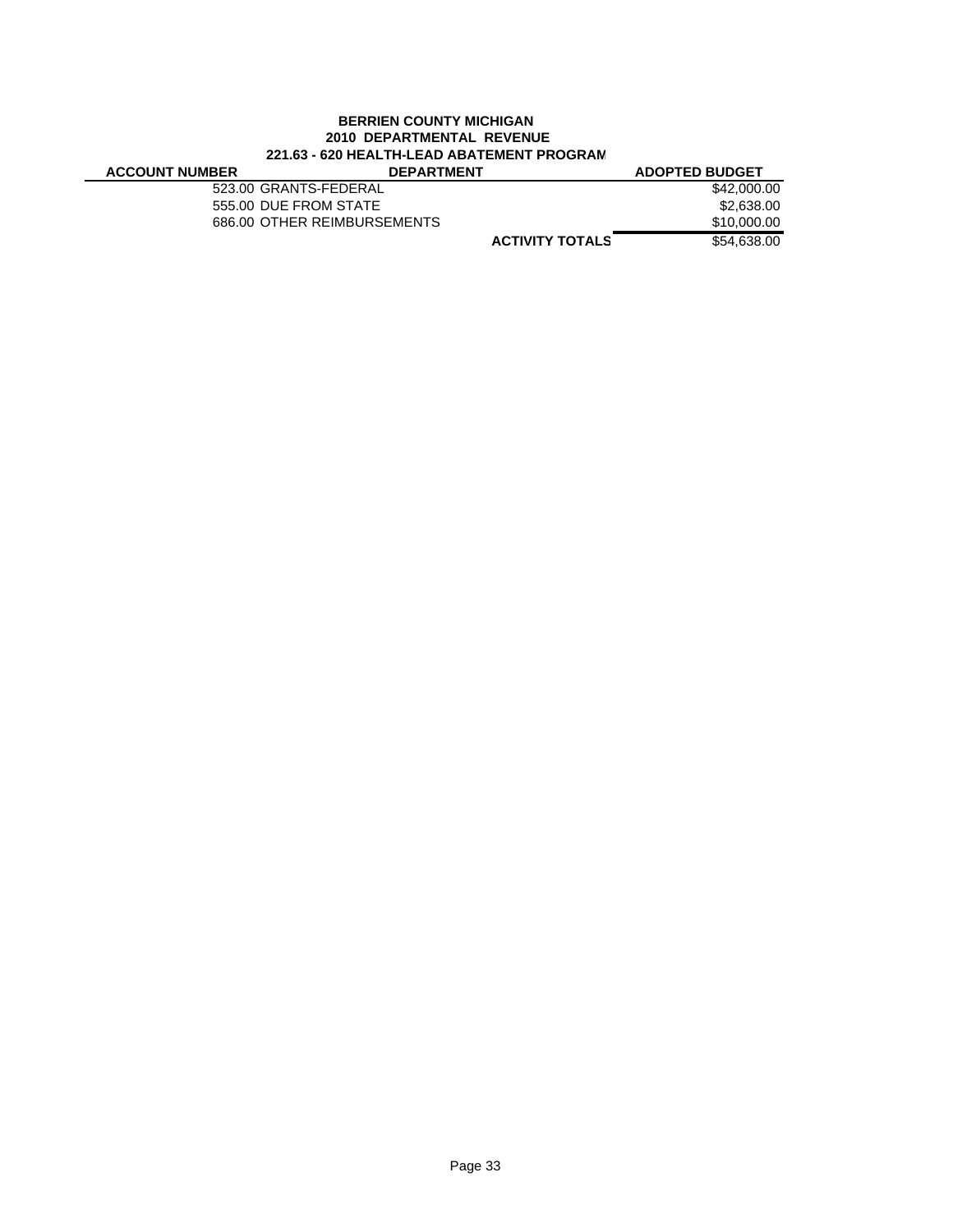#### **BERRIEN COUNTY MICHIGAN 2010 DEPARTMENTAL REVENUE 221.68 - 620 ACCRED & QUAL IMP/PUB HLTH-RW JOHN ACCOUNT NUMBER DEPARTMENT ADOPTED BUDGET**

577.00 GRANTS \$80,000.00

**ACTIVITY TOTALS** \$80,000.00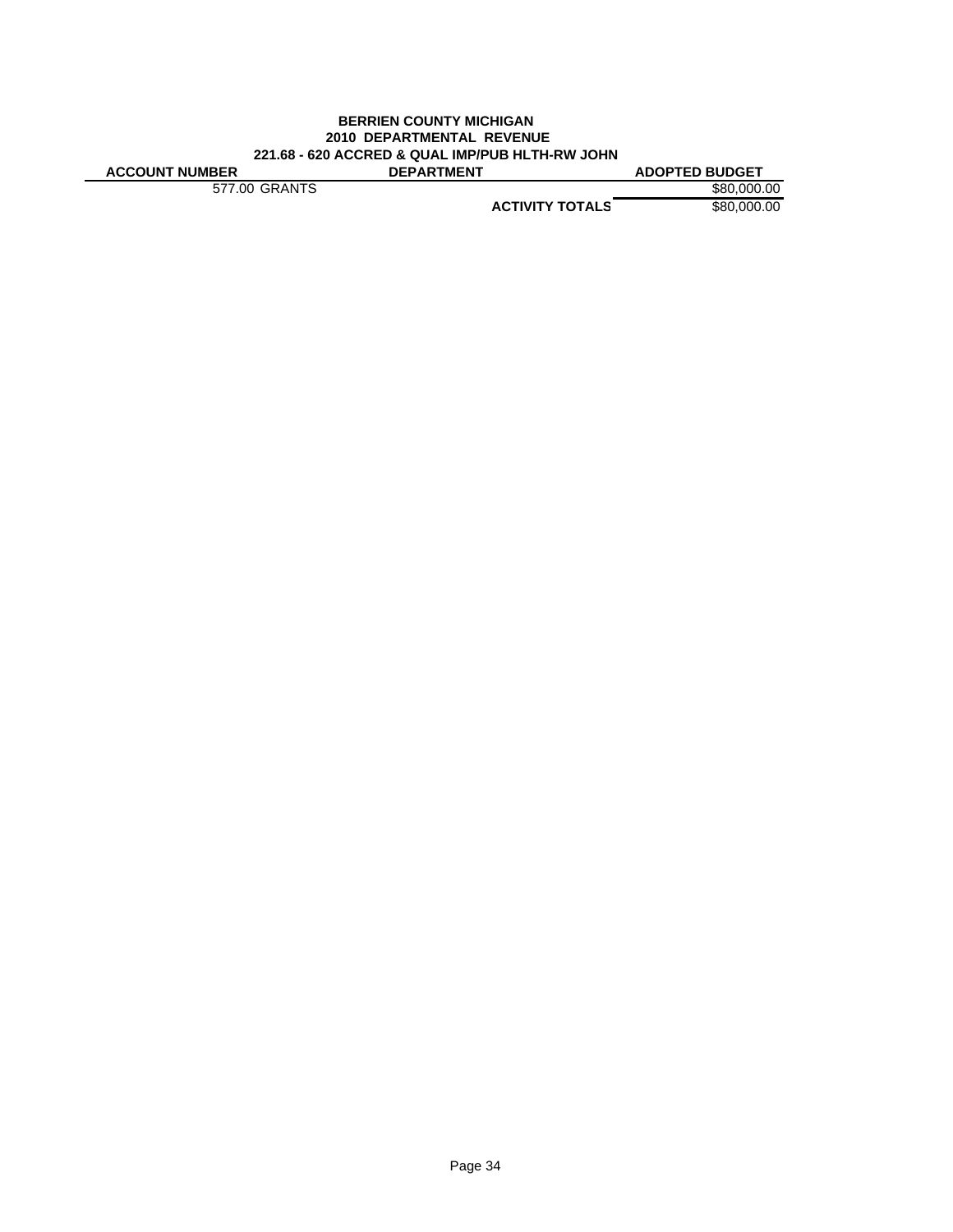# **BERRIEN COUNTY MICHIGAN 2010 DEPARTMENTAL REVENUE 221.70 - 620 HEALTH-WIC GRANT-413**

### **ACCOUNT NUM**

| <b>/BER</b> | <b>DEPARTMENT</b>              | <b>ADOPTED BUDGET</b> |
|-------------|--------------------------------|-----------------------|
|             | 523.00 GRANTS-FEDERAL          | \$583,940,00          |
|             | 555.00 DUE FROM STATE          | \$2,500.00            |
|             | 638.08 HMO FEES-MEDICAID REIMB | \$2,500.00            |
|             | 675.00 DUE FROM OTHER SOURCES  | \$9,000.00            |
|             | 686.00 OTHER REIMBURSEMENTS    | \$13.695.00           |
|             | <b>ACTIVITY TOTALS</b>         | \$611,635.00          |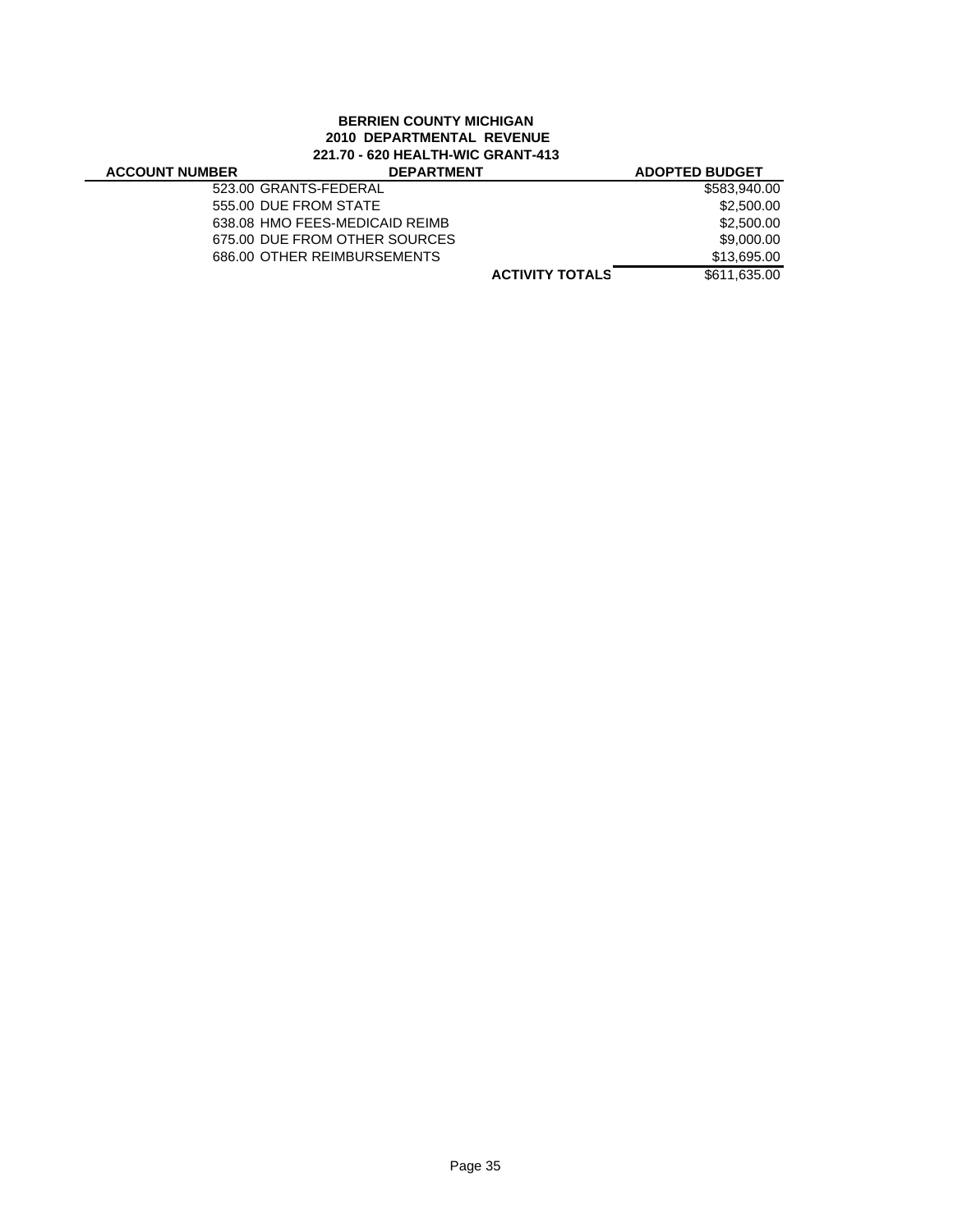## **BERRIEN COUNTY MICHIGAN 2010 DEPARTMENTAL REVENUE 221.85 - 620 HEALTH-CRIPPLED CHILDREN**

### **ACCOUNT NUM**

| IBER | <b>DEPARTMENT</b>                | <b>ADOPTED BUDGET</b> |
|------|----------------------------------|-----------------------|
|      | 523.00 GRANTS-FEDERAL            | \$15,000.00           |
|      | 555.00 DUE FROM STATE            | \$17,500.00           |
|      | 555.03 DUE FM ST-MEDICAID-TIT 19 | \$89,609.00           |
|      | 686.00 OTHER REIMBURSEMENTS      | \$30,000.00           |
|      | <b>ACTIVITY TOTALS</b>           | \$152,109.00          |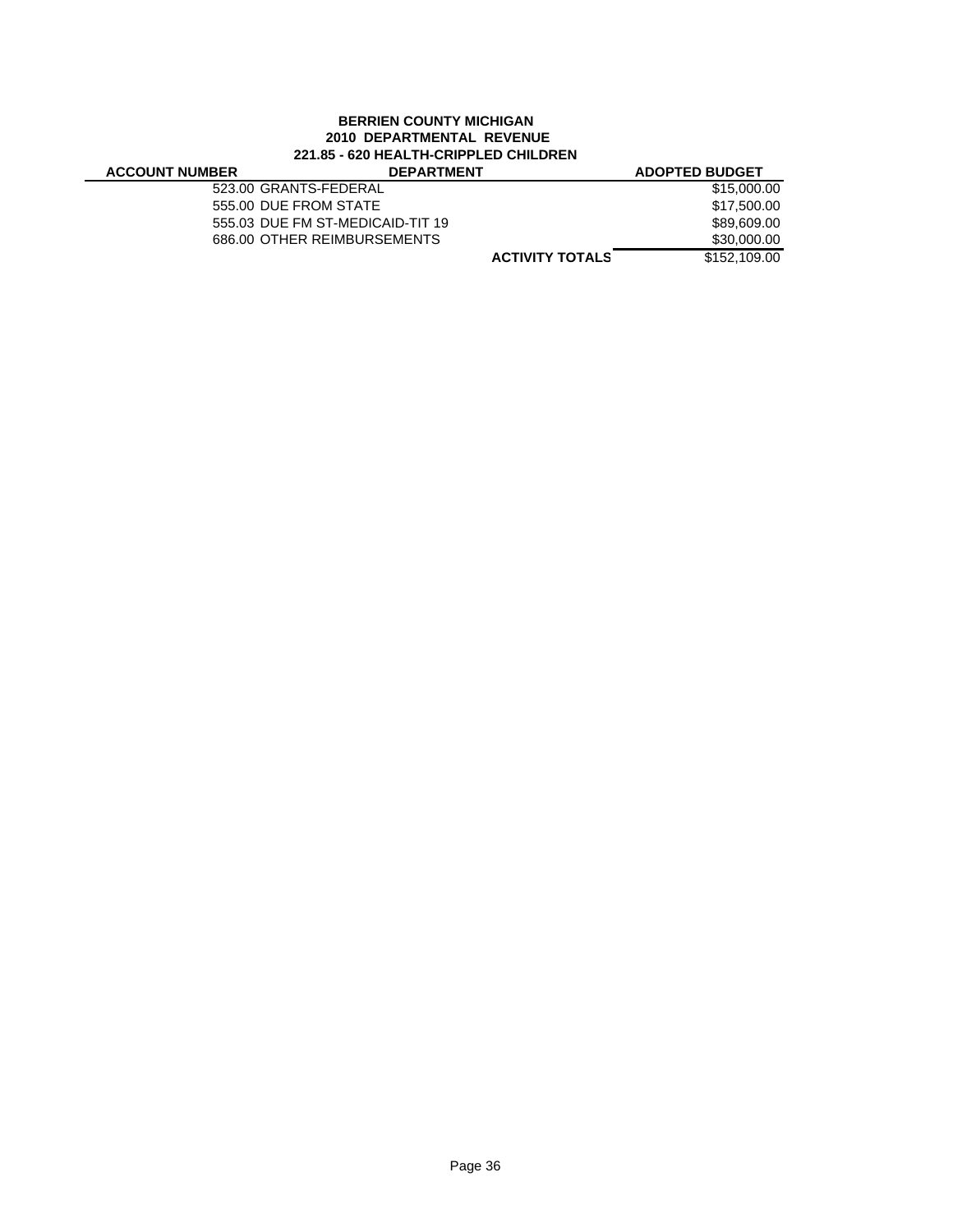### **BERRIEN COUNTY MICHIGAN 2010 DEPARTMENTAL REVENUE 221.93 - 620 HEALTH-AIDS COUNSELING & TEST**

| <b>ACCOUNT NUMBER</b> |  |
|-----------------------|--|
|-----------------------|--|

| <b>ACCOUNT NUMBER</b> | <b>DEPARTMENT</b>             | <b>ADOPTED BUDGET</b> |
|-----------------------|-------------------------------|-----------------------|
|                       | 523.00 GRANTS-FEDERAL         | \$29,683.00           |
|                       | 555.01 STATE COST SHARING     | \$58.184.00           |
|                       | 675.00 DUE FROM OTHER SOURCES | \$13,946.00           |
|                       | <b>ACTIVITY TOTALS</b>        | \$101.813.00          |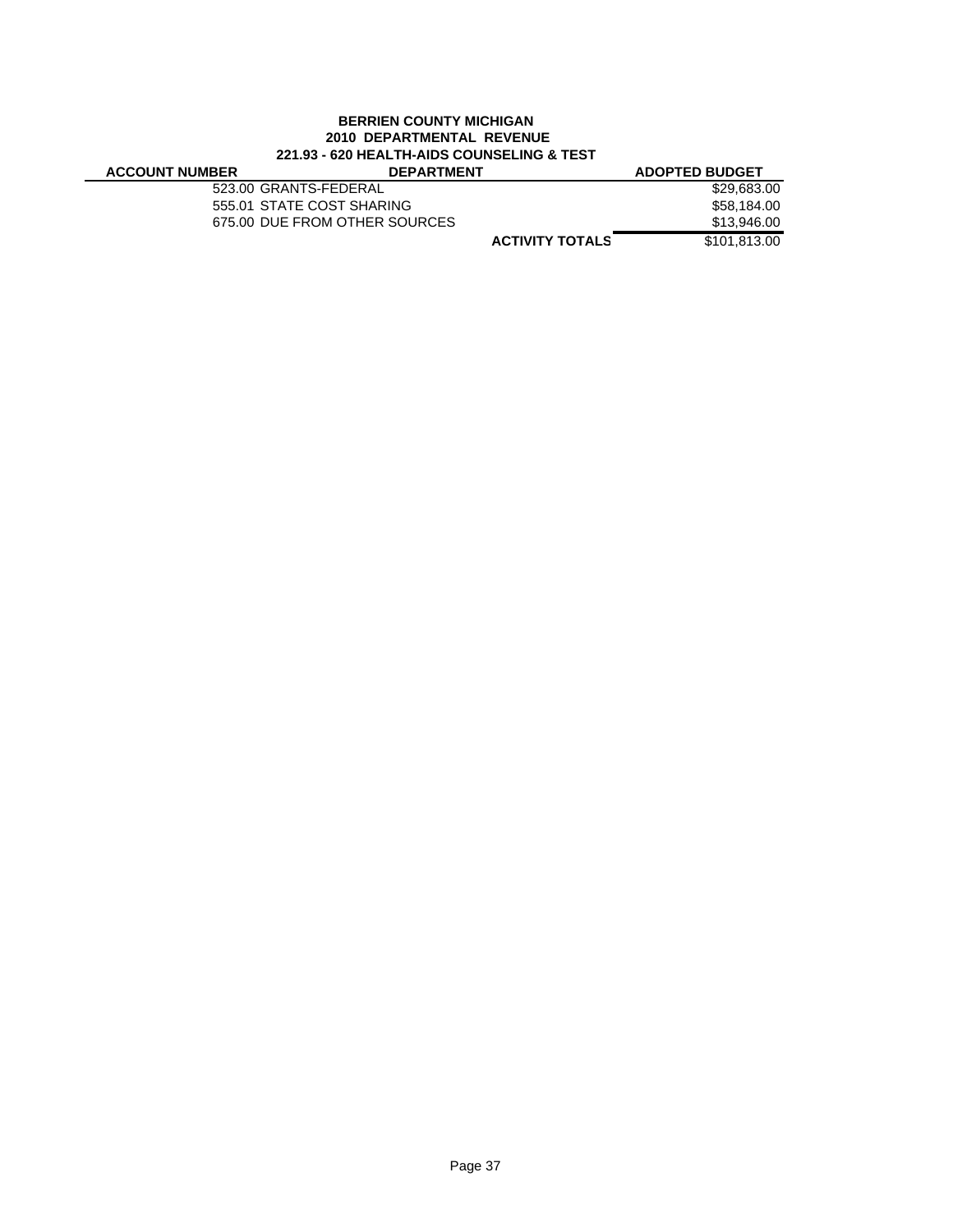### **BERRIEN COUNTY MICHIGAN 2010 DEPARTMENTAL REVENUE 221.98 - 620 HEALTH-PRENATAL & EARLY CHILDHOOD PROGRAM**

| <b>ACCOUNT NUMBER</b> | <b>DEPARTMENT</b>             | <b>ADOPTED BUDGET</b> |
|-----------------------|-------------------------------|-----------------------|
| 523.00 GRANTS-FEDERAL |                               | \$397,288.00          |
| 555.00 DUE FROM STATE |                               | \$100,000,00          |
|                       | 675.00 DUE FROM OTHER SOURCES | \$100,000.00          |
|                       | 686.00 OTHER REIMBURSEMENTS   | \$2.107.00            |
|                       | <b>ACTIVITY TOTALS</b>        | \$599,395,00          |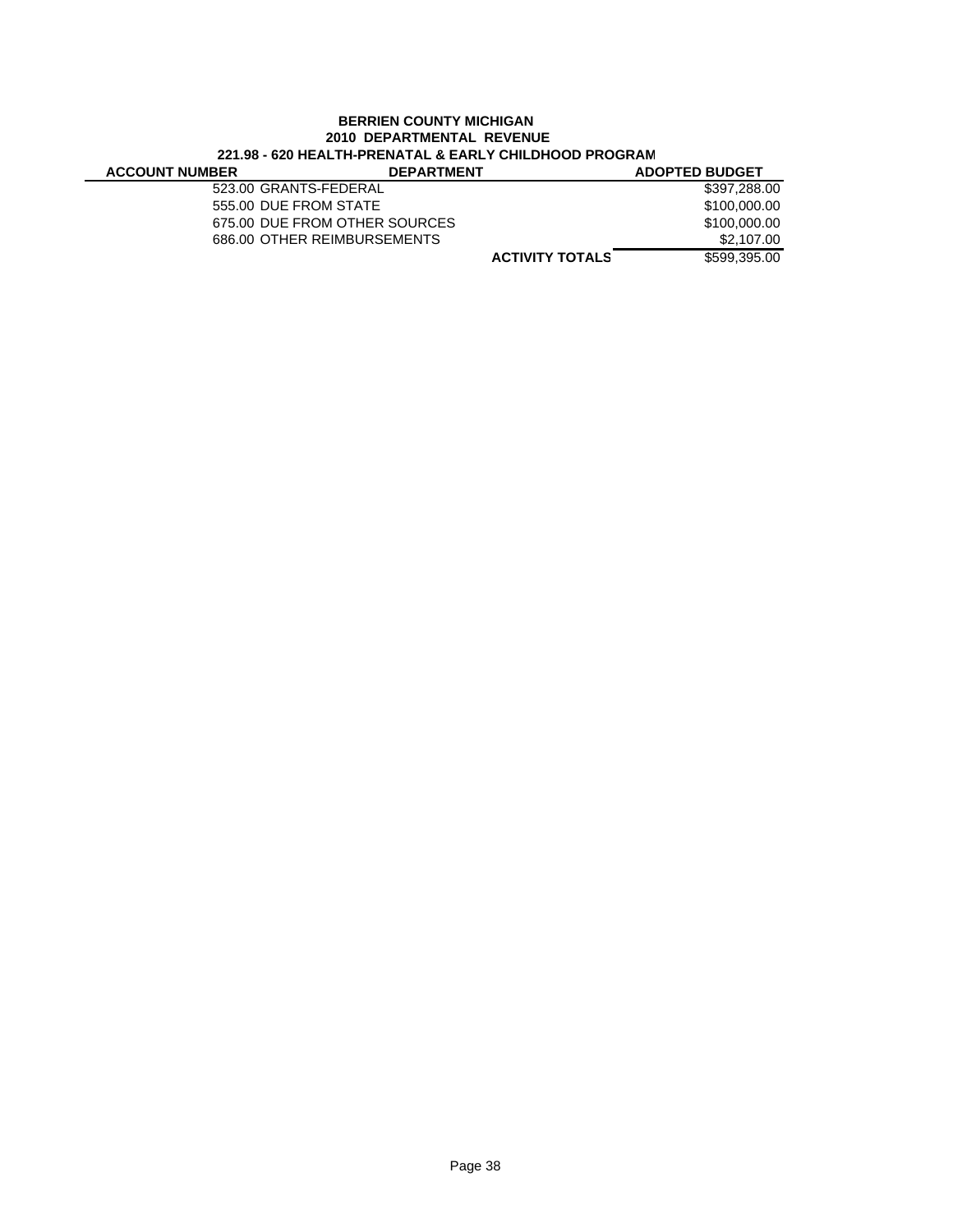#### **BERRIEN COUNTY MICHIGAN 2010 DEPARTMENTAL REVENUE 227.00 - 529 ENVIRONMENTAL AFFAIRS ACCOUNT NUMBER DEPARTMENT ADOPTED BUDGET**

651.01 USER FEE \$9,700.00 665.00 INTEREST EARNED C.D.'S \$40,000.00 686.00 OTHER REIMBURSEMENTS \$350,700.00

**ACTIVITY TOTALS** \$400,400.00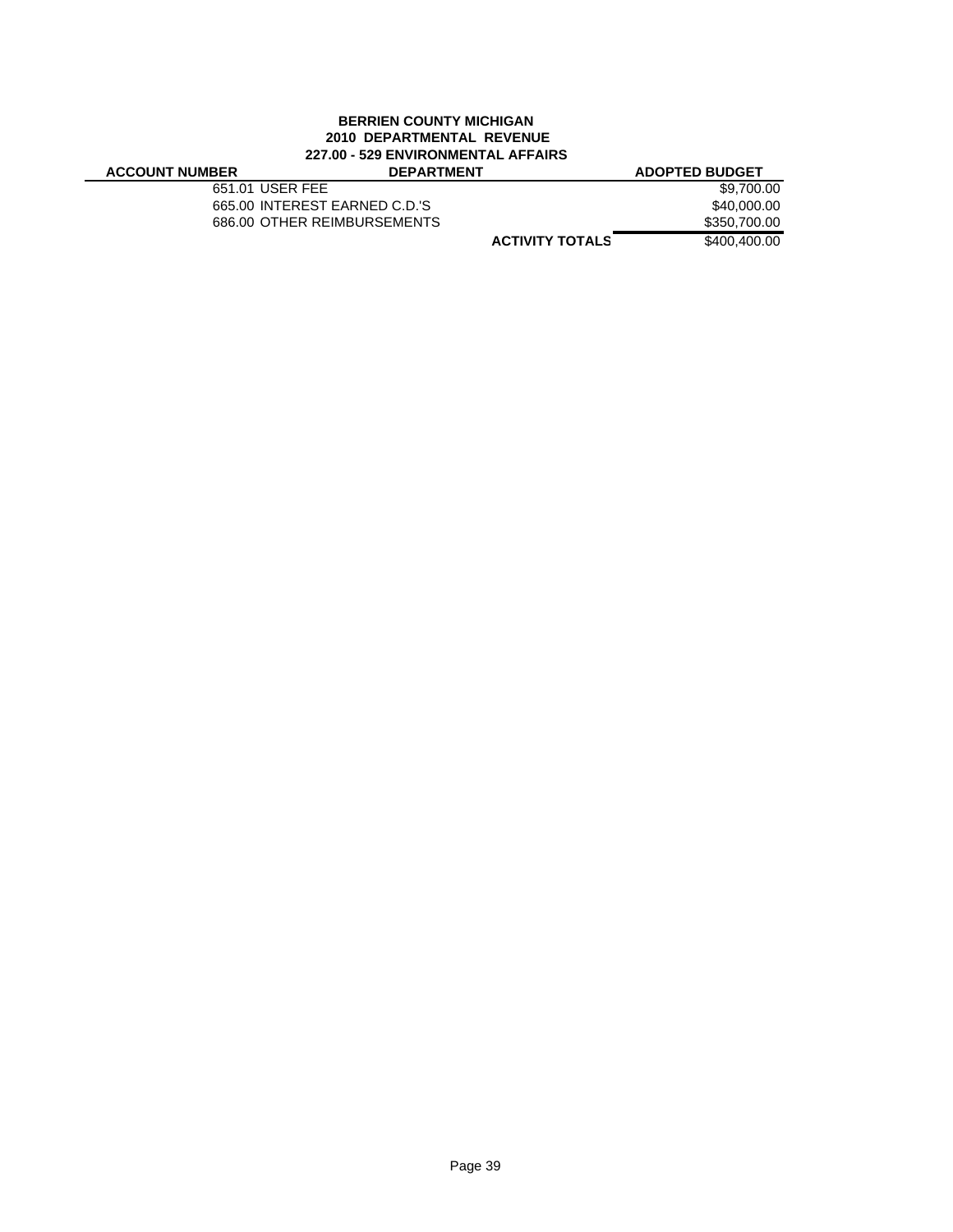### **BERRIEN COUNTY MICHIGAN 2010 DEPARTMENTAL REVENUE 227.00 - 531 INFRASTRUCTURE IMPROVEMENTS**

| <i>LLIG</i> WITH BAULING IN THE INTERIOR |                               |                       |
|------------------------------------------|-------------------------------|-----------------------|
| <b>ACCOUNT NUMBER</b>                    | <b>DEPARTMENT</b>             | <b>ADOPTED BUDGET</b> |
|                                          | 625.14 LANDFILL USE FEES      | \$646,000.00          |
|                                          | 665.00 INTEREST EARNED C.D.'S | \$29,000,00           |
|                                          | 686.00 OTHER REIMBURSEMENTS   | \$882,388.00          |
|                                          | <b>ACTIVITY TOTALS</b>        | \$1,557,388,00        |
|                                          |                               |                       |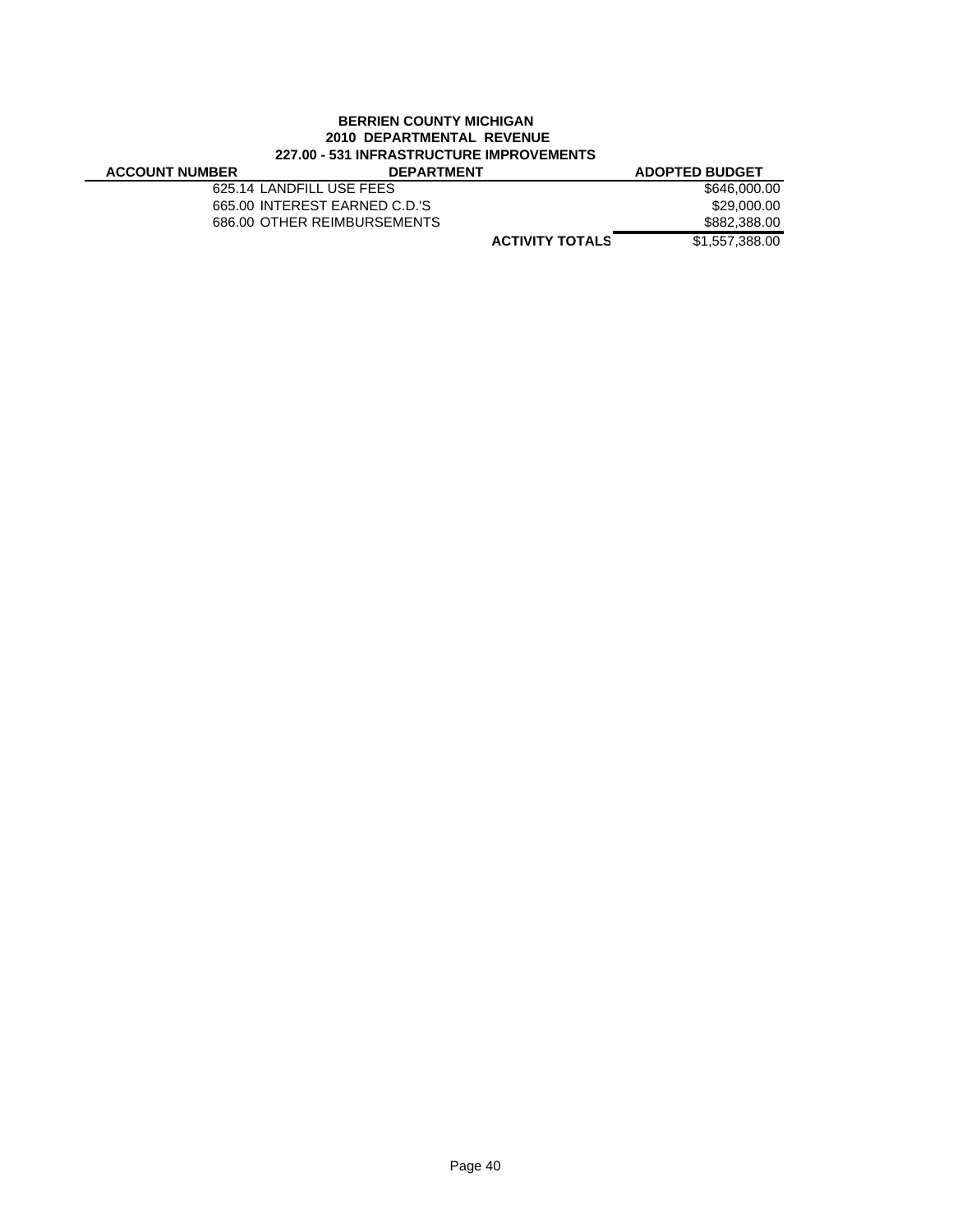#### **BERRIEN COUNTY MICHIGAN 2010 DEPARTMENTAL REVENUE 227.00 - 532 LOCAL UNITS ACCOUNT NUMBER DEPARTMENT ADOPTED BUDGET**

| <b>ACCOUNT NUMBER</b> |  |
|-----------------------|--|
|-----------------------|--|

625.14 LANDFILL USE FEES \$114,000.00<br>665.00 INTEREST EARNED C.D.'S \$2,280.00 665.00 INTEREST EARNED C.D.'S

**ACTIVITY TOTALS** \$116,280.00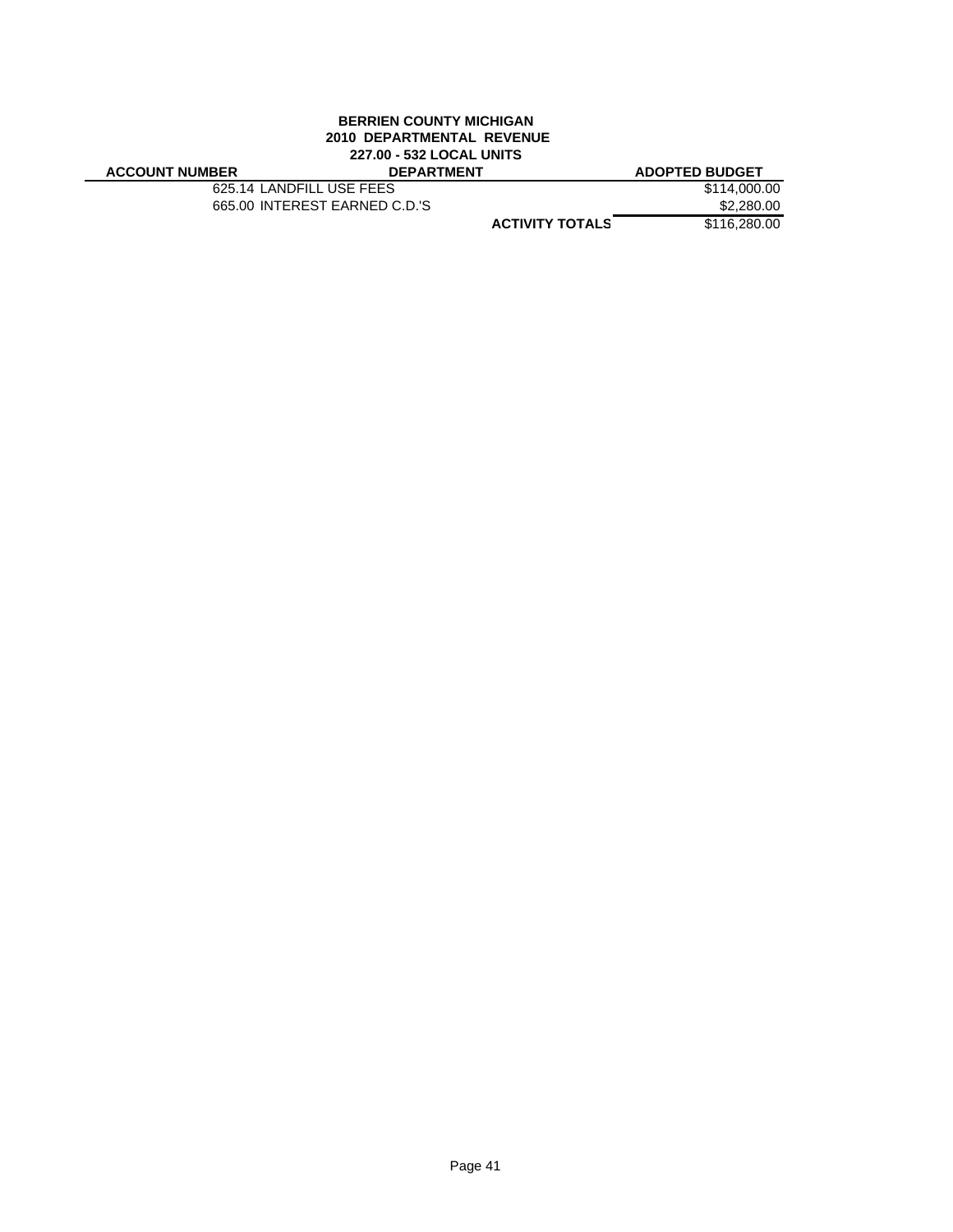#### **BERRIEN COUNTY MICHIGAN 2010 DEPARTMENTAL REVENUE 245.00 - 266 SOUTH COUNTY BUILDING ACCOUNT NUMBER DEPARTMENT ADOPTED BUDGET**

686.00 OTHER REIMBURSEMENTS \$400,000.00

**ACTIVITY TOTALS** \$400,000.00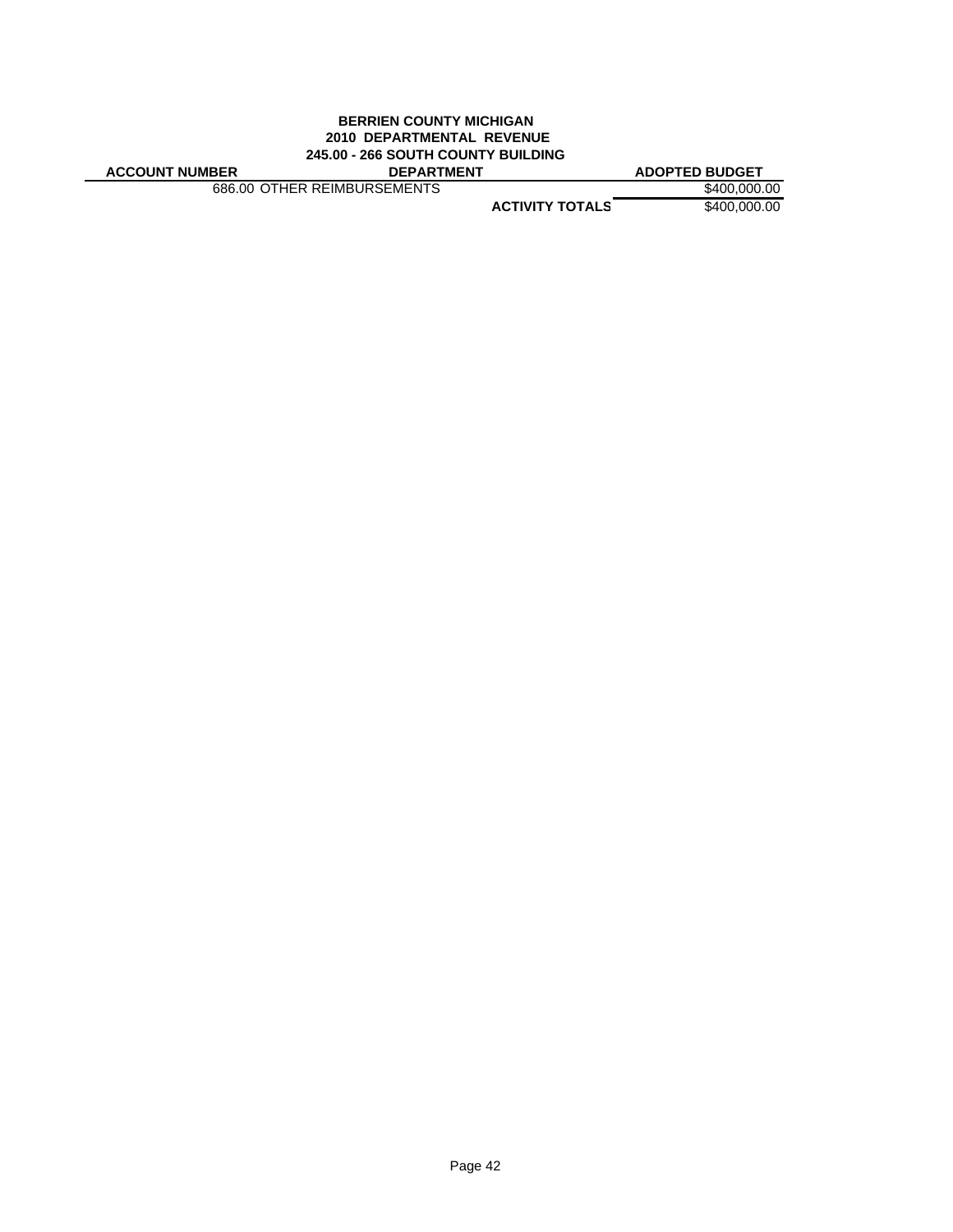### **BERRIEN COUNTY MICHIGAN 2010 DEPARTMENTAL REVENUE 245.00 - 430 ANIMAL CONTROL**

**ACCOUNT NUMBER DEPARTMENT ADOPTED BUDGET**

686.00 OTHER REIMBURSEMENTS \$750,000.00

**ACTIVITY TOTALS** \$750,000.00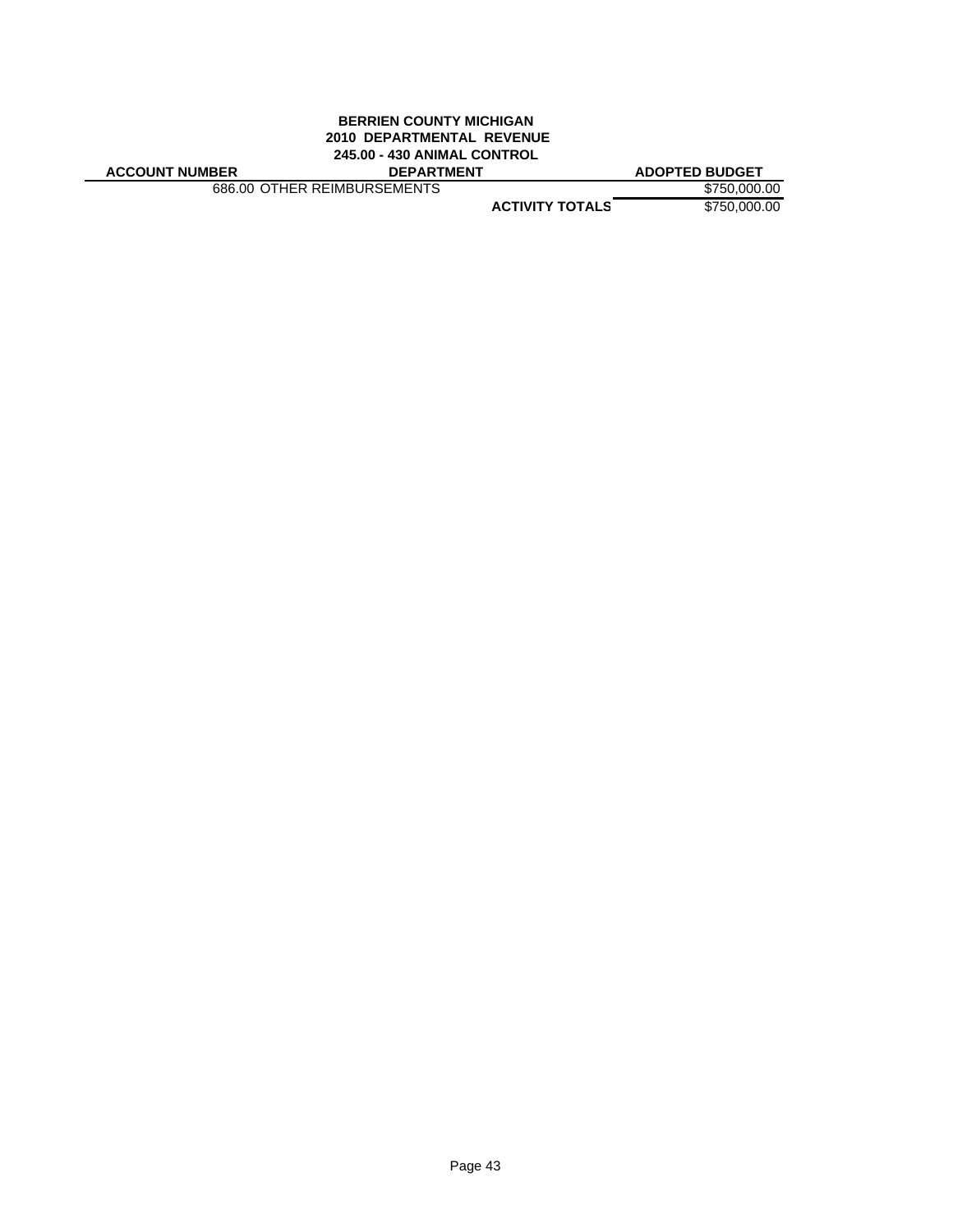### **BERRIEN COUNTY MICHIGAN 2010 DEPARTMENTAL REVENUE 256.00 - 236 REG OF DEEDS AUTOMATION FND**

| <b>ACCOUNT NUMBER</b> | <b>DEPARTMENT</b>               | <b>ADOPTED BUDGET</b>                  |
|-----------------------|---------------------------------|----------------------------------------|
|                       | 665.00 INTEREST EARNED C.D.'S   | \$500.00                               |
|                       | 699.00 CONTRIBUTION OTHER FUNDS | \$175,000.00                           |
|                       |                                 | \$175,500.00<br><b>ACTIVITY TOTALS</b> |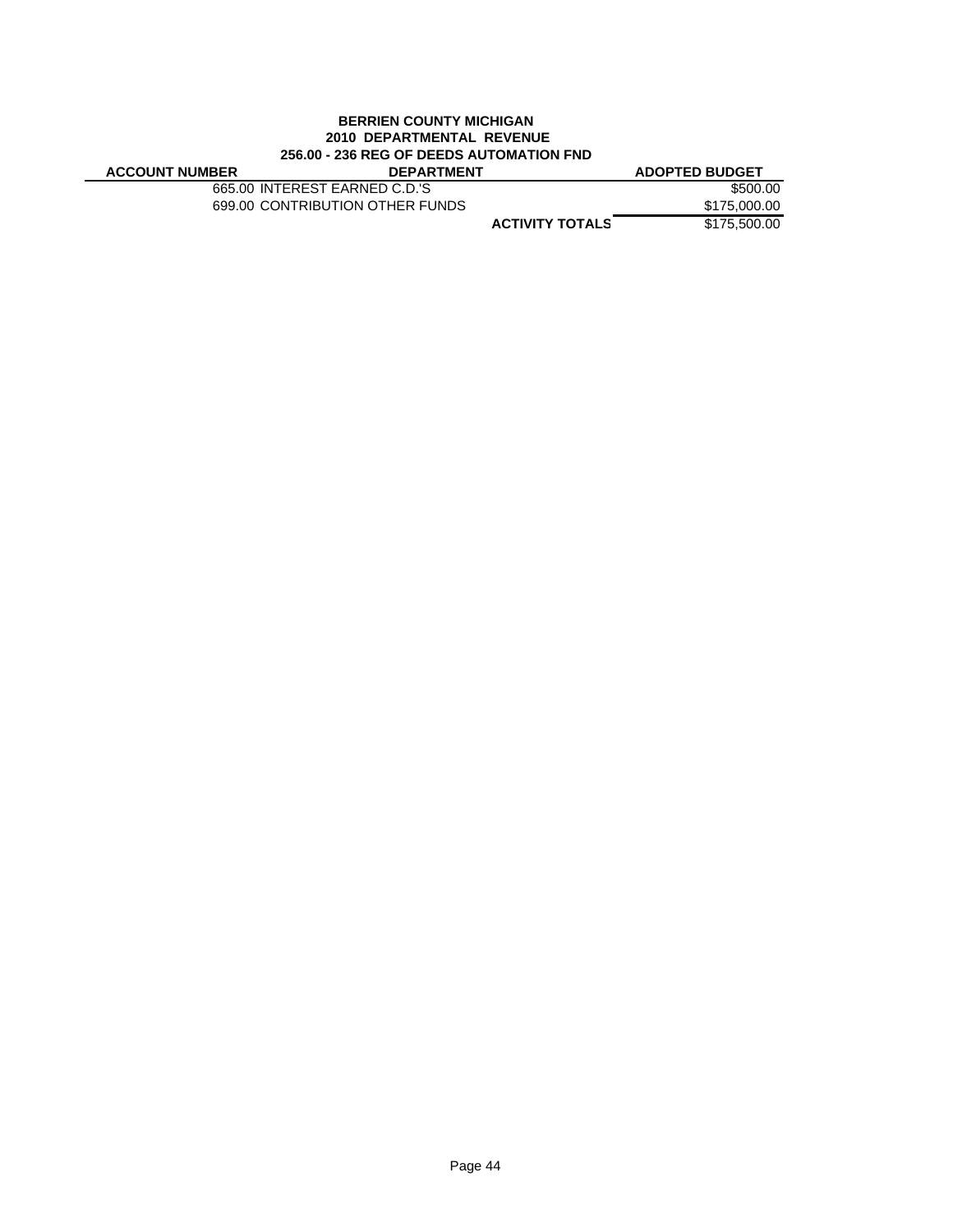### **BERRIEN COUNTY MICHIGAN 2010 DEPARTMENTAL REVENUE 261.03 - 328 911 WIRELESS SERVICE CHARGES**

**ACCOUNT NUMBER DEPARTMENT ADOPTED BUDGET**

544.01 STATE TRAINING DISTRIBUTION \$10,000.00

**ACTIVITY TOTALS** \$10,000.00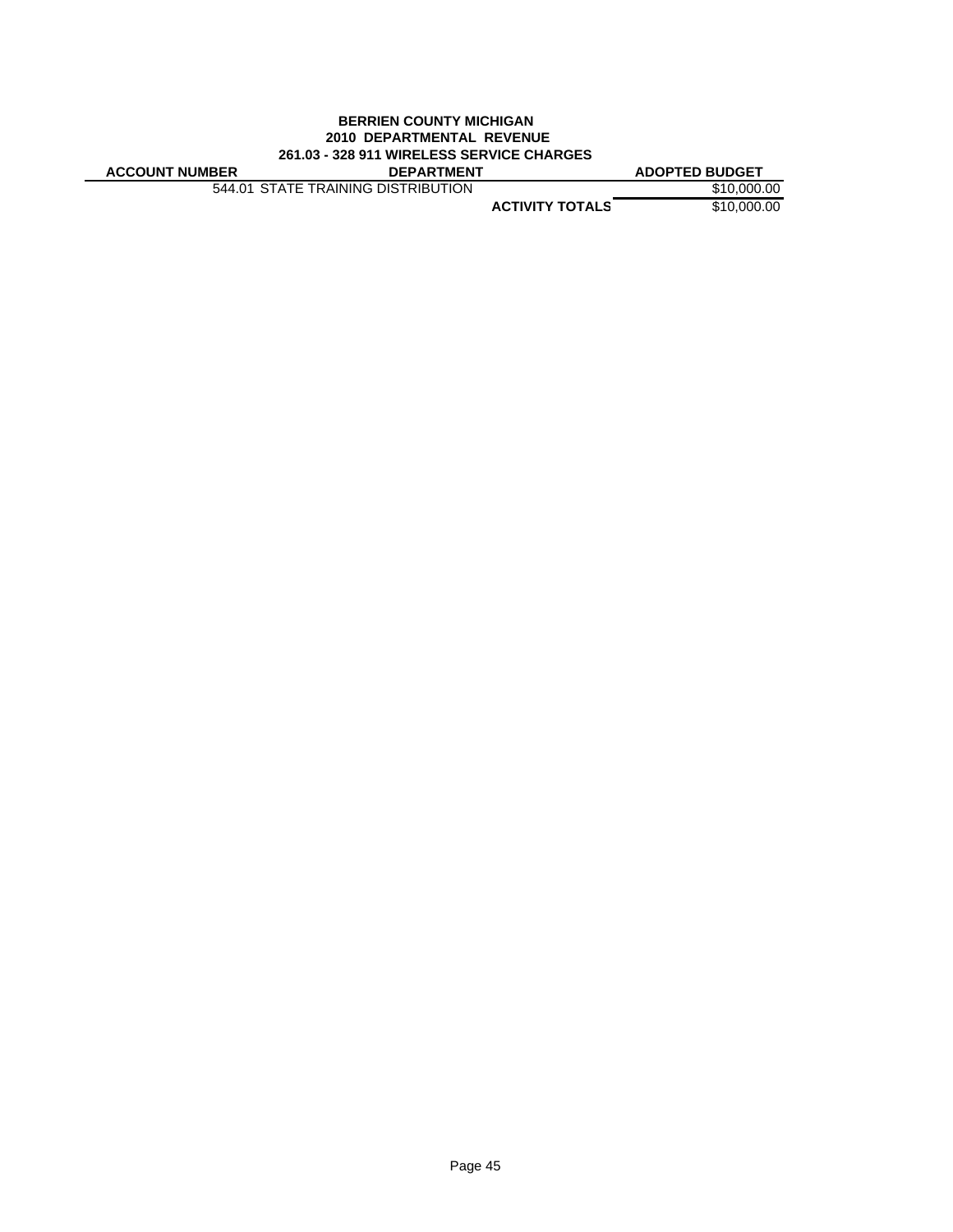### **BERRIEN COUNTY MICHIGAN 2010 DEPARTMENTAL REVENUE 263.00 - 305 DRUG EDUCATION COORDINATOR**

**ACCOUNT NUMBER DEPARTMENT ADOPTED BUDGET**

699.00 CONTRIBUTION OTHER FUNDS \$8,410.00

**ACTIVITY TOTALS** \$8,410.00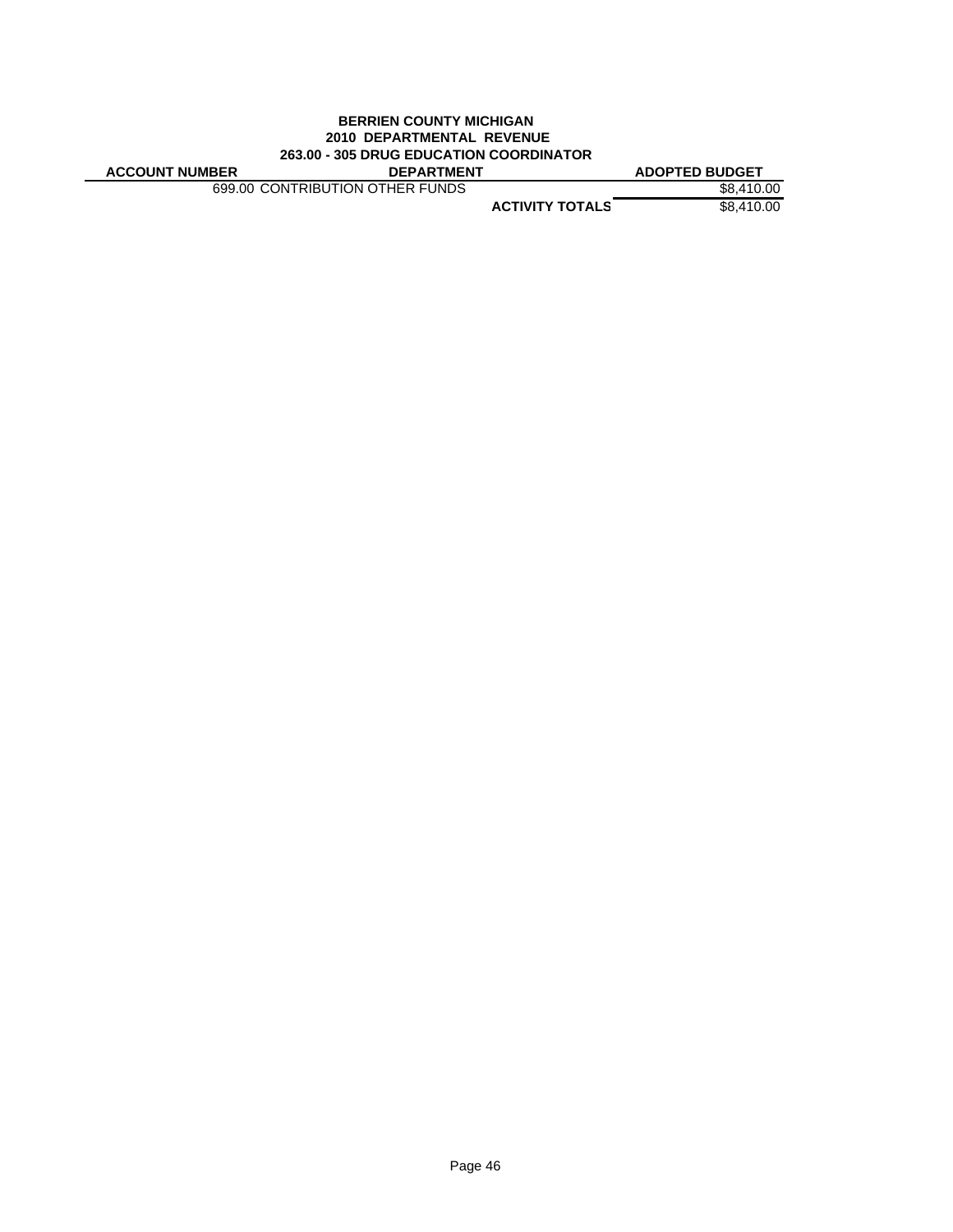### **BERRIEN COUNTY MICHIGAN 2010 DEPARTMENTAL REVENUE 264.00 - 305 DRUG ENFORC PUB SAF FUND**

| <b>ACCOUNT NUMBER</b> | <b>DEPARTMENT</b>                |                        | <b>ADOPTED BUDGET</b> |
|-----------------------|----------------------------------|------------------------|-----------------------|
|                       | 403.00 CURRENT PROPERTY TAX      |                        | \$2,277,000,00        |
|                       | 407.00 DELINQUENT REAL PROPERTY  |                        | \$101.000.00          |
|                       | 411.00 INDUSTRIAL & COMM FAC TAX |                        | \$15,000.00           |
|                       |                                  | <b>ACTIVITY TOTALS</b> | \$2,393,000.00        |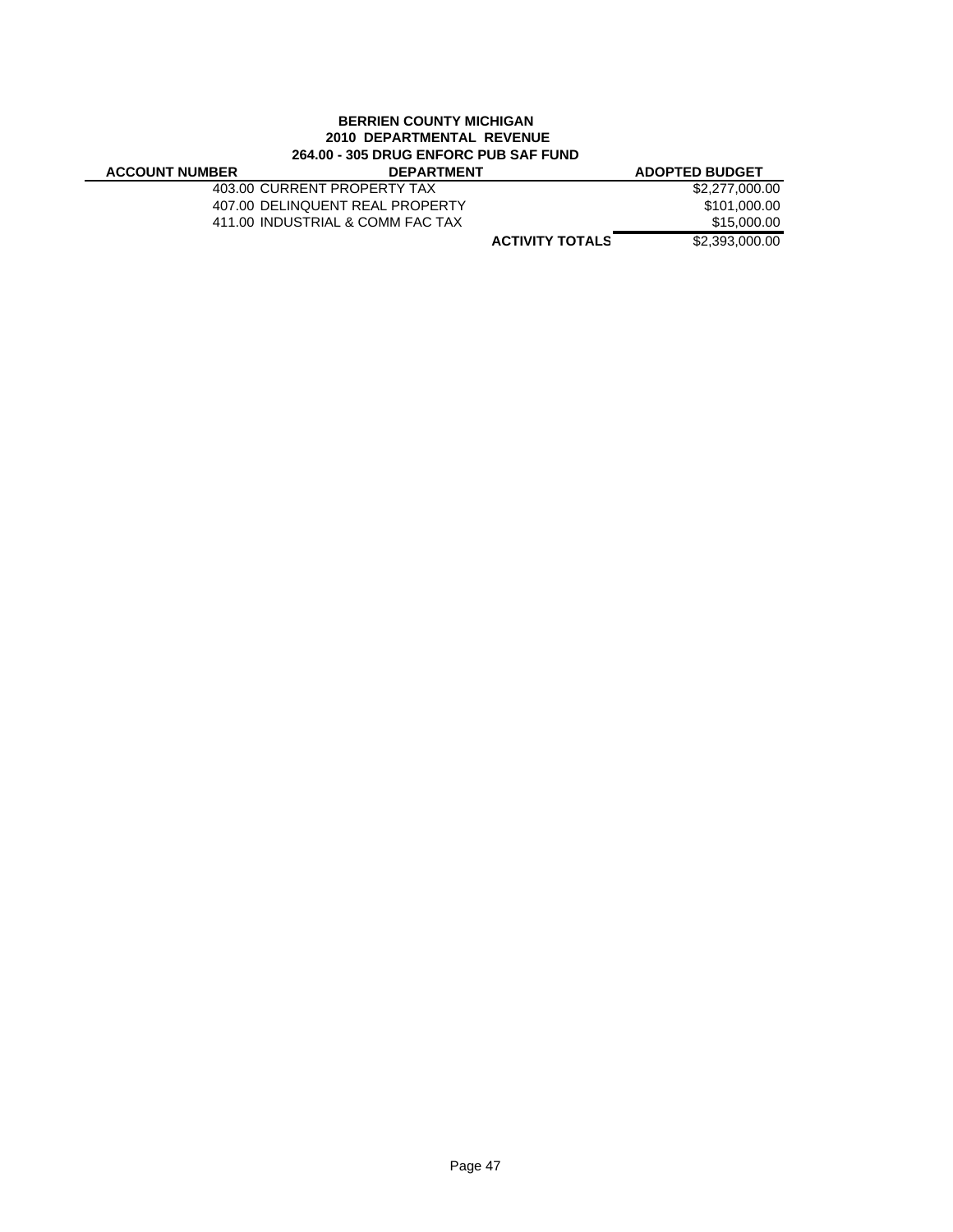### **BERRIEN COUNTY MICHIGAN 2010 DEPARTMENTAL REVENUE 264.01 - 362 LOCAL CORR OFFICERS TRAINING FUND**

| <b>ACCOUNT NUMBER</b> | <b>DEPARTMENT</b>           |                        | <b>ADOPTED BUDGET</b> |
|-----------------------|-----------------------------|------------------------|-----------------------|
|                       | 607.03 SHERIFF BOOKING FEES |                        | \$46,200,00           |
|                       | 686.00 OTHER REIMBURSEMENTS |                        | \$3.174.00            |
|                       |                             | <b>ACTIVITY TOTALS</b> | \$49.374.00           |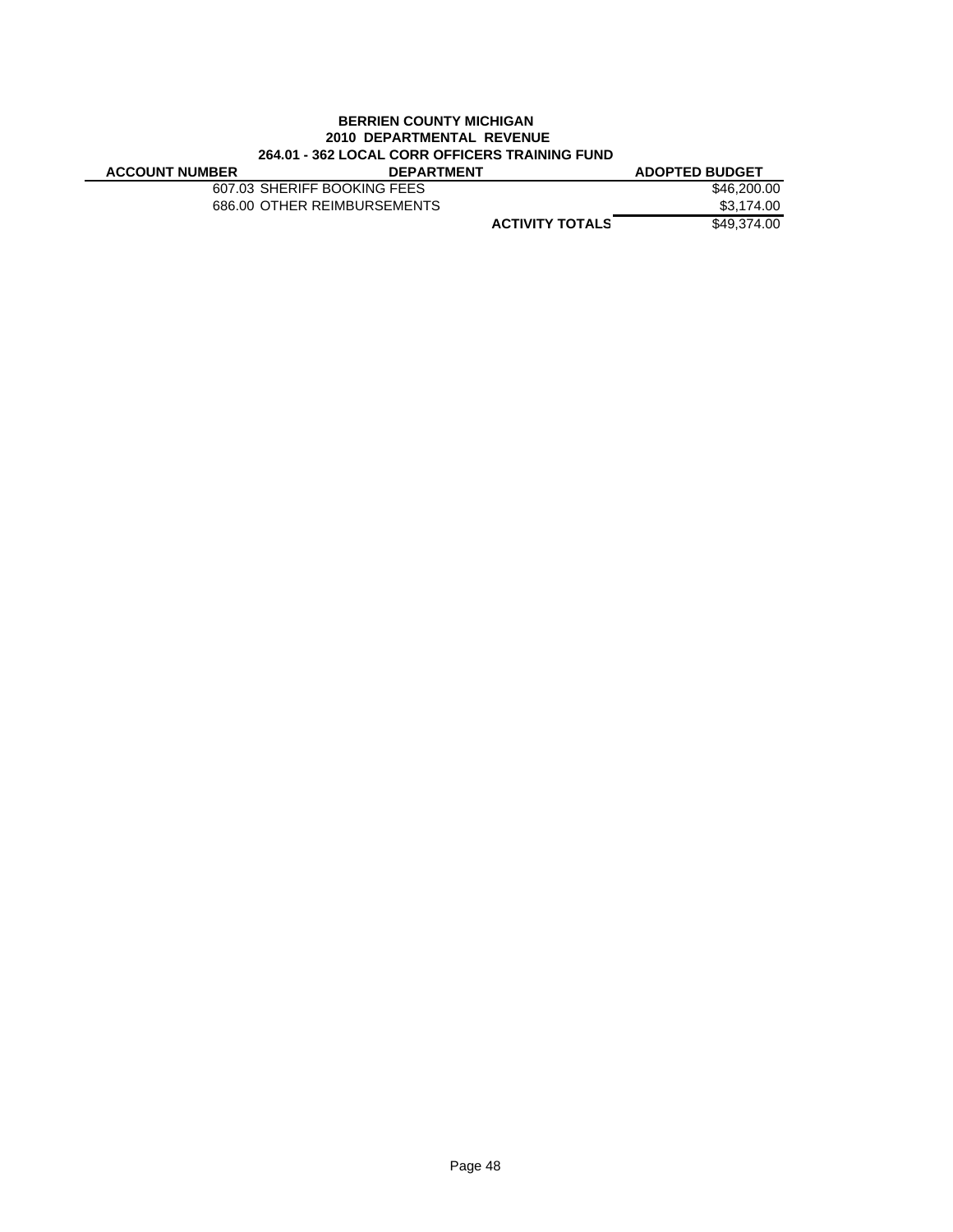#### **BERRIEN COUNTY MICHIGAN 2010 DEPARTMENTAL REVENUE 265.00 - 305 NARCOTICS BUILDING ACCOUNT NUMBER DEPARTMENT ADOPTED BUDGET**

686.00 OTHER REIMBURSEMENTS \$29,708.00

**ACTIVITY TOTALS** \$29,708.00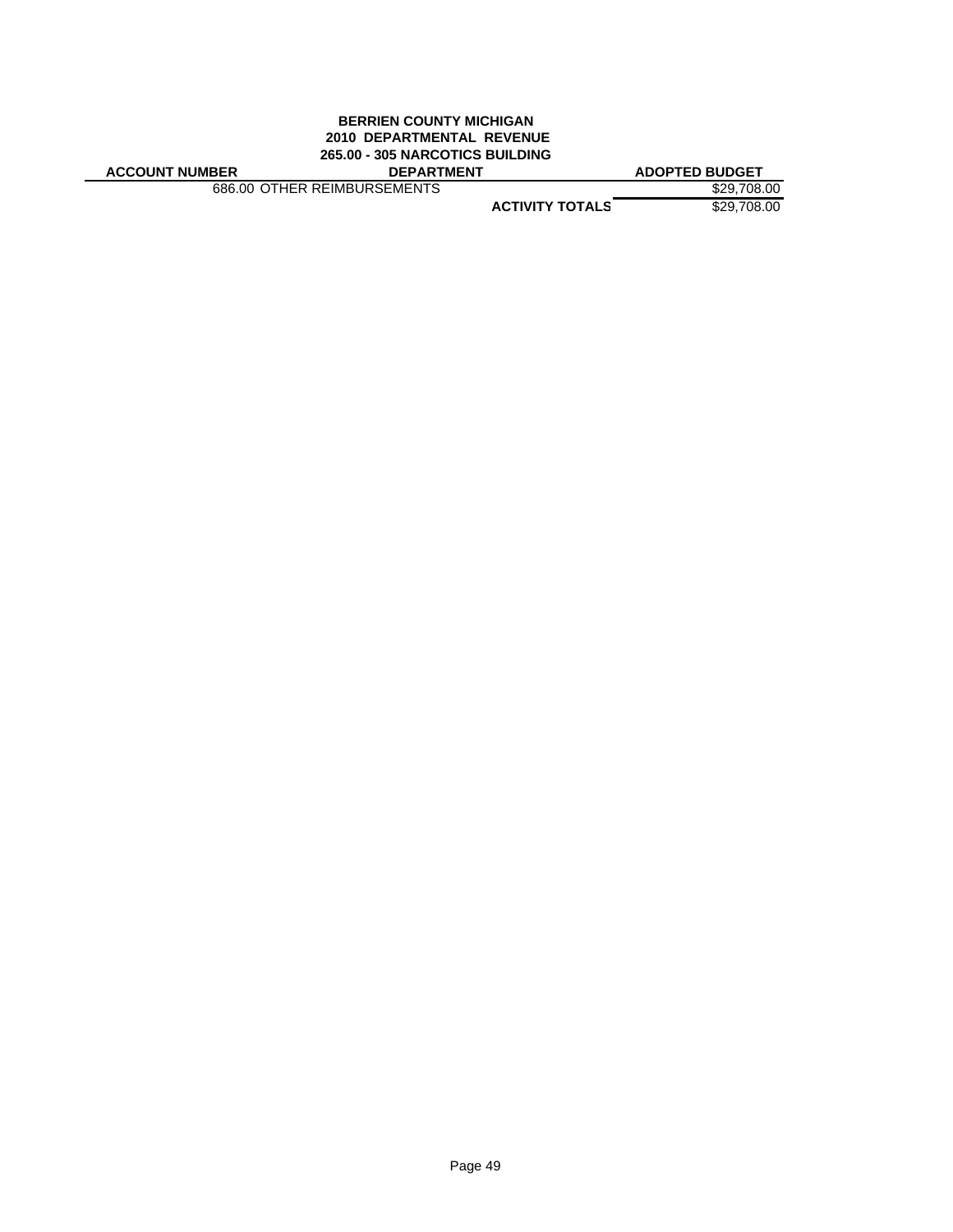### **BERRIEN COUNTY MICHIGAN 2010 DEPARTMENTAL REVENUE 265.00 - 335 DRUG LAW ENFORCEMENT FUND**

| <b>ACCOUNT NUMBER</b> | <b>DEPARTMENT</b>               |                        | <b>ADOPTED BUDGET</b> |
|-----------------------|---------------------------------|------------------------|-----------------------|
|                       | 642.00 SALE OF CONFISCATED PROP |                        | \$75,000,00           |
|                       | 648.00 SALES SCRAP AND SALVAGE  |                        | \$9.000.00            |
|                       | 686.00 OTHER REIMBURSEMENTS     |                        | \$24,620,00           |
| 692.00 CARS           |                                 |                        | \$18,000,00           |
|                       |                                 | <b>ACTIVITY TOTALS</b> | \$126,620,00          |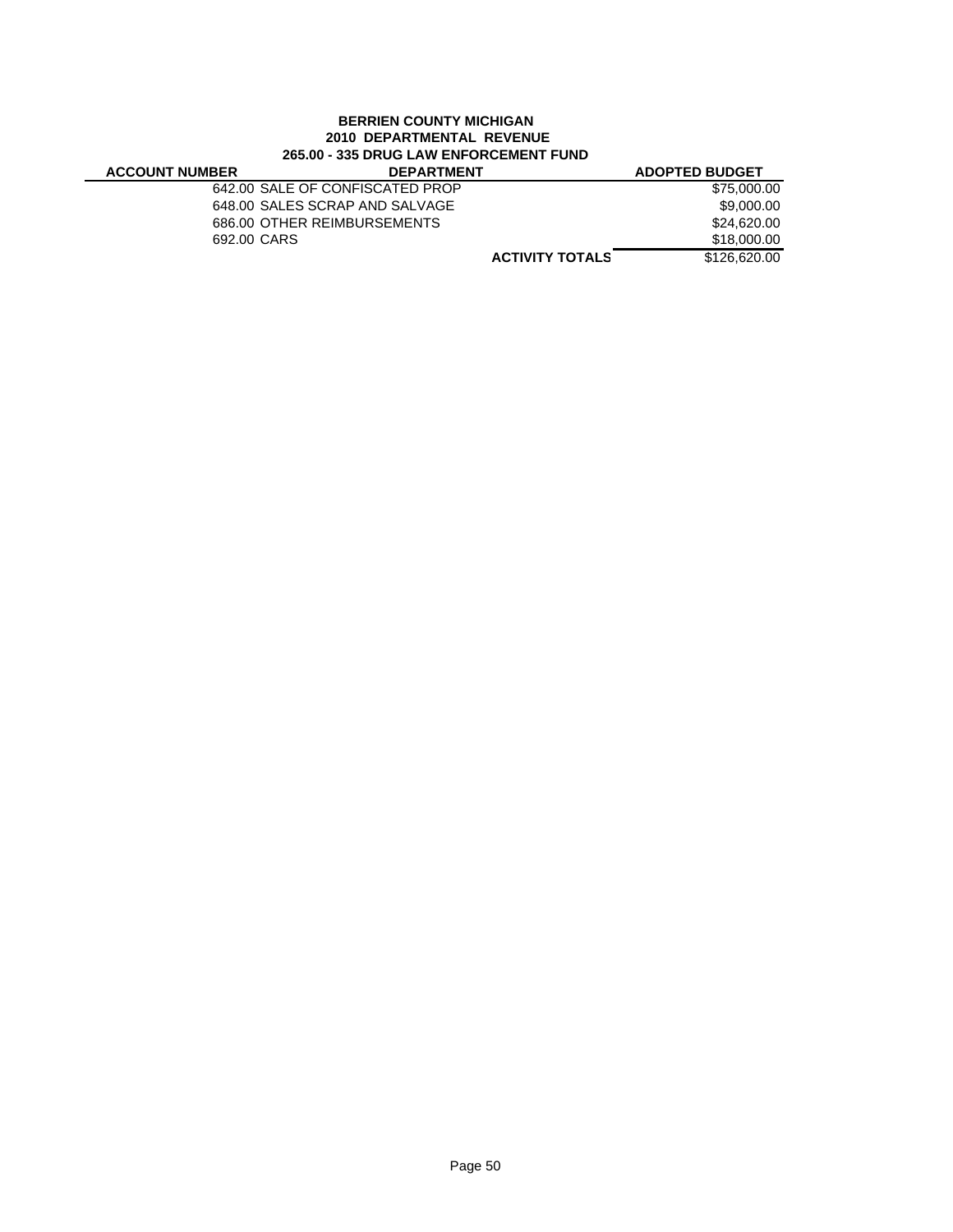#### **BERRIEN COUNTY MICHIGAN 2010 DEPARTMENTAL REVENUE 265.01 - 335 FEDERAL FORFEITURE DRUG LAW ENF ACCOUNT NUMBER DEPARTMENT ADOPTED BUDGET**

686.00 OTHER REIMBURSEMENTS \$3,000.00

**ACTIVITY TOTALS** \$3,000.00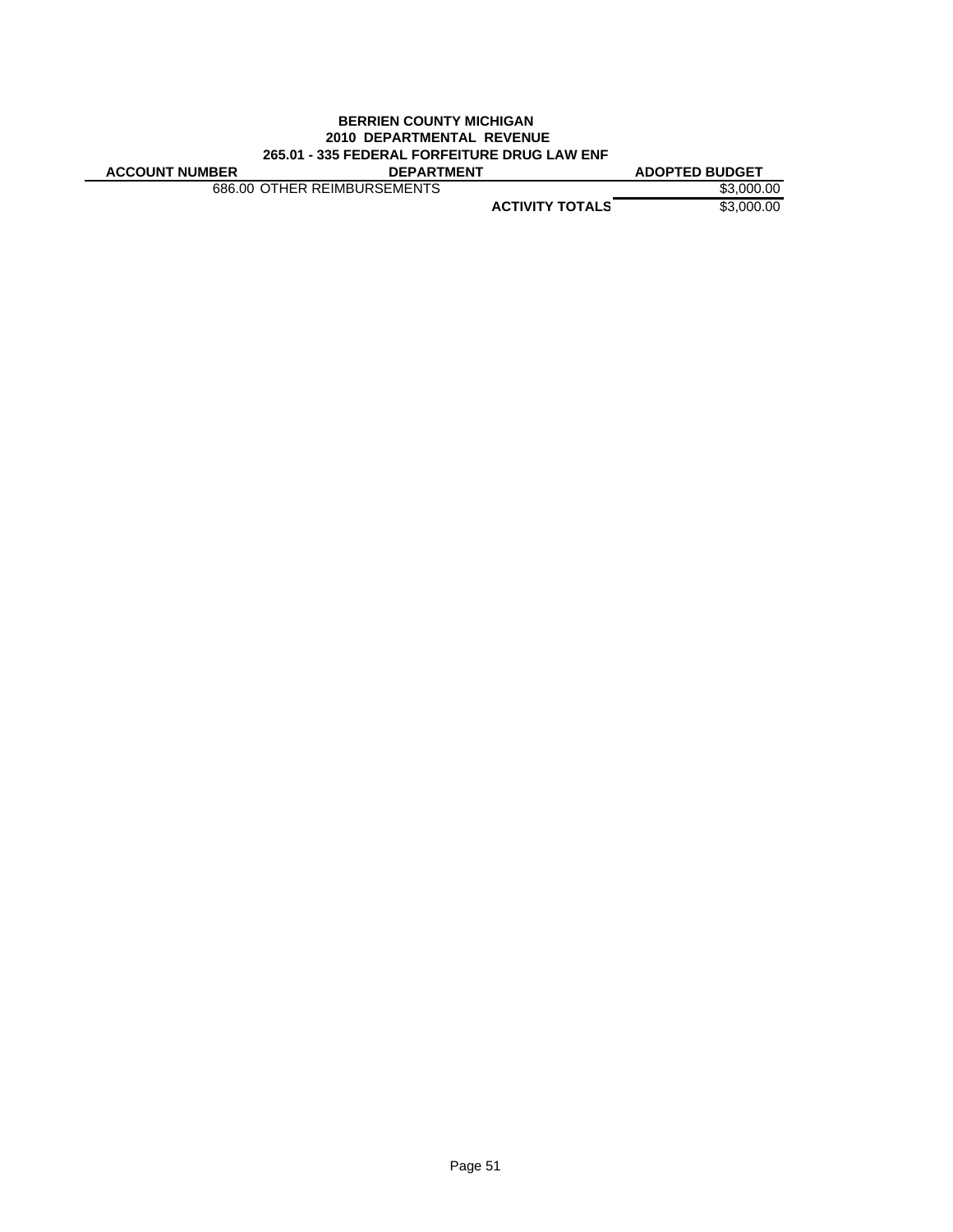### **BERRIEN COUNTY MICHIGAN 2010 DEPARTMENTAL REVENUE 265.02 - 229 FORFEITURE/DRUG LAB-10%**

642.03 DRUG FORFEITURE COLLECT \$9,600.00

**ACCOUNT NUMBER DEPARTMENT ADOPTED BUDGET**

**ACTIVITY TOTALS** \$9,600.00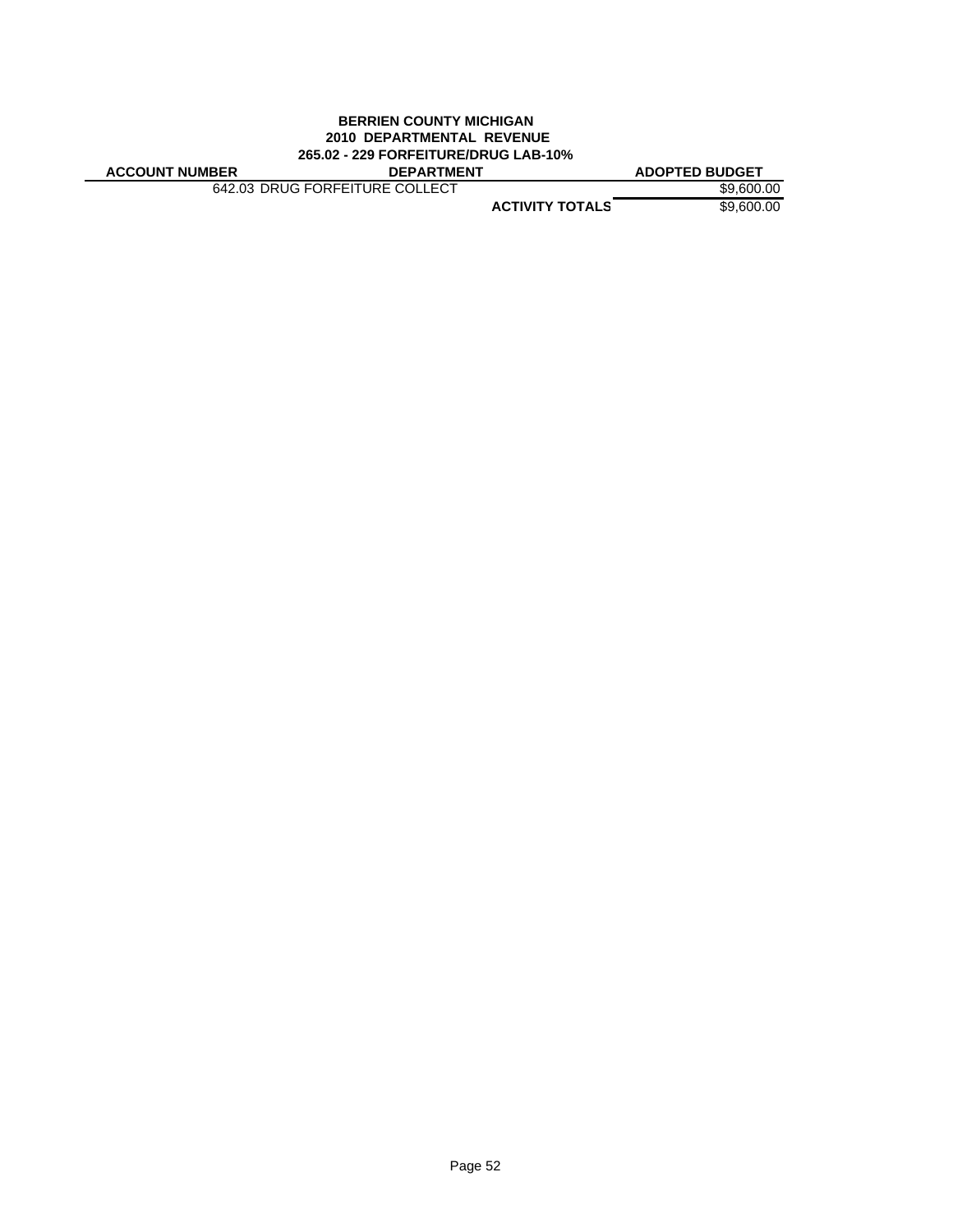### **BERRIEN COUNTY MICHIGAN 2010 DEPARTMENTAL REVENUE 266.02 - 229 PROSECUTORS WELF FRAUD GR**

| <b>ACCOUNT NUMBER</b> | <b>DEPARTMENT</b>               |                        | <b>ADOPTED BUDGET</b> |
|-----------------------|---------------------------------|------------------------|-----------------------|
|                       | 523.00 GRANTS-FEDERAL           |                        | \$323,131,00          |
|                       | 699.00 CONTRIBUTION OTHER FUNDS |                        | \$72,466.00           |
|                       |                                 | <b>ACTIVITY TOTALS</b> | \$395,597.00          |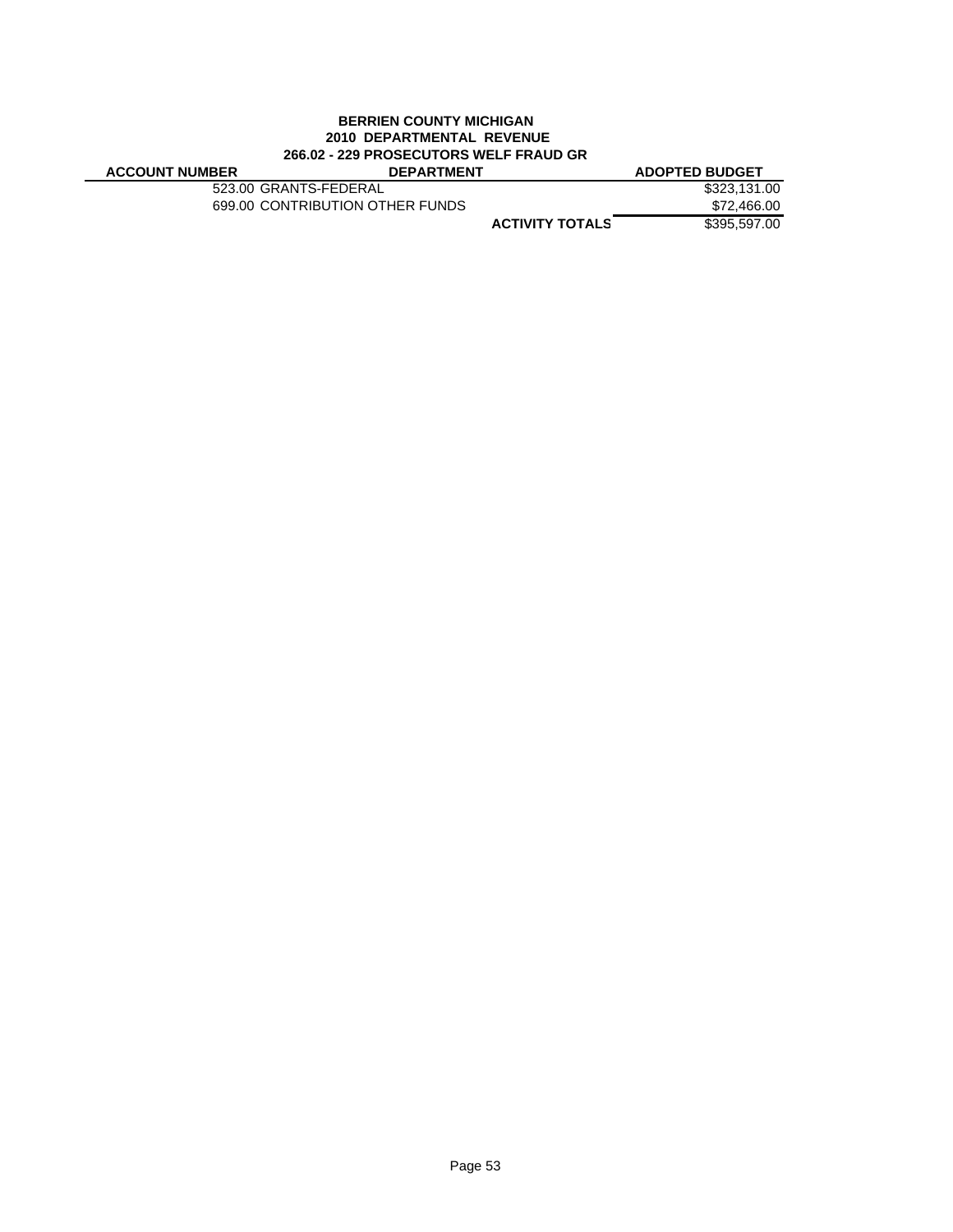### **BERRIEN COUNTY MICHIGAN 2010 DEPARTMENTAL REVENUE 266.03 - 333 SHERIFFS SEC ROAD PATROL ACCOUNT NUMBER DEPARTMENT ADOPTED BUDGET**

577.00 GRANTS \$192,407.00

**ACTIVITY TOTALS** \$192,407.00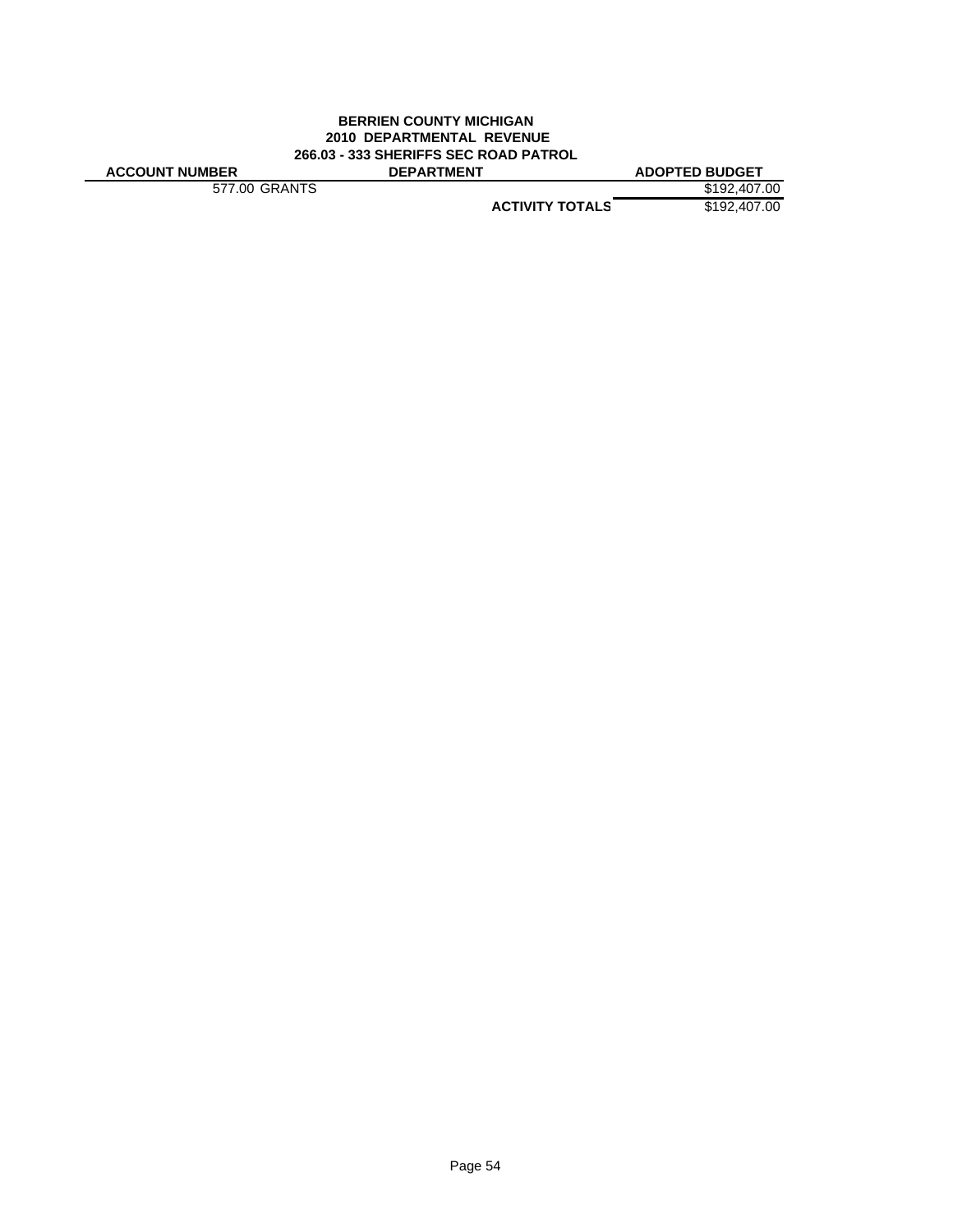### **BERRIEN COUNTY MICHIGAN 2010 DEPARTMENTAL REVENUE 266.04 - 230 VICTIM-WIT PROS SPEC GRNT**

| <b>ACCOUNT NUMBER</b> | <b>DEPARTMENT</b>               |                        | <b>ADOPTED BUDGET</b> |
|-----------------------|---------------------------------|------------------------|-----------------------|
|                       | 577.00 GRANTS                   |                        | \$170,100.00          |
|                       | 699.00 CONTRIBUTION OTHER FUNDS |                        | \$105,333.00          |
|                       |                                 | <b>ACTIVITY TOTALS</b> | \$275,433,00          |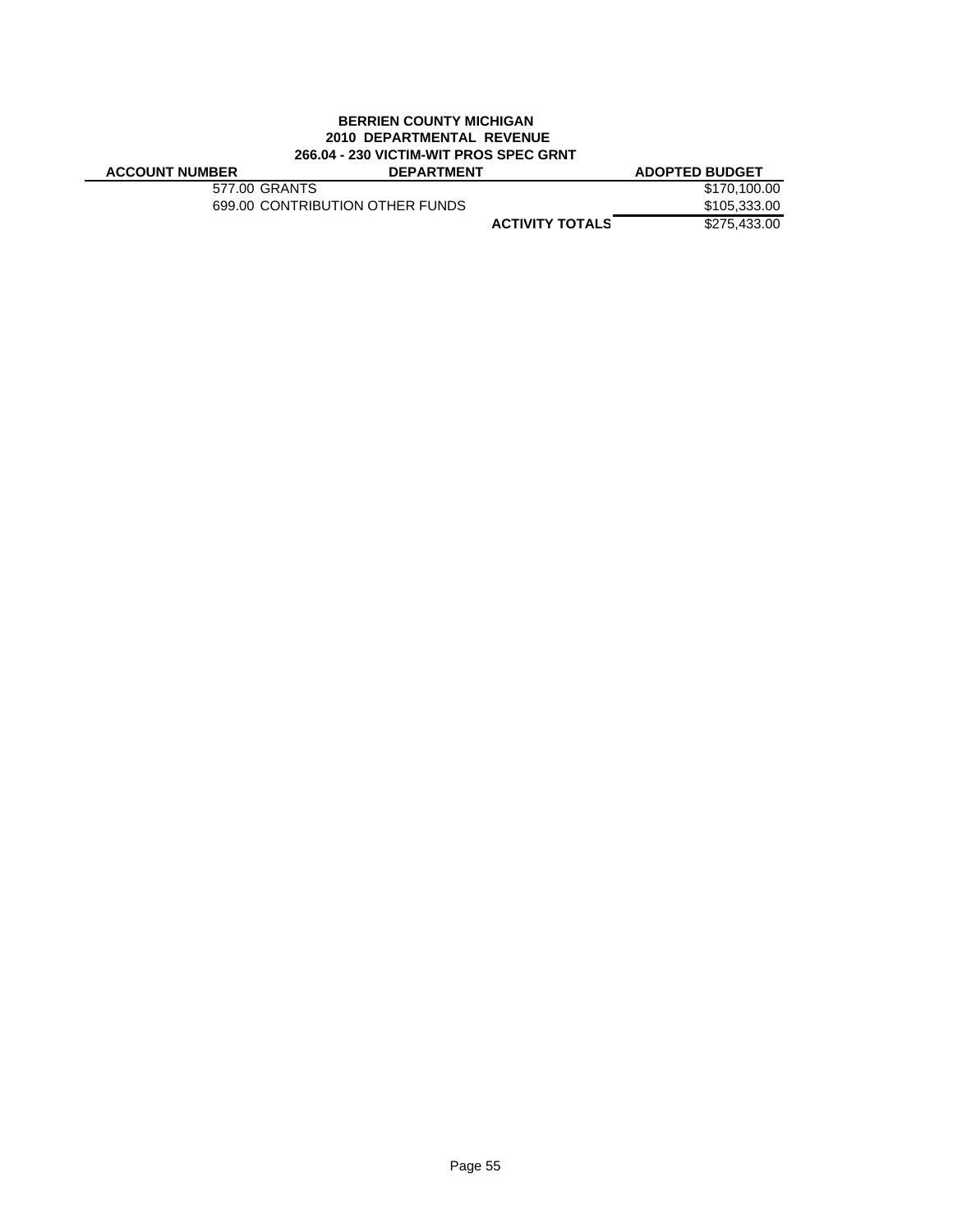#### **BERRIEN COUNTY MICHIGAN 2010 DEPARTMENTAL REVENUE 266.05 - 426 REG HOMELAND SEC-VAN BUREN CNTY ACCOUNT NUMBER DEPARTMENT ADOPTED BUDGET**

555.04 DUE FM VAN BUREN CNTY \$85,814.00

**ACTIVITY TOTALS** \$85,814.00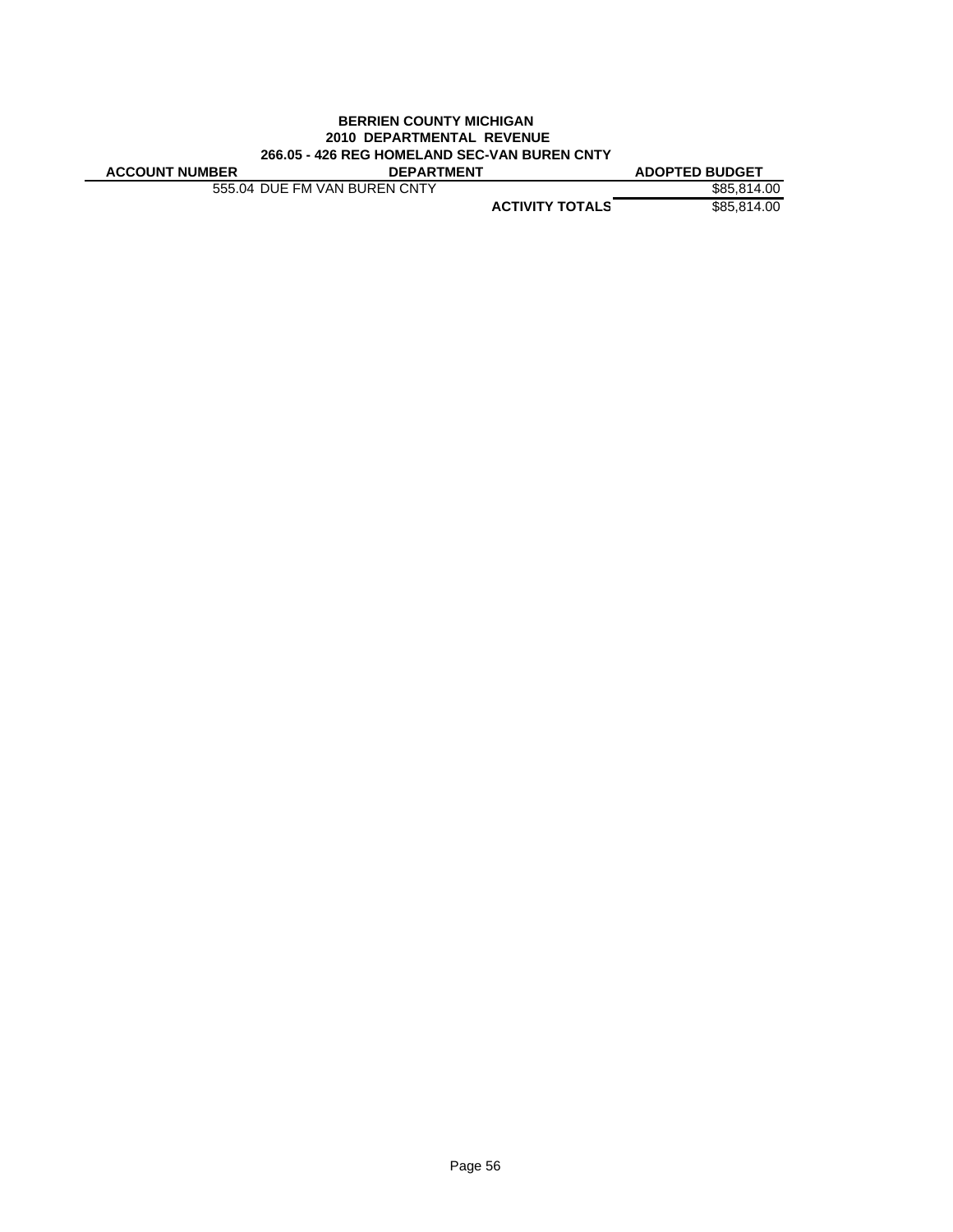### **BERRIEN COUNTY MICHIGAN 2010 DEPARTMENTAL REVENUE 266.06 - 305 NARC SPECIAL FUND**

| <b>ACCOUNT NUMBER</b><br><b>DEPARTMENT</b> | <b>ADOPTED BUDGET</b> |
|--------------------------------------------|-----------------------|
|--------------------------------------------|-----------------------|

699.00 CONTRIBUTION OTHER FUNDS \$1,192,764.00

**ACTIVITY TOTALS** \$1,192,764.00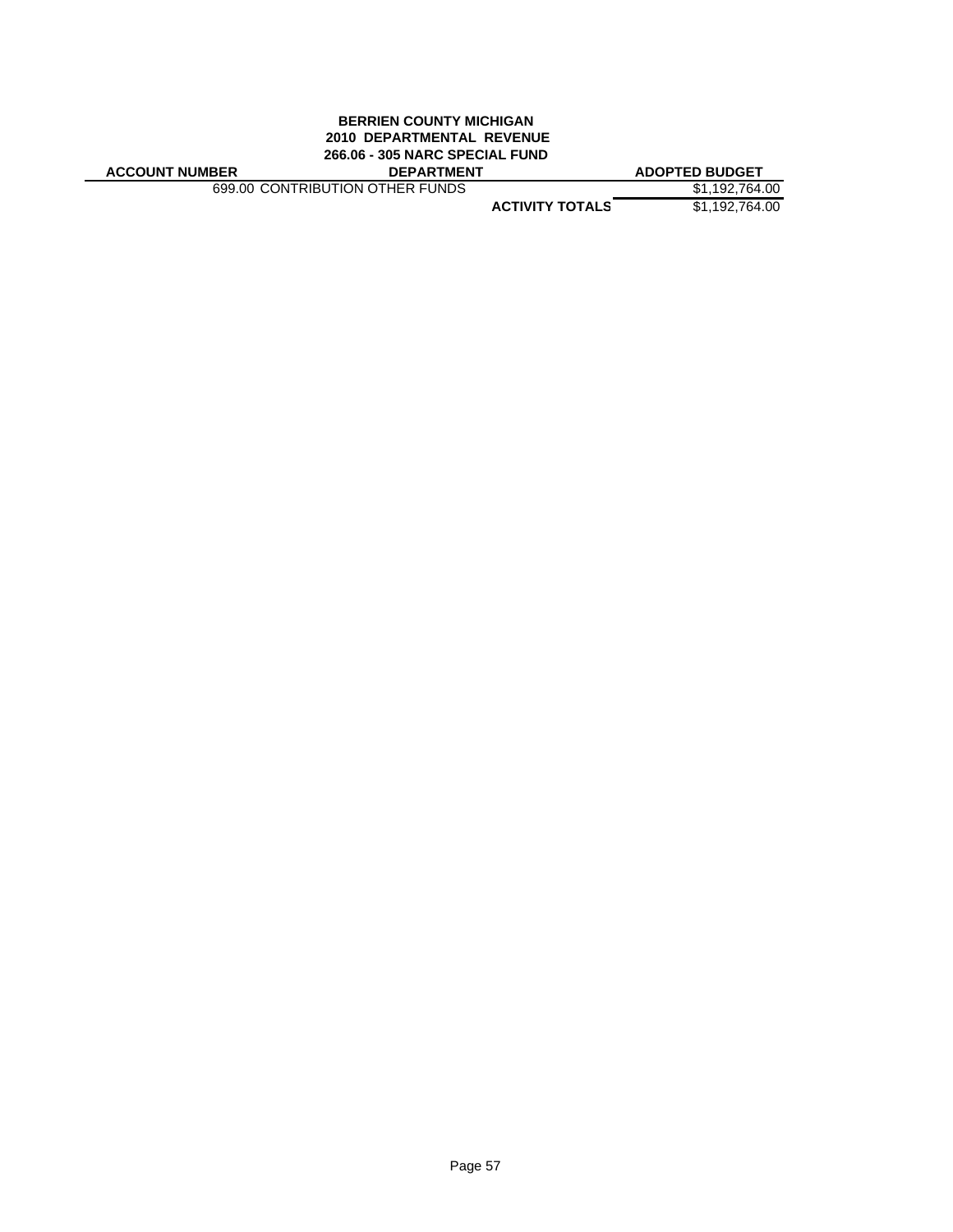### **BERRIEN COUNTY MICHIGAN 2010 DEPARTMENTAL REVENUE 266.06 - 312 DRUG LABORATORY**

| <b>ACCOUNT NUMBER</b> |  |
|-----------------------|--|
|-----------------------|--|

633.02 SERVICE CHARGES-DRUG LAB \$7,000.00<br>699.00 CONTRIBUTION OTHER FUNDS \$116,801.00 699.00 CONTRIBUTION OTHER FUNDS

**ACCOUNT NUMBER DEPARTMENT ADOPTED BUDGET**

**ACTIVITY TOTALS** \$123,801.00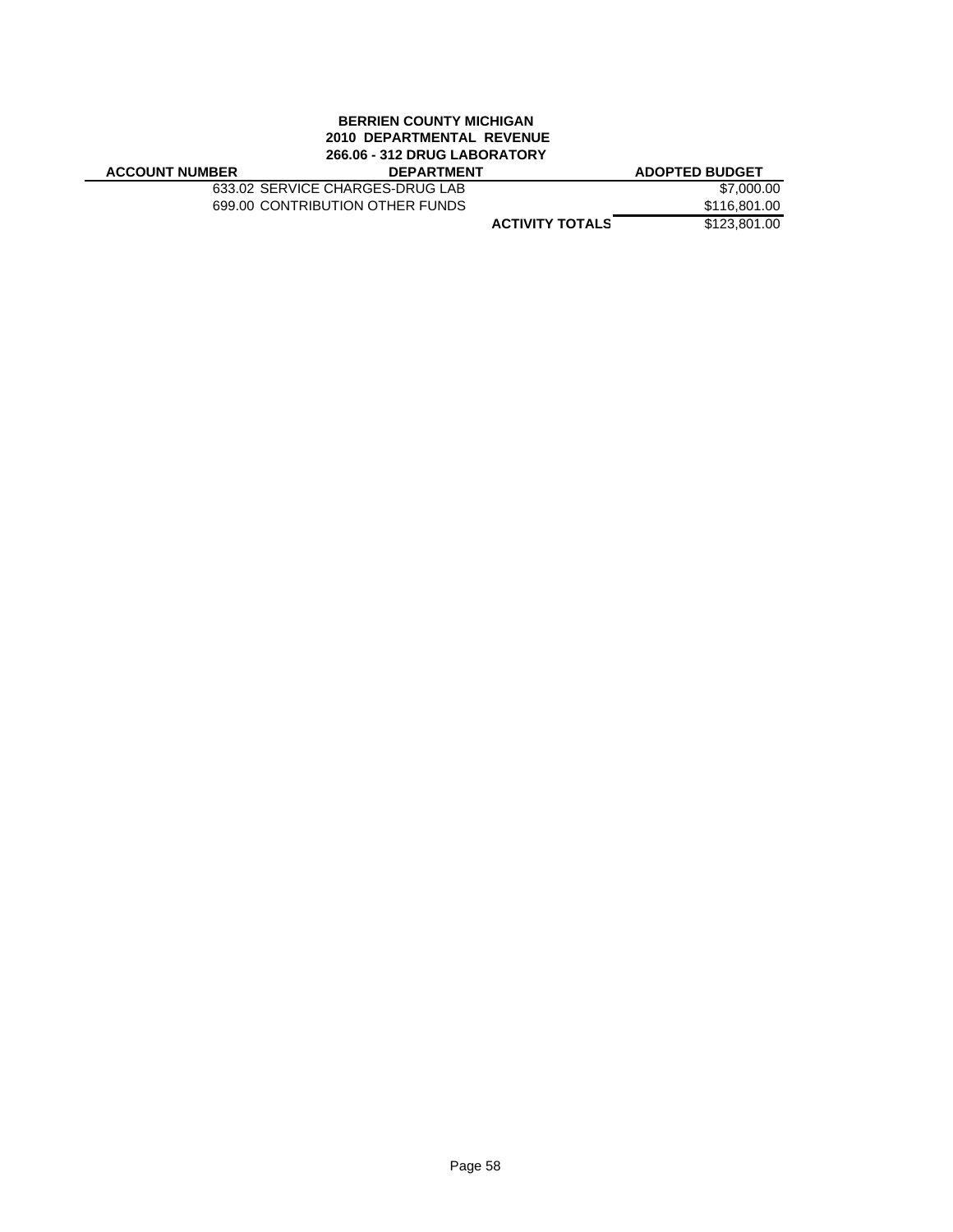### **BERRIEN COUNTY MICHIGAN 2010 DEPARTMENTAL REVENUE 266.07 - 306 LOCAL POLICE-WATERVLIET**

| <b>ACCOUNT NUMBER</b> | <b>DEPARTMENT</b>                 |                        | <b>ADOPTED BUDGET</b> |
|-----------------------|-----------------------------------|------------------------|-----------------------|
|                       | 559.00 ADMIN COST REIMBURSEMENT   |                        | \$10.783.00           |
|                       | 641.12 SERVICE CHARGE-LOCAL UNITS |                        | \$215,645.00          |
|                       |                                   | <b>ACTIVITY TOTALS</b> | \$226,428,00          |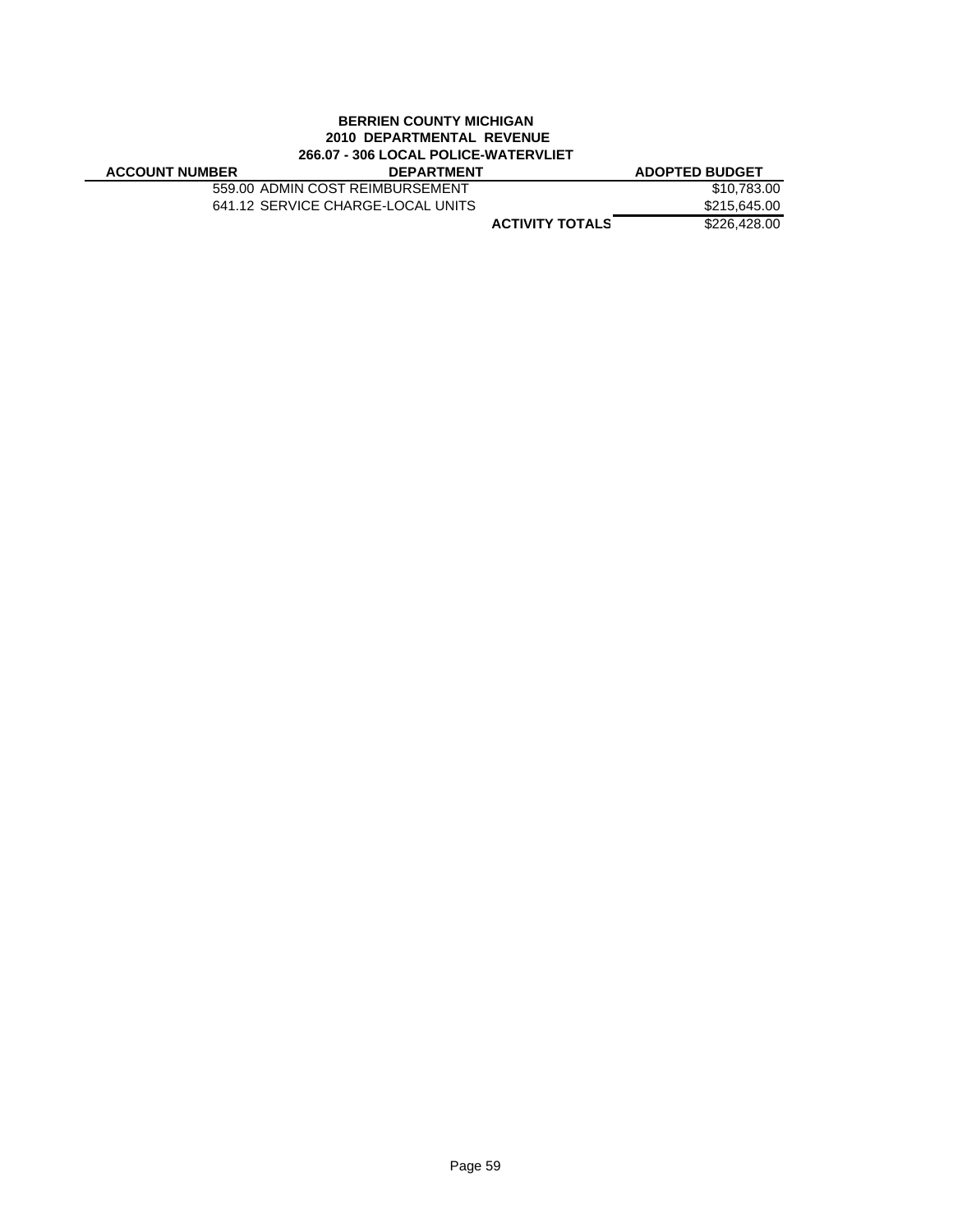# **BERRIEN COUNTY MICHIGAN 2010 DEPARTMENTAL REVENUE 266.07 - 309 LOCAL POLICE-HAGAR**

| <b>ACCOUNT NUMBER</b> |  |
|-----------------------|--|
|-----------------------|--|

| ---- | _ _                               | .          |
|------|-----------------------------------|------------|
|      | 559.00 ADMIN COST REIMBURSEMENT   | \$702.00   |
|      | 641.12 SERVICE CHARGE-LOCAL UNITS | \$7,016,00 |

|                 | <b>ADOPTED BUDGET</b> |
|-----------------|-----------------------|
|                 | \$702.00              |
|                 | \$7,016.00            |
| ACTIVITY TOTALS | \$7,718.00            |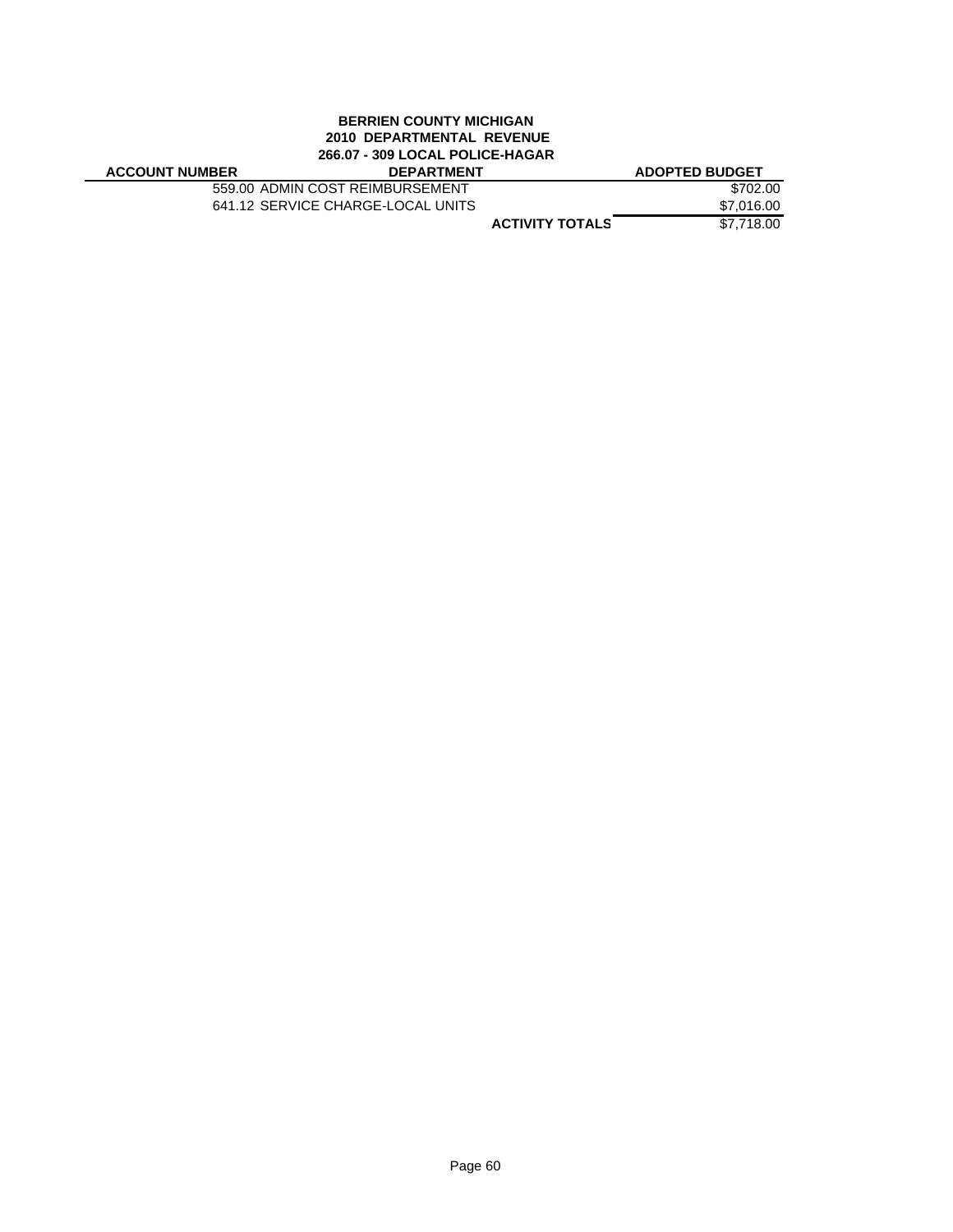### **BERRIEN COUNTY MICHIGAN 2010 DEPARTMENTAL REVENUE 266.07 - 310 LOCAL POLICE-NILES**

| <b>ACCOUNT NUMBER</b> |  |
|-----------------------|--|
|-----------------------|--|

| <b>ACCOUNT NUMBER</b> | <b>DEPARTMENT</b>                 | <b>ADOPTED BUDGET</b> |
|-----------------------|-----------------------------------|-----------------------|
|                       | 559.00 ADMIN COST REIMBURSEMENT   | \$76,220.00           |
|                       | 641.12 SERVICE CHARGE-LOCAL UNITS | \$761,196.00          |
|                       | 686.00 OTHER REIMBURSEMENTS       | \$1,000.00            |
|                       |                                   |                       |

**ACTIVITY TOTALS** \$838,416.00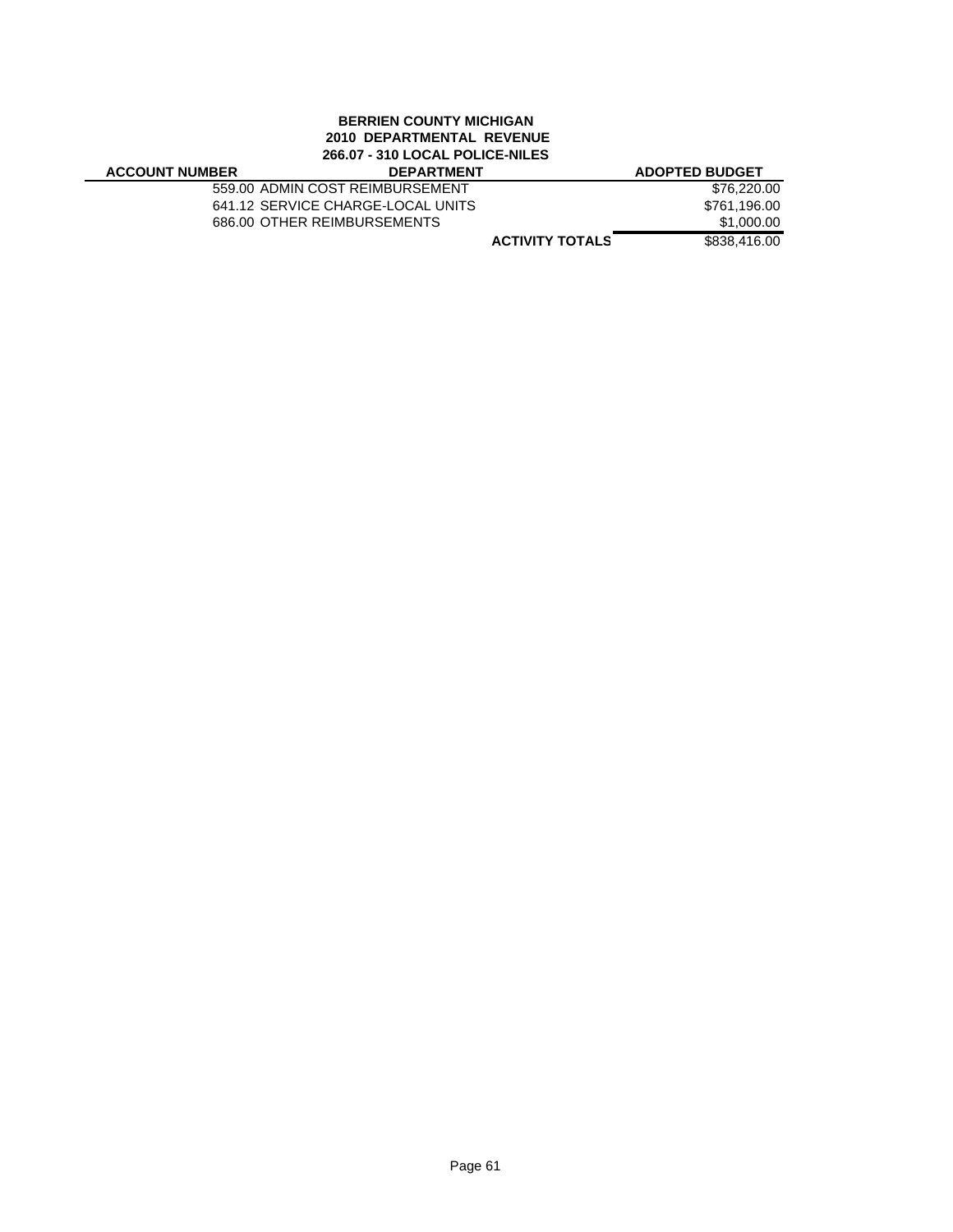### **BERRIEN COUNTY MICHIGAN 2010 DEPARTMENTAL REVENUE 266.07 - 313 LOCAL POLICE-B H CITY**

| <b>ACCOUNT NUMBER</b> | <b>DEPARTMENT</b> | <b>ADOPTED BUDGET</b> |
|-----------------------|-------------------|-----------------------|
|-----------------------|-------------------|-----------------------|

671.00 DONATIONS-PRIVATE CONTR \$50,000.00 699.00 CONTRIBUTION OTHER FUNDS \$50,000.00

**ACTIVITY TOTALS** \$100,000.00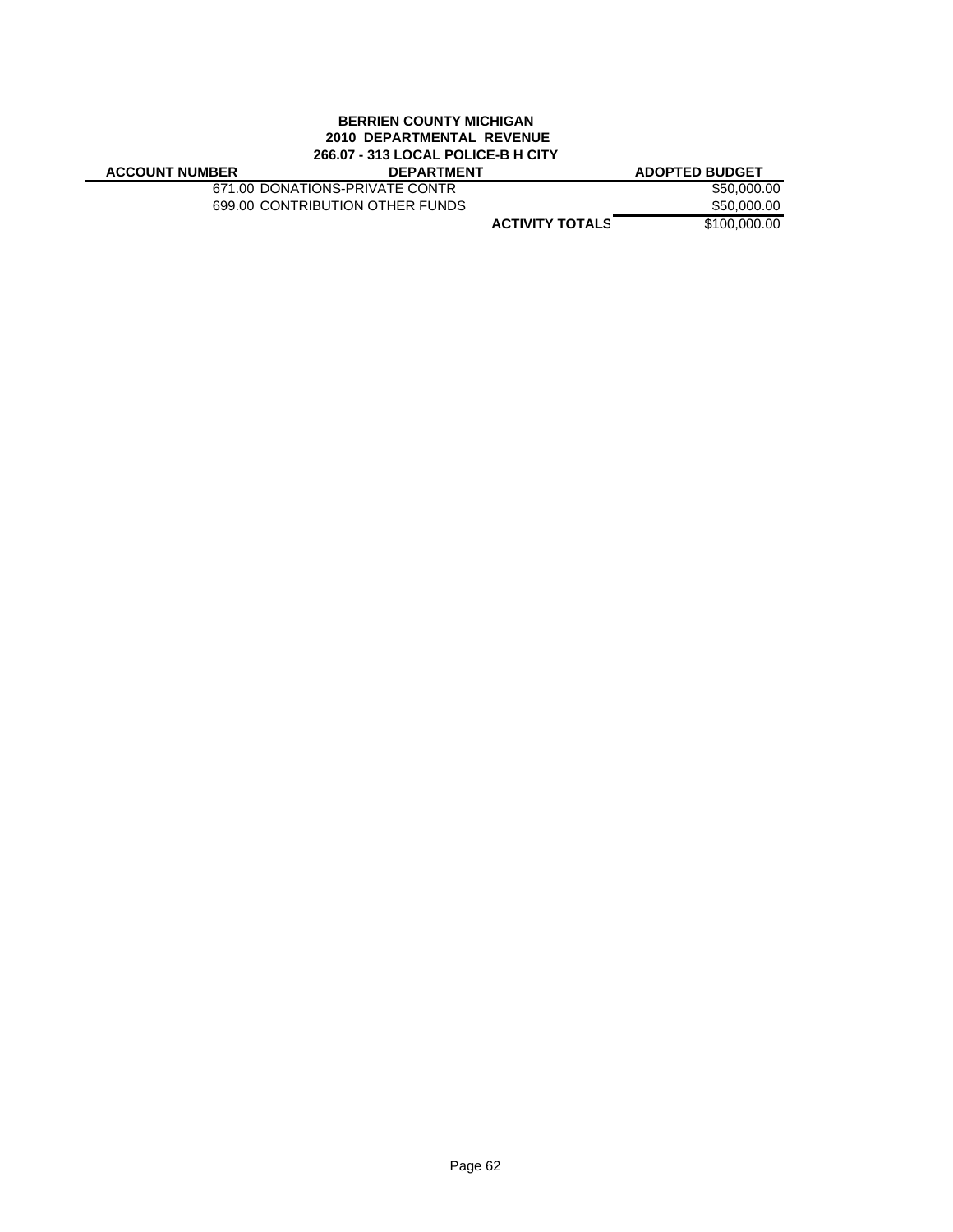### **BERRIEN COUNTY MICHIGAN 2010 DEPARTMENTAL REVENUE 266.07 - 314 LOCAL POLICE-BUCH TWP**

| <b>ACCOUNT NUMBER</b> | <b>DEPARTMENT</b>                 |                        | <b>ADOPTED BUDGET</b> |
|-----------------------|-----------------------------------|------------------------|-----------------------|
|                       | 559.00 ADMIN COST REIMBURSEMENT   |                        | \$1,595.00            |
|                       | 641.12 SERVICE CHARGE-LOCAL UNITS |                        | \$15,948.00           |
|                       |                                   | <b>ACTIVITY TOTALS</b> | \$17.543.00           |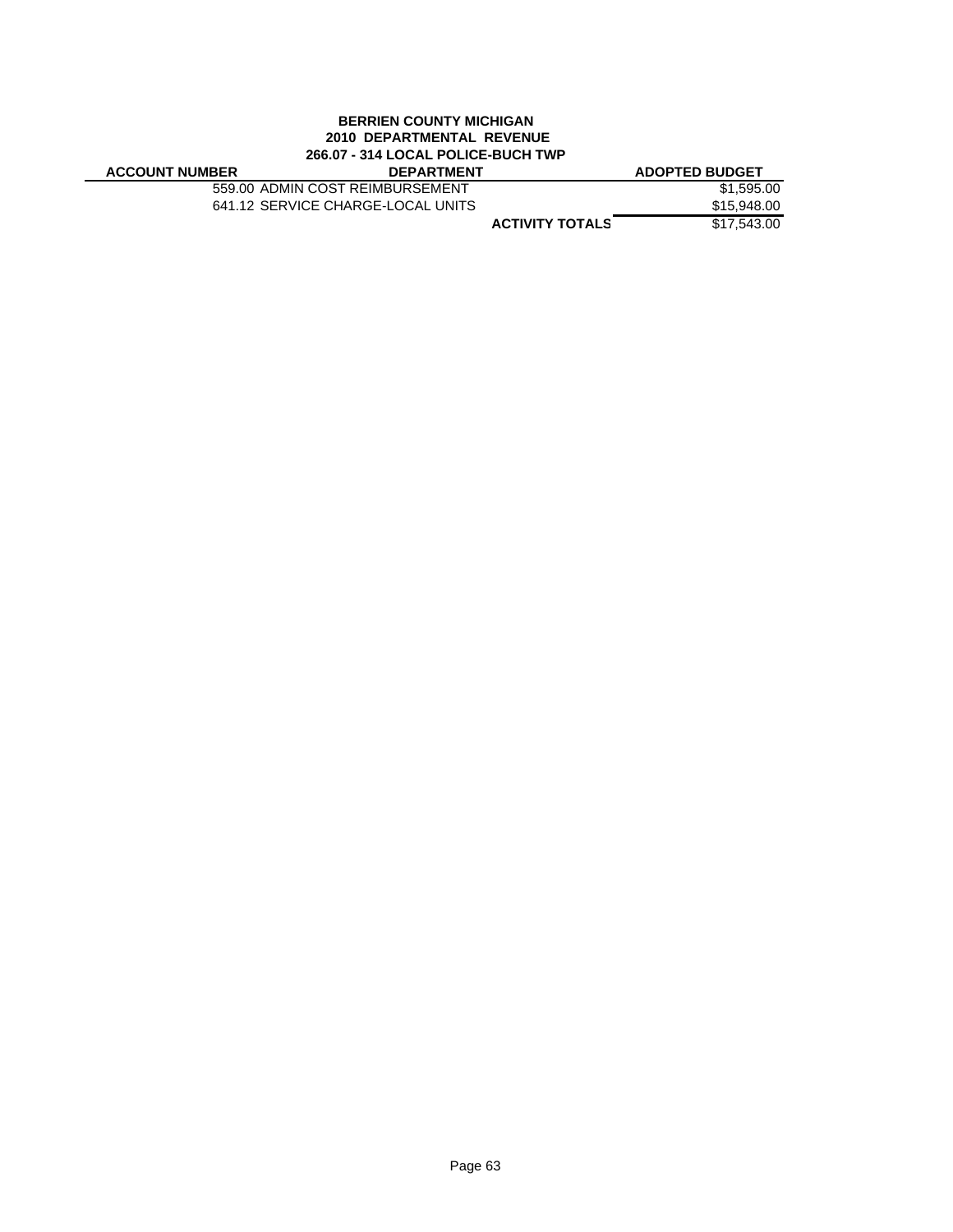### **BERRIEN COUNTY MICHIGAN 2010 DEPARTMENTAL REVENUE 266.07 - 315 LOCAL POL-NEW BUFFALO TWP**

| <b>ACCOUNT NUMBER</b> | <b>DEPARTMENT</b>                 |                        | <b>ADOPTED BUDGET</b> |
|-----------------------|-----------------------------------|------------------------|-----------------------|
|                       | 559.00 ADMIN COST REIMBURSEMENT   |                        | \$53,701.00           |
|                       | 641.12 SERVICE CHARGE-LOCAL UNITS |                        | \$537,008.00          |
|                       |                                   | <b>ACTIVITY TOTALS</b> | \$590,709.00          |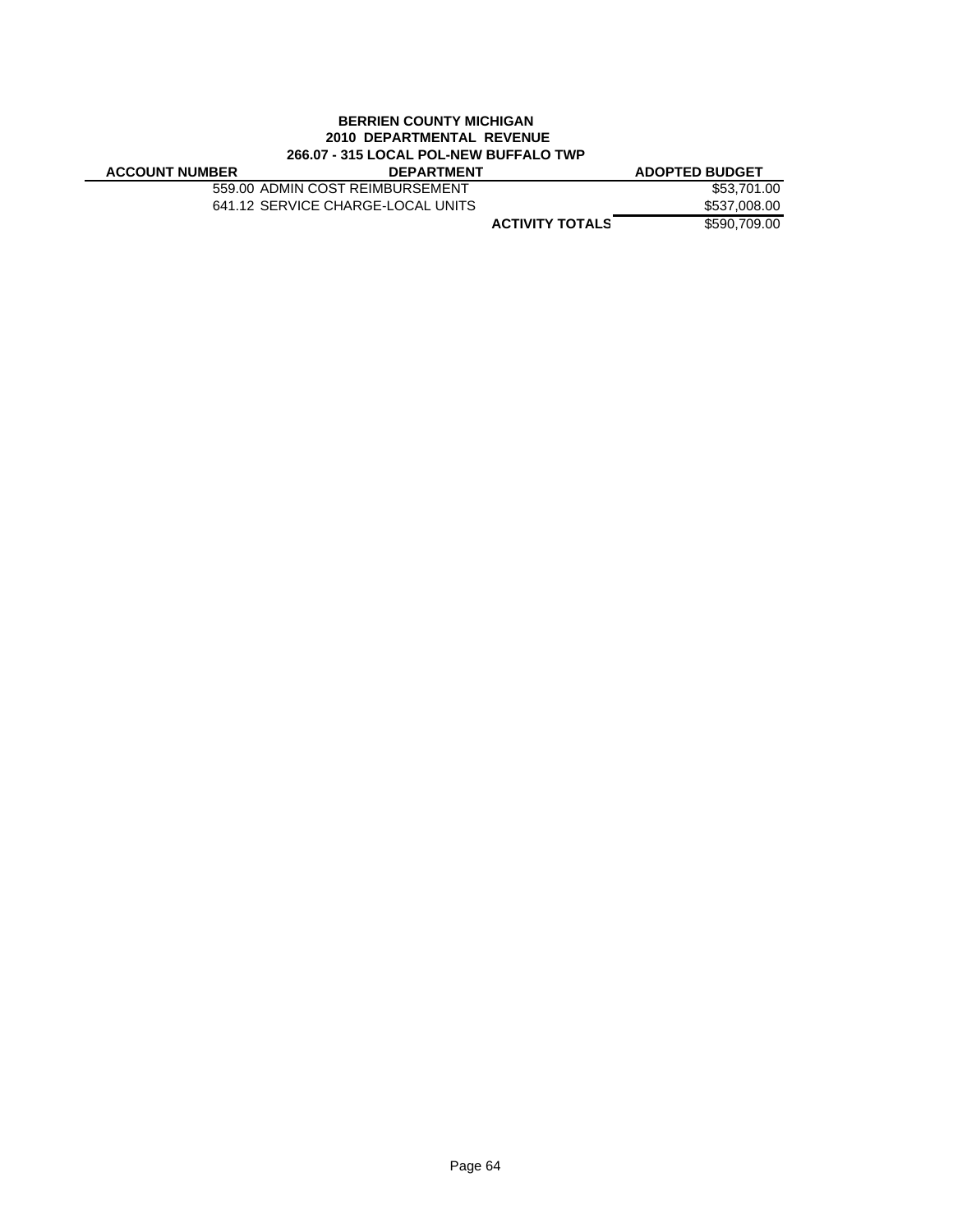### **BERRIEN COUNTY MICHIGAN 2010 DEPARTMENTAL REVENUE 266.07 - 316 LOCAL POLICE-MI WORKS CONT**

**ACCOUNT NUMBER DEPARTMENT ADOPTED BUDGET**

641.12 SERVICE CHARGE-LOCAL UNITS \$5,000.00

**ACTIVITY TOTALS** \$5,000.00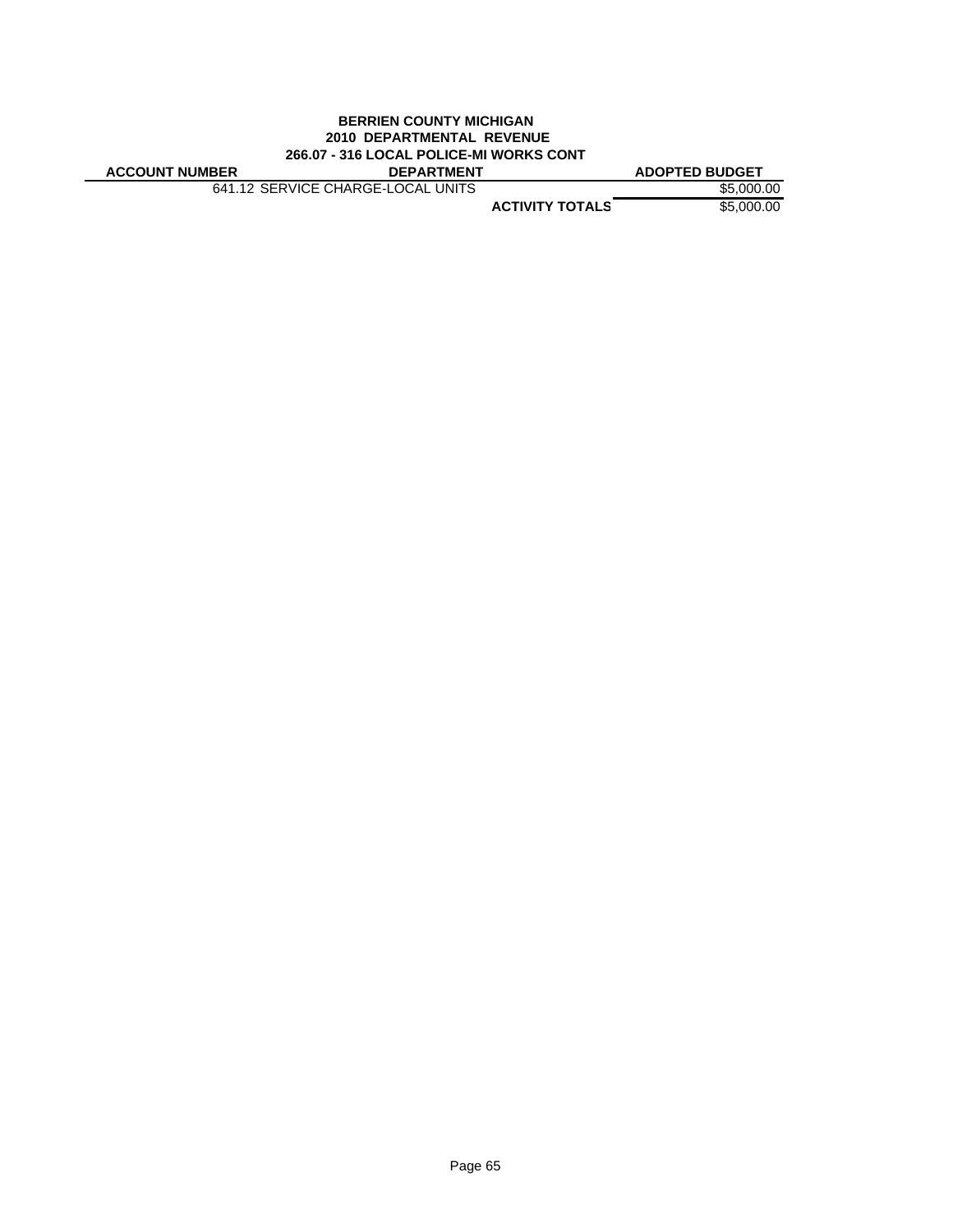### **BERRIEN COUNTY MICHIGAN 2010 DEPARTMENTAL REVENUE 266.07 - 317 LOCAL POLICE-DHS CONTRACT**

| <b>ACCOUNT NUMBER</b> | <b>DEPARTMENT</b>               |                        | <b>ADOPTED BUDGET</b> |
|-----------------------|---------------------------------|------------------------|-----------------------|
|                       | 563.00 GRANTS GUARDS DSS        |                        | \$65,620,00           |
|                       | 699.00 CONTRIBUTION OTHER FUNDS |                        | \$16,790.00           |
|                       |                                 | <b>ACTIVITY TOTALS</b> | \$82,410,00           |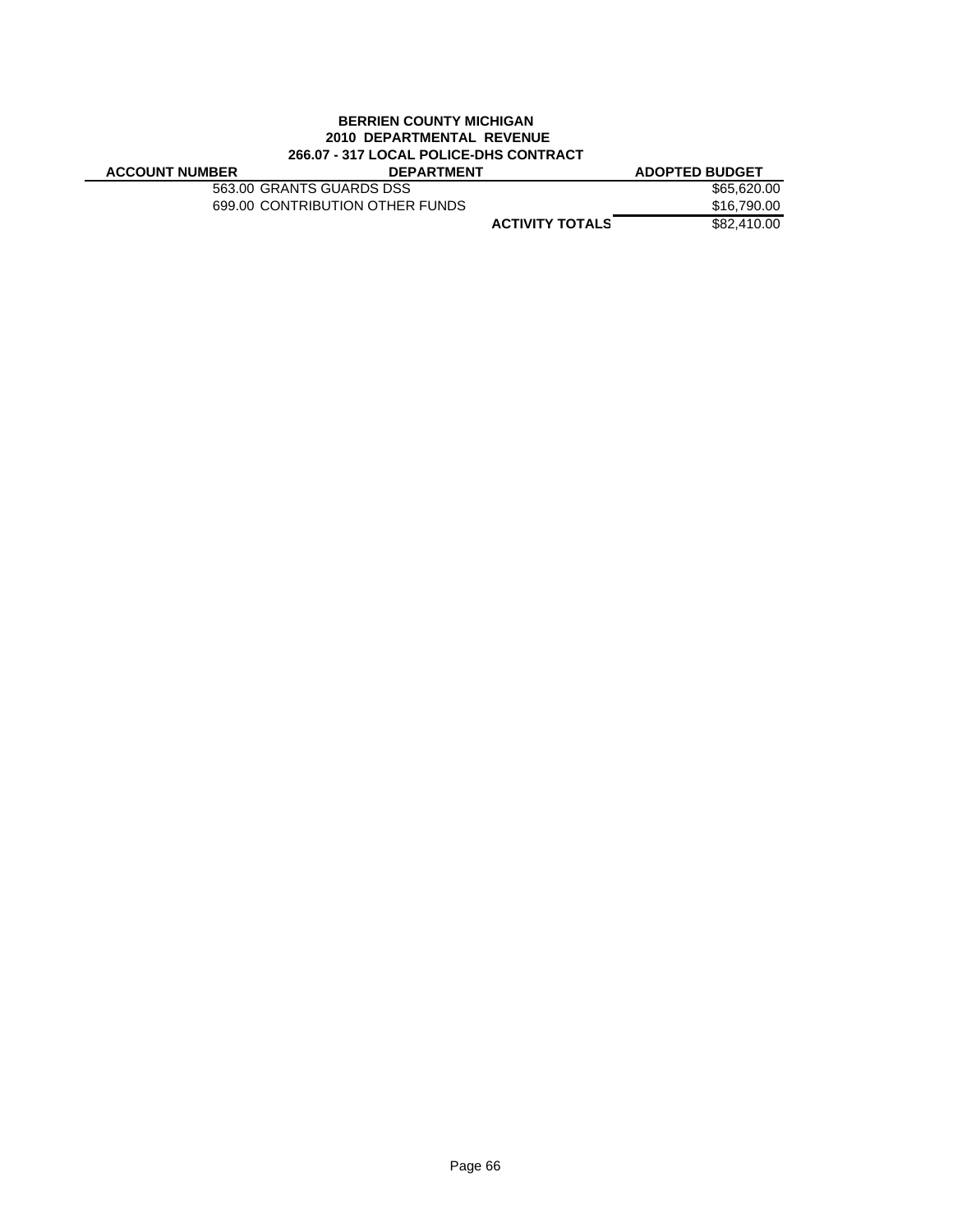# **BERRIEN COUNTY MICHIGAN 2010 DEPARTMENTAL REVENUE 266.07 - 318 LOCAL POLICE-FBI CONTRACT**

| <b>ACCOUNT NUMBER</b> |
|-----------------------|
|-----------------------|

**ACCOUNT NUMBER DEPARTMENT ADOPTED BUDGET** 641.12 SERVICE CHARGE-LOCAL UNITS \$16,327.00

**ACTIVITY TOTALS** \$16,327.00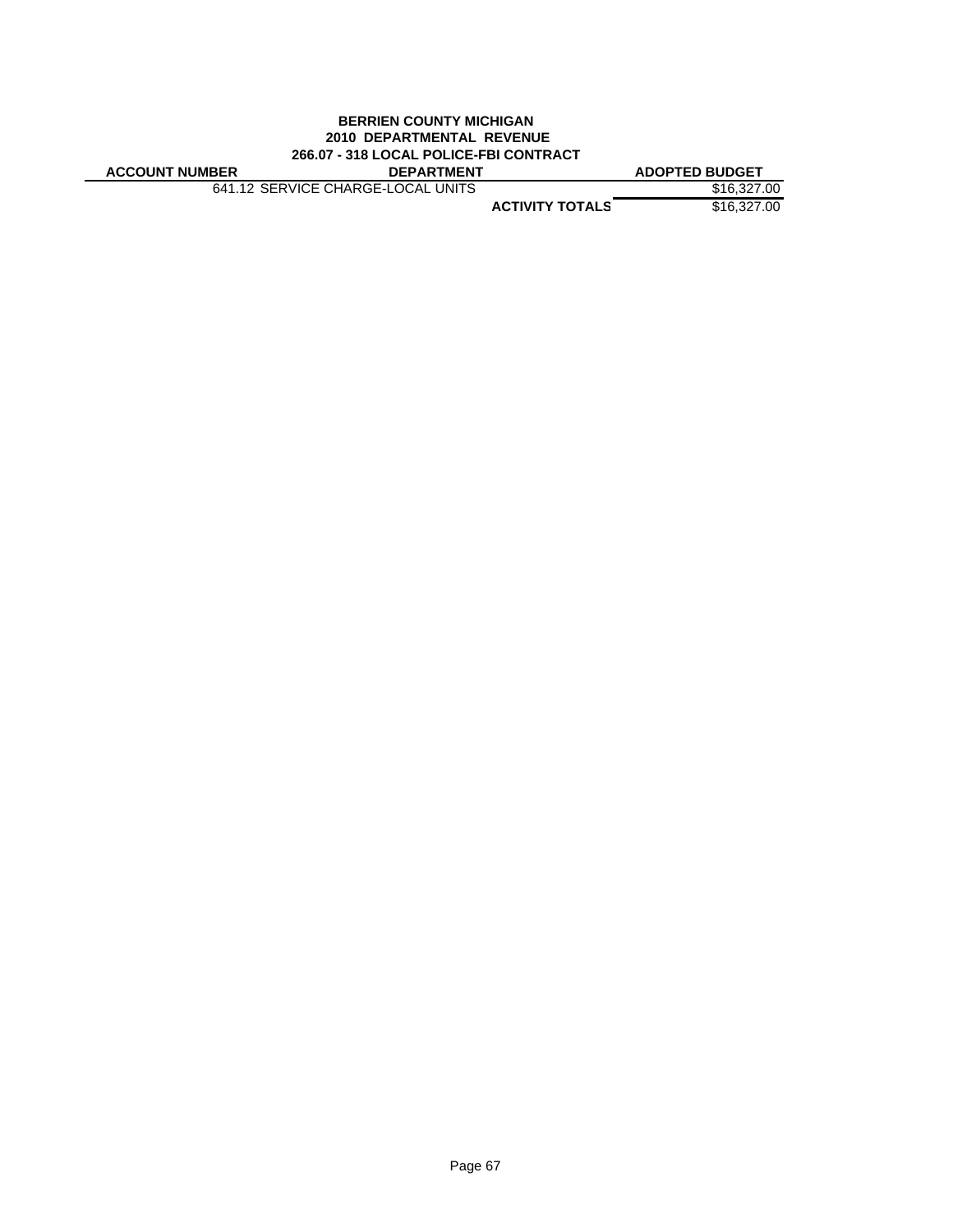# **BERRIEN COUNTY MICHIGAN 2010 DEPARTMENTAL REVENUE 266.08 - 305 ACT 302 TRAINING FUND**

| <b>ACCOUNT NUMBER</b> |  |
|-----------------------|--|
|-----------------------|--|

544.01 STATE TRAINING DISTRIBUTION \$15,200.00

**ADOPTED BUDGET** 

**ACTIVITY TOTALS** \$15,200.00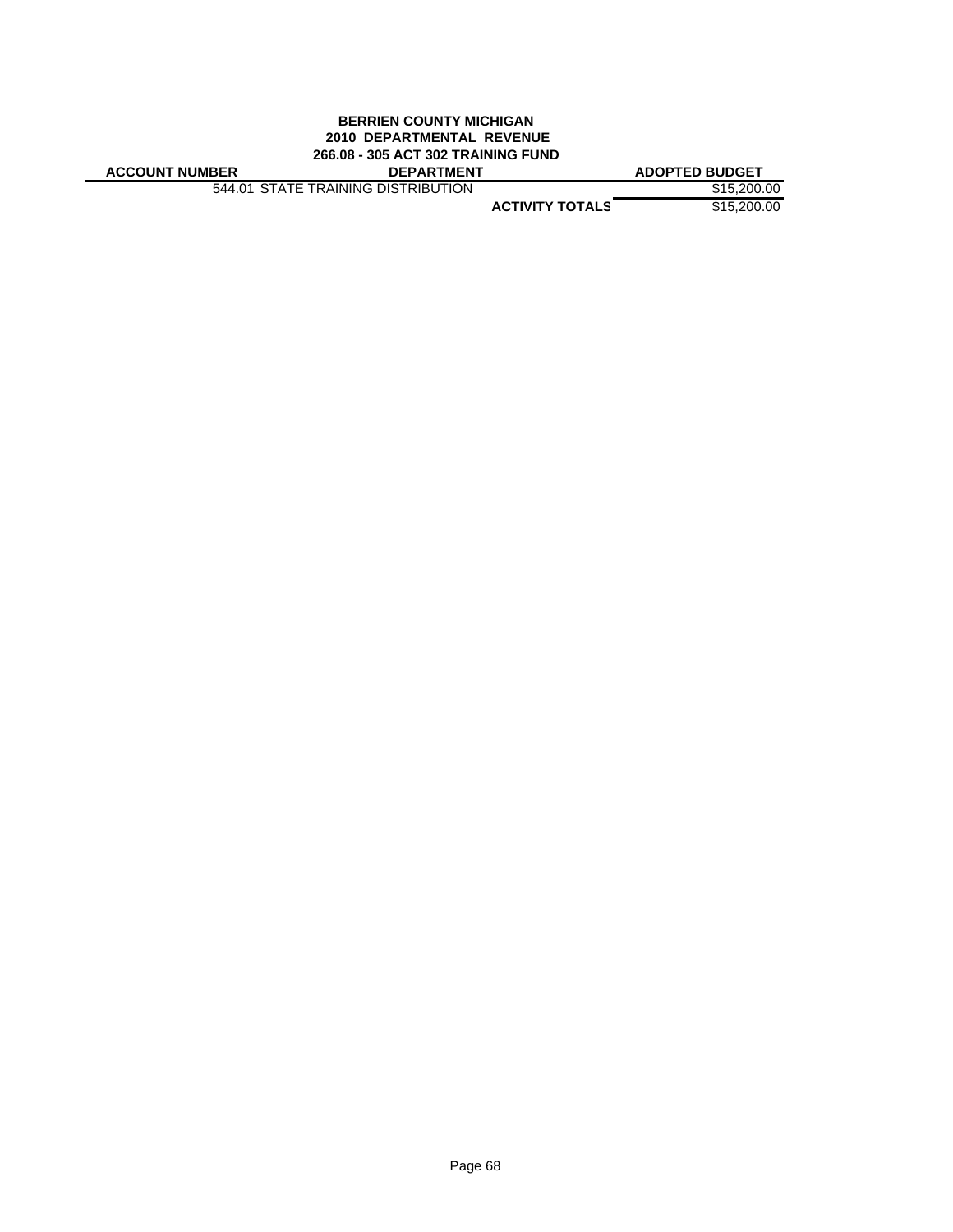## **BERRIEN COUNTY MICHIGAN 2010 DEPARTMENTAL REVENUE 266.09 - 327 911 COUNTY OPER FUND**

| <b>ACCOUNT NUMBER</b> | <b>DEPARTMENT</b>                |                        | <b>ADOPTED BUDGET</b> |
|-----------------------|----------------------------------|------------------------|-----------------------|
|                       | 403.00 CURRENT PROPERTY TAX      |                        | \$1,626,000.00        |
|                       | 407.00 DELINQUENT REAL PROPERTY  |                        | \$72,000.00           |
|                       | 411.00 INDUSTRIAL & COMM FAC TAX |                        | \$15,000.00           |
|                       | 651.05 STATE-PA164 USER FEES     |                        | \$320,000.00          |
|                       | 651.06 CNTY-PA164 USER FEES      |                        | \$774,000.00          |
|                       | 686.00 OTHER REIMBURSEMENTS      |                        | \$548,302.00          |
|                       |                                  | <b>ACTIVITY TOTALS</b> | \$3,355,302.00        |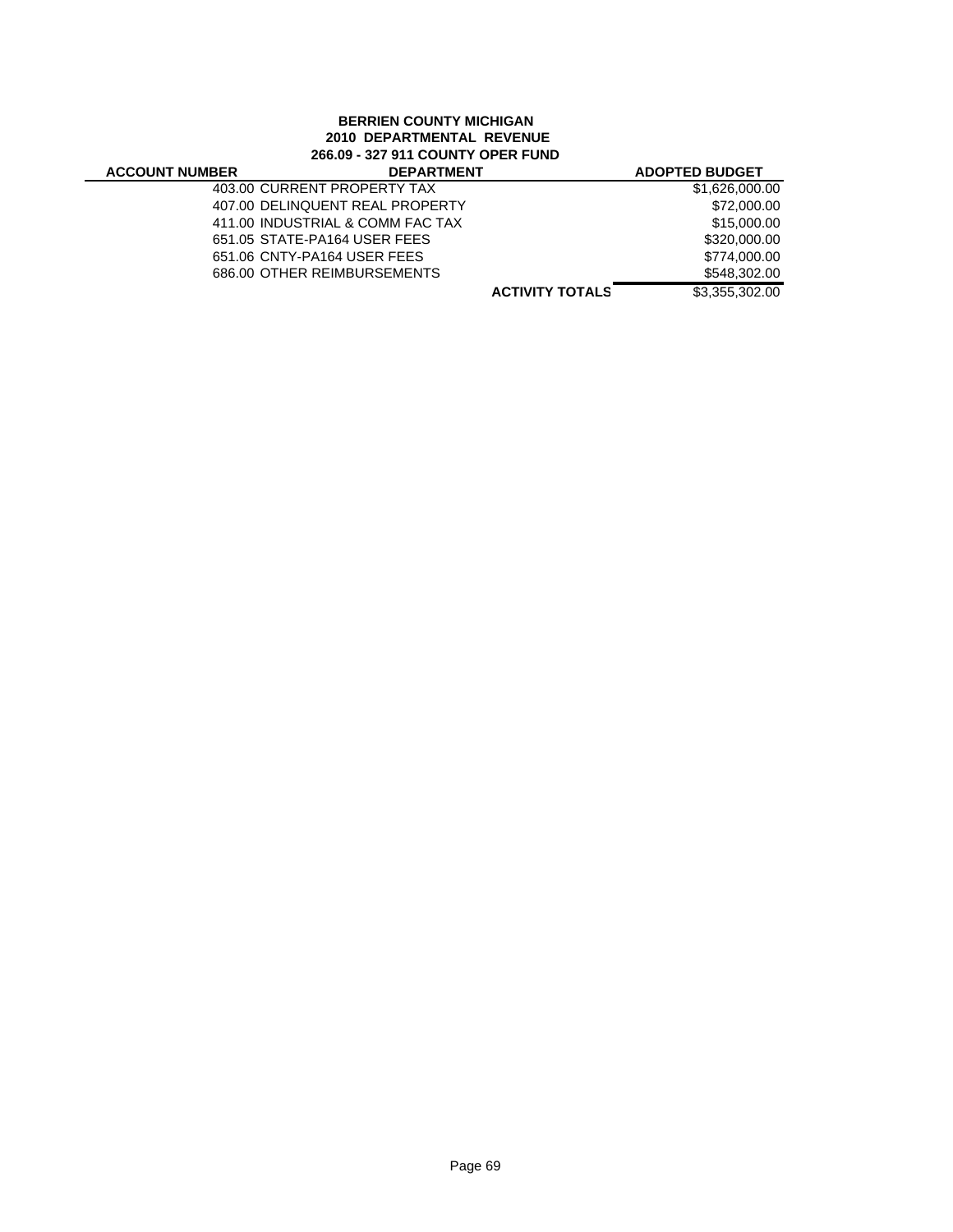# **BERRIEN COUNTY MICHIGAN 2010 DEPARTMENTAL REVENUE 266.09 - 328 911 WIRELESS SERVICE CHARGE**

|  | <b>ACCOUNT NUMBER</b> |
|--|-----------------------|
|  |                       |

**ACCOUNT NUMBER DEPARTMENT ADOPTED BUDGET** 686.00 OTHER REIMBURSEMENTS \$130,430.00

**ACTIVITY TOTALS** \$130,430.00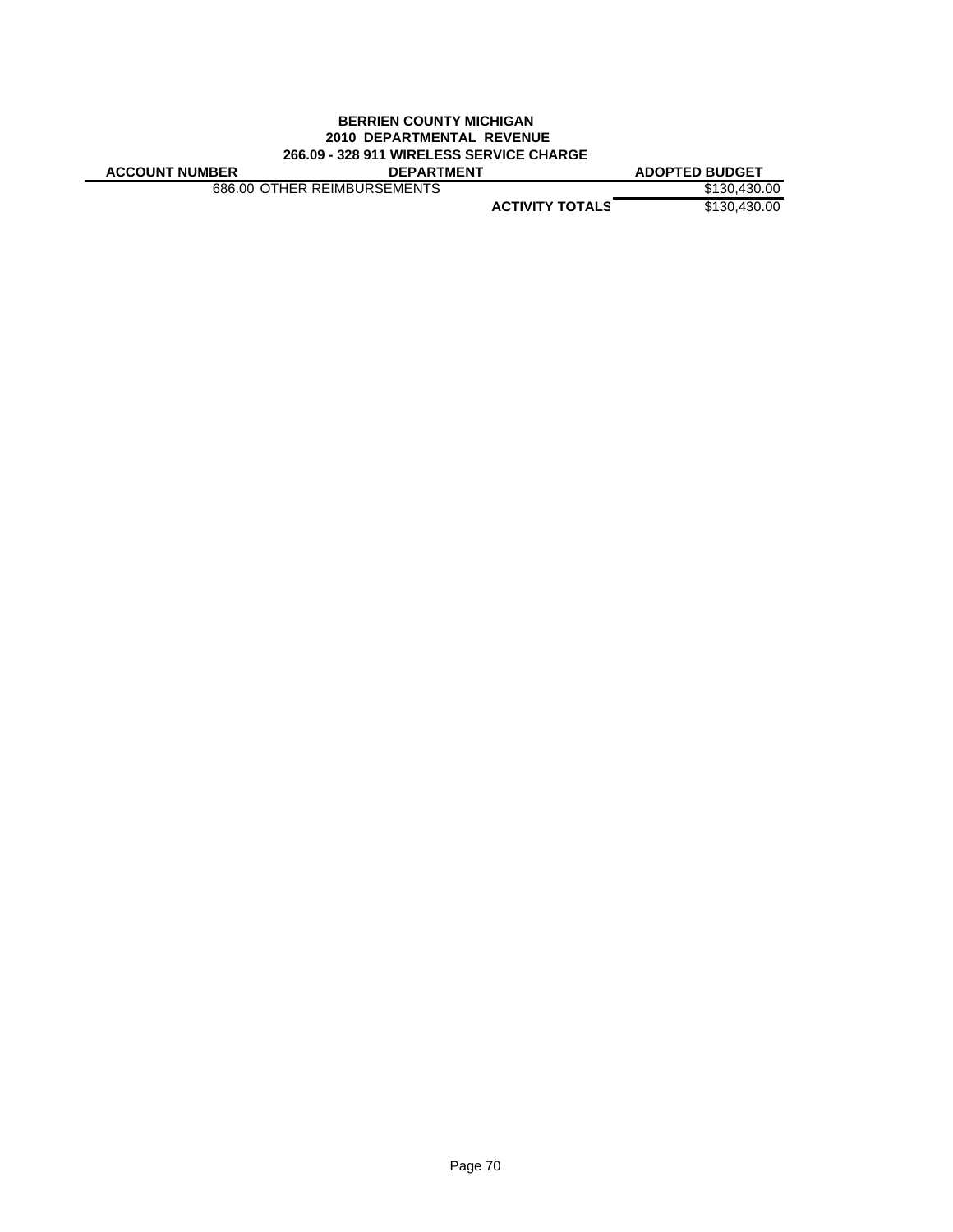# **BERRIEN COUNTY MICHIGAN 2010 DEPARTMENTAL REVENUE 266.09 - 329 MSP 800 MHZ CR REIMBURSE**

| <b>ACCOUNT NUMBER</b> |
|-----------------------|
|-----------------------|

547.02 MSP-800MHZ CR REIMBURSE \$115,000.00

**ACCOUNT NUMBER DEPARTMENT ADOPTED BUDGET**

**ACTIVITY TOTALS** \$115,000.00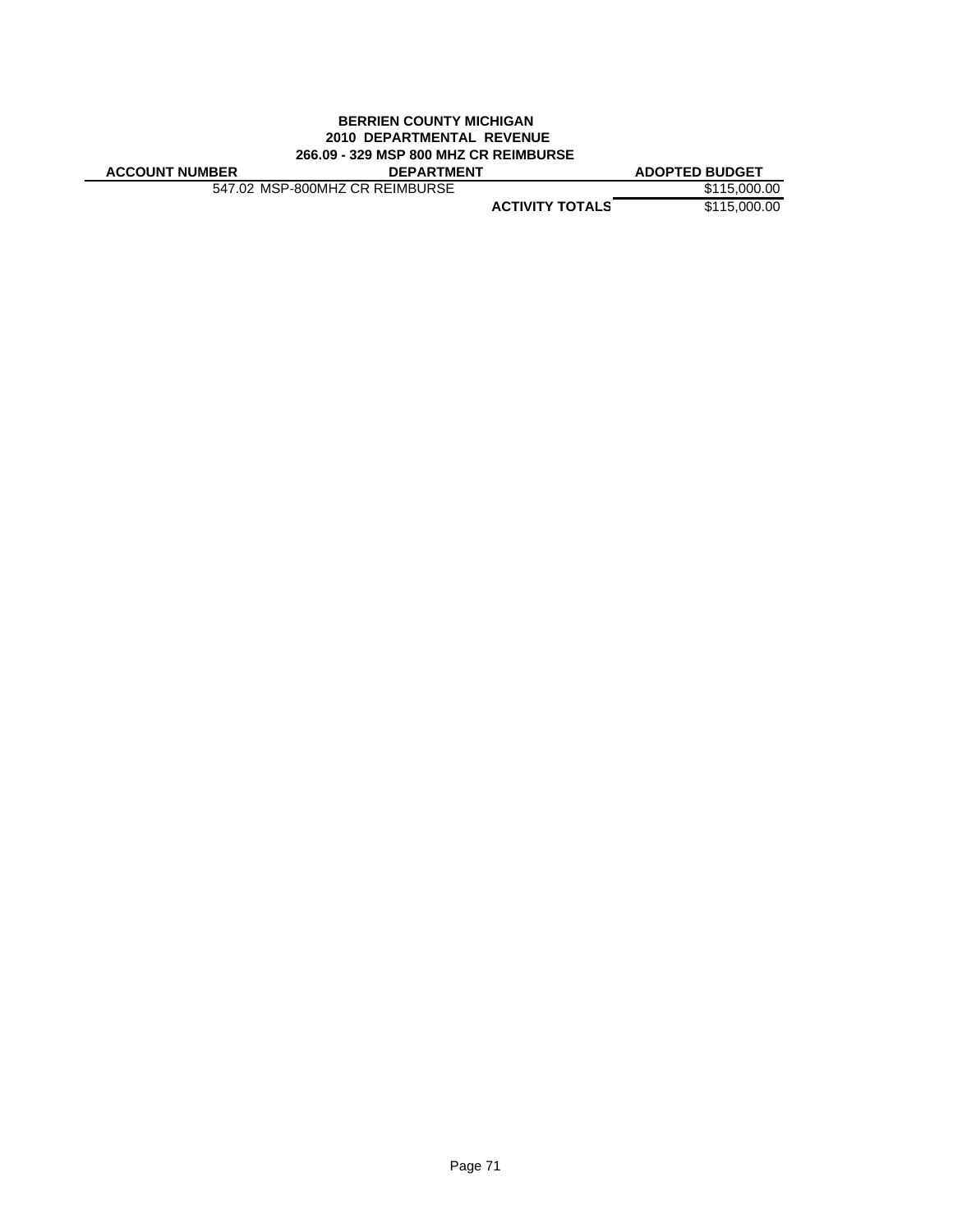### **BERRIEN COUNTY MICHIGAN 2010 DEPARTMENTAL REVENUE 266.10 - 351 HOUSE ARREST PROGRAM-SHERIFFS**

| <b>ACCOUNT NUMBER</b> | <b>DEPARTMENT</b>                |                        | <b>ADOPTED BUDGET</b> |
|-----------------------|----------------------------------|------------------------|-----------------------|
|                       | 681.00 WORK CREW-DRAINS          |                        | \$93,787.00           |
|                       | 681.01 WORK CREW-ROAD COMMISSION |                        | \$93,788.00           |
|                       | 681.02 WORK CREW-PARKS           |                        | \$16,623.00           |
|                       | 681.03 WORK CREW-BRIDGMAN        |                        | \$16,623,00           |
|                       | 681.04 WORK CREW-SPEC EVENTS     |                        | \$5.693.00            |
|                       | 699.00 CONTRIBUTION OTHER FUNDS  |                        | \$8.311.00            |
|                       |                                  | <b>ACTIVITY TOTALS</b> | \$234.825.00          |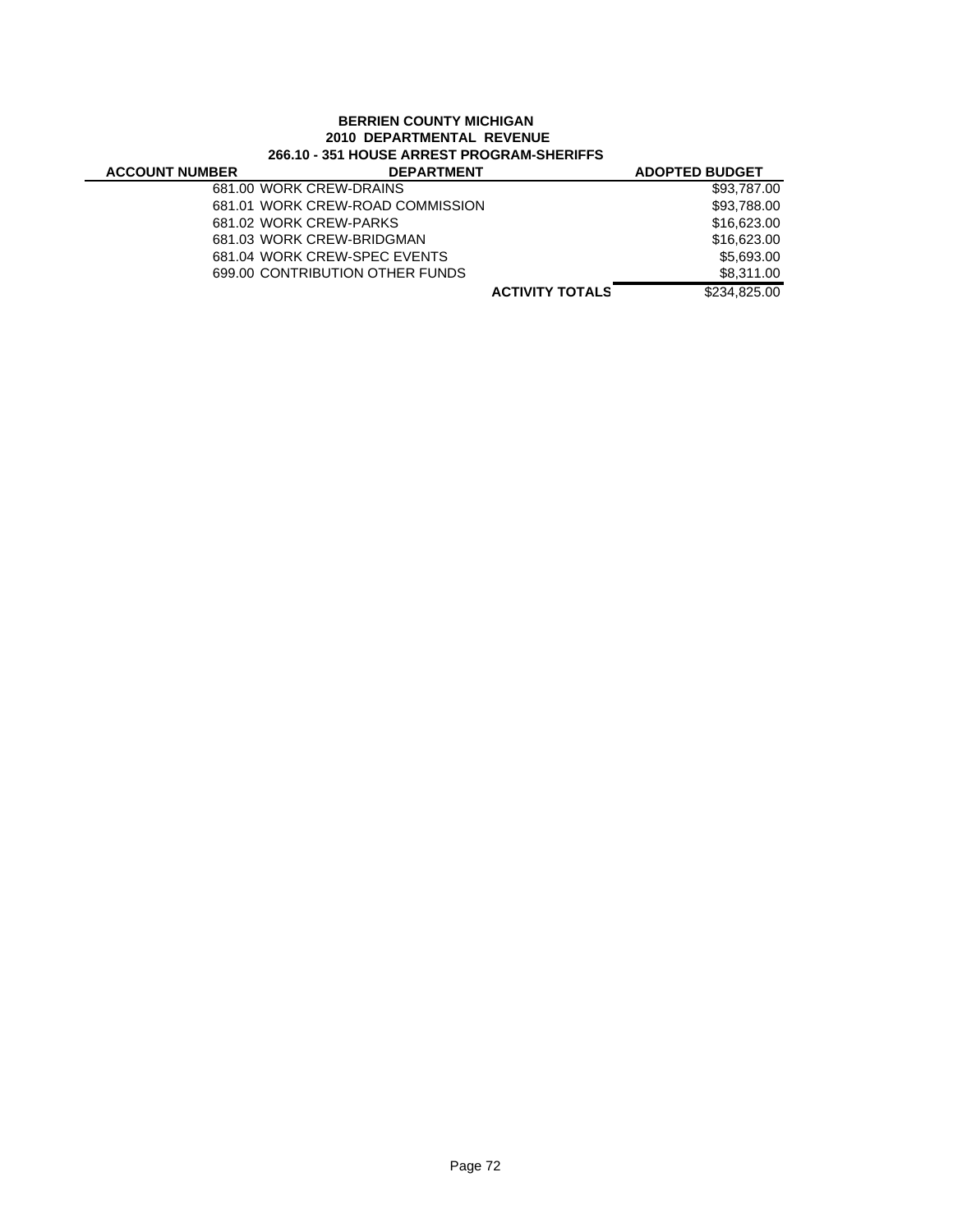# **BERRIEN COUNTY MICHIGAN 2010 DEPARTMENTAL REVENUE 266.21 - 351 COMMUNITY TETHER PROGRAM**

| <b>ACCOUNT NUMBER</b> | <b>DEPARTMENT</b>                 |                        | <b>ADOPTED BUDGET</b> |
|-----------------------|-----------------------------------|------------------------|-----------------------|
|                       | 625.16 TETHER INSTALLATION FEES   |                        | \$30,000.00           |
|                       | 625.17 ELECTRONIC MONITORING FEES |                        | \$108,000.00          |
|                       | 625.18 ALCOHOL MONITORING FEES    |                        | \$135,000.00          |
|                       | 625.26 TETHER CELL PHONE DEVICE   |                        | \$9.109.00            |
|                       | 665.00 INTEREST EARNED C.D.'S     |                        | \$5,000.00            |
|                       | 686.00 OTHER REIMBURSEMENTS       |                        | \$55,093,00           |
|                       |                                   | <b>ACTIVITY TOTALS</b> | \$342,202.00          |
|                       |                                   |                        |                       |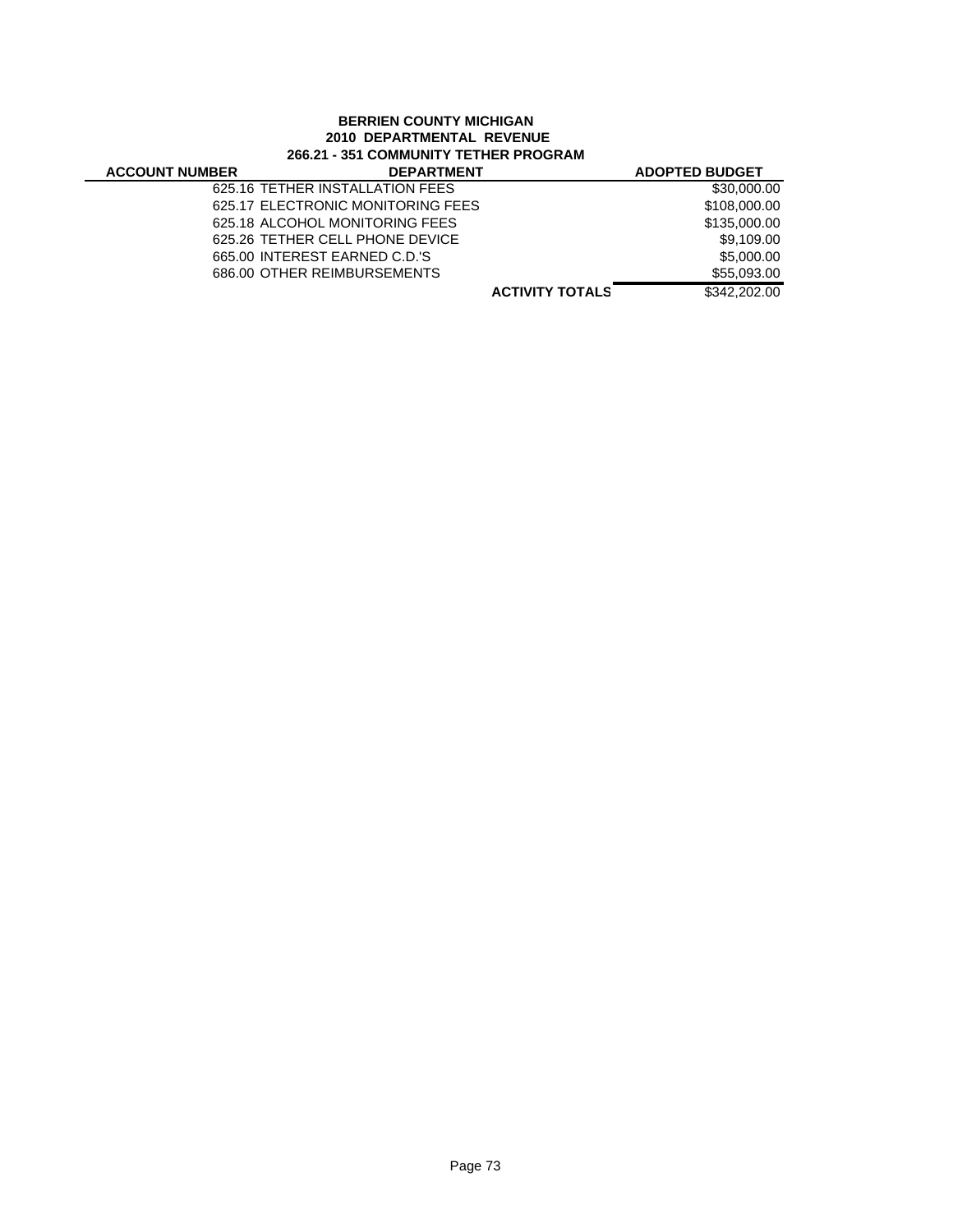### **BERRIEN COUNTY MICHIGAN 2010 DEPARTMENTAL REVENUE 266.35 - 327 B C SHERIFF SPEC TEAMS**

**ACCOUNT NUMBER DEPARTMENT ADOPTED BUDGET**

699.00 CONTRIBUTION OTHER FUNDS \$267,687.00

**ACTIVITY TOTALS** \$267,687.00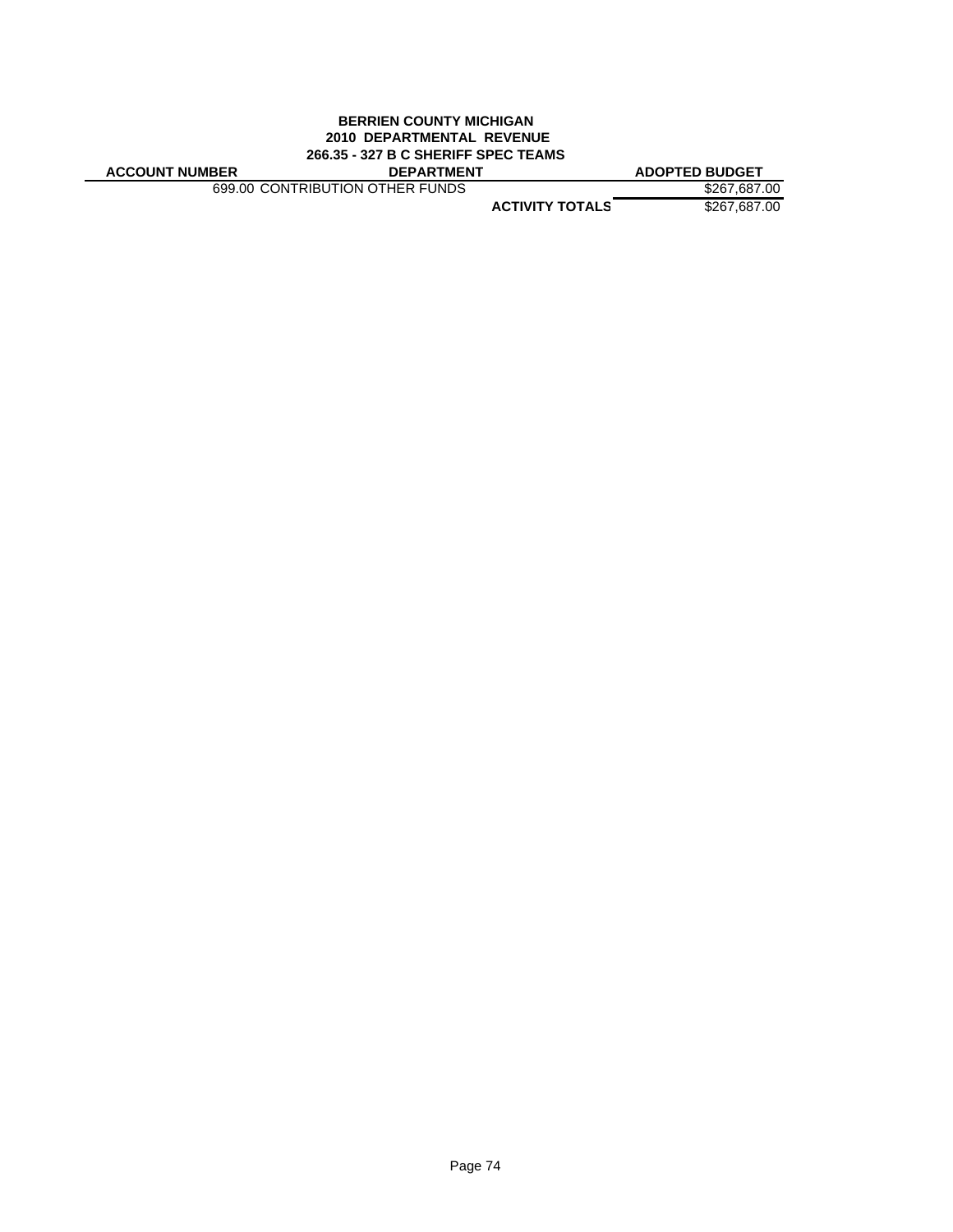# **BERRIEN COUNTY MICHIGAN 2010 DEPARTMENTAL REVENUE 266.80 - 151 COMPRENS COMM COR PROG 08/09**

J.

| <b>ACCOUNT NUMBER</b> | <b>DEPARTMENT</b>               |                        | <b>ADOPTED BUDGET</b> |
|-----------------------|---------------------------------|------------------------|-----------------------|
|                       | 577.00 GRANTS                   |                        | \$134,057,00          |
|                       | 699.00 CONTRIBUTION OTHER FUNDS |                        | \$55,093.00           |
|                       |                                 | <b>ACTIVITY TOTALS</b> | \$189,150,00          |
|                       |                                 |                        |                       |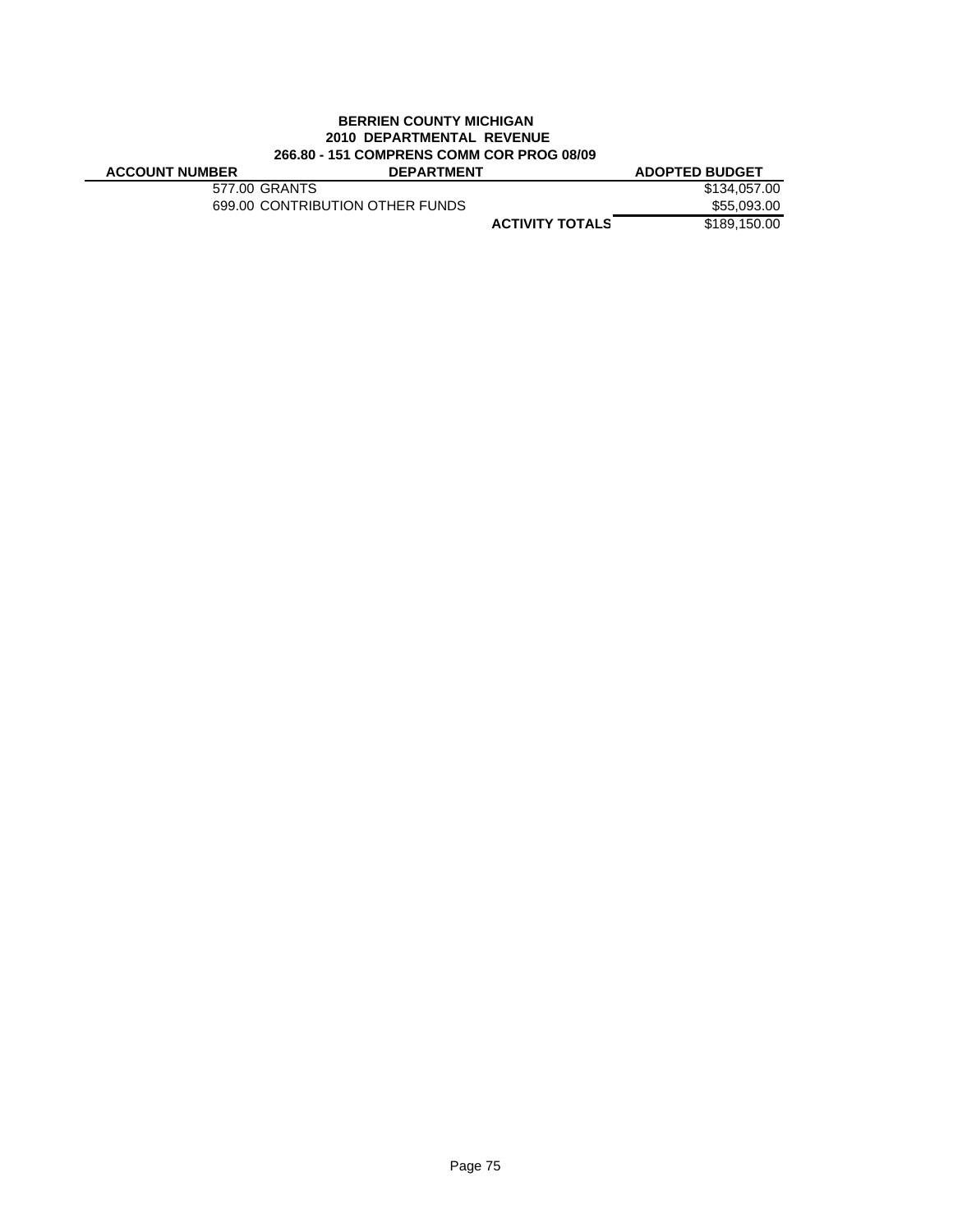### **BERRIEN COUNTY MICHIGAN 2010 DEPARTMENTAL REVENUE 266.82 - 130 MI MNTL HLTH COURT GRANT-SCAO 09 ACCOUNT NUMBER DEPARTMENT ADOPTED BUDGET**

555.00 DUE FROM STATE \$19,694.00

**ACTIVITY TOTALS** \$19,694.00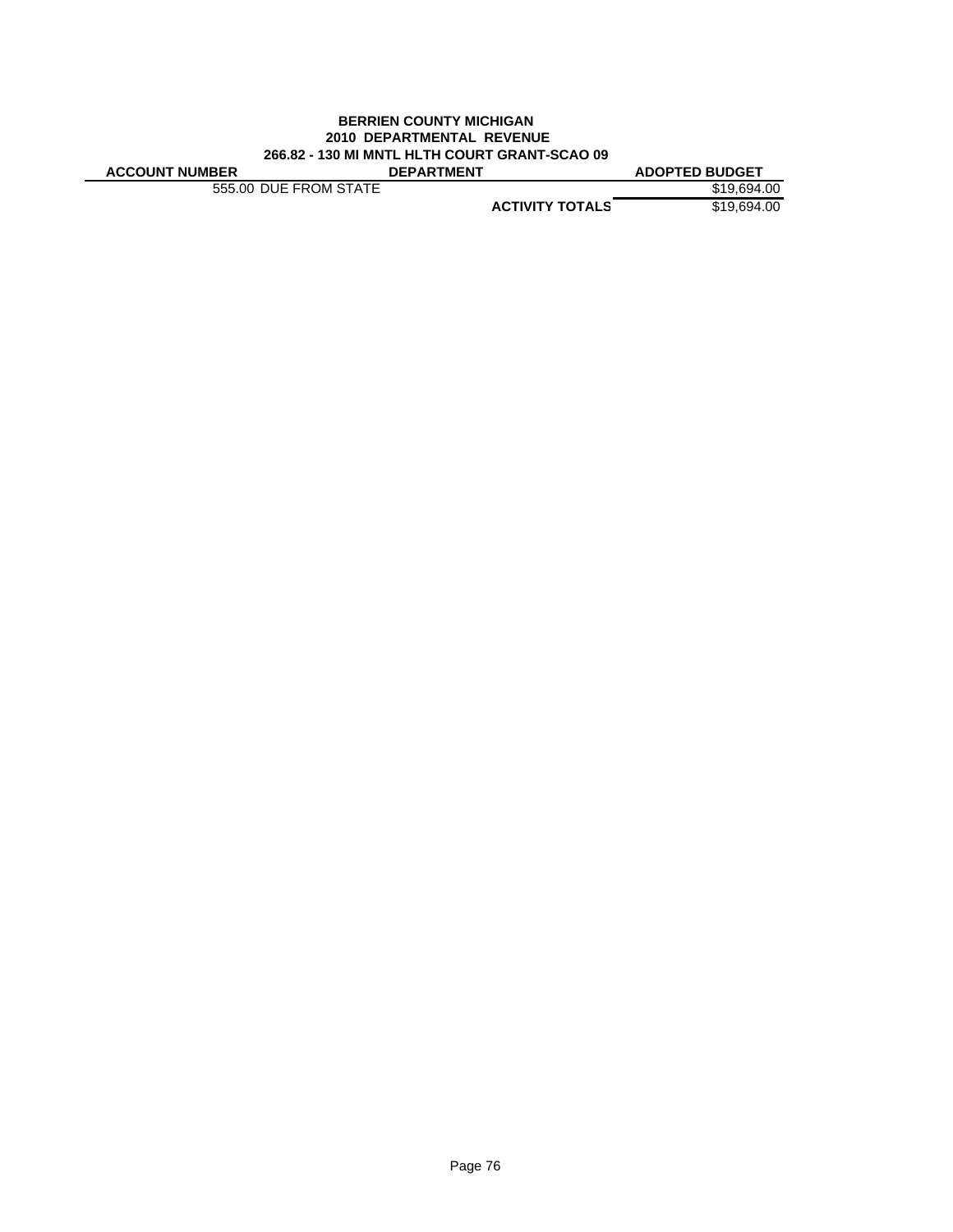### **BERRIEN COUNTY MICHIGAN 2010 DEPARTMENTAL REVENUE 266.83 - 313 EQUIP & JAIL MGMT -BH ACCOUNT NUMBER DEPARTMENT ADOPTED BUDGET**

523.00 GRANTS-FEDERAL \$13,336.00

**ACTIVITY TOTALS** \$13,336.00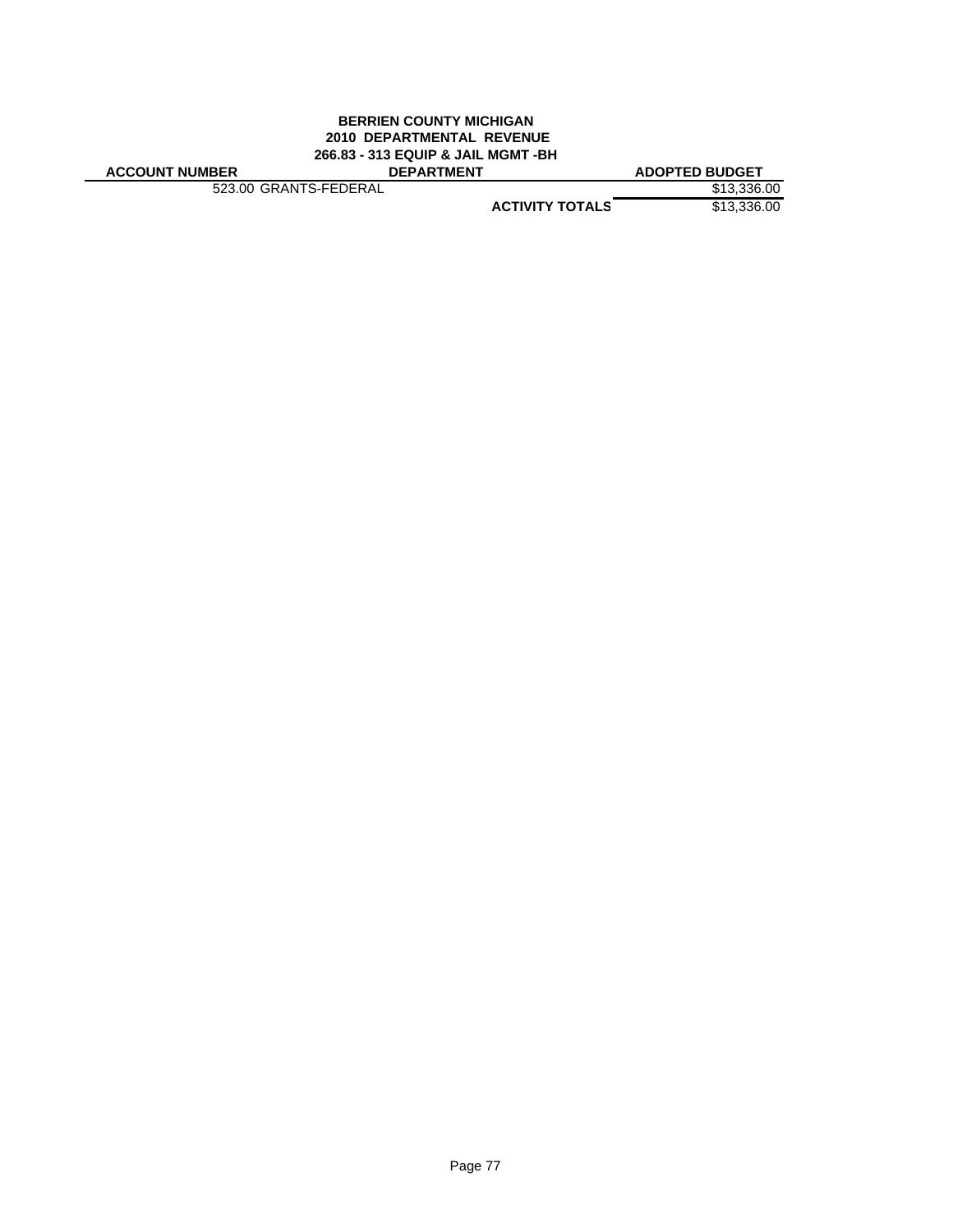### **BERRIEN COUNTY MICHIGAN 2010 DEPARTMENTAL REVENUE 266.83 - 351 EQUIP & JAIL MGT-BC JAIL ACCOUNT NUMBER DEPARTMENT ADOPTED BUDGET**

523.00 GRANTS-FEDERAL \$61,987.00

**ACTIVITY TOTALS** \$61,987.00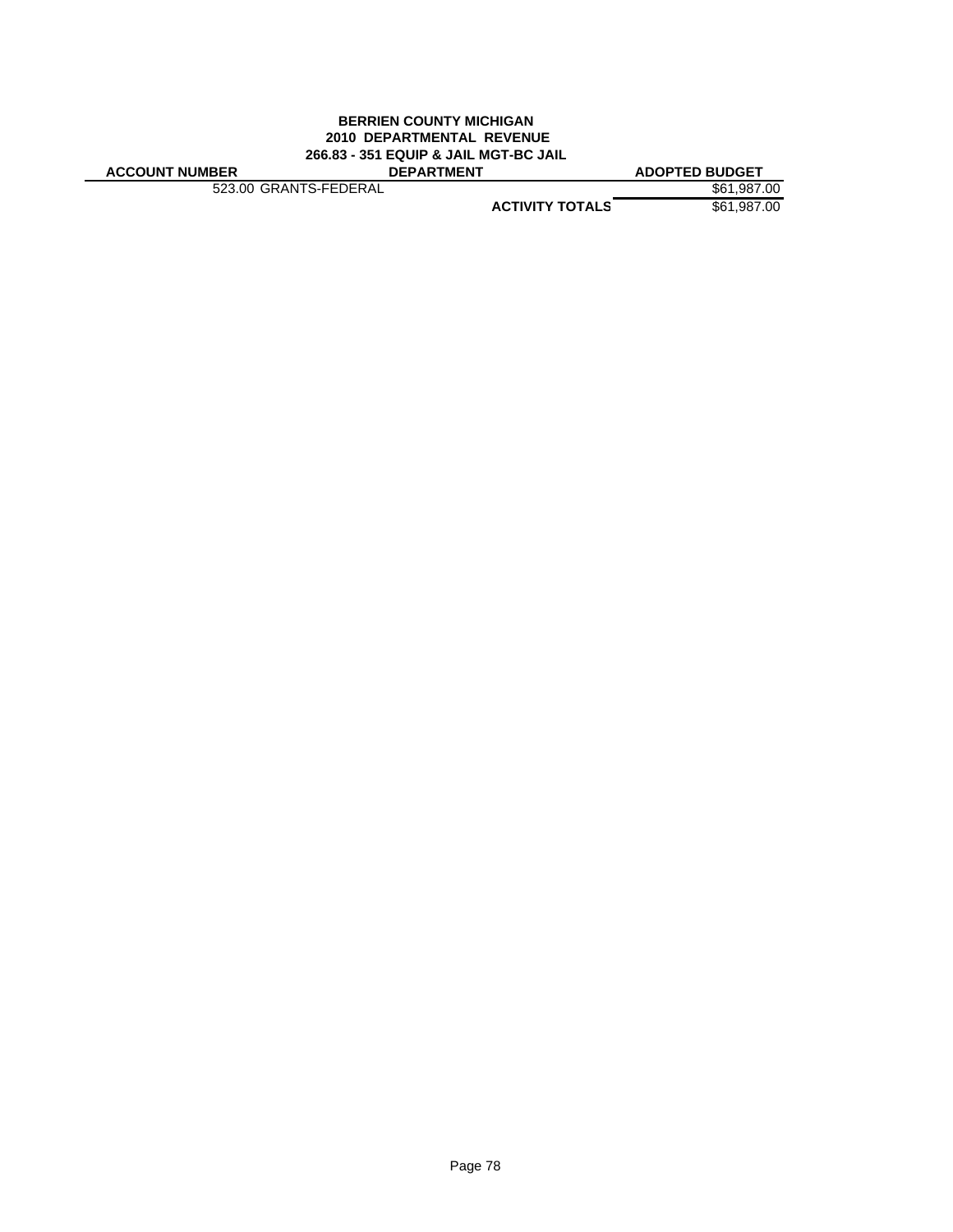# **BERRIEN COUNTY MICHIGAN 2010 DEPARTMENTAL REVENUE 267.00 - 131 DRUG COURT PROGRAM**

### **ACCOUNT NUMBER DEPARTMENT ADOPTED BUDGET** 545.01 STATE-DRUG CASE INFO MGMT \$5,035.00 625.10 SERVICE FEES \$14,500.00 630.01 SCREENING FEES \$4,428.00<br>699.00 CONTRIBUTION OTHER FUNDS \$257,163.00 699.00 CONTRIBUTION OTHER FUNDS

**ACTIVITY TOTALS** \$281,126.00

Page 79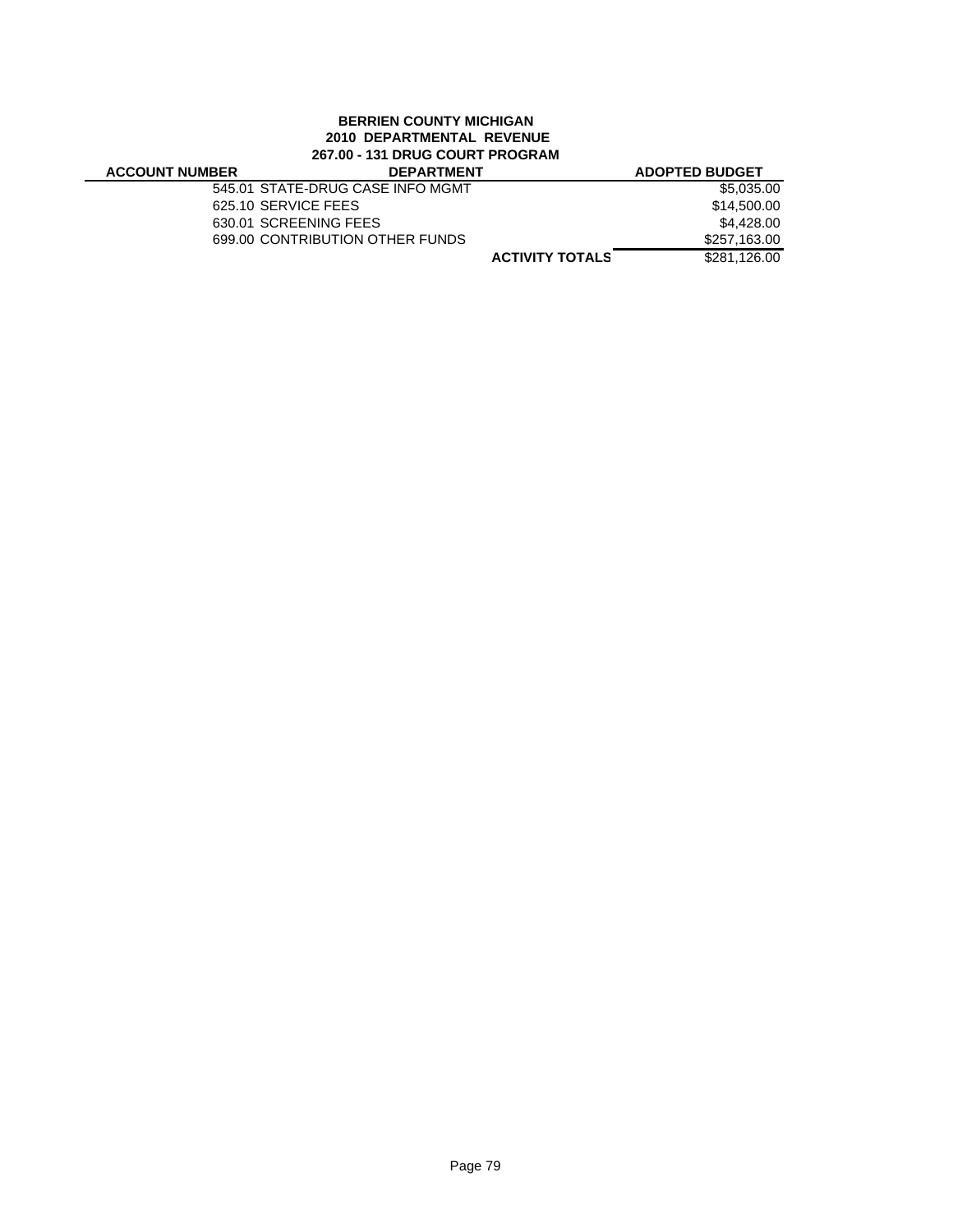### **BERRIEN COUNTY MICHIGAN 2010 DEPARTMENTAL REVENUE 268.00 - 131 SELF-HELP LEGAL RESOURCE CNTR**

| <b>ACCOUNT NUMBER</b> | <b>DEPARTMENT</b>           | <b>ADOPTED BUDGET</b> |  |  |
|-----------------------|-----------------------------|-----------------------|--|--|
|                       | 625.10 SERVICE FEES         | \$500.00              |  |  |
|                       | 686.00 OTHER REIMBURSEMENTS | \$99,186.00           |  |  |
|                       | <b>ACTIVITY TOTALS</b>      | \$99,686,00           |  |  |
|                       |                             |                       |  |  |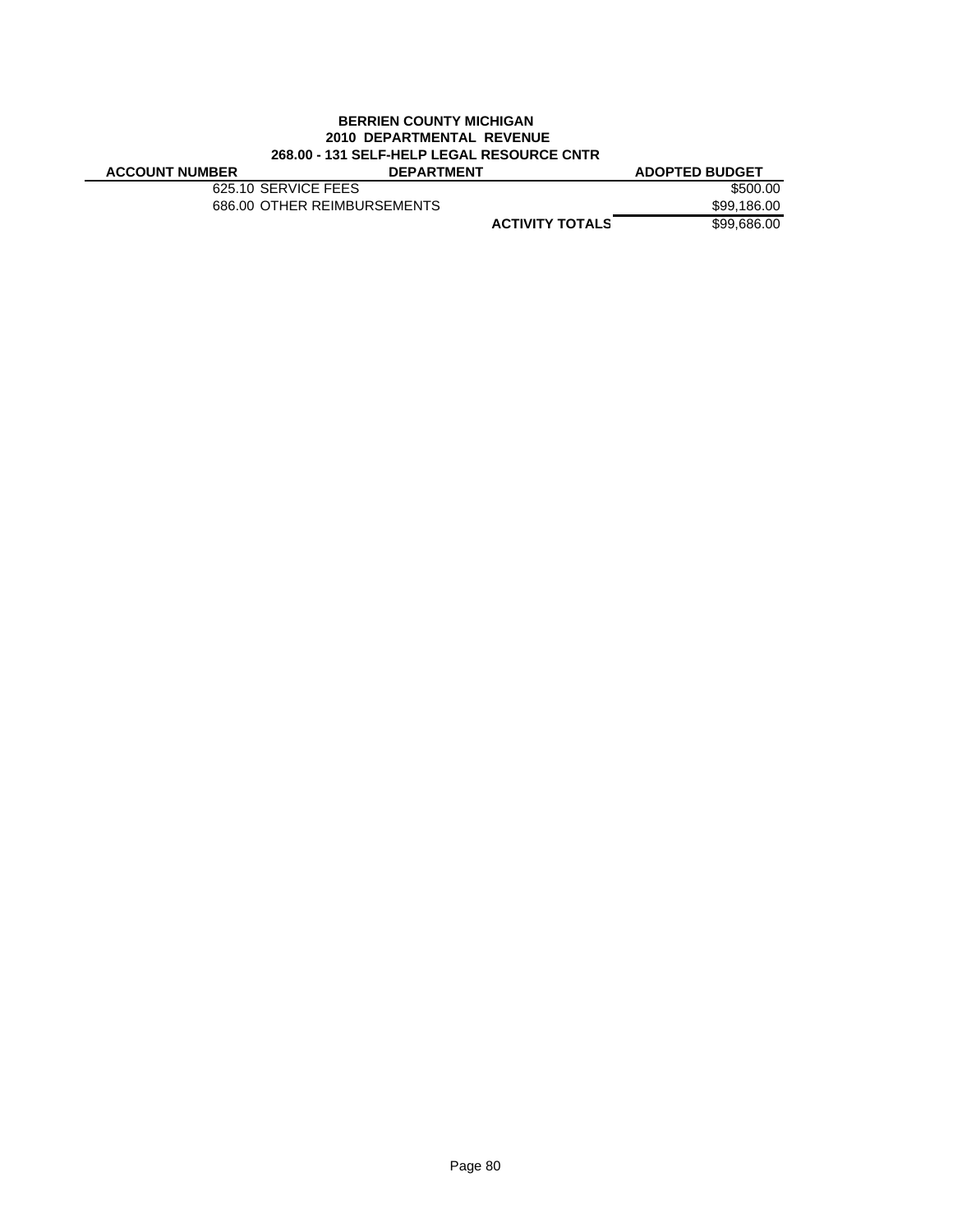# **BERRIEN COUNTY MICHIGAN 2010 DEPARTMENTAL REVENUE 269.00 - 131 COUNTY LAW LIBRARY**

686.00 OTHER REIMBURSEMENTS \$25,400.00<br>699.00 CONTRIBUTION OTHER FUNDS \$55,170.00 699.00 CONTRIBUTION OTHER FUNDS

**ACTIVITY TOTALS** \$80,570.00 **ACCOUNT NUMBER DEPARTMENT ADOPTED BUDGET**

Page 81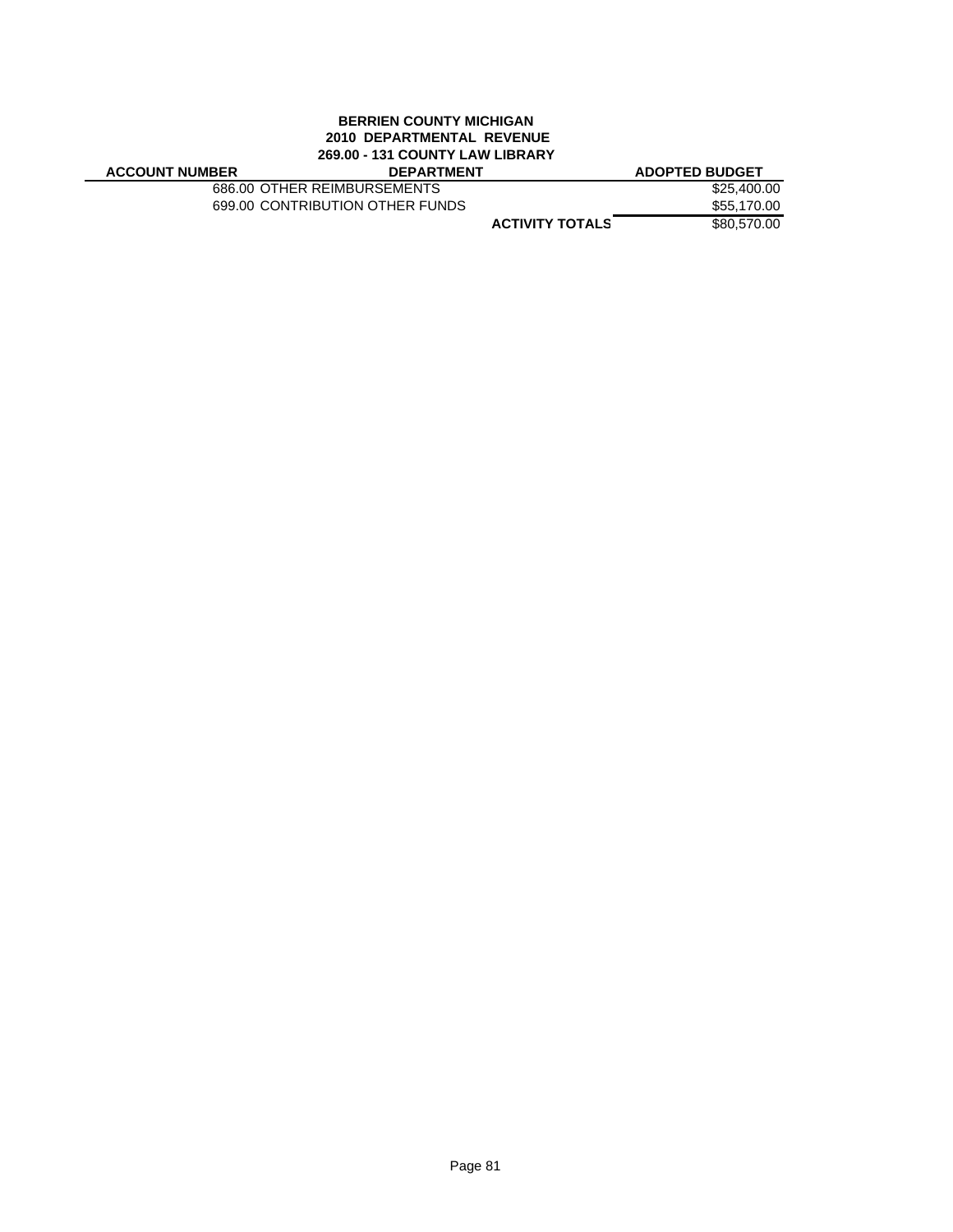# **BERRIEN COUNTY MICHIGAN 2010 DEPARTMENTAL REVENUE 270.00 - 672 SENIOR CITIZEN FUND-1988 LEVY**

÷,

| <b>ACCOUNT NUMBER</b> | <b>DEPARTMENT</b>                |                        | <b>ADOPTED BUDGET</b> |
|-----------------------|----------------------------------|------------------------|-----------------------|
|                       | 403.00 CURRENT PROPERTY TAX      |                        | \$1,952,000,00        |
|                       | 407.00 DELINQUENT REAL PROPERTY  |                        | \$86,000,00           |
|                       | 411.00 INDUSTRIAL & COMM FAC TAX |                        | \$20,000,00           |
|                       | 417.00 PERSONAL PROPERTY         |                        | \$3,750.00            |
|                       | 425.00 PAYMENTS IN LIEU OF TAXES |                        | \$4.700.00            |
|                       |                                  | <b>ACTIVITY TOTALS</b> | \$2,066,450.00        |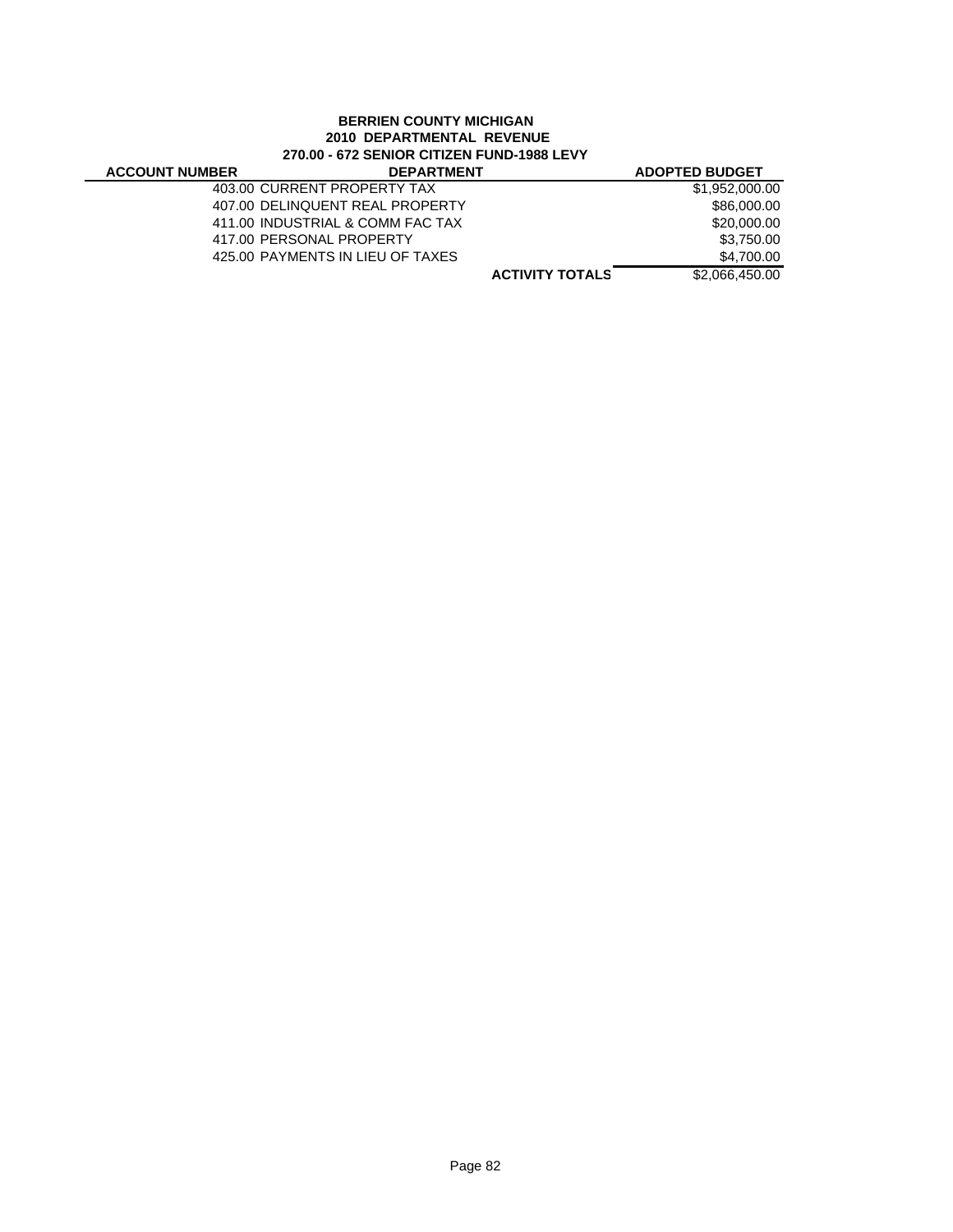# **BERRIEN COUNTY MICHIGAN 2010 DEPARTMENTAL REVENUE 271.00 - 739 LIBRARY BOARD**

| <b>ACCOUNT NUMBER</b> |  |
|-----------------------|--|
|-----------------------|--|

699.00 CONTRIBUTION OTHER FUNDS \$110,000.00

**ACCOUNT NUMBER DEPARTMENT ADOPTED BUDGET**

**ACTIVITY TOTALS** \$110,000.00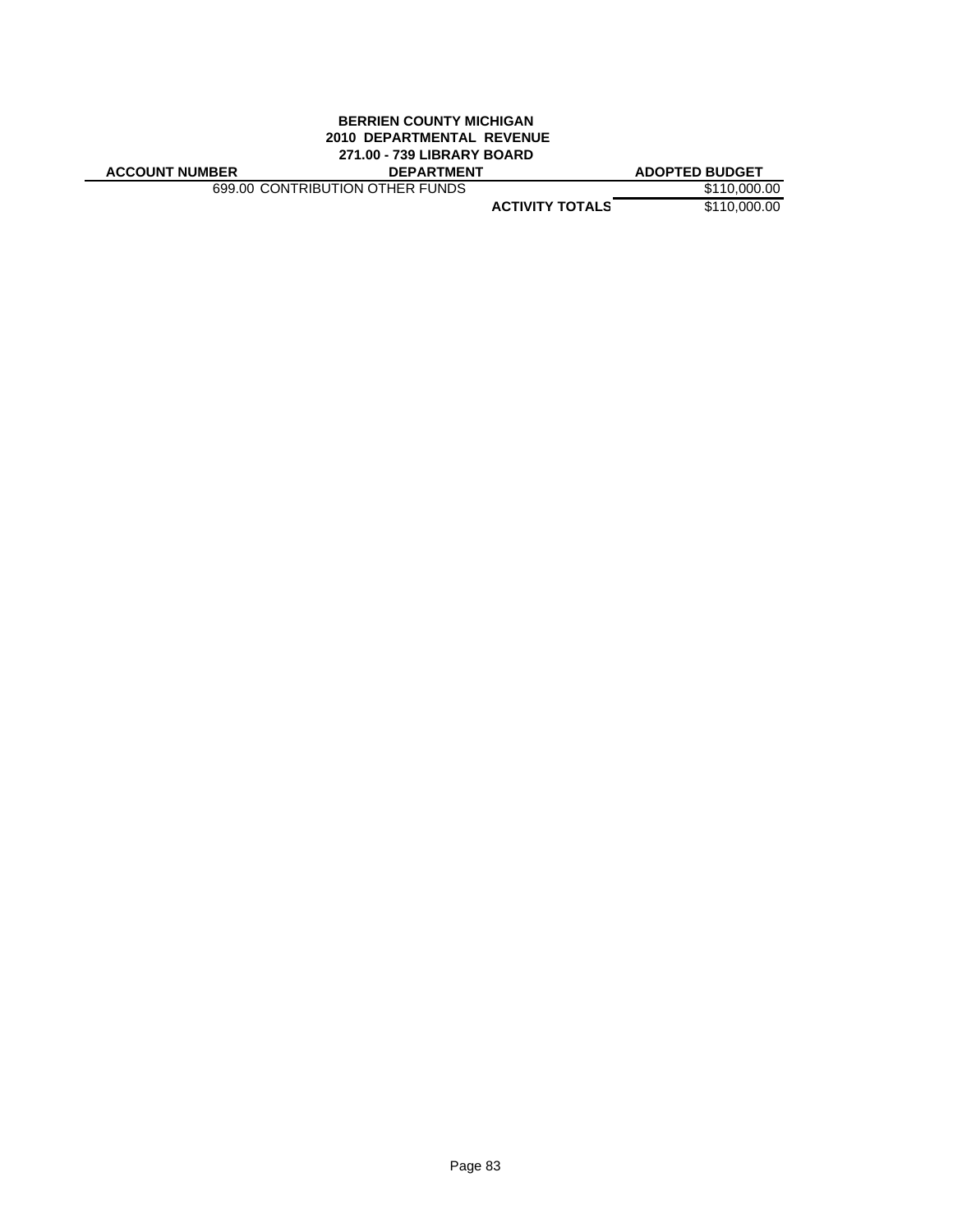### **BERRIEN COUNTY MICHIGAN 2010 DEPARTMENTAL REVENUE 273.22 - 428 HAZ MAT EMERG PREPARE GRANT**

| <b>ACCOUNT NUMBER</b> |  |  |  |
|-----------------------|--|--|--|
|                       |  |  |  |

**ACCOUNT NUMBER DEPARTMENT ADOPTED BUDGET** 686.00 OTHER REIMBURSEMENTS \$43,615.00

**ACTIVITY TOTALS** \$43,615.00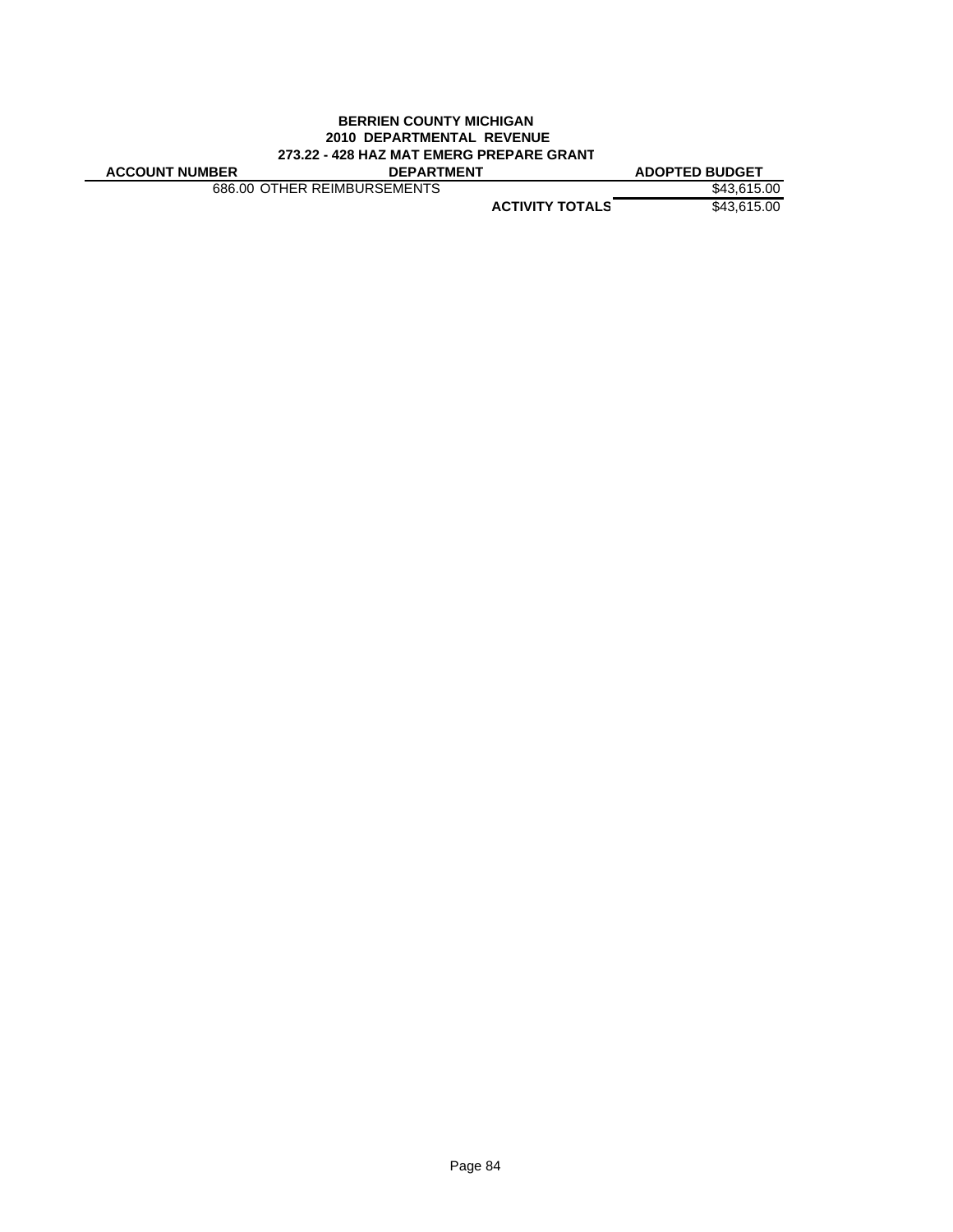### **BERRIEN COUNTY MICHIGAN 2010 DEPARTMENTAL REVENUE 273.68 - 327 EOC-PSIC TOWER GRANT ACCOUNT NUMBER DEPARTMENT ADOPTED BUDGET**

| <b>ACCOUNT NUMBER</b> |  |
|-----------------------|--|
|-----------------------|--|

523.00 GRANTS-FEDERAL \$1,559,000.00<br>699.00 CONTRIBUTION OTHER FUNDS \$111,863.00 699.00 CONTRIBUTION OTHER FUNDS

**S ACTIVITY TOTAL** \$1,670,863.00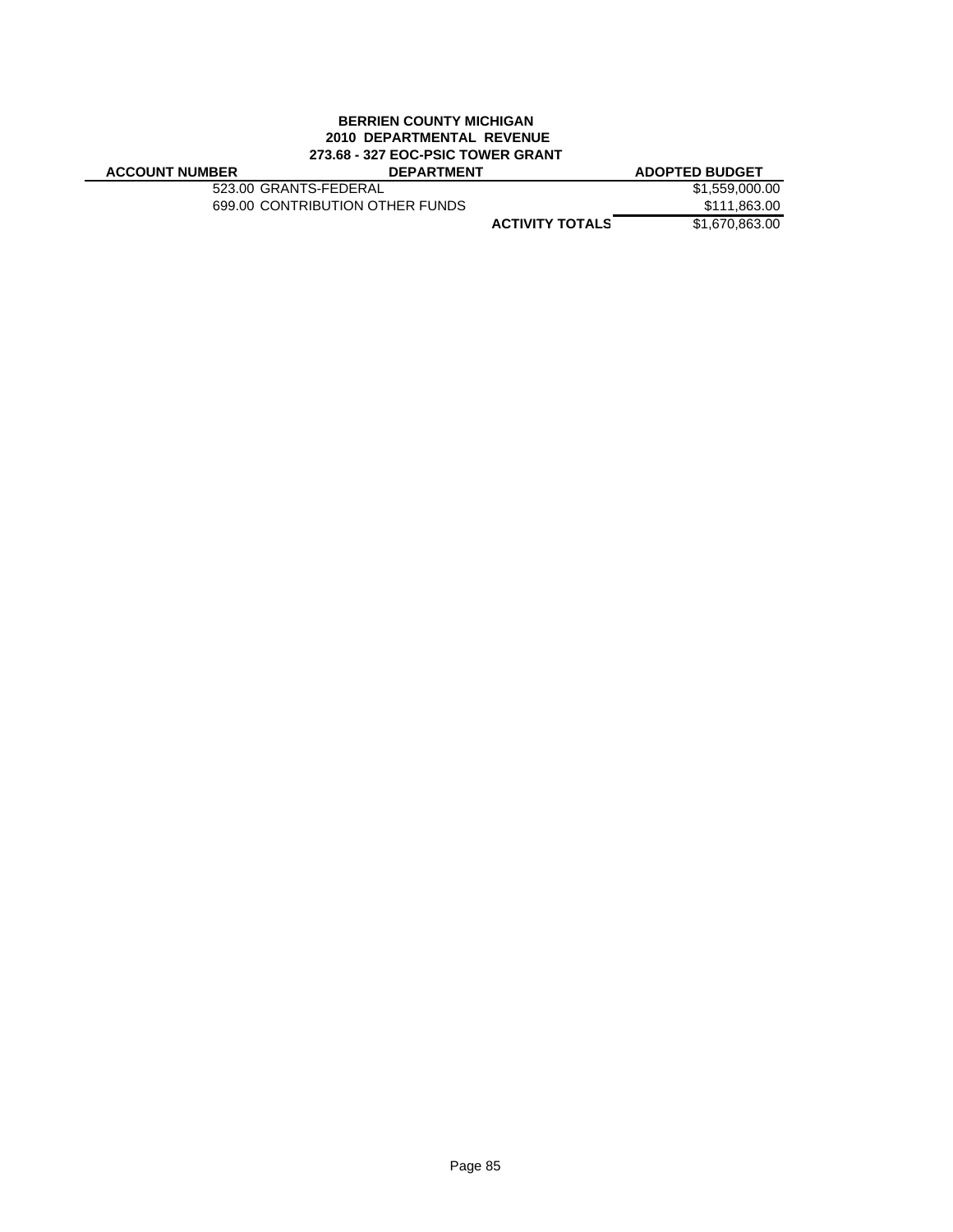### **BERRIEN COUNTY MICHIGAN 2010 DEPARTMENTAL REVENUE 274.14 - 728 08/09 MSHDA CDBG REHAB GRNT ACCOUNT NUMBER DEPARTMENT ADOPTED BUDGET**

523.00 GRANTS-FEDERAL \$75,000.00

**ACTIVITY TOTALS** \$75,000.00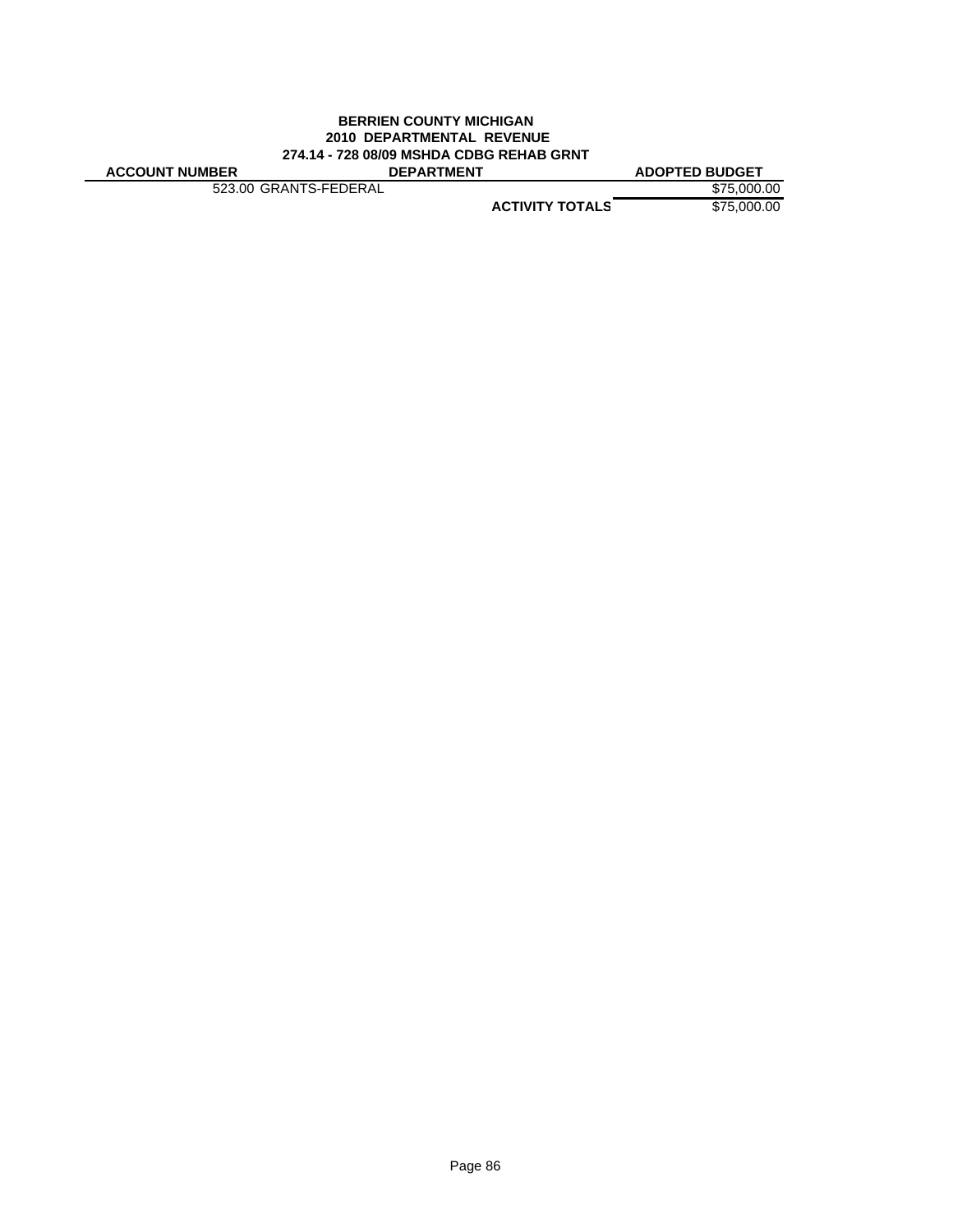# **BERRIEN COUNTY MICHIGAN 2010 DEPARTMENTAL REVENUE 281.00 - 728 BC PUB TRAN FUND/BUS PTOG**

| <b>ACCOUNT NUMBER</b> | <b>DEPARTMENT</b>              |                        | <b>ADOPTED BUDGET</b> |
|-----------------------|--------------------------------|------------------------|-----------------------|
|                       | 523.00 GRANTS-FEDERAL          |                        | \$216,000.00          |
|                       | 577.00 GRANTS                  |                        | \$485,000.00          |
|                       | 607.02 FAIRBOX FEES            |                        | \$580,000.00          |
|                       | 648.00 SALES SCRAP AND SALVAGE |                        | \$2,000.00            |
|                       | 665.00 INTEREST EARNED C.D.'S  |                        | \$4,000.00            |
|                       | 676.00 REIMBURSEMENTS          |                        | \$4,000.00            |
|                       | 686.00 OTHER REIMBURSEMENTS    |                        | \$79,500.00           |
|                       |                                | <b>ACTIVITY TOTALS</b> | \$1,370,500.00        |
|                       |                                |                        |                       |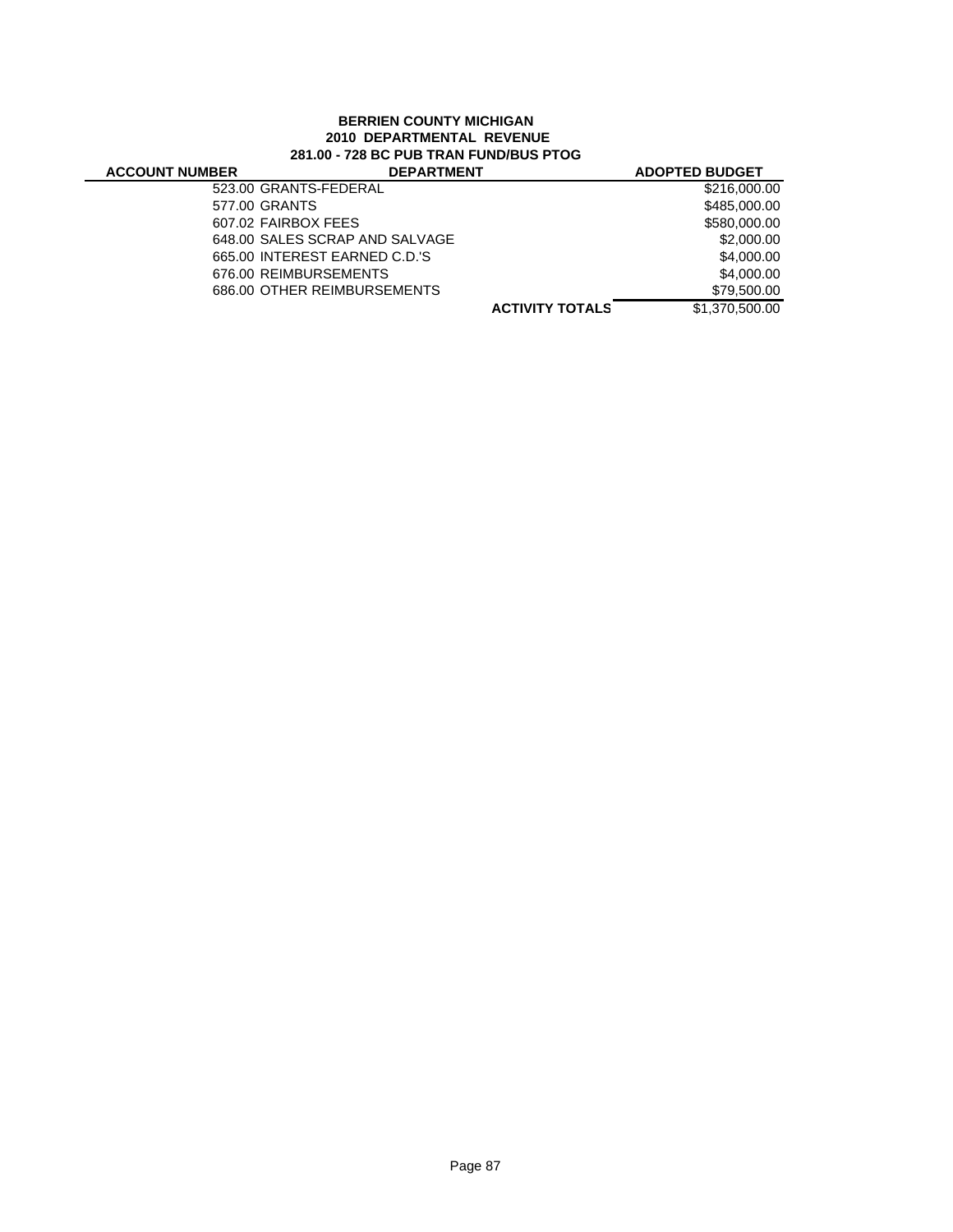### **BERRIEN COUNTY MICHIGAN 2010 DEPARTMENTAL REVENUE 281.14 - 728 CLEAN SWEEP PEST COL GRT 791N800029 ACCOUNT NUMBER DEPARTMENT ADOPTED BUDGET**

577.00 GRANTS \$6,000.00

**ACTIVITY TOTALS** \$6,000.00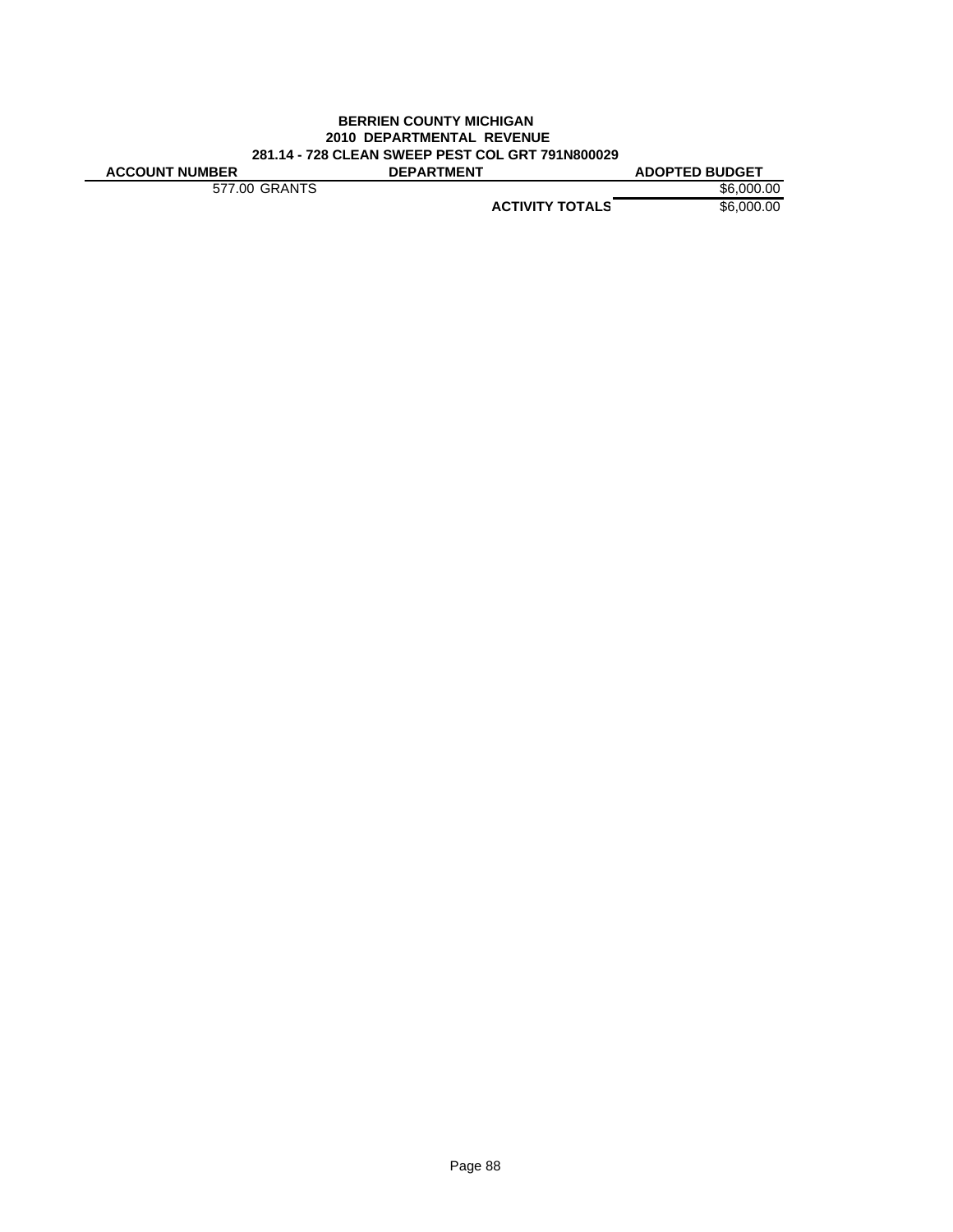# **BERRIEN COUNTY MICHIGAN 2010 DEPARTMENTAL REVENUE 282.00 - 728 CAPITAL BUS PURC GRANT-FEDERAL**

| <b>ACCOUNT NUMBER</b> | <b>DEPARTMENT</b>     |                        | <b>ADOPTED BUDGET</b> |
|-----------------------|-----------------------|------------------------|-----------------------|
|                       | 523.00 GRANTS-FEDERAL |                        | \$681,700,00          |
|                       | 577.00 GRANTS         |                        | \$170,400,00          |
|                       |                       | <b>ACTIVITY TOTALS</b> | \$852.100.00          |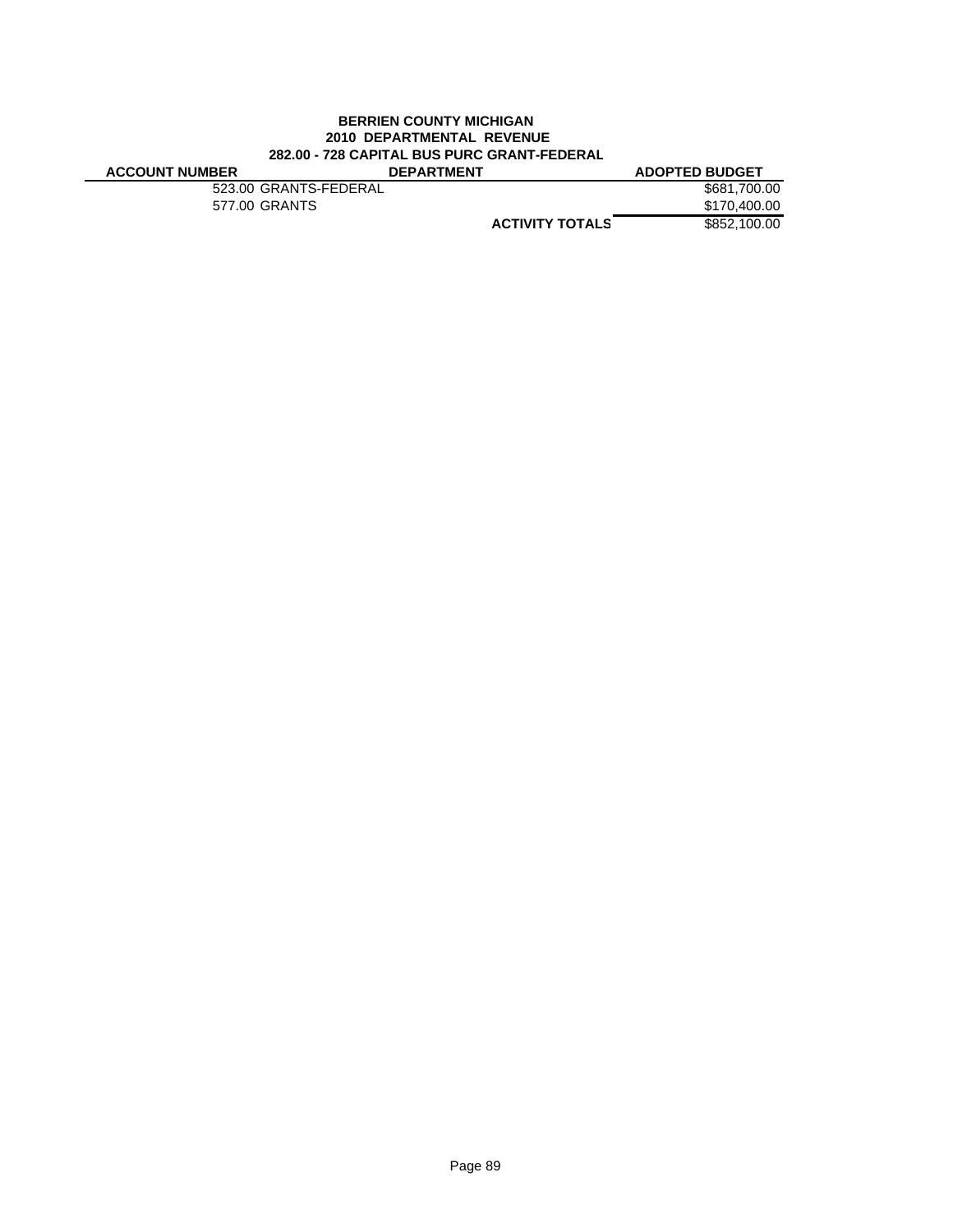# **BERRIEN COUNTY MICHIGAN 2010 DEPARTMENTAL REVENUE 285.00 - 253 REVENUE SHARING RESERVE FUND**

 $\overline{\phantom{0}}$ 

| <b>ACCOUNT NUMBER</b> | <b>DEPARTMENT</b>             | <b>ADOPTED BUDGET</b> |
|-----------------------|-------------------------------|-----------------------|
|                       | 665.00 INTEREST EARNED C.D.'S | \$151.632.00          |
|                       | 686.00 OTHER REIMBURSEMENTS   | \$3.057.187.00        |
|                       | <b>ACTIVITY TOTALS</b>        | \$3,208,819.00        |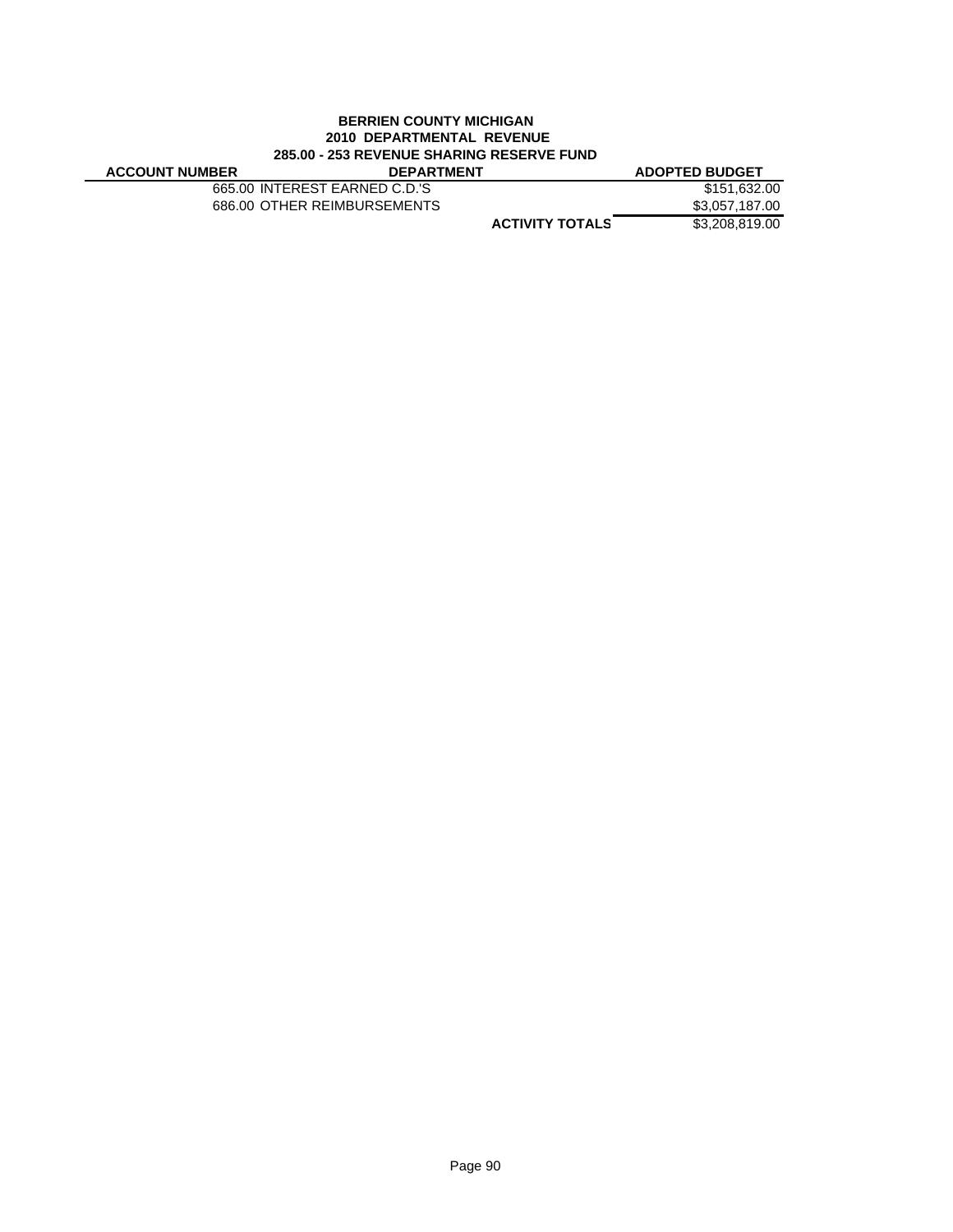### **BERRIEN COUNTY MICHIGAN 2010 DEPARTMENTAL REVENUE 287.00 - 728 COMM DEV SUPPLEMENTAL SVS**

| <b>ACCOUNT NUMBER</b> | <b>DEPARTMENT</b>                |                        | <b>ADOPTED BUDGET</b> |
|-----------------------|----------------------------------|------------------------|-----------------------|
|                       | 626.00 RECAPTURE ADM REV LN FUND |                        | \$5,000.00            |
|                       | 686.00 OTHER REIMBURSEMENTS      |                        | \$8,409.00            |
|                       |                                  | <b>ACTIVITY TOTALS</b> | \$13,409,00           |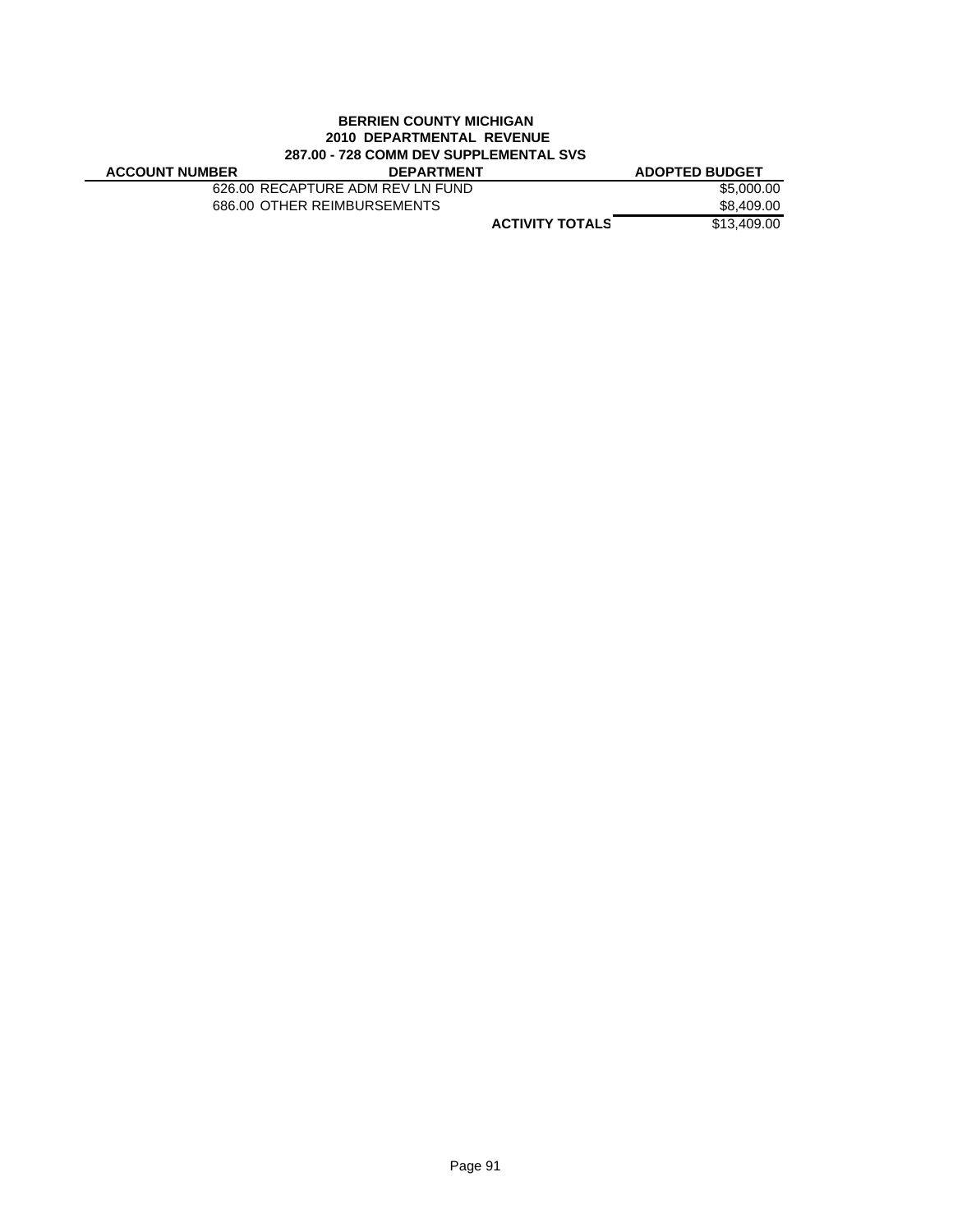# **BERRIEN COUNTY MICHIGAN 2010 DEPARTMENTAL REVENUE 290.00 - 670 SOCIAL SERVICES**

| 230.00 - 070 SOCIAL SERVICES |                                      |                       |  |
|------------------------------|--------------------------------------|-----------------------|--|
| <b>ACCOUNT NUMBER</b>        | <b>DEPARTMENT</b>                    | <b>ADOPTED BUDGET</b> |  |
| 555.00 DUE FROM STATE        |                                      | \$647,000.00          |  |
|                              | 676.39 DHS-CLIENT/VEND REIMBURSEMENT | \$75,000.00           |  |
|                              | 686.00 OTHER REIMBURSEMENTS          | \$5,000.00            |  |
|                              | 699.00 CONTRIBUTION OTHER FUNDS      | \$15,000.00           |  |
|                              | <b>ACTIVITY TOTALS</b>               | \$742,000.00          |  |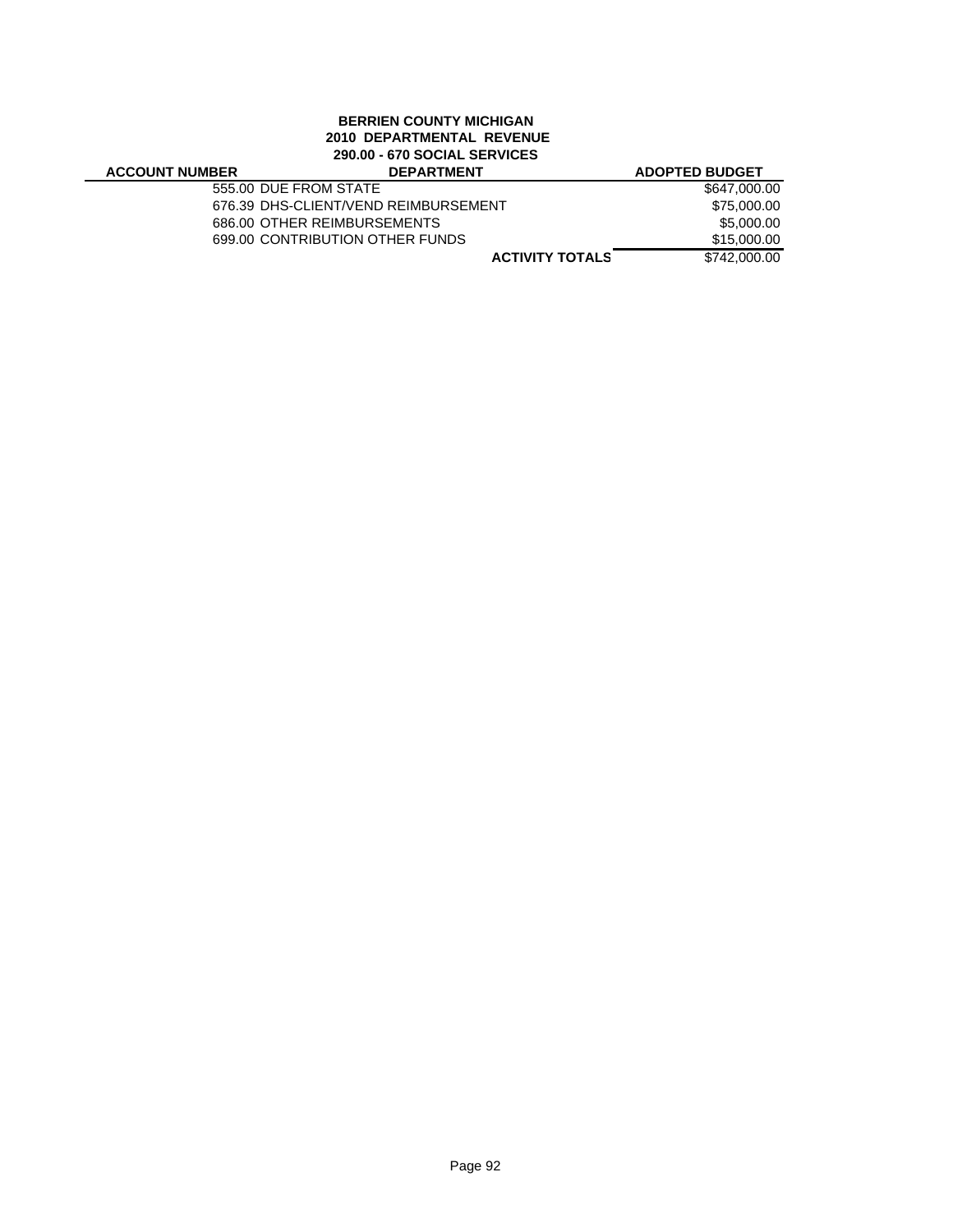# **BERRIEN COUNTY MICHIGAN 2010 DEPARTMENTAL REVENUE 292.00 - 662 CHILD CARE-JUVENILE CTR**

| \$51,600.00    |
|----------------|
| \$1,697,802.00 |
| \$7.500.00     |
| \$50,000.00    |
| \$266,399,00   |
| \$1,455,263.00 |
| \$3,528,564.00 |
|                |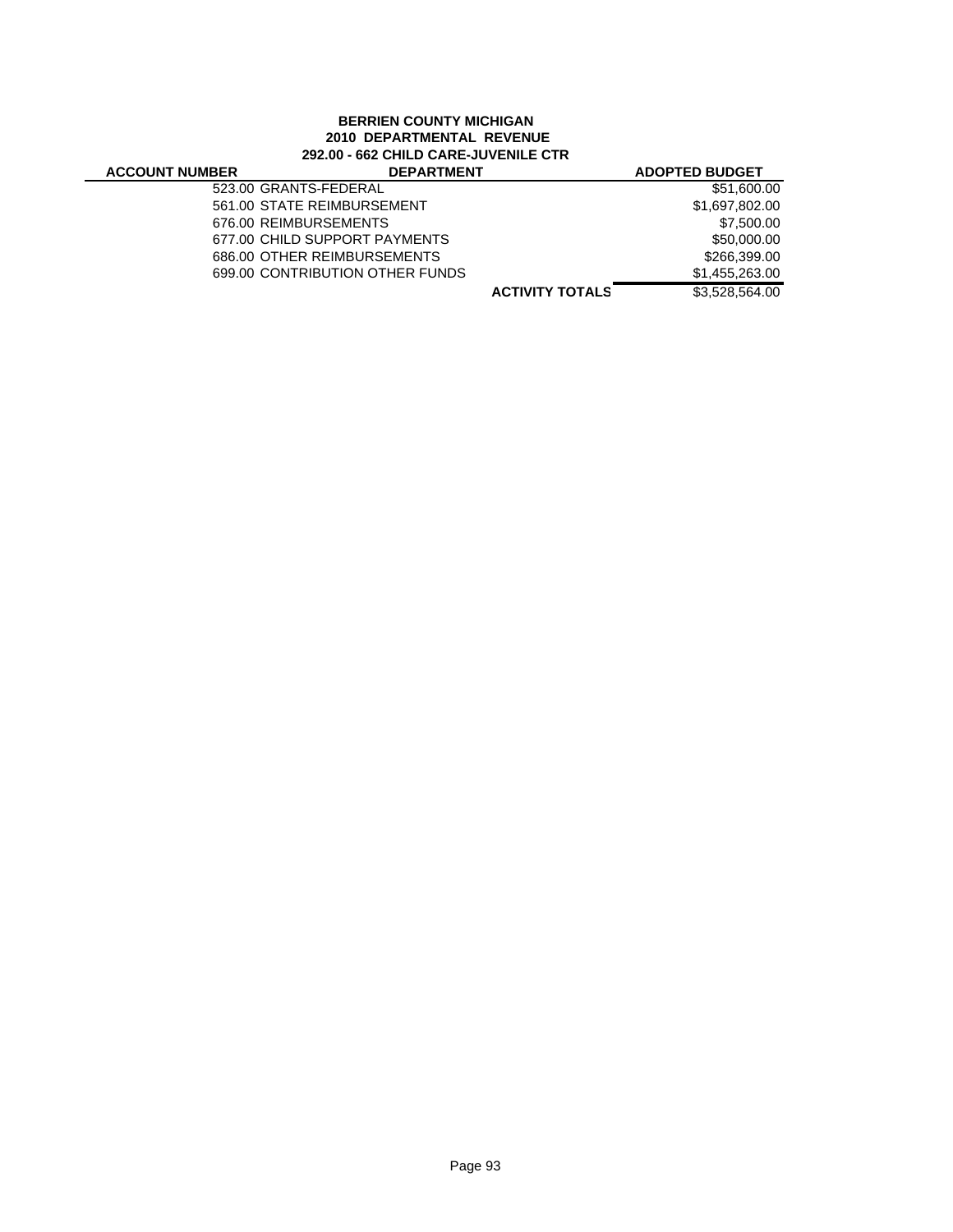# **BERRIEN COUNTY MICHIGAN 2010 DEPARTMENTAL REVENUE 292.00 - 664 CHILD CARE-FOSTER CARE**

| <b>ACCOUNT NUMBER</b> | <b>DEPARTMENT</b>                |                        | <b>ADOPTED BUDGET</b> |
|-----------------------|----------------------------------|------------------------|-----------------------|
|                       | 561.00 STATE REIMBURSEMENT       |                        | \$804,166.00          |
|                       | 676.00 REIMBURSEMENTS            |                        | \$300.00              |
|                       | 677.00 CHILD SUPPORT PAYMENTS    |                        | \$50,000.00           |
|                       | 677.03 CHILD SUPPORT PMTS-STWARD |                        | \$10,000.00           |
|                       | 686.00 OTHER REIMBURSEMENTS      |                        | \$512,883.00          |
|                       | 699.00 CONTRIBUTION OTHER FUNDS  |                        | \$1,181,282.00        |
|                       |                                  | <b>ACTIVITY TOTALS</b> | \$2,558,631.00        |
|                       |                                  |                        |                       |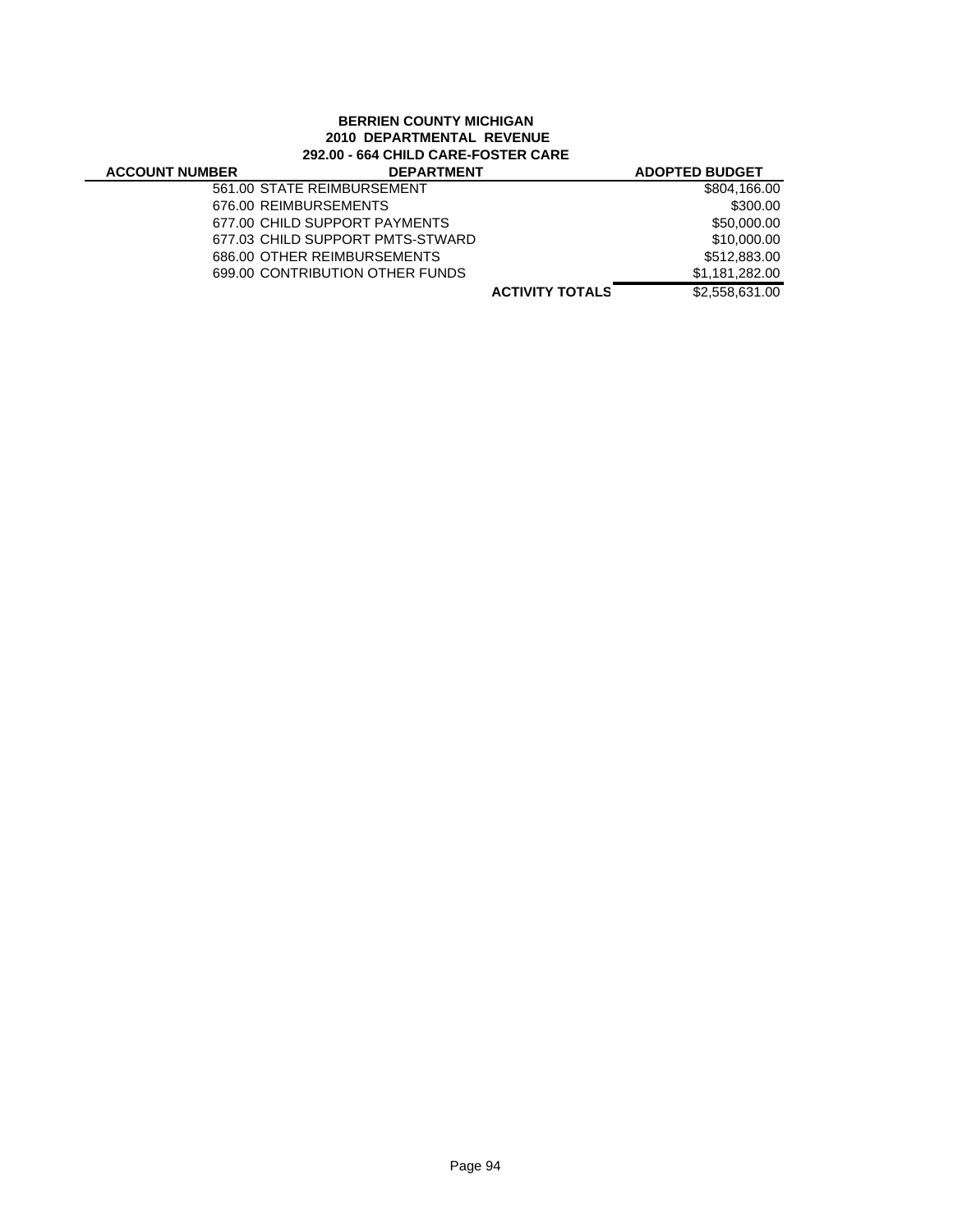# **BERRIEN COUNTY MICHIGAN 2010 DEPARTMENTAL REVENUE 292.00 - 667 AFTER SCHOOL/TRUANCY ACADEMY**

| <b>ACCOUNT NUMBER</b> | <b>DEPARTMENT</b>                 |                        | <b>ADOPTED BUDGET</b> |
|-----------------------|-----------------------------------|------------------------|-----------------------|
|                       | 561.00 STATE REIMBURSEMENT        |                        | \$99,017.00           |
|                       | 676.43 REIMB-TRUANCY PROG-ISD     |                        | \$11,000.00           |
|                       | 686.00 OTHER REIMBURSEMENTS       |                        | \$8.847.00            |
|                       | 699.06 CONTRIBUTIONS-LRSB TRUANCY |                        | \$79.169.00           |
|                       |                                   | <b>ACTIVITY TOTALS</b> | \$198,033,00          |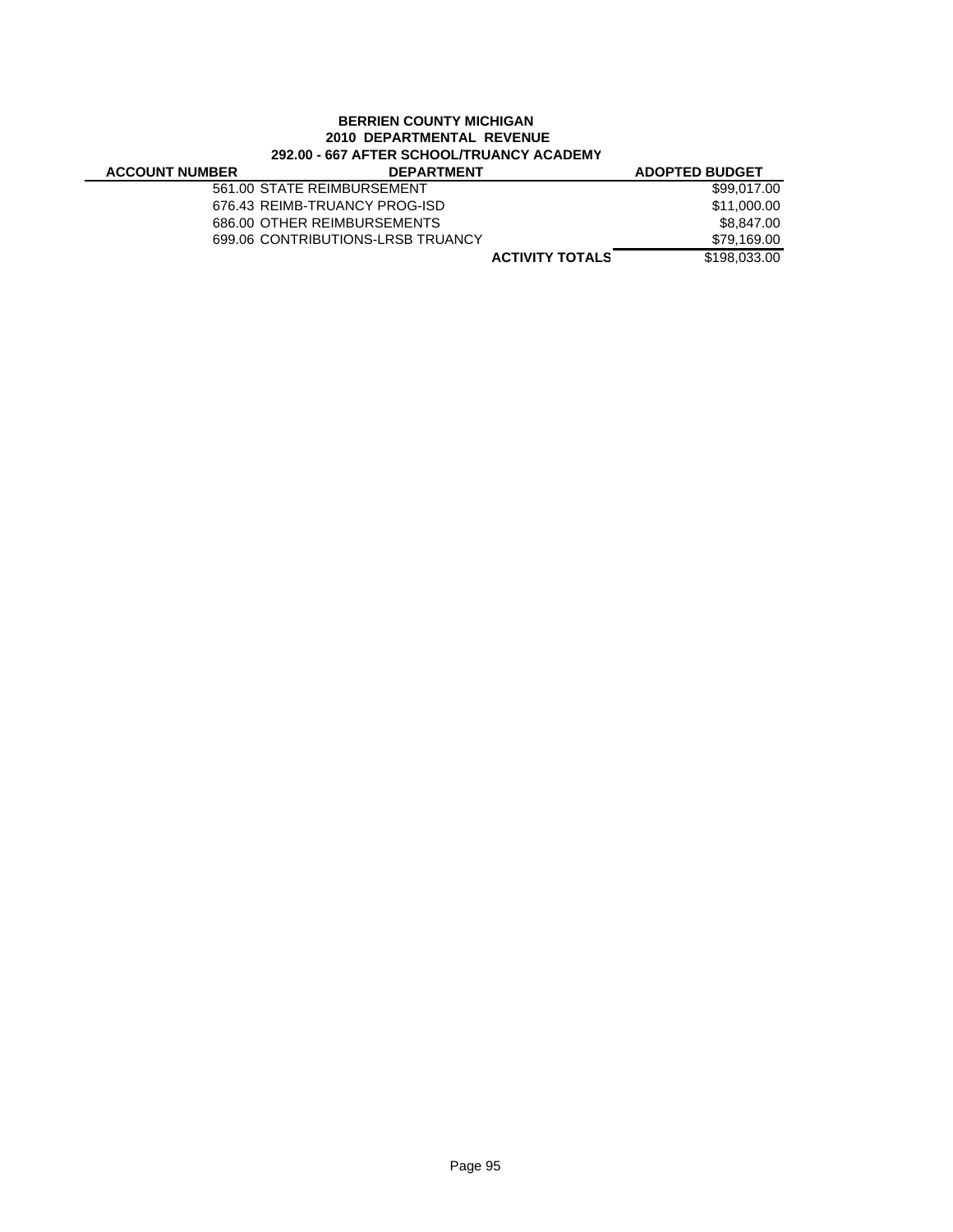# **BERRIEN COUNTY MICHIGAN 2010 DEPARTMENTAL REVENUE 292.00 - 668 HOME BASED SERVICES**

# **ACCOUNT NUMBE**

| 3ER | <b>DEPARTMENT</b>               |                        | <b>ADOPTED BUDGET</b> |
|-----|---------------------------------|------------------------|-----------------------|
|     | 561.00 STATE REIMBURSEMENT      |                        | \$861,348.00          |
|     | 676.00 REIMBURSEMENTS           |                        | \$28,000.00           |
|     | 686.00 OTHER REIMBURSEMENTS     |                        | \$25,892.00           |
|     | 699.00 CONTRIBUTION OTHER FUNDS |                        | \$863,455.00          |
|     |                                 | <b>ACTIVITY TOTALS</b> | \$1,778,695.00        |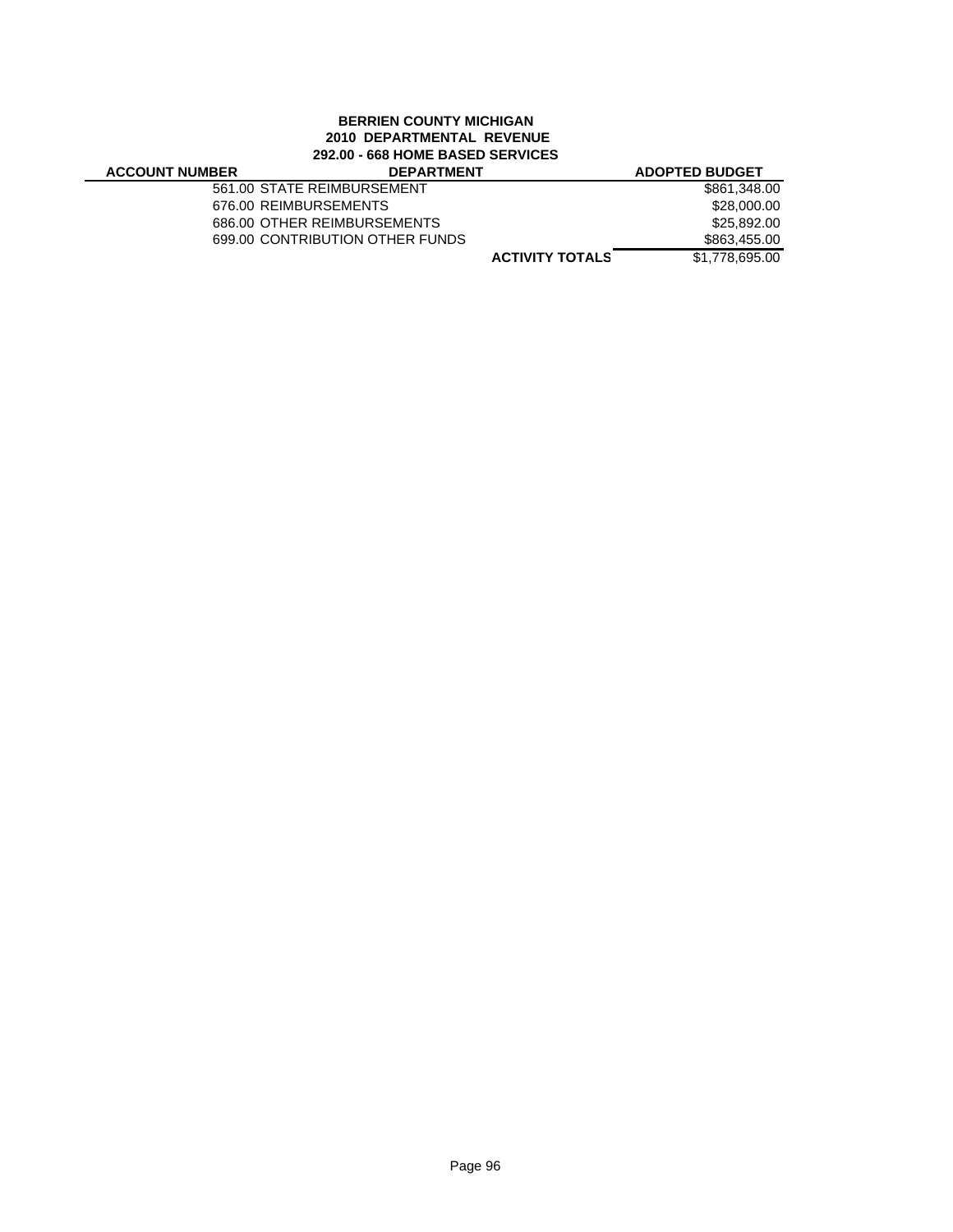# **BERRIEN COUNTY MICHIGAN 2010 DEPARTMENTAL REVENUE 292.01 - 670 CHILD CARE-DEPT OF SOCIAL SERVICES**

J.

| <b>ACCOUNT NUMBER</b> | <b>DEPARTMENT</b>               | <b>ADOPTED BUDGET</b> |
|-----------------------|---------------------------------|-----------------------|
|                       | 676.42 REIMBURSEMENT-SSI        | \$34,000,00           |
|                       | 677.00 CHILD SUPPORT PAYMENTS   | \$365.000.00          |
|                       | 699.00 CONTRIBUTION OTHER FUNDS | \$432,200.00          |
|                       | <b>ACTIVITY TOTALS</b>          | \$831,200,00          |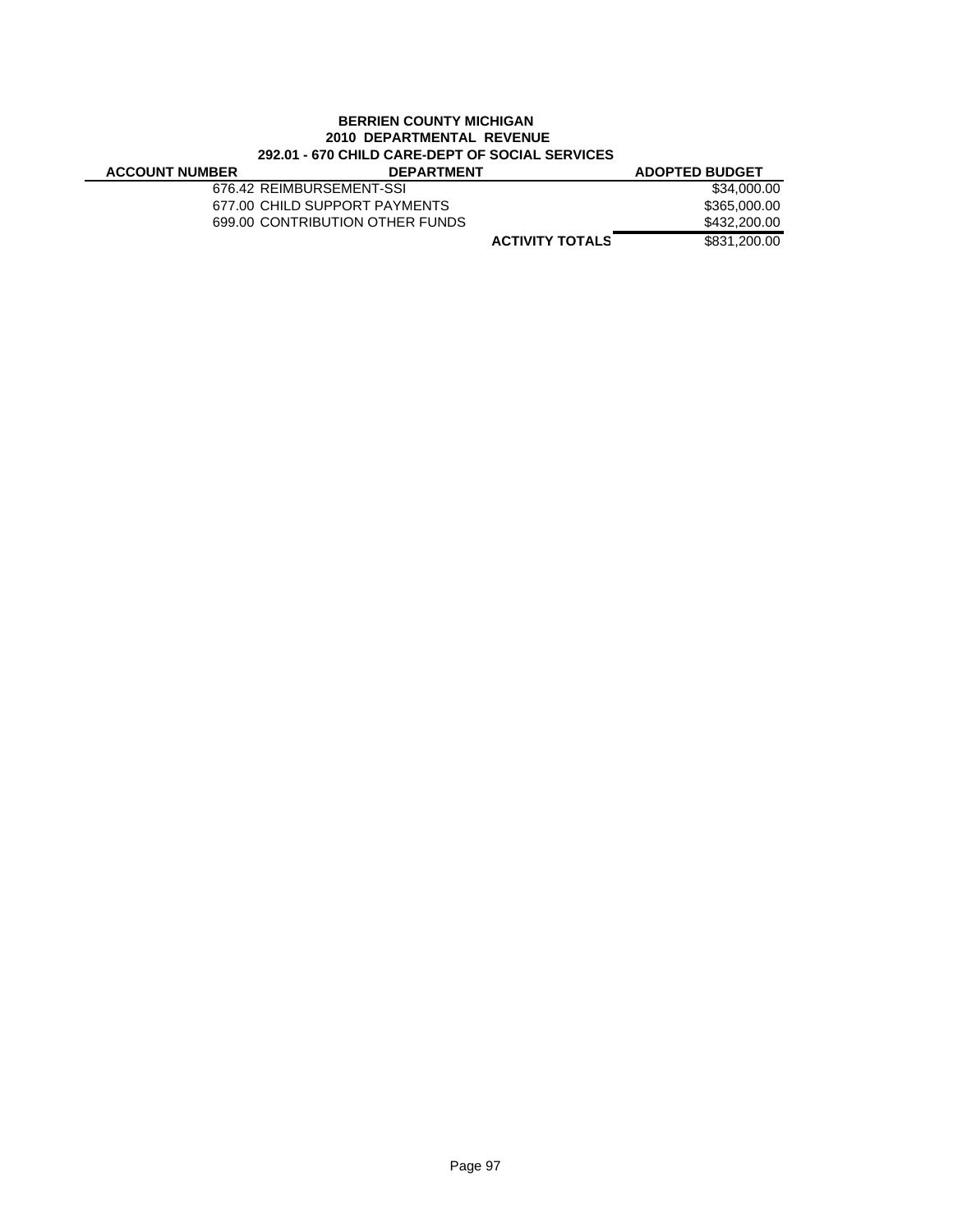# **BERRIEN COUNTY MICHIGAN 2010 DEPARTMENTAL REVENUE 294.00 - 683 VETERANS TRUST**

| <b>ACCOUNT NUMBER</b> |
|-----------------------|
|-----------------------|

562.00 ST MI-VETERANS TRUST FD \$16,975.00

**ACCOUNT NUMBER DEPARTMENT ADOPTED BUDGET**

**ACTIVITY TOTALS** \$16,975.00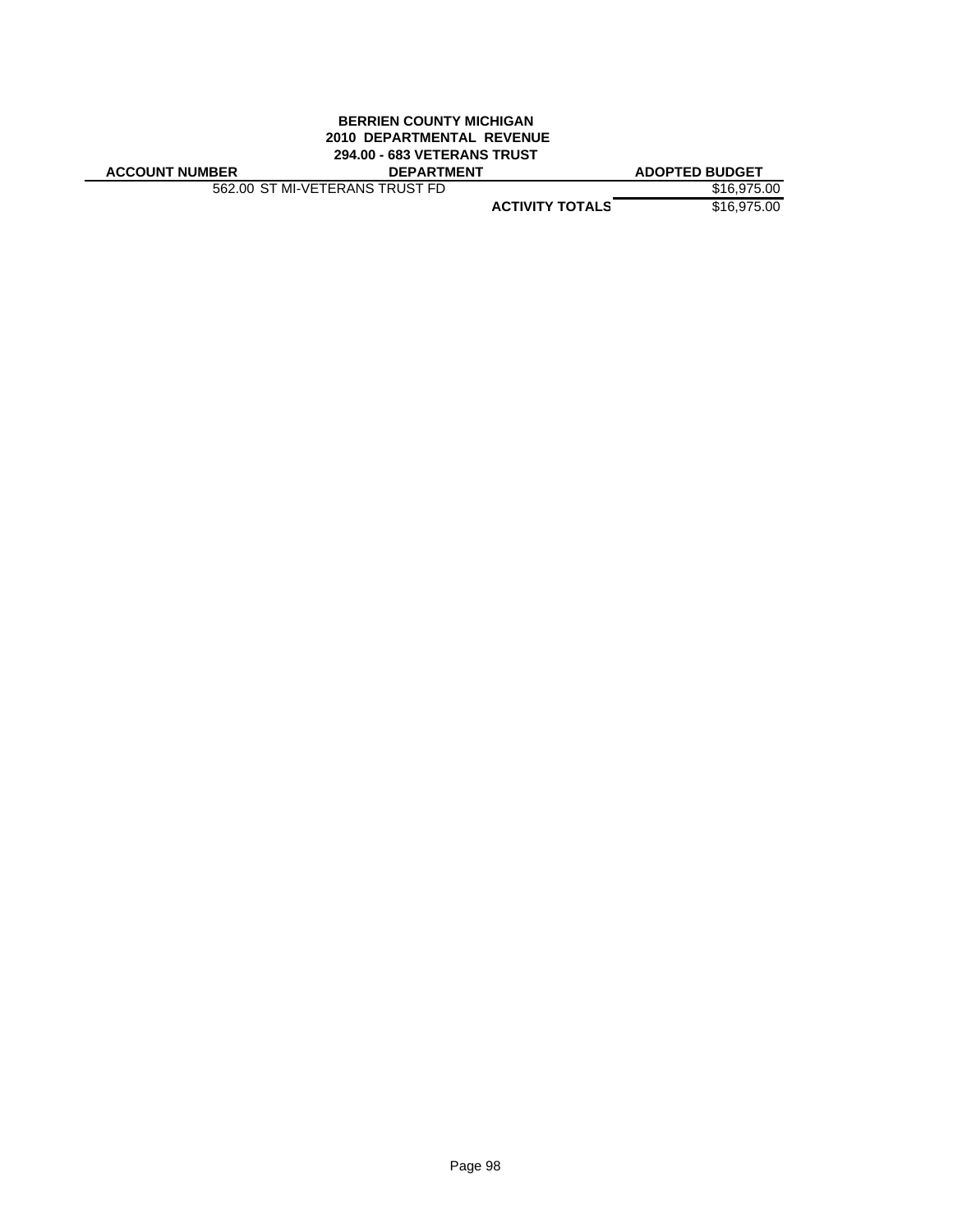### **BERRIEN COUNTY MICHIGAN 2010 DEPARTMENTAL REVENUE 296.00 - 441 BOARD OF PUBLIC WORKS ACCOUNT NUMBER DEPARTMENT ADOPTED BUDGET**

625.23 ADMIN FEES-DPW \$1,000.00

**ACTIVITY TOTALS** \$1,000.00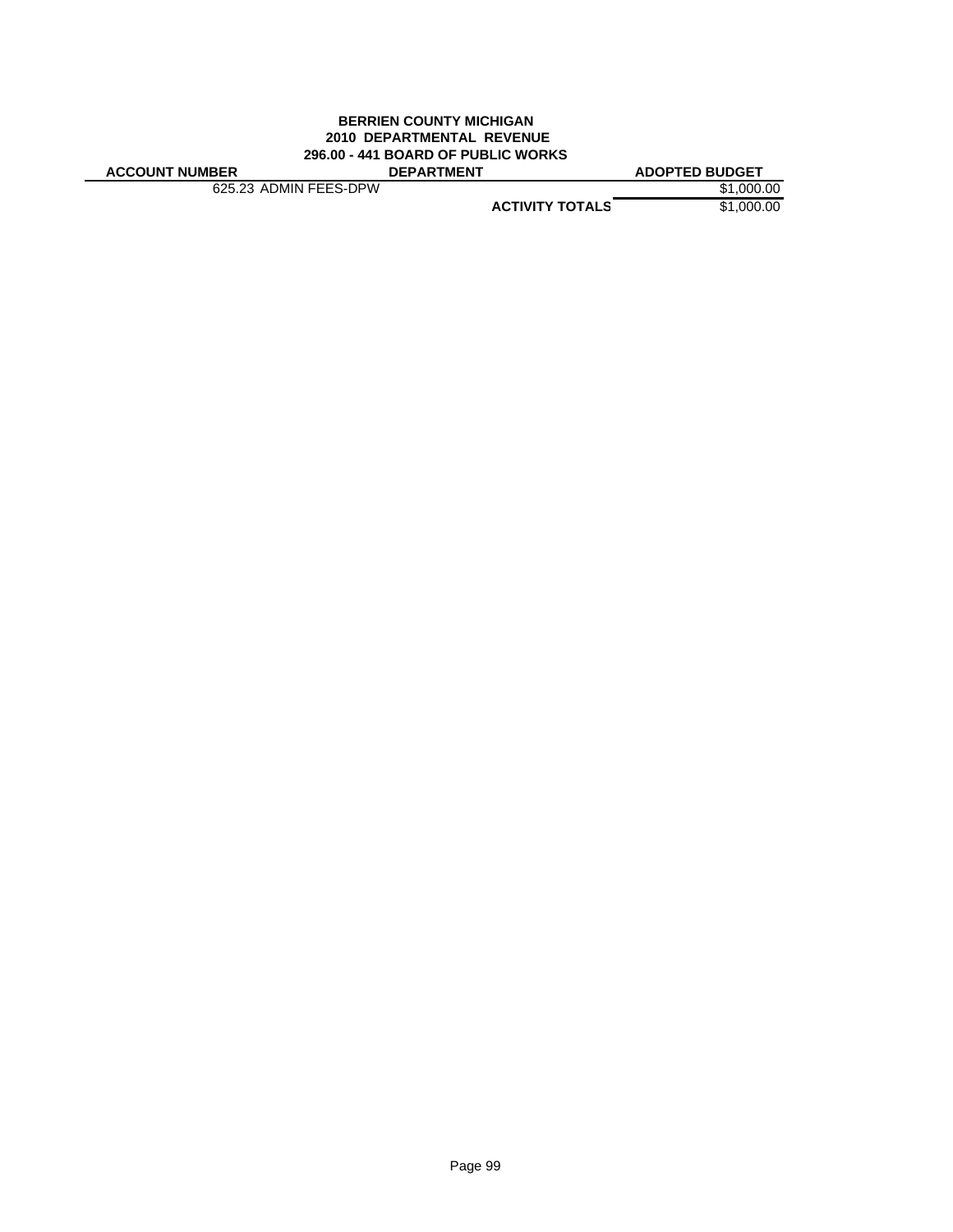### **BERRIEN COUNTY MICHIGAN 2010 DEPARTMENTAL REVENUE 297.03 - 215 CAMPAIGN FINANCE ADM FUND**

| <b>ACCOUNT NUMBER</b> | <b>DEPARTMENT</b> | <b>ADOPTED BUDGET</b> |
|-----------------------|-------------------|-----------------------|
|                       |                   |                       |

661.00 LATE CAMPAIGN FILING FEE \$100.00

**ACTIVITY TOTALS** \$100.00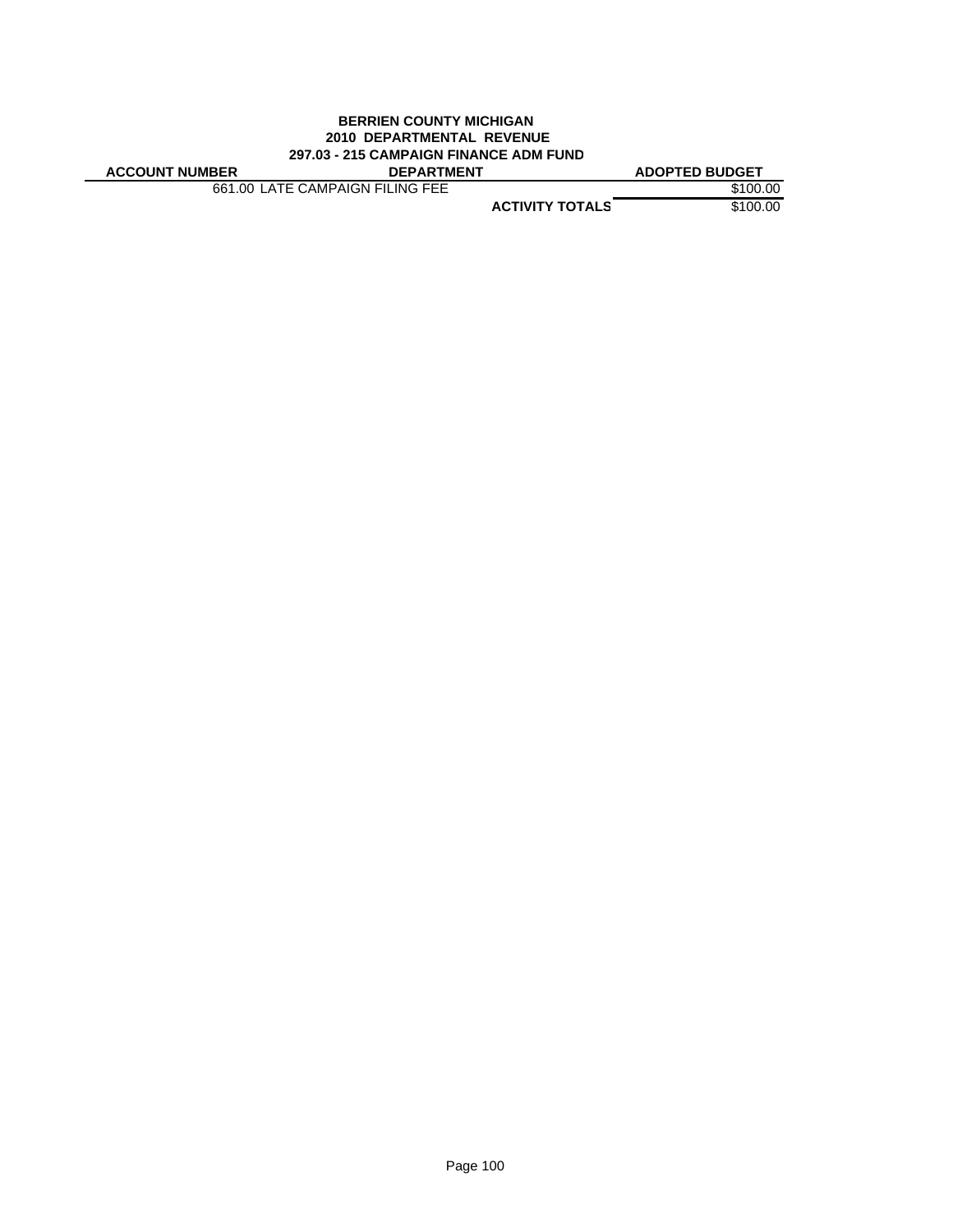### **BERRIEN COUNTY MICHIGAN 2010 DEPARTMENTAL REVENUE 297.27 - 150 TITLE V IMPLEMENTATION 2 ACCOUNT NUMBER DEPARTMENT ADOPTED BUDGET**

523.00 GRANTS-FEDERAL \$35,200.00

**ACTIVITY TOTALS** \$35,200.00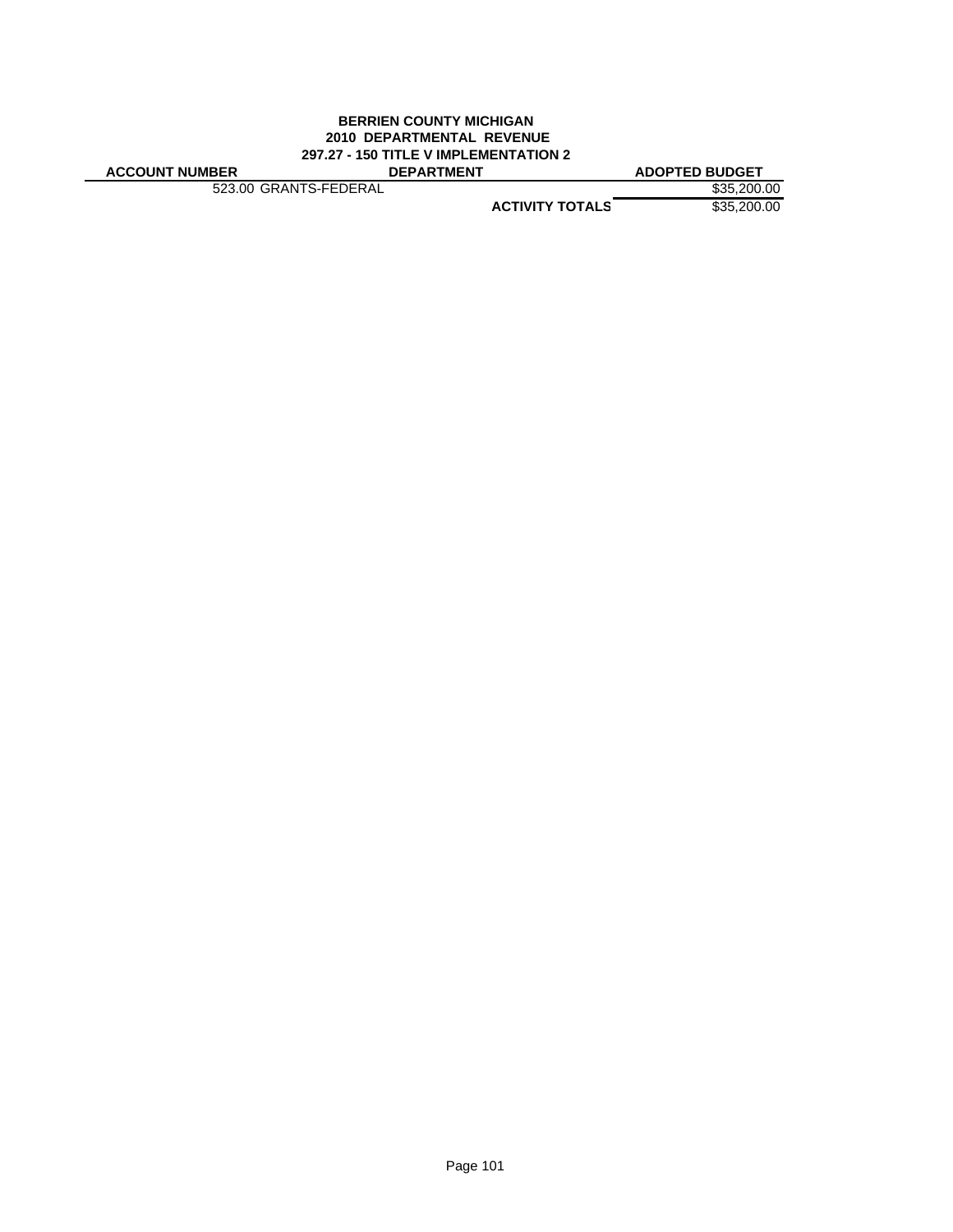### **BERRIEN COUNTY MICHIGAN 2010 DEPARTMENTAL REVENUE 297.28 - 275 HOLLYWOOD BASIN WETLAND GRANT ACCOUNT NUMBER DEPARTMENT ADOPTED BUDGET**

577.00 GRANTS \$262,863.00

**ACTIVITY TOTALS** \$262,863.00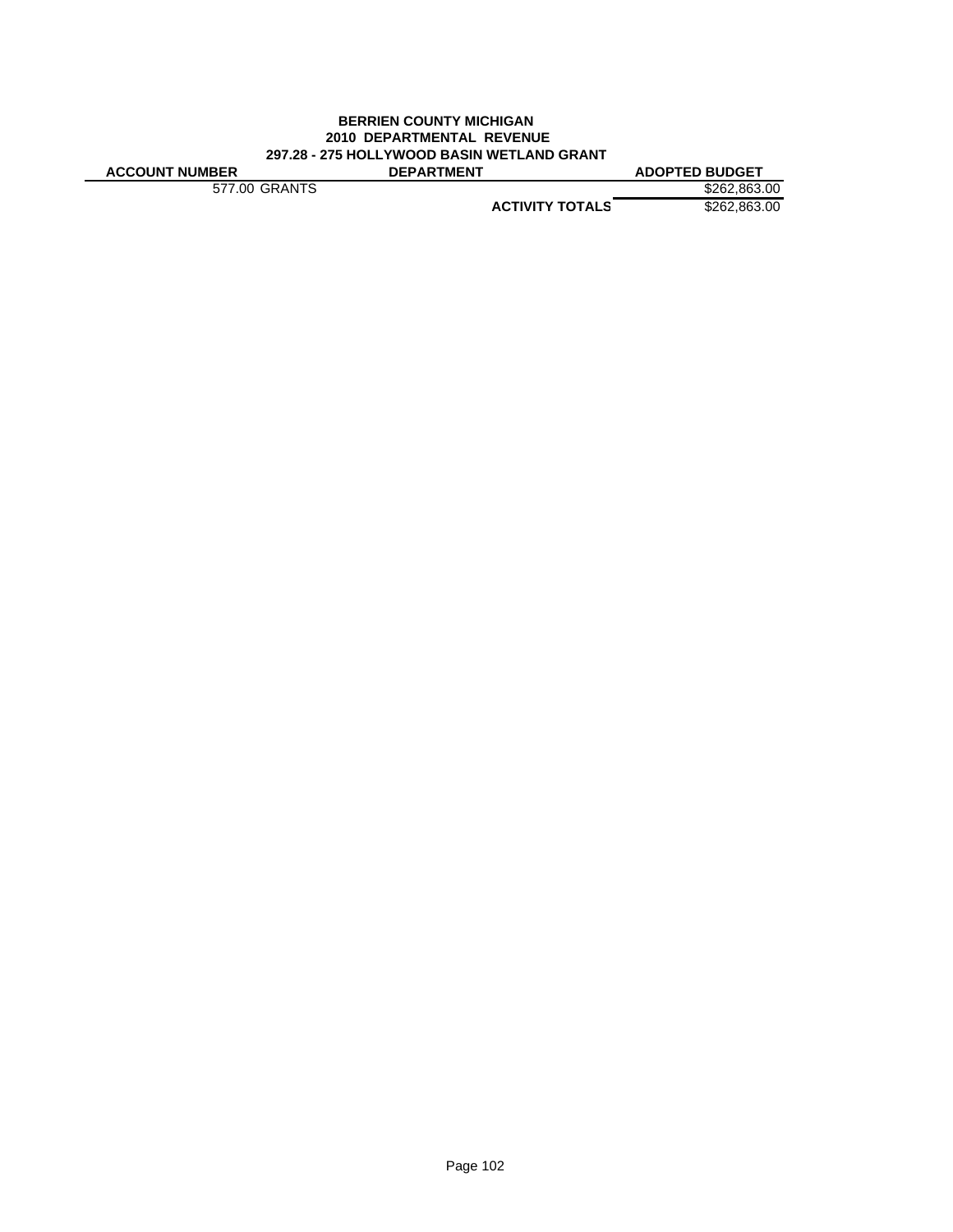# **BERRIEN COUNTY MICHIGAN 2010 DEPARTMENTAL REVENUE 298.01 - 430 ANIMAL CONTROL NEUTER/SPAY PGM**

| <b>ACCOUNT NUMBER</b> | <b>DEPARTMENT</b>           |                        | <b>ADOPTED BUDGET</b> |
|-----------------------|-----------------------------|------------------------|-----------------------|
|                       | 686.00 OTHER REIMBURSEMENTS |                        | \$2,000.00            |
|                       | 686.17 NEUTERING DEPOSIT    |                        | \$9,000.00            |
|                       |                             | <b>ACTIVITY TOTALS</b> | \$11.000.00           |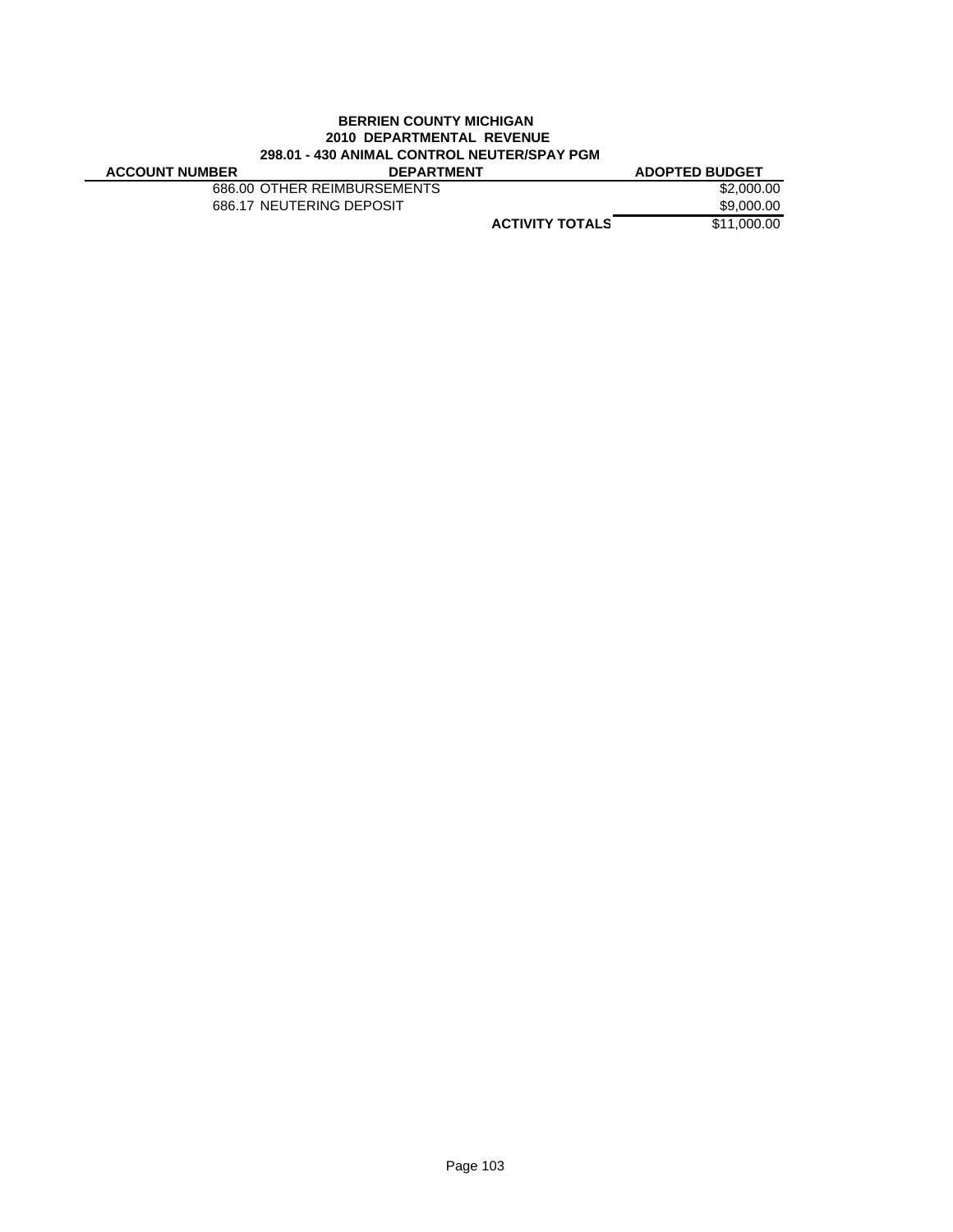### **BERRIEN COUNTY MICHIGAN 2010 DEPARTMENTAL REVENUE 413.00 - 430 BERRIEN COUNTY ANIMAL SHELTER CONSTRUCTION FUND ACCOUNT NUMBER**

| 665.00 INTEREST EARNED C.D.'S  | \$6,800,00             |
|--------------------------------|------------------------|
| 671.00 DONATIONS-PRIVATE CONTR | \$7,000.00             |
|                                | \$13,800,00            |
|                                | <b>ACTIVITY TOTALS</b> |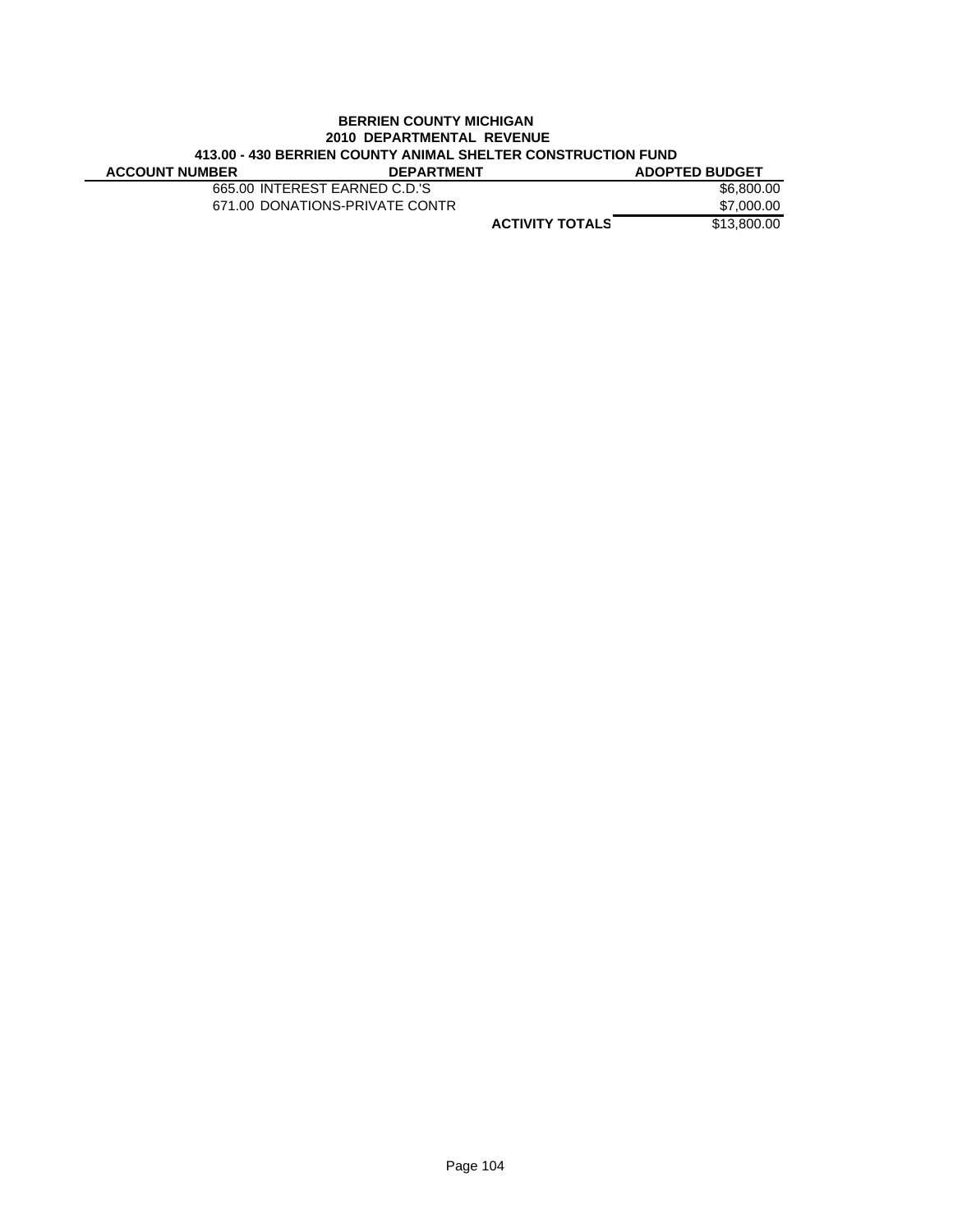### **BERRIEN COUNTY MICHIGAN 2010 DEPARTMENTAL REVENUE 617.04 - 254 DELIN TAX FORECLOSURE FD 2004 LEVY ACCOUNT NUMBER DEPARTMENT ADOPTED BUDGET**

676.40 REIMB-LOCAL UNIT \$10,000.00

**ACTIVITY TOTALS** \$10,000.00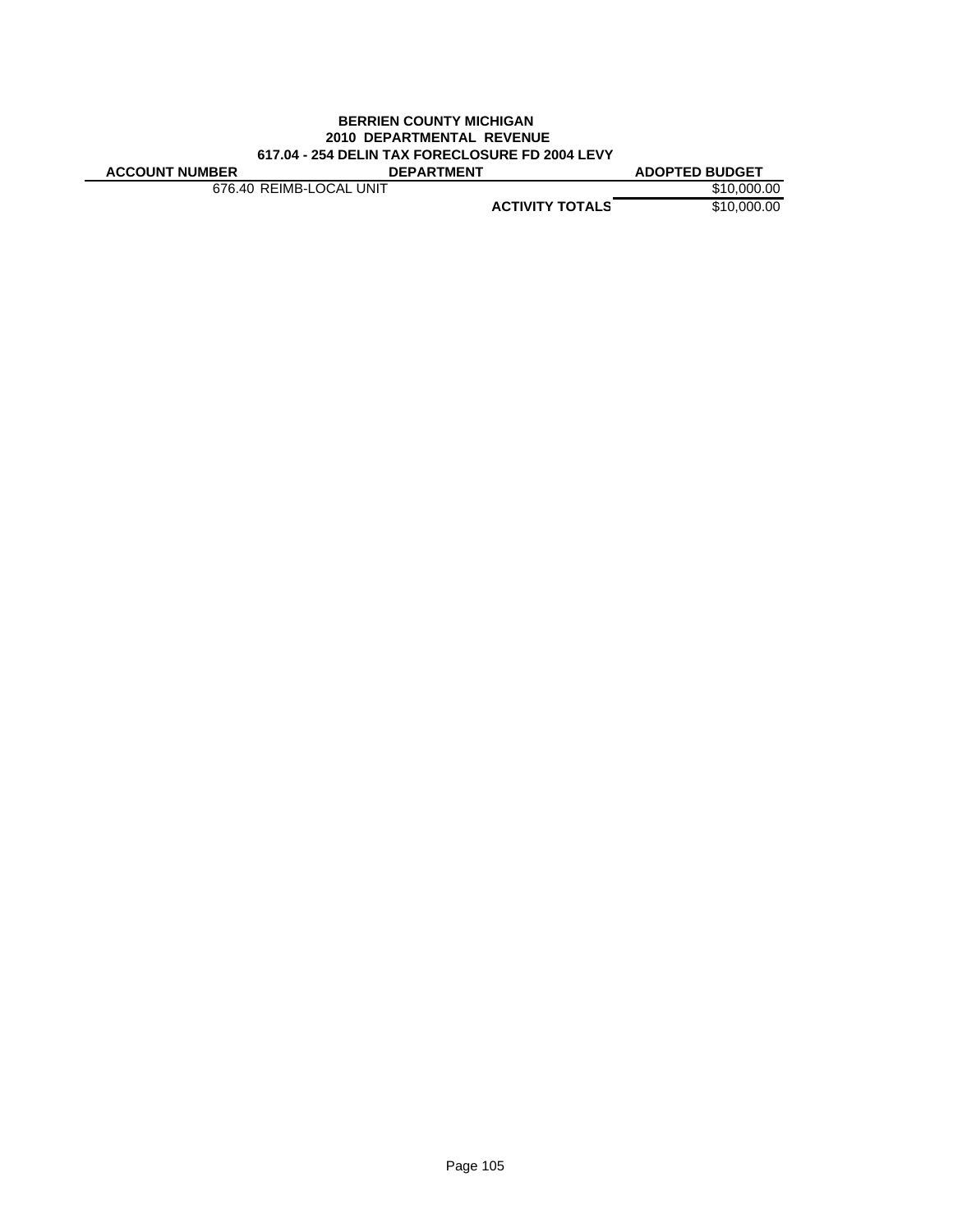# **BERRIEN COUNTY MICHIGAN 2010 DEPARTMENTAL REVENUE 617.05 - 254 DELIN TAX FORECLOSURE FD 2005 LEVY**

| <b>ACCOUNT NUMBER</b> | <b>DEPARTMENT</b>                 |                        | <b>ADOPTED BUDGET</b> |
|-----------------------|-----------------------------------|------------------------|-----------------------|
|                       | 625.06 RECORDING FEES             |                        | \$40.00               |
|                       | 639.01 TITLE SEARCH FEE           |                        | \$350.00              |
|                       | 641.11 PRE-FORFEITURE MAIL COST   |                        | \$30.00               |
|                       | 676.12 REIMBURSE POSTAGE USE      |                        | \$42.00               |
|                       | 676.18 PERSONAL VISITS REIMB      |                        | \$44.00               |
|                       | 676.19 PROCESS SERVICE REIMB      |                        | \$20.00               |
|                       | 676.20 PUBLICATION COSTS REIMB    |                        | \$22.00               |
|                       | 698.01 CONTRIBUTION-LOCAL ADVANCE |                        | \$9.452.00            |
|                       |                                   | <b>ACTIVITY TOTALS</b> | \$10,000.00           |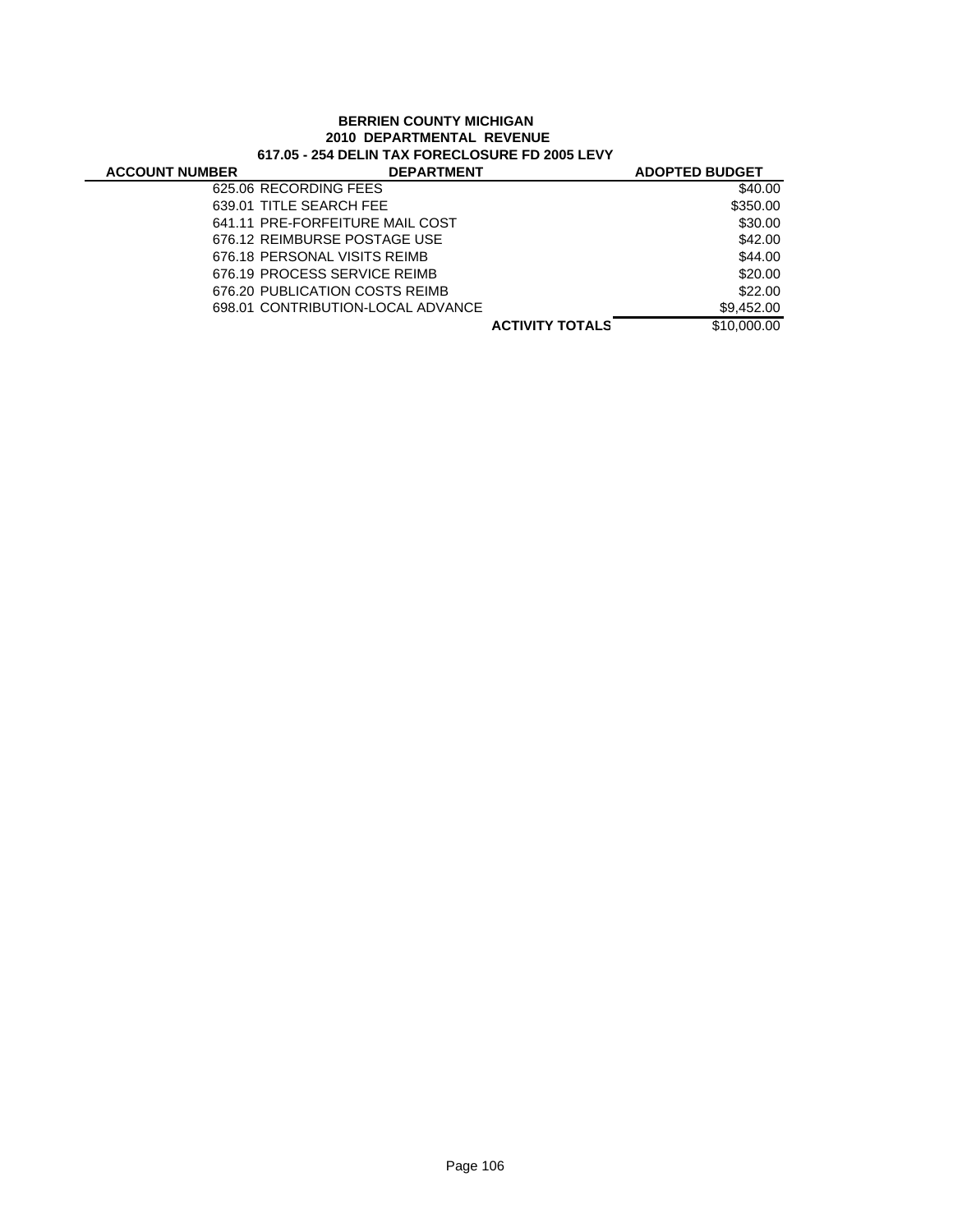# **BERRIEN COUNTY MICHIGAN 2010 DEPARTMENTAL REVENUE 617.06 - 254 DELIN TAX FORECLOSURE FD 2006 LEVY**

| <b>ACCOUNT NUMBER</b> | <b>DEPARTMENT</b>               |                        | <b>ADOPTED BUDGET</b> |
|-----------------------|---------------------------------|------------------------|-----------------------|
|                       | 625.06 RECORDING FEES           |                        | \$1,025,00            |
|                       | 639.01 TITLE SEARCH FEE         |                        | \$8,750.00            |
|                       | 641.11 PRE-FORFEITURE MAIL COST |                        | \$720.00              |
|                       | 676.12 REIMBURSE POSTAGE USE    |                        | \$975.00              |
|                       | 676.18 PERSONAL VISITS REIMB    |                        | \$825.00              |
|                       | 676.19 PROCESS SERVICE REIMB    |                        | \$175.00              |
|                       | 676.20 PUBLICATION COSTS REIMB  |                        | \$375.00              |
|                       |                                 | <b>ACTIVITY TOTALS</b> | \$12,845,00           |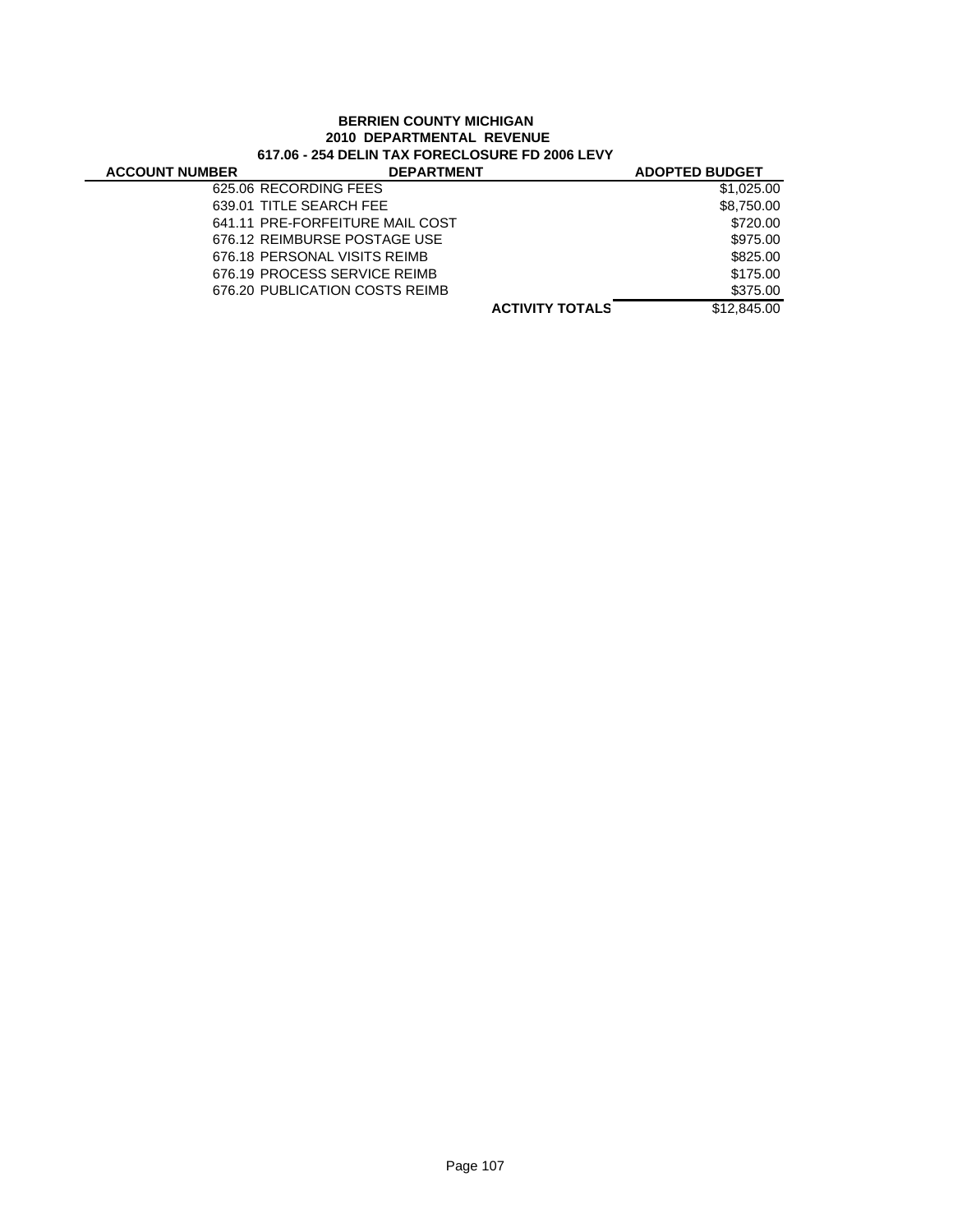# **BERRIEN COUNTY MICHIGAN 2010 DEPARTMENTAL REVENUE 617.07 - 254 DELIN TAX FORECLOSURE FN 2007 LEVY**

| <b>ACCOUNT NUMBER</b> | <b>DEPARTMENT</b>                 |                        | <b>ADOPTED BUDGET</b> |
|-----------------------|-----------------------------------|------------------------|-----------------------|
|                       | 625.06 RECORDING FEES             |                        | \$16,250,00           |
|                       | 639.01 TITLE SEARCH FEE           |                        | \$105,000.00          |
|                       | 641.11 PRE-FORFEITURE MAIL COST   |                        | \$8,750.00            |
|                       | 676.12 REIMBURSE POSTAGE USE      |                        | \$21,250.00           |
|                       | 676.18 PERSONAL VISITS REIMB      |                        | \$13,250.00           |
|                       | 676.19 PROCESS SERVICE REIMB      |                        | \$2,100.00            |
|                       | 676.20 PUBLICATION COSTS REIMB    |                        | \$5,325,00            |
|                       | 698.01 CONTRIBUTION-LOCAL ADVANCE |                        | \$379,899.00          |
|                       |                                   | <b>ACTIVITY TOTALS</b> | \$551,824,00          |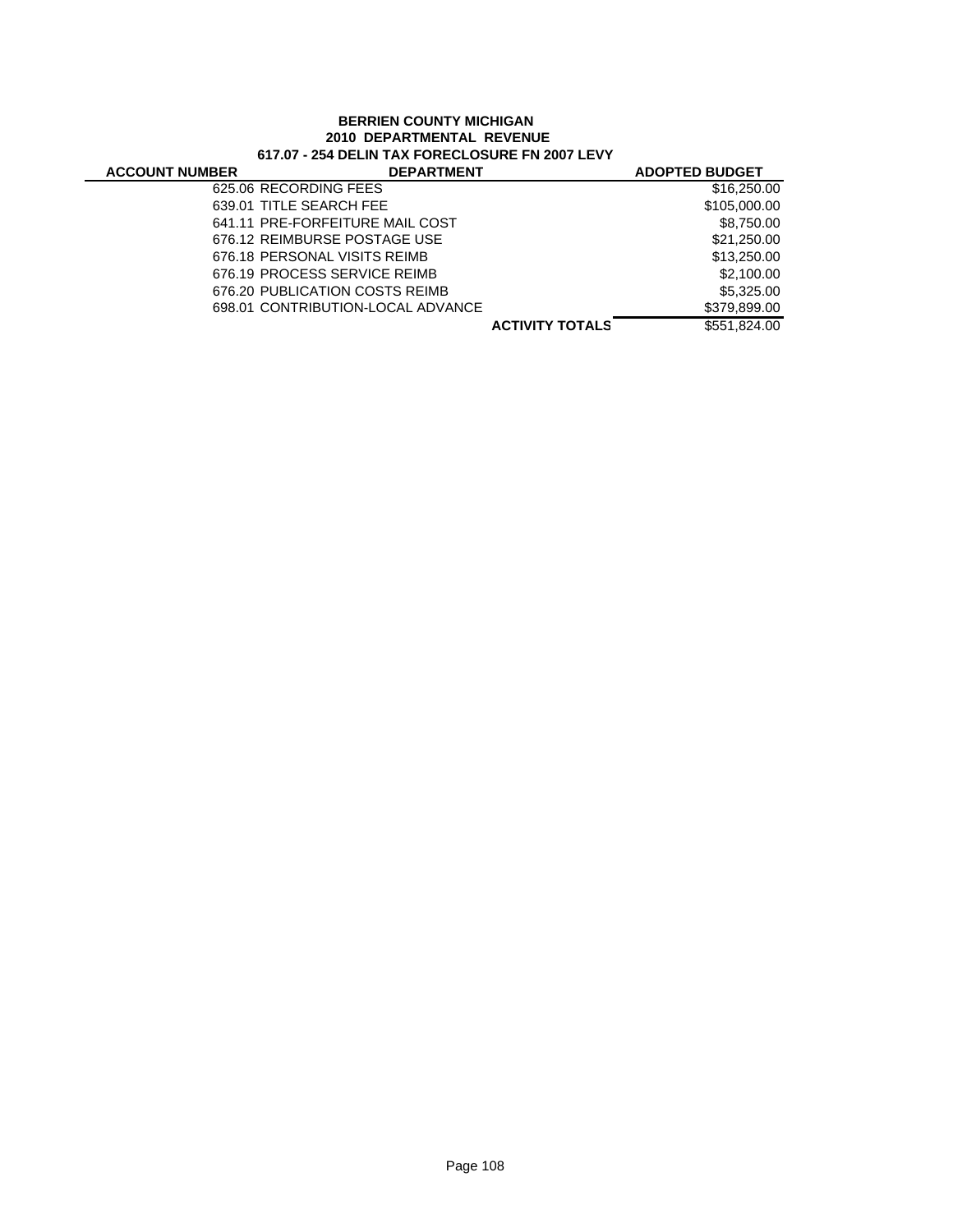|                       | <b>BERRIEN COUNTY MICHIGAN</b><br>2010 DEPARTMENTAL REVENUE<br>617.08 - 254 DELIN TAX FORECLOSURE FD 2008 LEVY |                       |
|-----------------------|----------------------------------------------------------------------------------------------------------------|-----------------------|
| <b>ACCOUNT NUMBER</b> | <b>DEPARTMENT</b>                                                                                              | <b>ADOPTED BUDGET</b> |
|                       | 625.06 RECORDING FEES                                                                                          | \$14,900.00           |
|                       | 639.01 TITLE SEARCH FEE                                                                                        | \$114,000.00          |
|                       | 641.11 PRE-FORFEITURE MAIL COST                                                                                | \$32,000.00           |
|                       | 676.18 PERSONAL VISITS REIMB                                                                                   | \$3,900.00            |
|                       | 676.19 PROCESS SERVICE REIMB                                                                                   | \$800.00              |
|                       | 698.01 CONTRIBUTION-LOCAL ADVANCE                                                                              | \$239,525.00          |
|                       | <b>ACTIVITY TOTALS</b>                                                                                         | \$405,125.00          |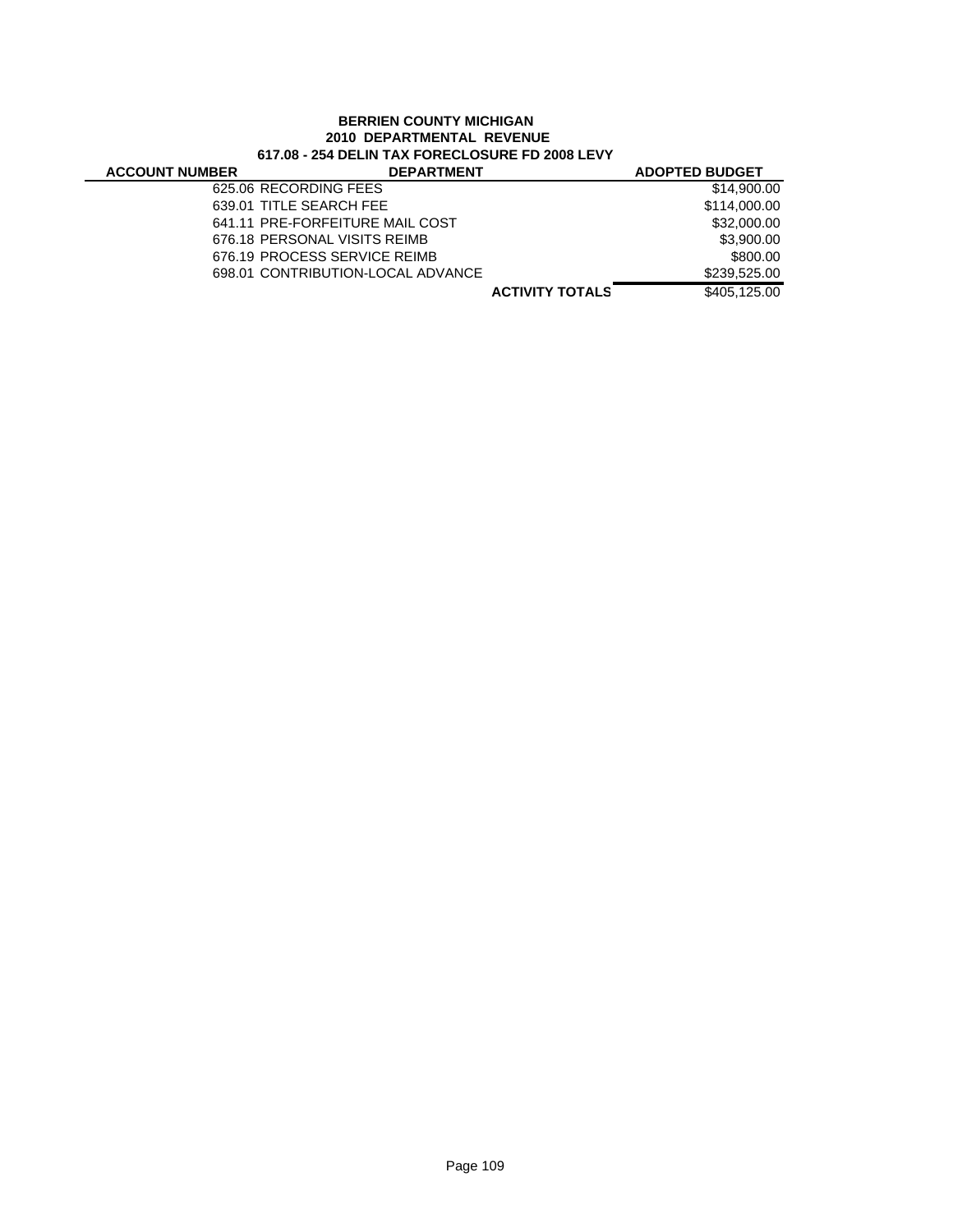# **BERRIEN COUNTY MICHIGAN 2010 DEPARTMENTAL REVENUE 618.00 - 253 DEL. PERSONAL PROPERTY TAX**

#### **ACCOUNT NUMBER DEPARTMENT ADOPTED BUDGET** 447.00 INTEREST TAX \$33,000.00 448.00 PENALTY COLLECTED \$12,000.00 665.00 INTEREST EARNED C.D.'S \$850.00

**ACTIVITY TOTALS** \$45,850.00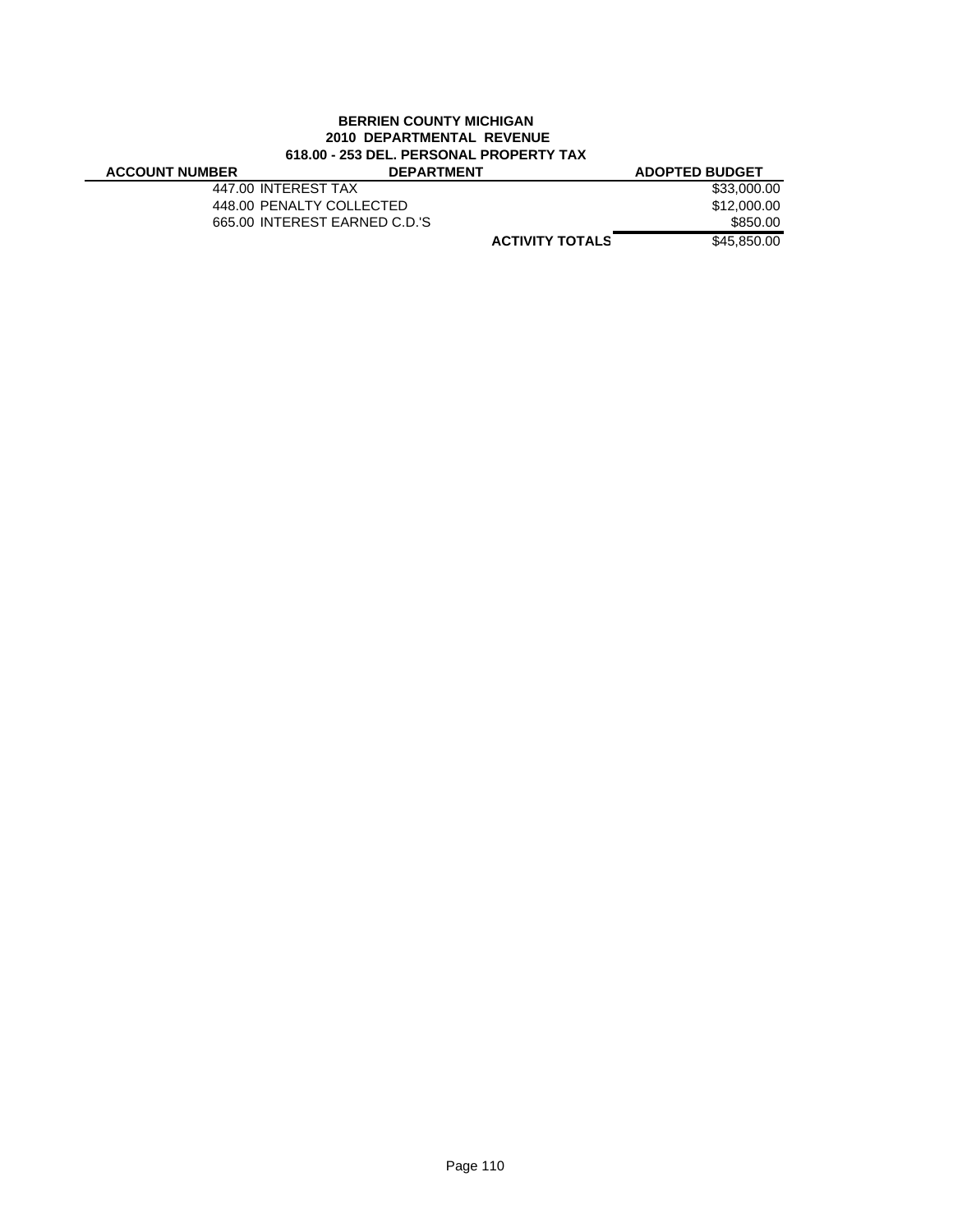# **BERRIEN COUNTY MICHIGAN 2010 DEPARTMENTAL REVENUE 620.00 - 253 HOMESTEAD AUDIT ADMINISTRATION FUND**

| <b>ACCOUNT NUMBER</b> | <b>DEPARTMENT</b>             |                        | <b>ADOPTED BUDGET</b> |
|-----------------------|-------------------------------|------------------------|-----------------------|
| 447.00 INTEREST TAX   |                               |                        | \$32,307,00           |
|                       | 665.00 INTEREST EARNED C.D.'S |                        | \$750.00              |
|                       |                               | <b>ACTIVITY TOTALS</b> | \$33,057,00           |
|                       |                               |                        |                       |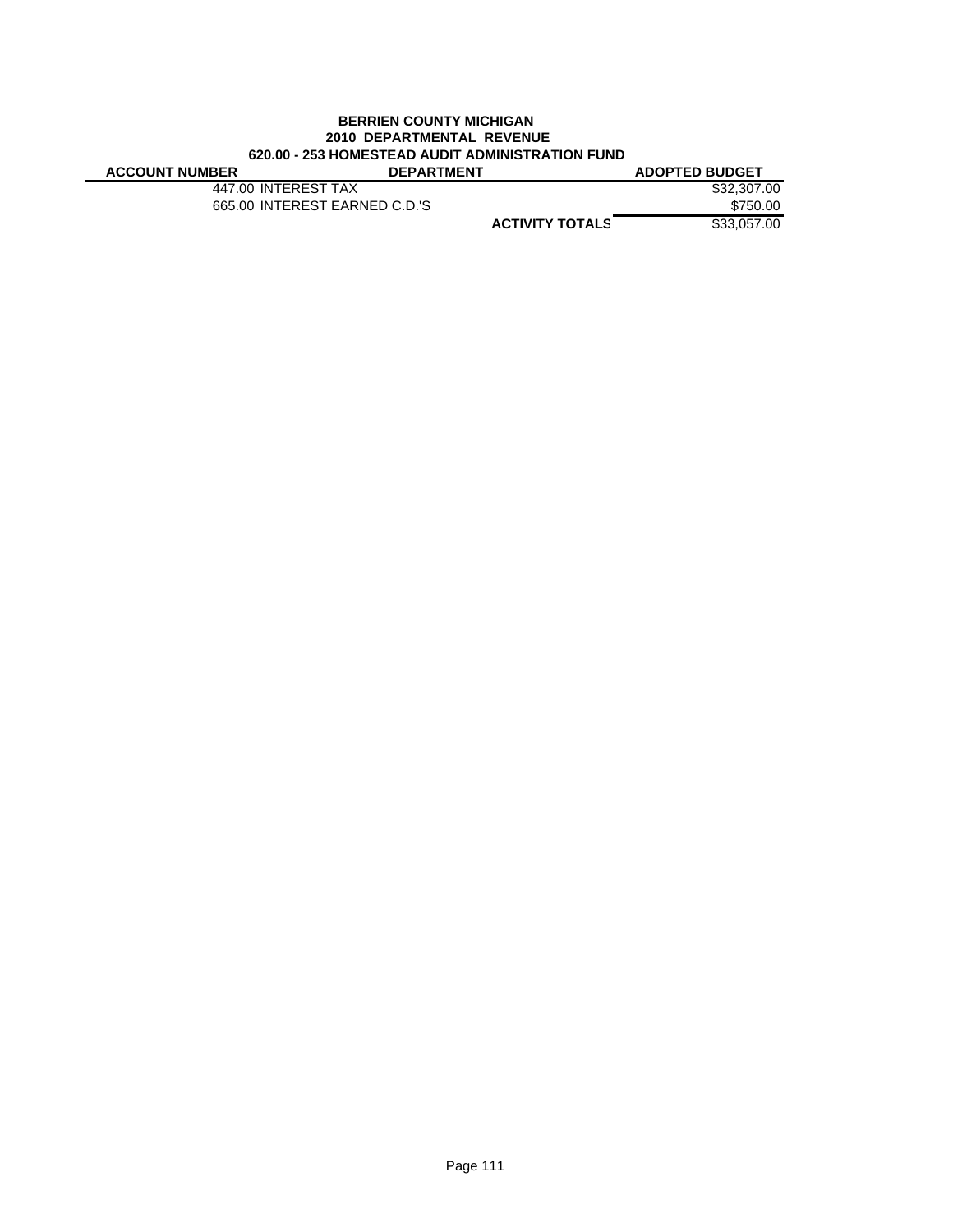# **BERRIEN COUNTY MICHIGAN 2010 DEPARTMENTAL REVENUE 677.01 - 851 WORKMENS COMPENSATION-SELF INSURANCE**

| <b>ACCOUNT NUMBER</b> | <b>DEPARTMENT</b>                |                        | <b>ADOPTED BUDGET</b> |
|-----------------------|----------------------------------|------------------------|-----------------------|
|                       | 686.00 OTHER REIMBURSEMENTS      |                        | \$67.150.00           |
|                       | 699.01 CONTRIBUTIONS-BERRIEN CTY |                        | \$323,392.00          |
|                       |                                  | <b>ACTIVITY TOTALS</b> | \$390,542,00          |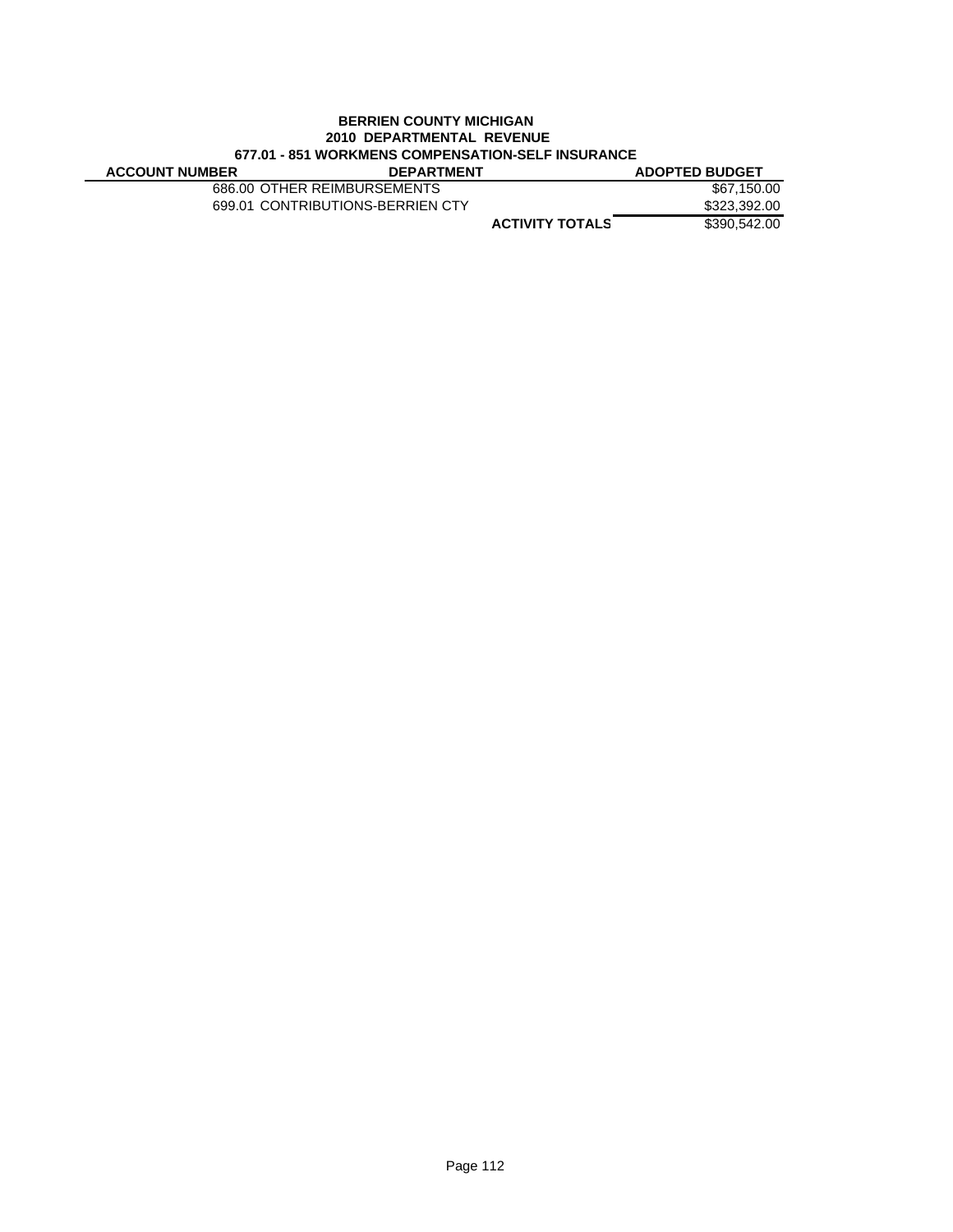#### **BERRIEN COUNTY MICHIGAN 2010 DEPARTMENTAL REVENUE 677.02 - 852 SELF INS HLTH CARE/TERM CLAIM LIAB DE ACCOUNT NUMBER DELL ING THE POLITICAL CONTROLLING AND ADOPTED BUDGET**

|                       |                                                                                                                                                                    | ADOPTED BUDGET    |
|-----------------------|--------------------------------------------------------------------------------------------------------------------------------------------------------------------|-------------------|
|                       |                                                                                                                                                                    | \$9,446,765.00    |
|                       |                                                                                                                                                                    | \$888,412,00      |
|                       |                                                                                                                                                                    | \$664,276.00      |
|                       |                                                                                                                                                                    | \$778.173.00      |
|                       |                                                                                                                                                                    | \$3.425.174.00    |
|                       | <b>ACTIVITY TOTALS</b>                                                                                                                                             | \$15,202,800,00   |
| <b>ACCOUNT NUMBER</b> | 685.02 HOSPITALIZATION-INS REIMB<br>685.05 INS REIMB-EMPLOYEE CONTR<br>685.07 DENTAL REIMBURSEMENT<br>685.10 INS REIMB-MISC SOURCES<br>686.00 OTHER REIMBURSEMENTS | <b>DEPARIMENI</b> |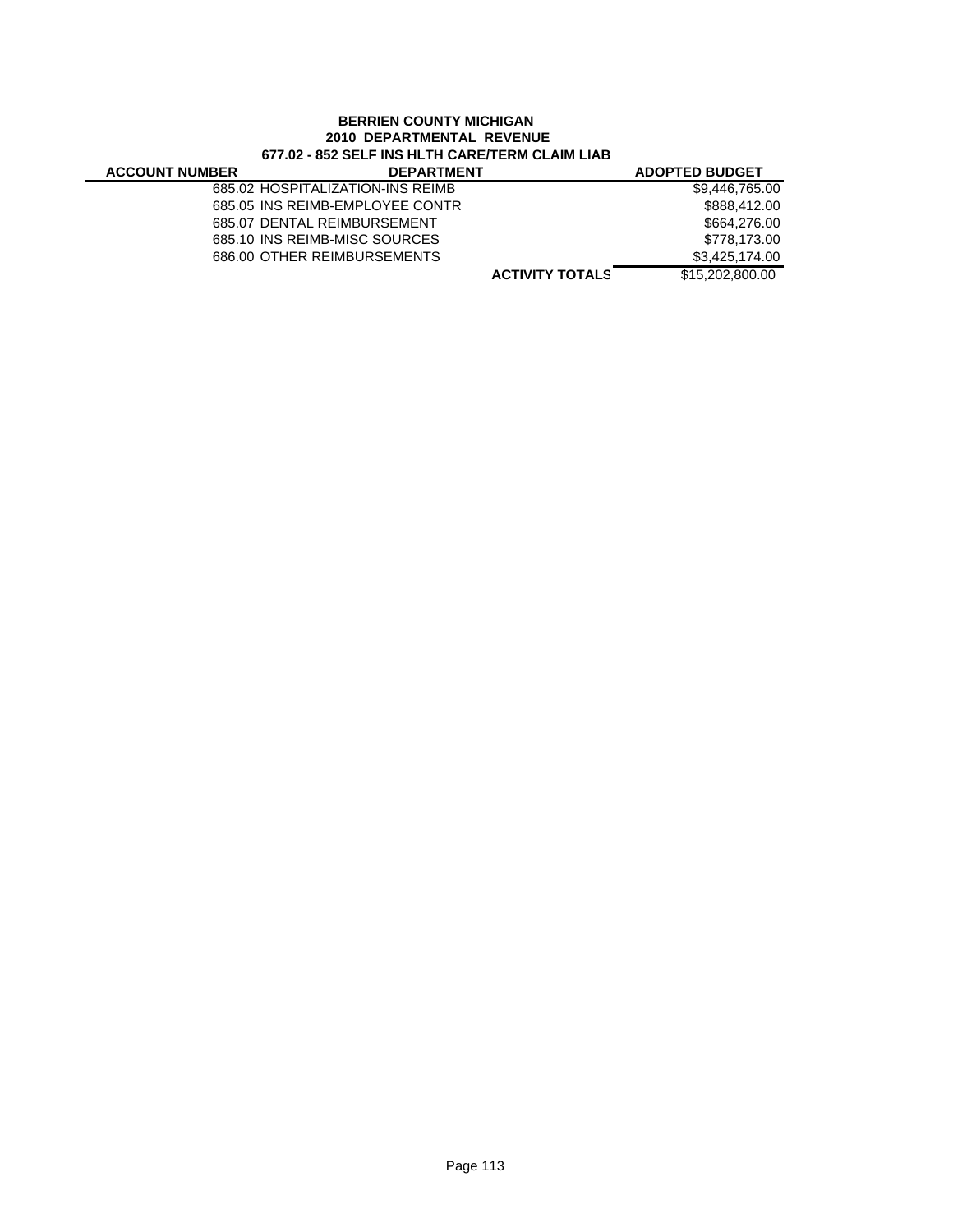#### **BERRIEN COUNTY MICHIGAN 2010 DEPARTMENTAL REVENUE 677.03 - 851 SELF INS-UNEMP COMP RESERVE FUND ACCOUNT NUMBER DEPARTMENT ADOPTED BUDGET**

685.03 UNEMPLOYMENT-INS REIMB \$47,630.00

**ACTIVITY TOTALS** \$47,630.00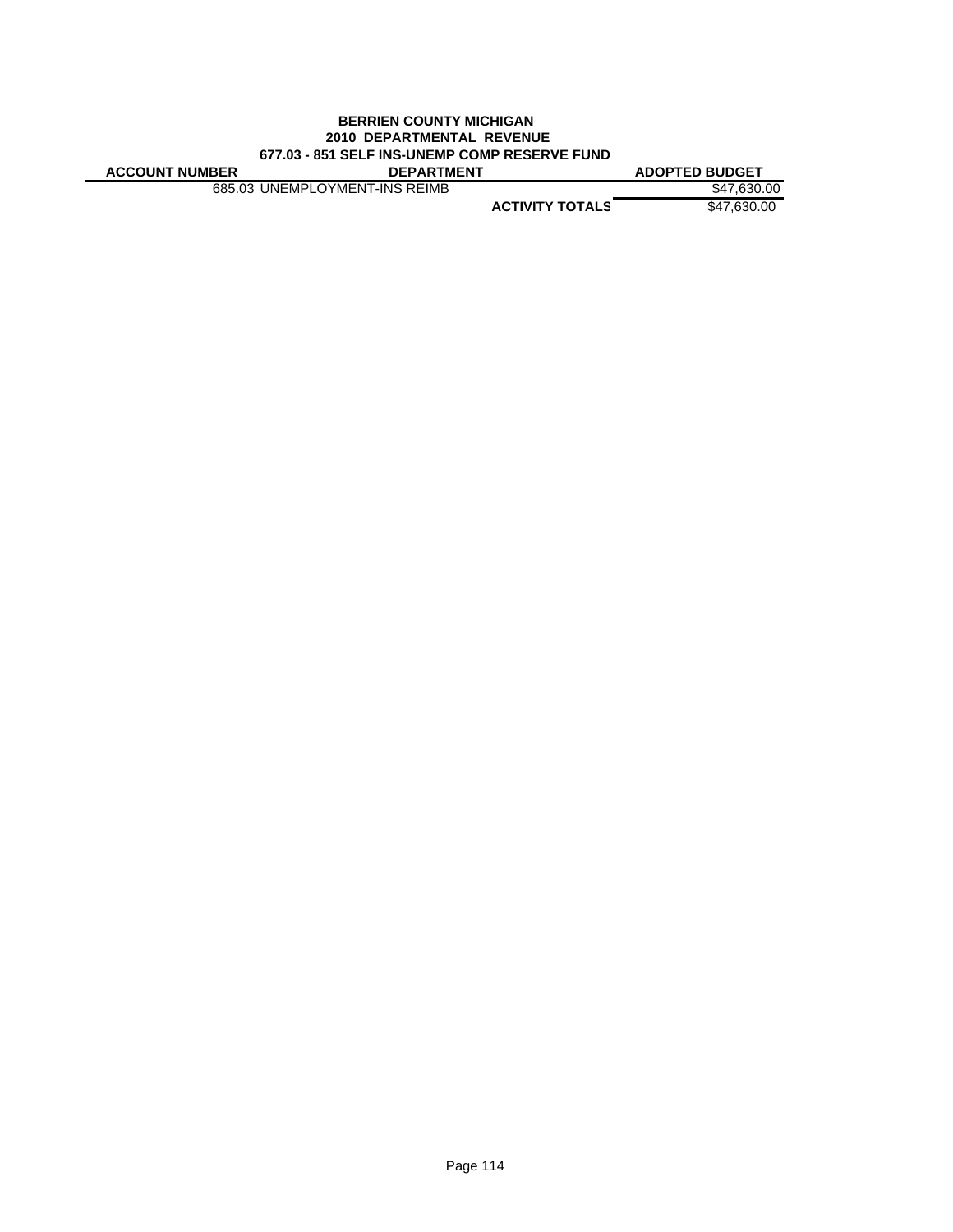#### **BERRIEN COUNTY MICHIGAN 2010 DEPARTMENTAL REVENUE 721.00 - 136 LIBRARY PENAL FINES ACCOUNT NUMBER DEPARTMENT ADOPTED BUDGET**

605.07 PENAL FINE COLLECTION \$800,600.00<br>686.00 OTHER REIMBURSEMENTS \$750,000.00 686.00 OTHER REIMBURSEMENTS

**ACTIVITY TOTALS** \$1,550,600.00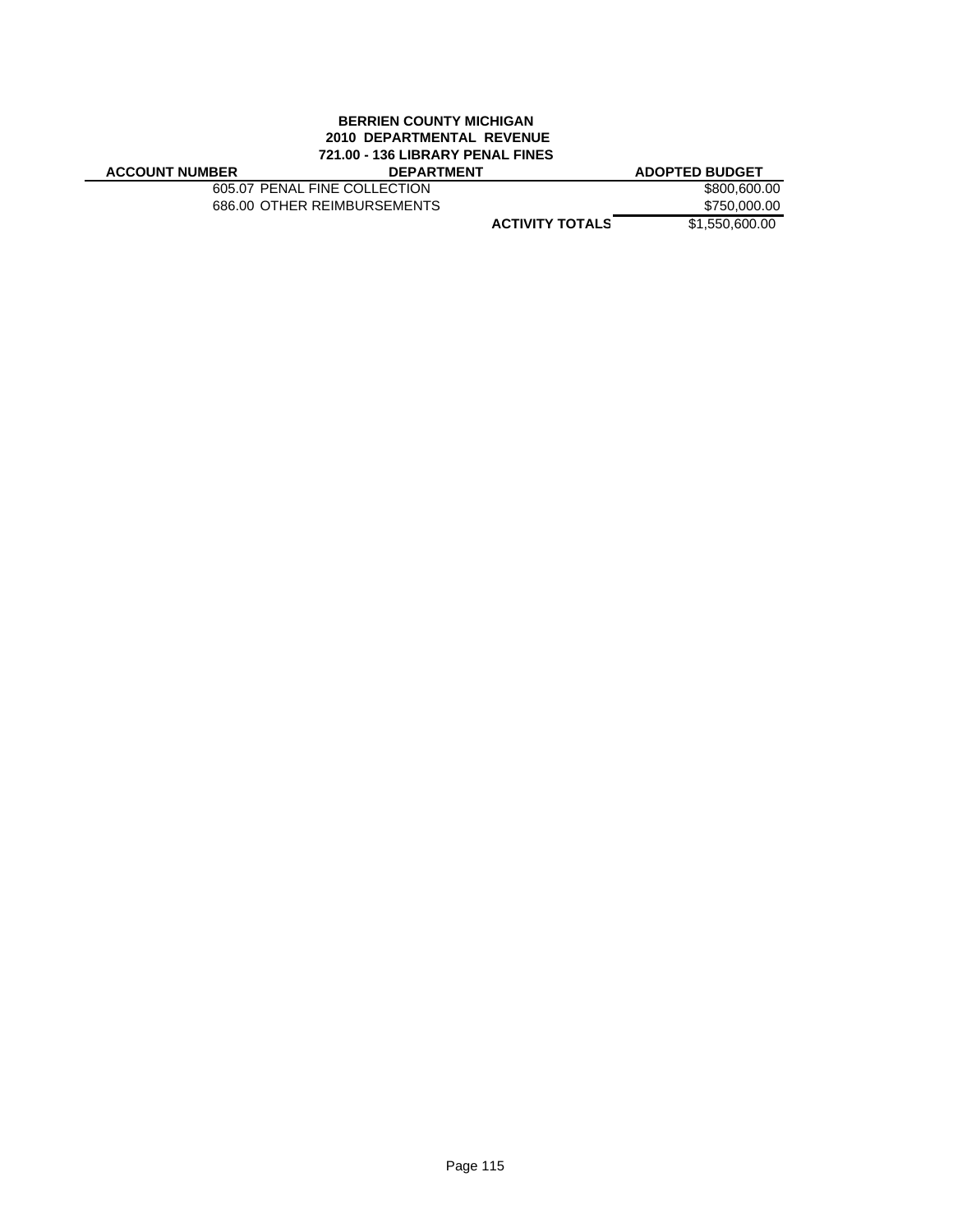#### **BERRIEN COUNTY MICHIGAN 2010 DEPARTMENTAL REVENUE 721.00 - 150 LIBRARY PENAL FINES ACCOUNT NUMBER DEPARTMENT ADOPTED BUDGET**

605.07 PENAL FINE COLLECTION \$300.00

**ACTIVITY TOTALS** \$300.00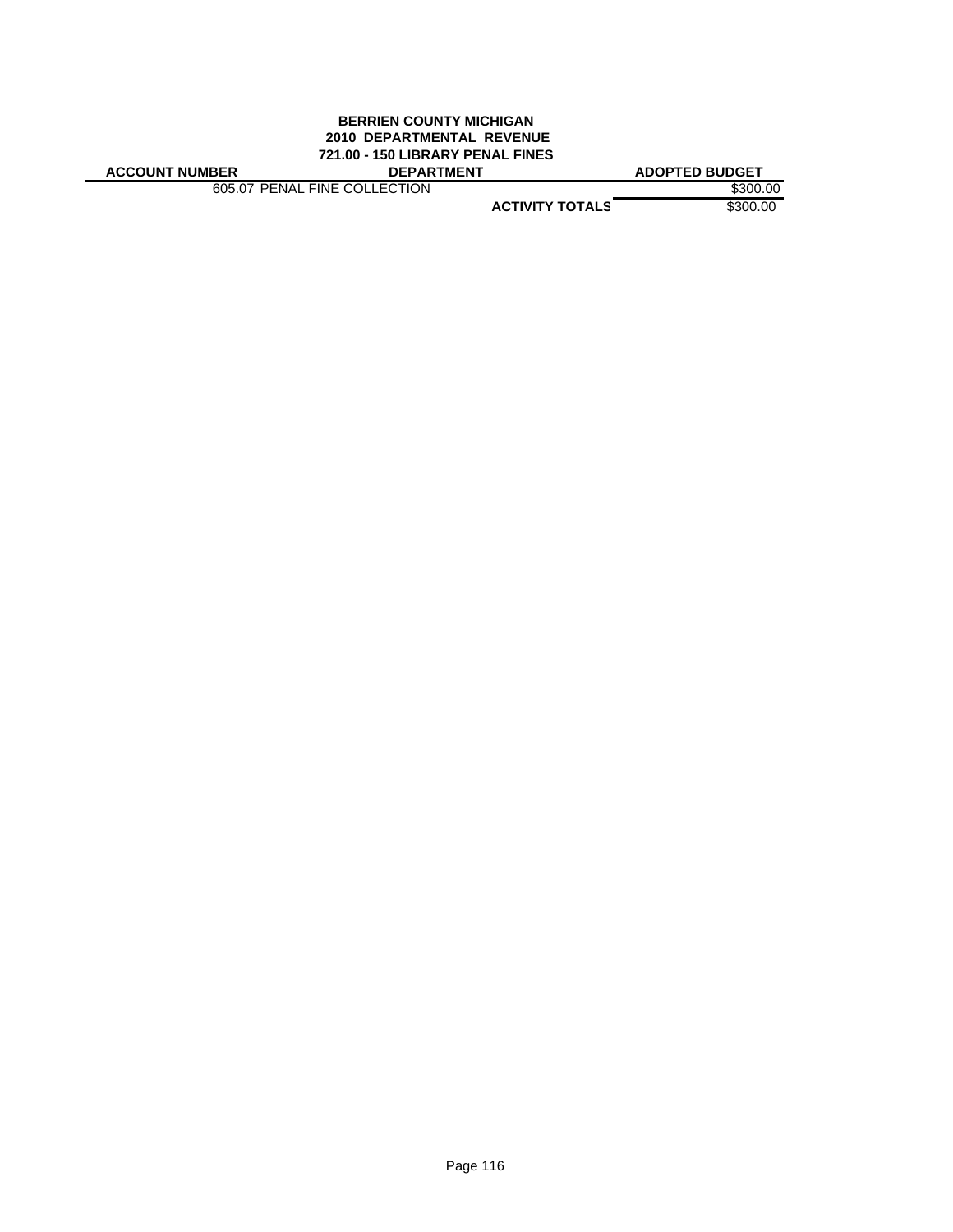#### **BERRIEN COUNTY MICHIGAN 2010 DEPARTMENTAL REVENUE 721.00 - 215 LIBRARY PENAL FINES ACCOUNT NUMBER DEPARTMENT ADOPTED BUDGET**

605.07 PENAL FINE COLLECTION \$62,000.00

**ACTIVITY TOTALS** \$62,000.00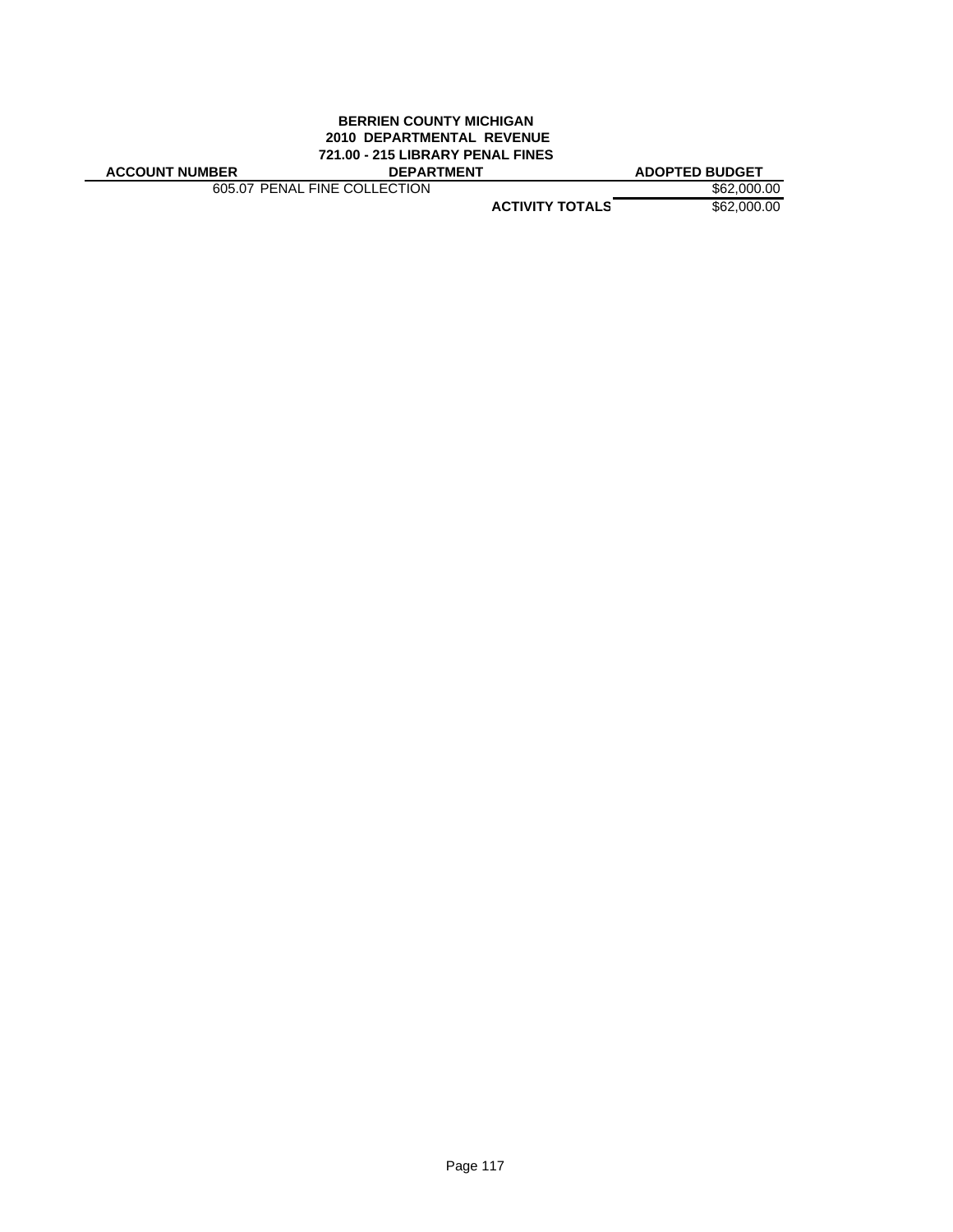#### **BERRIEN COUNTY MICHIGAN 2010 DEPARTMENTAL REVENUE 721.00 - 253 LIBRARY PENAL FINES ACCOUNT NUMBER DEPARTMENT ADOPTED BUDGET**

665.00 INTEREST EARNED C.D.'S<br>666.00 INTEREST EARNED-OTHER \$100.00 666.00 INTEREST EARNED-OTHER

**ACTIVITY TOTALS** \$2,600.00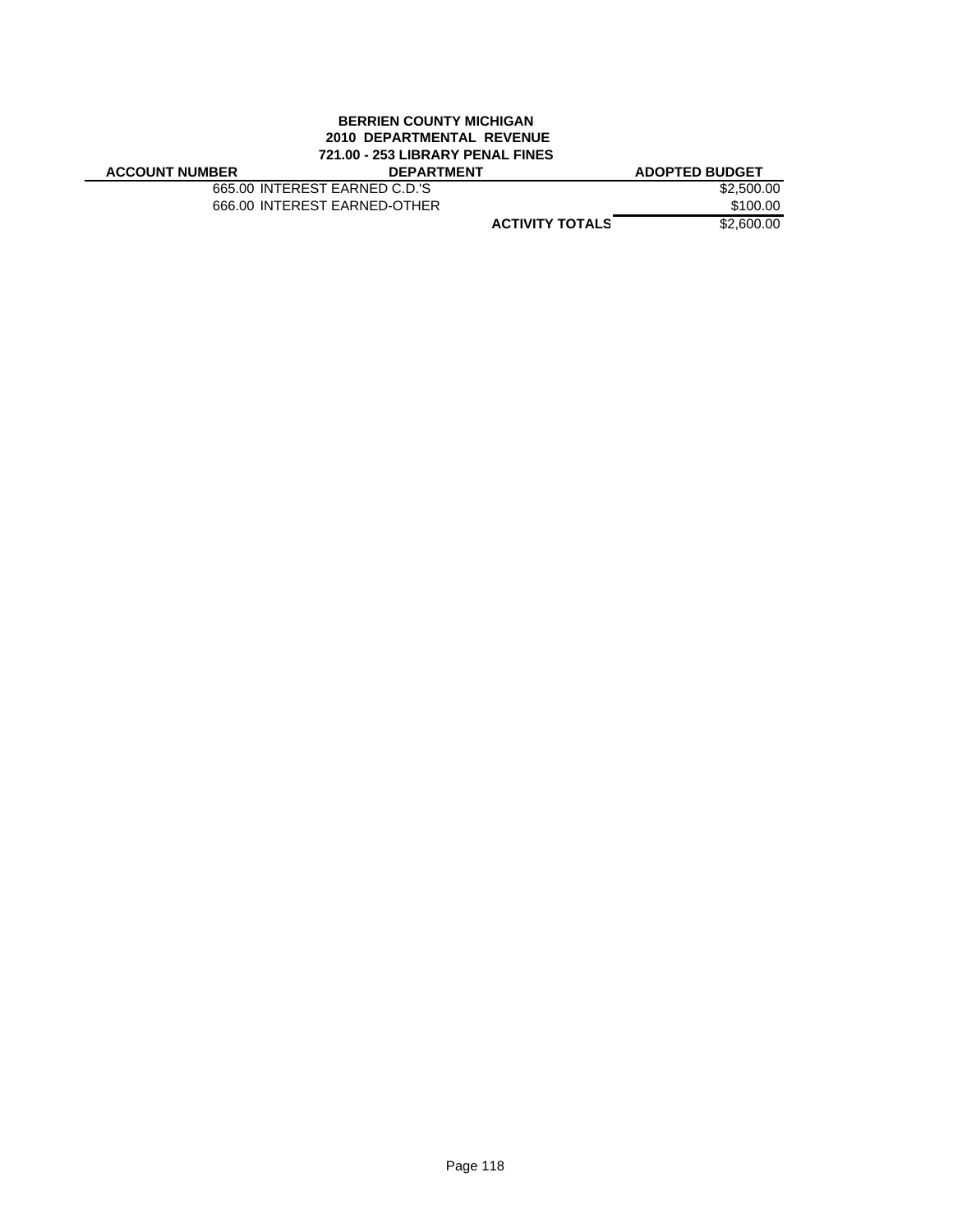## **BERRIEN COUNTY MICHIGAN 2010 DEPARTMENTAL BUDGET 205.00 - 345 PUBLIC SAFETY FUND-CIG TAX**

**ACCOUNT NUMBER DEPARTMENT ADOPTED BUDGET**

960.00 MISC RES FOR CONTINGENC \$4,398.00

**ACTIVITY TOTALS** \$4,398.00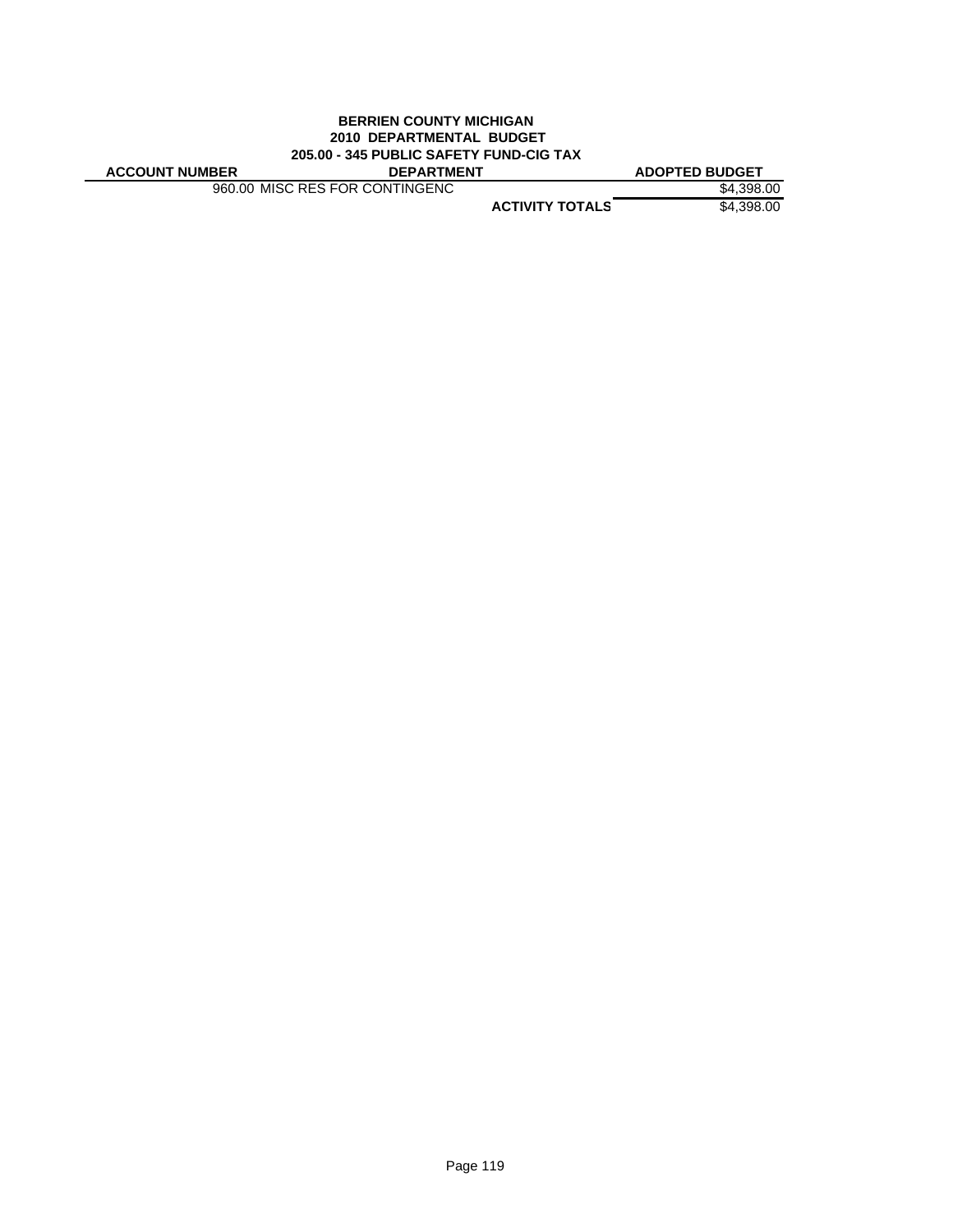# **BERRIEN COUNTY MICHIGAN 2010 DEPARTMENTAL BUDGET 208.00 - 751 PARKS & RECREATION**

| <b>ACCOUNT NUMBER</b> | <b>DEPARTMENT</b>                |                        | <b>ADOPTED BUDGET</b> |
|-----------------------|----------------------------------|------------------------|-----------------------|
|                       | 701.00 SAL AND WAGES SUPERV      |                        | \$63,247.00           |
|                       | 701.01 SAL AND WAGES PER DIEM    |                        | \$1,760.00            |
|                       | 702.00 SAL AND WAGES EMPLY PER   |                        | \$264,013.00          |
|                       | 703.00 SAL AND WAGES EMPLY TEM   |                        | \$162,816.00          |
| 715.00 FICA           |                                  |                        | \$37,625.00           |
|                       | 716.00 HOSPITALIZATION           |                        | \$92,142.00           |
|                       | 717.00 LIFE/ADD/STD INSURANCE    |                        | \$2,338.00            |
|                       | 718.00 PENSION                   |                        | \$30,795.00           |
|                       | 720.00 UNEMPLOYMENT INSURANCE    |                        | \$734.00              |
|                       | 722.00 WORKMEN'S COMPENSATION    |                        | \$4,901.00            |
|                       | 724.00 UNIFORMS AND ACCESSORIES  |                        | \$3,950.00            |
|                       | 725.00 EMPLY TRAINING AND IMPROV |                        | \$500.00              |
|                       | 726.00 DENTAL INSURANCE          |                        | \$6,350.00            |
|                       | 728.00 PRINTING & BINDING        |                        | \$4,985.00            |
|                       | 729.00 POSTAGE                   |                        | \$150.00              |
|                       | 730.00 OFFICE SUPPLIES           |                        | \$800.00              |
|                       | 730.05 CENTRAL OFFICE SUPPLIES   |                        | \$400.00              |
|                       | 733.00 COPIER CHARGES            |                        | \$100.00              |
|                       | 741.00 SUPPLIES-PARK MAINT       |                        | \$13,440.00           |
|                       | 746.02 SAFETY EQUIPMENT/GEAR     |                        | \$350.00              |
|                       | 747.00 OTHER SUPPLIES            |                        | \$29,275.00           |
|                       | 776.00 JANITORIAL SUPPLIES       |                        | \$7,000.00            |
|                       | 802.01 CONTRACTUAL SERVICES      |                        | \$41,075.00           |
|                       | 802.02 SNOW PLOWING              |                        | \$3,500.00            |
|                       | 802.24 CONTRACT SERV-LAWN CARE   |                        | \$4,495.00            |
|                       | 817.00 MEMBERSHIP & SUBSCRIPTION |                        | \$810.00              |
|                       | 817.06 SERVICE FEES-CR CARDS     |                        | \$800.00              |
|                       | 851.00 TELEPHONE                 |                        | \$10,038.00           |
|                       | 853.00 SERVICE CONTRACT RADIO    |                        | \$500.00              |
|                       | 861.00 TRAVEL                    |                        | \$2,000.00            |
|                       | 867.00 TRAVEL PER DIEM           |                        | \$400.00              |
|                       | 868.00 GAS OIL GREASE & ANTIFRZE |                        | \$13,567.00           |
|                       | 901.00 ADVERTISING               |                        | \$900.00              |
|                       | 915.00 PROPERTY TAXES            |                        | \$250.00              |
|                       | 920.00 UTILITIES                 |                        | \$15,483.00           |
|                       | 921.00 UTILITIES-HEAT            |                        | \$11,150.00           |
|                       | 922.00 UTILITIES-WATER&SEWAGE    |                        | \$4,920.00            |
|                       | 931.00 BUILDING REP & MAINT      |                        | \$3,400.00            |
|                       | 932.00 BUILDING REP & MAINT-ELEC |                        | \$3,100.00            |
|                       | 933.00 BUILDING REP & MAIN-PLUMB |                        | \$4,200.00            |
|                       | 935.00 EQUIPMENT REPAIRS & MAINT |                        | \$4,250.00            |
|                       | 935.06 TOOLS/EQUIP REP&MAINT     |                        | \$1,300.00            |
|                       | 937.00 OFF EQUIP REP & MAINT     |                        | \$500.00              |
|                       | 938.00 LAWN GROUNDS & MAINT      |                        | \$150.00              |
|                       | 947.00 EQUIPMENT RENTAL          |                        | \$885.00              |
|                       | 956.00 MISCELLANEOUS             |                        | \$100.00              |
|                       | 956.04 MISC-MEETING EXPENSES     |                        | \$1,300.00            |
|                       | 974.00 LAND IMPROVEMENTS         |                        | \$3,500.00            |
|                       | 977.00 MACHINERY & EQUIPMENT     |                        | \$1,890.00            |
|                       | 979.00 OFFICE EQUIP & FURNITURE  |                        | \$300.00              |
|                       |                                  | <b>ACTIVITY TOTALS</b> | \$862,434.00          |
|                       |                                  |                        |                       |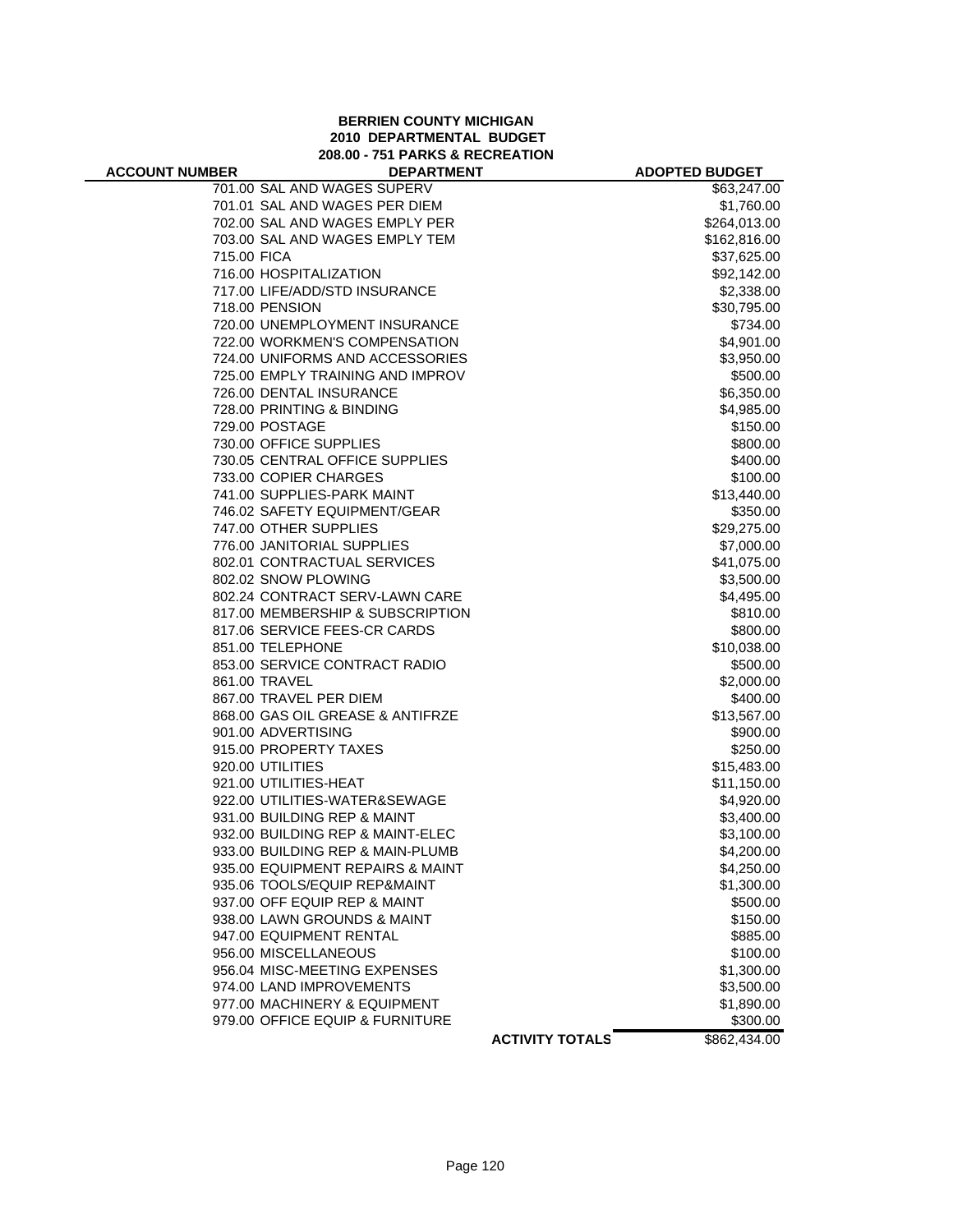# **BERRIEN COUNTY MICHIGAN 2010 DEPARTMENTAL BUDGET 211.00 - 269 HISTORICAL-MAINTENANCE**

| <b>ACCOUNT NUMBER</b> | <b>DEPARTMENT</b>                |                        | <b>ADOPTED BUDGET</b> |
|-----------------------|----------------------------------|------------------------|-----------------------|
|                       | 747.00 OTHER SUPPLIES            |                        | \$300.00              |
|                       | 802.01 CONTRACTUAL SERVICES      |                        | \$1,500.00            |
|                       | 931.00 BUILDING REP & MAINT      |                        | \$1,500.00            |
|                       | 932.00 BUILDING REP & MAINT-ELEC |                        | \$500.00              |
|                       | 956.00 MISCELLANEOUS             |                        | \$50.00               |
|                       | 975.00 BUILD & BLDNG IMPROVEMENT |                        | \$1.050.00            |
|                       | 977.04 TOOLS & EQUIPMENT         |                        | \$100.00              |
|                       |                                  | <b>ACTIVITY TOTALS</b> | \$5,000.00            |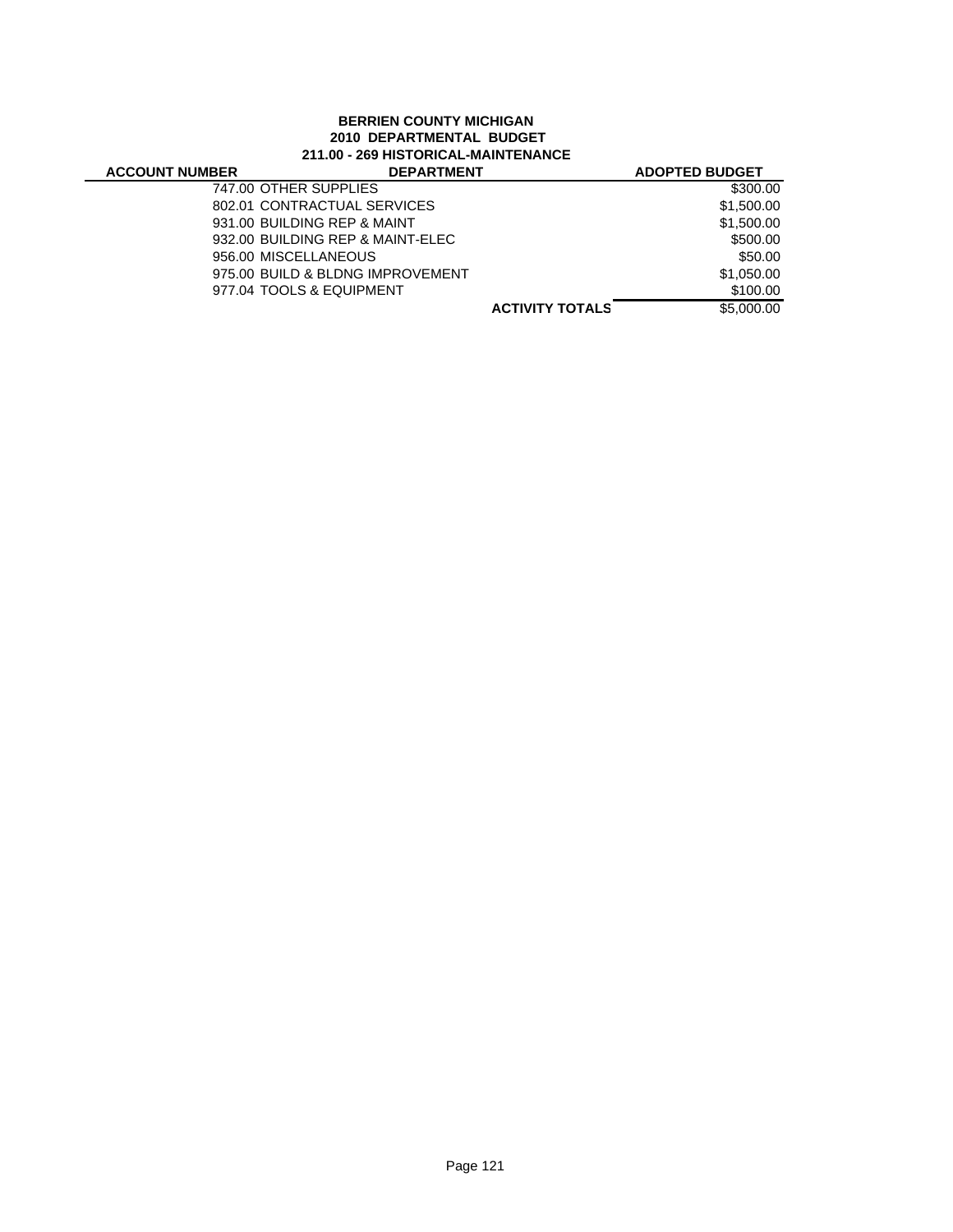# **BERRIEN COUNTY MICHIGAN 2010 DEPARTMENTAL BUDGET 213.00 - 328 BERR COMM FDN-MOTORCYCLE**

| <b>ACCOUNT NUMBER</b> | <b>DEPARTMENT</b>                |                        | <b>ADOPTED BUDGET</b> |
|-----------------------|----------------------------------|------------------------|-----------------------|
|                       | 724.00 UNIFORMS AND ACCESSORIES  |                        | \$500.00              |
|                       | 725.00 EMPLY TRAINING AND IMPROV |                        | \$500.00              |
|                       | 861.00 TRAVEL                    |                        | \$1,200.00            |
|                       | 868.00 GAS OIL GREASE & ANTIFRZE |                        | \$1,500.00            |
|                       | 935.00 EQUIPMENT REPAIRS & MAINT |                        | \$3,000,00            |
|                       | 947.06 LEASED VEHICLES           |                        | \$10,500,00           |
|                       |                                  | <b>ACTIVITY TOTALS</b> | \$17,200.00           |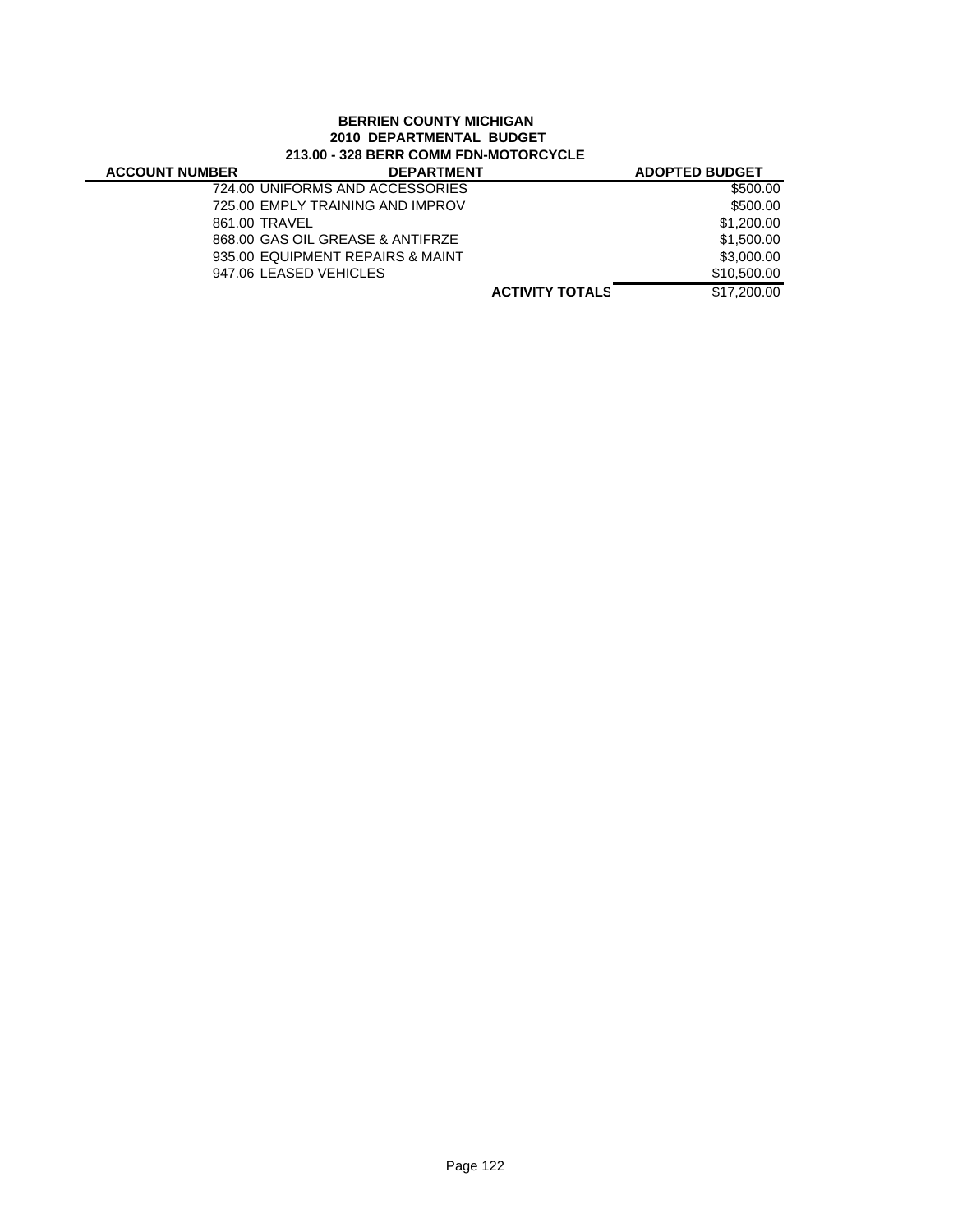# **BERRIEN COUNTY MICHIGAN 2010 DEPARTMENTAL BUDGET 214.00 - 149 GENEROUS JUROR PROGRAM**

| <b>ACCOUNT NUMBER</b> | <b>DEPARTMENT</b>            |                        | <b>ADOPTED BUDGET</b> |
|-----------------------|------------------------------|------------------------|-----------------------|
|                       | 848.08 RECOGNITION EXPENSES  |                        | \$50.00               |
|                       | 848.09 CAMP EXPENSE          |                        | \$450.00              |
|                       | 848.10 RECREATIONAL ACTIVITY |                        | \$2,000.00            |
|                       | 848.11 SPECIAL LESSONS       |                        | \$500.00              |
|                       | 848.12 EDUCATION EXPENSE     |                        | \$500.00              |
|                       | 861.00 TRAVEL                |                        | \$500.00              |
|                       |                              | <b>ACTIVITY TOTALS</b> | \$4,000,00            |
|                       |                              |                        |                       |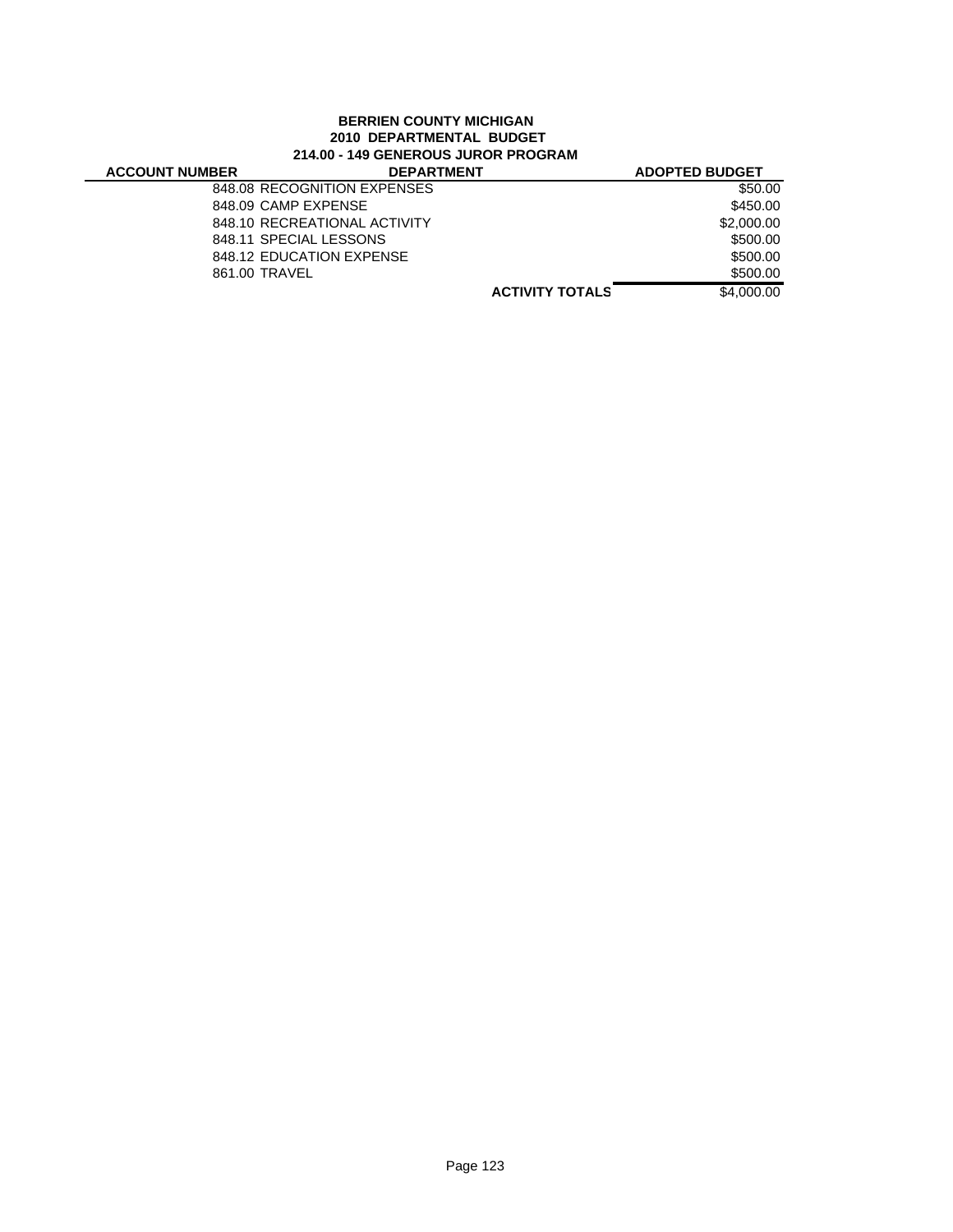#### **BERRIEN COUNTY MICHIGAN 2010 DEPARTMENTAL BUDGET 215.00 - 143 FRIEND OF THE COURT FUND**

| <b>ACCOUNT NUMBER</b> | <b>DEPARTMENT</b>                |                        | <b>ADOPTED BUDGET</b> |
|-----------------------|----------------------------------|------------------------|-----------------------|
|                       | 701.00 SAL AND WAGES SUPERV      |                        | \$88,795.00           |
|                       | 702.00 SAL AND WAGES EMPLY PER   |                        | \$1,494,269.00        |
|                       | 704.00 SAL AND WAGES EMPLY OTIME |                        | \$2,500.00            |
| 715.00 FICA           |                                  |                        | \$121,297.00          |
|                       | 716.00 HOSPITALIZATION           |                        | \$560,421.00          |
|                       | 717.00 LIFE/ADD/STD INSURANCE    |                        | \$12,870.00           |
|                       | 718.00 PENSION                   |                        | \$149,203.00          |
|                       | 720.00 UNEMPLOYMENT INSURANCE    |                        | \$2,379.00            |
|                       | 722.00 WORKMEN'S COMPENSATION    |                        | \$15,855.00           |
|                       | 725.00 EMPLY TRAINING AND IMPROV |                        | \$500.00              |
|                       | 726.00 DENTAL INSURANCE          |                        | \$35,450.00           |
|                       | 730.00 OFFICE SUPPLIES           |                        | \$9,125.00            |
|                       | 730.05 CENTRAL OFFICE SUPPLIES   |                        | \$1,200.00            |
|                       | 733.00 COPIER CHARGES            |                        | \$1,500.00            |
|                       | 802.01 CONTRACTUAL SERVICES      |                        | \$76,100.00           |
|                       | 817.00 MEMBERSHIP & SUBSCRIPTION |                        | \$1,500.00            |
|                       | 851.00 TELEPHONE                 |                        | \$6,000.00            |
|                       | 861.00 TRAVEL                    |                        | \$2,000.00            |
|                       | 901.00 ADVERTISING               |                        | \$500.00              |
|                       | 937.01 SOFTWARE MAINTENANCE      |                        | \$24,675.00           |
|                       | 947.00 EQUIPMENT RENTAL          |                        | \$3,960.00            |
|                       | 956.00 MISCELLANEOUS             |                        | \$200.00              |
|                       | 963.00 INDIRECT COST RECOVERY    |                        | \$327,201.00          |
|                       | 964.00 REFUNDS                   |                        | \$800.00              |
|                       | 979.00 OFFICE EQUIP & FURNITURE  |                        | \$3,700.00            |
|                       | 980.00 BOOKS                     |                        | \$2,500.00            |
|                       | 983.00 PURCHASED SOFTWARE        |                        | \$1,000.00            |
|                       |                                  | <b>ACTIVITY TOTALS</b> | \$2,945,500.00        |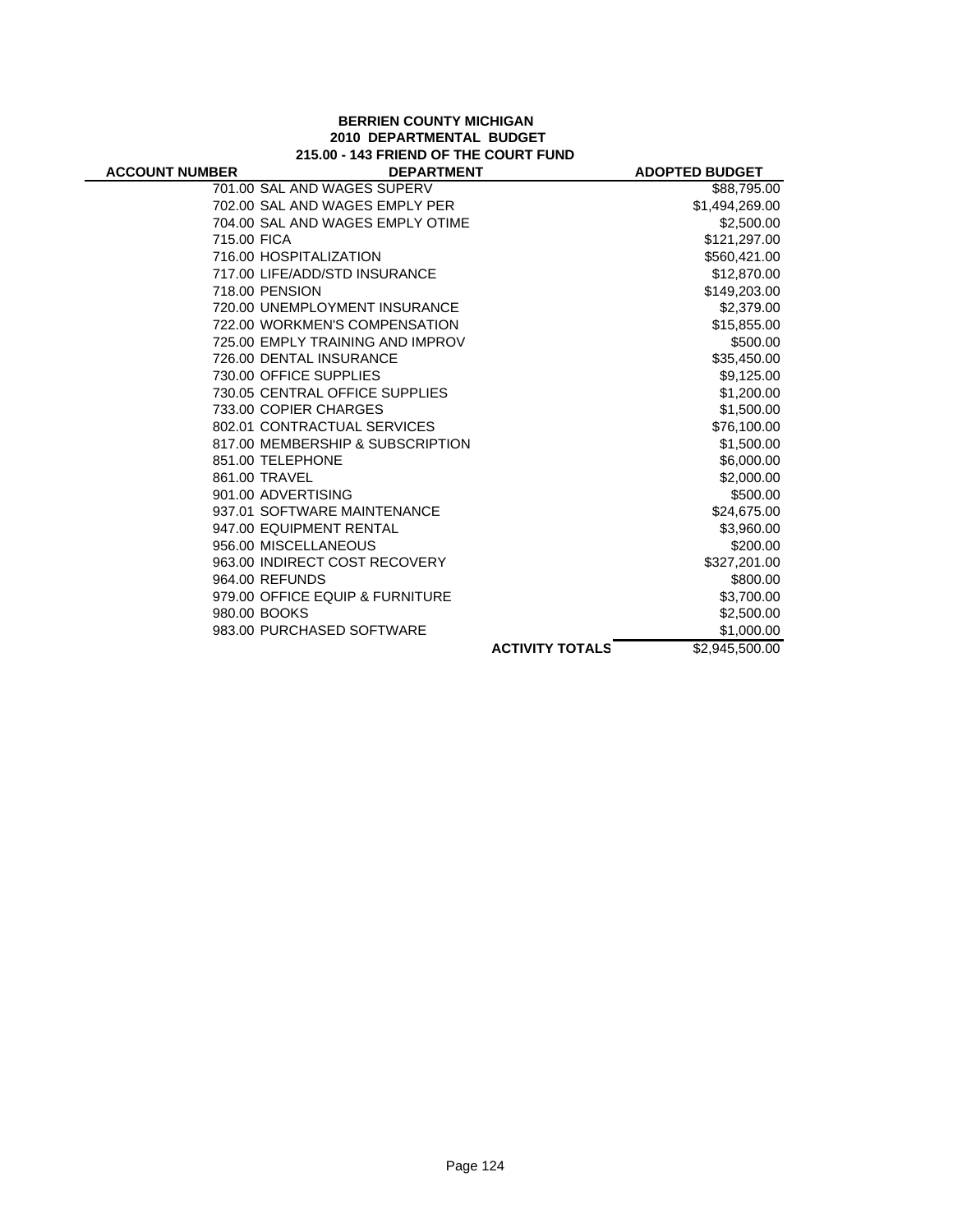# **BERRIEN COUNTY MICHIGAN 2010 DEPARTMENTAL BUDGET 216.00 - 166 FAMILY COUNSELING SERVICES FUND**

| <b>ACCOUNT NUMBER</b> | <b>DEPARTMENT</b>                |                        | <b>ADOPTED BUDGET</b> |
|-----------------------|----------------------------------|------------------------|-----------------------|
|                       | 815.09 MEDIATOR                  |                        | \$15,000,00           |
|                       | 829.00 FAMILY COUNSELING SERVICE |                        | \$30,000.00           |
|                       |                                  | <b>ACTIVITY TOTALS</b> | \$45,000,00           |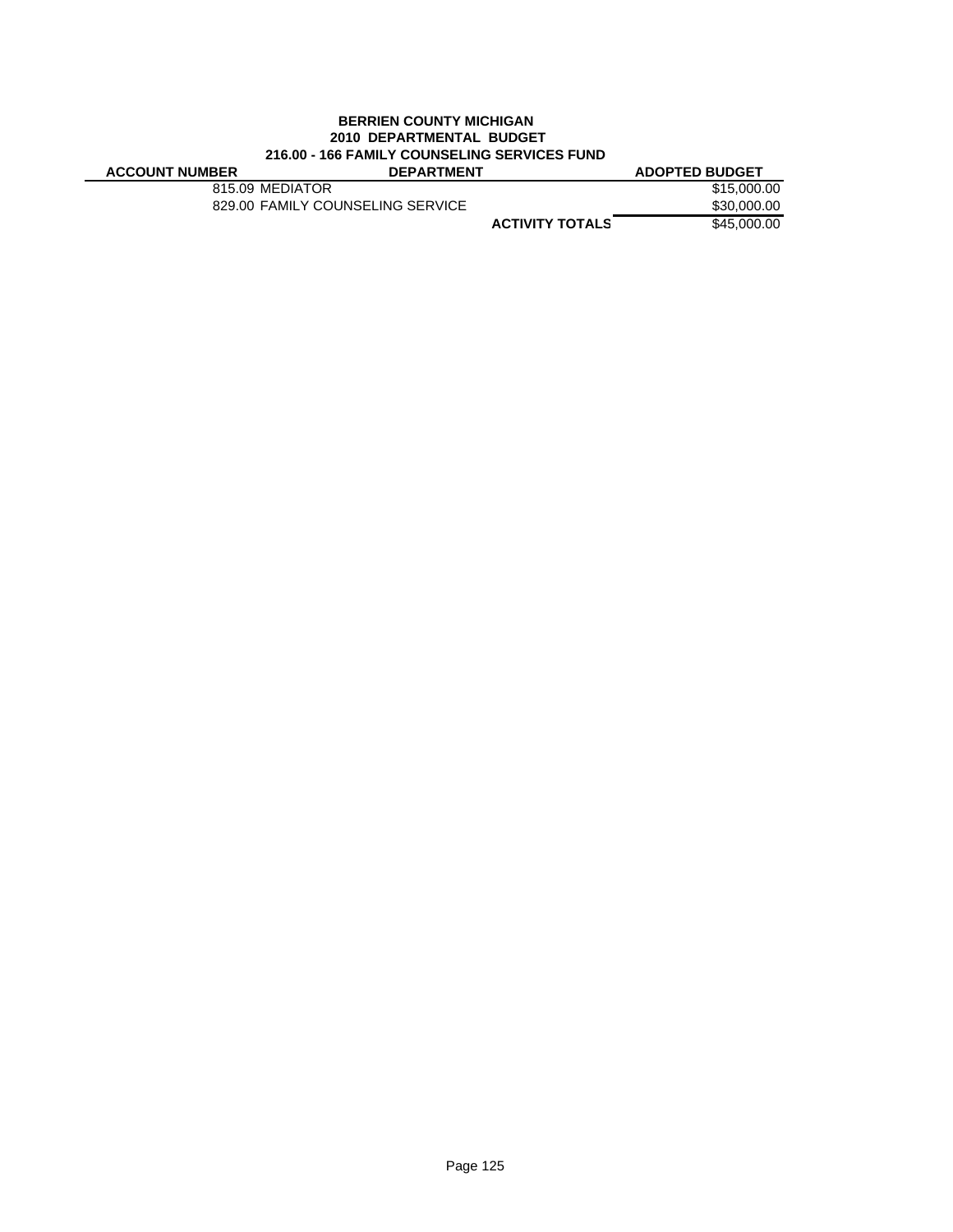### **BERRIEN COUNTY MICHIGAN 2010 DEPARTMENTAL BUDGET 217.00 - 255 4 WINDS-LOCAL REVENUE SHARING**

**ACCOUNT NUMBER DEPARTMENT ADOPTED BUDGET**

999.00 APPROP-COUNTY AGENCIES \$79,169.00

**ACTIVITY TOTALS** \$79,169.00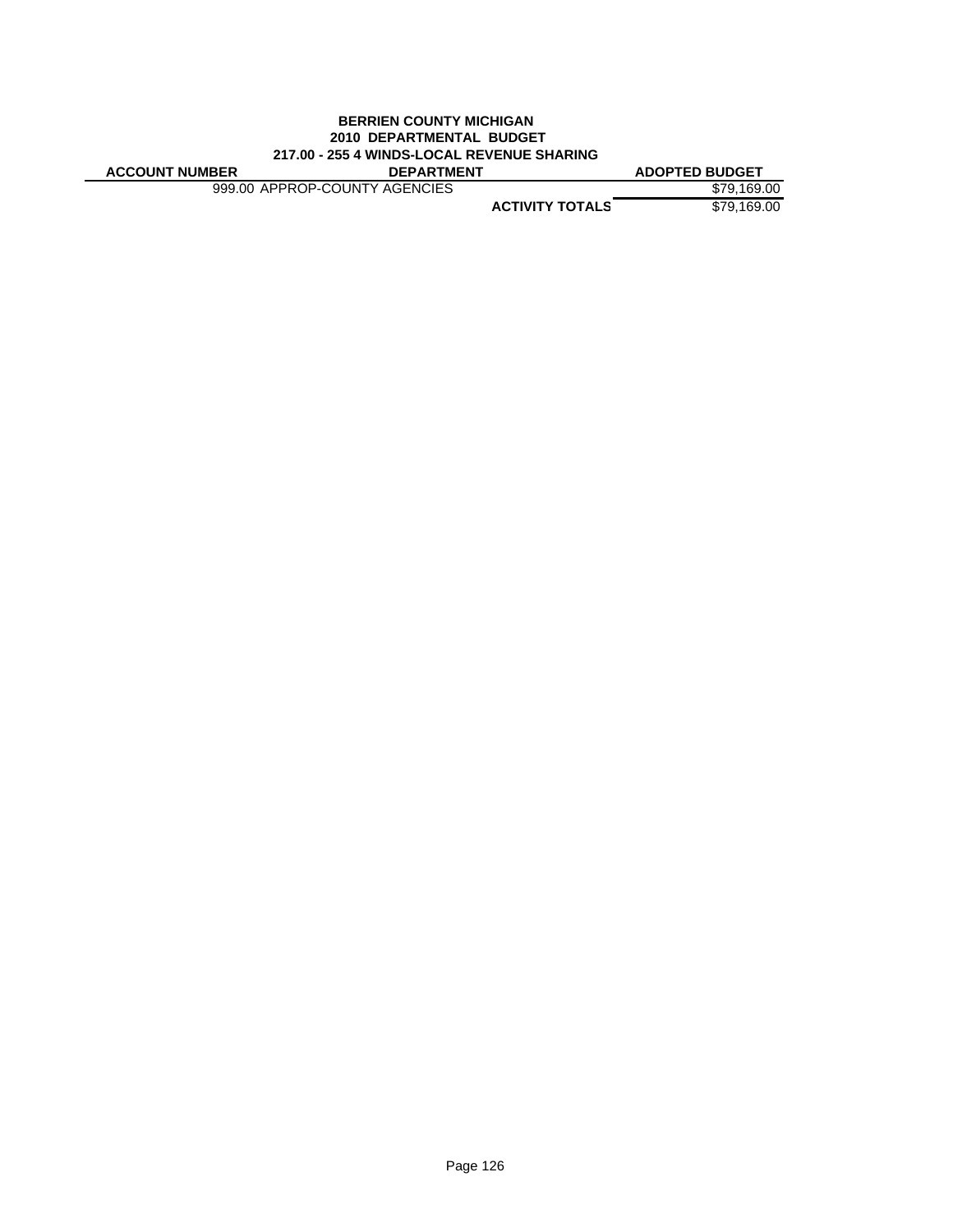#### **BERRIEN COUNTY MICHIGAN 2010 DEPARTMENTAL BUDGET 221.00 - 601 HEALTH ADMINISTRATION 100**

| <b>ACCOUNT NUMBER</b> | <b>DEPARTMENT</b>                                         |                        | <b>ADOPTED BUDGET</b> |
|-----------------------|-----------------------------------------------------------|------------------------|-----------------------|
|                       | 701.00 SAL AND WAGES SUPERV                               |                        | \$315,815.00          |
|                       | 701.01 SAL AND WAGES PER DIEM                             |                        | \$10,000.00           |
|                       | 702.00 SAL AND WAGES EMPLY PER                            |                        | \$501,234.00          |
|                       | 703.00 SAL AND WAGES EMPLY TEM                            |                        | \$17,933.00           |
| 715.00 FICA           |                                                           |                        | \$64,641.00           |
|                       | 716.00 HOSPITALIZATION                                    |                        | \$240,830.00          |
|                       | 717.00 LIFE/ADD/STD INSURANCE                             |                        | \$5,577.00            |
|                       | 718.00 PENSION                                            |                        | \$77,825.00           |
|                       | 720.00 UNEMPLOYMENT INSURANCE                             |                        | \$1,252.00            |
|                       | 722.00 WORKMEN'S COMPENSATION                             |                        | \$8,450.00            |
|                       | 724.00 UNIFORMS AND ACCESSORIES                           |                        | \$275.00              |
|                       | 725.00 EMPLY TRAINING AND IMPROV                          |                        | \$2,500.00            |
|                       | 726.00 DENTAL INSURANCE                                   |                        | \$15,935.00           |
|                       | 728.00 PRINTING & BINDING                                 |                        | \$4,000.00            |
|                       | 729.00 POSTAGE                                            |                        | \$6,500.00            |
|                       | 730.00 OFFICE SUPPLIES                                    |                        | \$15,000.00           |
|                       | 747.00 OTHER SUPPLIES                                     |                        | \$18,989.00           |
|                       | 750.00 LIBRARY PERIODICALS                                |                        | \$500.00              |
|                       | 761.00 MEDICAL SUPPLIES                                   |                        | \$500.00              |
|                       | 802.01 CONTRACTUAL SERVICES                               |                        | \$51,817.00           |
|                       | 814.00 LEGAL                                              |                        | \$1,000.00            |
|                       | 817.00 MEMBERSHIP & SUBSCRIPTION                          |                        | \$10,000.00           |
|                       | 820.03 JANITORIAL SERVICES                                |                        | \$55,000.00           |
|                       | 851.00 TELEPHONE                                          |                        | \$35,000.00           |
|                       | 861.00 TRAVEL                                             |                        | \$5,000.00            |
|                       | 867.00 TRAVEL PER DIEM                                    |                        | \$2,300.00            |
|                       | 868.00 GAS OIL GREASE & ANTIFRZE                          |                        | \$2,500.00            |
|                       | 901.00 ADVERTISING                                        |                        | \$500.00              |
|                       | 914.00 LIABILITY INSURANCE                                |                        | \$1,500.00            |
|                       | 920.00 UTILITIES                                          |                        | \$38,000.00           |
|                       | 921.00 UTILITIES-HEAT                                     |                        | \$15,000.00           |
|                       | 922.00 UTILITIES-WATER&SEWAGE                             |                        | \$5,000.00            |
|                       | 931.00 BUILDING REP & MAINT                               |                        | \$35,000.00           |
|                       | 935.00 EQUIPMENT REPAIRS & MAINT                          |                        | \$2,000.00            |
|                       | 937.00 OFF EQUIP REP & MAINT                              |                        | \$34,000.00           |
|                       | 941.00 BUILDING RENTAL                                    |                        | \$1,500.00            |
|                       | 947.00 EQUIPMENT RENTAL                                   |                        | \$38,000.00           |
|                       | 956.04 MISC-MEETING EXPENSES                              |                        | \$4,000.00            |
|                       | 963.00 INDIRECT COST RECOVERY                             |                        | \$47,500.00           |
|                       | 975.00 BUILD & BLDNG IMPROVEMENT                          |                        | \$10,000.00           |
|                       | 979.00 OFFICE EQUIP & FURNITURE                           |                        | \$2,500.00            |
|                       | 979.05 COMPUTER EQUIPMENT<br>982.00 MACHINERY & EQUIPMENT |                        | \$5,000.00            |
|                       |                                                           |                        | \$1,000.00            |
|                       |                                                           | <b>ACTIVITY TOTALS</b> | \$1,710,873.00        |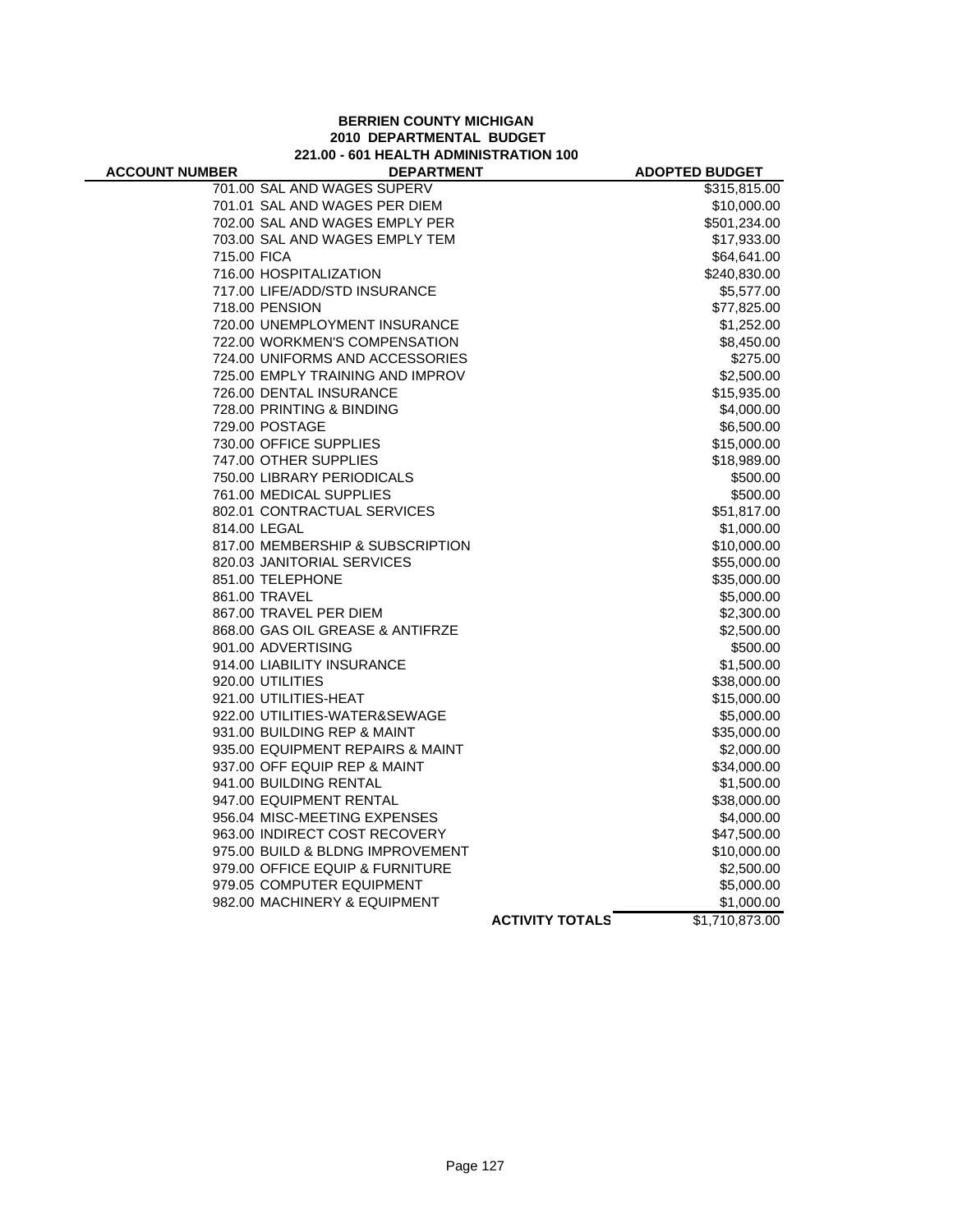# **BERRIEN COUNTY MICHIGAN 2010 DEPARTMENTAL BUDGET 221.00 - 603 HEALTH-NURSING - 700**

|                                  |                        | <b>ADOPTED BUDGET</b> |
|----------------------------------|------------------------|-----------------------|
| 702.00 SAL AND WAGES EMPLY PER   |                        | \$138,466.00          |
| 703.00 SAL AND WAGES EMPLY TEM   |                        | \$1,932.00            |
| 715.00 FICA                      |                        | \$11,243.00           |
| 716.00 HOSPITALIZATION           |                        | \$38,775.00           |
| 717.00 LIFE/ADD/STD INSURANCE    |                        | \$1,241.00            |
| 718.00 PENSION                   |                        | \$13,030.00           |
| 720.00 UNEMPLOYMENT INSURANCE    |                        | \$211.00              |
| 722.00 WORKMEN'S COMPENSATION    |                        | \$1,404.00            |
| 725.00 EMPLY TRAINING AND IMPROV |                        | \$300.00              |
| 726.00 DENTAL INSURANCE          |                        | \$2,934.00            |
| 728.00 PRINTING & BINDING        |                        | \$400.00              |
| 729.00 POSTAGE                   |                        | \$350.00              |
| 730.00 OFFICE SUPPLIES           |                        | \$1,500.00            |
| 747.00 OTHER SUPPLIES            |                        | \$9,100.00            |
| 750.00 LIBRARY PERIODICALS       |                        | \$500.00              |
| 761.00 MEDICAL SUPPLIES          |                        | \$5,000.00            |
| 762.00 DRUGS                     |                        | \$105,000.00          |
| 802.01 CONTRACTUAL SERVICES      |                        | \$200.00              |
| 837.09 HEALTH SERV-MED DOCTOR    |                        | \$76,000.00           |
| 851.00 TELEPHONE                 |                        | \$200.00              |
| 861.00 TRAVEL                    |                        | \$1,890.00            |
| 868.00 GAS OIL GREASE & ANTIFRZE |                        | \$300.00              |
| 914.00 LIABILITY INSURANCE       |                        | \$1,500.00            |
| 935.00 EQUIPMENT REPAIRS & MAINT |                        | \$500.00              |
| 937.00 OFF EQUIP REP & MAINT     |                        | \$200.00              |
| 979.05 COMPUTER EQUIPMENT        |                        | \$4,000.00            |
|                                  | <b>ACTIVITY TOTALS</b> | \$416,176.00          |
|                                  |                        | <b>DEPARTMENT</b>     |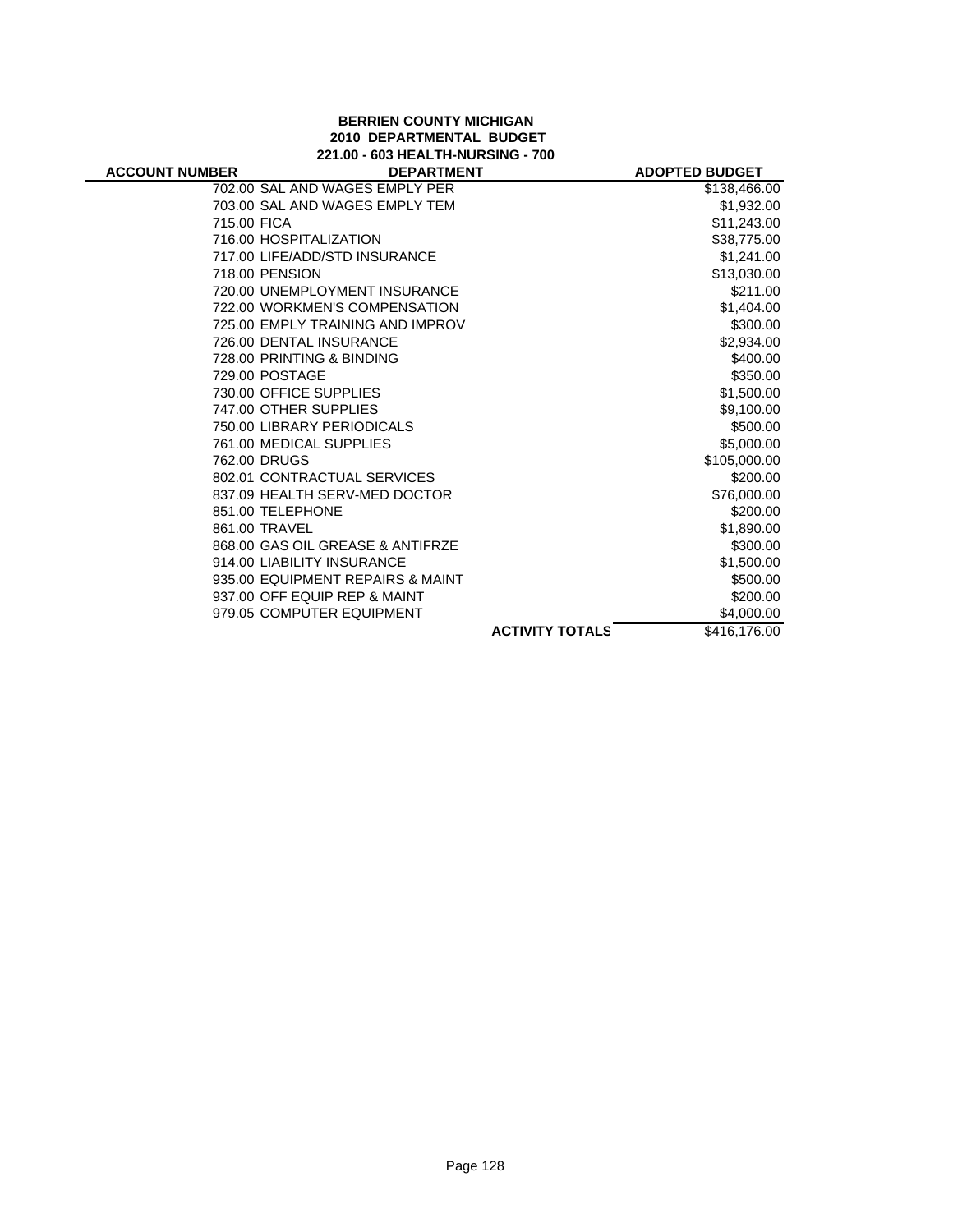#### **BERRIEN COUNTY MICHIGAN 2010 DEPARTMENTAL BUDGET 221.00 - 607 HEALTH-COMM PREVENT HLTH SRV**

| <b>ACCOUNT NUMBER</b> | <b>DEPARTMENT</b>                |                        | <b>ADOPTED BUDGET</b> |
|-----------------------|----------------------------------|------------------------|-----------------------|
|                       | 701.00 SAL AND WAGES SUPERV      |                        | \$38,527.00           |
|                       | 702.00 SAL AND WAGES EMPLY PER   |                        | \$62,748.00           |
| 715.00 FICA           |                                  |                        | \$7,748.00            |
|                       | 716.00 HOSPITALIZATION           |                        | \$15,146.00           |
|                       | 717.00 LIFE/ADD/STD INSURANCE    |                        | \$634.00              |
|                       | 718.00 PENSION                   |                        | \$9,530.00            |
|                       | 720.00 UNEMPLOYMENT INSURANCE    |                        | \$152.00              |
|                       | 722.00 WORKMEN'S COMPENSATION    |                        | \$1,014.00            |
|                       | 726.00 DENTAL INSURANCE          |                        | \$1,799.00            |
|                       | 730.00 OFFICE SUPPLIES           |                        | \$300.00              |
|                       | 747.00 OTHER SUPPLIES            |                        | \$8,900.00            |
|                       | 817.00 MEMBERSHIP & SUBSCRIPTION |                        | \$120.00              |
|                       | 851.00 TELEPHONE                 |                        | \$762.00              |
|                       | 861.00 TRAVEL                    |                        | \$750.00              |
|                       | 868.00 GAS OIL GREASE & ANTIFRZE |                        | \$174.00              |
|                       |                                  | <b>ACTIVITY TOTALS</b> | \$148,304.00          |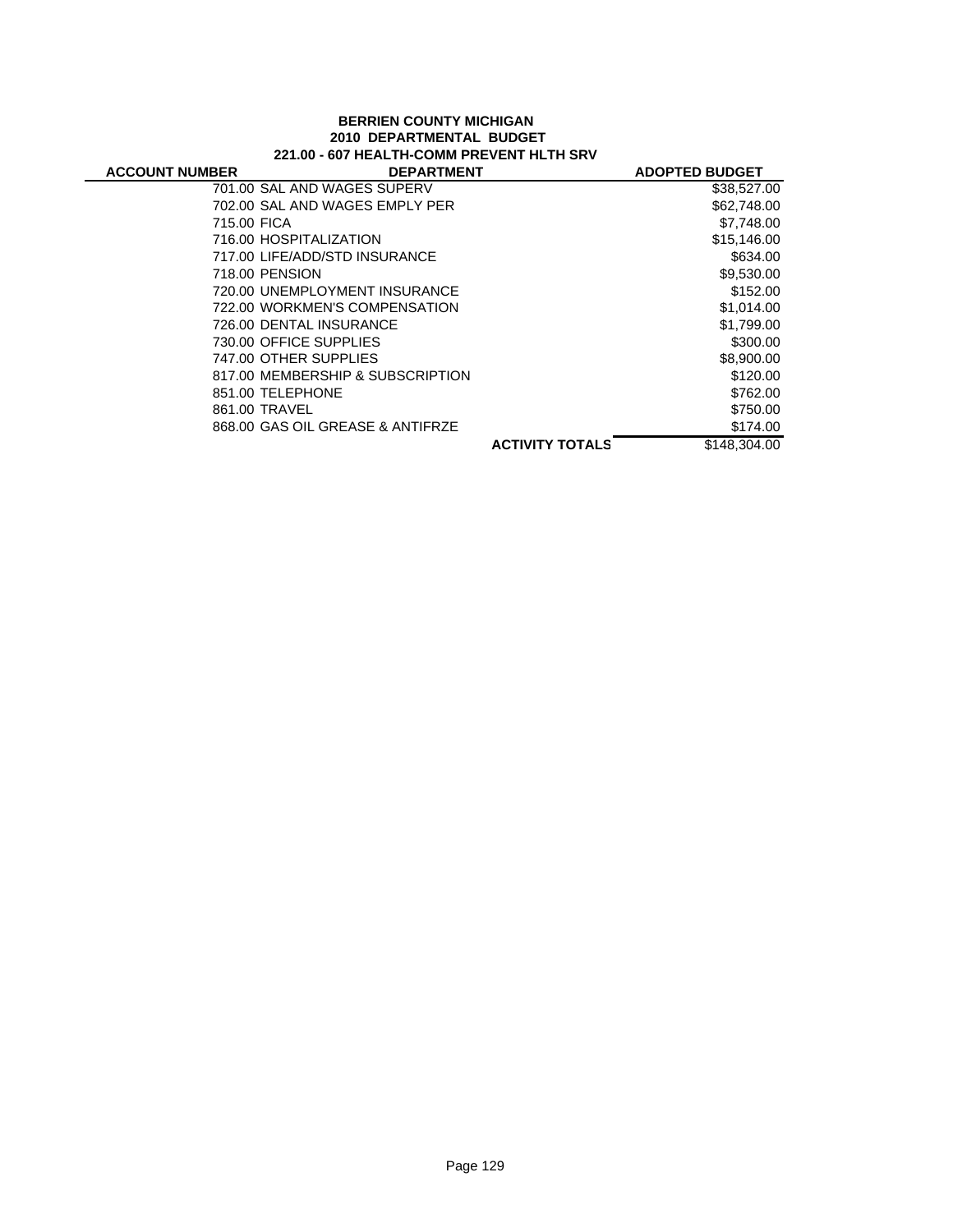# **BERRIEN COUNTY MICHIGAN 2010 DEPARTMENTAL BUDGET**

| <b>ACCOUNT NUMBER</b> |         |
|-----------------------|---------|
|                       | --- - - |

| 221.00 - 614 HEALTH-HEARING - 423 |  |
|-----------------------------------|--|
| <b>DEPARTMENT</b>                 |  |

| <b>MBER</b> | <b>DEPARTMENT</b>                |                        | <b>ADOPTED BUDGET</b> |
|-------------|----------------------------------|------------------------|-----------------------|
|             | 702.00 SAL AND WAGES EMPLY PER   |                        | \$56,331.00           |
|             | 703.00 SAL AND WAGES EMPLY TEM   |                        | \$9,860.00            |
| 715.00 FICA |                                  |                        | \$5,064.00            |
|             | 716.00 HOSPITALIZATION           |                        | \$15,146.00           |
|             | 717.00 LIFE/ADD/STD INSURANCE    |                        | \$660.00              |
|             | 718.00 PENSION                   |                        | \$5,301.00            |
|             | 720.00 UNEMPLOYMENT INSURANCE    |                        | \$99.00               |
|             | 722.00 WORKMEN'S COMPENSATION    |                        | \$662.00              |
|             | 726.00 DENTAL INSURANCE          |                        | \$1,800.00            |
|             | 728.00 PRINTING & BINDING        |                        | \$100.00              |
|             | 729.00 POSTAGE                   |                        | \$2,000.00            |
|             | 730.00 OFFICE SUPPLIES           |                        | \$200.00              |
|             | 747.00 OTHER SUPPLIES            |                        | \$9,200.00            |
|             | 851.00 TELEPHONE                 |                        | \$25.00               |
|             | 861.00 TRAVEL                    |                        | \$4,000.00            |
|             | 868.00 GAS OIL GREASE & ANTIFRZE |                        | \$400.00              |
|             | 935.00 EQUIPMENT REPAIRS & MAINT |                        | \$800.00              |
|             | 982.00 MACHINERY & EQUIPMENT     |                        | \$500.00              |
|             |                                  | <b>ACTIVITY TOTALS</b> | \$112,148.00          |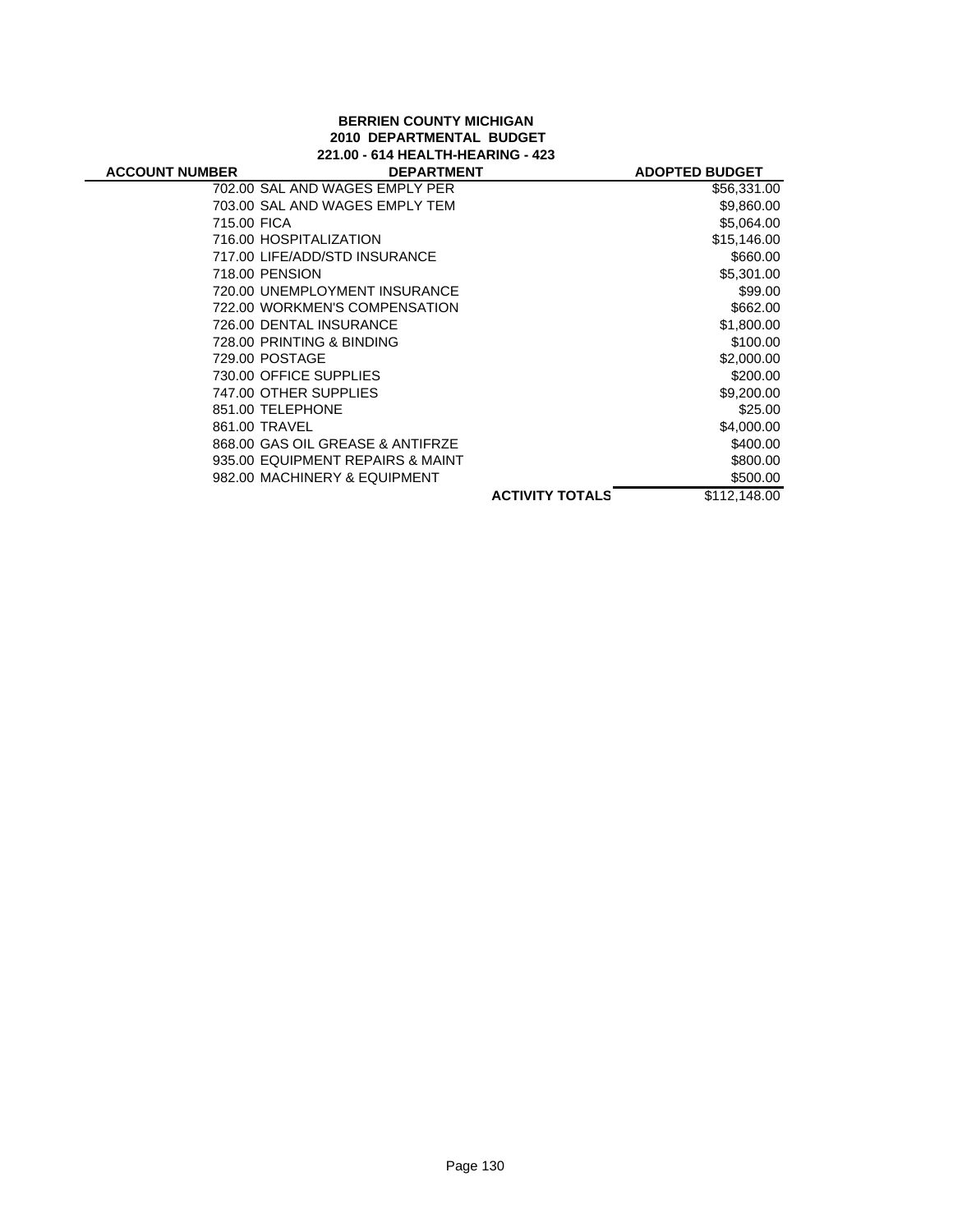#### **BERRIEN COUNTY MICHIGAN 2010 DEPARTMENTAL BUDGET 221.00 - 622 ENVIRONMENTAL HEALTH - 200**

|                                  |                           | <b>ADOPTED BUDGET</b> |
|----------------------------------|---------------------------|-----------------------|
| 702.00 SAL AND WAGES EMPLY PER   |                           | \$517,513.00          |
| 703.00 SAL AND WAGES EMPLY TEM   |                           | \$32,227.00           |
| 715.00 FICA                      |                           | \$42,055.00           |
| 716.00 HOSPITALIZATION           |                           | \$170,398.00          |
| 717.00 LIFE/ADD/STD INSURANCE    |                           | \$3,877.00            |
| 718.00 PENSION                   |                           | \$48,698.00           |
| 720.00 UNEMPLOYMENT INSURANCE    |                           | \$825.00              |
| 722.00 WORKMEN'S COMPENSATION    |                           | \$5,497.00            |
| 725.00 EMPLY TRAINING AND IMPROV |                           | \$250.00              |
| 726.00 DENTAL INSURANCE          |                           | \$10,625.00           |
| 728.00 PRINTING & BINDING        |                           | \$400.00              |
| 729.00 POSTAGE                   |                           | \$3,400.00            |
| 730.00 OFFICE SUPPLIES           |                           | \$2,000.00            |
| 747.00 OTHER SUPPLIES            |                           | \$9,600.00            |
| 802.01 CONTRACTUAL SERVICES      |                           | \$6,504.00            |
| 817.00 MEMBERSHIP & SUBSCRIPTION |                           | \$250.00              |
| 837.08 HEALTH SERV-LABORATORY    |                           | \$16,000.00           |
| 851.00 TELEPHONE                 |                           | \$7,000.00            |
| 861.00 TRAVEL                    |                           | \$31,000.00           |
| 868.00 GAS OIL GREASE & ANTIFRZE |                           | \$1,500.00            |
| 935.00 EQUIPMENT REPAIRS & MAINT |                           | \$200.00              |
| 937.00 OFF EQUIP REP & MAINT     |                           | \$200.00              |
|                                  |                           | \$2,000.00            |
|                                  | <b>ACTIVITY TOTALS</b>    | \$912,019.00          |
|                                  | 979.05 COMPUTER EQUIPMENT | <b>DEPARTMENT</b>     |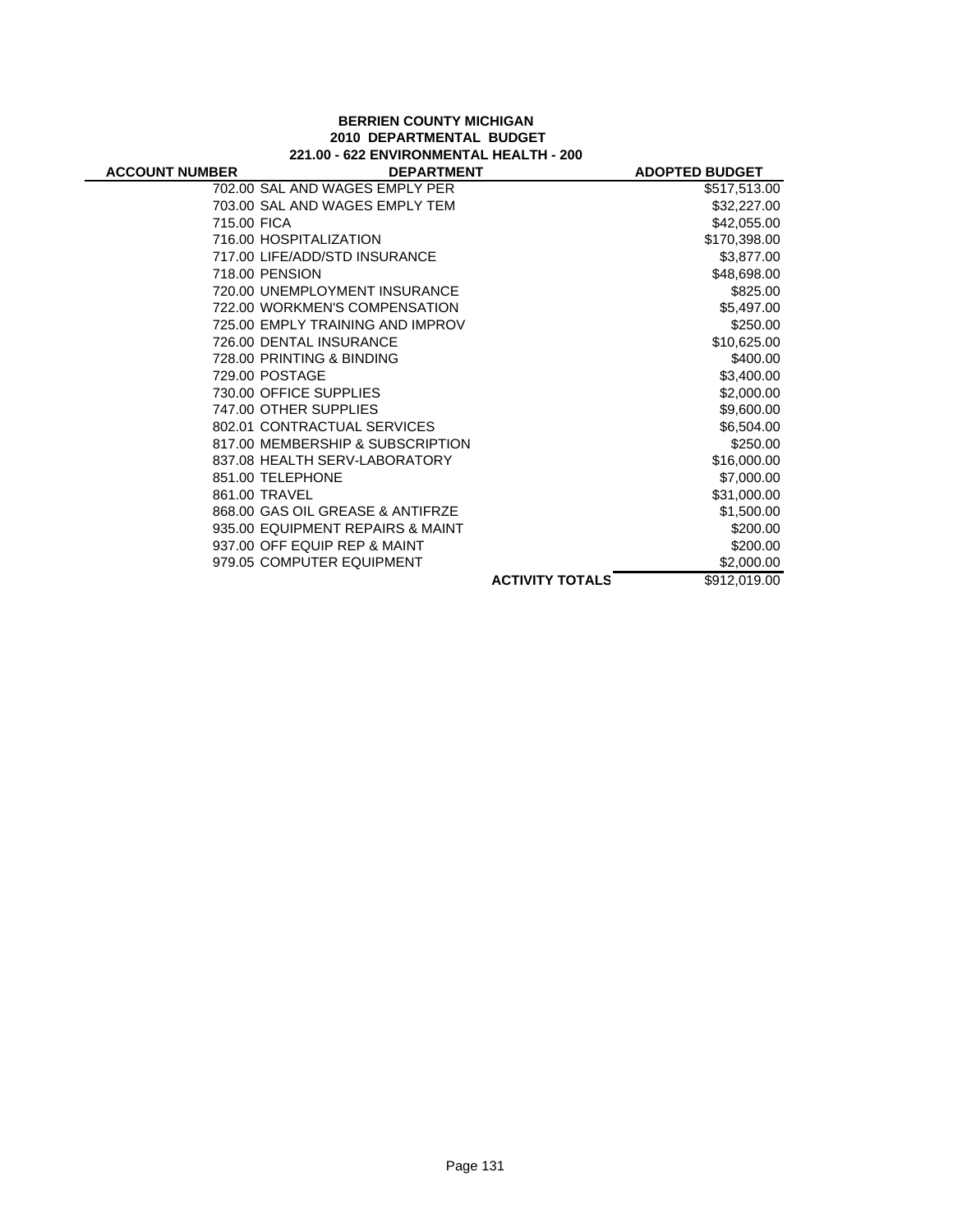#### **BERRIEN COUNTY MICHIGAN 2010 DEPARTMENTAL BUDGET 221.01 - 601 HEALTH-DRUG COURT/DRUG TREATMENT FUND**

| <b>ACCOUNT NUMBER</b> | <b>DEPARTMENT</b>                |                        | <b>ADOPTED BUDGET</b> |
|-----------------------|----------------------------------|------------------------|-----------------------|
|                       | 701.00 SAL AND WAGES SUPERV      |                        | \$13,843.00           |
|                       | 702.00 SAL AND WAGES EMPLY PER   |                        | \$67,197.00           |
|                       | 703.00 SAL AND WAGES EMPLY TEM   |                        | \$8,295.00            |
| 715.00 FICA           |                                  |                        | \$6,834.00            |
|                       | 716.00 HOSPITALIZATION           |                        | \$28,778.00           |
|                       | 717.00 LIFE/ADD/STD INSURANCE    |                        | \$627.00              |
| 718.00 PENSION        |                                  |                        | \$7,626.00            |
|                       | 720.00 UNEMPLOYMENT INSURANCE    |                        | \$134.00              |
|                       | 722.00 WORKMEN'S COMPENSATION    |                        | \$893.00              |
|                       | 726.00 DENTAL INSURANCE          |                        | \$1,725.00            |
|                       | 730.00 OFFICE SUPPLIES           |                        | \$700.00              |
|                       | 761.00 MEDICAL SUPPLIES          |                        | \$50,000.00           |
|                       | 802.01 CONTRACTUAL SERVICES      |                        | \$10,000.00           |
|                       | 851.00 TELEPHONE                 |                        | \$200.00              |
| 861.00 TRAVEL         |                                  |                        | \$2,000.00            |
|                       | 868.00 GAS OIL GREASE & ANTIFRZE |                        | \$300.00              |
|                       | 963.00 INDIRECT COST RECOVERY    |                        | \$9,392.00            |
|                       |                                  | <b>ACTIVITY TOTALS</b> | \$208,544.00          |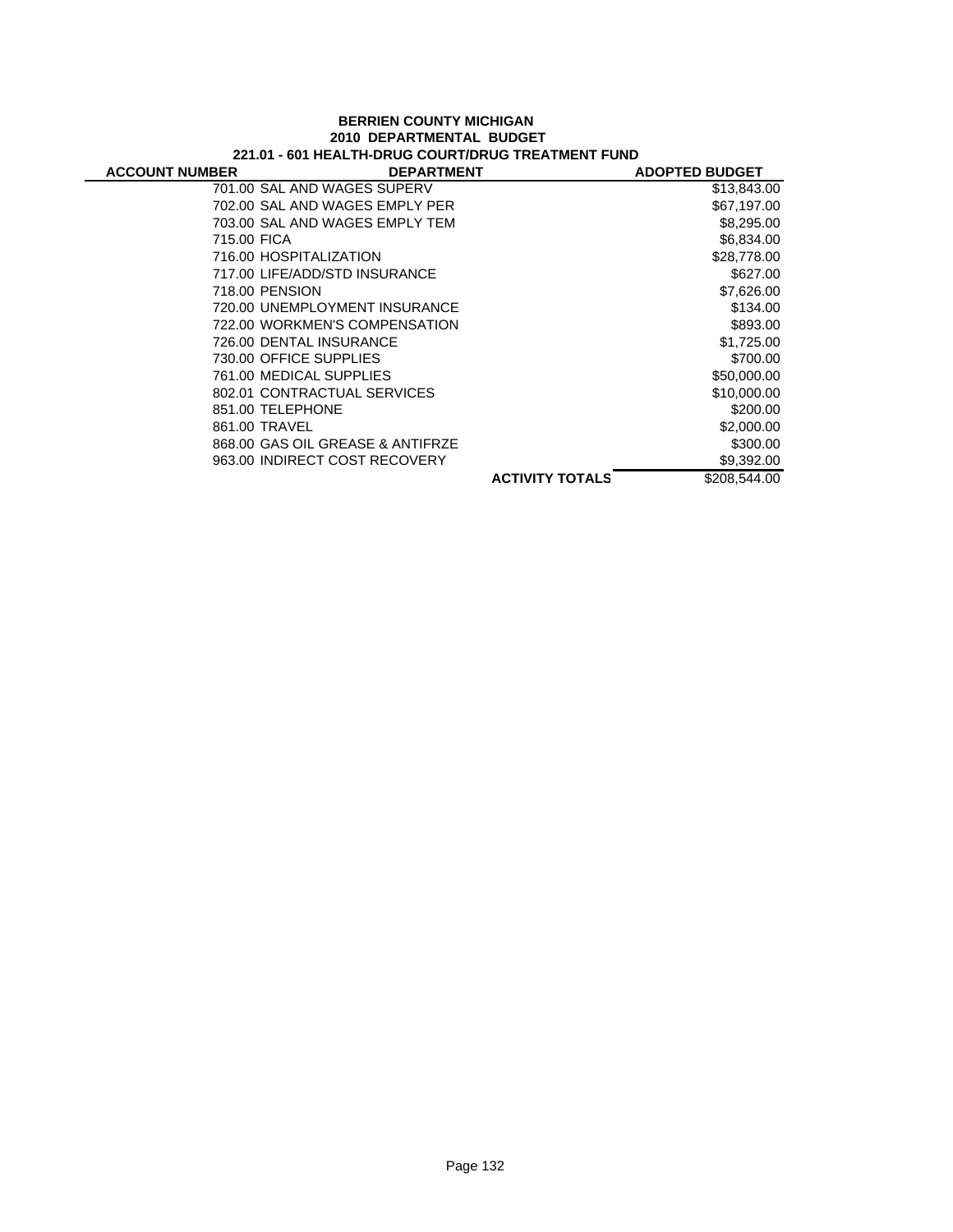#### **BERRIEN COUNTY MICHIGAN 2010 DEPARTMENTAL BUDGET 221.20 - 620 HEALTH-BIOTERROR EMERG PREPAREDNESS**

| <b>ACCOUNT NUMBER</b> | <b>DEPARTMENT</b>                |                        | <b>ADOPTED BUDGET</b> |
|-----------------------|----------------------------------|------------------------|-----------------------|
|                       | 701.00 SAL AND WAGES SUPERV      |                        | \$4,238.00            |
|                       | 702.00 SAL AND WAGES EMPLY PER   |                        | \$94,889.00           |
| 715.00 FICA           |                                  |                        | \$7,583.00            |
|                       | 716.00 HOSPITALIZATION           |                        | \$32,565.00           |
|                       | 717.00 LIFE/ADD/STD INSURANCE    |                        | \$710.00              |
|                       | 718.00 PENSION                   |                        | \$9,327.00            |
|                       | 720.00 UNEMPLOYMENT INSURANCE    |                        | \$149.00              |
|                       | 722.00 WORKMEN'S COMPENSATION    |                        | \$991.00              |
|                       | 725.00 EMPLY TRAINING AND IMPROV |                        | \$500.00              |
|                       | 726.00 DENTAL INSURANCE          |                        | \$2,373.00            |
|                       | 728.00 PRINTING & BINDING        |                        | \$500.00              |
|                       | 729.00 POSTAGE                   |                        | \$200.00              |
|                       | 730.00 OFFICE SUPPLIES           |                        | \$1,000.00            |
|                       | 747.00 OTHER SUPPLIES            |                        | \$988.00              |
|                       | 750.00 LIBRARY PERIODICALS       |                        | \$100.00              |
|                       | 802.01 CONTRACTUAL SERVICES      |                        | \$1,000.00            |
|                       | 817.00 MEMBERSHIP & SUBSCRIPTION |                        | \$100.00              |
|                       | 837.09 HEALTH SERV-MED DOCTOR    |                        | \$3,000.00            |
|                       | 851.00 TELEPHONE                 |                        | \$8,200.00            |
|                       | 861.00 TRAVEL                    |                        | \$2,000.00            |
|                       | 868.00 GAS OIL GREASE & ANTIFRZE |                        | \$300.00              |
|                       | 963.00 INDIRECT COST RECOVERY    |                        | \$4,730.00            |
|                       | 979.00 OFFICE EQUIP & FURNITURE  |                        | \$500.00              |
|                       |                                  | <b>ACTIVITY TOTALS</b> | \$175,943.00          |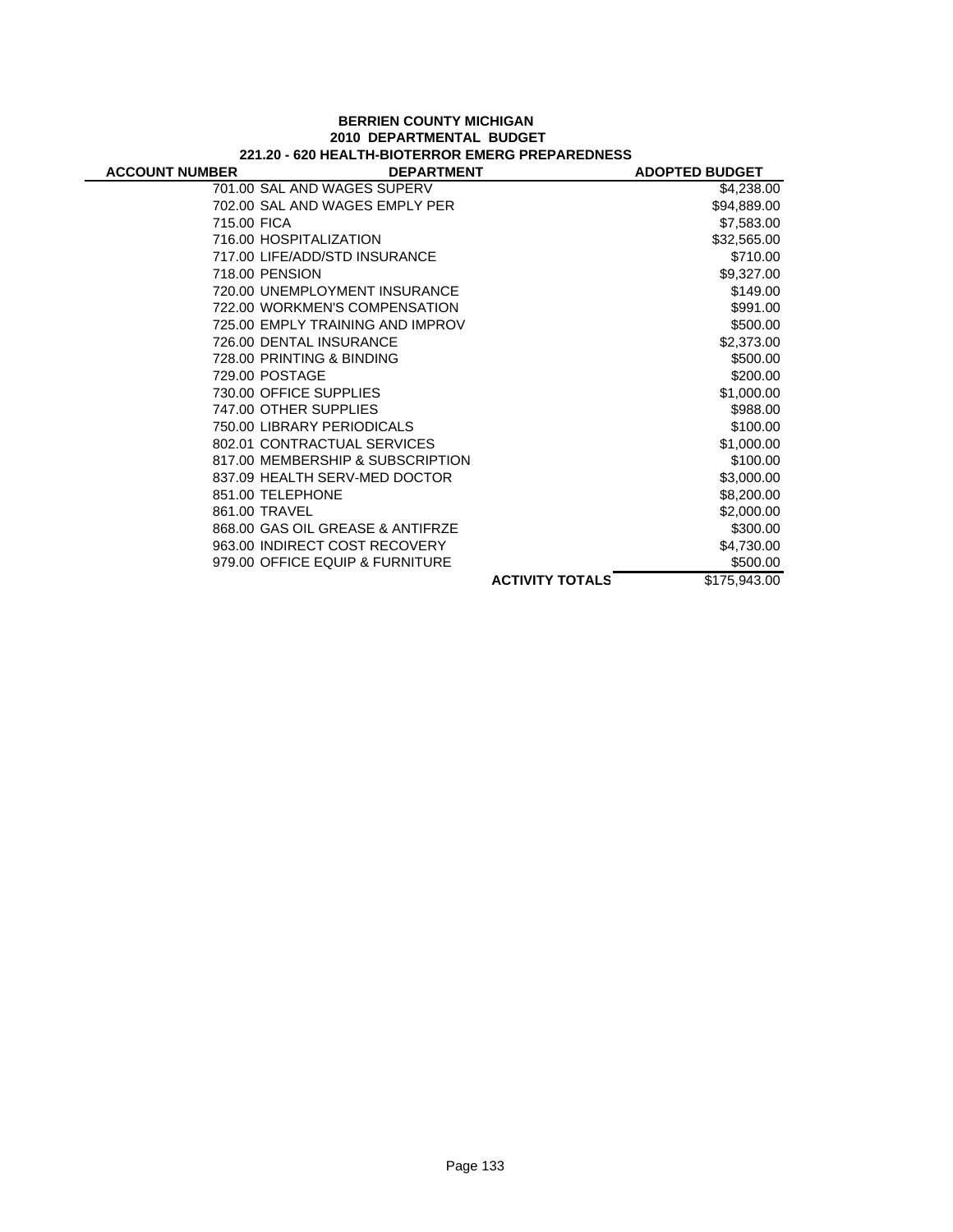#### **BERRIEN COUNTY MICHIGAN 2010 DEPARTMENTAL BUDGET 221.20 - 625 BIO-TERR PHASE 1 & 2**

| <b>ACCOUNT NUMBER</b> | <b>DEPARTMENT</b>                |                        | <b>ADOPTED BUDGET</b> |
|-----------------------|----------------------------------|------------------------|-----------------------|
|                       | 701.00 SAL AND WAGES SUPERV      |                        | \$16,181.00           |
|                       | 702.00 SAL AND WAGES EMPLY PER   |                        | \$67,869.00           |
|                       | 703.00 SAL AND WAGES EMPLY TEM   |                        | \$10,639.00           |
| 715.00 FICA           |                                  |                        | \$7,244.00            |
|                       | 716.00 HOSPITALIZATION           |                        | \$24,083.00           |
|                       | 717.00 LIFE/ADD/STD INSURANCE    |                        | \$525.00              |
|                       | 718.00 PENSION                   |                        | \$7,909.00            |
|                       | 720.00 UNEMPLOYMENT INSURANCE    |                        | \$142.00              |
|                       | 722.00 WORKMEN'S COMPENSATION    |                        | \$947.00              |
|                       | 725.00 EMPLY TRAINING AND IMPROV |                        | \$500.00              |
|                       | 726.00 DENTAL INSURANCE          |                        | \$1,471.00            |
|                       | 728.00 PRINTING & BINDING        |                        | \$1,500.00            |
|                       | 730.00 OFFICE SUPPLIES           |                        | \$1,500.00            |
|                       | 747.00 OTHER SUPPLIES            |                        | \$15,000.00           |
|                       | 837.09 HEALTH SERV-MED DOCTOR    |                        | \$6,000.00            |
|                       | 861.00 TRAVEL                    |                        | \$1,000.00            |
|                       | 868.00 GAS OIL GREASE & ANTIFRZE |                        | \$1,000.00            |
|                       | 963.00 INDIRECT COST RECOVERY    |                        | \$24,115.00           |
|                       | 979.05 COMPUTER EQUIPMENT        |                        | \$4,000.00            |
|                       |                                  | <b>ACTIVITY TOTALS</b> | \$191.625.00          |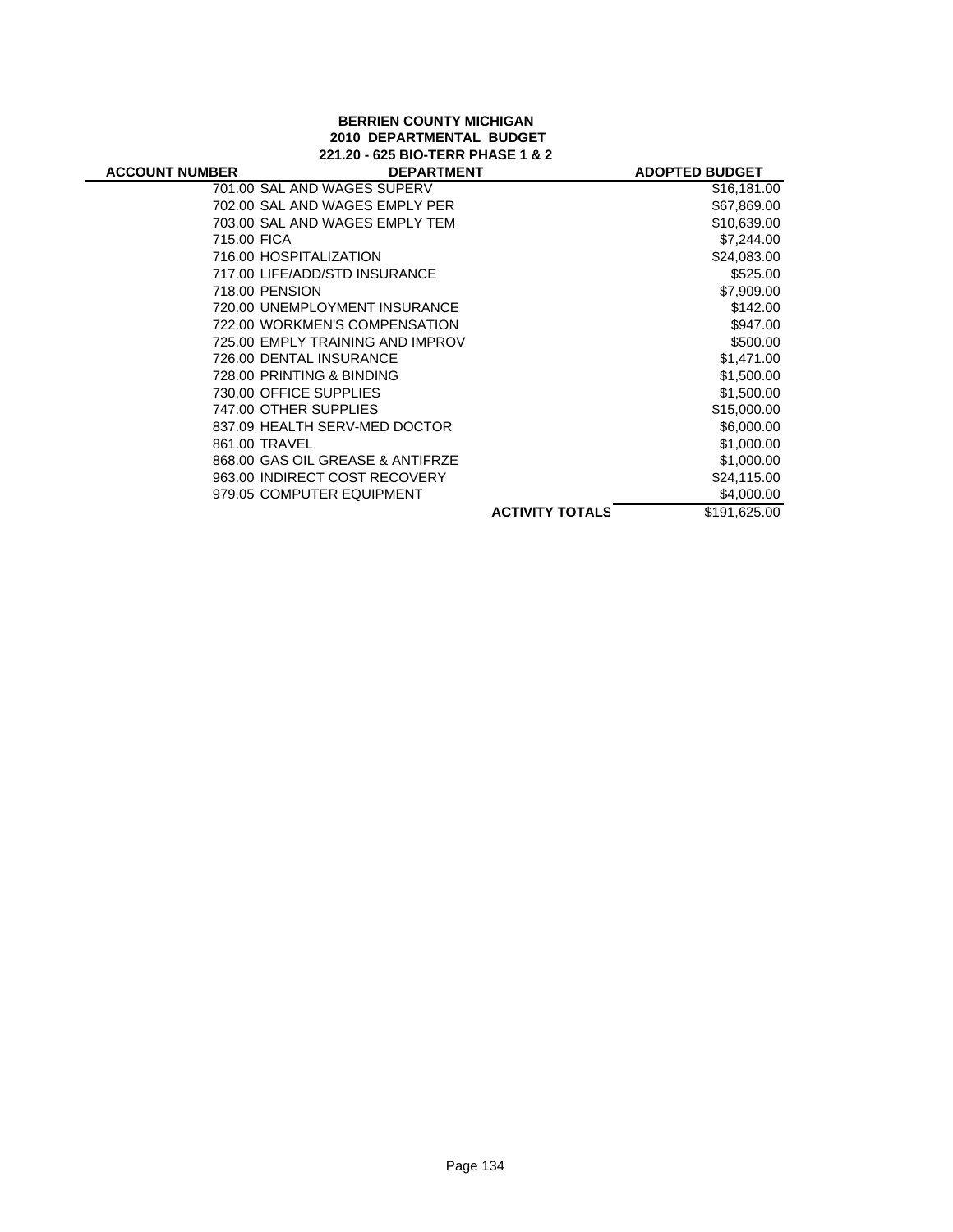# **BERRIEN COUNTY MICHIGAN 2010 DEPARTMENTAL BUDGET 221.21 - 620 HEALTH-EH-NONCOMMUNITY WATER**

| <b>ACCOUNT NUMBER</b> | <b>DEPARTMENT</b>              |                        | <b>ADOPTED BUDGET</b> |
|-----------------------|--------------------------------|------------------------|-----------------------|
|                       | 702.00 SAL AND WAGES EMPLY PER |                        | \$6,849.00            |
| 715.00 FICA           |                                |                        | \$524.00              |
|                       | 716.00 HOSPITALIZATION         |                        | \$2,272.00            |
|                       | 717.00 LIFE/ADD/STD INSURANCE  |                        | \$50.00               |
|                       | 718.00 PENSION                 |                        | \$645.00              |
|                       | 720.00 UNEMPLOYMENT INSURANCE  |                        | \$10.00               |
|                       | 722.00 WORKMEN'S COMPENSATION  |                        | \$69.00               |
|                       | 726.00 DENTAL INSURANCE        |                        | \$135.00              |
|                       | 837.08 HEALTH SERV-LABORATORY  |                        | \$6,000.00            |
|                       | 861.00 TRAVEL                  |                        | \$500.00              |
|                       | 963.00 INDIRECT COST RECOVERY  |                        | \$5,946.00            |
|                       |                                | <b>ACTIVITY TOTALS</b> | \$23,000.00           |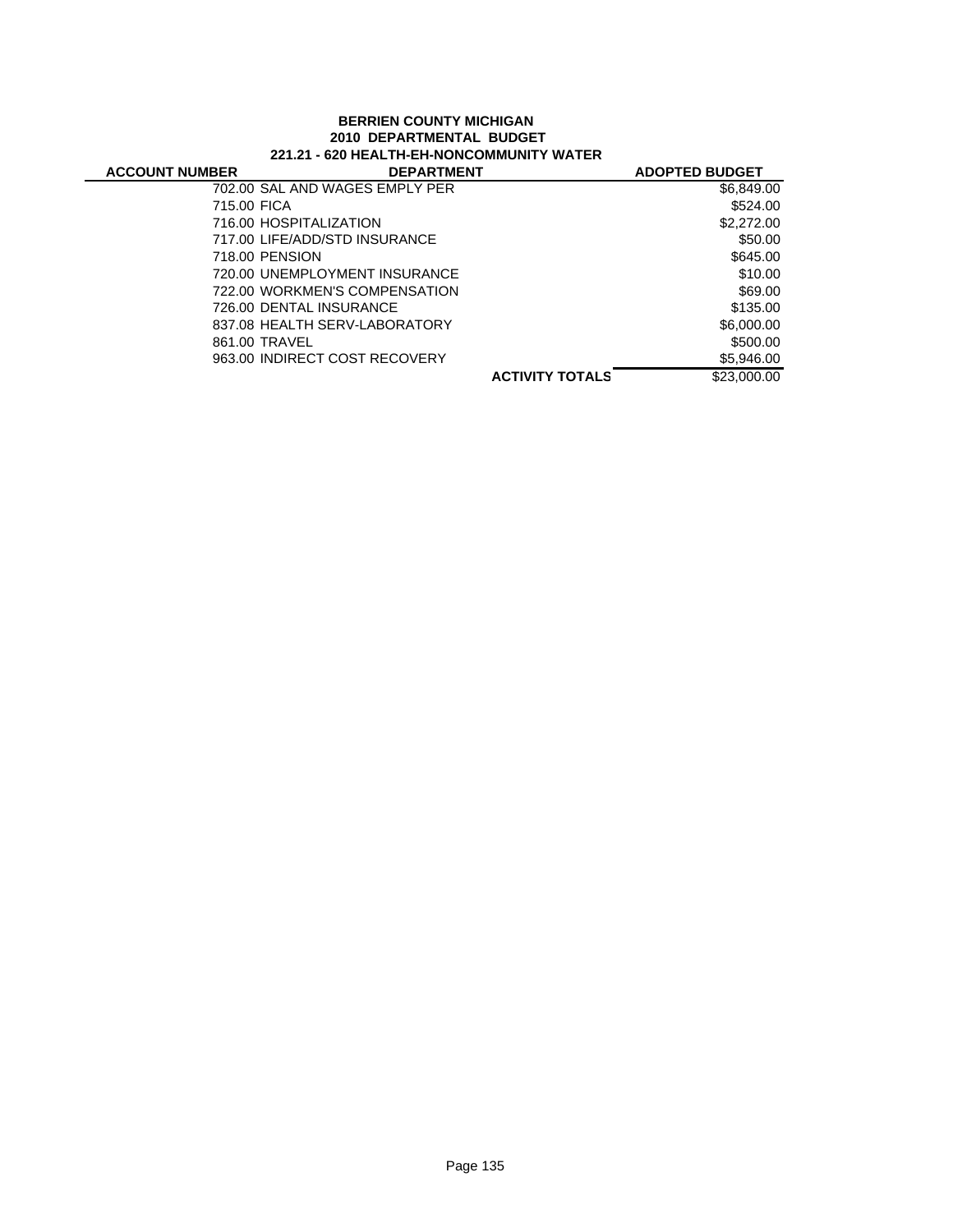#### **BERRIEN COUNTY MICHIGAN 2010 DEPARTMENTAL BUDGET 221.24 - 620 INFANT MORTALITY ACCOUNT NUMBER DEPARTMENT ADOPTED BUDGET**

963.00 INDIRECT COST RECOVERY \$24,761.00

**ACTIVITY TOTALS** \$24,761.00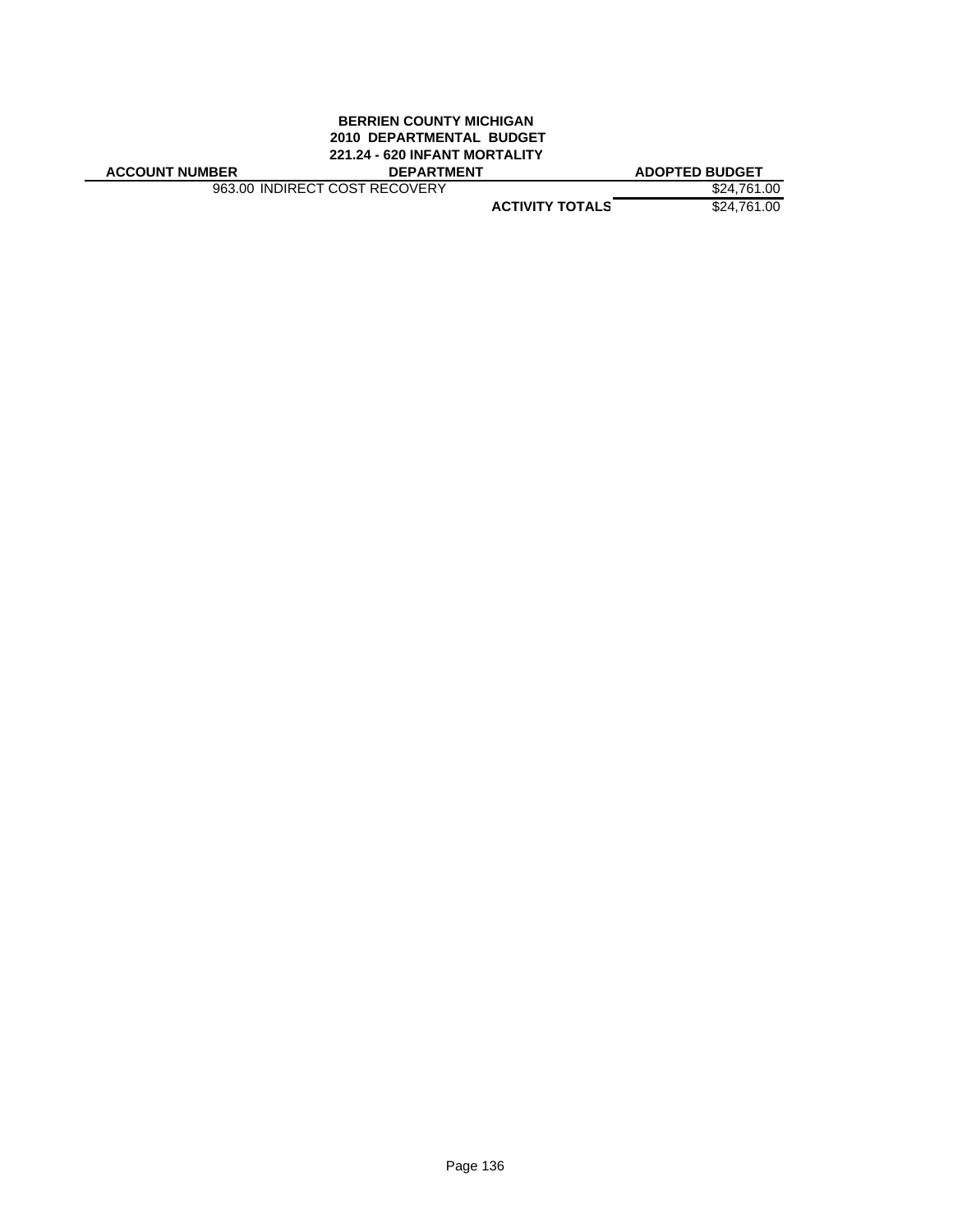#### **BERRIEN COUNTY MICHIGAN 2010 DEPARTMENTAL BUDGET 221.30 - 620 HEALTH-V.D.- 313**

| <b>ACCOUNT NUMBER</b> | <b>DEPARTMENT</b>                |                        | <b>ADOPTED BUDGET</b> |
|-----------------------|----------------------------------|------------------------|-----------------------|
|                       | 702.00 SAL AND WAGES EMPLY PER   |                        | \$106,725.00          |
|                       | 703.00 SAL AND WAGES EMPLY TEM   |                        | \$28,910.00           |
| 715.00 FICA           |                                  |                        | \$10,376.00           |
|                       | 716.00 HOSPITALIZATION           |                        | \$42,410.00           |
|                       | 717.00 LIFE/ADD/STD INSURANCE    |                        | \$924.00              |
|                       | 718.00 PENSION                   |                        | \$10,042.00           |
|                       | 720.00 UNEMPLOYMENT INSURANCE    |                        | \$203.00              |
|                       | 722.00 WORKMEN'S COMPENSATION    |                        | \$1,356.00            |
|                       | 725.00 EMPLY TRAINING AND IMPROV |                        | \$400.00              |
|                       | 726.00 DENTAL INSURANCE          |                        | \$2,520.00            |
|                       | 728.00 PRINTING & BINDING        |                        | \$1,200.00            |
|                       | 729.00 POSTAGE                   |                        | \$1,500.00            |
|                       | 730.00 OFFICE SUPPLIES           |                        | \$1,600.00            |
|                       | 747.00 OTHER SUPPLIES            |                        | \$100.00              |
|                       | 752.00 UNIFORM CLEANING          |                        | \$300.00              |
|                       | 761.00 MEDICAL SUPPLIES          |                        | \$10,000.00           |
|                       | 802.01 CONTRACTUAL SERVICES      |                        | \$6,000.00            |
|                       | 837.08 HEALTH SERV-LABORATORY    |                        | \$2,500.00            |
|                       | 851.00 TELEPHONE                 |                        | \$350.00              |
|                       | 861.00 TRAVEL                    |                        | \$2,000.00            |
|                       | 868.00 GAS OIL GREASE & ANTIFRZE |                        | \$174.00              |
|                       | 914.00 LIABILITY INSURANCE       |                        | \$5,000.00            |
|                       | 935.00 EQUIPMENT REPAIRS & MAINT |                        | \$50.00               |
|                       | 937.00 OFF EQUIP REP & MAINT     |                        | \$100.00              |
|                       | 963.00 INDIRECT COST RECOVERY    |                        | \$88,857.00           |
|                       |                                  | <b>ACTIVITY TOTALS</b> | \$323,597.00          |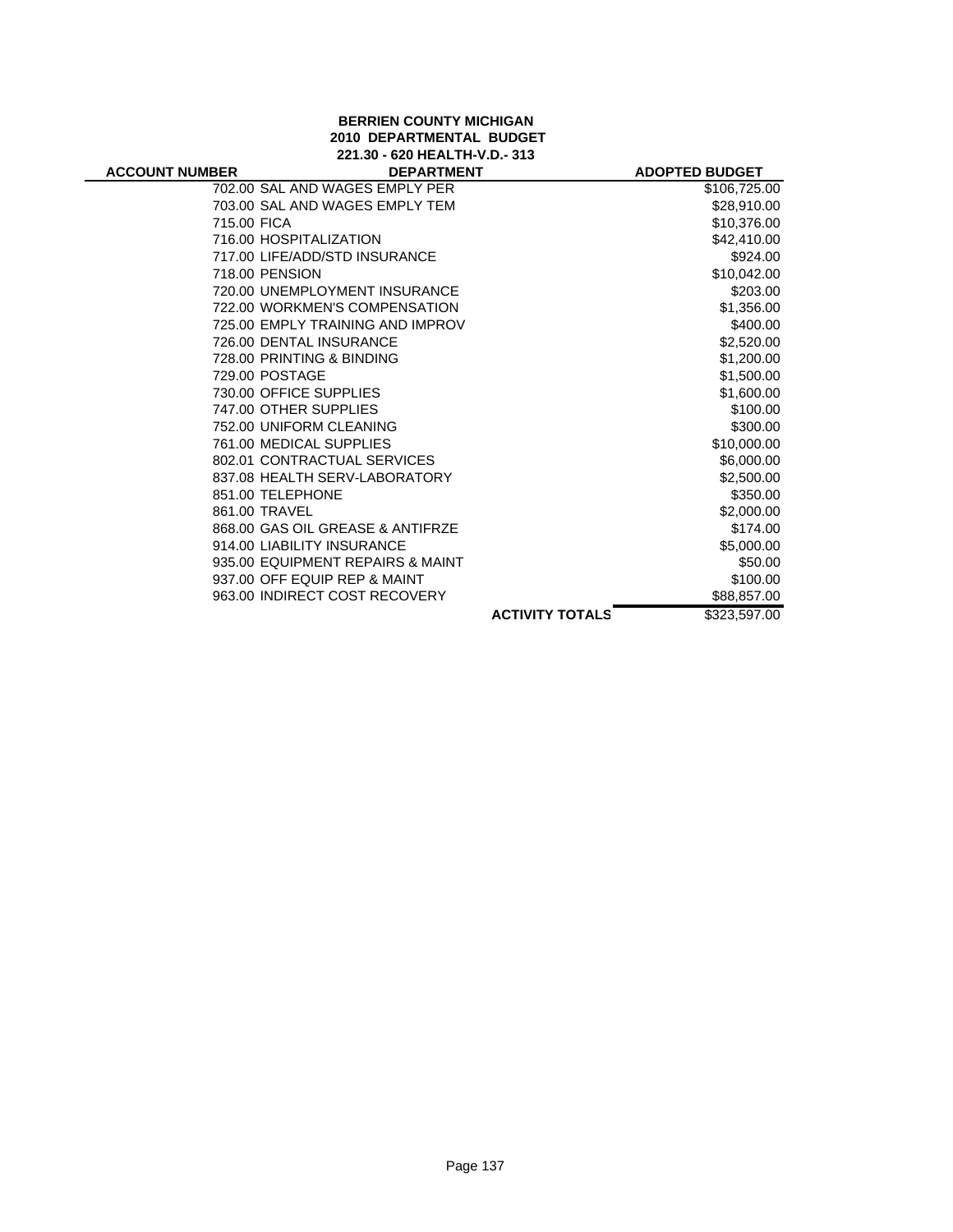# **BERRIEN COUNTY MICHIGAN 2010 DEPARTMENTAL BUDGET 221.32 - 620 HEALTH-SUBSTANCE ABUSE-IOP**

| <b>ACCOUNT NUMBER</b> | <b>DEPARTMENT</b>                |                        | <b>ADOPTED BUDGET</b> |
|-----------------------|----------------------------------|------------------------|-----------------------|
|                       | 703.00 SAL AND WAGES EMPLY TEM   |                        | \$3,900.00            |
| 715.00 FICA           |                                  |                        | \$298.00              |
|                       | 720.00 UNEMPLOYMENT INSURANCE    |                        | \$6.00                |
|                       | 722.00 WORKMEN'S COMPENSATION    |                        | \$39.00               |
|                       | 747.00 OTHER SUPPLIES            |                        | \$500.00              |
|                       | 802.01 CONTRACTUAL SERVICES      |                        | \$5,000.00            |
|                       | 851.00 TELEPHONE                 |                        | \$400.00              |
|                       | 868.00 GAS OIL GREASE & ANTIFRZE |                        | \$800.00              |
|                       | 963.00 INDIRECT COST RECOVERY    |                        | \$1,057.00            |
|                       |                                  | <b>ACTIVITY TOTALS</b> | \$12,000.00           |
|                       |                                  |                        |                       |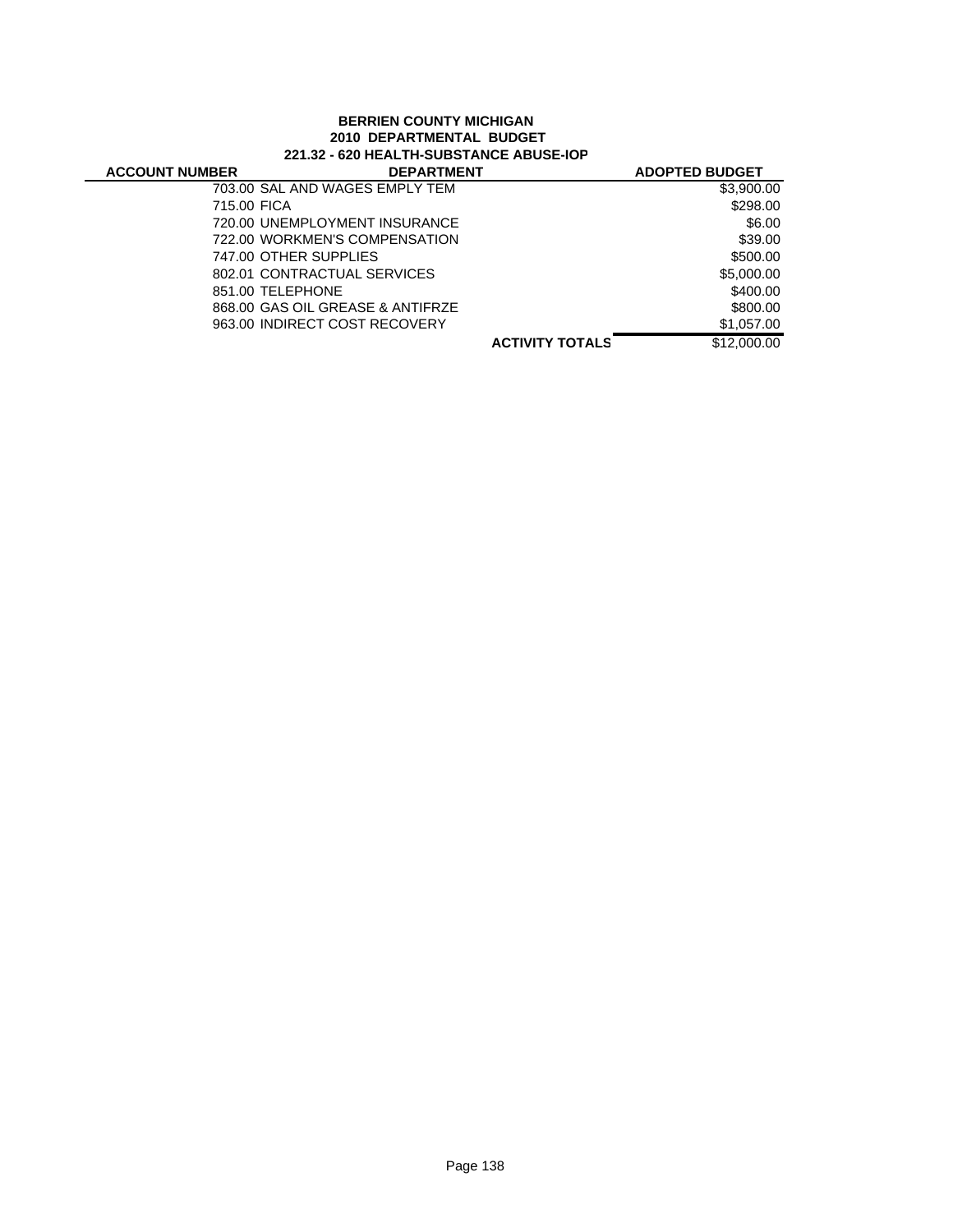# **BERRIEN COUNTY MICHIGAN 2010 DEPARTMENTAL BUDGET 221.34 - 620 COMMUNITY ANTI-DRUG COALITION**

| <b>ACCOUNT NUMBER</b> | <b>DEPARTMENT</b>                |                        | <b>ADOPTED BUDGET</b> |
|-----------------------|----------------------------------|------------------------|-----------------------|
|                       | 701.00 SAL AND WAGES SUPERV      |                        | \$3,461.00            |
|                       | 702.00 SAL AND WAGES EMPLY PER   |                        | \$45,330.00           |
| 715.00 FICA           |                                  |                        | \$3,733.00            |
|                       | 716.00 HOSPITALIZATION           |                        | \$18,933.00           |
|                       | 717.00 LIFE/ADD/STD INSURANCE    |                        | \$413.00              |
|                       | 718.00 PENSION                   |                        | \$4,591.00            |
|                       | 720.00 UNEMPLOYMENT INSURANCE    |                        | \$73.00               |
|                       | 722.00 WORKMEN'S COMPENSATION    |                        | \$488.00              |
|                       | 725.00 EMPLY TRAINING AND IMPROV |                        | \$1,000.00            |
|                       | 726.00 DENTAL INSURANCE          |                        | \$1,133.00            |
|                       | 728.00 PRINTING & BINDING        |                        | \$800.00              |
|                       | 729.00 POSTAGE                   |                        | \$100.00              |
|                       | 730.00 OFFICE SUPPLIES           |                        | \$100.00              |
|                       | 747.00 OTHER SUPPLIES            |                        | \$3,000.00            |
|                       | 802.01 CONTRACTUAL SERVICES      |                        | \$1,500.00            |
|                       | 817.00 MEMBERSHIP & SUBSCRIPTION |                        | \$300.00              |
|                       | 851.00 TELEPHONE                 |                        | \$70.00               |
|                       | 861.00 TRAVEL                    |                        | \$3,000.00            |
|                       | 868.00 GAS OIL GREASE & ANTIFRZE |                        | \$200.00              |
|                       | 963.00 INDIRECT COST RECOVERY    |                        | \$11,775.00           |
|                       |                                  | <b>ACTIVITY TOTALS</b> | \$100,000.00          |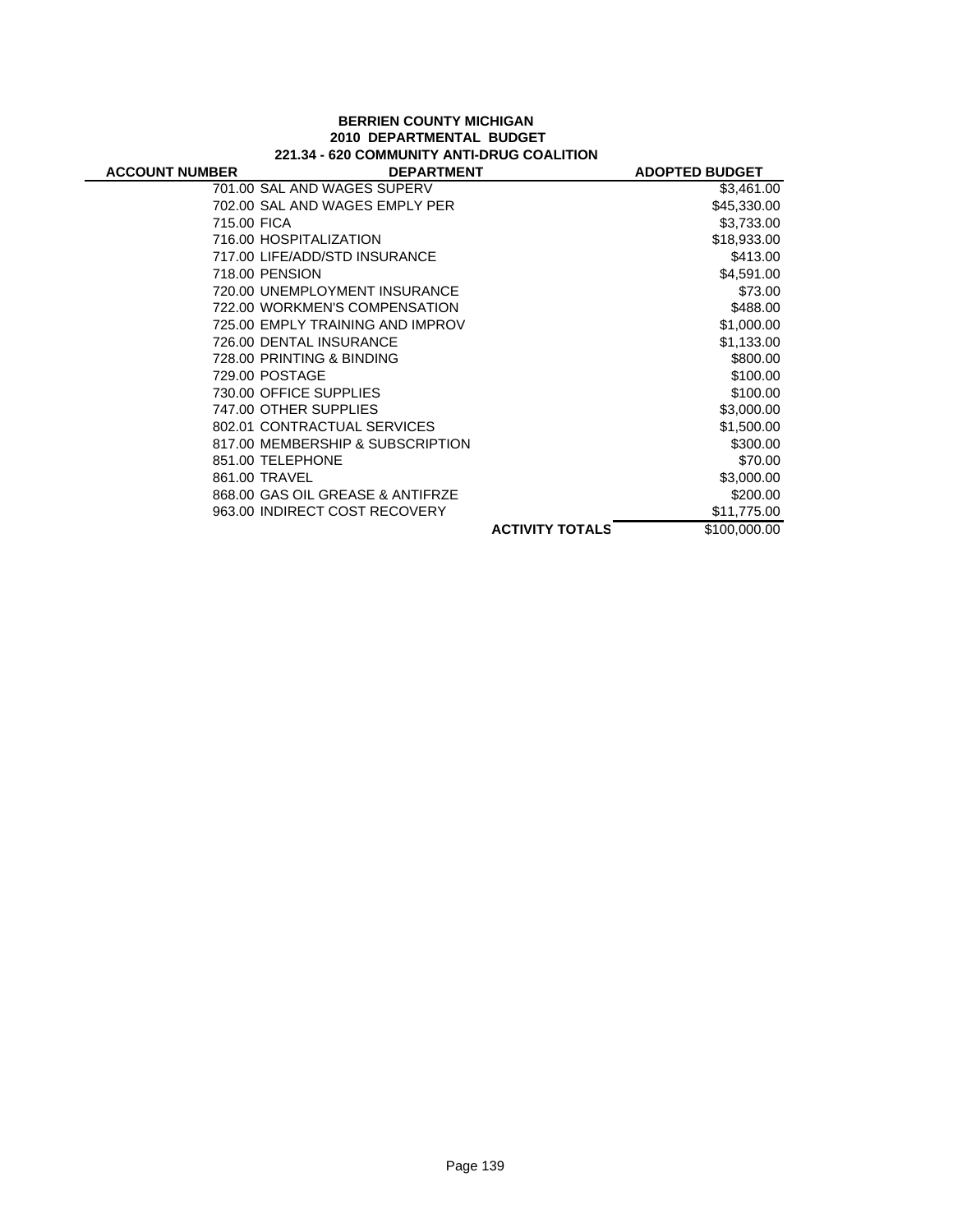## **BERRIEN COUNTY MICHIGAN 2010 DEPARTMENTAL BUDGET 221.35 - 620 HLTH-"GENERATION WITH PROMISE"**

| <b>ACCOUNT NUMBER</b> | <b>DEPARTMENT</b>              |                        | <b>ADOPTED BUDGET</b> |
|-----------------------|--------------------------------|------------------------|-----------------------|
|                       | 701.00 SAL AND WAGES SUPERV    |                        | \$3,661.00            |
|                       | 702.00 SAL AND WAGES EMPLY PER |                        | \$50,230.00           |
| 715.00 FICA           |                                |                        | \$4,123.00            |
|                       | 716.00 HOSPITALIZATION         |                        | \$15,904.00           |
|                       | 717.00 LIFE/ADD/STD INSURANCE  |                        | \$347.00              |
|                       | 718.00 PENSION                 |                        | \$5,071.00            |
|                       | 720.00 UNEMPLOYMENT INSURANCE  |                        | \$81.00               |
|                       | 722.00 WORKMEN'S COMPENSATION  |                        | \$539.00              |
|                       | 726.00 DENTAL INSURANCE        |                        | \$948.00              |
|                       | 730.00 OFFICE SUPPLIES         |                        | \$3,000.00            |
|                       | 747.00 OTHER SUPPLIES          |                        | \$576.00              |
|                       | 851.00 TELEPHONE               |                        | \$200.00              |
|                       | 861.00 TRAVEL                  |                        | \$4,100,00            |
|                       | 963.00 INDIRECT COST RECOVERY  |                        | \$6,752.00            |
|                       |                                | <b>ACTIVITY TOTALS</b> | \$95,532,00           |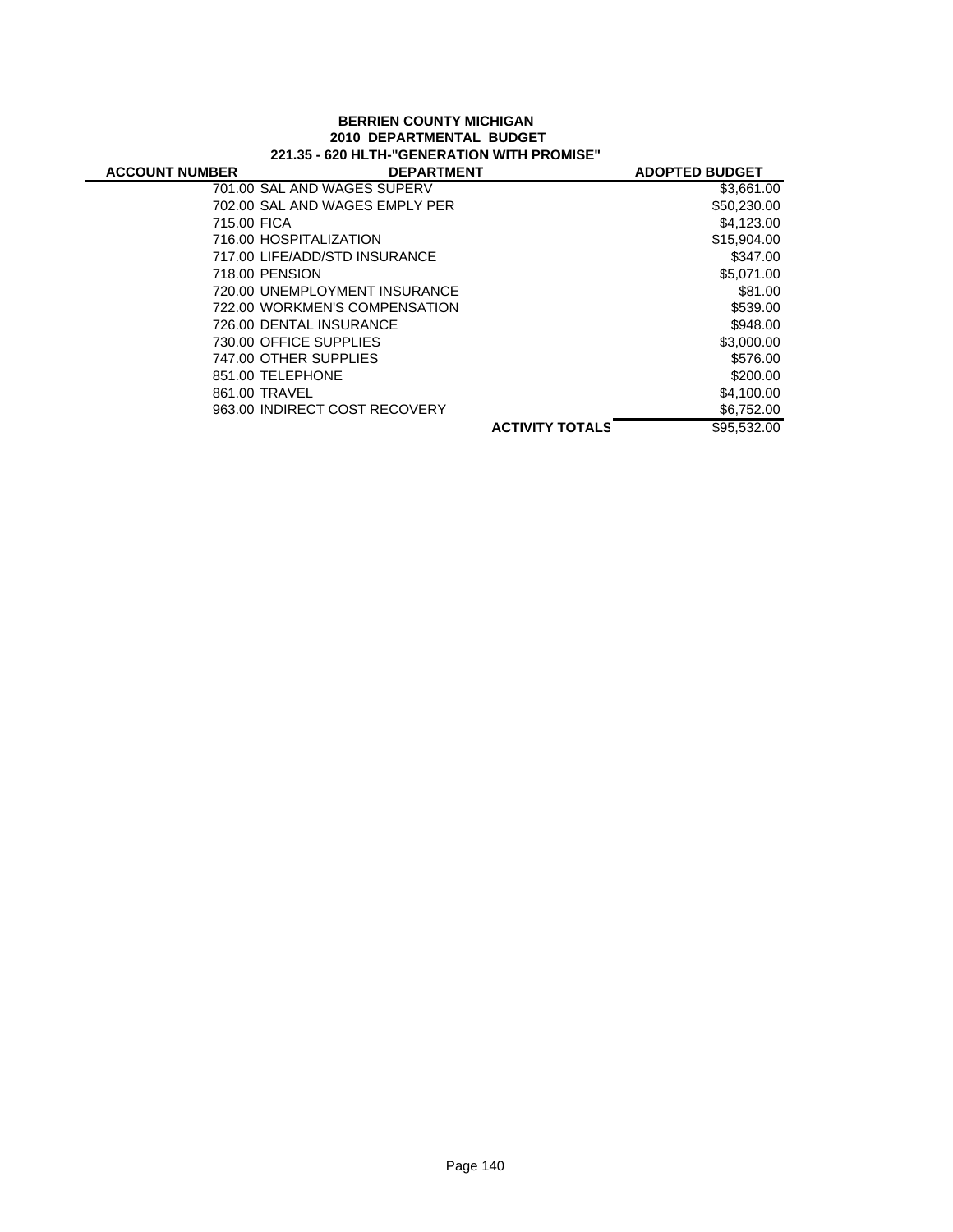#### **BERRIEN COUNTY MICHIGAN 2010 DEPARTMENTAL BUDGET 221.38 - 620 HEALTH-ALCOHOL DRUG TREATMENT**

| <b>ACCOUNT NUMBER</b> | <b>DEPARTMENT</b>                |                        | <b>ADOPTED BUDGET</b> |
|-----------------------|----------------------------------|------------------------|-----------------------|
|                       | 701.00 SAL AND WAGES SUPERV      |                        | \$41,528.00           |
|                       | 702.00 SAL AND WAGES EMPLY PER   |                        | \$247,583.00          |
| 715.00 FICA           |                                  |                        | \$22,117.00           |
|                       | 716.00 HOSPITALIZATION           |                        | \$101,482.00          |
|                       | 717.00 LIFE/ADD/STD INSURANCE    |                        | \$2,211.00            |
|                       | 718.00 PENSION                   |                        | \$27,205.00           |
|                       | 720.00 UNEMPLOYMENT INSURANCE    |                        | \$434.00              |
|                       | 722.00 WORKMEN'S COMPENSATION    |                        | \$2,891.00            |
|                       | 726.00 DENTAL INSURANCE          |                        | \$6,105.00            |
|                       | 728.00 PRINTING & BINDING        |                        | \$500.00              |
|                       | 729.00 POSTAGE                   |                        | \$800.00              |
|                       | 730.00 OFFICE SUPPLIES           |                        | \$3,000.00            |
|                       | 747.00 OTHER SUPPLIES            |                        | \$1,000.00            |
|                       | 750.00 LIBRARY PERIODICALS       |                        | \$300.00              |
|                       | 802.01 CONTRACTUAL SERVICES      |                        | \$32,600.00           |
|                       | 837.05 HEALTH SERVICES-CONTRACT  |                        | \$1,200.00            |
|                       | 851.00 TELEPHONE                 |                        | \$400.00              |
|                       | 861.00 TRAVEL                    |                        | \$6,000.00            |
|                       | 868.00 GAS OIL GREASE & ANTIFRZE |                        | \$100.00              |
|                       | 914.00 LIABILITY INSURANCE       |                        | \$1,300.00            |
|                       | 937.00 OFF EQUIP REP & MAINT     |                        | \$200.00              |
|                       | 963.00 INDIRECT COST RECOVERY    |                        | \$153,458.00          |
|                       | 979.05 COMPUTER EQUIPMENT        |                        | \$2,500.00            |
|                       |                                  | <b>ACTIVITY TOTALS</b> | \$654,914.00          |
|                       |                                  |                        |                       |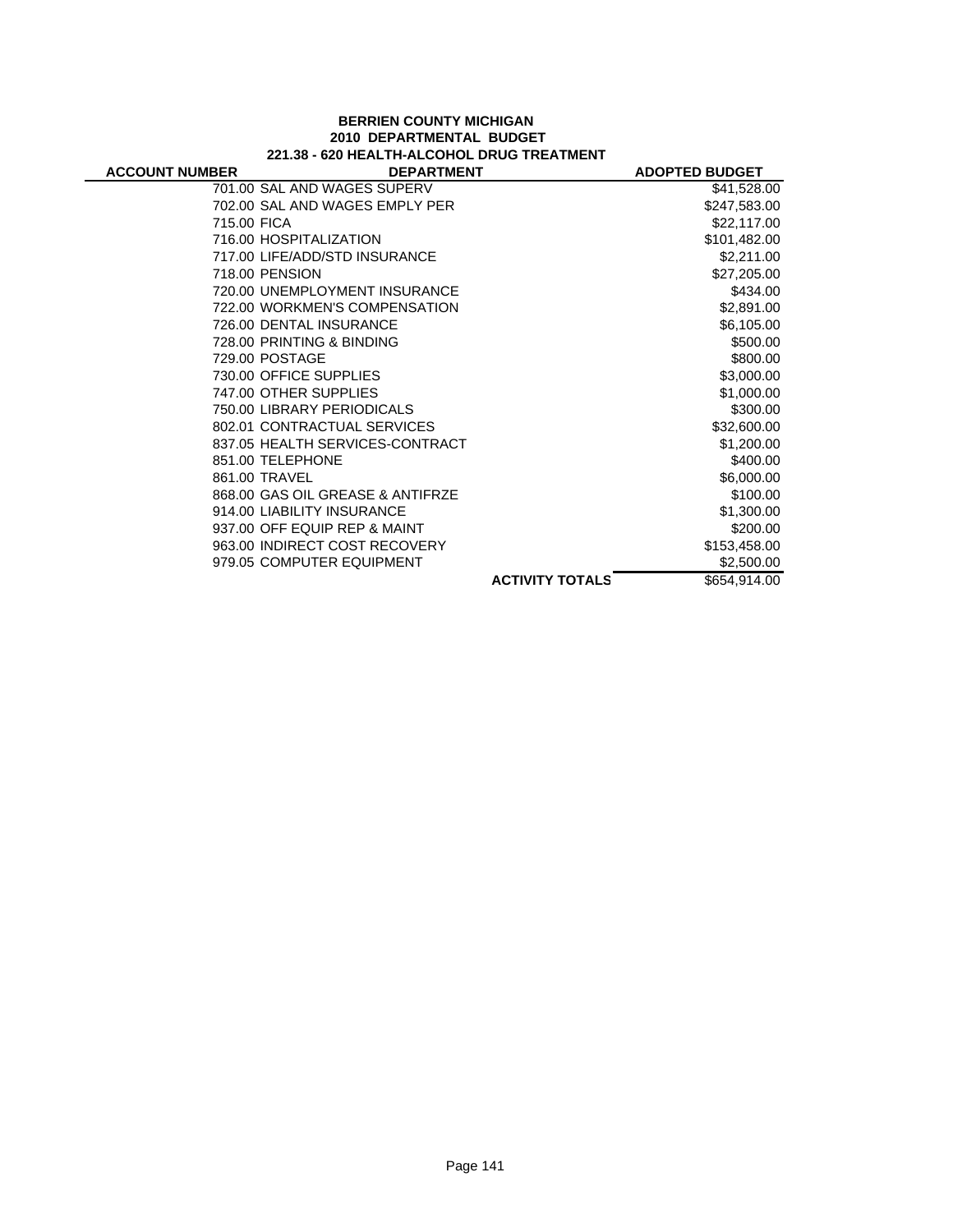#### **BERRIEN COUNTY MICHIGAN 2010 DEPARTMENTAL BUDGET 221.39 - 620 HEALTH-DRUG PREVENTION**

| <b>ACCOUNT NUMBER</b> | <b>DEPARTMENT</b>                |                        | <b>ADOPTED BUDGET</b> |
|-----------------------|----------------------------------|------------------------|-----------------------|
|                       | 701.00 SAL AND WAGES SUPERV      |                        | \$10,382.00           |
|                       | 702.00 SAL AND WAGES EMPLY PER   |                        | \$135,551.00          |
|                       | 703.00 SAL AND WAGES EMPLY TEM   |                        | \$1,761.00            |
| 715.00 FICA           |                                  |                        | \$11,299.00           |
|                       | 716.00 HOSPITALIZATION           |                        | \$50,741.00           |
|                       | 717.00 LIFE/ADD/STD INSURANCE    |                        | \$1,106.00            |
|                       | 718.00 PENSION                   |                        | \$13,732.00           |
|                       | 720.00 UNEMPLOYMENT INSURANCE    |                        | \$222.00              |
|                       | 722.00 WORKMEN'S COMPENSATION    |                        | \$1,477.00            |
|                       | 725.00 EMPLY TRAINING AND IMPROV |                        | \$500.00              |
|                       | 726.00 DENTAL INSURANCE          |                        | \$3,068.00            |
|                       | 728.00 PRINTING & BINDING        |                        | \$200.00              |
|                       | 729.00 POSTAGE                   |                        | \$1,000.00            |
|                       | 730.00 OFFICE SUPPLIES           |                        | \$1,500.00            |
|                       | 747.00 OTHER SUPPLIES            |                        | \$10,000.00           |
|                       | 802.01 CONTRACTUAL SERVICES      |                        | \$20,000.00           |
|                       | 817.00 MEMBERSHIP & SUBSCRIPTION |                        | \$400.00              |
|                       | 851.00 TELEPHONE                 |                        | \$125.00              |
|                       | 861.00 TRAVEL                    |                        | \$5,000.00            |
|                       | 868.00 GAS OIL GREASE & ANTIFRZE |                        | \$200.00              |
|                       | 937.00 OFF EQUIP REP & MAINT     |                        | \$600.00              |
|                       | 963.00 INDIRECT COST RECOVERY    |                        | \$64,463.00           |
|                       | 979.05 COMPUTER EQUIPMENT        |                        | \$1,500.00            |
|                       |                                  | <b>ACTIVITY TOTALS</b> | \$334,827.00          |
|                       |                                  |                        |                       |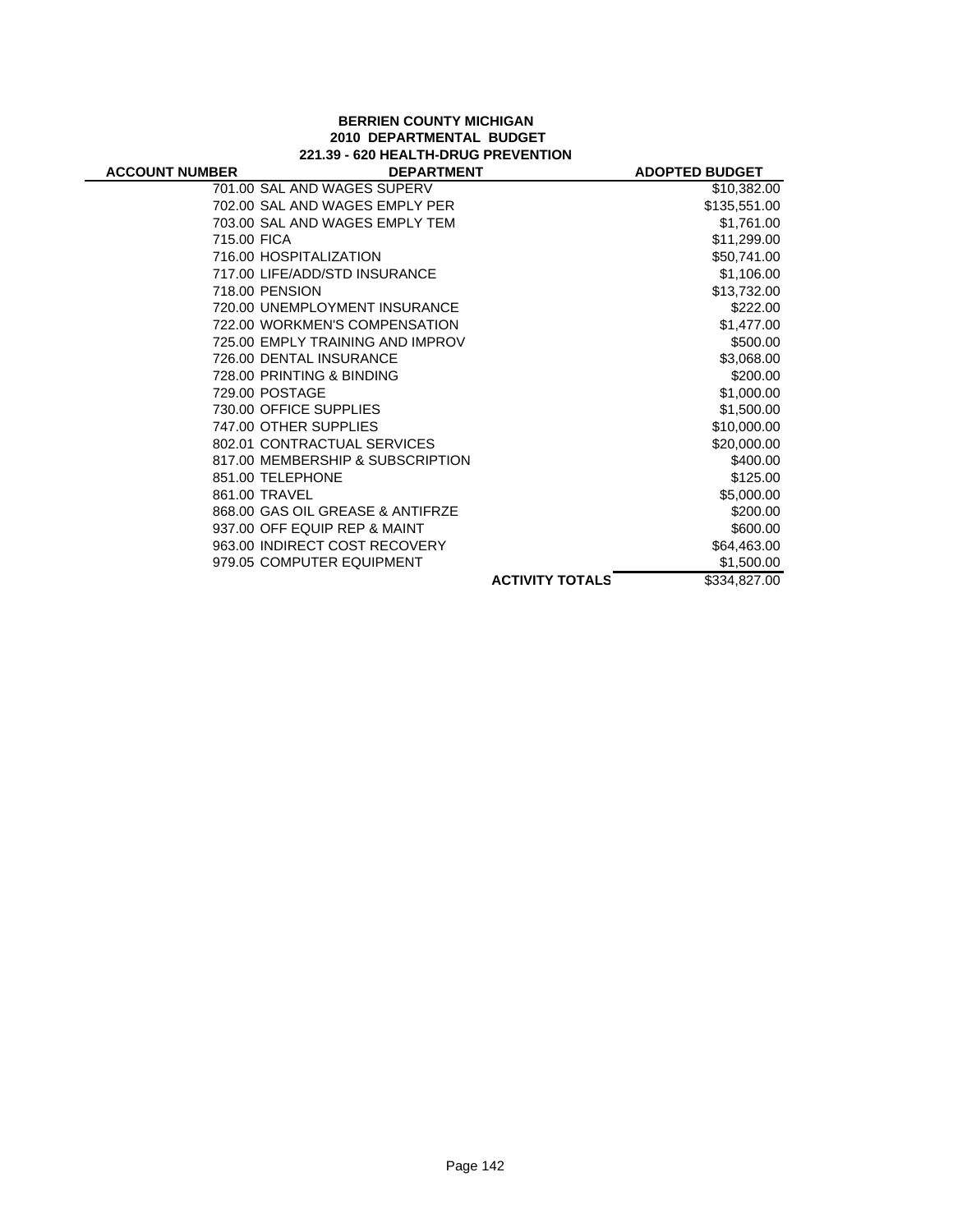#### **BERRIEN COUNTY MICHIGAN 2010 DEPARTMENTAL BUDGET 221.54 - 620 BREAST & CERVICAL CANCER CONTROL**

| <b>ACCOUNT NUMBER</b> | <b>DEPARTMENT</b>                |                        | <b>ADOPTED BUDGET</b> |
|-----------------------|----------------------------------|------------------------|-----------------------|
|                       | 702.00 SAL AND WAGES EMPLY PER   |                        | \$17,770.00           |
| 715.00 FICA           |                                  |                        | \$1,359.00            |
|                       | 716.00 HOSPITALIZATION           |                        | \$6,816.00            |
|                       | 717.00 LIFE/ADD/STD INSURANCE    |                        | \$149.00              |
|                       | 718.00 PENSION                   |                        | \$1,672.00            |
|                       | 720.00 UNEMPLOYMENT INSURANCE    |                        | \$27.00               |
|                       | 722.00 WORKMEN'S COMPENSATION    |                        | \$178.00              |
|                       | 726.00 DENTAL INSURANCE          |                        | \$405.00              |
|                       | 728.00 PRINTING & BINDING        |                        | \$200.00              |
|                       | 729.00 POSTAGE                   |                        | \$300.00              |
|                       | 730.00 OFFICE SUPPLIES           |                        | \$50.00               |
|                       | 747.00 OTHER SUPPLIES            |                        | \$600.00              |
|                       | 761.00 MEDICAL SUPPLIES          |                        | \$3,000.00            |
|                       | 802.01 CONTRACTUAL SERVICES      |                        | \$5,893.00            |
|                       | 837.05 HEALTH SERVICES-CONTRACT  |                        | \$4,500.00            |
|                       | 837.09 HEALTH SERV-MED DOCTOR    |                        | \$1,000.00            |
|                       | 861.00 TRAVEL                    |                        | \$700.00              |
|                       | 868.00 GAS OIL GREASE & ANTIFRZE |                        | \$40.00               |
|                       | 963.00 INDIRECT COST RECOVERY    |                        | \$15,341.00           |
|                       |                                  | <b>ACTIVITY TOTALS</b> | \$60,000,00           |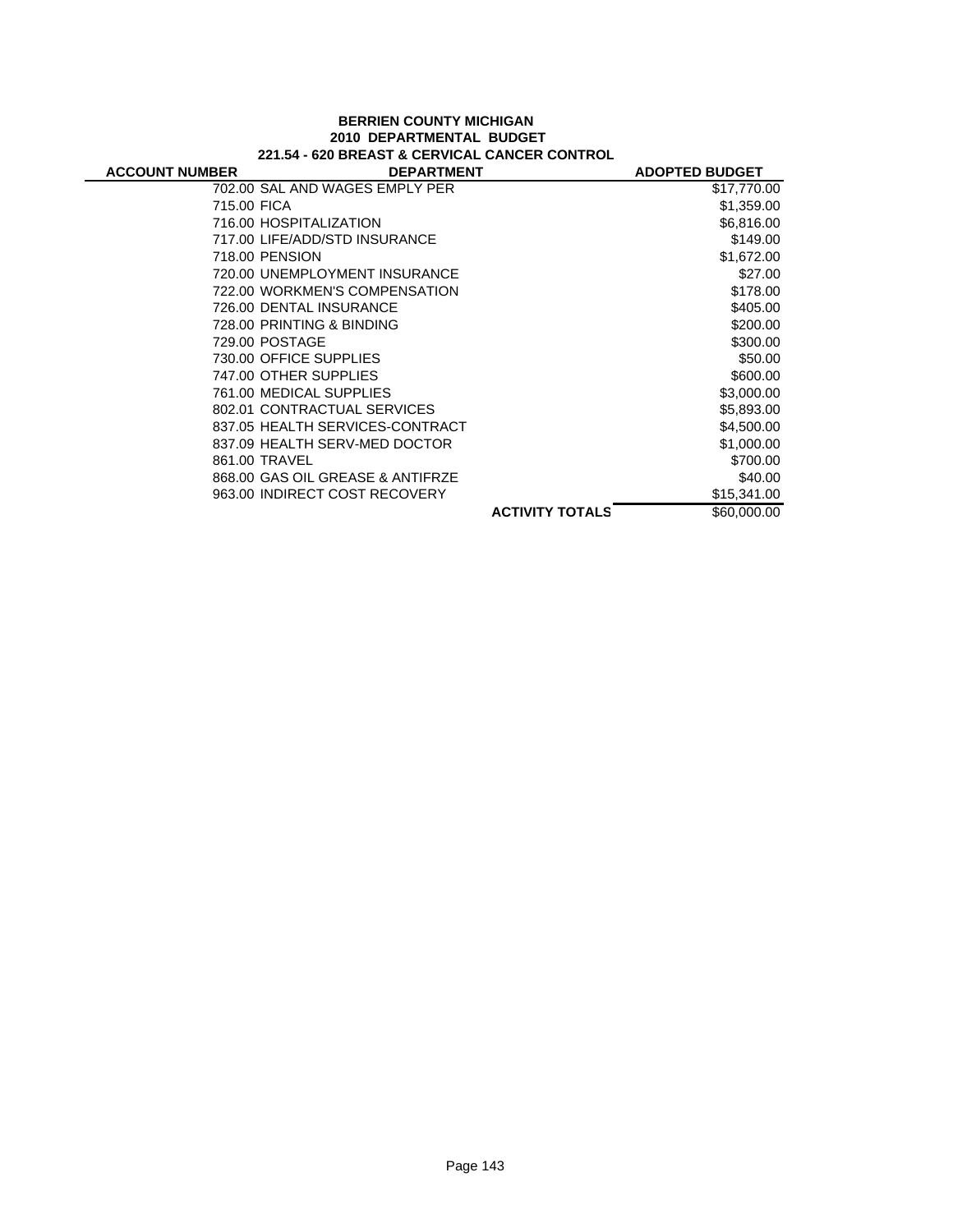|                       | 221.55 - 620 HEALTH-FAMILY PLANNING GRANT-440 |                        |                       |
|-----------------------|-----------------------------------------------|------------------------|-----------------------|
| <b>ACCOUNT NUMBER</b> | <b>DEPARTMENT</b>                             |                        | <b>ADOPTED BUDGET</b> |
|                       | 702.00 SAL AND WAGES EMPLY PER                |                        | \$79,297.00           |
|                       | 703.00 SAL AND WAGES EMPLY TEM                |                        | \$31,579.00           |
| 715.00 FICA           |                                               |                        | \$8,482.00            |
|                       | 716.00 HOSPITALIZATION                        |                        | \$29,535.00           |
|                       | 717.00 LIFE/ADD/STD INSURANCE                 |                        | \$643.00              |
|                       | 718.00 PENSION                                |                        | \$7,461.00            |
|                       | 720.00 UNEMPLOYMENT INSURANCE                 |                        | \$166.00              |
|                       | 722.00 WORKMEN'S COMPENSATION                 |                        | \$1,109.00            |
|                       | 725.00 EMPLY TRAINING AND IMPROV              |                        | \$1,000.00            |
|                       | 726.00 DENTAL INSURANCE                       |                        | \$1,755.00            |
|                       | 728.00 PRINTING & BINDING                     |                        | \$2,000.00            |
|                       | 729.00 POSTAGE                                |                        | \$1,200.00            |
|                       | 730.00 OFFICE SUPPLIES                        |                        | \$750.00              |
|                       | 747.00 OTHER SUPPLIES                         |                        | \$1,000.00            |
|                       | 752.00 UNIFORM CLEANING                       |                        | \$100.00              |
|                       | 761.00 MEDICAL SUPPLIES                       |                        | \$12,000.00           |
|                       | 762.00 DRUGS                                  |                        | \$120,000.00          |
|                       | 817.00 MEMBERSHIP & SUBSCRIPTION              |                        | \$600.00              |
|                       | 837.05 HEALTH SERVICES-CONTRACT               |                        | \$60,000.00           |
|                       | 837.08 HEALTH SERV-LABORATORY                 |                        | \$15,000.00           |
|                       | 837.09 HEALTH SERV-MED DOCTOR                 |                        | \$14,000.00           |
|                       | 851.00 TELEPHONE                              |                        | \$100.00              |
|                       | 861.00 TRAVEL                                 |                        | \$6,500.00            |
|                       | 868.00 GAS OIL GREASE & ANTIFRZE              |                        | \$400.00              |
|                       | 914.00 LIABILITY INSURANCE                    |                        | \$2,000.00            |
|                       | 935.00 EQUIPMENT REPAIRS & MAINT              |                        | \$150.00              |
|                       | 937.00 OFF EQUIP REP & MAINT                  |                        | \$100.00              |
|                       | 963.00 INDIRECT COST RECOVERY                 |                        | \$112,376.00          |
|                       | 982.00 MACHINERY & EQUIPMENT                  |                        | \$2,000.00            |
|                       |                                               | <b>ACTIVITY TOTALS</b> | \$511,303.00          |

# **BERRIEN COUNTY MICHIGAN 2010 DEPARTMENTAL BUDGET**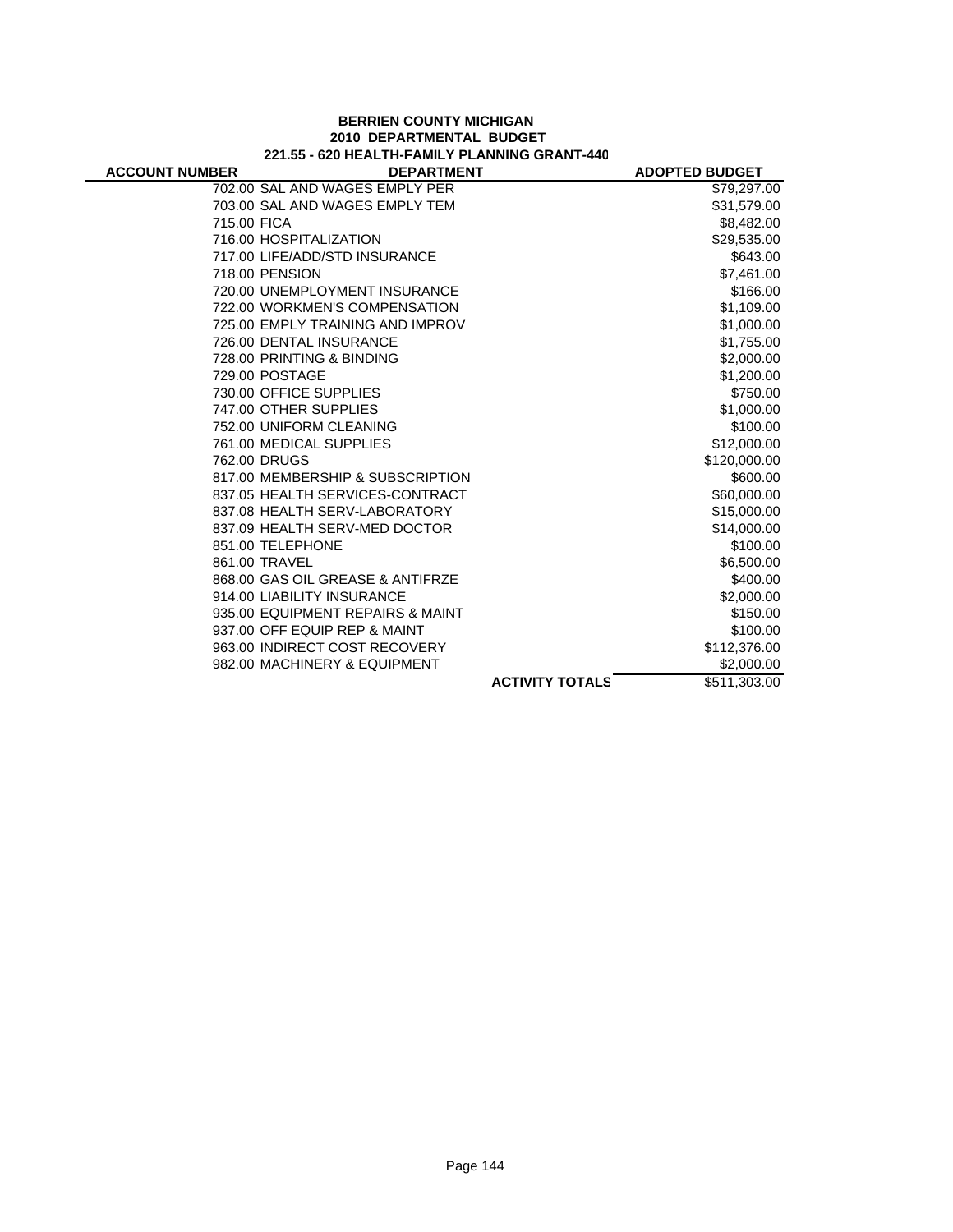## **BERRIEN COUNTY MICHIGAN 2010 DEPARTMENTAL BUDGET 221.61 - 620 HEALTH-IMMUNIZATIONS**

| <b>ACCOUNT NUMBER</b> | <b>DEPARTMENT</b>                |                        | <b>ADOPTED BUDGET</b> |
|-----------------------|----------------------------------|------------------------|-----------------------|
|                       | 702.00 SAL AND WAGES EMPLY PER   |                        | \$65,297.00           |
| 715.00 FICA           |                                  |                        | \$4,995.00            |
|                       | 716.00 HOSPITALIZATION           |                        | \$22,720.00           |
|                       | 717.00 LIFE/ADD/STD INSURANCE    |                        | \$660.00              |
|                       | 718.00 PENSION                   |                        | \$6,144.00            |
|                       | 720.00 UNEMPLOYMENT INSURANCE    |                        | \$98.00               |
|                       | 722.00 WORKMEN'S COMPENSATION    |                        | \$653.00              |
|                       | 725.00 EMPLY TRAINING AND IMPROV |                        | \$200.00              |
|                       | 726.00 DENTAL INSURANCE          |                        | \$1,350.00            |
|                       | 728.00 PRINTING & BINDING        |                        | \$600.00              |
|                       | 729.00 POSTAGE                   |                        | \$1,500.00            |
|                       | 730.00 OFFICE SUPPLIES           |                        | \$500.00              |
|                       | 747.00 OTHER SUPPLIES            |                        | \$200.00              |
|                       | 750.00 LIBRARY PERIODICALS       |                        | \$200.00              |
|                       | 761.00 MEDICAL SUPPLIES          |                        | \$2,500.00            |
|                       | 762.00 DRUGS                     |                        | \$50.00               |
|                       | 837.09 HEALTH SERV-MED DOCTOR    |                        | \$31,200.00           |
|                       | 851.00 TELEPHONE                 |                        | \$100.00              |
|                       | 861.00 TRAVEL                    |                        | \$1,500.00            |
|                       | 868.00 GAS OIL GREASE & ANTIFRZE |                        | \$450.00              |
|                       | 914.00 LIABILITY INSURANCE       |                        | \$1,500.00            |
|                       | 963.00 INDIRECT COST RECOVERY    |                        | \$68,778.00           |
|                       |                                  | <b>ACTIVITY TOTALS</b> | \$211,195.00          |
|                       |                                  |                        |                       |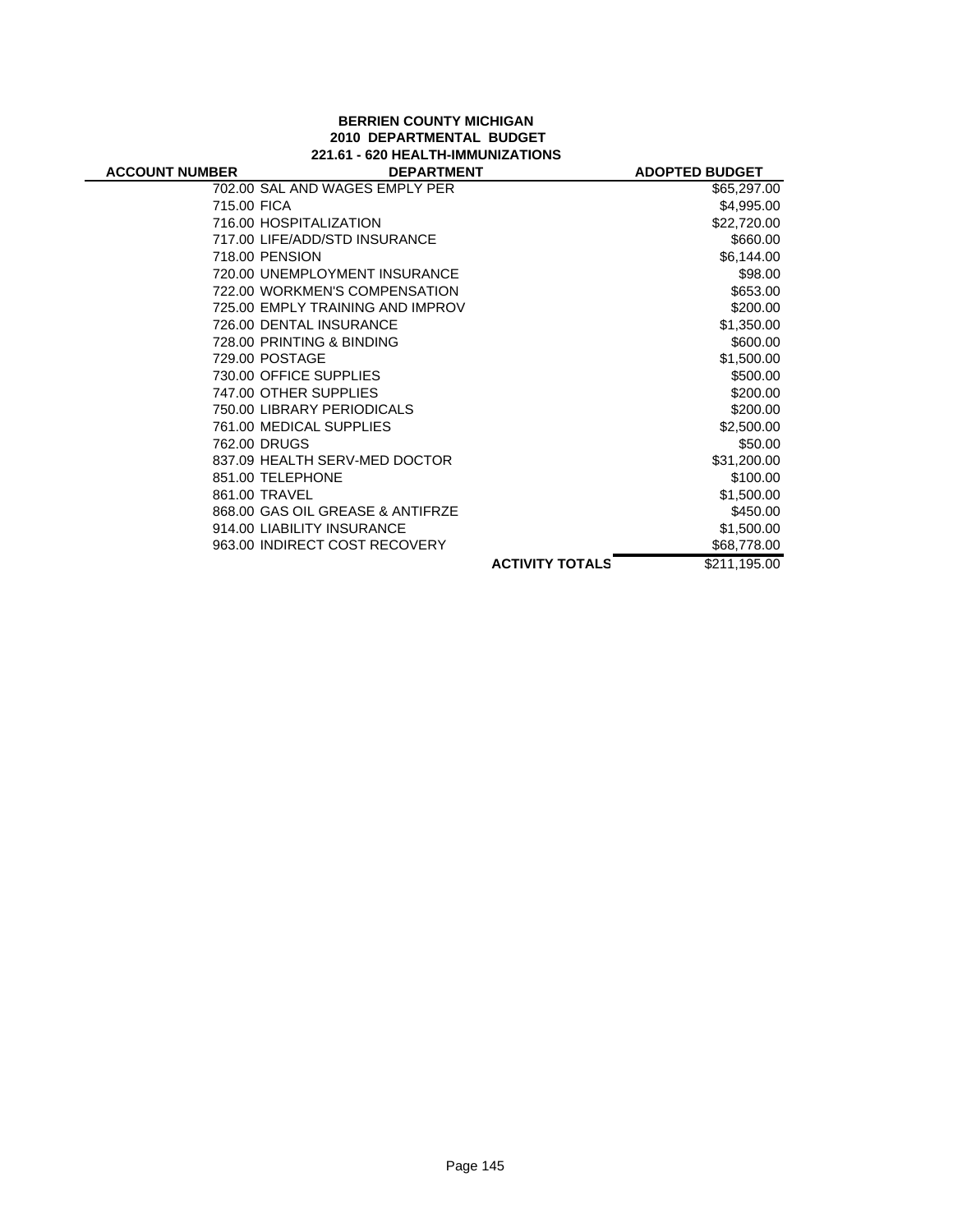# **BERRIEN COUNTY MICHIGAN 2010 DEPARTMENTAL BUDGET 221.62 - 620 HEALTH-T B CONTROL**

J.

| <b>ACCOUNT NUMBER</b> | <b>DEPARTMENT</b>                |                        | <b>ADOPTED BUDGET</b> |
|-----------------------|----------------------------------|------------------------|-----------------------|
|                       | 702.00 SAL AND WAGES EMPLY PER   |                        | \$52,541.00           |
| 715.00 FICA           |                                  |                        | \$4,019.00            |
|                       | 716.00 HOSPITALIZATION           |                        | \$14,541.00           |
|                       | 717.00 LIFE/ADD/STD INSURANCE    |                        | \$317.00              |
|                       | 718.00 PENSION                   |                        | \$4,944.00            |
|                       | 720.00 UNEMPLOYMENT INSURANCE    |                        | \$79.00               |
|                       | 722.00 WORKMEN'S COMPENSATION    |                        | \$525.00              |
|                       | 725.00 EMPLY TRAINING AND IMPROV |                        | \$100.00              |
|                       | 726.00 DENTAL INSURANCE          |                        | \$864.00              |
|                       | 728.00 PRINTING & BINDING        |                        | \$150.00              |
|                       | 729.00 POSTAGE                   |                        | \$150.00              |
|                       | 730.00 OFFICE SUPPLIES           |                        | \$100.00              |
|                       | 747.00 OTHER SUPPLIES            |                        | \$50.00               |
|                       | 761.00 MEDICAL SUPPLIES          |                        | \$3,200.00            |
|                       | 851.00 TELEPHONE                 |                        | \$50.00               |
|                       | 861.00 TRAVEL                    |                        | \$1,000.00            |
|                       | 868.00 GAS OIL GREASE & ANTIFRZE |                        | \$250.00              |
|                       | 914.00 LIABILITY INSURANCE       |                        | \$1,100.00            |
|                       | 963.00 INDIRECT COST RECOVERY    |                        | \$23,121.00           |
|                       |                                  | <b>ACTIVITY TOTALS</b> | \$107.101.00          |
|                       |                                  |                        |                       |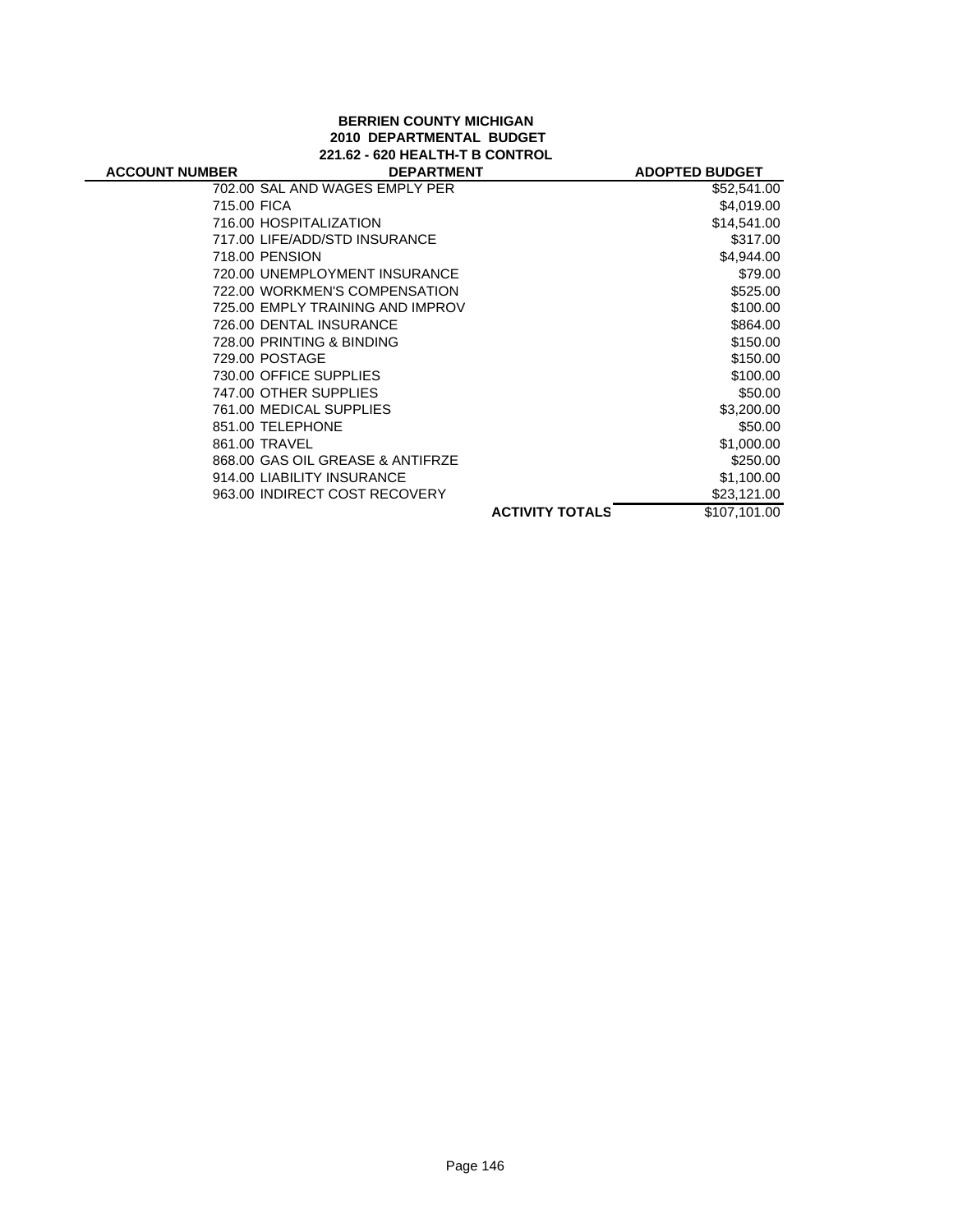#### **BERRIEN COUNTY MICHIGAN 2010 DEPARTMENTAL BUDGET 221.63 - 620 HEALTH-LEAD ABATEMENT PROGRAM**

| <b>ACCOUNT NUMBER</b> | <b>DEPARTMENT</b>                |                        | <b>ADOPTED BUDGET</b> |
|-----------------------|----------------------------------|------------------------|-----------------------|
|                       | 702.00 SAL AND WAGES EMPLY PER   |                        | \$27,862.00           |
| 715.00 FICA           |                                  |                        | \$2,131.00            |
|                       | 717.00 LIFE/ADD/STD INSURANCE    |                        | \$264.00              |
|                       | 718.00 PENSION                   |                        | \$2,622.00            |
|                       | 720.00 UNEMPLOYMENT INSURANCE    |                        | \$42.00               |
|                       | 722.00 WORKMEN'S COMPENSATION    |                        | \$279.00              |
|                       | 725.00 EMPLY TRAINING AND IMPROV |                        | \$50.00               |
|                       | 726.00 DENTAL INSURANCE          |                        | \$720.00              |
|                       | 728.00 PRINTING & BINDING        |                        | \$25.00               |
|                       | 729.00 POSTAGE                   |                        | \$750.00              |
|                       | 730.00 OFFICE SUPPLIES           |                        | \$250.00              |
|                       | 747.00 OTHER SUPPLIES            |                        | \$500.00              |
|                       | 851.00 TELEPHONE                 |                        | \$70.00               |
|                       | 861.00 TRAVEL                    |                        | \$250.00              |
|                       | 868.00 GAS OIL GREASE & ANTIFRZE |                        | \$200.00              |
|                       | 963.00 INDIRECT COST RECOVERY    |                        | \$18,623.00           |
|                       |                                  | <b>ACTIVITY TOTALS</b> | \$54,638.00           |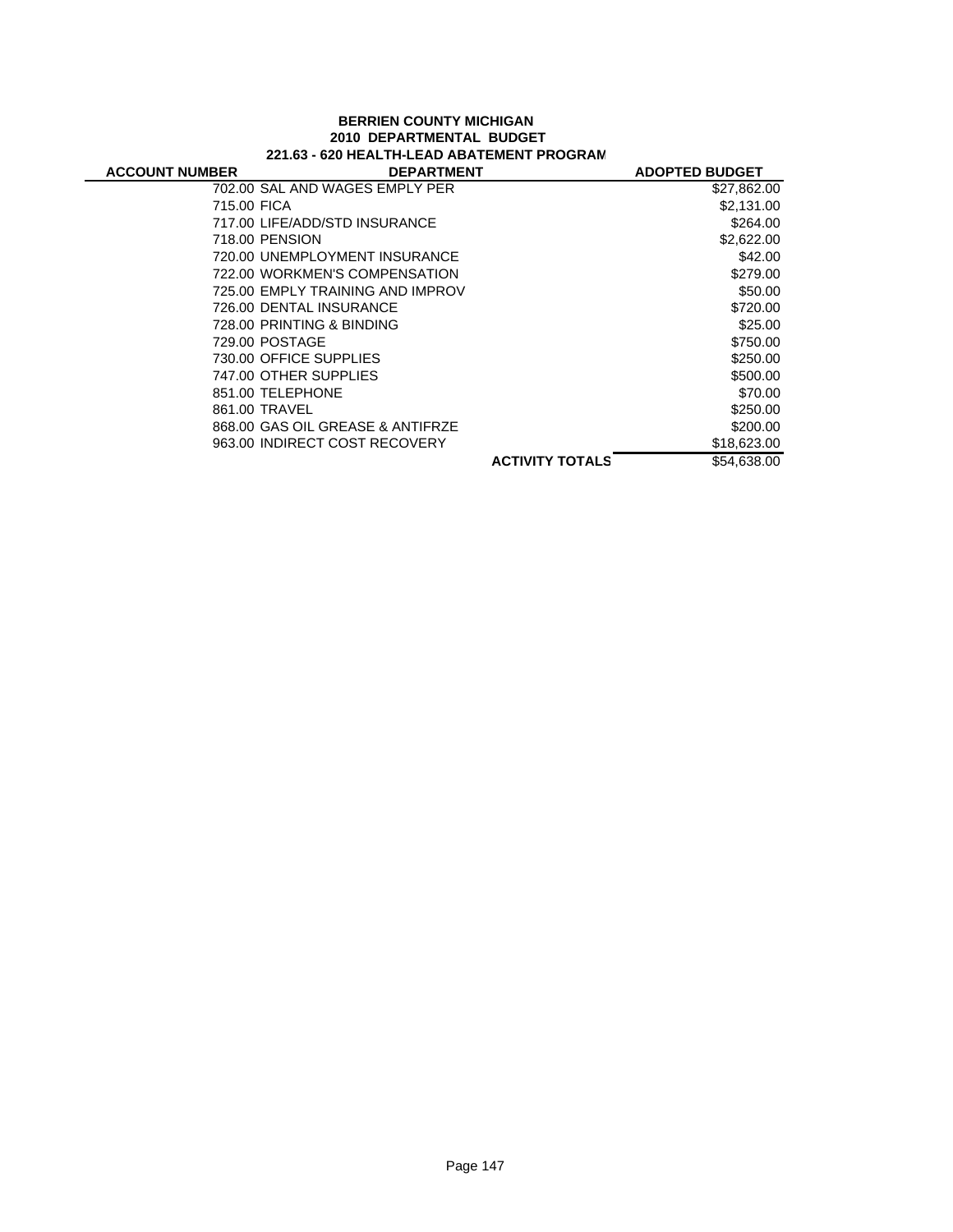#### **BERRIEN COUNTY MICHIGAN 2010 DEPARTMENTAL BUDGET 221.68 - 620 ACCRED & QUAL IMP/PUB HLTH-RW JOHN**

| <b>ACCOUNT NUMBER</b> | <b>DEPARTMENT</b>              |                        | <b>ADOPTED BUDGET</b> |
|-----------------------|--------------------------------|------------------------|-----------------------|
|                       | 701.00 SAL AND WAGES SUPERV    |                        | \$14,257.00           |
|                       | 702.00 SAL AND WAGES EMPLY PER |                        | \$4,278.00            |
|                       | 703.00 SAL AND WAGES EMPLY TEM |                        | \$3,120.00            |
| 715.00 FICA           |                                |                        | \$1,657.00            |
|                       | 716.00 HOSPITALIZATION         |                        | \$4,392.00            |
|                       | 717.00 LIFE/ADD/STD INSURANCE  |                        | \$96.00               |
|                       | 718.00 PENSION                 |                        | \$1,744.00            |
|                       | 720.00 UNEMPLOYMENT INSURANCE  |                        | \$32.00               |
|                       | 722.00 WORKMEN'S COMPENSATION  |                        | \$217.00              |
|                       | 726.00 DENTAL INSURANCE        |                        | \$270.00              |
|                       | 747.00 OTHER SUPPLIES          |                        | \$7,217.00            |
|                       | 802.01 CONTRACTUAL SERVICES    |                        | \$40,000.00           |
|                       | 861.00 TRAVEL                  |                        | \$2,720.00            |
|                       |                                | <b>ACTIVITY TOTALS</b> | \$80,000,00           |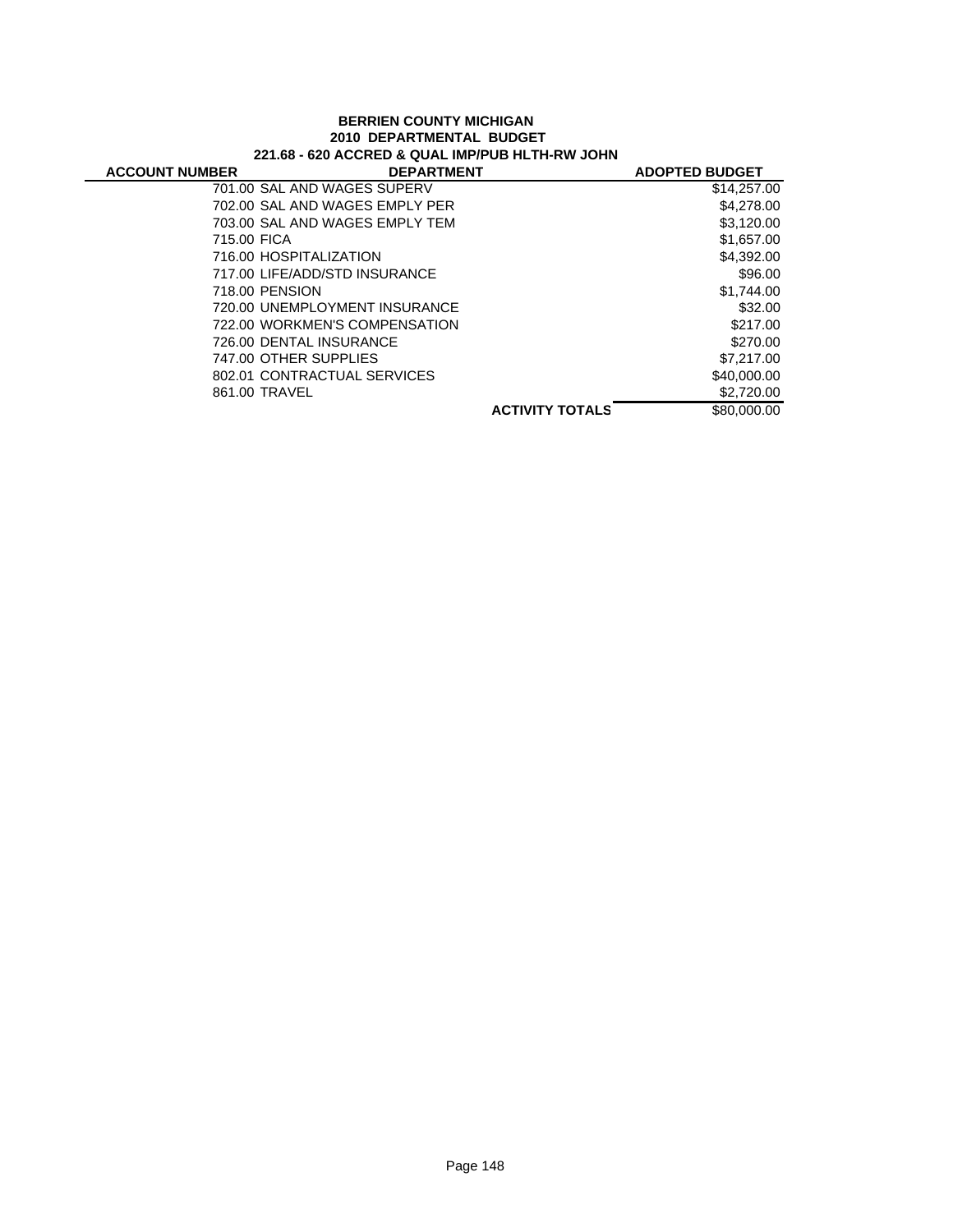## **BERRIEN COUNTY MICHIGAN 2010 DEPARTMENTAL BUDGET 221.70 - 620 HEALTH-WIC GRANT-413**

|                                  |                        | <b>ADOPTED BUDGET</b> |
|----------------------------------|------------------------|-----------------------|
| 702.00 SAL AND WAGES EMPLY PER   |                        | \$252,680.00          |
| 703.00 SAL AND WAGES EMPLY TEM   |                        | \$12,103.00           |
| 715.00 FICA                      |                        | \$20,256.00           |
| 716.00 HOSPITALIZATION           |                        | \$106,026.00          |
| 717.00 LIFE/ADD/STD INSURANCE    |                        | \$2,310.00            |
| 718.00 PENSION                   |                        | \$23,777.00           |
| 720.00 UNEMPLOYMENT INSURANCE    |                        | \$397.00              |
| 722.00 WORKMEN'S COMPENSATION    |                        | \$2,648.00            |
| 725.00 EMPLY TRAINING AND IMPROV |                        | \$200.00              |
| 726.00 DENTAL INSURANCE          |                        | \$6,300.00            |
| 728.00 PRINTING & BINDING        |                        | \$1,000.00            |
| 729.00 POSTAGE                   |                        | \$200.00              |
| 730.00 OFFICE SUPPLIES           |                        | \$1,500.00            |
| 747.00 OTHER SUPPLIES            |                        | \$500.00              |
| 752.00 UNIFORM CLEANING          |                        | \$150.00              |
| 761.00 MEDICAL SUPPLIES          |                        | \$6,000.00            |
| 802.01 CONTRACTUAL SERVICES      |                        | \$10,500.00           |
| 851.00 TELEPHONE                 |                        | \$1,500.00            |
| 861.00 TRAVEL                    |                        | \$2,000.00            |
| 868.00 GAS OIL GREASE & ANTIFRZE |                        | \$350.00              |
| 914.00 LIABILITY INSURANCE       |                        | \$1,000.00            |
| 935.00 EQUIPMENT REPAIRS & MAINT |                        | \$100.00              |
| 937.00 OFF EQUIP REP & MAINT     |                        | \$100.00              |
| 963.00 INDIRECT COST RECOVERY    |                        | \$160,038.00          |
|                                  | <b>ACTIVITY TOTALS</b> | \$611,635.00          |
|                                  |                        | <b>DEPARTMENT</b>     |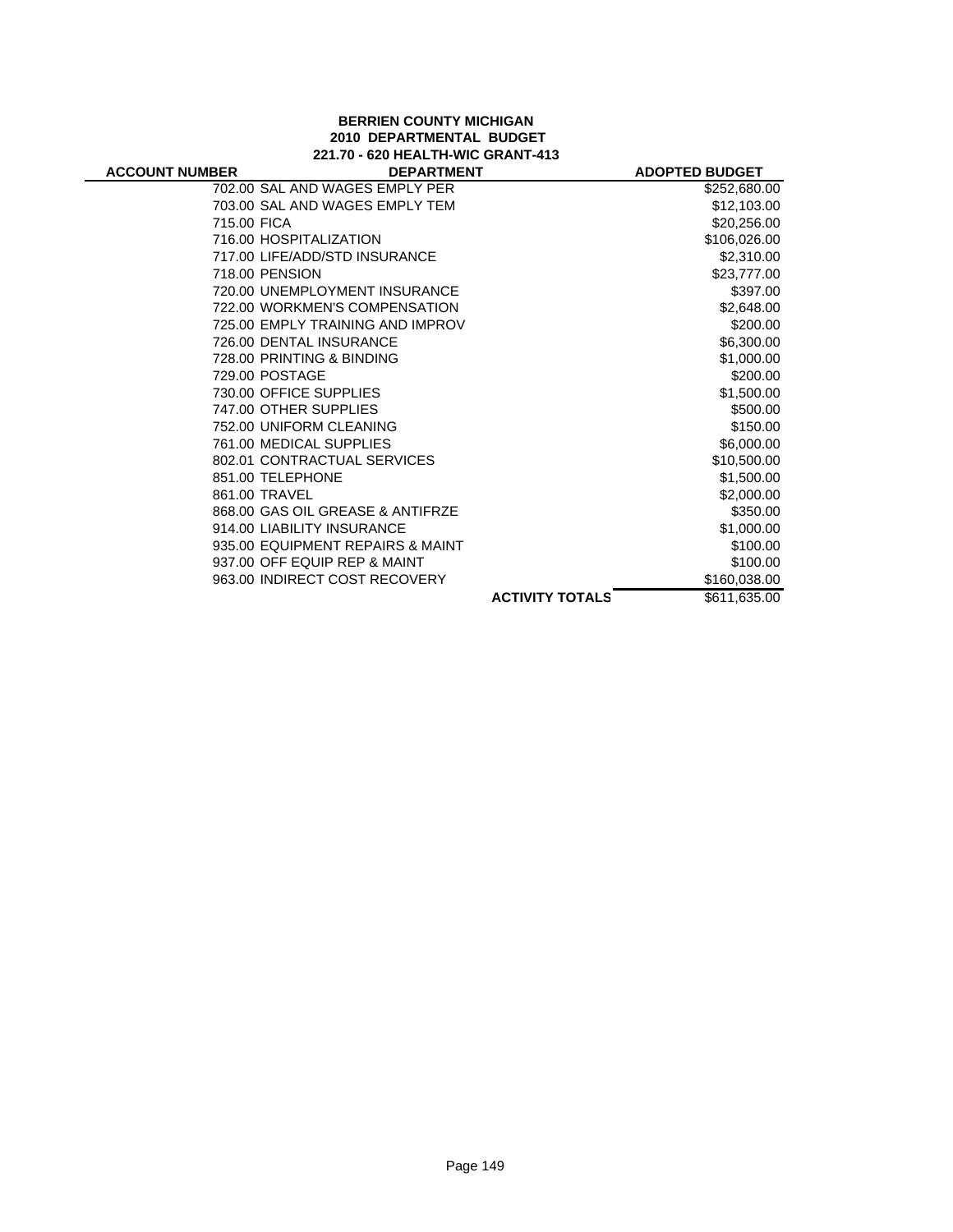## **BERRIEN COUNTY MICHIGAN 2010 DEPARTMENTAL BUDGET 221.85 - 620 HEALTH-CRIPPLED CHILDREN**

| <b>ACCOUNT NUMBER</b> | <b>DEPARTMENT</b>                |                        | <b>ADOPTED BUDGET</b> |
|-----------------------|----------------------------------|------------------------|-----------------------|
|                       | 702.00 SAL AND WAGES EMPLY PER   |                        | \$57,980.00           |
| 715.00 FICA           |                                  |                        | \$4,435.00            |
|                       | 716.00 HOSPITALIZATION           |                        | \$30,293.00           |
|                       | 717.00 LIFE/ADD/STD INSURANCE    |                        | \$660.00              |
|                       | 718.00 PENSION                   |                        | \$5,456.00            |
|                       | 720.00 UNEMPLOYMENT INSURANCE    |                        | \$87.00               |
|                       | 722.00 WORKMEN'S COMPENSATION    |                        | \$580.00              |
|                       | 725.00 EMPLY TRAINING AND IMPROV |                        | \$50.00               |
|                       | 726.00 DENTAL INSURANCE          |                        | \$1,800.00            |
|                       | 729.00 POSTAGE                   |                        | \$1,500.00            |
|                       | 730.00 OFFICE SUPPLIES           |                        | \$300.00              |
|                       | 851.00 TELEPHONE                 |                        | \$100.00              |
|                       | 861.00 TRAVEL                    |                        | \$500.00              |
|                       | 868.00 GAS OIL GREASE & ANTIFRZE |                        | \$150.00              |
|                       | 963.00 INDIRECT COST RECOVERY    |                        | \$48,218.00           |
|                       |                                  | <b>ACTIVITY TOTALS</b> | \$152,109.00          |
|                       |                                  |                        |                       |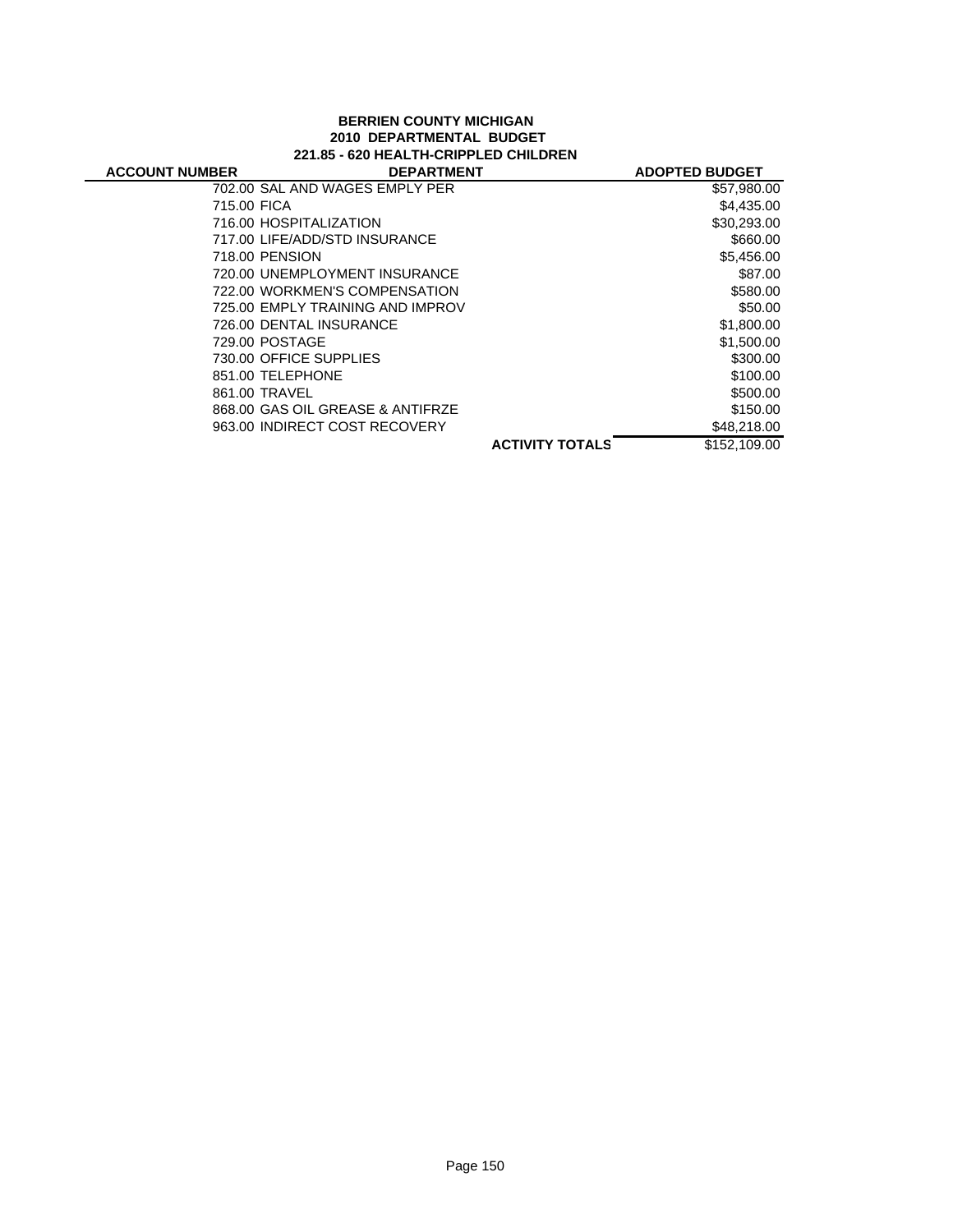## **BERRIEN COUNTY MICHIGAN 2010 DEPARTMENTAL BUDGET 221.93 - 620 HEALTH-AIDS COUNSELING & TEST**

| <b>ACCOUNT NUMBER</b> | <b>DEPARTMENT</b>                |                        | <b>ADOPTED BUDGET</b> |
|-----------------------|----------------------------------|------------------------|-----------------------|
|                       | 702.00 SAL AND WAGES EMPLY PER   |                        | \$43,508.00           |
| 715.00 FICA           |                                  |                        | \$3,328.00            |
|                       | 716.00 HOSPITALIZATION           |                        | \$14,844.00           |
|                       | 717.00 LIFE/ADD/STD INSURANCE    |                        | \$323.00              |
|                       | 718.00 PENSION                   |                        | \$4,094.00            |
|                       | 720.00 UNEMPLOYMENT INSURANCE    |                        | \$65.00               |
|                       | 722.00 WORKMEN'S COMPENSATION    |                        | \$435.00              |
|                       | 725.00 EMPLY TRAINING AND IMPROV |                        | \$300.00              |
|                       | 726.00 DENTAL INSURANCE          |                        | \$882.00              |
|                       | 747.00 OTHER SUPPLIES            |                        | \$1,000.00            |
|                       | 837.09 HEALTH SERV-MED DOCTOR    |                        | \$15,000.00           |
|                       | 851.00 TELEPHONE                 |                        | \$132.00              |
|                       | 861.00 TRAVEL                    |                        | \$1,700.00            |
|                       | 868.00 GAS OIL GREASE & ANTIFRZE |                        | \$100.00              |
|                       | 914.00 LIABILITY INSURANCE       |                        | \$600.00              |
|                       | 963.00 INDIRECT COST RECOVERY    |                        | \$15,502.00           |
|                       |                                  | <b>ACTIVITY TOTALS</b> | \$101,813.00          |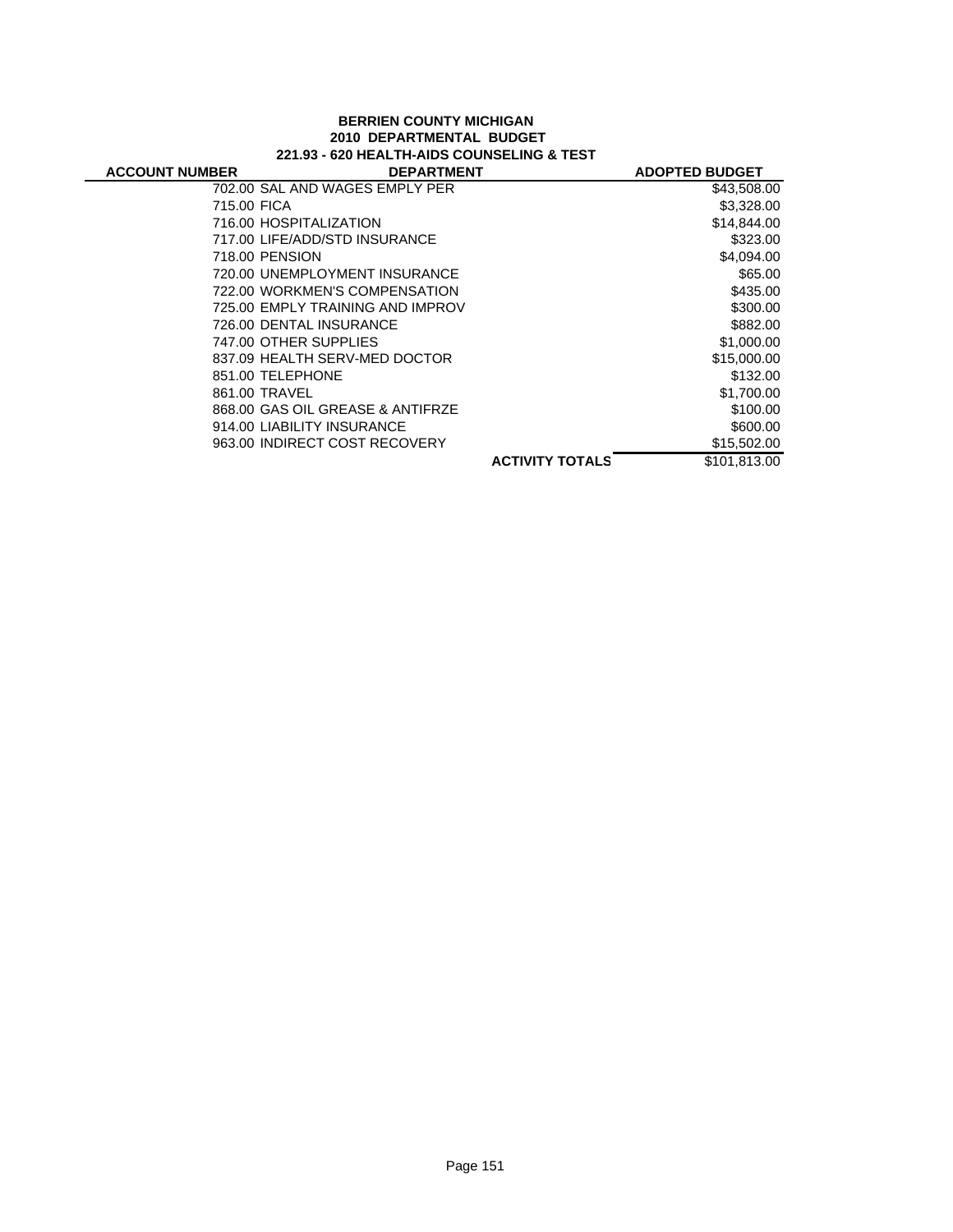#### **BERRIEN COUNTY MICHIGAN 2010 DEPARTMENTAL BUDGET 221.98 - 620 HEALTH-PRENATAL & EARLY CHILDHOOD PROGRAM**

÷,

| <b>ACCOUNT NUMBER</b> | <b>DEPARTMENT</b>                |                        | <b>ADOPTED BUDGET</b> |
|-----------------------|----------------------------------|------------------------|-----------------------|
|                       | 701.00 SAL AND WAGES SUPERV      |                        | \$15,411.00           |
|                       | 702.00 SAL AND WAGES EMPLY PER   |                        | \$236,765.00          |
|                       | 703.00 SAL AND WAGES EMPLY TEM   |                        | \$13,261.00           |
| 715.00 FICA           |                                  |                        | \$20,306.00           |
|                       | 716.00 HOSPITALIZATION           |                        | \$71,188.00           |
|                       | 717.00 LIFE/ADD/STD INSURANCE    |                        | \$1,716.00            |
|                       | 718.00 PENSION                   |                        | \$23,729.00           |
|                       | 720.00 UNEMPLOYMENT INSURANCE    |                        | \$398.00              |
|                       | 722.00 WORKMEN'S COMPENSATION    |                        | \$2,654.00            |
|                       | 725.00 EMPLY TRAINING AND IMPROV |                        | \$5,160.00            |
|                       | 726.00 DENTAL INSURANCE          |                        | \$4,715.00            |
|                       | 728.00 PRINTING & BINDING        |                        | \$4,000.00            |
|                       | 729.00 POSTAGE                   |                        | \$400.00              |
|                       | 730.00 OFFICE SUPPLIES           |                        | \$1,000.00            |
|                       | 747.00 OTHER SUPPLIES            |                        | \$8,000.00            |
|                       | 761.00 MEDICAL SUPPLIES          |                        | \$300.00              |
|                       | 802.01 CONTRACTUAL SERVICES      |                        | \$9,200.00            |
|                       | 817.00 MEMBERSHIP & SUBSCRIPTION |                        | \$50.00               |
|                       | 851.00 TELEPHONE                 |                        | \$1,500.00            |
|                       | 861.00 TRAVEL                    |                        | \$12,000.00           |
|                       | 868.00 GAS OIL GREASE & ANTIFRZE |                        | \$1,200.00            |
|                       | 914.00 LIABILITY INSURANCE       |                        | \$1,500.00            |
|                       | 935.00 EQUIPMENT REPAIRS & MAINT |                        | \$100.00              |
|                       | 941.00 BUILDING RENTAL           |                        | \$150.00              |
|                       | 963.00 INDIRECT COST RECOVERY    |                        | \$163,892.00          |
|                       | 979.00 OFFICE EQUIP & FURNITURE  |                        | \$800.00              |
|                       |                                  | <b>ACTIVITY TOTALS</b> | \$599,395.00          |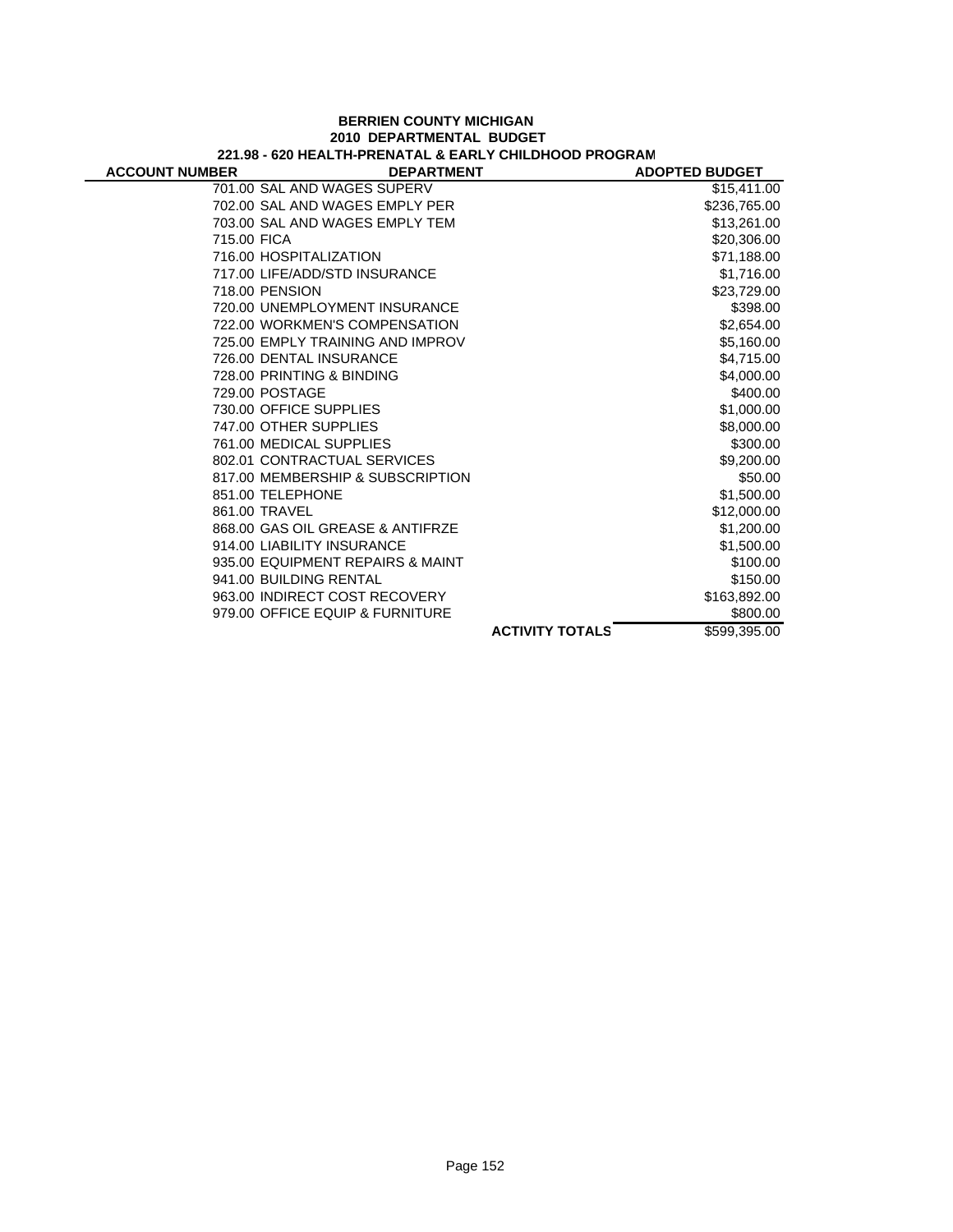## **BERRIEN COUNTY MICHIGAN 2010 DEPARTMENTAL BUDGET 227.00 - 529 ENVIRONMENTAL AFFAIRS**

| <b>ACCOUNT NUMBER</b> | <b>DEPARTMENT</b>                |                        | <b>ADOPTED BUDGET</b> |
|-----------------------|----------------------------------|------------------------|-----------------------|
|                       | 725.00 EMPLY TRAINING AND IMPROV |                        | \$300.00              |
|                       | 730.00 OFFICE SUPPLIES           |                        | \$1,000.00            |
|                       | 741.00 SUPPLIES-PARK MAINT       |                        | \$500.00              |
|                       | 746.00 OTHER EDUCATIONAL SUPPL   |                        | \$4,000.00            |
|                       | 746.02 SAFETY EQUIPMENT/GEAR     |                        | \$50.00               |
|                       | 747.00 OTHER SUPPLIES            |                        | \$2,000.00            |
|                       | 802.00 CONSULTANTS               |                        | \$15,000.00           |
|                       | 802.01 CONTRACTUAL SERVICES      |                        | \$331,000.00          |
|                       | 802.09 OTHER CONTRACTUAL         |                        | \$9,700.00            |
|                       | 817.00 MEMBERSHIP & SUBSCRIPTION |                        | \$500.00              |
|                       | 861.00 TRAVEL                    |                        | \$350.00              |
|                       | 901.00 ADVERTISING               |                        | \$5,000.00            |
|                       | 947.00 EQUIPMENT RENTAL          |                        | \$650.00              |
|                       | 956.00 MISCELLANEOUS             |                        | \$100.00              |
|                       | 956.04 MISC-MEETING EXPENSES     |                        | \$50.00               |
|                       | 979.00 OFFICE EQUIP & FURNITURE  |                        | \$100.00              |
|                       | 980.00 BOOKS                     |                        | \$100.00              |
|                       | 999.00 APPROP-COUNTY AGENCIES    |                        | \$30,000.00           |
|                       |                                  | <b>ACTIVITY TOTALS</b> | \$400,400.00          |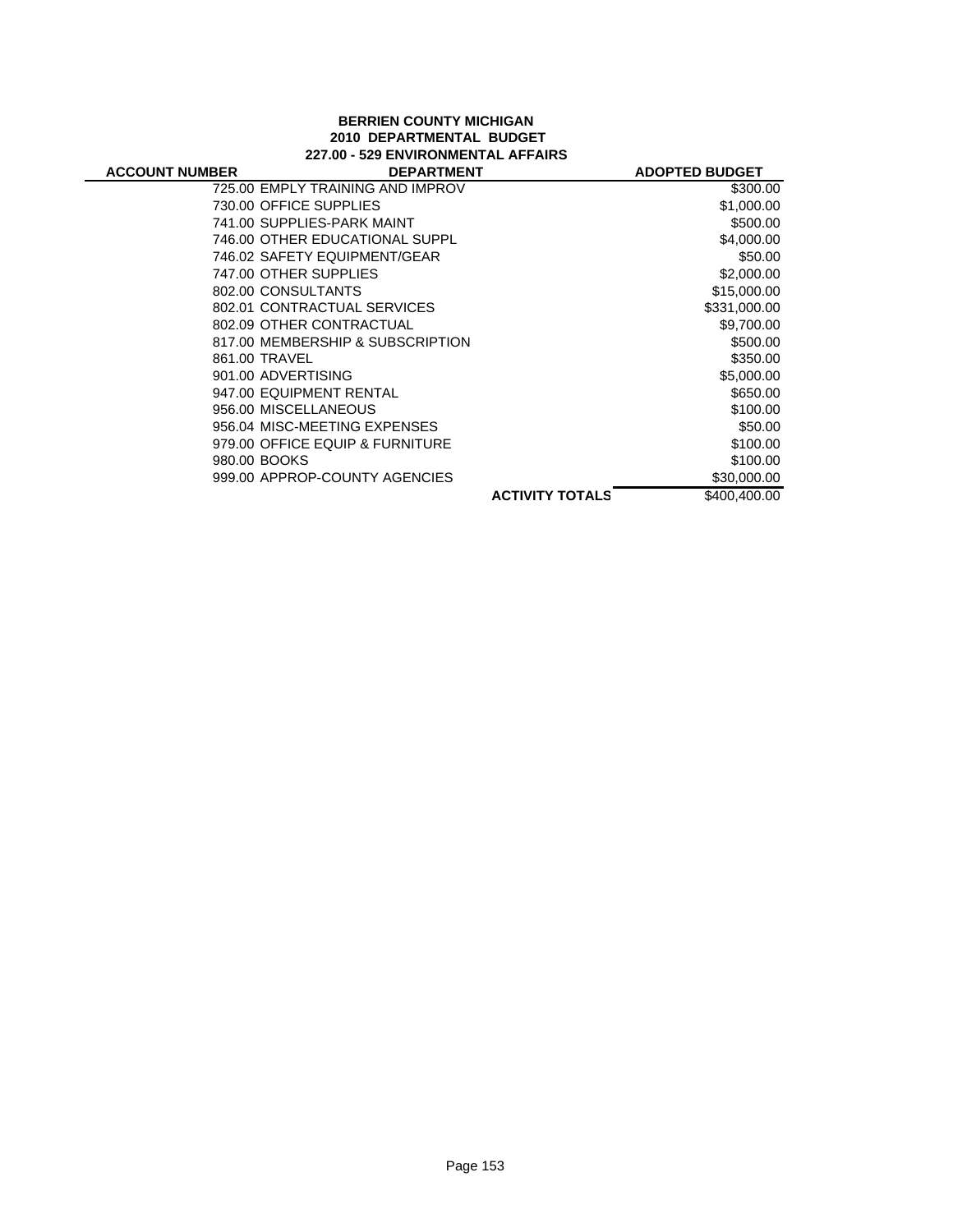## **BERRIEN COUNTY MICHIGAN 2010 DEPARTMENTAL BUDGET 227.00 - 531 INFRASTRUCTURE IMPROVEMENTS**

| ELIVY VYI INI INAVIINVYI VINE INII INV YEMEN I V |                               |                       |  |
|--------------------------------------------------|-------------------------------|-----------------------|--|
| <b>ACCOUNT NUMBER</b>                            | <b>DEPARTMENT</b>             | <b>ADOPTED BUDGET</b> |  |
|                                                  | 802.01 CONTRACTUAL SERVICES   | \$135,000.00          |  |
|                                                  | 947.05 LEASED BLDG AUTH PMT   | \$1,299,388.00        |  |
|                                                  | 999.00 APPROP-COUNTY AGENCIES | \$123,000.00          |  |
|                                                  | <b>ACTIVITY TOTALS</b>        | \$1,557,388,00        |  |
|                                                  |                               |                       |  |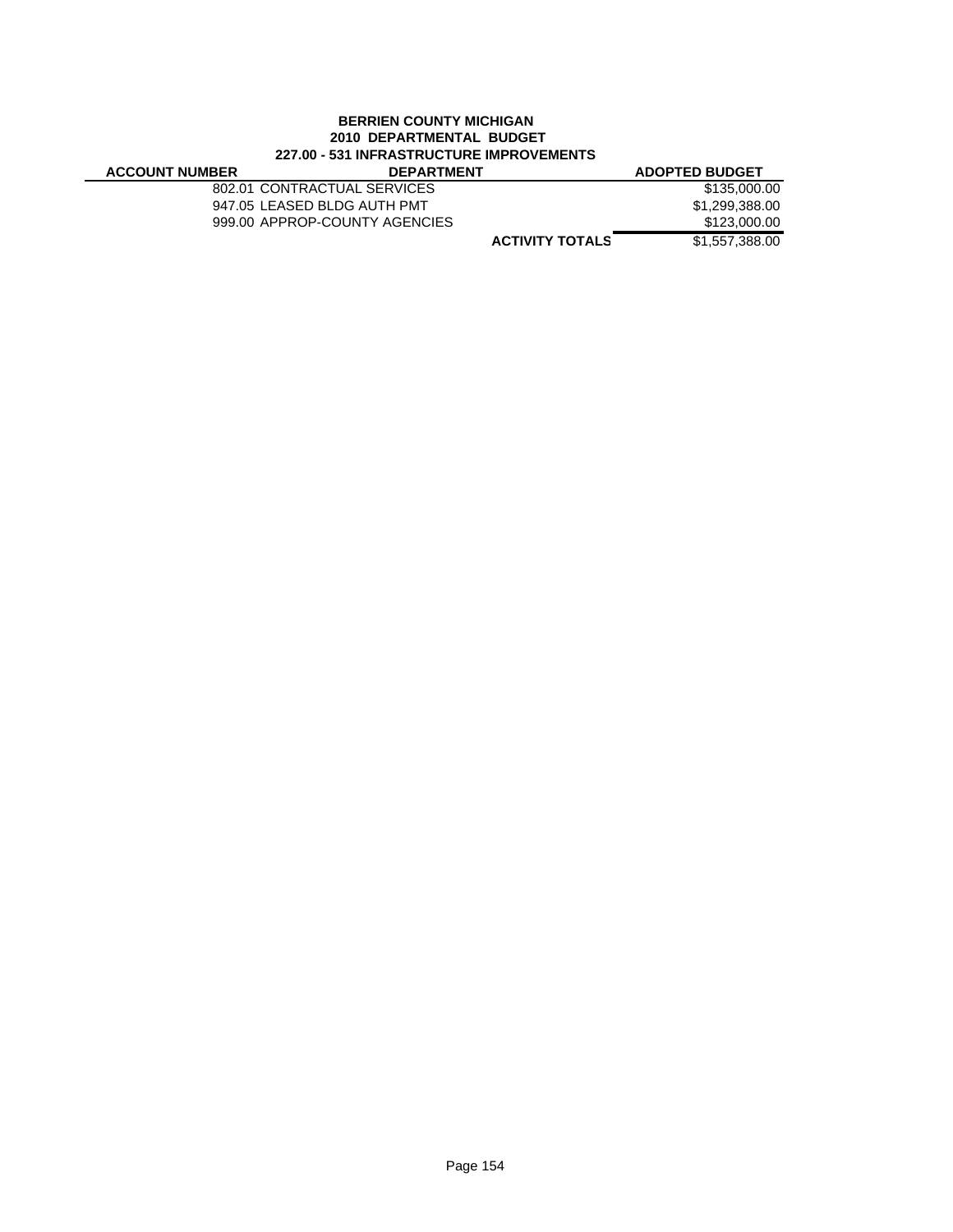#### **BERRIEN COUNTY MICHIGAN 2010 DEPARTMENTAL BUDGET 227.00 - 532 LOCAL UNITS ACCOUNT NUMBER DEPARTMENT ADOPTED BUDGET**

802.01 CONTRACTUAL SERVICES \$116,280.00

**ACTIVITY TOTALS** \$116,280.00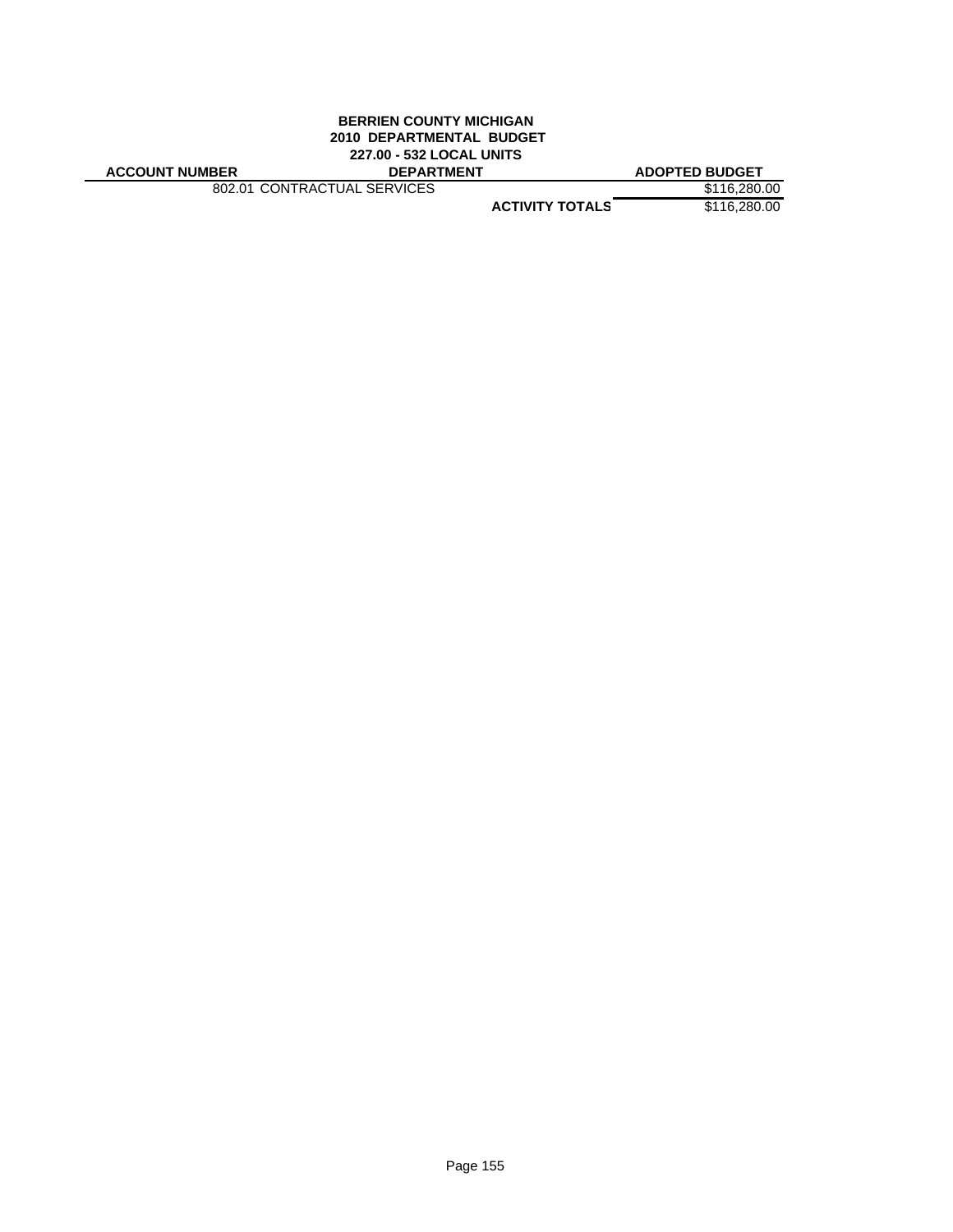## **BERRIEN COUNTY MICHIGAN 2010 DEPARTMENTAL BUDGET 245.00 - 266 SOUTH COUNTY BUILDING**

960.00 MISC RES FOR CONTINGENC \$400,000.00

**ACCOUNT NUMBER DEPARTMENT ADOPTED BUDGET**

**ACTIVITY TOTALS** \$400,000.00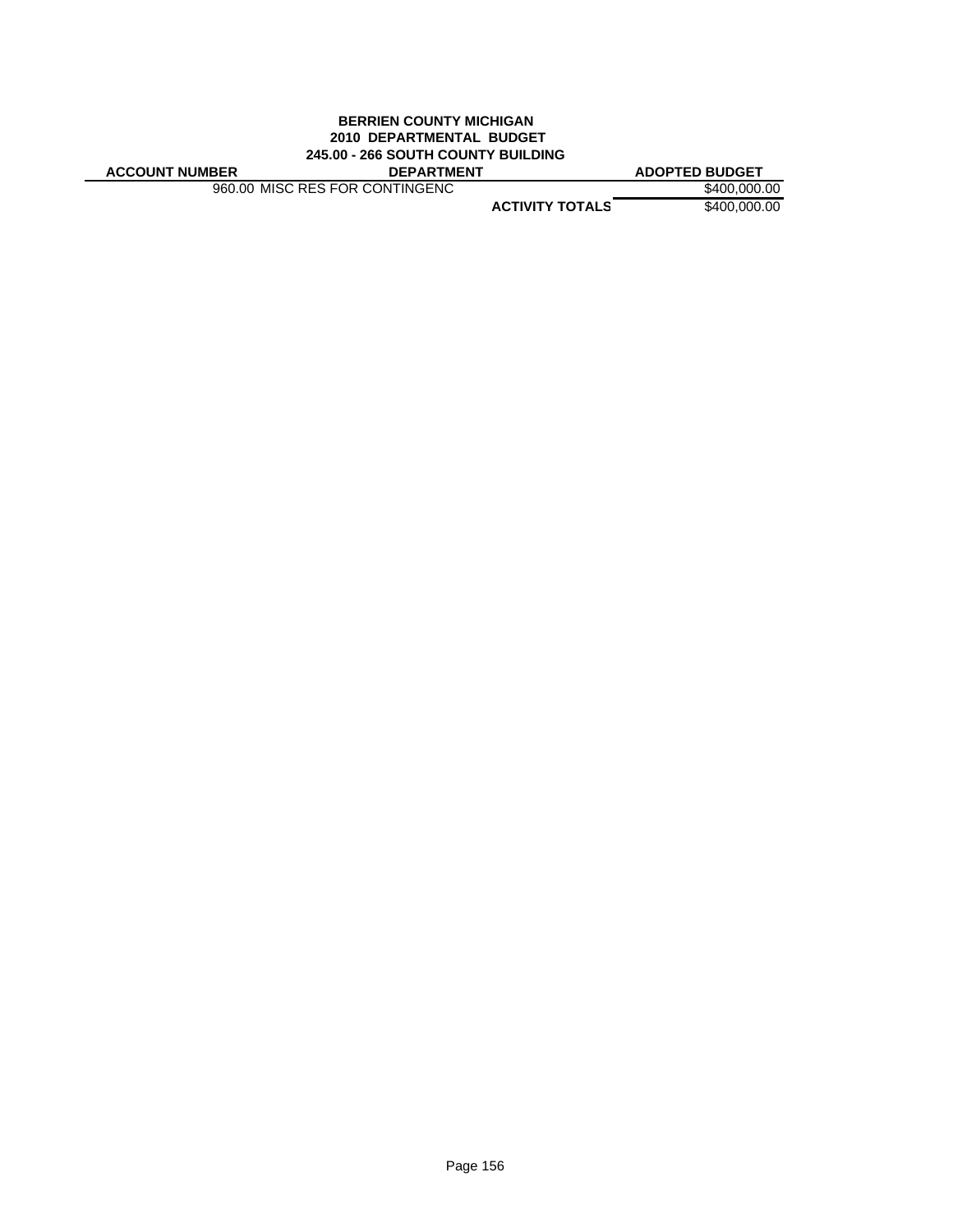## **BERRIEN COUNTY MICHIGAN 2010 DEPARTMENTAL BUDGET 245.00 - 430 ANIMAL CONTROL**

**ACCOUNT NUMBER DEPARTMENT ADOPTED BUDGET**

960.00 MISC RES FOR CONTINGENC \$750,000.00

**ACTIVITY TOTALS** \$750,000.00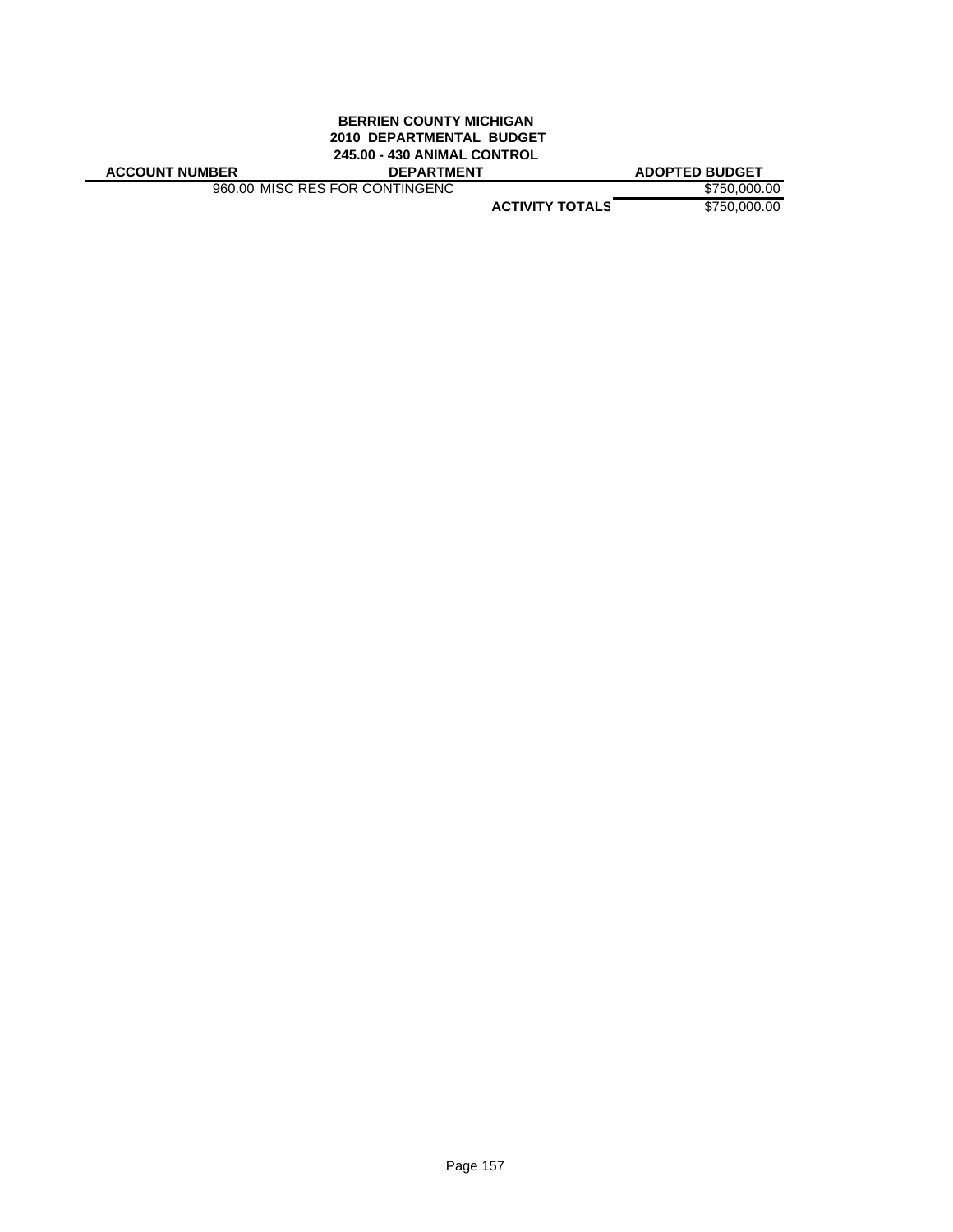#### **BERRIEN COUNTY MICHIGAN 2010 DEPARTMENTAL BUDGET 256.00 - 236 REG OF DEEDS AUTOMATION FND**

| <b>ACCOUNT NUMBER</b> | <b>DEPARTMENT</b>                |                        | <b>ADOPTED BUDGET</b> |
|-----------------------|----------------------------------|------------------------|-----------------------|
|                       | 702.00 SAL AND WAGES EMPLY PER   |                        | \$24,547.00           |
|                       | 704.00 SAL AND WAGES EMPLY OTIME |                        | \$500.00              |
| 715.00 FICA           |                                  |                        | \$1,916.00            |
|                       | 716.00 HOSPITALIZATION           |                        | \$15,147.00           |
|                       | 717.00 LIFE/ADD/STD INSURANCE    |                        | \$330.00              |
|                       | 718.00 PENSION                   |                        | \$2,357.00            |
|                       | 720.00 UNEMPLOYMENT INSURANCE    |                        | \$38.00               |
|                       | 722.00 WORKMEN'S COMPENSATION    |                        | \$250.00              |
|                       | 726.00 DENTAL INSURANCE          |                        | \$900.00              |
|                       | 802.01 CONTRACTUAL SERVICES      |                        | \$10,000.00           |
|                       | 817.00 MEMBERSHIP & SUBSCRIPTION |                        | \$540.00              |
|                       | 861.00 TRAVEL                    |                        | \$4,000.00            |
|                       | 937.00 OFF EQUIP REP & MAINT     |                        | \$500.00              |
|                       | 937.01 SOFTWARE MAINTENANCE      |                        | \$45,000.00           |
|                       | 947.03 LEASED SOFTWARE           |                        | \$700.00              |
|                       | 956.00 MISCELLANEOUS             |                        | \$1,000.00            |
|                       | 979.05 COMPUTER EQUIPMENT        |                        | \$16,000.00           |
|                       | 983.00 PURCHASED SOFTWARE        |                        | \$51,775.00           |
|                       |                                  | <b>ACTIVITY TOTALS</b> | \$175,500,00          |
|                       |                                  |                        |                       |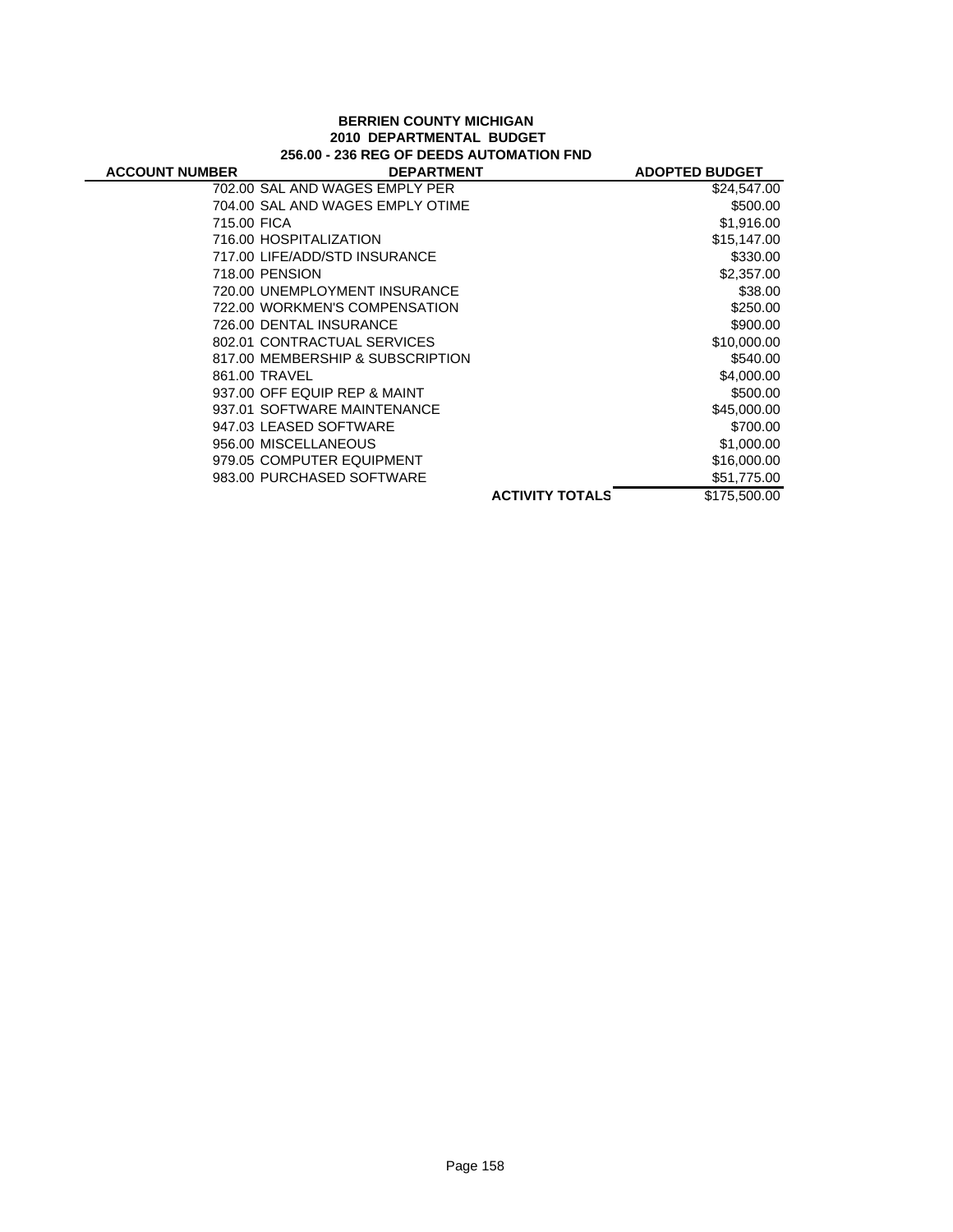## **BERRIEN COUNTY MICHIGAN 2010 DEPARTMENTAL BUDGET 261.03 - 328 911 WIRELESS SERVICE CHARGES**

| <b>ACCOUNT NUMBER</b> | <b>DEPARTMENT</b>                |                        | <b>ADOPTED BUDGET</b> |
|-----------------------|----------------------------------|------------------------|-----------------------|
|                       | 725.00 EMPLY TRAINING AND IMPROV |                        | \$8,000.00            |
|                       | 861.00 TRAVEL                    |                        | \$2,000.00            |
|                       |                                  | <b>ACTIVITY TOTALS</b> | \$10,000,00           |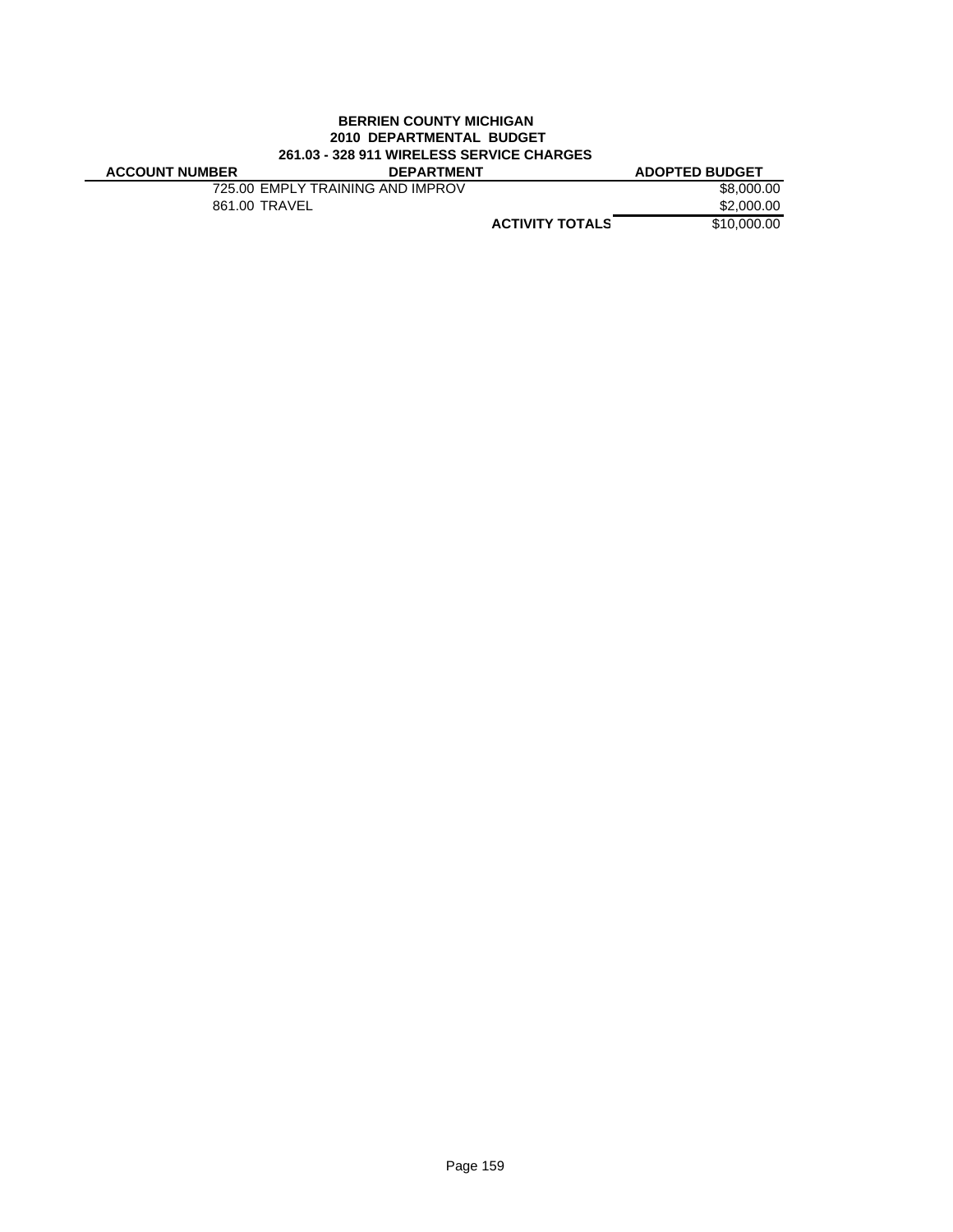## **BERRIEN COUNTY MICHIGAN 2010 DEPARTMENTAL BUDGET 263.00 - 305 DRUG EDUCATION COORDINATOR**

 $\overline{\phantom{0}}$ 

| <b>DEPARTMENT</b>                |                        | <b>ADOPTED BUDGET</b> |
|----------------------------------|------------------------|-----------------------|
| 724.00 UNIFORMS AND ACCESSORIES  |                        | \$200.00              |
| 725.00 EMPLY TRAINING AND IMPROV |                        | \$325.00              |
| 746.00 OTHER EDUCATIONAL SUPPL   |                        | \$6,725.00            |
| 802.01 CONTRACTUAL SERVICES      |                        | \$350.00              |
| 817.00 MEMBERSHIP & SUBSCRIPTION |                        | \$410.00              |
| 861.00 TRAVEL                    |                        | \$400.00              |
|                                  | <b>ACTIVITY TOTALS</b> | \$8,410,00            |
|                                  |                        |                       |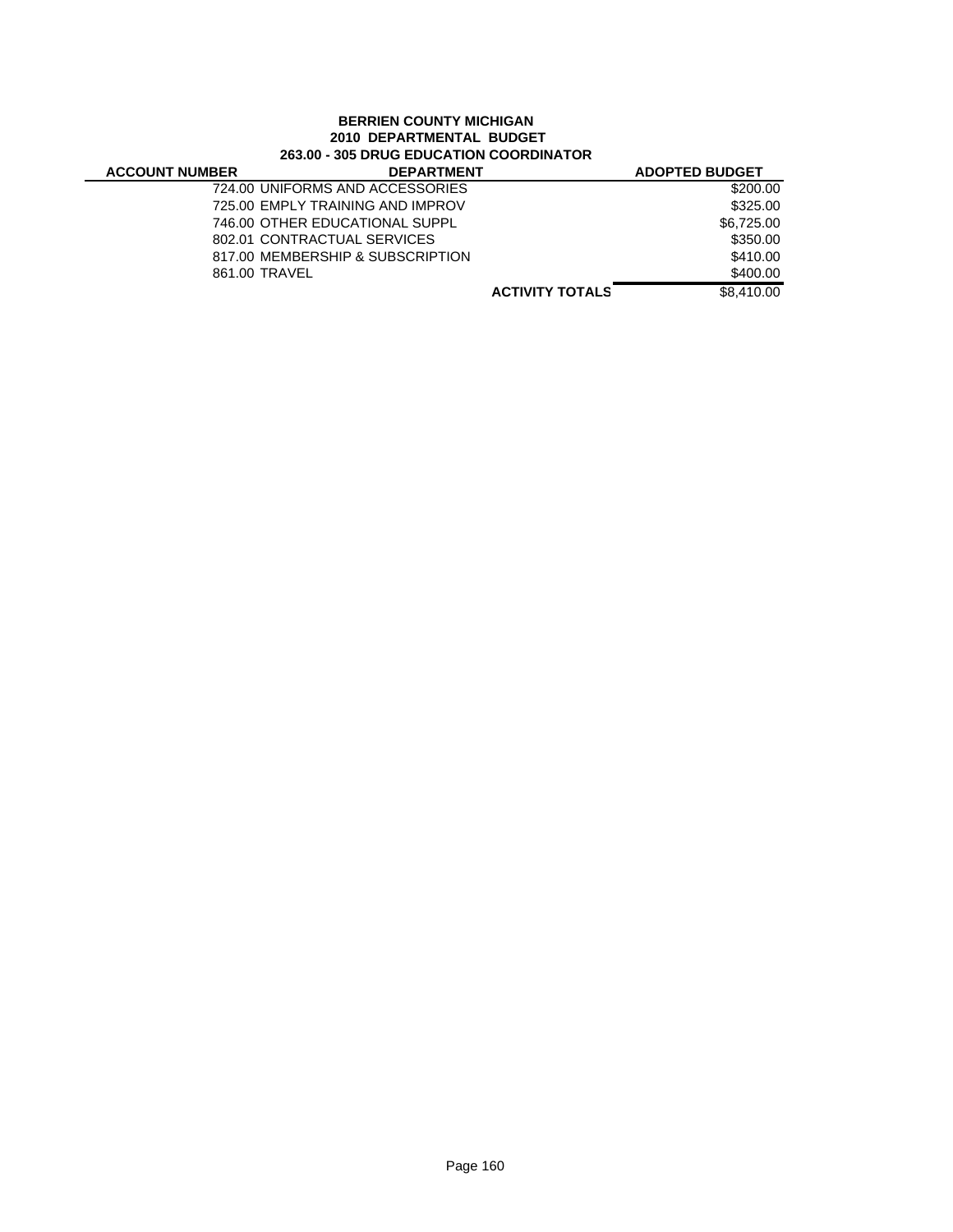## **BERRIEN COUNTY MICHIGAN 2010 DEPARTMENTAL BUDGET 264.00 - 305 DRUG ENFORC PUB SAF FUND**

 $\overline{a}$ 

| <b>ACCOUNT NUMBER</b> | <b>DEPARTMENT</b>                | <b>ADOPTED BUDGET</b>                    |
|-----------------------|----------------------------------|------------------------------------------|
|                       | 960.00 MISC RES FOR CONTINGENC   | \$284,209.00                             |
|                       | 999.00 APPROP-COUNTY AGENCIES    | \$31,790.00                              |
|                       | 999.03 APPROP-DRUG COURT         | \$257,163.00                             |
|                       | 999.05 APPROP-DRUG TREATMENT-HLT | \$128,000.00                             |
|                       | 999.07 APPROP-DRUG EDUCATION     | \$8,410.00                               |
|                       | 999.08 APPROP-METRO NARC ENF PGM | \$106,176,00                             |
|                       | 999.09 APPROP-NARC FUND          | \$1,309,565.00                           |
|                       | 999.19 APPROP-SPEC TEAMS         | \$267,687.00                             |
|                       |                                  | \$2,393,000.00<br><b>ACTIVITY TOTALS</b> |
|                       | <b>DEDDIEN COUNTY MICHICAN</b>   |                                          |

**BERRIEN COUNTY MICHIGAN**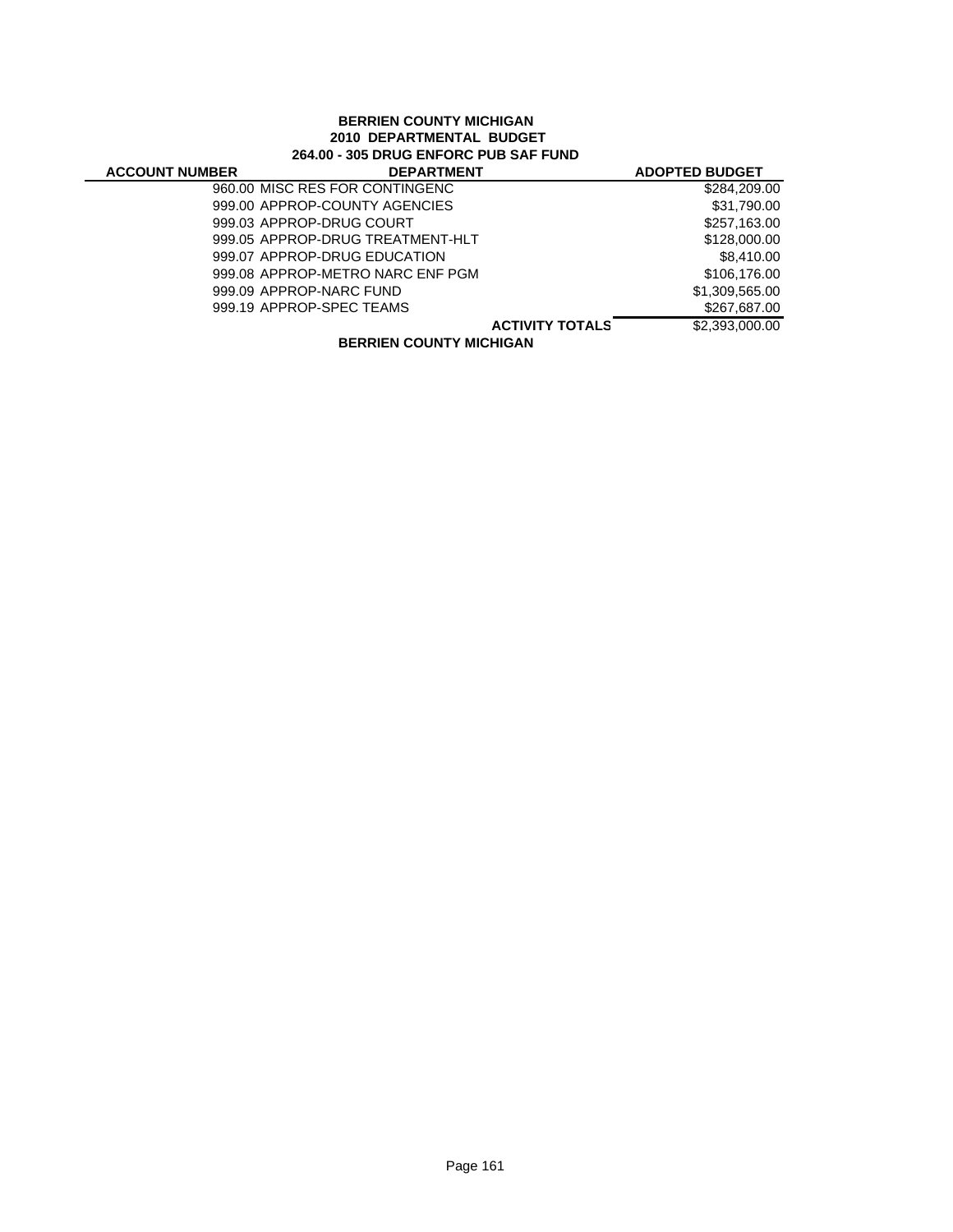| <b>ACCOUNT NUMBER</b> | <b>DEPARTMENT</b>                |                        | <b>ADOPTED BUDGET</b> |
|-----------------------|----------------------------------|------------------------|-----------------------|
|                       | 703.00 SAL AND WAGES EMPLY TEM   |                        | \$1,693.00            |
|                       | 704.00 SAL AND WAGES EMPLY OTIME |                        | \$8,240.00            |
| 715.00 FICA           |                                  |                        | \$760.00              |
|                       | 718.00 PENSION                   |                        | \$2,134.00            |
|                       | 720.00 UNEMPLOYMENT INSURANCE    |                        | \$15.00               |
|                       | 722.00 WORKMEN'S COMPENSATION    |                        | \$99.00               |
|                       | 725.00 EMPLY TRAINING AND IMPROV |                        | \$18,000.00           |
|                       | 746.01 AMMUNITIONS               |                        | \$6,500.00            |
|                       | 848.15 LITERACY PROGRAM          |                        | \$8,933.00            |
|                       | 861.00 TRAVEL                    |                        | \$3,000.00            |
|                       |                                  | <b>ACTIVITY TOTALS</b> | \$49,374.00           |

## **2010 DEPARTMENTAL BUDGET 264.01 - 362 LOCAL CORR OFFICERS TRAINING FUND**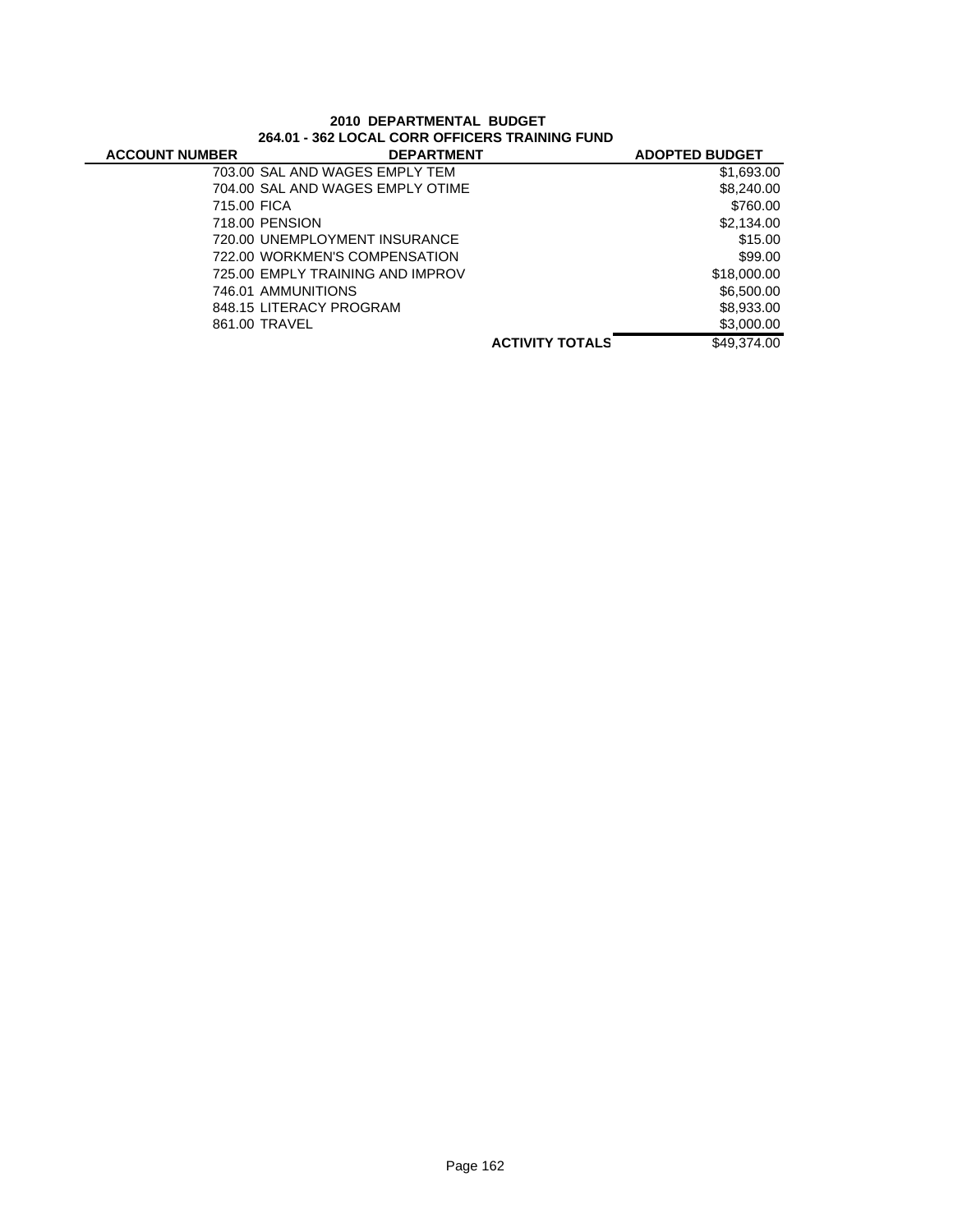## **BERRIEN COUNTY MICHIGAN 2010 DEPARTMENTAL BUDGET 265.00 - 305 NARCOTICS BUILDING**

#### **ACTIVITY TOTALS** \$29,708.00 **ACCOUNT NUMBER DEPARTMENT ADOPTED BUDGET** 802.01 CONTRACTUAL SERVICES \$2,390.00 802.02 SNOW PLOWING \$1,660.00 851.00 TELEPHONE \$5,408.00 920.00 UTILITIES \$2,500.00 921.00 UTILITIES-HEAT \$2,500.00 931.00 BUILDING REP & MAINT \$1,000.00 935.00 EQUIPMENT REPAIRS & MAINT \$2,000.00 941.00 BUILDING RENTAL \$12,000.00 977.00 MACHINERY & EQUIPMENT \$250.00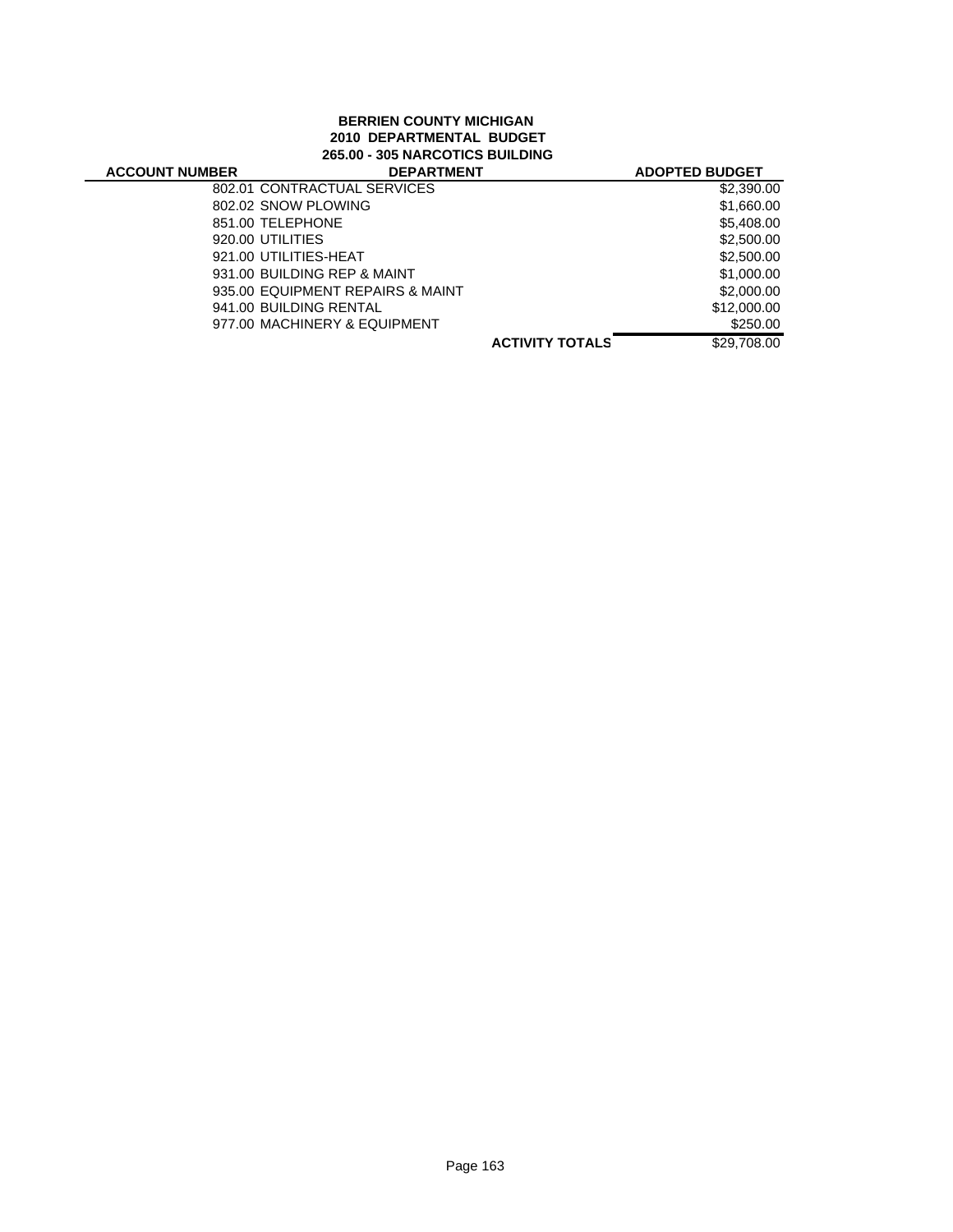## **BERRIEN COUNTY MICHIGAN 2010 DEPARTMENTAL BUDGET 265.00 - 335 DRUG LAW ENFORCEMENT FUND**

| <b>ACCOUNT NUMBER</b> | <b>DEPARTMENT</b>             |                        | <b>ADOPTED BUDGET</b> |
|-----------------------|-------------------------------|------------------------|-----------------------|
|                       | 746.02 SAFETY EQUIPMENT/GEAR  |                        | \$3,320.00            |
|                       | 753.00 BUY MONEY              |                        | \$45,000.00           |
|                       | 956.00 MISCELLANEOUS          |                        | \$300.00              |
|                       | 956.02 RETURNED FORFEITURES   |                        | \$23,000.00           |
|                       | 956.03 SHARED FORFEITURES     |                        | \$16,600,00           |
|                       | 956.08 SHARED FORFEITURE-PROS |                        | \$12,400.00           |
|                       | 977.01 VEHICLES               |                        | \$26,000,00           |
|                       |                               | <b>ACTIVITY TOTALS</b> | \$126,620,00          |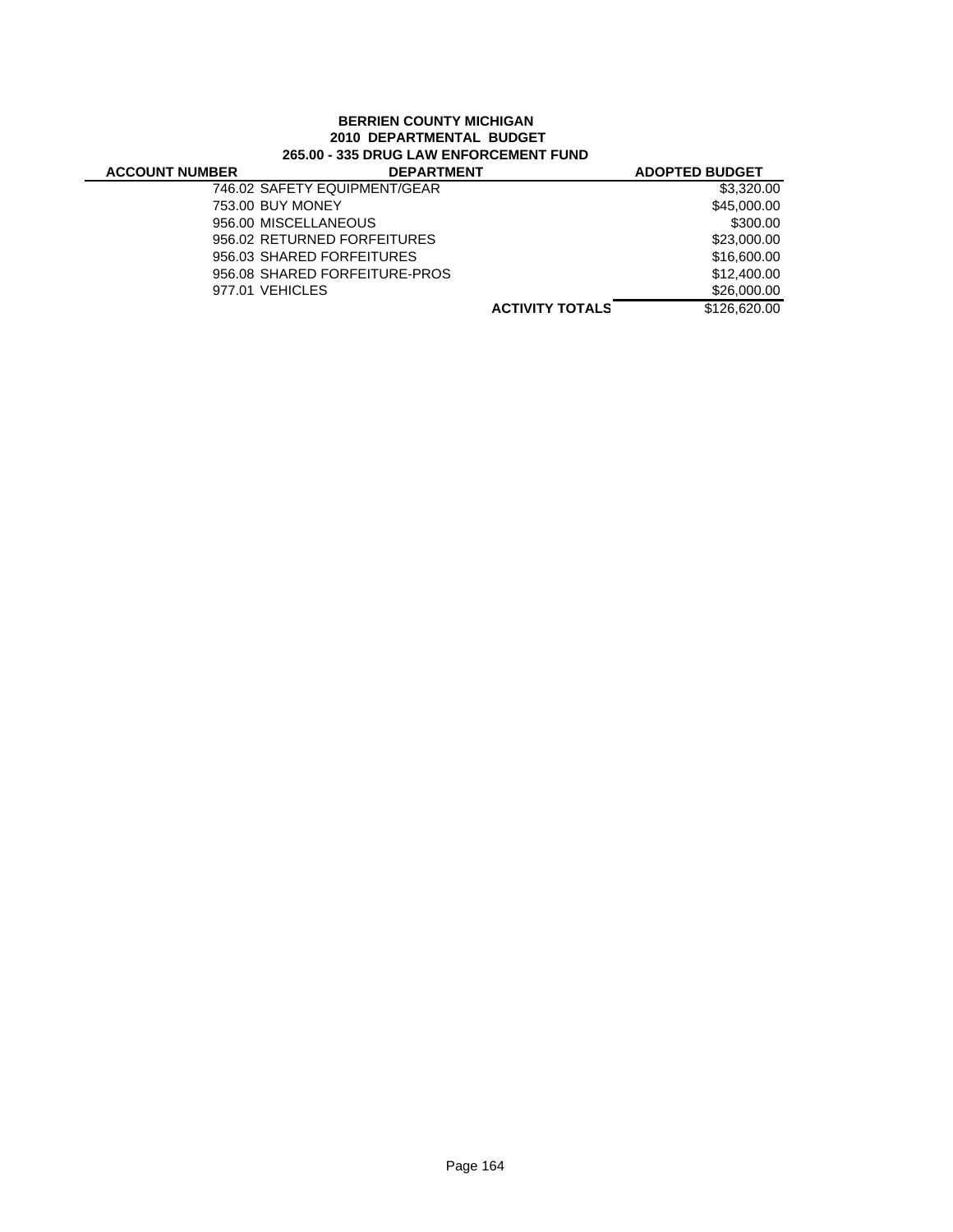#### **BERRIEN COUNTY MICHIGAN 2010 DEPARTMENTAL BUDGET 265.01 - 335 FEDERAL FORFEITURE DRUG LAW ENF ACCOUNT NUMBER DEPARTMENT ADOPTED BUDGET**

753.00 BUY MONEY \$3,000.00

**ACTIVITY TOTALS** \$3,000.00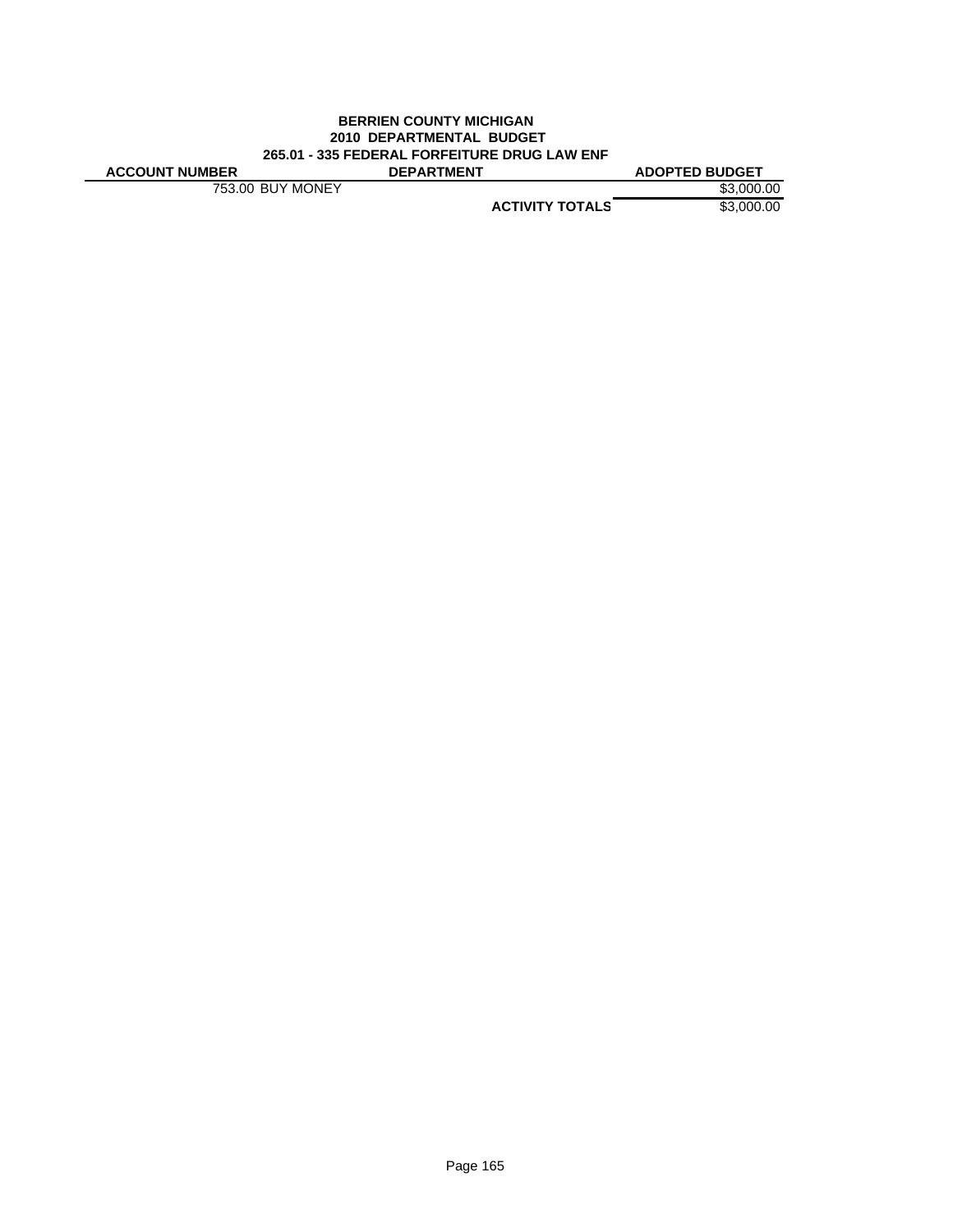## **BERRIEN COUNTY MICHIGAN 2010 DEPARTMENTAL BUDGET 265.02 - 229 FORFEITURE/DRUG LAB-10%**

947.07 LEASED EQUIPMENT \$9,600.00

**ACCOUNT NUMBER DEPARTMENT ADOPTED BUDGET**

**ACTIVITY TOTALS** \$9,600.00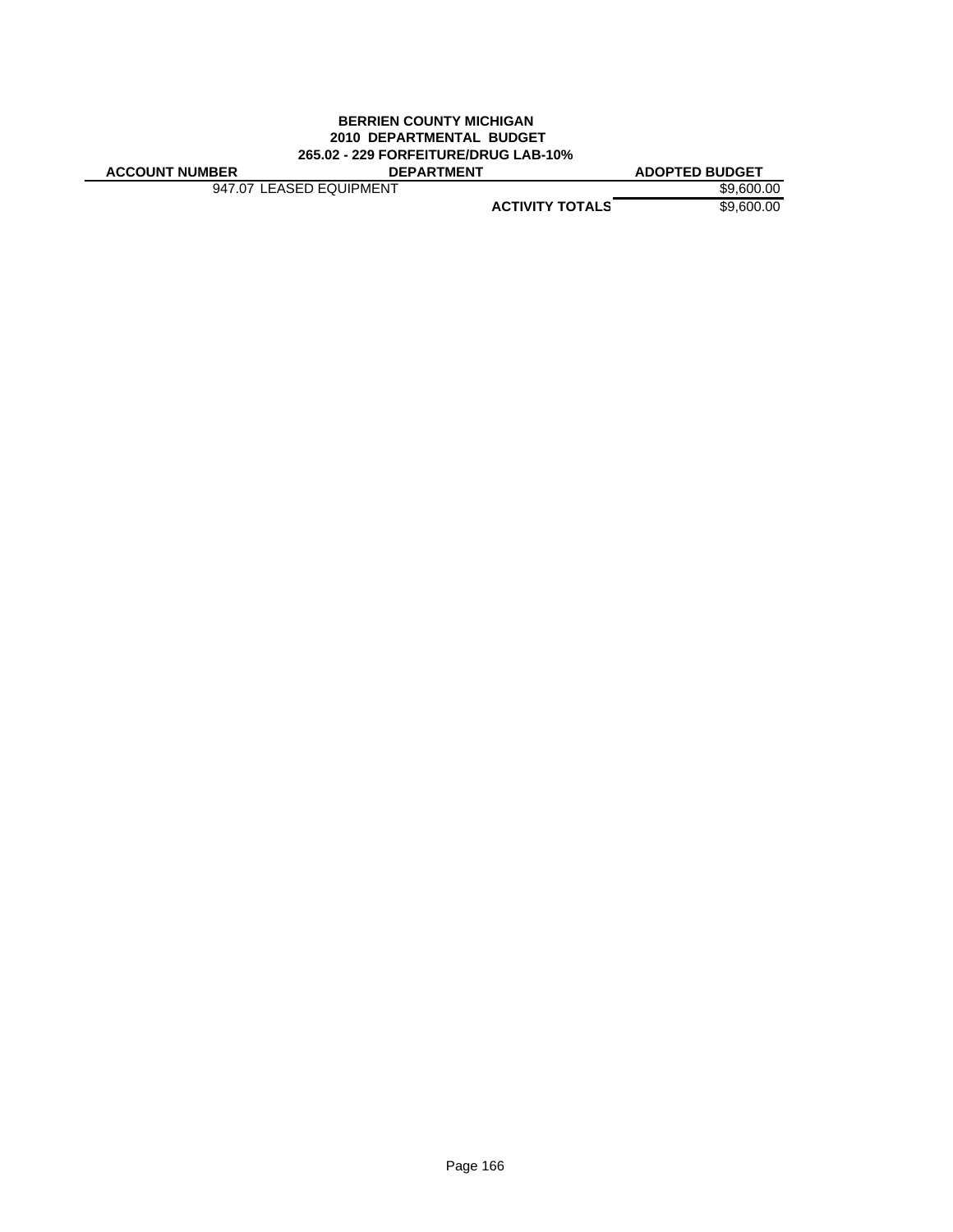### **BERRIEN COUNTY MICHIGAN 2010 DEPARTMENTAL BUDGET 266.02 - 229 PROSECUTORS WELF FRAUD GR**

| <b>ACCOUNT NUMBER</b> | <b>DEPARTMENT</b>                |                        | <b>ADOPTED BUDGET</b> |
|-----------------------|----------------------------------|------------------------|-----------------------|
|                       | 702.00 SAL AND WAGES EMPLY PER   |                        | \$250,143.00          |
| 715.00 FICA           |                                  |                        | \$19,136.00           |
|                       | 716.00 HOSPITALIZATION           |                        | \$75,733.00           |
|                       | 717.00 LIFE/ADD/STD INSURANCE    |                        | \$1,650.00            |
|                       | 718.00 PENSION                   |                        | \$23,539.00           |
|                       | 720.00 UNEMPLOYMENT INSURANCE    |                        | \$375.00              |
|                       | 722.00 WORKMEN'S COMPENSATION    |                        | \$2,501.00            |
|                       | 726.00 DENTAL INSURANCE          |                        | \$4,650.00            |
|                       | 729.00 POSTAGE                   |                        | \$5,000.00            |
|                       | 730.00 OFFICE SUPPLIES           |                        | \$180.00              |
|                       | 730.05 CENTRAL OFFICE SUPPLIES   |                        | \$250.00              |
|                       | 802.06 CONTRACT SERVICES MEDICAL |                        | \$4,500.00            |
|                       | 811.00 SUMMONS                   |                        | \$1,200.00            |
|                       | 817.00 MEMBERSHIP & SUBSCRIPTION |                        | \$200.00              |
|                       | 851.00 TELEPHONE                 |                        | \$3,400.00            |
|                       | 861.00 TRAVEL                    |                        | \$90.00               |
|                       | 937.00 OFF EQUIP REP & MAINT     |                        | \$1,000.00            |
|                       | 979.00 OFFICE EQUIP & FURNITURE  |                        | \$350.00              |
|                       | 980.00 BOOKS                     |                        | \$1,700.00            |
|                       |                                  | <b>ACTIVITY TOTALS</b> | \$395.597.00          |
|                       |                                  |                        |                       |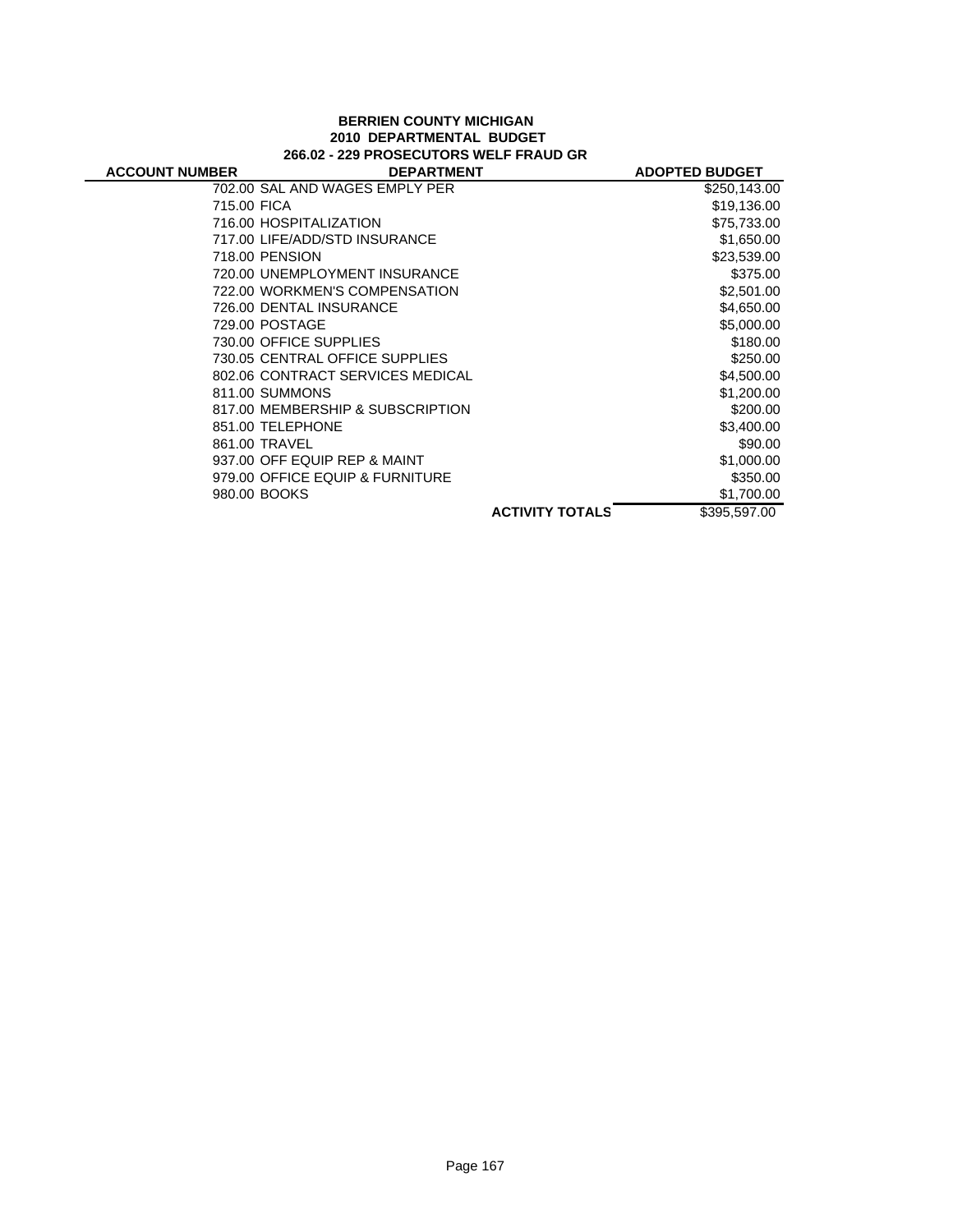#### **BERRIEN COUNTY MICHIGAN 2010 DEPARTMENTAL BUDGET 266.03 - 333 SHERIFFS SEC ROAD PATROL**

| <b>ACCOUNT NUMBER</b> | <b>DEPARTMENT</b>                |                        | <b>ADOPTED BUDGET</b> |
|-----------------------|----------------------------------|------------------------|-----------------------|
|                       | 702.00 SAL AND WAGES EMPLY PER   |                        | \$105,090.00          |
|                       | 704.00 SAL AND WAGES EMPLY OTIME |                        | \$1,000.00            |
|                       | 705.00 SAL & WAGES EMPLY HOLIDAY |                        | \$8,036.00            |
|                       | 708.00 SAL AND WAGES EMPLY OW    |                        | \$1,000.00            |
| 715.00 FICA           |                                  |                        | \$8,808.00            |
|                       | 716.00 HOSPITALIZATION           |                        | \$15,147.00           |
|                       | 717.00 LIFE/ADD/STD INSURANCE    |                        | \$411.00              |
|                       | 718.00 PENSION                   |                        | \$29,818.00           |
|                       | 720.00 UNEMPLOYMENT INSURANCE    |                        | \$173.00              |
|                       | 722.00 WORKMEN'S COMPENSATION    |                        | \$1,152.00            |
|                       | 724.00 UNIFORMS AND ACCESSORIES  |                        | \$900.00              |
|                       | 726.00 DENTAL INSURANCE          |                        | \$2,400.00            |
|                       | 752.00 UNIFORM CLEANING          |                        | \$600.00              |
|                       | 868.00 GAS OIL GREASE & ANTIFRZE |                        | \$17,500.00           |
|                       | 935.00 EQUIPMENT REPAIRS & MAINT |                        | \$372.00              |
|                       |                                  | <b>ACTIVITY TOTALS</b> | \$192,407.00          |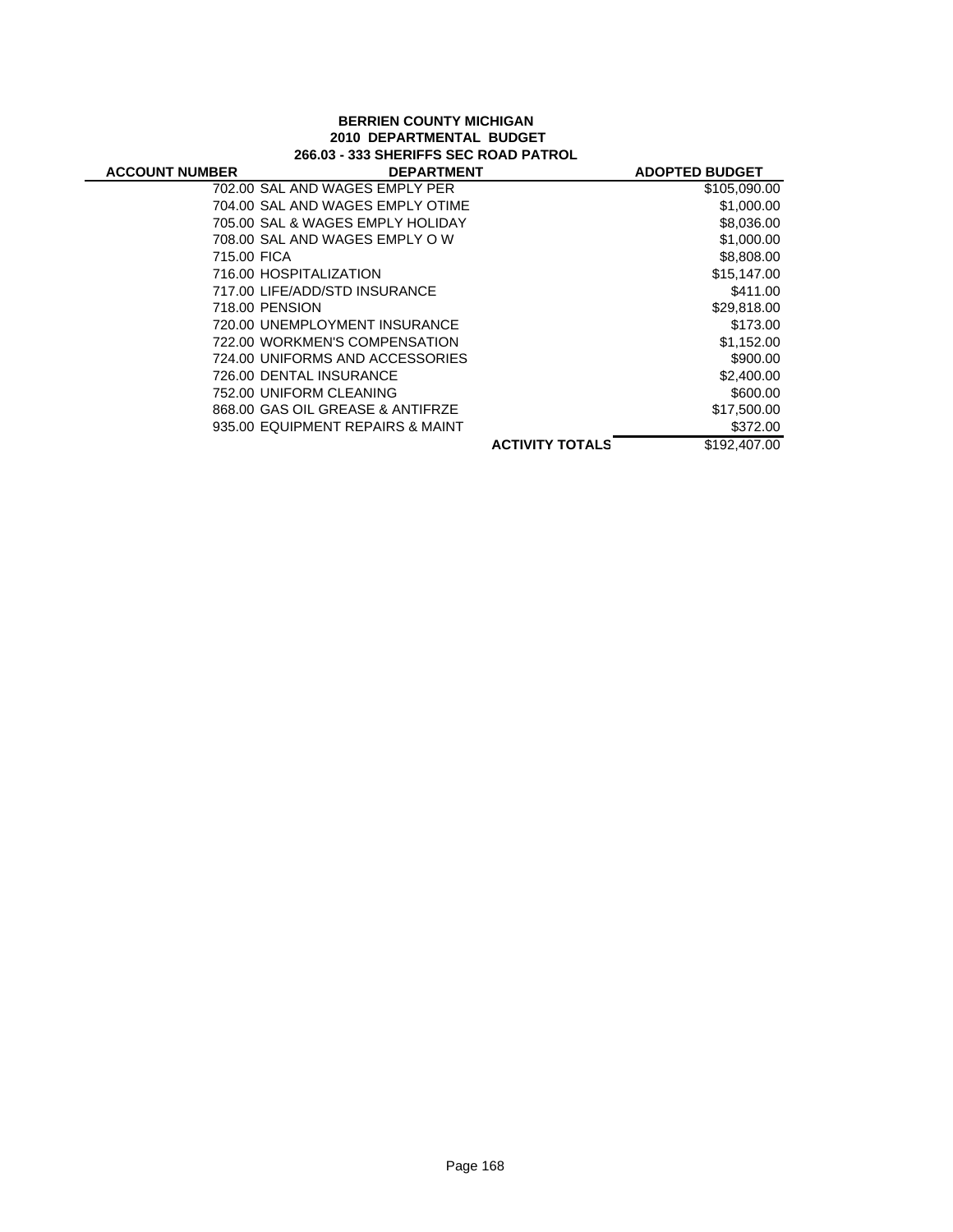### **BERRIEN COUNTY MICHIGAN 2010 DEPARTMENTAL BUDGET 266.04 - 230 VICTIM-WIT PROS SPEC GRNT**

|                                |                        | <b>ADOPTED BUDGET</b> |
|--------------------------------|------------------------|-----------------------|
| 702.00 SAL AND WAGES EMPLY PER |                        | \$173,389.00          |
| 703.00 SAL AND WAGES EMPLY TEM |                        | \$4,875.00            |
| 715.00 FICA                    |                        | \$13,637.00           |
| 716.00 HOSPITALIZATION         |                        | \$60,586.00           |
| 717.00 LIFE/ADD/STD INSURANCE  |                        | \$1,320,00            |
| 718.00 PENSION                 |                        | \$16,316.00           |
| 720.00 UNEMPLOYMENT INSURANCE  |                        | \$267.00              |
| 722.00 WORKMEN'S COMPENSATION  |                        | \$1,783.00            |
| 726.00 DENTAL INSURANCE        |                        | \$2,750.00            |
| 730.00 OFFICE SUPPLIES         |                        | \$300.00              |
| 855.00 CABLE SUBSCRIPTION      |                        | \$210.00              |
|                                | <b>ACTIVITY TOTALS</b> | \$275,433.00          |
|                                |                        | <b>DEPARTMENT</b>     |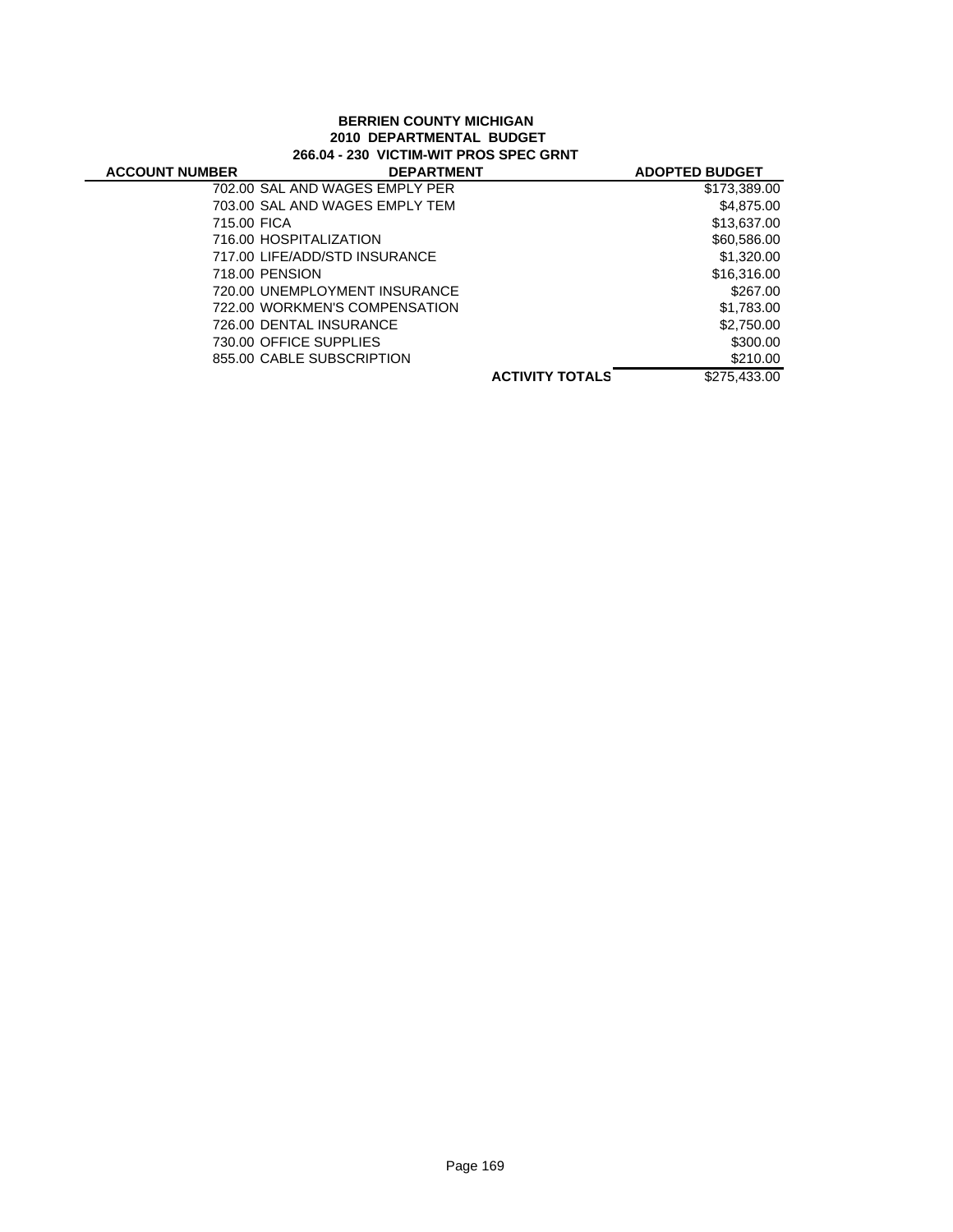## **BERRIEN COUNTY MICHIGAN 2010 DEPARTMENTAL BUDGET 266.05 - 426 REG HOMELAND SEC-VAN BUREN CNTY**

| <b>ACCOUNT NUMBER</b> | <b>DEPARTMENT</b>              |                        | <b>ADOPTED BUDGET</b> |
|-----------------------|--------------------------------|------------------------|-----------------------|
|                       | 702.00 SAL AND WAGES EMPLY PER |                        | \$51,419.00           |
| 715.00 FICA           |                                |                        | \$3.934.00            |
|                       | 716.00 HOSPITALIZATION         |                        | \$15,147.00           |
|                       | 717.00 LIFE/ADD/STD INSURANCE  |                        | \$205.00              |
|                       | 718.00 PENSION                 |                        | \$13,318.00           |
|                       | 720.00 UNEMPLOYMENT INSURANCE  |                        | \$77.00               |
|                       | 722.00 WORKMEN'S COMPENSATION  |                        | \$514.00              |
|                       | 726.00 DENTAL INSURANCE        |                        | \$1,200.00            |
|                       |                                | <b>ACTIVITY TOTALS</b> | \$85,814.00           |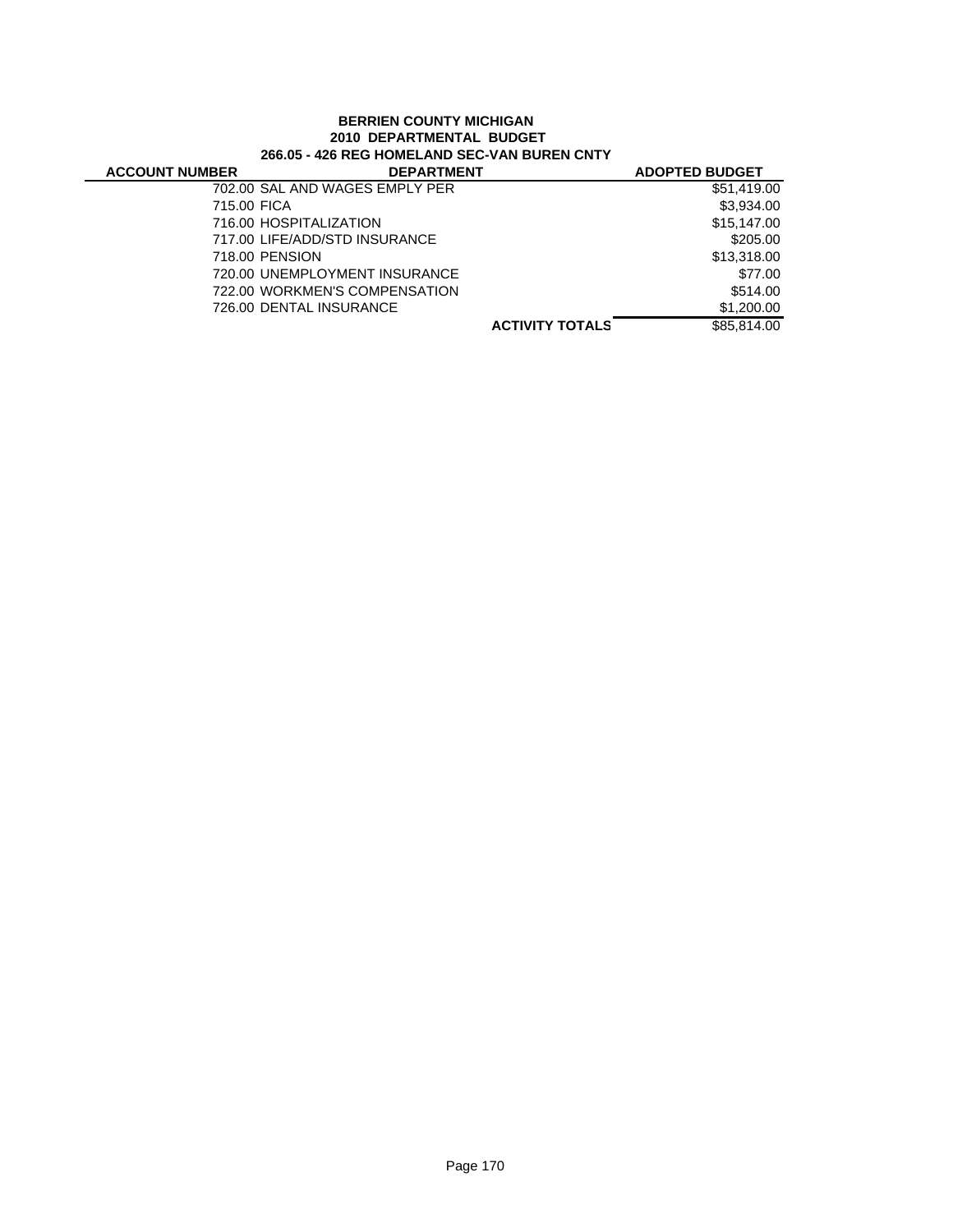### **BERRIEN COUNTY MICHIGAN 2010 DEPARTMENTAL BUDGET 266.06 - 305 NARC SPECIAL FUND**

| <b>ACCOUNT NUMBER</b> | <b>DEPARTMENT</b>                 |                        | <b>ADOPTED BUDGET</b> |
|-----------------------|-----------------------------------|------------------------|-----------------------|
|                       | 702.00 SAL AND WAGES EMPLY PER    |                        | \$498,437.00          |
|                       | 704.00 SAL AND WAGES EMPLY OTIME  |                        | \$89,516.00           |
|                       | 705.00 SAL & WAGES EMPLY HOLIDAY  |                        | \$43,556.00           |
|                       | 708.00 SAL AND WAGES EMPLY OW     |                        | \$3,833.00            |
| 715.00 FICA           |                                   |                        | \$48,604.00           |
|                       | 716.00 HOSPITALIZATION            |                        | \$136,319.00          |
|                       | 717.00 LIFE/ADD/STD INSURANCE     |                        | \$2,177.00            |
|                       | 718.00 PENSION                    |                        | \$159,879.00          |
|                       | 720.00 UNEMPLOYMENT INSURANCE     |                        | \$954.00              |
|                       | 722.00 WORKMEN'S COMPENSATION     |                        | \$6,354.00            |
|                       | 724.00 UNIFORMS AND ACCESSORIES   |                        | \$4,900.00            |
|                       | 725.00 EMPLY TRAINING AND IMPROV  |                        | \$5,500.00            |
|                       | 726.00 DENTAL INSURANCE           |                        | \$11,700.00           |
|                       | 728.00 PRINTING & BINDING         |                        | \$950.00              |
|                       | 730.00 OFFICE SUPPLIES            |                        | \$350.00              |
|                       | 730.05 CENTRAL OFFICE SUPPLIES    |                        | \$300.00              |
|                       | 733.00 COPIER CHARGES             |                        | \$300.00              |
|                       | 743.02 DRUG DOG EXPENSES          |                        | \$1,500.00            |
|                       | 746.01 AMMUNITIONS                |                        | \$2,800.00            |
|                       | 746.02 SAFETY EQUIPMENT/GEAR      |                        | \$1,750.00            |
|                       | 746.08 GUNS WEAPONS & MAINTENANCE |                        | \$150.00              |
|                       | 747.00 OTHER SUPPLIES             |                        | \$1,900.00            |
|                       | 752.00 UNIFORM CLEANING           |                        | \$3,600.00            |
|                       | 761.00 MEDICAL SUPPLIES           |                        | \$1,412.00            |
|                       | 802.01 CONTRACTUAL SERVICES       |                        | \$800.00              |
|                       | 836.05 HEALTH SERV-ANNUAL PHYS    |                        | \$1,980.00            |
|                       | 837.00 HEALTH SERVICES            |                        | \$3,630.00            |
|                       | 851.00 TELEPHONE                  |                        | \$6,000.00            |
|                       | 853.01 800 MHZ SUB FEE REIMB      |                        | \$4,400.00            |
|                       | 856.00 PAGER SERVICE              |                        | \$75.00               |
|                       | 861.00 TRAVEL                     |                        | \$1,000.00            |
|                       | 868.00 GAS OIL GREASE & ANTIFRZE  |                        | \$45,521.00           |
|                       | 901.00 ADVERTISING                |                        | \$300.00              |
|                       | 901.01 ADVERTISING-LEGAL          |                        | \$650.00              |
|                       | 935.00 EQUIPMENT REPAIRS & MAINT  |                        | \$8,098.00            |
|                       | 936.00 VEHICLE REPAIRS & MAINT    |                        | \$17,000.00           |
|                       | 937.01 SOFTWARE MAINTENANCE       |                        | \$4,120.00            |
|                       | 937.02 COMPUTER MAINTENANCE       |                        | \$14,400.00           |
|                       | 946.04 RENT-SAFETY DEPOSIT BOX    |                        | \$90.00               |
|                       | 947.00 EQUIPMENT RENTAL           |                        | \$1,536.00            |
|                       | 956.00 MISCELLANEOUS              |                        | \$100.00              |
|                       | 963.00 INDIRECT COST RECOVERY     |                        | \$54,618.00           |
|                       | 977.04 TOOLS & EQUIPMENT          |                        | \$110.00              |
|                       | 977.05 TRAINING EQUIPMENT         |                        | \$360.00              |
|                       | 979.00 OFFICE EQUIP & FURNITURE   |                        | \$200.00              |
|                       | 979.02 OFFICE EQUIPMENT-SMALL     |                        | \$100.00              |
|                       | 980.00 BOOKS                      |                        | \$870.00              |
|                       | 983.00 PURCHASED SOFTWARE         |                        | \$65.00               |
|                       |                                   | <b>ACTIVITY TOTALS</b> | \$1,192,764.00        |
|                       |                                   |                        |                       |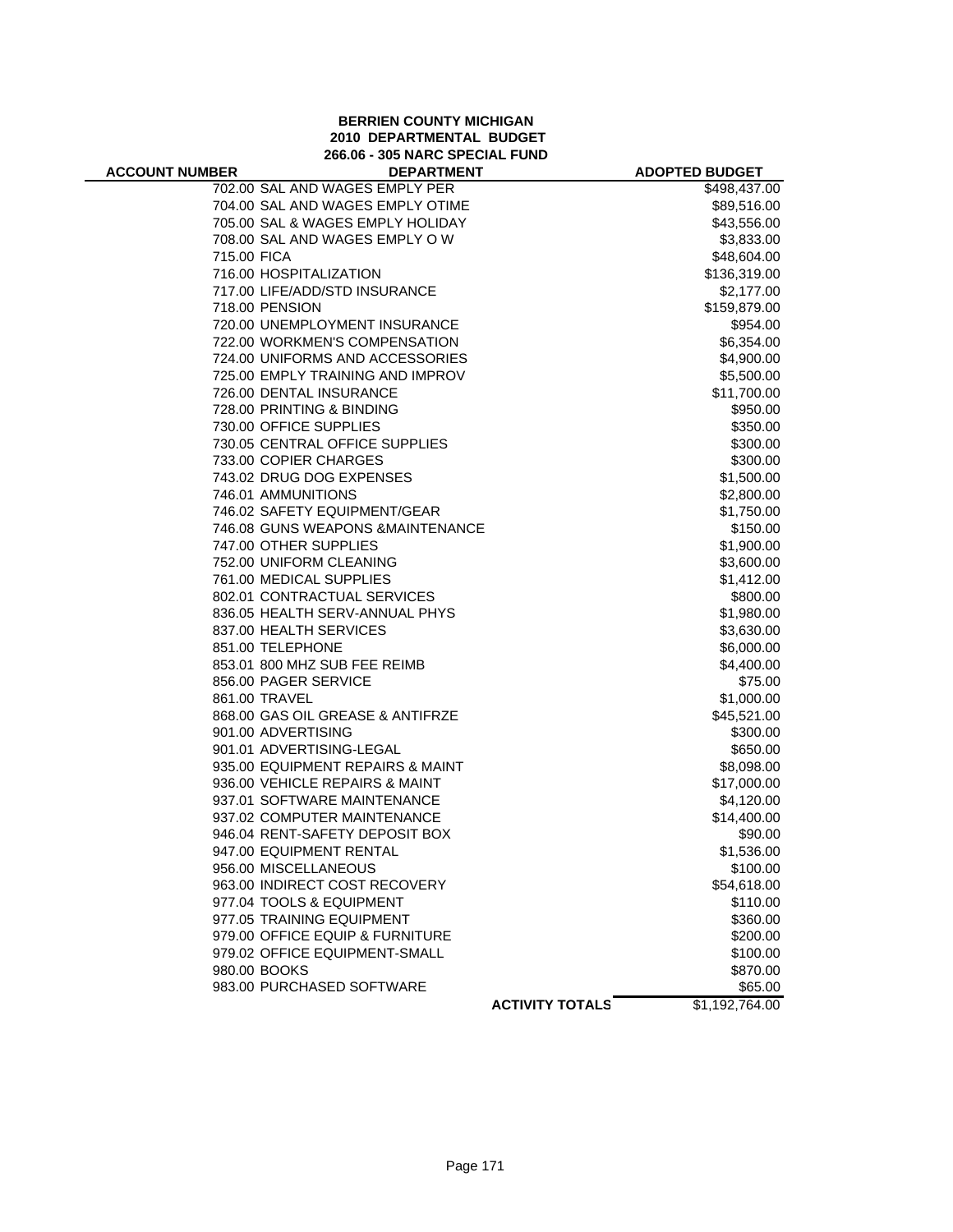#### **BERRIEN COUNTY MICHIGAN 2010 DEPARTMENTAL BUDGET 266.06 - 312 DRUG LABORATORY ACCOUNT NUMBER DEPARTMENT ADOPTED BUDGET**

802.01 CONTRACTUAL SERVICES \$123,801.00

**ACTIVITY TOTALS** \$123,801.00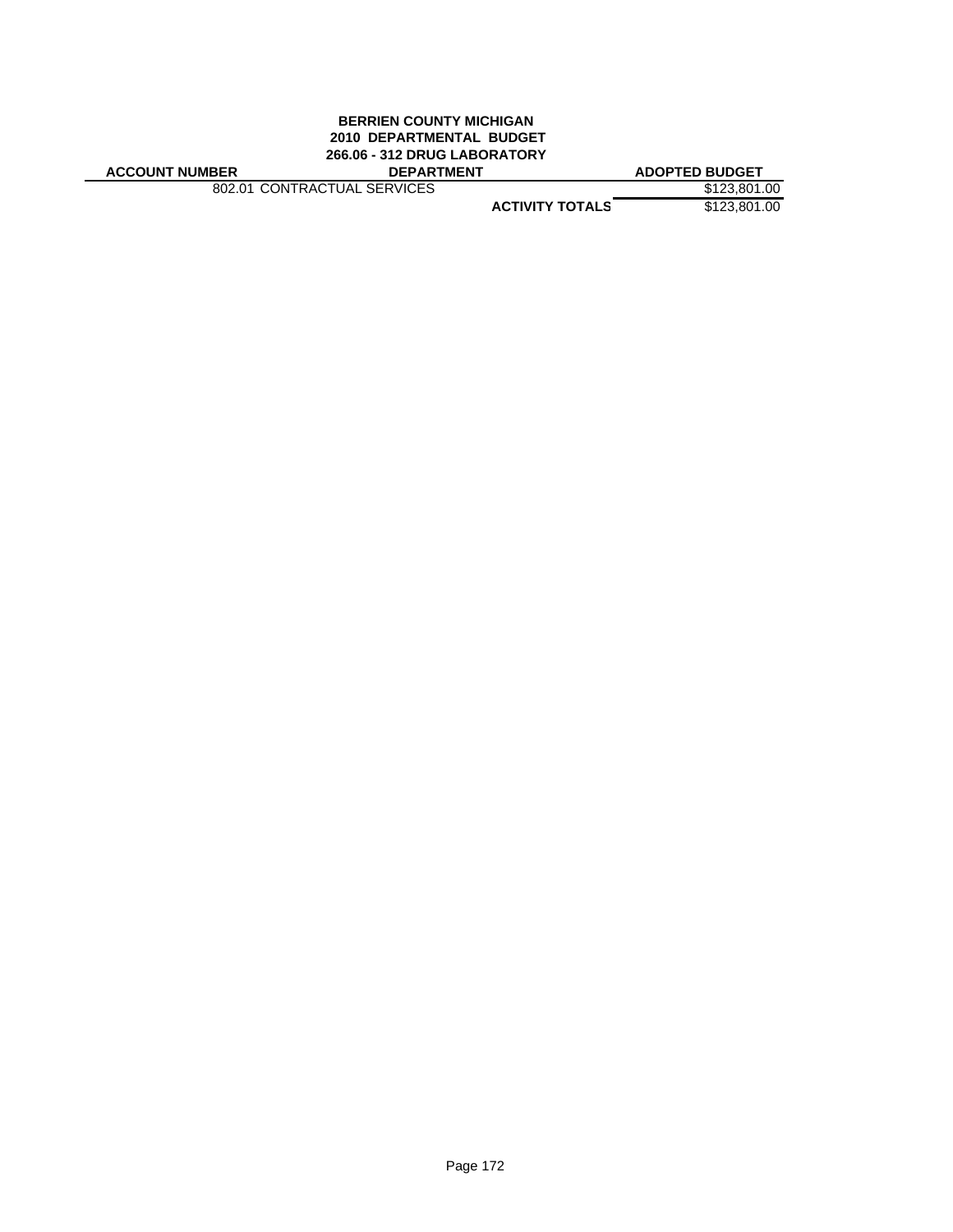## **BERRIEN COUNTY MICHIGAN 2010 DEPARTMENTAL BUDGET 266.07 - 306 LOCAL POLICE-WATERVLIET**

| <b>ACCOUNT NUMBER</b> | <b>DEPARTMENT</b>                |                        | <b>ADOPTED BUDGET</b> |
|-----------------------|----------------------------------|------------------------|-----------------------|
|                       | 702.00 SAL AND WAGES EMPLY PER   |                        | \$101,240.00          |
|                       | 704.00 SAL AND WAGES EMPLY OTIME |                        | \$9,000.00            |
|                       | 705.00 SAL & WAGES EMPLY HOLIDAY |                        | \$8,700.00            |
|                       | 708.00 SAL AND WAGES EMPLY OW    |                        | \$500.00              |
| 715.00 FICA           |                                  |                        | \$9,138.00            |
|                       | 716.00 HOSPITALIZATION           |                        | \$30,293.00           |
|                       | 717.00 LIFE/ADD/STD INSURANCE    |                        | \$410.00              |
|                       | 718.00 PENSION                   |                        | \$30,935.00           |
|                       | 720.00 UNEMPLOYMENT INSURANCE    |                        | \$180.00              |
|                       | 722.00 WORKMEN'S COMPENSATION    |                        | \$1,195.00            |
|                       | 724.00 UNIFORMS AND ACCESSORIES  |                        | \$900.00              |
|                       | 725.00 EMPLY TRAINING AND IMPROV |                        | \$250.00              |
|                       | 726.00 DENTAL INSURANCE          |                        | \$2,400.00            |
|                       | 728.00 PRINTING & BINDING        |                        | \$300.00              |
|                       | 730.00 OFFICE SUPPLIES           |                        | \$25.00               |
|                       | 746.01 AMMUNITIONS               |                        | \$500.00              |
|                       | 746.02 SAFETY EQUIPMENT/GEAR     |                        | \$500.00              |
|                       | 747.00 OTHER SUPPLIES            |                        | \$715.00              |
|                       | 752.00 UNIFORM CLEANING          |                        | \$600.00              |
|                       | 761.00 MEDICAL SUPPLIES          |                        | \$50.00               |
|                       | 801.00 ADMINISTRATIVE EXPENSES   |                        | \$10,783.00           |
|                       | 802.01 CONTRACTUAL SERVICES      |                        | \$520.00              |
|                       | 851.00 TELEPHONE                 |                        | \$3,588.00            |
|                       | 853.01 800 MHZ SUB FEE REIMB     |                        | \$600.00              |
|                       | 861.00 TRAVEL                    |                        | \$200.00              |
|                       | 868.00 GAS OIL GREASE & ANTIFRZE |                        | \$8,806.00            |
|                       | 935.00 EQUIPMENT REPAIRS & MAINT |                        | \$1,938.00            |
|                       | 936.00 VEHICLE REPAIRS & MAINT   |                        | \$500.00              |
|                       | 937.01 SOFTWARE MAINTENANCE      |                        | \$1,417.00            |
|                       | 977.05 TRAINING EQUIPMENT        |                        | \$150.00              |
|                       | 979.00 OFFICE EQUIP & FURNITURE  |                        | \$40.00               |
|                       | 983.00 PURCHASED SOFTWARE        |                        | \$55.00               |
|                       |                                  | <b>ACTIVITY TOTALS</b> | \$226,428.00          |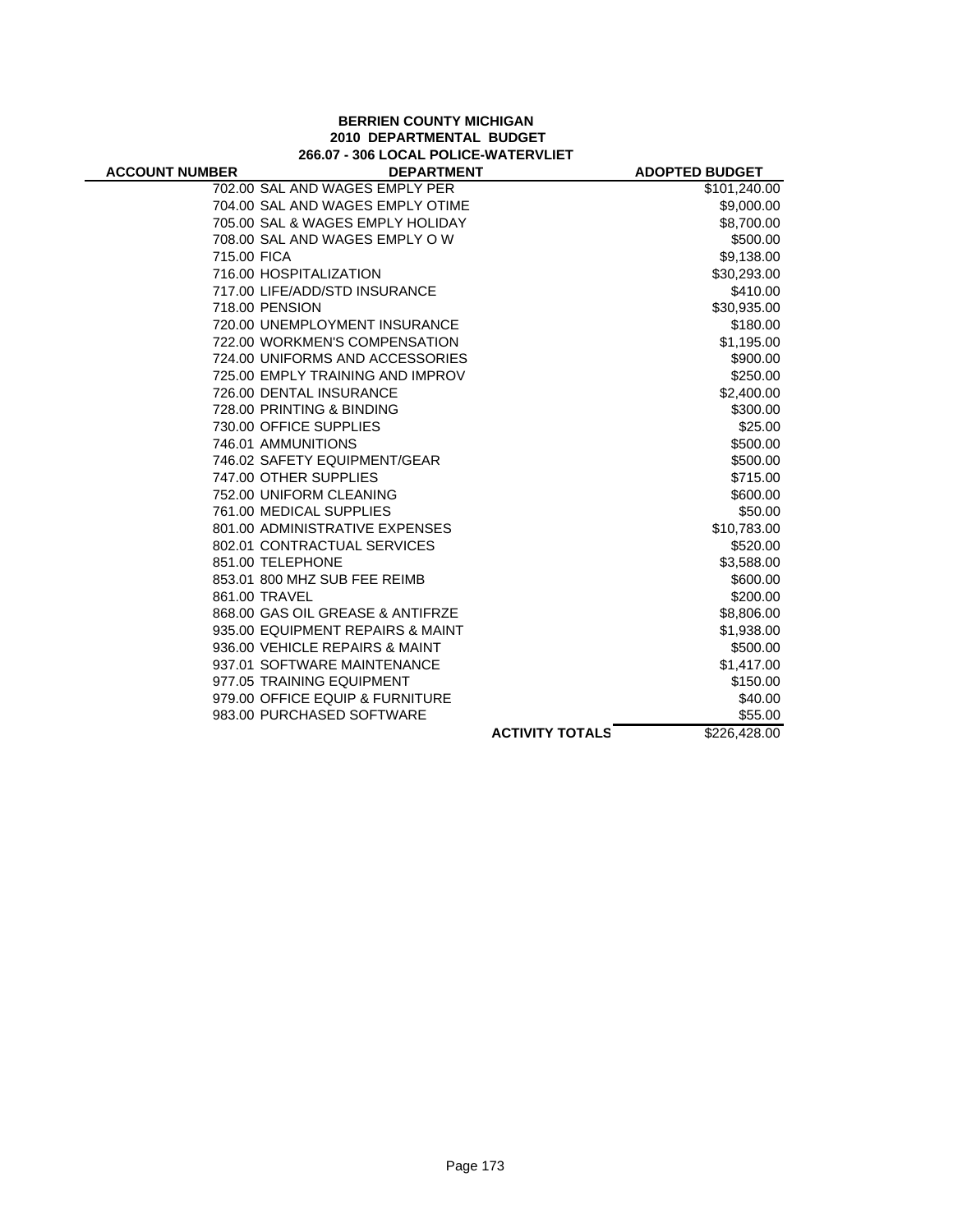# **BERRIEN COUNTY MICHIGAN 2010 DEPARTMENTAL BUDGET 266.07 - 309 LOCAL POLICE-HAGAR**

J.

| <b>ACCOUNT NUMBER</b> | <b>DEPARTMENT</b>                |                        | <b>ADOPTED BUDGET</b> |
|-----------------------|----------------------------------|------------------------|-----------------------|
|                       | 704.00 SAL AND WAGES EMPLY OTIME |                        | \$5,209,00            |
| 715.00 FICA           |                                  |                        | \$398.00              |
|                       | 718.00 PENSION                   |                        | \$1,349.00            |
|                       | 720.00 UNEMPLOYMENT INSURANCE    |                        | \$8.00                |
|                       | 722.00 WORKMEN'S COMPENSATION    |                        | \$52.00               |
|                       | 801.00 ADMINISTRATIVE EXPENSES   |                        | \$702.00              |
|                       |                                  | <b>ACTIVITY TOTALS</b> | \$7,718.00            |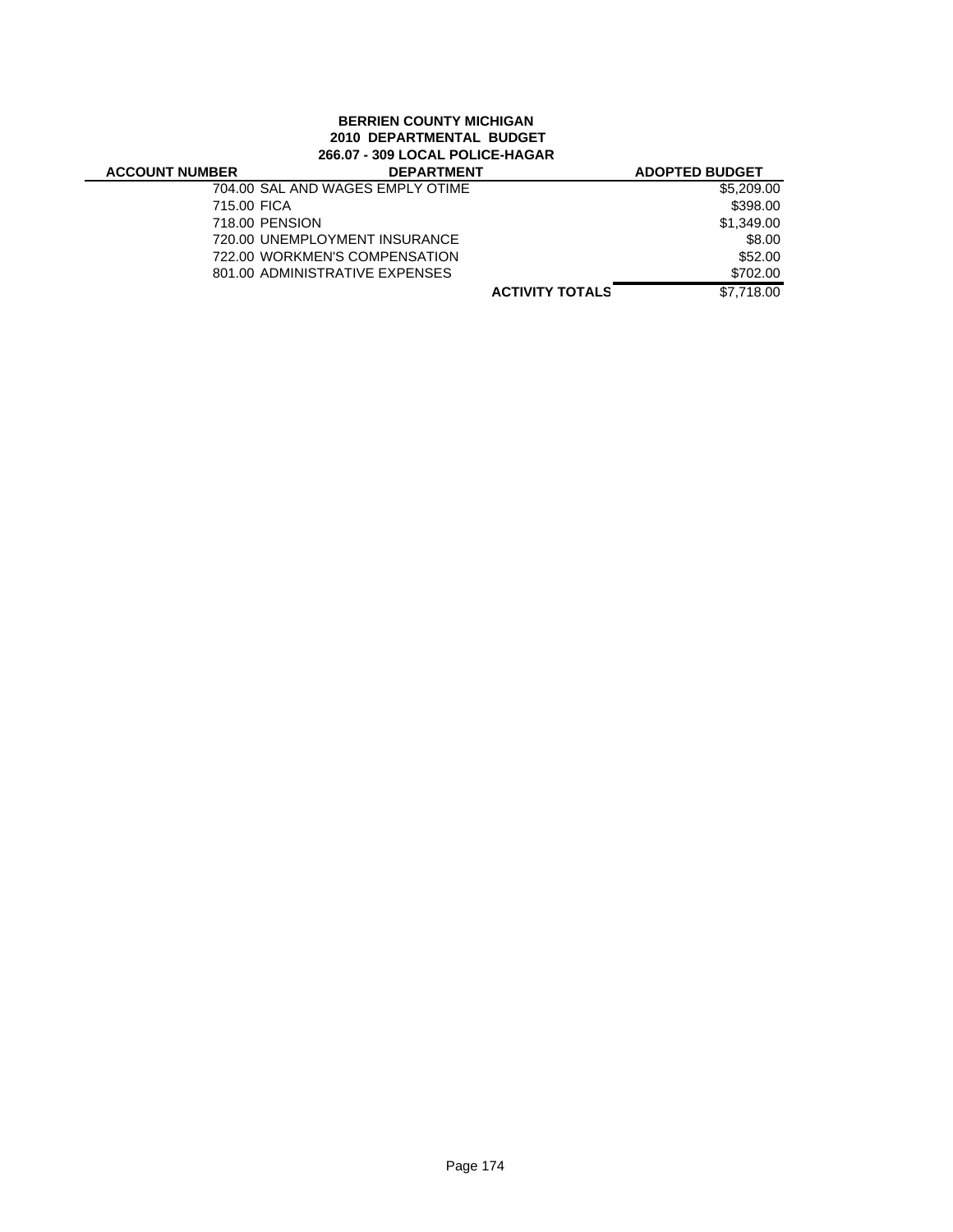### **BERRIEN COUNTY MICHIGAN 2010 DEPARTMENTAL BUDGET 266.07 - 310 LOCAL POLICE-NILES**

| <b>ACCOUNT NUMBER</b> | <b>DEPARTMENT</b>                |                        | <b>ADOPTED BUDGET</b> |
|-----------------------|----------------------------------|------------------------|-----------------------|
|                       | 702.00 SAL AND WAGES EMPLY PER   |                        | \$371,607.00          |
|                       | 704.00 SAL AND WAGES EMPLY OTIME |                        | \$35,000.00           |
|                       | 705.00 SAL & WAGES EMPLY HOLIDAY |                        | \$27,069.00           |
|                       | 708.00 SAL AND WAGES EMPLY OW    |                        | \$2,256.00            |
| 715.00 FICA           |                                  |                        | \$33,273.00           |
|                       | 716.00 HOSPITALIZATION           |                        | \$121,172.00          |
|                       | 717.00 LIFE/ADD/STD INSURANCE    |                        | \$1,766.00            |
|                       | 718.00 PENSION                   |                        | \$108,584.00          |
|                       | 720.00 UNEMPLOYMENT INSURANCE    |                        | \$654.00              |
|                       | 722.00 WORKMEN'S COMPENSATION    |                        | \$4,360.00            |
|                       | 724.00 UNIFORMS AND ACCESSORIES  |                        | \$3,150.00            |
|                       | 725.00 EMPLY TRAINING AND IMPROV |                        | \$150.00              |
|                       | 726.00 DENTAL INSURANCE          |                        | \$9,300.00            |
|                       | 728.00 PRINTING & BINDING        |                        | \$800.00              |
|                       | 730.00 OFFICE SUPPLIES           |                        | \$50.00               |
|                       | 746.01 AMMUNITIONS               |                        | \$800.00              |
|                       | 746.02 SAFETY EQUIPMENT/GEAR     |                        | \$615.00              |
|                       | 747.00 OTHER SUPPLIES            |                        | \$970.00              |
|                       | 752.00 UNIFORM CLEANING          |                        | \$2,100.00            |
|                       | 761.00 MEDICAL SUPPLIES          |                        | \$105.00              |
|                       | 801.00 ADMINISTRATIVE EXPENSES   |                        | \$76,220.00           |
|                       | 802.01 CONTRACTUAL SERVICES      |                        | \$1,040.00            |
|                       | 853.01 800 MHZ SUB FEE REIMB     |                        | \$1,800.00            |
|                       | 861.00 TRAVEL                    |                        | \$400.00              |
|                       | 868.00 GAS OIL GREASE & ANTIFRZE |                        | \$28,850.00           |
|                       | 935.00 EQUIPMENT REPAIRS & MAINT |                        | \$3,687.00            |
|                       | 937.01 SOFTWARE MAINTENANCE      |                        | \$2,153.00            |
|                       | 977.05 TRAINING EQUIPMENT        |                        | \$350.00              |
|                       | 979.02 OFFICE EQUIPMENT-SMALL    |                        | \$80.00               |
|                       | 983.00 PURCHASED SOFTWARE        |                        | \$55.00               |
|                       |                                  | <b>ACTIVITY TOTALS</b> | \$838,416.00          |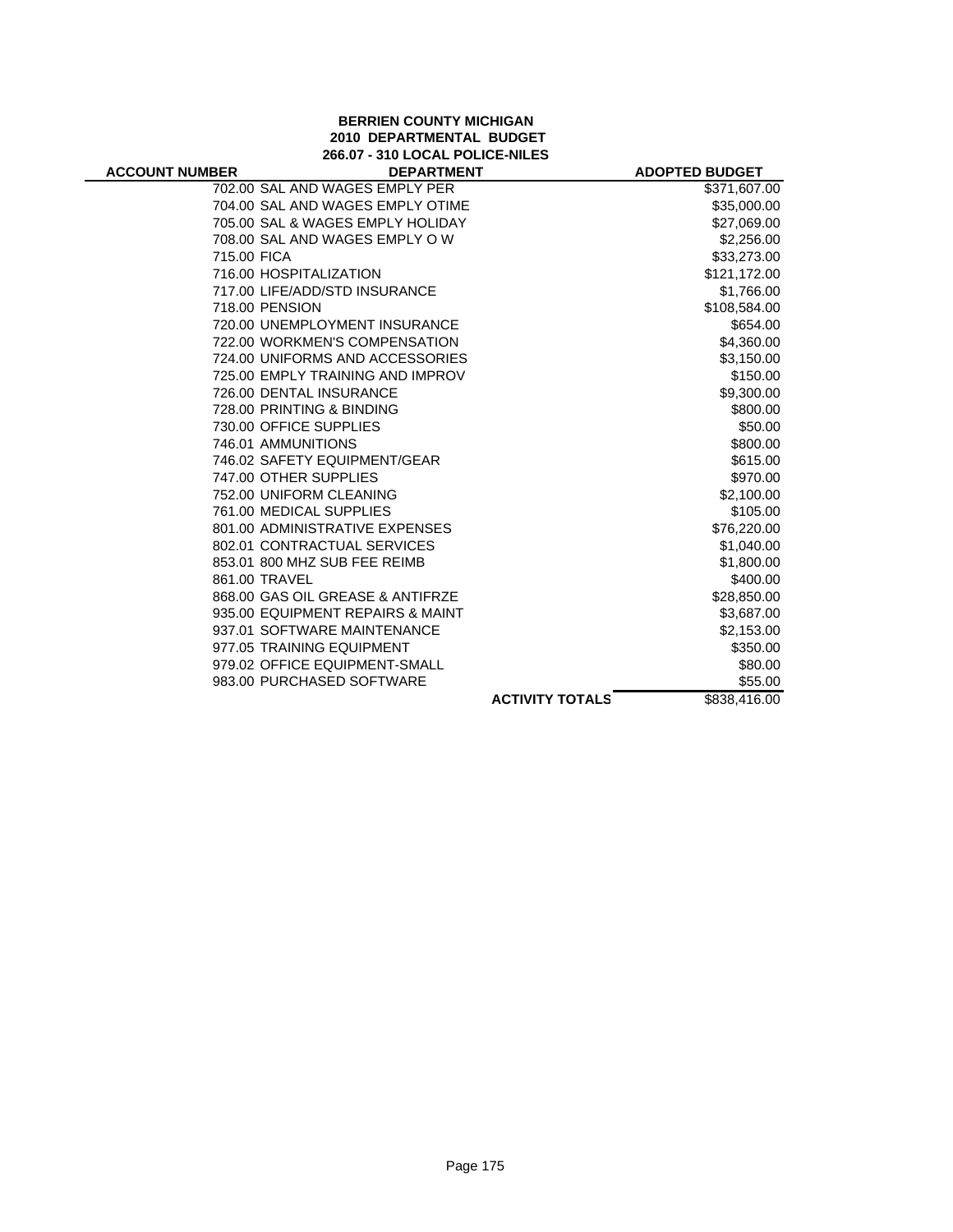# **BERRIEN COUNTY MICHIGAN 2010 DEPARTMENTAL BUDGET 266.07 - 313 LOCAL POLICE-B H CITY**

| <b>ACCOUNT NUMBER</b> | <b>DEPARTMENT</b>                |                        | <b>ADOPTED BUDGET</b> |
|-----------------------|----------------------------------|------------------------|-----------------------|
|                       | 704.00 SAL AND WAGES EMPLY OTIME |                        | \$73,737.00           |
|                       | 708.00 SAL AND WAGES EMPLY OW    |                        | \$500.00              |
| 715.00 FICA           |                                  |                        | \$5,680.00            |
|                       | 718.00 PENSION                   |                        | \$19,228,00           |
|                       | 720.00 UNEMPLOYMENT INSURANCE    |                        | \$112.00              |
|                       | 722.00 WORKMEN'S COMPENSATION    |                        | \$743.00              |
|                       |                                  | <b>ACTIVITY TOTALS</b> | \$100,000.00          |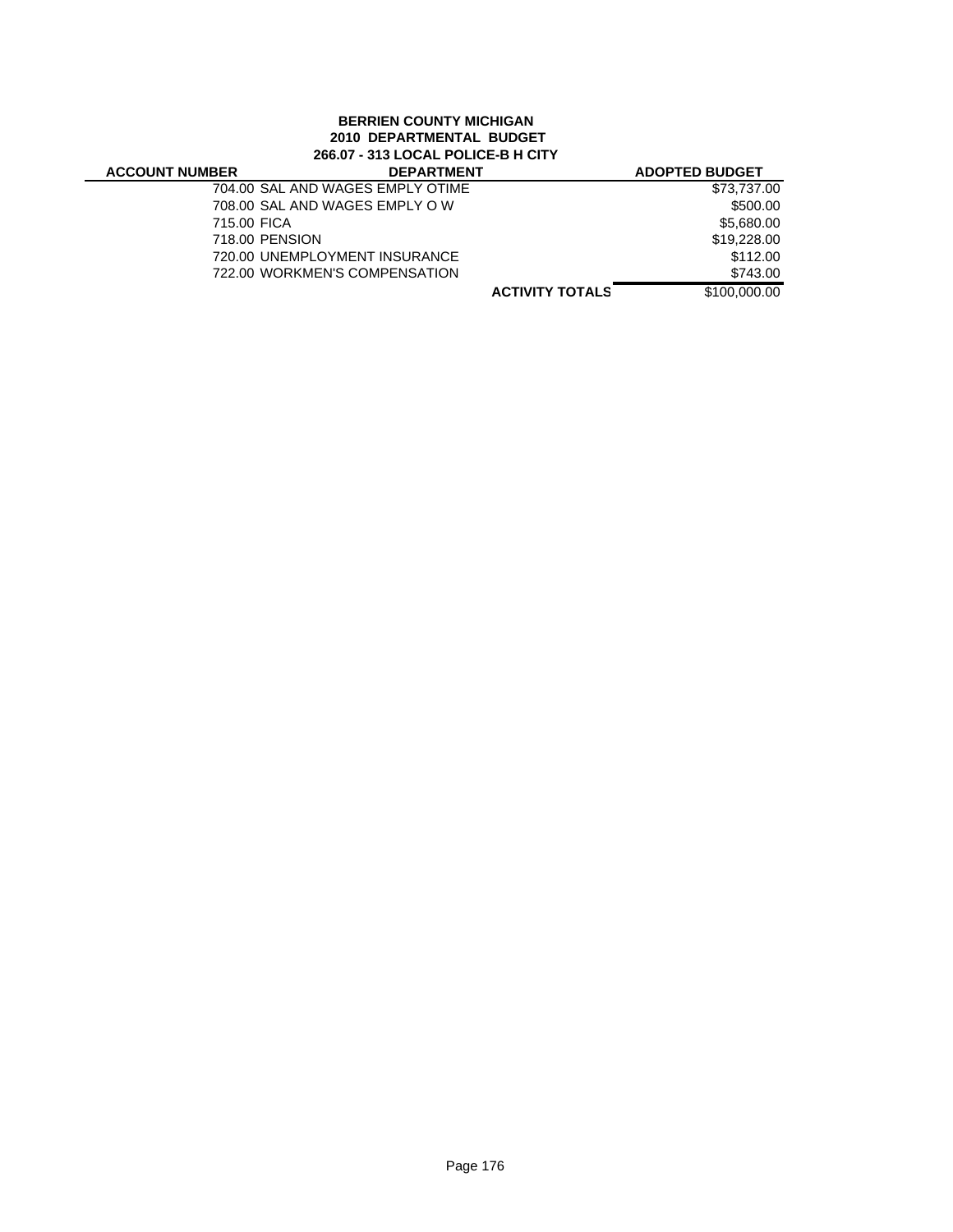# **BERRIEN COUNTY MICHIGAN 2010 DEPARTMENTAL BUDGET 266.07 - 314 LOCAL POLICE-BUCH TWP**

| <b>ACCOUNT NUMBER</b> | <b>DEPARTMENT</b>                |                        | <b>ADOPTED BUDGET</b> |
|-----------------------|----------------------------------|------------------------|-----------------------|
|                       | 704.00 SAL AND WAGES EMPLY OTIME |                        | \$11,330.00           |
| 715.00 FICA           |                                  |                        | \$867.00              |
|                       | 718.00 PENSION                   |                        | \$2,935.00            |
|                       | 720.00 UNEMPLOYMENT INSURANCE    |                        | \$17.00               |
|                       | 722.00 WORKMEN'S COMPENSATION    |                        | \$114.00              |
|                       | 801.00 ADMINISTRATIVE EXPENSES   |                        | \$1.595.00            |
|                       | 802.01 CONTRACTUAL SERVICES      |                        | \$685.00              |
|                       |                                  | <b>ACTIVITY TOTALS</b> | \$17.543.00           |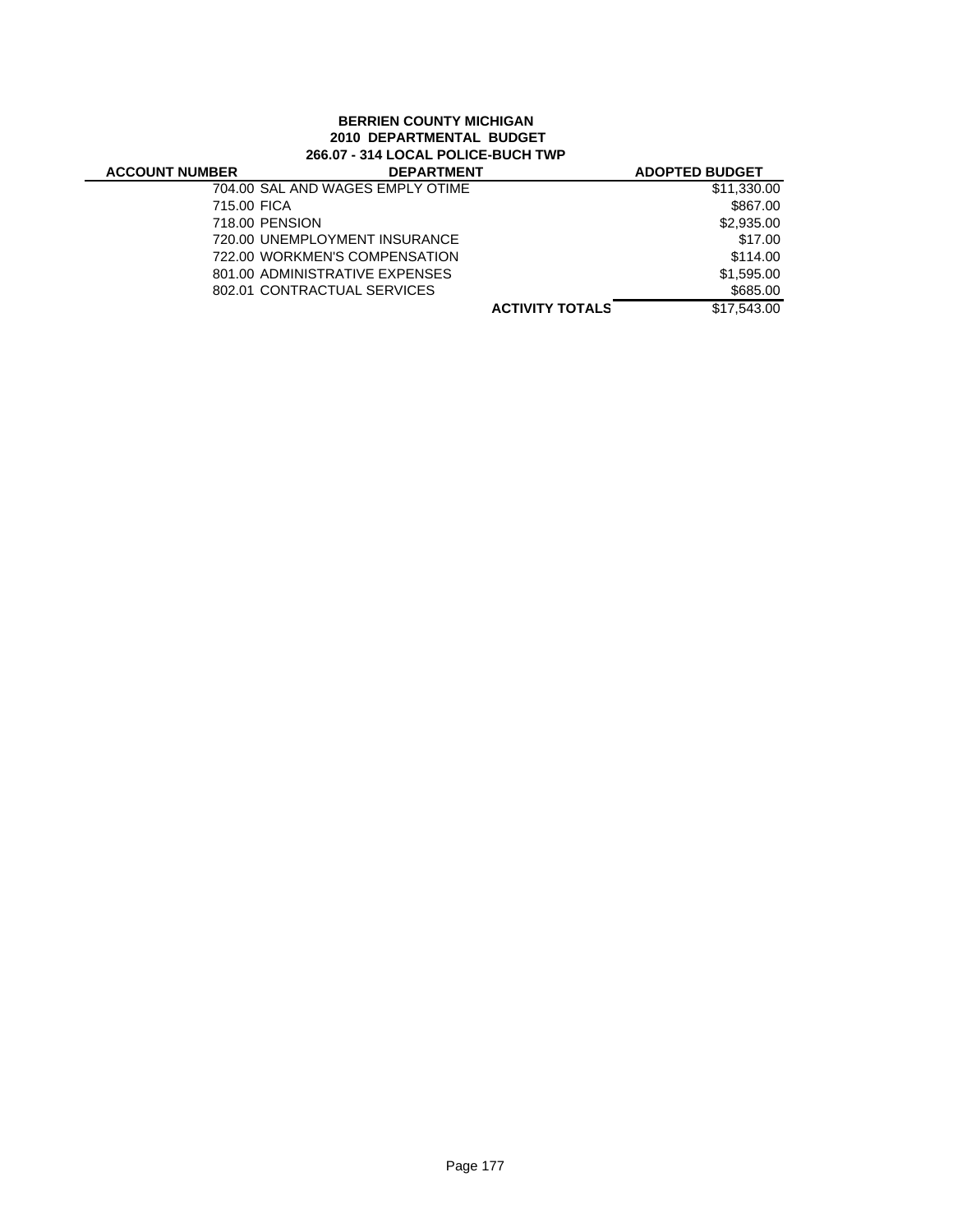#### **BERRIEN COUNTY MICHIGAN 2010 DEPARTMENTAL BUDGET 266.07 - 315 LOCAL POL-NEW BUFFALO TWP**

| <b>ACCOUNT NUMBER</b> | <b>DEPARTMENT</b>                |                        | <b>ADOPTED BUDGET</b> |
|-----------------------|----------------------------------|------------------------|-----------------------|
|                       | 702.00 SAL AND WAGES EMPLY PER   |                        | \$249,504.00          |
|                       | 704.00 SAL AND WAGES EMPLY OTIME |                        | \$33,000.00           |
|                       | 705.00 SAL & WAGES EMPLY HOLIDAY |                        | \$21,000.00           |
|                       | 708.00 SAL AND WAGES EMPLY OW    |                        | \$1,500.00            |
| 715.00 FICA           |                                  |                        | \$23,332.00           |
|                       | 716.00 HOSPITALIZATION           |                        | \$75,733.00           |
|                       | 717.00 LIFE/ADD/STD INSURANCE    |                        | \$1,026.00            |
|                       | 718.00 PENSION                   |                        | \$78,997.00           |
|                       | 720.00 UNEMPLOYMENT INSURANCE    |                        | \$448.00              |
|                       | 722.00 WORKMEN'S COMPENSATION    |                        | \$3,050.00            |
|                       | 724.00 UNIFORMS AND ACCESSORIES  |                        | \$2,250.00            |
|                       | 725.00 EMPLY TRAINING AND IMPROV |                        | \$150.00              |
|                       | 726.00 DENTAL INSURANCE          |                        | \$6,000.00            |
|                       | 728.00 PRINTING & BINDING        |                        | \$500.00              |
|                       | 730.00 OFFICE SUPPLIES           |                        | \$50.00               |
|                       | 746.01 AMMUNITIONS               |                        | \$700.00              |
|                       | 746.02 SAFETY EQUIPMENT/GEAR     |                        | \$615.00              |
|                       | 747.00 OTHER SUPPLIES            |                        | \$970.00              |
|                       | 752.00 UNIFORM CLEANING          |                        | \$1,500.00            |
|                       | 761.00 MEDICAL SUPPLIES          |                        | \$105.00              |
|                       | 801.00 ADMINISTRATIVE EXPENSES   |                        | \$53,701.00           |
|                       | 802.01 CONTRACTUAL SERVICES      |                        | \$1,040.00            |
|                       | 851.00 TELEPHONE                 |                        | \$660.00              |
|                       | 853.01 800 MHZ SUB FEE REIMB     |                        | \$1,400.00            |
|                       | 861.00 TRAVEL                    |                        | \$400.00              |
|                       | 868.00 GAS OIL GREASE & ANTIFRZE |                        | \$26,209.00           |
|                       | 935.00 EQUIPMENT REPAIRS & MAINT |                        | \$3,206.00            |
|                       | 936.00 VEHICLE REPAIRS & MAINT   |                        | \$1,000.00            |
|                       | 937.01 SOFTWARE MAINTENANCE      |                        | \$2,278.00            |
|                       | 977.05 TRAINING EQUIPMENT        |                        | \$250.00              |
|                       | 979.02 OFFICE EQUIPMENT-SMALL    |                        | \$80.00               |
|                       | 983.00 PURCHASED SOFTWARE        |                        |                       |
|                       |                                  | <b>ACTIVITY TOTALS</b> | \$590,709.00          |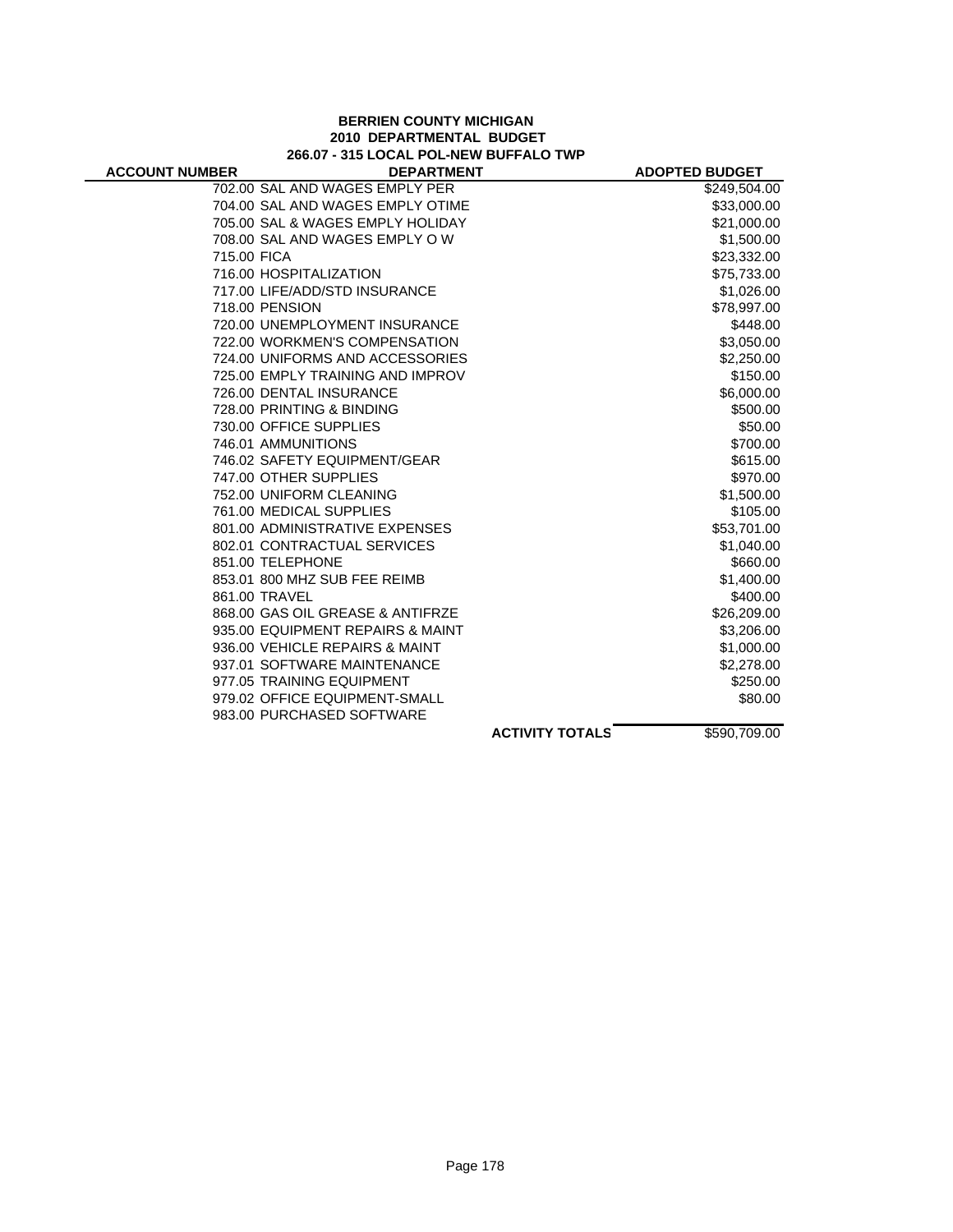## **BERRIEN COUNTY MICHIGAN 2010 DEPARTMENTAL BUDGET 266.07 - 316 LOCAL POLICE-MI WORKS CONT**

| <b>ACCOUNT NUMBER</b> | <b>DEPARTMENT</b>                | <b>ADOPTED BUDGET</b>                |
|-----------------------|----------------------------------|--------------------------------------|
|                       | 704.00 SAL AND WAGES EMPLY OTIME | \$3.710.00                           |
| 715.00 FICA           |                                  | \$284.00                             |
|                       | 718.00 PENSION                   | \$962.00                             |
|                       | 720.00 UNEMPLOYMENT INSURANCE    | \$6.00                               |
|                       | 722.00 WORKMEN'S COMPENSATION    | \$38.00                              |
|                       |                                  | \$5,000.00<br><b>ACTIVITY TOTALS</b> |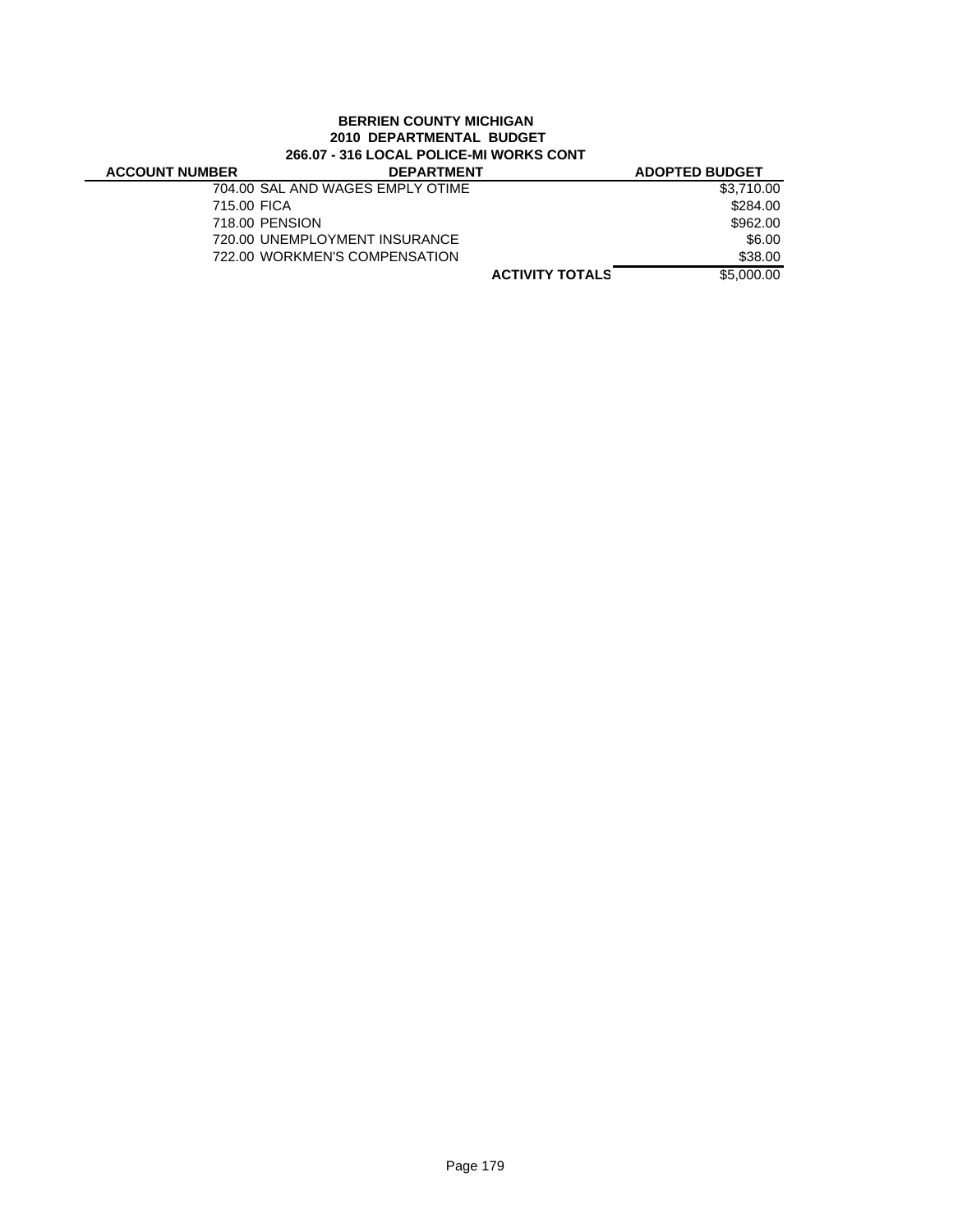## **BERRIEN COUNTY MICHIGAN 2010 DEPARTMENTAL BUDGET 266.07 - 317 LOCAL POLICE-DHS CONTRACT**

| <b>ACCOUNT NUMBER</b> | <b>DEPARTMENT</b>                |                        | <b>ADOPTED BUDGET</b> |
|-----------------------|----------------------------------|------------------------|-----------------------|
|                       | 702.00 SAL AND WAGES EMPLY PER   |                        | \$47.304.00           |
|                       | 705.00 SAL & WAGES EMPLY HOLIDAY |                        | \$2,571.00            |
| 715.00 FICA           |                                  |                        | \$3,815.00            |
|                       | 716.00 HOSPITALIZATION           |                        | \$13,935.00           |
|                       | 717.00 LIFE/ADD/STD INSURANCE    |                        | \$189.00              |
|                       | 718.00 PENSION                   |                        | \$12,918.00           |
|                       | 720.00 UNEMPLOYMENT INSURANCE    |                        | \$75.00               |
|                       | 722.00 WORKMEN'S COMPENSATION    |                        | \$499.00              |
|                       | 726.00 DENTAL INSURANCE          |                        | \$1,104.00            |
|                       |                                  | <b>ACTIVITY TOTALS</b> | \$82,410.00           |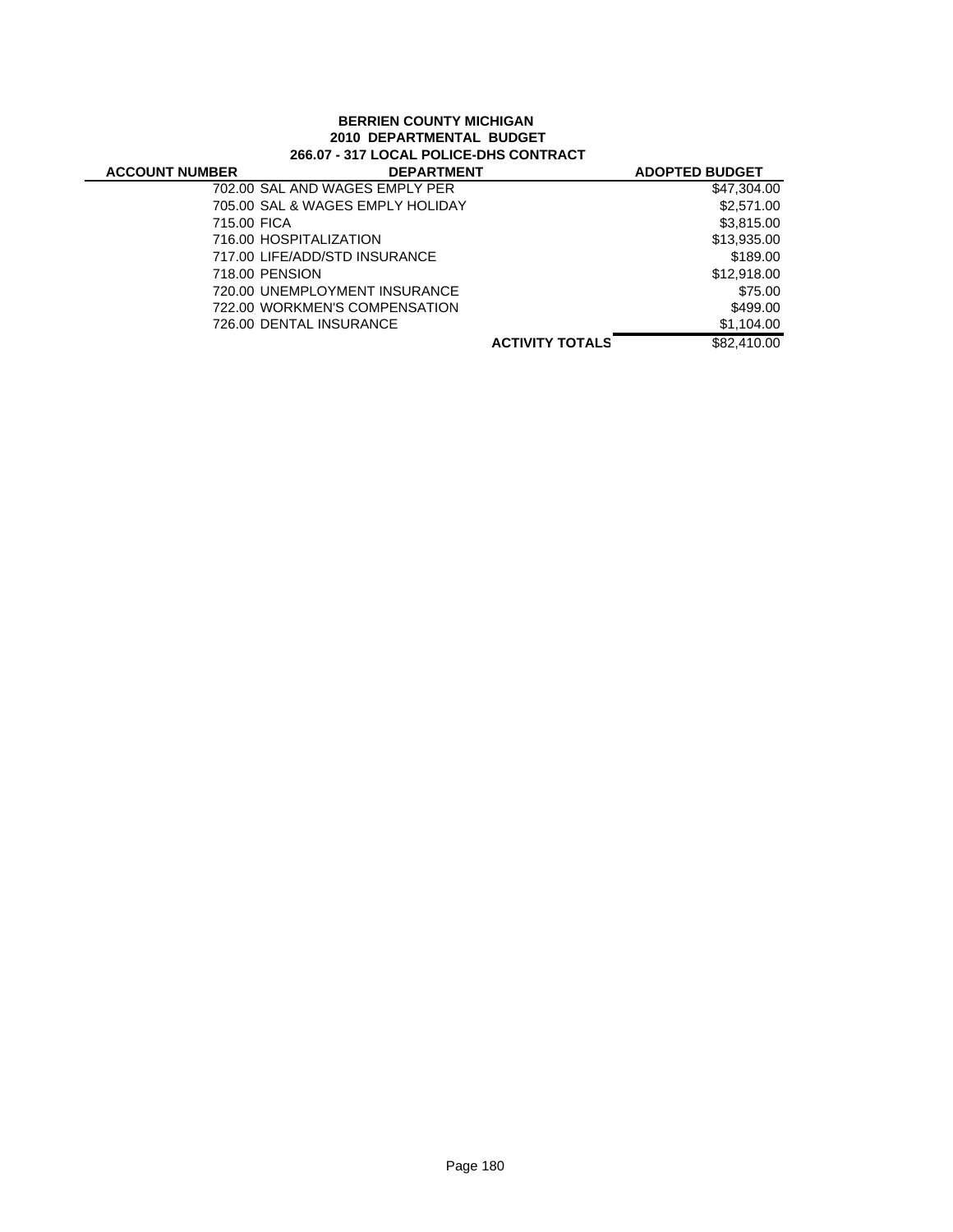#### **BERRIEN COUNTY MICHIGAN 2010 DEPARTMENTAL BUDGET 266.07 - 318 LOCAL POLICE-FBI CONTRACT**

J.

| <b>ACCOUNT NUMBER</b> | <b>DEPARTMENT</b>                |                        | <b>ADOPTED BUDGET</b> |
|-----------------------|----------------------------------|------------------------|-----------------------|
|                       | 704.00 SAL AND WAGES EMPLY OTIME |                        | \$12,119.00           |
| 715.00 FICA           |                                  |                        | \$928.00              |
|                       | 718.00 PENSION                   |                        | \$3,139.00            |
|                       | 720.00 UNEMPLOYMENT INSURANCE    |                        | \$19.00               |
|                       | 722.00 WORKMEN'S COMPENSATION    |                        | \$122.00              |
|                       |                                  | <b>ACTIVITY TOTALS</b> | \$16,327,00           |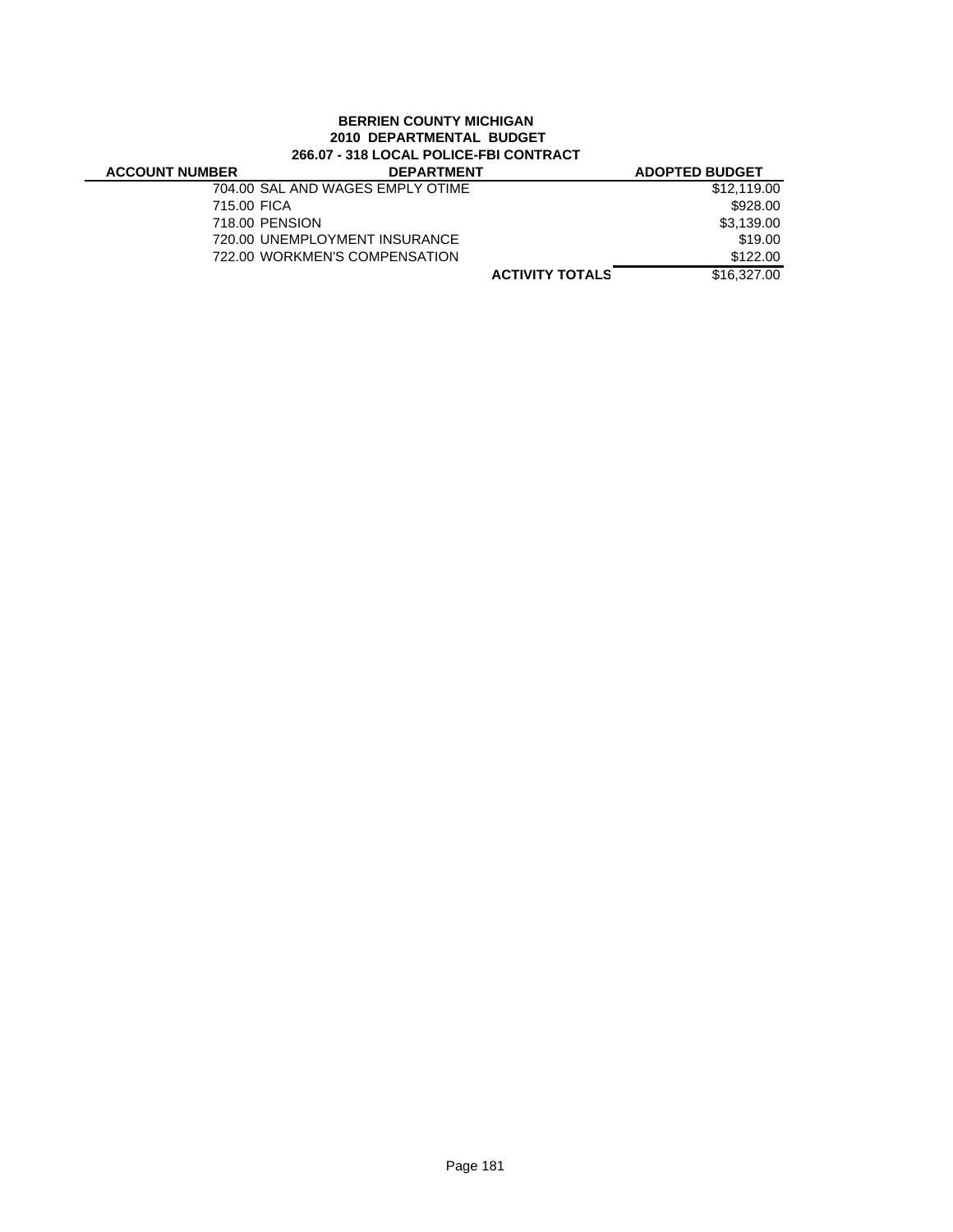#### **BERRIEN COUNTY MICHIGAN 2010 DEPARTMENTAL BUDGET 266.08 - 305 ACT 302 TRAINING FUND**

# **ACCOUNT NUMBER**

| 3ER | <b>DEPARTMENT</b>                |                        | <b>ADOPTED BUDGET</b> |
|-----|----------------------------------|------------------------|-----------------------|
|     | 725.00 EMPLY TRAINING AND IMPROV |                        | \$4,940.00            |
|     | 817.00 MEMBERSHIP & SUBSCRIPTION |                        | \$5,320.00            |
|     | 861.00 TRAVEL                    |                        | \$4,940.00            |
|     |                                  | <b>ACTIVITY TOTALS</b> | \$15,200.00           |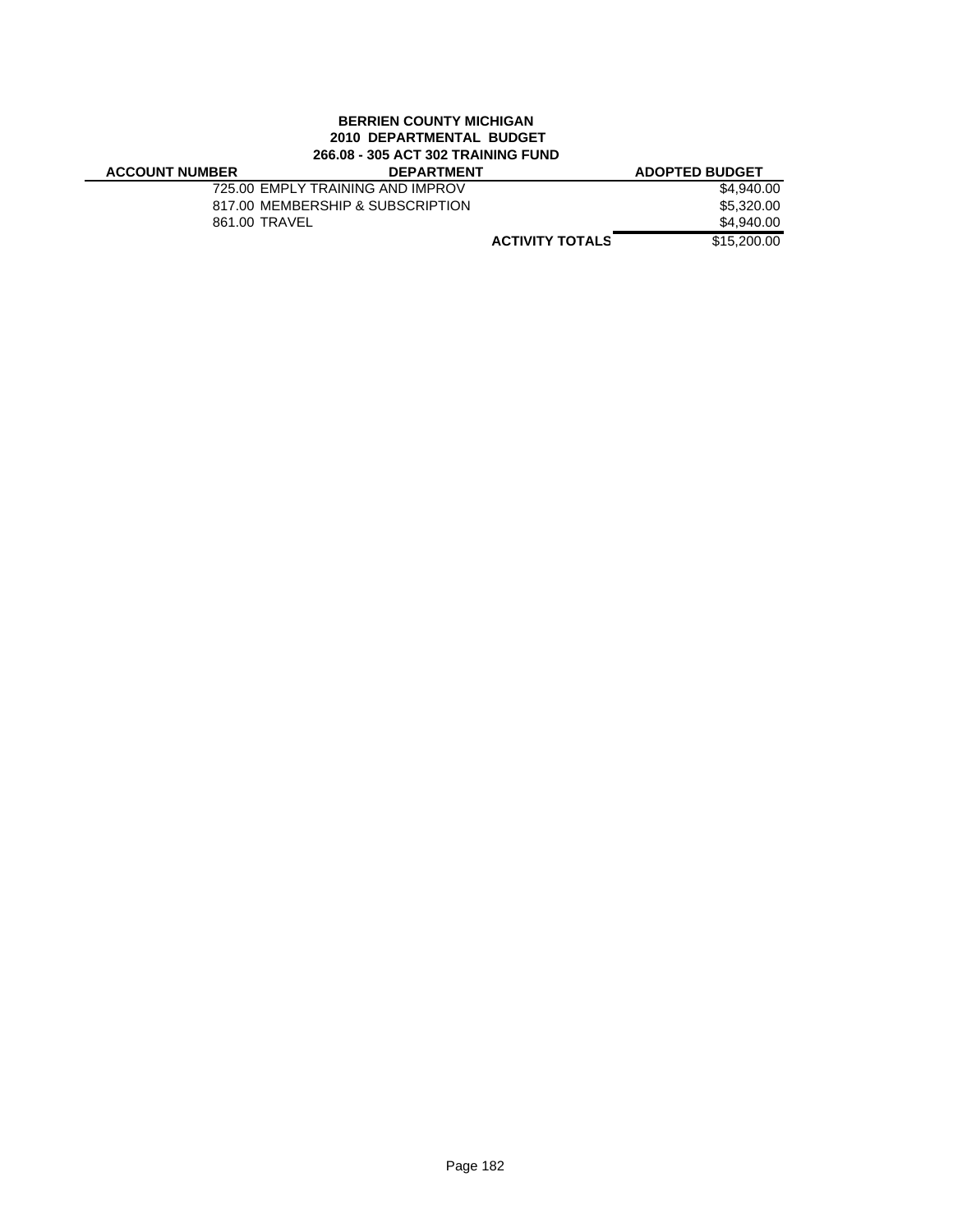#### **BERRIEN COUNTY MICHIGAN 2010 DEPARTMENTAL BUDGET 266.09 - 327 911 COUNTY OPER FUND**

| <b>ACCOUNT NUMBER</b> | <b>DEPARTMENT</b>                |                        | <b>ADOPTED BUDGET</b> |
|-----------------------|----------------------------------|------------------------|-----------------------|
|                       | 701.00 SAL AND WAGES SUPERV      |                        | \$80,722.00           |
|                       | 702.00 SAL AND WAGES EMPLY PER   |                        | \$1,269,156.00        |
|                       | 703.00 SAL AND WAGES EMPLY TEM   |                        | \$73,708.00           |
|                       | 704.00 SAL AND WAGES EMPLY OTIME |                        | \$59,991.00           |
|                       | 705.00 SAL & WAGES EMPLY HOLIDAY |                        | \$78,304.00           |
| 715.00 FICA           |                                  |                        | \$119,484.00          |
|                       | 716.00 HOSPITALIZATION           |                        | \$469,542.00          |
|                       | 717.00 LIFE/ADD/STD INSURANCE    |                        | \$6,941.00            |
|                       | 718.00 PENSION                   |                        | \$348,335.00          |
|                       | 720.00 UNEMPLOYMENT INSURANCE    |                        | \$2,343.00            |
|                       | 722.00 WORKMEN'S COMPENSATION    |                        | \$15,619.00           |
|                       | 725.00 EMPLY TRAINING AND IMPROV |                        | \$4,000.00            |
|                       | 726.00 DENTAL INSURANCE          |                        | \$35,200.00           |
|                       | 728.00 PRINTING & BINDING        |                        | \$2,000.00            |
|                       | 729.00 POSTAGE                   |                        | \$50.00               |
|                       | 730.00 OFFICE SUPPLIES           |                        | \$6,000.00            |
|                       | 730.05 CENTRAL OFFICE SUPPLIES   |                        | \$4,300.00            |
|                       | 733.00 COPIER CHARGES            |                        | \$480.00              |
|                       | 747.00 OTHER SUPPLIES            |                        | \$200.00              |
|                       | 802.01 CONTRACTUAL SERVICES      |                        | \$210,896.00          |
|                       | 802.04 CONTRACTUAL SERVICES FEES |                        | \$4,557.00            |
|                       | 802.15 CONTRACTUAL-ALI EQUIPT    |                        | \$17,000.00           |
|                       | 802.18 CONTRACTUAL-TECH I/S SERV |                        | \$63,000.00           |
|                       | 817.00 MEMBERSHIP & SUBSCRIPTION |                        | \$800.00              |
|                       | 848.08 RECOGNITION EXPENSES      |                        | \$250.00              |
|                       | 851.00 TELEPHONE                 |                        | \$175,000.00          |
|                       | 853.01 800 MHZ SUB FEE REIMB     |                        | \$5,800.00            |
|                       | 855.00 CABLE SUBSCRIPTION        |                        | \$540.00              |
|                       | 861.00 TRAVEL                    |                        | \$2,400.00            |
|                       | 920.00 UTILITIES                 |                        | \$3,550.00            |
|                       | 935.00 EQUIPMENT REPAIRS & MAINT |                        | \$100,000.00          |
|                       | 937.00 OFF EQUIP REP & MAINT     |                        | \$1,500.00            |
|                       | 937.01 SOFTWARE MAINTENANCE      |                        | \$39,113.00           |
|                       | 937.02 COMPUTER MAINTENANCE      |                        | \$3,000.00            |
|                       | 947.00 EQUIPMENT RENTAL          |                        | \$2,448.00            |
|                       | 956.00 MISCELLANEOUS             |                        | \$200.00              |
|                       | 956.04 MISC-MEETING EXPENSES     |                        | \$400.00              |
|                       | 963.00 INDIRECT COST RECOVERY    |                        | \$147,923.00          |
|                       | 980.00 BOOKS                     |                        | \$550.00              |
|                       |                                  | <b>ACTIVITY TOTALS</b> | \$3,355,302.00        |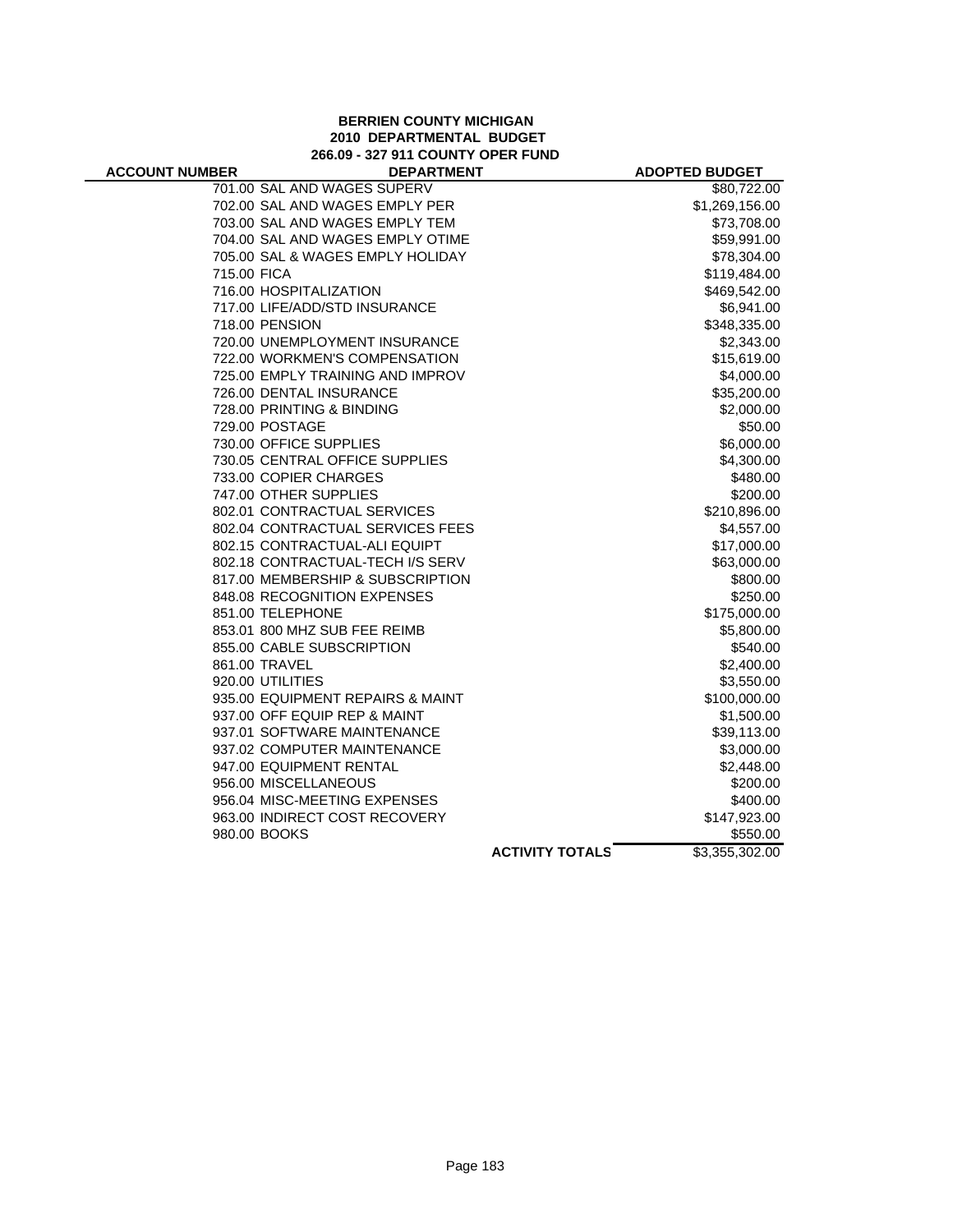#### **BERRIEN COUNTY MICHIGAN 2010 DEPARTMENTAL BUDGET 266.09 - 328 911 WIRELESS SERVICE CHARGE ACCOUNT NUMBER DEPARTMENT ADOPTED BUDGET**

947.07 LEASED EQUIPMENT \$130,430.00

**ACTIVITY TOTALS** \$130,430.00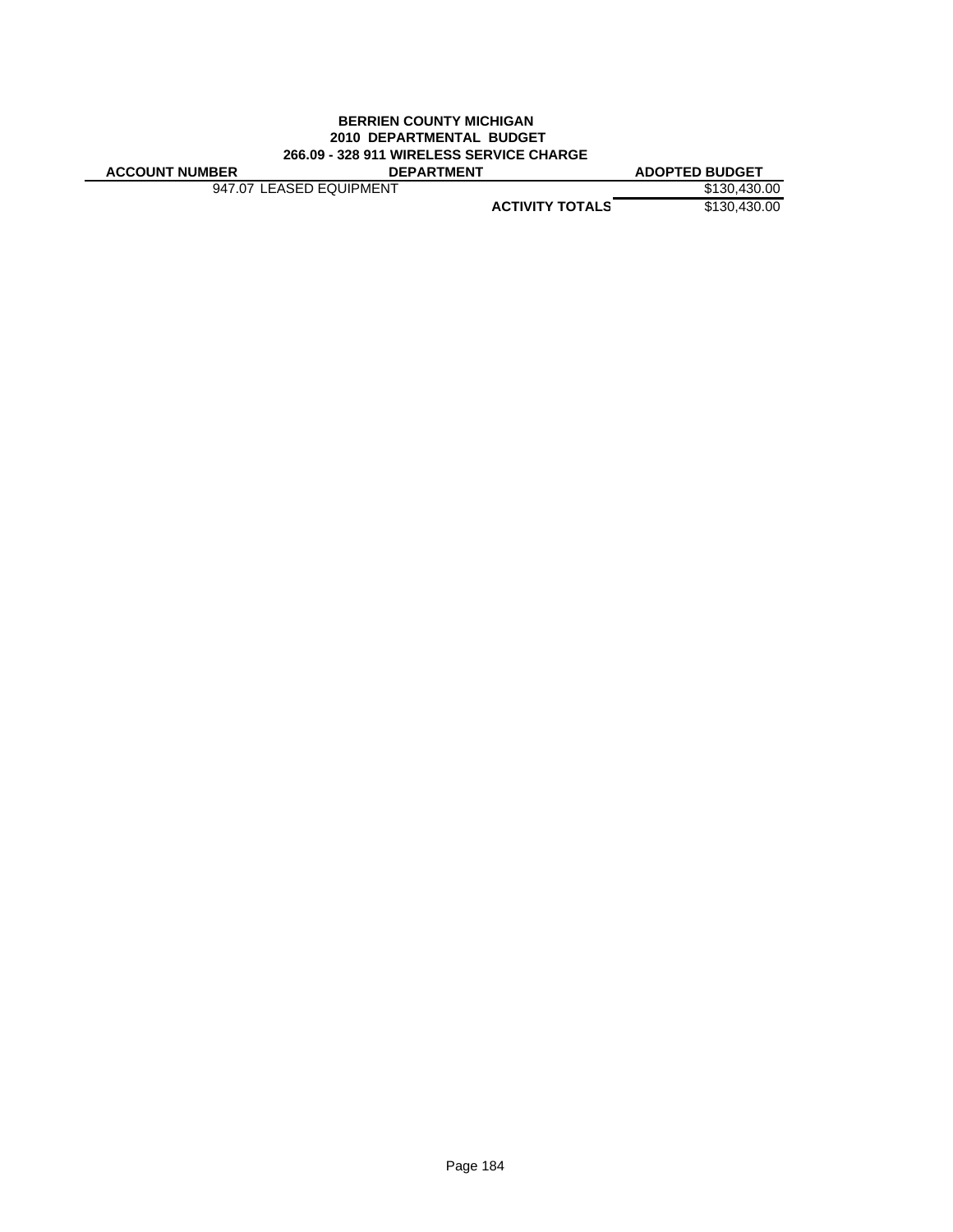#### **BERRIEN COUNTY MICHIGAN 2010 DEPARTMENTAL BUDGET 266.09 - 329 MSP 800 MHZ CR REIMBURSE**

| <b>ACCOUNT NUMBER</b> | <b>DEPARTMENT</b>              | <b>ADOPTED BUDGET</b>                  |
|-----------------------|--------------------------------|----------------------------------------|
|                       | 960.00 MISC RES FOR CONTINGENC | \$3.137.00                             |
|                       | 999.00 APPROP-COUNTY AGENCIES  | \$111,863.00                           |
|                       |                                | \$115,000.00<br><b>ACTIVITY TOTALS</b> |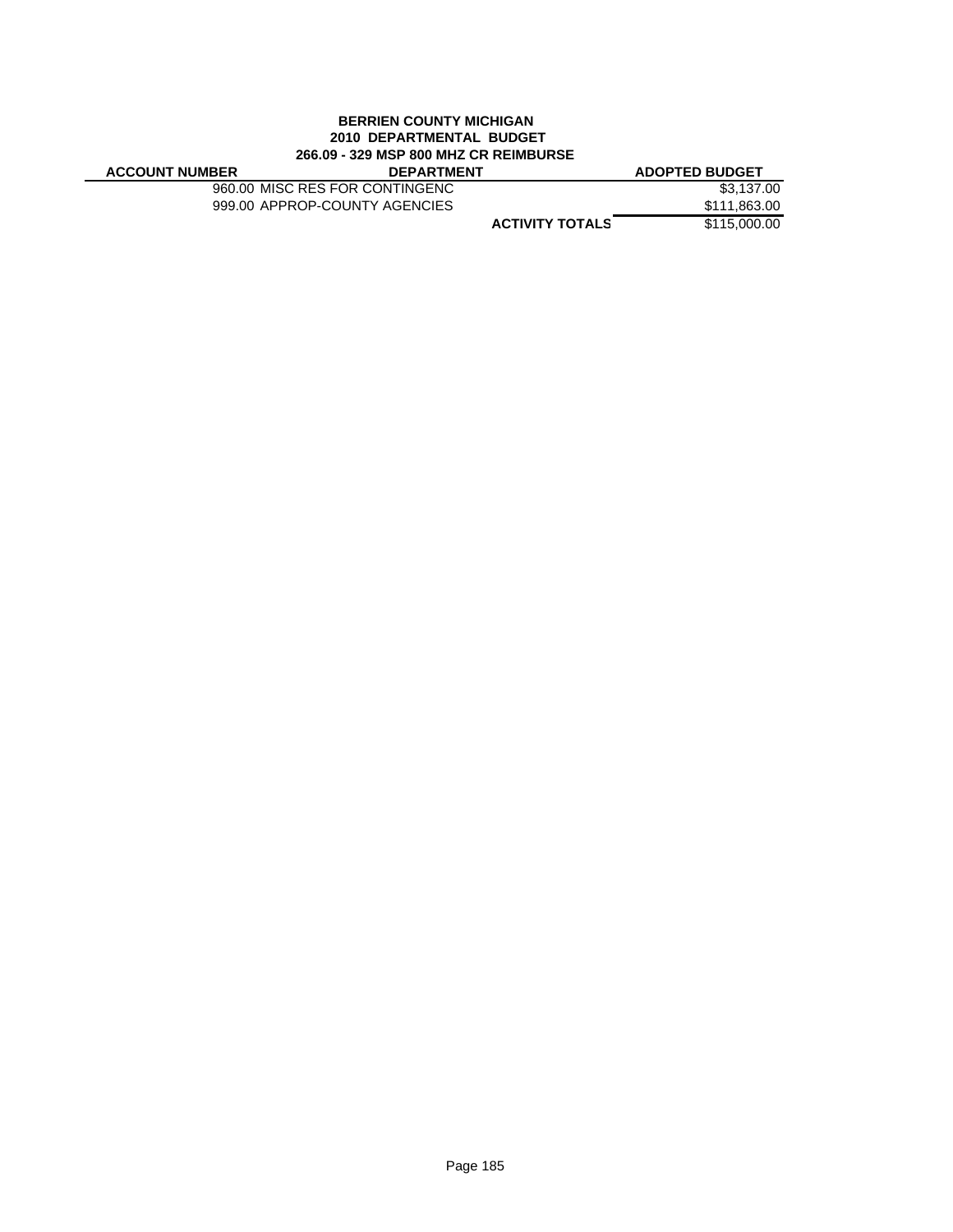#### **BERRIEN COUNTY MICHIGAN 2010 DEPARTMENTAL BUDGET 266.10 - 351 HOUSE ARREST PROGRAM-SHERIFFS**

| <b>ACCOUNT NUMBER</b> | <b>DEPARTMENT</b>                |                        | <b>ADOPTED BUDGET</b> |
|-----------------------|----------------------------------|------------------------|-----------------------|
|                       | 702.00 SAL AND WAGES EMPLY PER   |                        | \$102,838.00          |
|                       | 703.00 SAL AND WAGES EMPLY TEM   |                        | \$40,492.00           |
|                       | 704.00 SAL AND WAGES EMPLY OTIME |                        | \$2,374.00            |
|                       | 705.00 SAL & WAGES EMPLY HOLIDAY |                        | \$7,984.00            |
| 715.00 FICA           |                                  |                        | \$11,758.00           |
|                       | 716.00 HOSPITALIZATION           |                        | \$30,293.00           |
|                       | 717.00 LIFE/ADD/STD INSURANCE    |                        | \$410.00              |
|                       | 718.00 PENSION                   |                        | \$29,318.00           |
|                       | 720.00 UNEMPLOYMENT INSURANCE    |                        | \$231.00              |
|                       | 722.00 WORKMEN'S COMPENSATION    |                        | \$1,537.00            |
|                       | 724.00 UNIFORMS AND ACCESSORIES  |                        | \$900.00              |
|                       | 726.00 DENTAL INSURANCE          |                        | \$2,400.00            |
|                       | 747.00 OTHER SUPPLIES            |                        | \$2,700.00            |
|                       | 752.00 UNIFORM CLEANING          |                        | \$600.00              |
|                       | 977.00 MACHINERY & EQUIPMENT     |                        | \$990.00              |
|                       |                                  | <b>ACTIVITY TOTALS</b> | \$234,825,00          |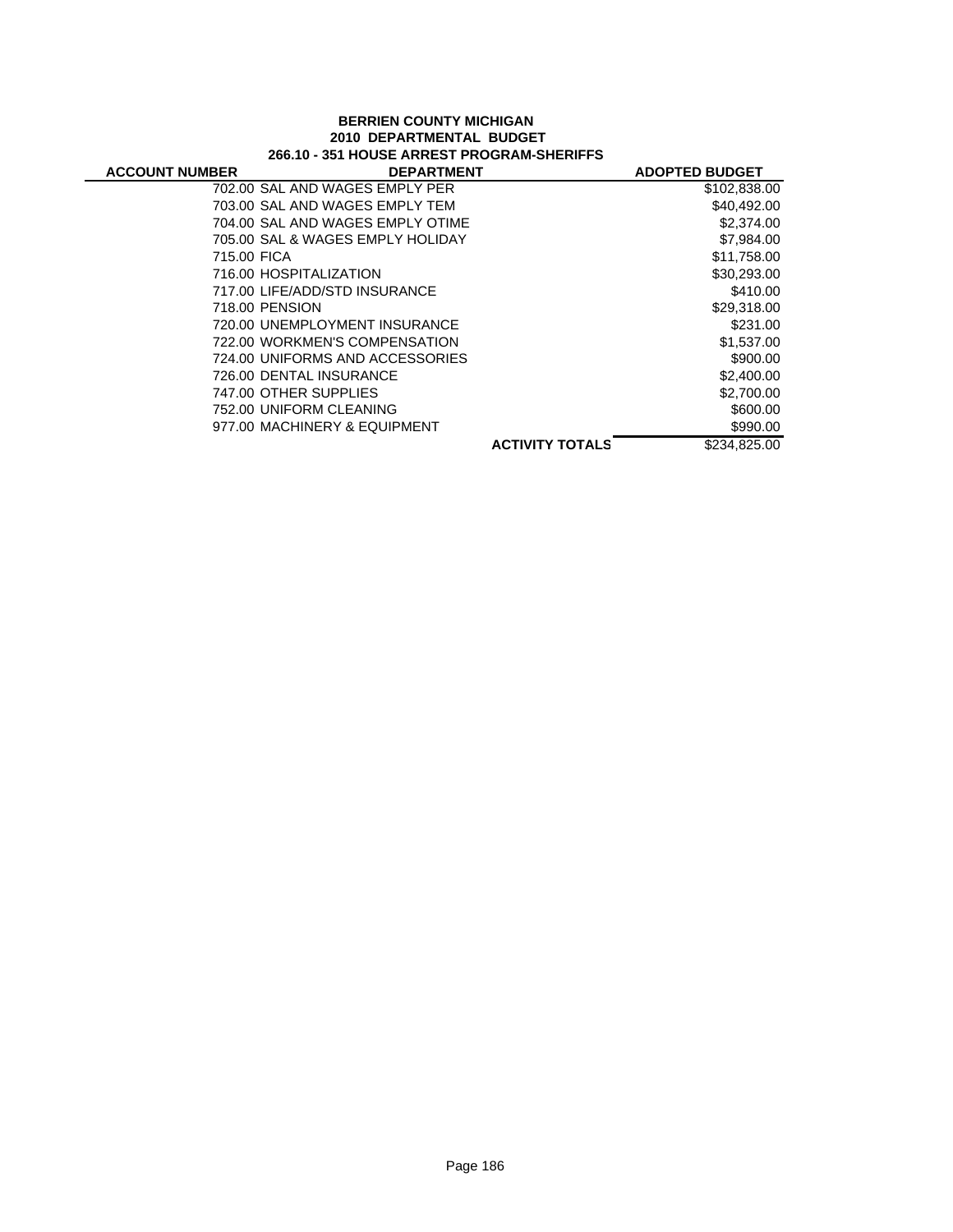#### **BERRIEN COUNTY MICHIGAN 2010 DEPARTMENTAL BUDGET 266.21 - 351 COMMUNITY TETHER PROGRAM**

| <b>ACCOUNT NUMBER</b> | <b>DEPARTMENT</b>                |                        | <b>ADOPTED BUDGET</b> |
|-----------------------|----------------------------------|------------------------|-----------------------|
|                       | 702.00 SAL AND WAGES EMPLY PER   |                        | \$30,455.00           |
|                       | 703.00 SAL AND WAGES EMPLY TEM   |                        | \$61,120.00           |
|                       | 704.00 SAL AND WAGES EMPLY OTIME |                        | \$1,314.00            |
|                       | 705.00 SAL & WAGES EMPLY HOLIDAY |                        | \$7,332.00            |
| 715.00 FICA           |                                  |                        | \$7,667.00            |
|                       | 716.00 HOSPITALIZATION           |                        | \$22,142.00           |
|                       | 717.00 LIFE/ADD/STD INSURANCE    |                        | \$633.00              |
| 718.00 PENSION        |                                  |                        | \$10,127.00           |
|                       | 720.00 UNEMPLOYMENT INSURANCE    |                        | \$150.00              |
|                       | 722.00 WORKMEN'S COMPENSATION    |                        | \$1,002.00            |
|                       | 724.00 UNIFORMS AND ACCESSORIES  |                        | \$500.00              |
|                       | 726.00 DENTAL INSURANCE          |                        | \$1,900.00            |
|                       | 728.00 PRINTING & BINDING        |                        | \$450.00              |
|                       | 730.00 OFFICE SUPPLIES           |                        | \$917.00              |
|                       | 752.00 UNIFORM CLEANING          |                        | \$500.00              |
|                       | 802.01 CONTRACTUAL SERVICES      |                        | \$140,000.00          |
| 851.00 TELEPHONE      |                                  |                        | \$900.00              |
|                       | 999.00 APPROP-COUNTY AGENCIES    |                        | \$55,093.00           |
|                       |                                  | <b>ACTIVITY TOTALS</b> | \$342,202.00          |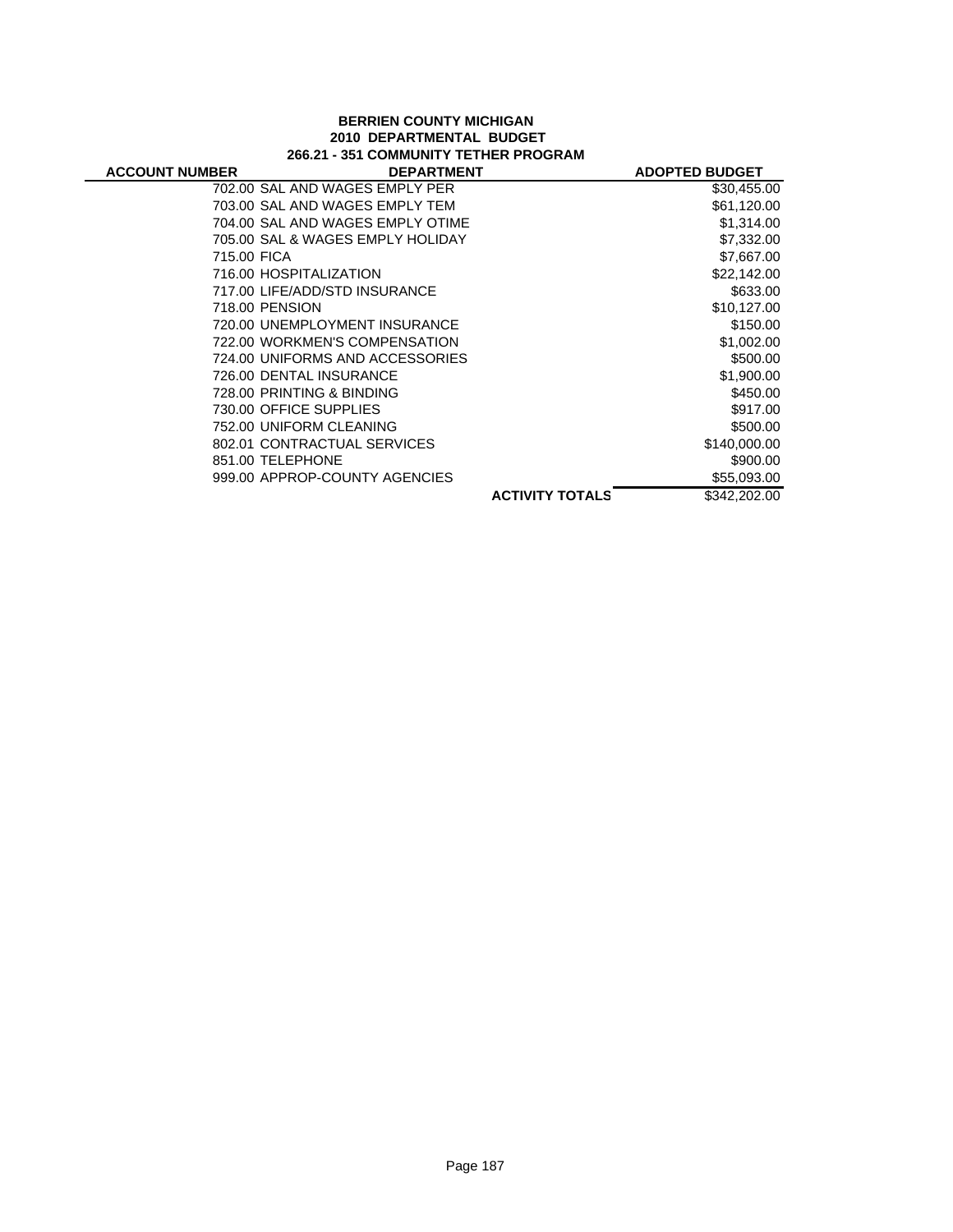#### **BERRIEN COUNTY MICHIGAN 2010 DEPARTMENTAL BUDGET 266.35 - 327 B C SHERIFF SPEC TEAMS**

| <b>ACCOUNT NUMBER</b> | <b>DEPARTMENT</b>                 |                        | <b>ADOPTED BUDGET</b> |
|-----------------------|-----------------------------------|------------------------|-----------------------|
|                       | 702.00 SAL AND WAGES EMPLY PER    |                        | \$117,127.00          |
| 715.00 FICA           |                                   |                        | \$8,961.00            |
|                       | 716.00 HOSPITALIZATION            |                        | \$27,870.00           |
|                       | 717.00 LIFE/ADD/STD INSURANCE     |                        | \$444.00              |
|                       | 718.00 PENSION                    |                        | \$27,894.00           |
|                       | 720.00 UNEMPLOYMENT INSURANCE     |                        | \$176.00              |
|                       | 722.00 WORKMEN'S COMPENSATION     |                        | \$1,172.00            |
|                       | 724.01 UNIF & ACCESS-HAZMAT TEAM  |                        | \$200.00              |
|                       | 724.02 UNIF & ACCESS-EVID         |                        | \$270.00              |
|                       | 724.03 UNIF & ACCESS-TRU          |                        | \$2,000.00            |
|                       | 724.04 UNIF & ACCESS-BOMB         |                        | \$600.00              |
|                       | 724.06 UNIF & ACCESS-CRISIS NEG   |                        | \$400.00              |
|                       | 725.06 EMP TRN & IMPROV-HAZMAT    |                        | \$3,220.00            |
|                       | 725.07 EMP TRN & IMPROV-BOMB      |                        | \$2,300.00            |
|                       | 725.08 EMP TRN & IMPROV-TRU TEAM  |                        | \$1,900.00            |
|                       | 725.09 EMP TRN & IMPROV-DIVE      |                        | \$850.00              |
|                       | 725.10 EMP TRN & IMPROV-EVID TECH |                        | \$650.00              |
|                       | 725.13 EMP TRN-ACC INVEST         |                        | \$2,800.00            |
|                       | 725.14 EMP TRN-CRISIS NEGOT       |                        | \$1,390.00            |
|                       | 726.00 DENTAL INSURANCE           |                        | \$2,592.00            |
|                       | 746.03 SAFE EQUIP/GEAR-HAZMAT     |                        | \$2,670.00            |
|                       | 746.07 SAFETY EQUIP/GEAR BOMB     |                        | \$1,000.00            |
|                       | 746.08 GUNS WEAPONS & MAINTENANCE |                        | \$5,000.00            |
|                       | 747.05 OTHER SUPPLIES-EVID        |                        | \$3,634.00            |
|                       | 747.07 OTHER SUPPLIES-BOMB TEAM   |                        | \$450.00              |
|                       | 747.08 OTHER SUPPLIES-HAZMAT      |                        | \$600.00              |
|                       | 779.01 DIVING SUPPLIES            |                        | \$1,100.00            |
|                       | 802.01 CONTRACTUAL SERVICES       |                        | \$6,570.00            |
|                       | 817.03 MEMBER/SUBSCRIPT-TRU TEAM  |                        | \$225.00              |
|                       | 817.04 MEMBER/SUBSCRIPT-BOMB TEAM |                        | \$350.00              |
|                       | 817.05 MEMBER/SUB-CRISIS NEGOT    |                        | \$300.00              |
|                       | 836.05 HEALTH SERV-ANNUAL PHYS    |                        | \$5,580.00            |
|                       | 837.00 HEALTH SERVICES            |                        | \$13,330.00           |
|                       | 856.00 PAGER SERVICE              |                        | \$2,220.00            |
|                       | 861.02 TRAVEL-BOMB TEAM           |                        | \$200.00              |
|                       | 861.03 TRAVEL-TRU TEAM            |                        | \$2,000.00            |
|                       | 861.04 TRAVEL-DIVE TEAM           |                        | \$410.00              |
|                       | 861.05 TRAVEL-EVIDENCE TECH       |                        | \$1,000.00            |
|                       | 861.06 TRAVEL-ACCIDENT INVEST     |                        | \$1,400.00            |
|                       | 935.03 EQUIP REPAIR/MAIN-BOMB     |                        | \$500.00              |
|                       | 935.05 EQUIP REPAIR/MAIN-DIVE     |                        | \$500.00              |
|                       | 935.07 EQUIP REPAIR/MAINT-HAZMAT  |                        | \$1,775.00            |
|                       | 936.00 VEHICLE REPAIRS & MAINT    |                        | \$1,000.00            |
|                       | 946.03 RENTAL-TRAINING            |                        | \$500.00              |
|                       | 977.07 TOOLS & EQUIPMENT-HAZMAT   |                        | \$3,237.00            |
|                       | 977.08 TOOLS & EQUIPMENT-BOMB     |                        | \$2,896.00            |
|                       | 977.10 TOOLS & EQUIPMENT-DIVE     |                        | \$200.00              |
|                       | 977.11 TOOLS & EQUIPMENT-EVID     |                        | \$224.00              |
|                       | 984.01 DIVING EQUIPMENT           |                        | \$6,000.00            |
|                       |                                   | <b>ACTIVITY TOTALS</b> | \$267,687.00          |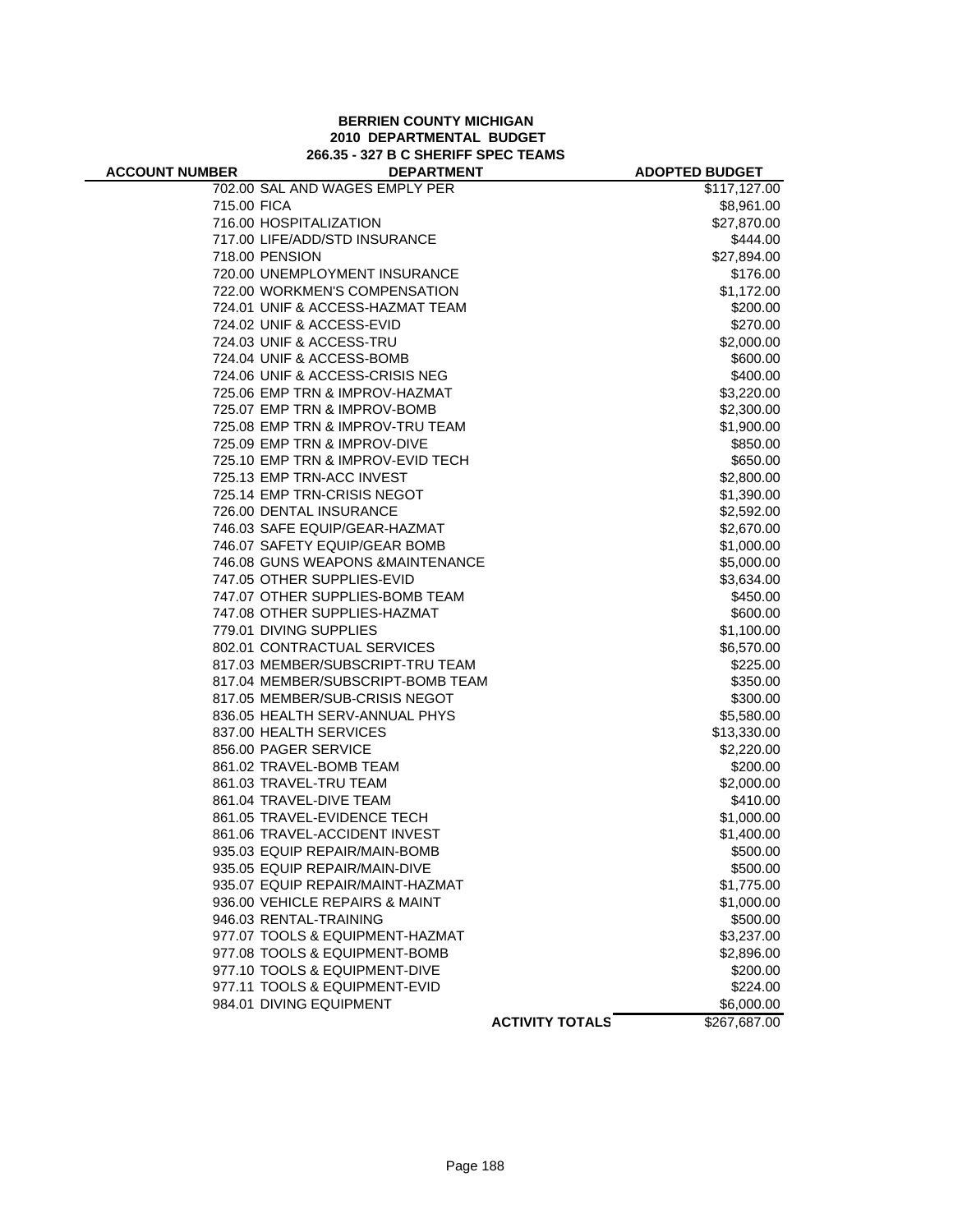#### **BERRIEN COUNTY MICHIGAN 2010 DEPARTMENTAL BUDGET 266.80 - 151 COMPRENS COMM COR PROG 08/09**

| <b>ACCOUNT NUMBER</b> | <b>DEPARTMENT</b>              |                        | <b>ADOPTED BUDGET</b> |
|-----------------------|--------------------------------|------------------------|-----------------------|
|                       | 702.00 SAL AND WAGES EMPLY PER |                        | \$66,867.00           |
| 715.00 FICA           |                                |                        | \$5,115.00            |
|                       | 716.00 HOSPITALIZATION         |                        | \$30,293.00           |
|                       | 717.00 LIFE/ADD/STD INSURANCE  |                        | \$401.00              |
|                       | 718.00 PENSION                 |                        | \$16,869.00           |
|                       | 720.00 UNEMPLOYMENT INSURANCE  |                        | \$101.00              |
|                       | 722.00 WORKMEN'S COMPENSATION  |                        | \$668.00              |
|                       | 726.00 DENTAL INSURANCE        |                        | \$2,100.00            |
|                       | 730.00 OFFICE SUPPLIES         |                        | \$400.00              |
|                       | 802.00 CONSULTANTS             |                        | \$31,700.00           |
|                       | 802.01 CONTRACTUAL SERVICES    |                        | \$33,332.00           |
|                       | 851.00 TELEPHONE               |                        | \$304.00              |
|                       | 861.00 TRAVEL                  |                        | \$1,000.00            |
|                       |                                | <b>ACTIVITY TOTALS</b> | \$189.150.00          |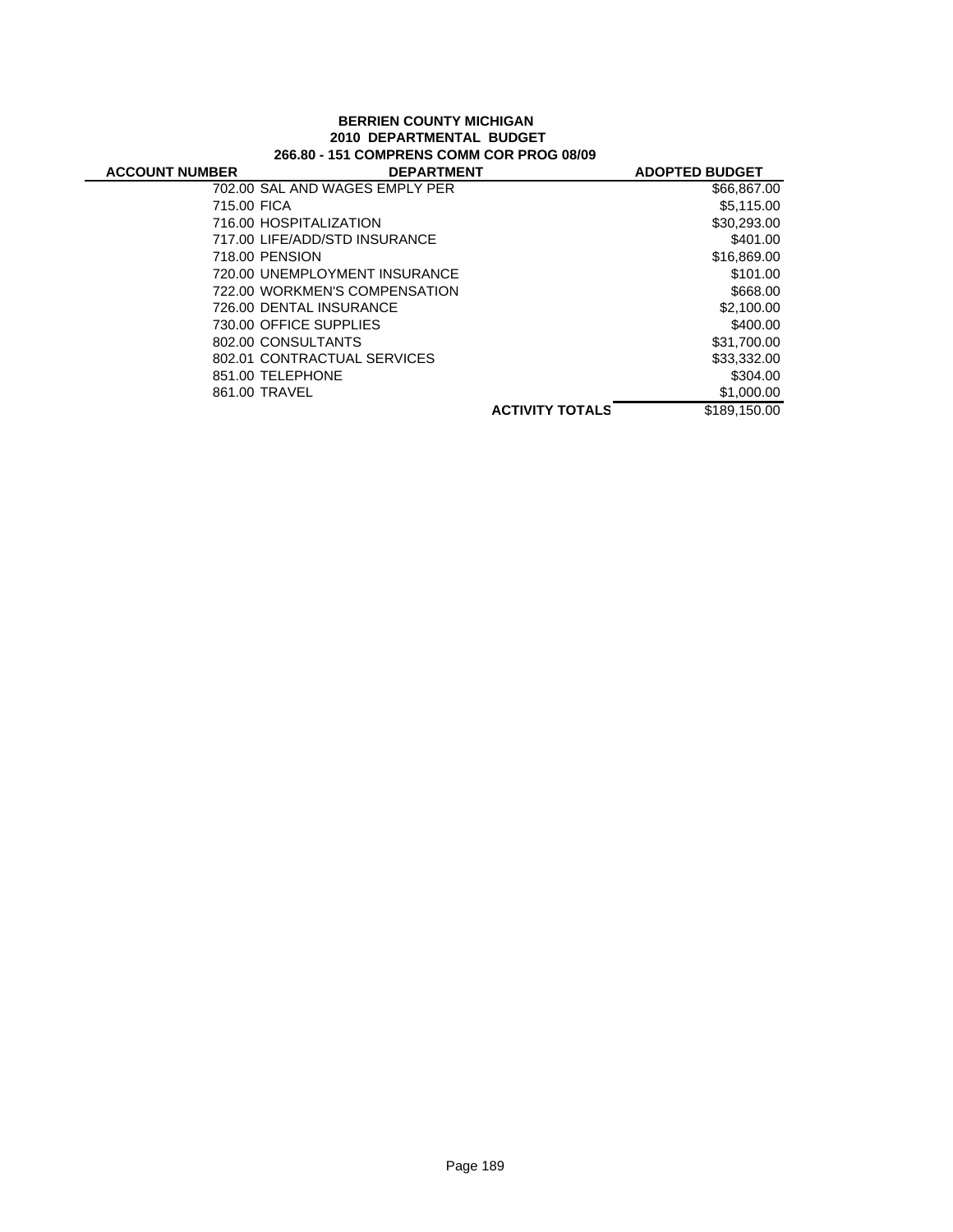#### **BERRIEN COUNTY MICHIGAN 2010 DEPARTMENTAL BUDGET 266.82 - 130 MI MNTL HLTH COURT GRANT-SCAO 09**

| <b>ACCOUNT NUMBER</b> | <b>DEPARTMENT</b>           |                        | <b>ADOPTED BUDGET</b> |
|-----------------------|-----------------------------|------------------------|-----------------------|
|                       | 802.01 CONTRACTUAL SERVICES |                        | \$15.694.00           |
|                       | 861.00 TRAVEL               |                        | \$4,000.00            |
|                       |                             | <b>ACTIVITY TOTALS</b> | \$19,694,00           |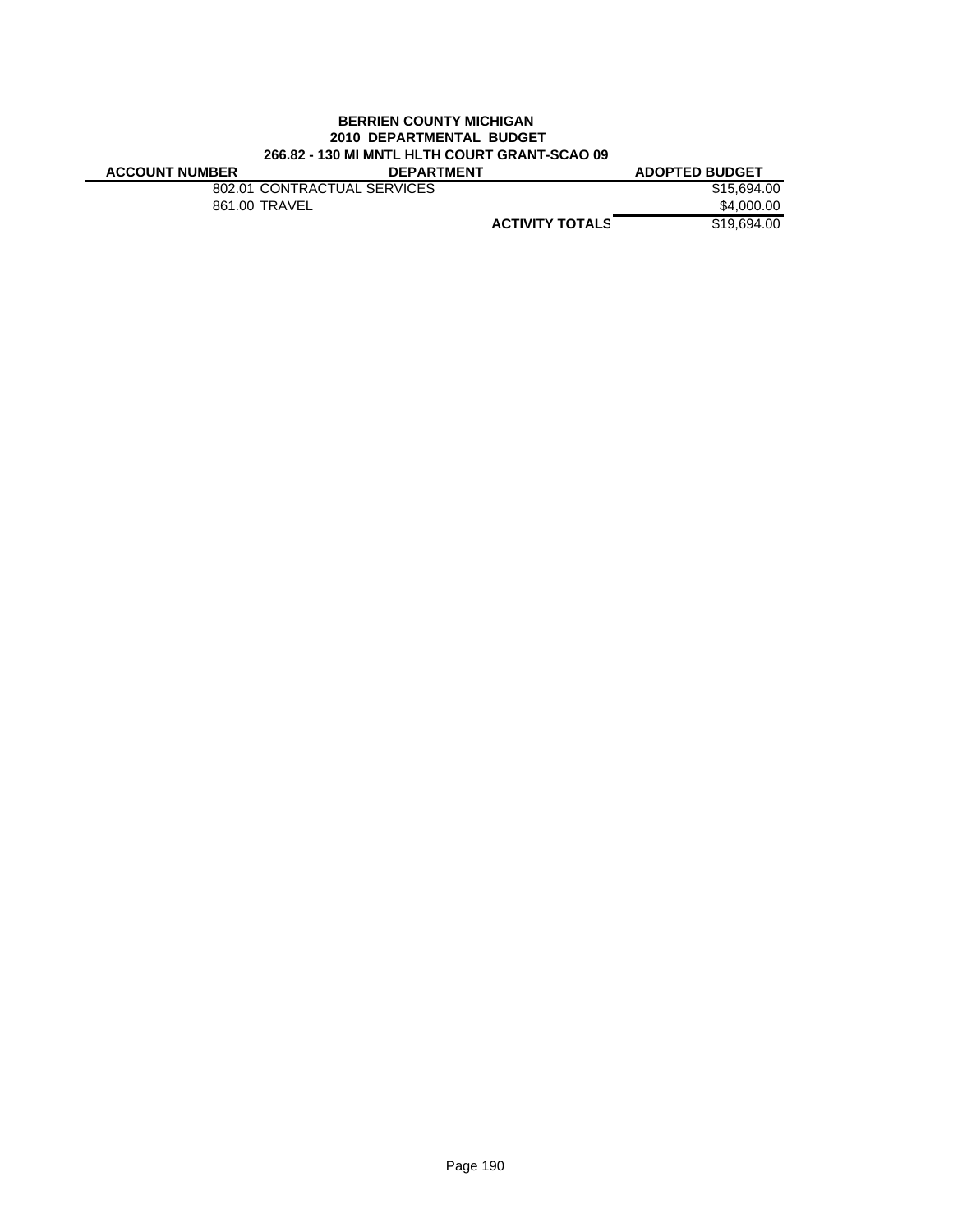#### **BERRIEN COUNTY MICHIGAN 2010 DEPARTMENTAL BUDGET 266.83 - 313 EQUIP & JAIL MGMT -BH ACCOUNT NUMBER DEPARTMENT ADOPTED BUDGET**

977.01 VEHICLES \$13,336.00

**ACTIVITY TOTALS** \$13,336.00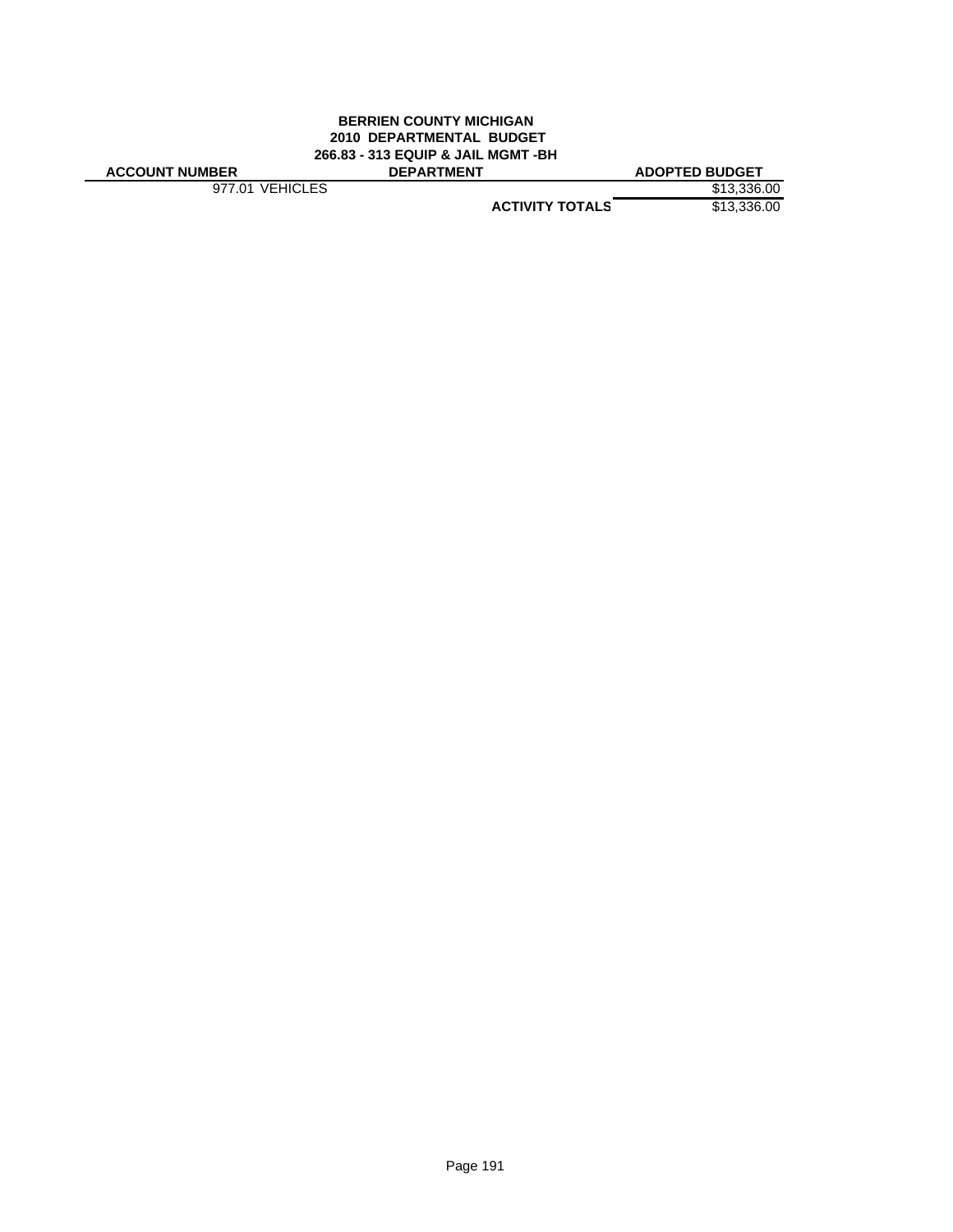#### **BERRIEN COUNTY MICHIGAN 2010 DEPARTMENTAL BUDGET 266.83 - 351 EQUIP & JAIL MGT-BC JAIL ACCOUNT NUMBER DEPARTMENT ADOPTED BUDGET**

801.00 ADMINISTRATIVE EXPENSES \$3,021.00<br>983.00 PURCHASED SOFTWARE \$58,966.00 983.00 PURCHASED SOFTWARE

**ACTIVITY TOTALS** \$61,987.00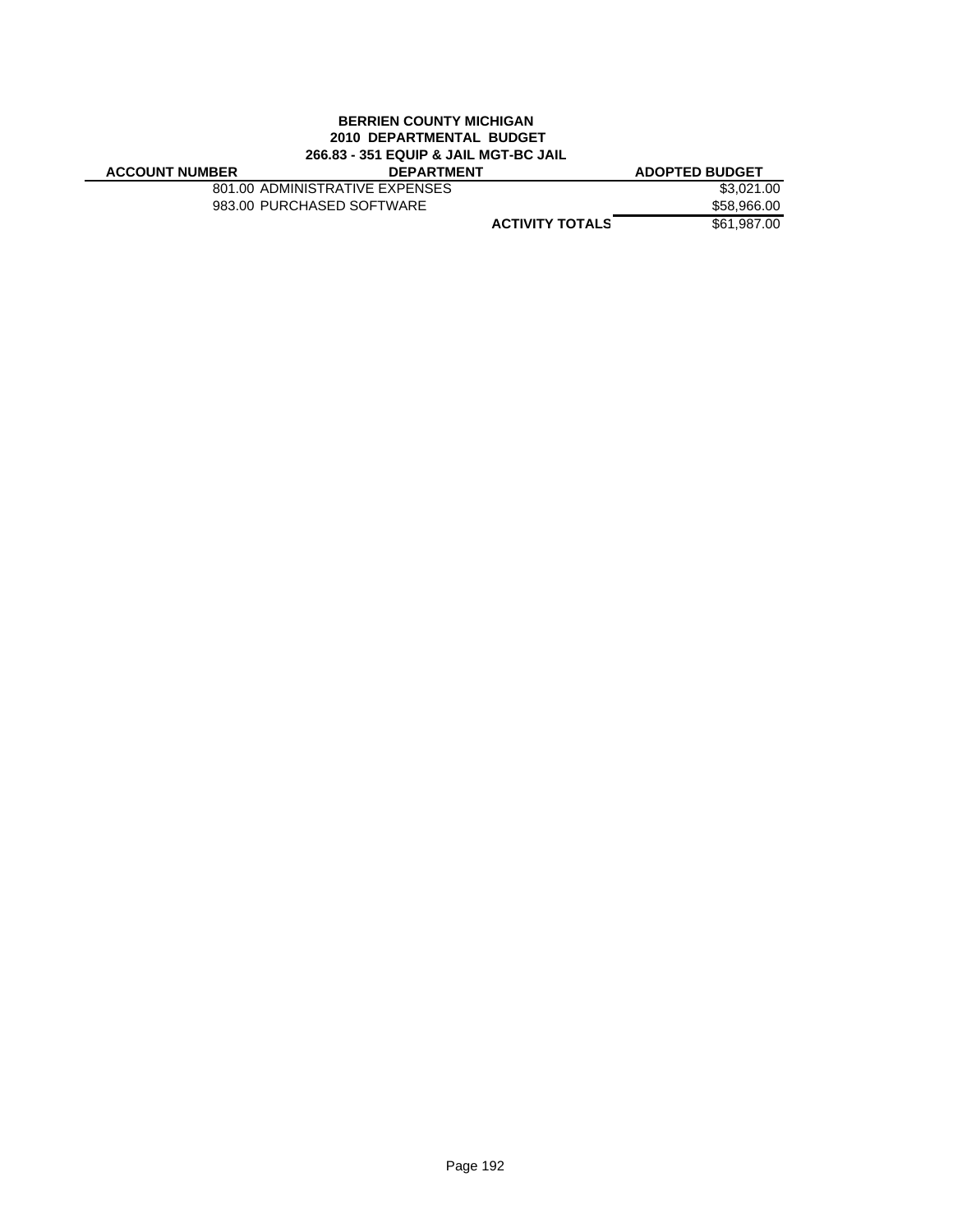#### **BERRIEN COUNTY MICHIGAN 2010 DEPARTMENTAL BUDGET 267.00 - 131 DRUG COURT PROGRAM**

| <b>ACCOUNT NUMBER</b> | <b>DEPARTMENT</b>                |                        | <b>ADOPTED BUDGET</b> |
|-----------------------|----------------------------------|------------------------|-----------------------|
|                       | 702.00 SAL AND WAGES EMPLY PER   |                        | \$108,144.00          |
| 715.00 FICA           |                                  |                        | \$8,273.00            |
|                       | 716.00 HOSPITALIZATION           |                        | \$26,506.00           |
|                       | 717.00 LIFE/ADD/STD INSURANCE    |                        | \$908.00              |
|                       | 718.00 PENSION                   |                        | \$6,190.00            |
|                       | 720.00 UNEMPLOYMENT INSURANCE    |                        | \$162.00              |
|                       | 722.00 WORKMEN'S COMPENSATION    |                        | \$1,081.00            |
|                       | 725.00 EMPLY TRAINING AND IMPROV |                        | \$1,000.00            |
|                       | 726.00 DENTAL INSURANCE          |                        | \$1.613.00            |
|                       | 730.00 OFFICE SUPPLIES           |                        | \$249.00              |
|                       | 761.00 MEDICAL SUPPLIES          |                        | \$700.00              |
|                       | 802.01 CONTRACTUAL SERVICES      |                        | \$5,000.00            |
|                       | 815.05 LEGAL-CONT ATTYS-DRUG CRT |                        | \$120,000.00          |
|                       | 817.00 MEMBERSHIP & SUBSCRIPTION |                        | \$100.00              |
|                       | 848.08 RECOGNITION EXPENSES      |                        | \$200.00              |
|                       | 861.00 TRAVEL                    |                        | \$1,000.00            |
|                       |                                  | <b>ACTIVITY TOTALS</b> | \$281.126.00          |
|                       |                                  |                        |                       |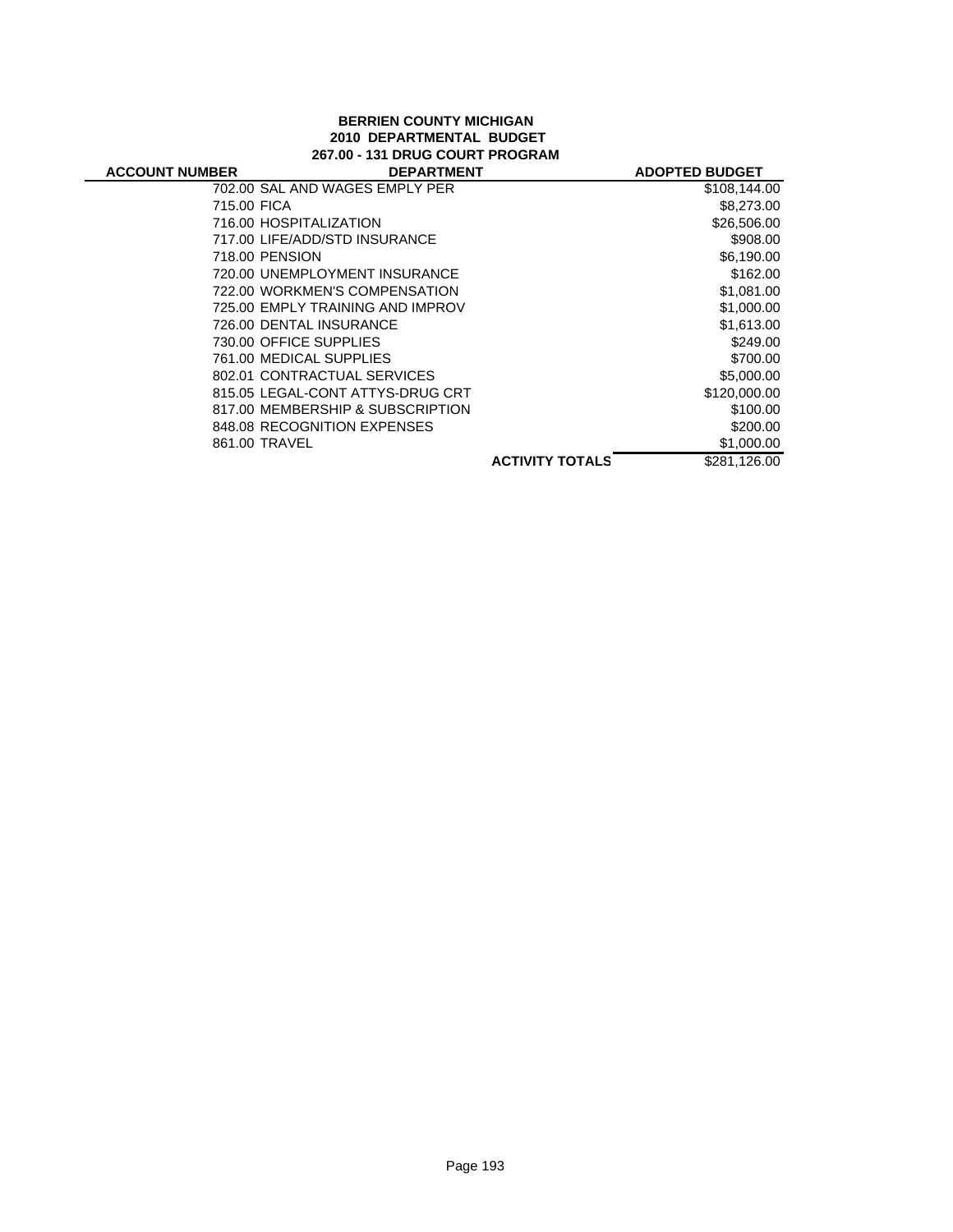|                       | 268.00 - 131 SELF-HELP LEGAL RESOURCE CNTR |                        |                       |
|-----------------------|--------------------------------------------|------------------------|-----------------------|
| <b>ACCOUNT NUMBER</b> | <b>DEPARTMENT</b>                          |                        | <b>ADOPTED BUDGET</b> |
|                       | 702.00 SAL AND WAGES EMPLY PER             |                        | \$33,944.00           |
|                       | 703.00 SAL AND WAGES EMPLY TEM             |                        | \$12,000.00           |
| 715.00 FICA           |                                            |                        | \$3,515.00            |
|                       | 716.00 HOSPITALIZATION                     |                        | \$15,147.00           |
|                       | 717.00 LIFE/ADD/STD INSURANCE              |                        | \$330.00              |
|                       | 720.00 UNEMPLOYMENT INSURANCE              |                        | \$69.00               |
|                       | 722.00 WORKMEN'S COMPENSATION              |                        | \$459.00              |
|                       | 725.00 EMPLY TRAINING AND IMPROV           |                        | \$2,375.00            |
|                       | 726.00 DENTAL INSURANCE                    |                        | \$950.00              |
|                       | 728.00 PRINTING & BINDING                  |                        | \$2,000.00            |
|                       | 729.00 POSTAGE                             |                        | \$1,000.00            |
|                       | 730.00 OFFICE SUPPLIES                     |                        | \$546.00              |
|                       | 730.05 CENTRAL OFFICE SUPPLIES             |                        | \$300.00              |
|                       | 802.01 CONTRACTUAL SERVICES                |                        | \$2,000.00            |
|                       | 817.00 MEMBERSHIP & SUBSCRIPTION           |                        | \$200.00              |
|                       | 848.08 RECOGNITION EXPENSES                |                        | \$500.00              |
|                       | 851.00 TELEPHONE                           |                        | \$1,000.00            |
|                       | 861.00 TRAVEL                              |                        | \$500.00              |
|                       | 937.00 OFF EQUIP REP & MAINT               |                        | \$100.00              |
|                       | 937.05 SOFTWARE USAGE FEES                 |                        | \$2,400.00            |
|                       | 947.00 EQUIPMENT RENTAL                    |                        | \$538.00              |
|                       | 956.00 MISCELLANEOUS                       |                        | \$100.00              |
|                       | 956.04 MISC-MEETING EXPENSES               |                        | \$400.00              |
|                       | 960.00 MISC RES FOR CONTINGENC             |                        | \$14,934.00           |
|                       | 975.00 BUILD & BLDNG IMPROVEMENT           |                        | \$225.00              |
|                       | 979.00 OFFICE EQUIP & FURNITURE            |                        | \$2,404.00            |
|                       | 979.02 OFFICE EQUIPMENT-SMALL              |                        | \$500.00              |
|                       | 979.05 COMPUTER EQUIPMENT                  |                        | \$1,146.00            |
|                       | 980.00 BOOKS                               |                        | \$104.00              |
|                       |                                            | <b>ACTIVITY TOTALS</b> | \$99,686.00           |

## **BERRIEN COUNTY MICHIGAN 2010 DEPARTMENTAL BUDGET**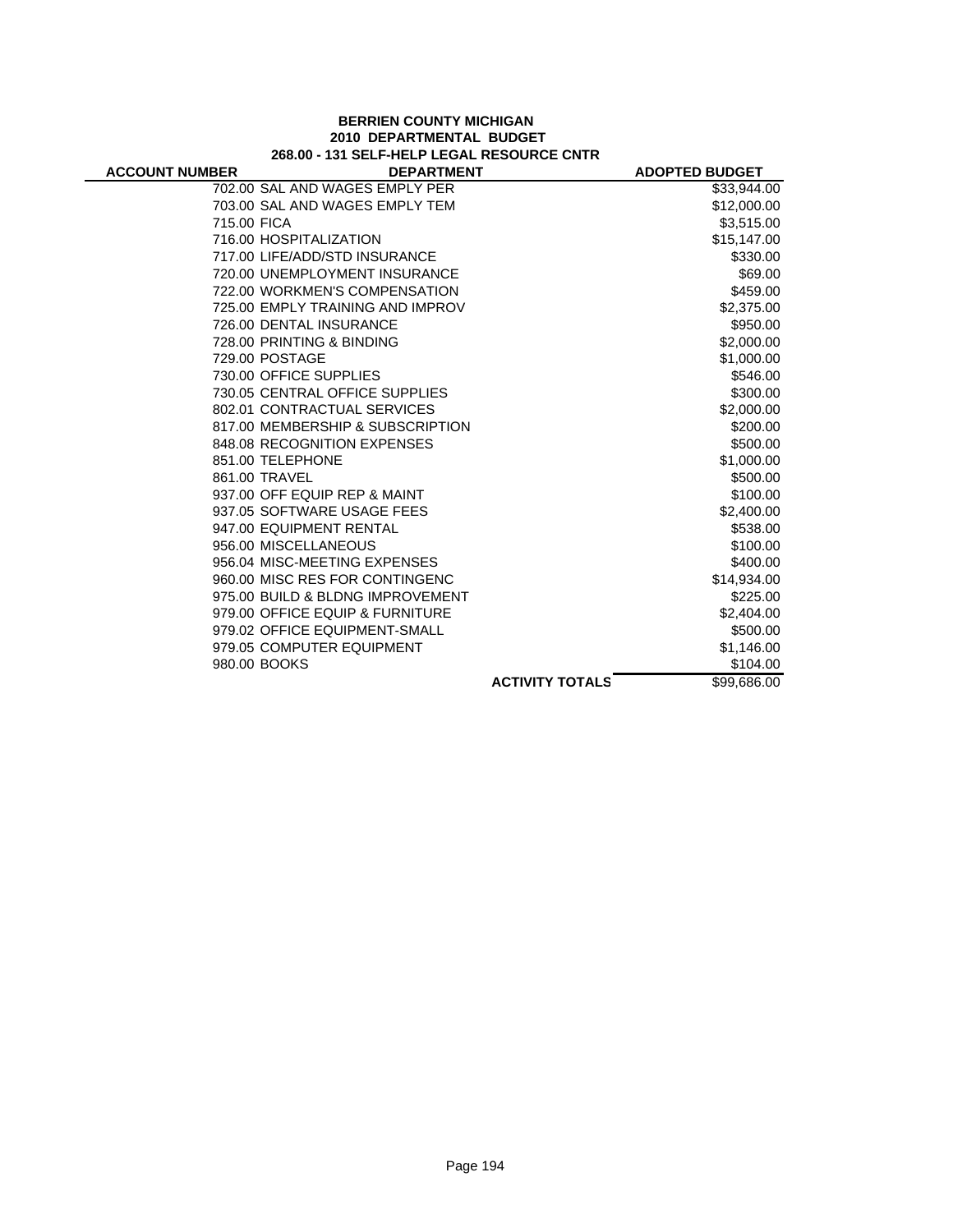#### **BERRIEN COUNTY MICHIGAN 2010 DEPARTMENTAL BUDGET 269.00 - 131 COUNTY LAW LIBRARY**

| LUJ.UV - IJI UUUNII LAN LIDI\AI\I |                                  |                       |  |
|-----------------------------------|----------------------------------|-----------------------|--|
| <b>ACCOUNT NUMBER</b>             | <b>DEPARTMENT</b>                | <b>ADOPTED BUDGET</b> |  |
|                                   | 802.17 CONT SERV-LEXISNEXIS      | \$18,960.00           |  |
|                                   | 817.00 MEMBERSHIP & SUBSCRIPTION | \$1,360.00            |  |
| 980.00 BOOKS                      |                                  | \$60,250.00           |  |
|                                   | <b>ACTIVITY TOTALS</b>           | \$80,570.00           |  |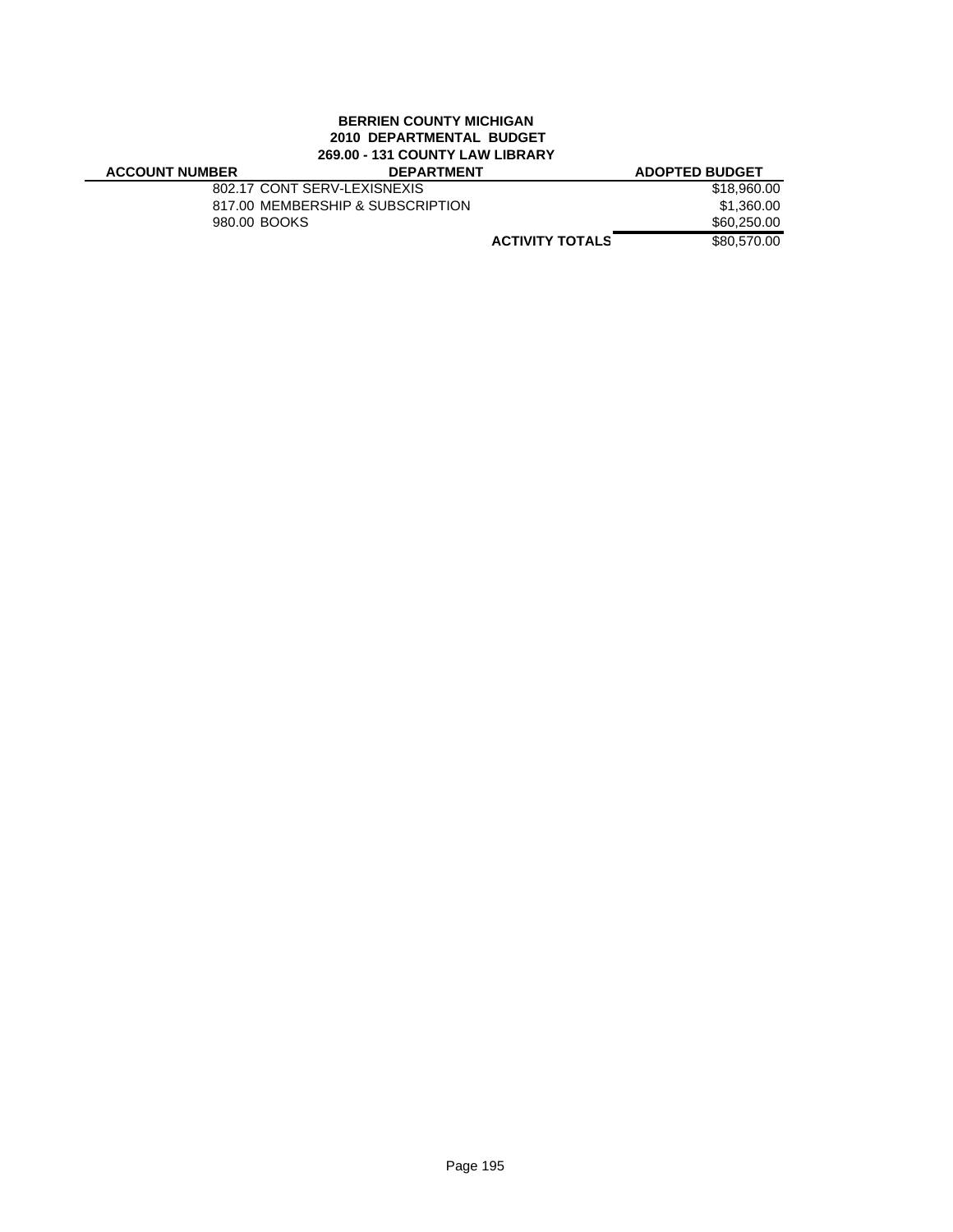#### **BERRIEN COUNTY MICHIGAN 2010 DEPARTMENTAL BUDGET 270.00 - 672 SENIOR CITIZEN FUND-1988 LEVY**

| <b>ACCOUNT NUMBER</b> | <b>DEPARTMENT</b>                |                        | <b>ADOPTED BUDGET</b> |
|-----------------------|----------------------------------|------------------------|-----------------------|
|                       | 880.00 SENIOR CIT CTR-NORTH BERR |                        | \$278,857.00          |
|                       | 880.01 SENIOR CIT CTR-ST JOE-LIN |                        | \$278,857.00          |
|                       | 880.02 SENIOR CIT CTR-CENTRL CTY |                        | \$278,857.00          |
|                       | 880.03 SENIOR CIT CTR-NILES-BUCH |                        | \$278,857,00          |
|                       | 880.04 SENIOR CIT CTR-RIVER VALL |                        | \$278,857.00          |
|                       | 880.05 SENIOR CIT CTR-BH-BEN TWP |                        | \$278,857.00          |
|                       | 880.06 SENIOR CIT CTR - BUCHANAN |                        | \$278,857,00          |
|                       | 960.00 MISC RES FOR CONTINGENC   |                        | \$93,529.00           |
|                       | 963.00 INDIRECT COST RECOVERY    |                        | \$20,922,00           |
|                       |                                  | <b>ACTIVITY TOTALS</b> | \$2,066,450,00        |
|                       |                                  |                        |                       |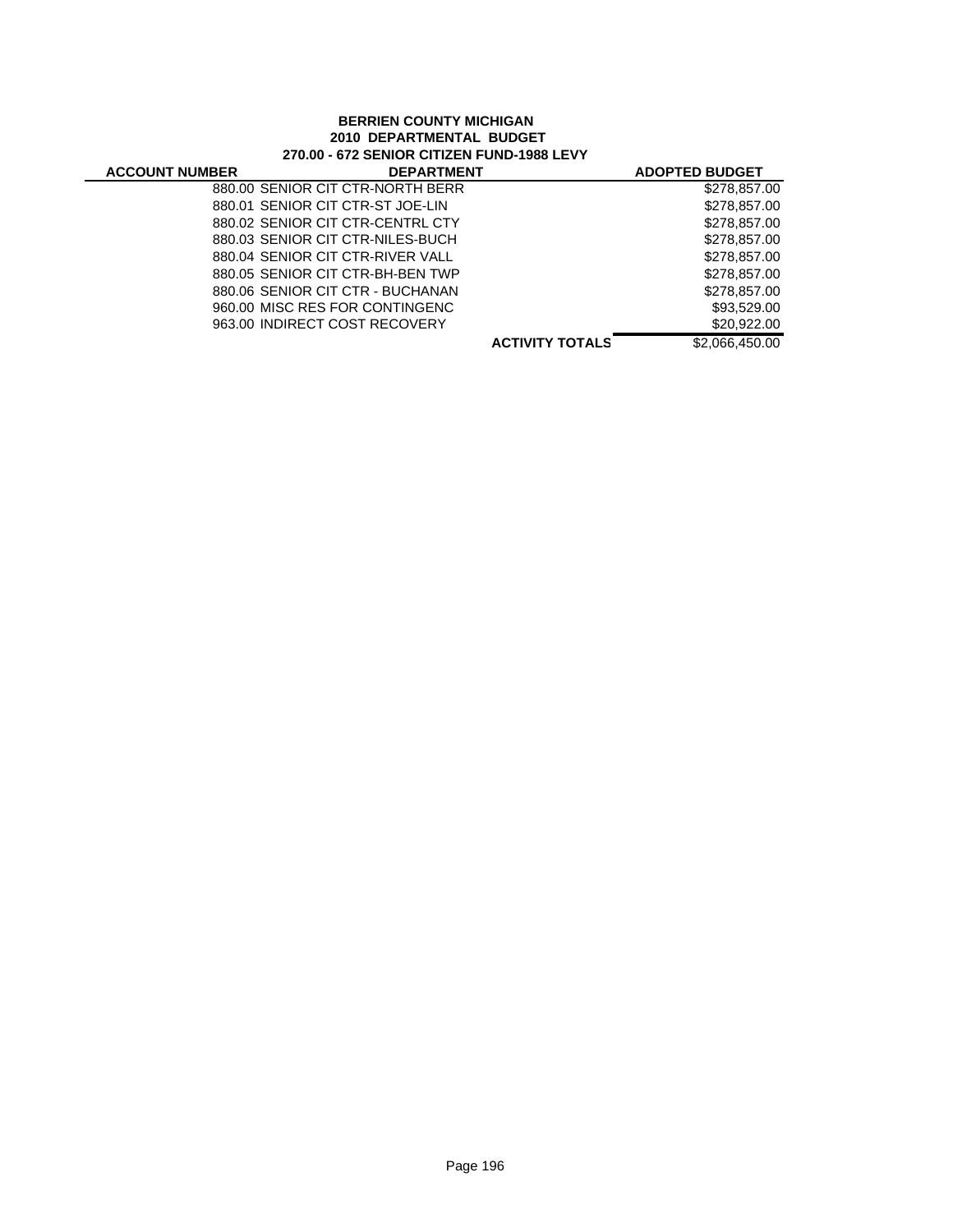#### **BERRIEN COUNTY MICHIGAN 2010 DEPARTMENTAL BUDGET 271.00 - 739 LIBRARY BOARD ACCOUNT NUMBER DEPARTMENT ADOPTED BUDGET**

958.00 PENAL FINE DISTRIBUTION \$110,000.00

**ACTIVITY TOTALS** \$110,000.00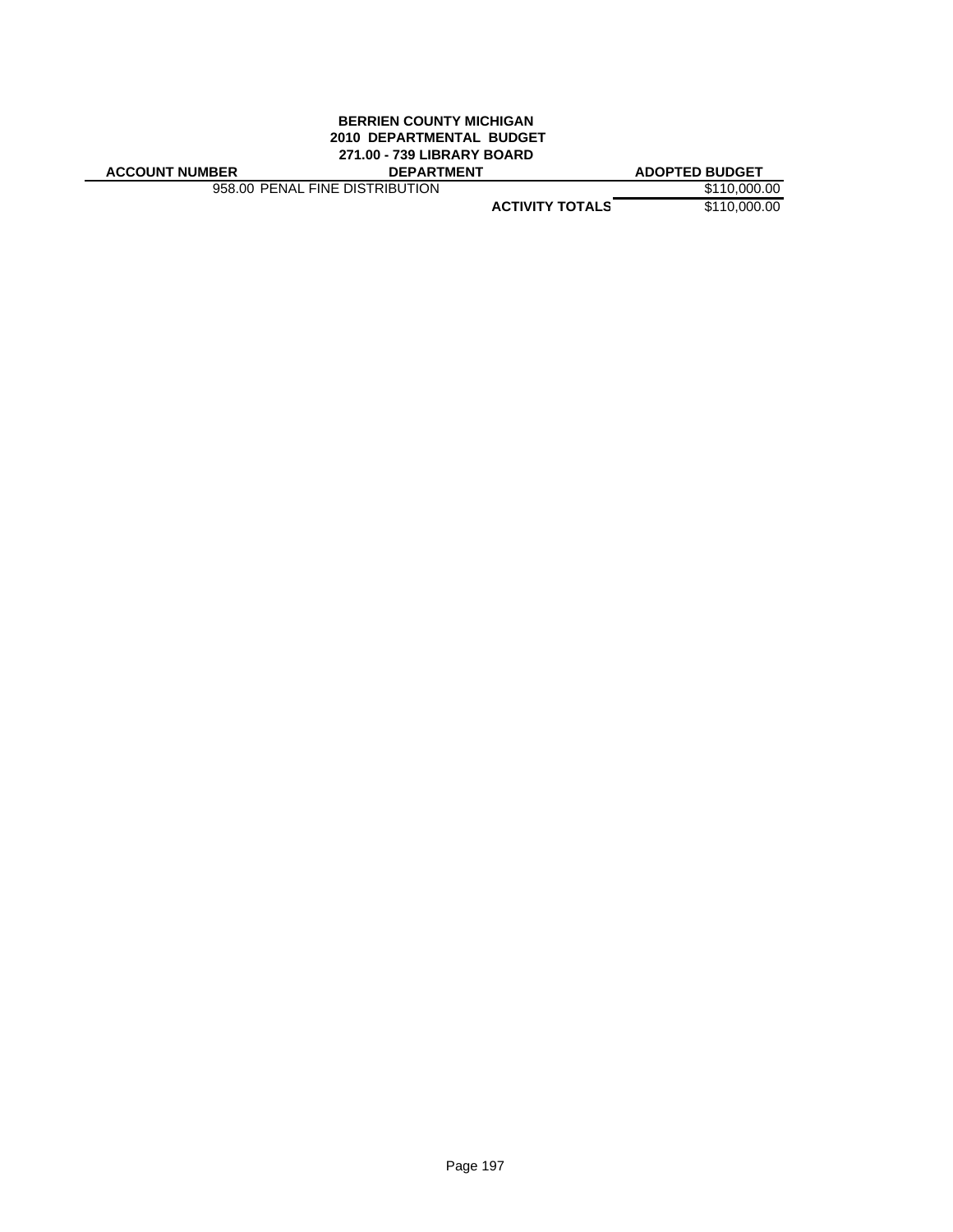#### **BERRIEN COUNTY MICHIGAN 2010 DEPARTMENTAL BUDGET 273.22 - 428 HAZ MAT EMERG PREPARE GRANT**

| <b>ACCOUNT NUMBER</b> | <b>DEPARTMENT</b>                |                        | <b>ADOPTED BUDGET</b> |
|-----------------------|----------------------------------|------------------------|-----------------------|
|                       | 725.00 EMPLY TRAINING AND IMPROV |                        | \$25,735.00           |
|                       | 728.00 PRINTING & BINDING        |                        | \$3,000.00            |
|                       | 729.00 POSTAGE                   |                        | \$3,000.00            |
|                       | 956.00 MISCELLANEOUS             |                        | \$2,000.00            |
|                       | 956.04 MISC-MEETING EXPENSES     |                        | \$2,880,00            |
|                       | 979.05 COMPUTER EQUIPMENT        |                        | \$7,000.00            |
|                       |                                  | <b>ACTIVITY TOTALS</b> | \$43,615,00           |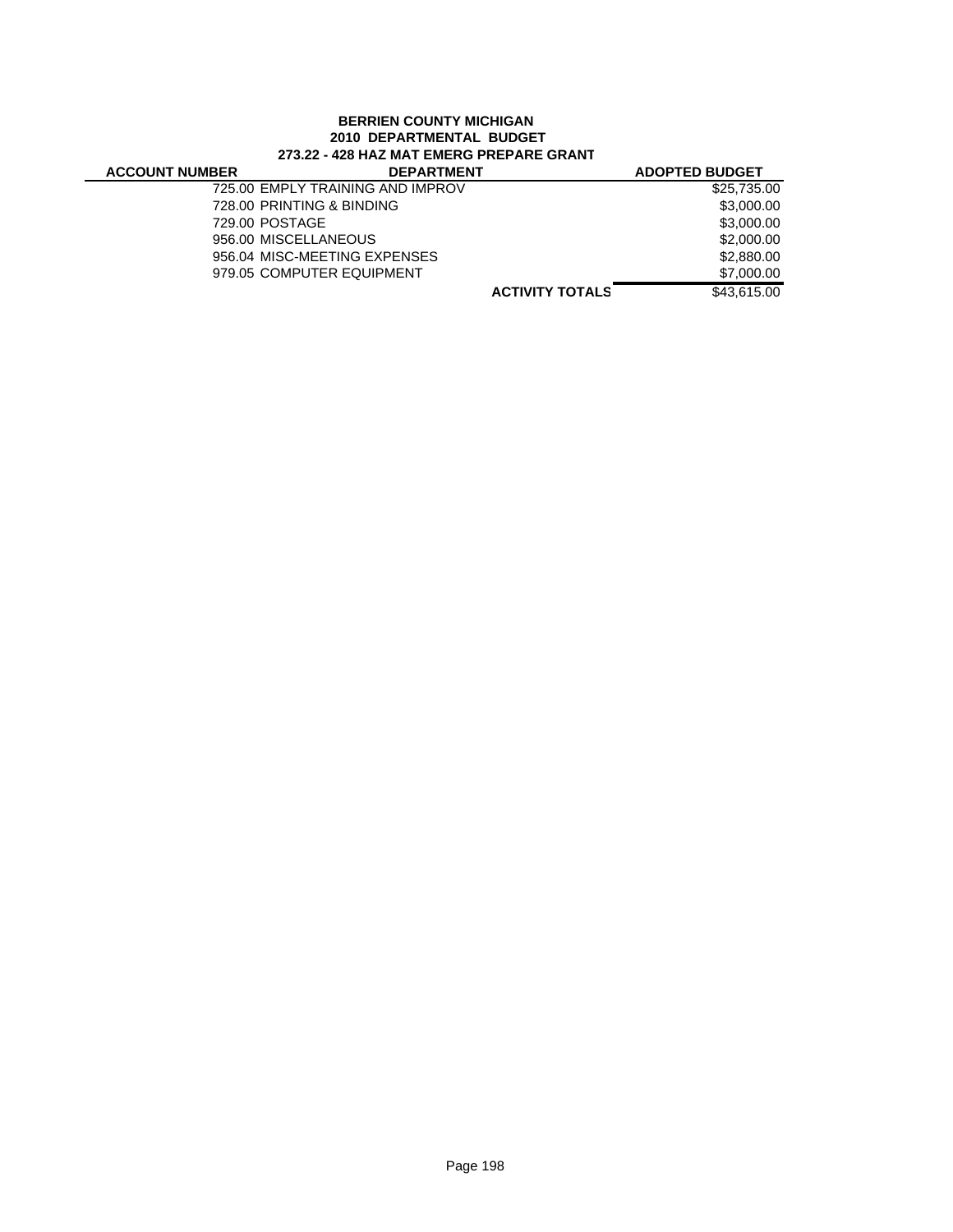#### **BERRIEN COUNTY MICHIGAN 2010 DEPARTMENTAL BUDGET 273.68 - 327 EOC-PSIC TOWER GRANT ACCOUNT NUMBER DEPARTMENT ADOPTED BUDGET**

802.00 CONSULTANTS \$835,432.00<br>977.00 MACHINERY & EQUIPMENT \$835,431.00 977.00 MACHINERY & EQUIPMENT

**S ACTIVITY TOTAL** \$1,670,863.00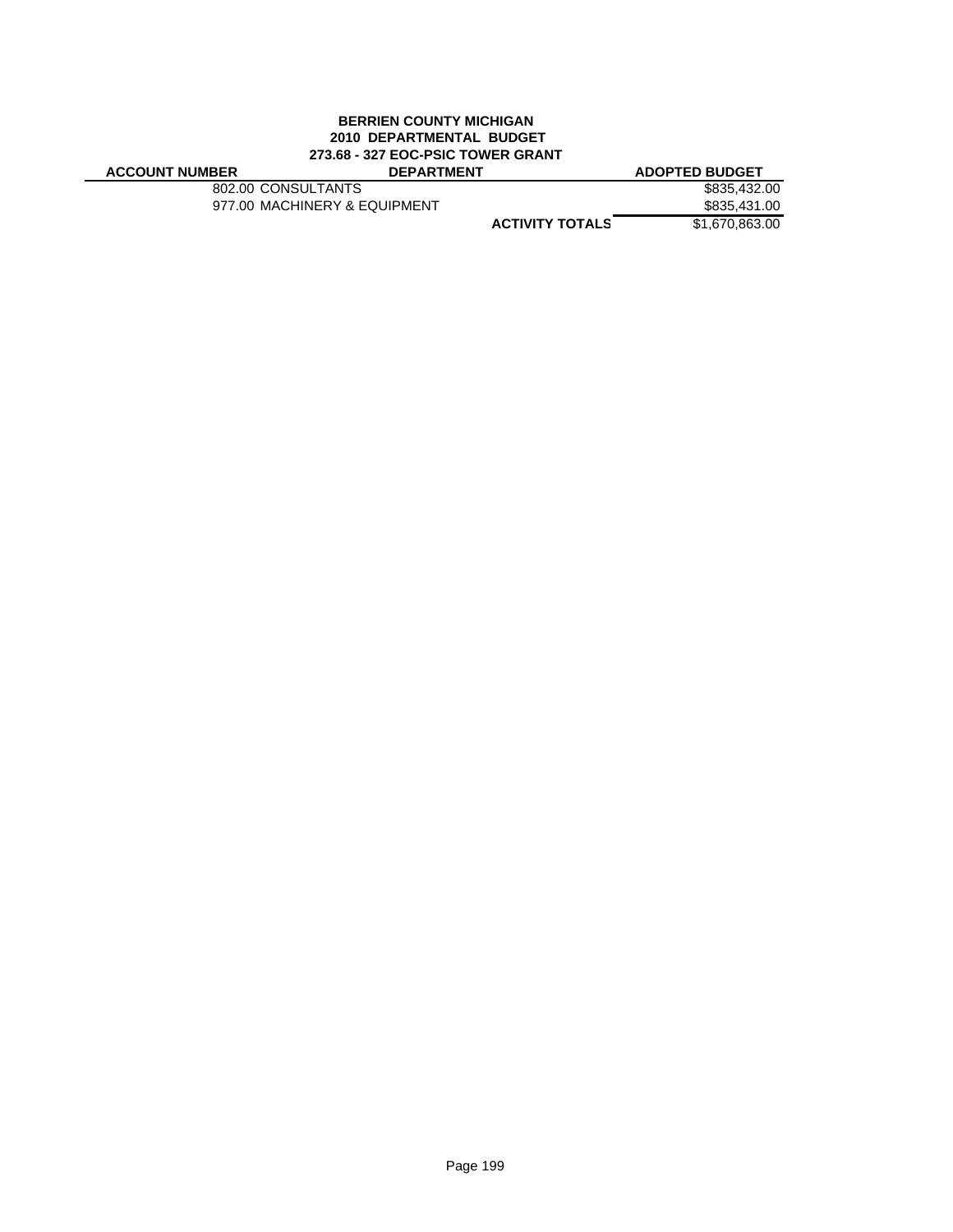#### **BERRIEN COUNTY MICHIGAN 2010 DEPARTMENTAL BUDGET 274.14 - 728 08/09 MSHDA CDBG REHAB GRNT**

J.

| <b>ACCOUNT NUMBER</b> | <b>DEPARTMENT</b>                |                        | <b>ADOPTED BUDGET</b> |
|-----------------------|----------------------------------|------------------------|-----------------------|
|                       | 802.01 CONTRACTUAL SERVICES      |                        | \$61,500.00           |
|                       | 802.04 CONTRACTUAL SERVICES FEES |                        | \$10,260,00           |
|                       | 802.23 CONTRACTUAL SERV-ADM FEE  |                        | \$3,120.00            |
|                       | 827.04 RECORDING FEES            |                        | \$120.00              |
|                       |                                  | <b>ACTIVITY TOTALS</b> | \$75,000,00           |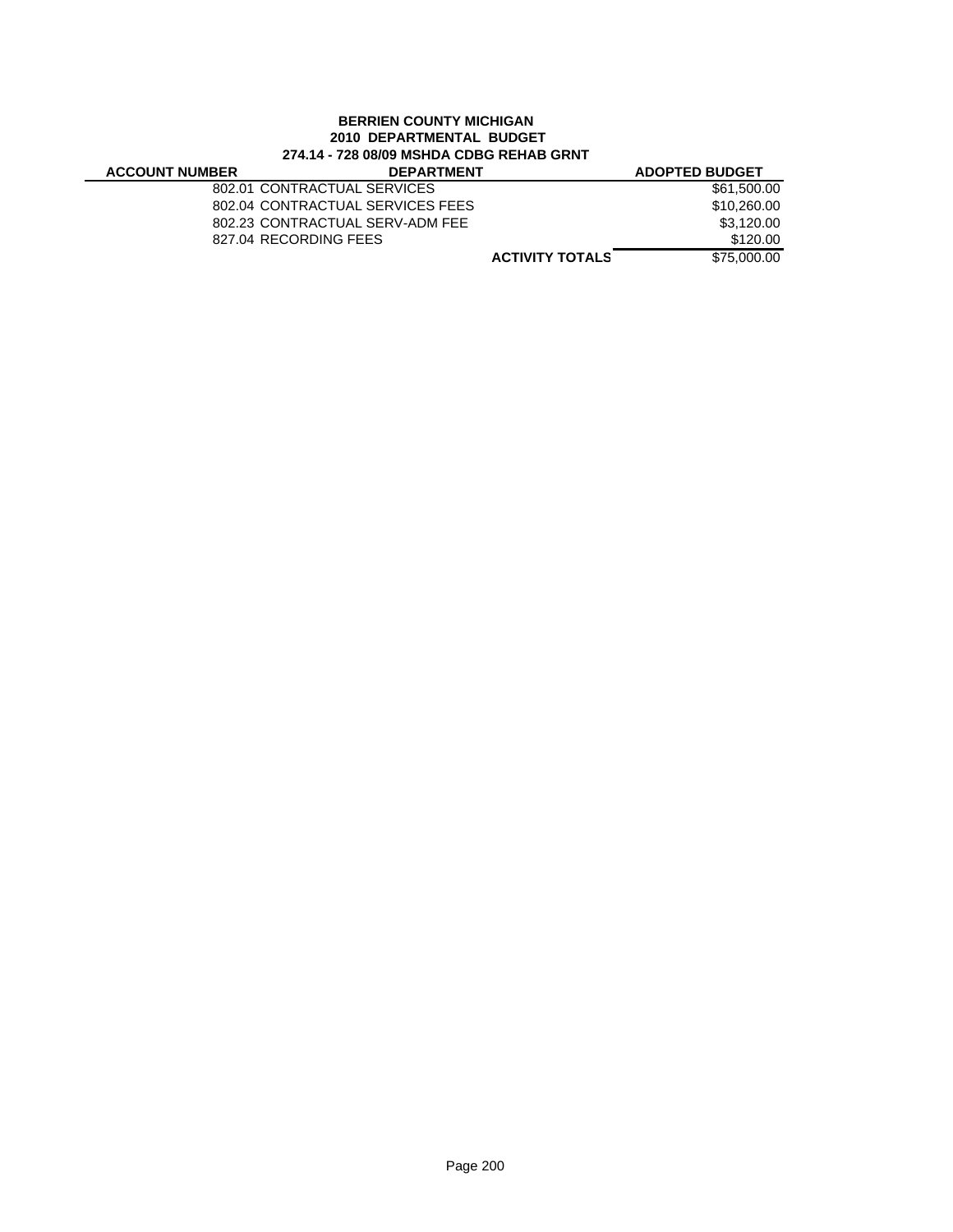#### **BERRIEN COUNTY MICHIGAN 2010 DEPARTMENTAL BUDGET 281.00 - 728 BC PUB TRAN FUND/BUS PTOG**

| <b>ACCOUNT NUMBER</b> | <b>DEPARTMENT</b>                |                        | <b>ADOPTED BUDGET</b> |
|-----------------------|----------------------------------|------------------------|-----------------------|
|                       | 725.00 EMPLY TRAINING AND IMPROV |                        | \$4,000.00            |
|                       | 802.01 CONTRACTUAL SERVICES      |                        | \$1,008,000.00        |
|                       | 802.04 CONTRACTUAL SERVICES FEES |                        | \$10,900.00           |
|                       | 802.23 CONTRACTUAL SERV-ADM FEE  |                        | \$65,000.00           |
| 813.00 AUDIT          |                                  |                        | \$8,100.00            |
|                       | 817.00 MEMBERSHIP & SUBSCRIPTION |                        | \$1,300.00            |
|                       | 861.00 TRAVEL                    |                        | \$1,500.00            |
|                       | 868.00 GAS OIL GREASE & ANTIFRZE |                        | \$210,000.00          |
|                       | 901.00 ADVERTISING               |                        | \$400.00              |
|                       | 901.01 ADVERTISING-LEGAL         |                        | \$200.00              |
|                       | 914.00 LIABILITY INSURANCE       |                        | \$55,000.00           |
|                       | 931.00 BUILDING REP & MAINT      |                        | \$3,000.00            |
|                       | 936.00 VEHICLE REPAIRS & MAINT   |                        | \$1,000.00            |
|                       | 956.00 MISCELLANEOUS             |                        | \$100.00              |
|                       | 974.00 LAND IMPROVEMENTS         |                        | \$2,000.00            |
|                       |                                  | <b>ACTIVITY TOTALS</b> | \$1.370,500.00        |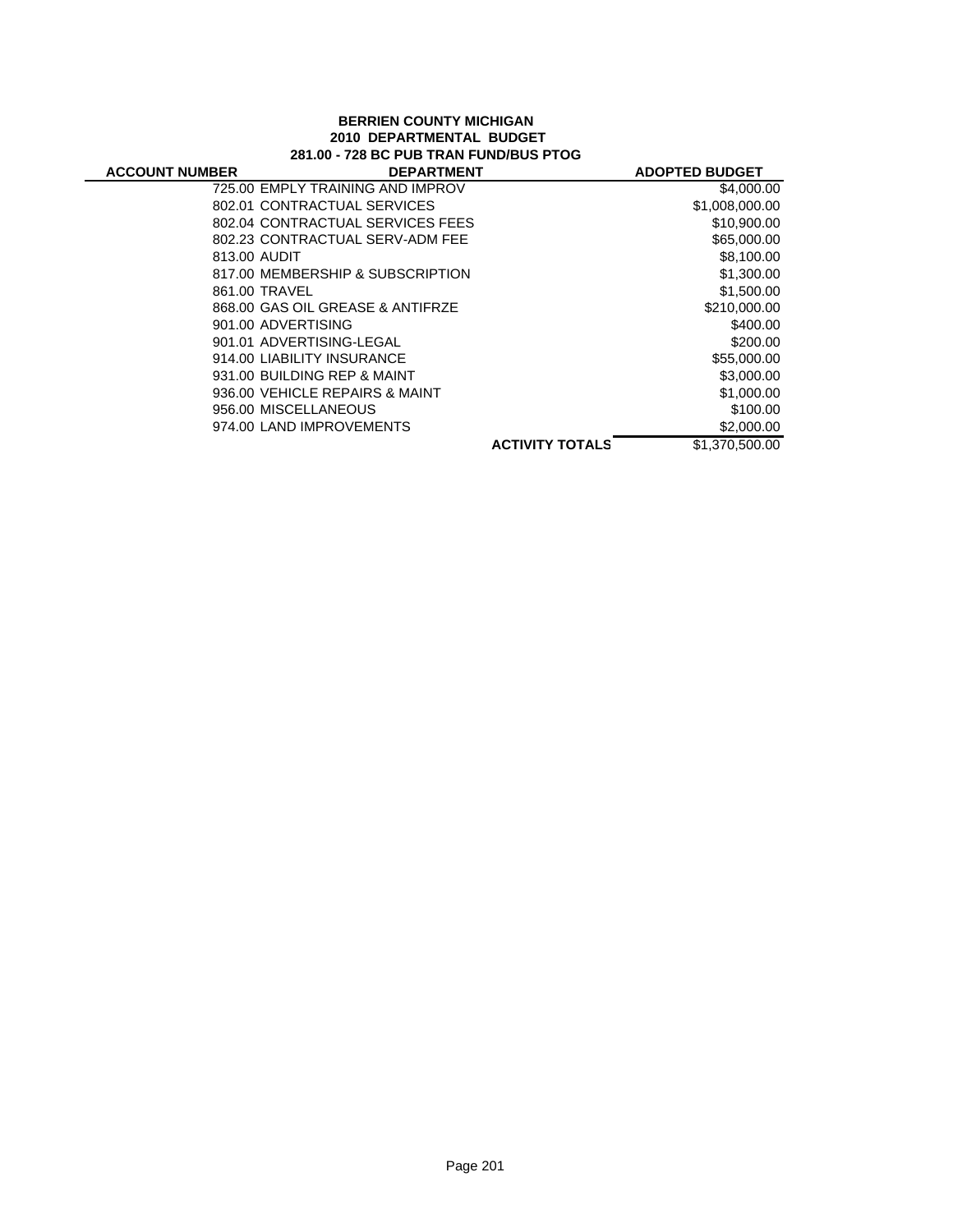#### **BERRIEN COUNTY MICHIGAN 2010 DEPARTMENTAL BUDGET 281.14 - 728 CLEAN SWEEP PEST COL GRT 791N800029**

| <b>ACCOUNT NUMBER</b> | <b>DEPARTMENT</b>                |                        | <b>ADOPTED BUDGET</b> |
|-----------------------|----------------------------------|------------------------|-----------------------|
|                       | 725.00 EMPLY TRAINING AND IMPROV |                        | \$300.00              |
|                       | 802.01 CONTRACTUAL SERVICES      |                        | \$5.550.00            |
|                       | 861.00 TRAVEL                    |                        | \$150.00              |
|                       |                                  | <b>ACTIVITY TOTALS</b> | \$6,000,00            |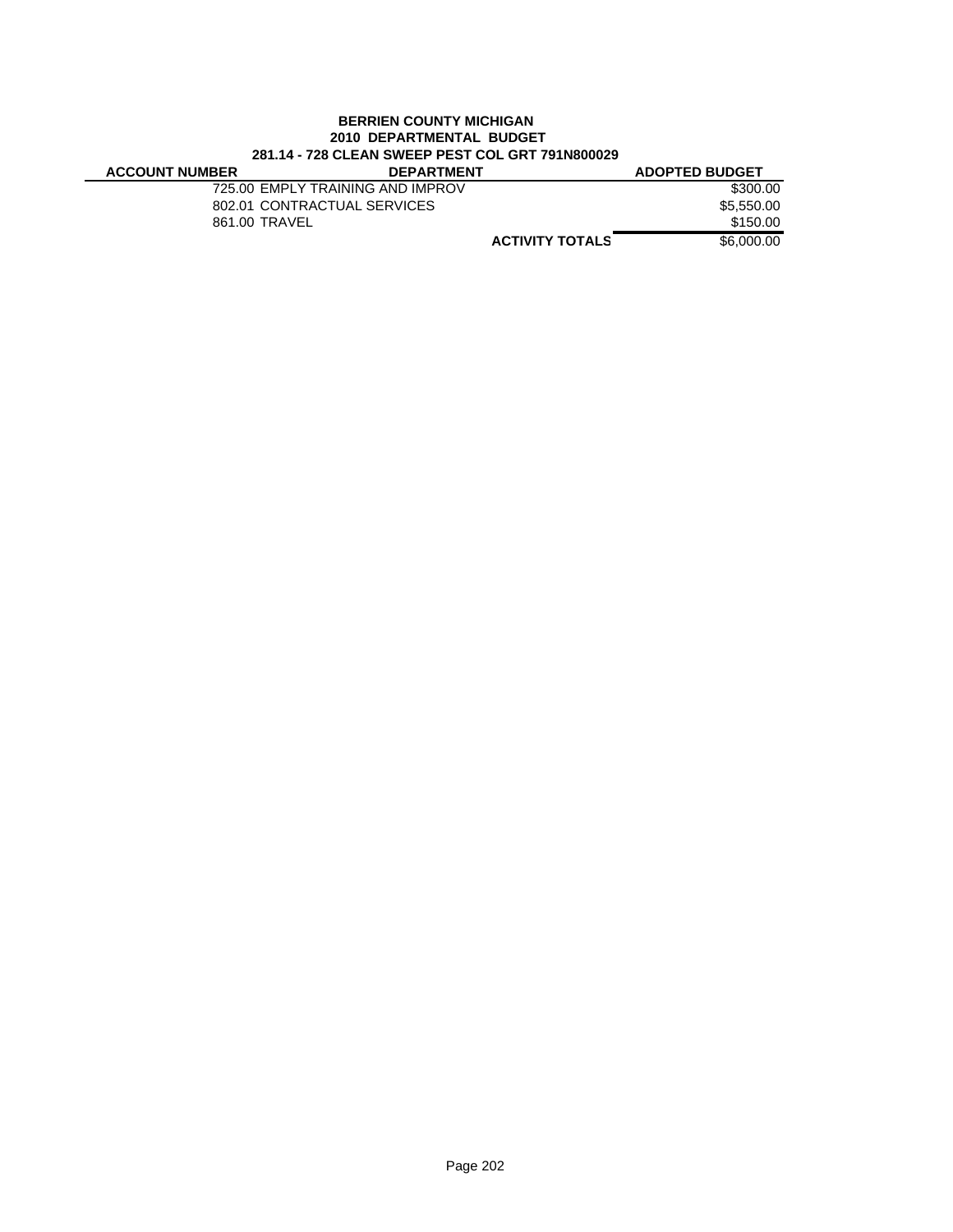| <b>BERRIEN COUNTY MICHIGAN</b> |                                                    |                        |                       |  |
|--------------------------------|----------------------------------------------------|------------------------|-----------------------|--|
|                                | 2010 DEPARTMENTAL BUDGET                           |                        |                       |  |
|                                | <b>282.00 - 728 CAPITAL BUS PURC GRANT-FEDERAL</b> |                        |                       |  |
| <b>ACCOUNT NUMBER</b>          | <b>DEPARTMENT</b>                                  |                        | <b>ADOPTED BUDGET</b> |  |
|                                | 977.01 VEHICLES                                    |                        | \$852,100.00          |  |
|                                |                                                    | <b>ACTIVITY TOTALS</b> | \$852,100.00          |  |
|                                | <b>BERRIEN COUNTY MICHIGAN</b>                     |                        |                       |  |
|                                | 2010 DEPARTMENTAL BUDGET                           |                        |                       |  |
|                                | <b>285.00 - 253 REVENUE SHARING RESERVE FUND</b>   |                        |                       |  |
| <b>ACCOUNT NUMBER</b>          | <b>DEPARTMENT</b>                                  |                        | <b>ADOPTED BUDGET</b> |  |
|                                | 960.00 MISC RES FOR CONTINGENC                     |                        | \$151,632.00          |  |
|                                | 999.00 APPROP-COUNTY AGENCIES                      |                        | \$3,057,187.00        |  |
|                                |                                                    | <b>ACTIVITY TOTALS</b> | \$3,208,819.00        |  |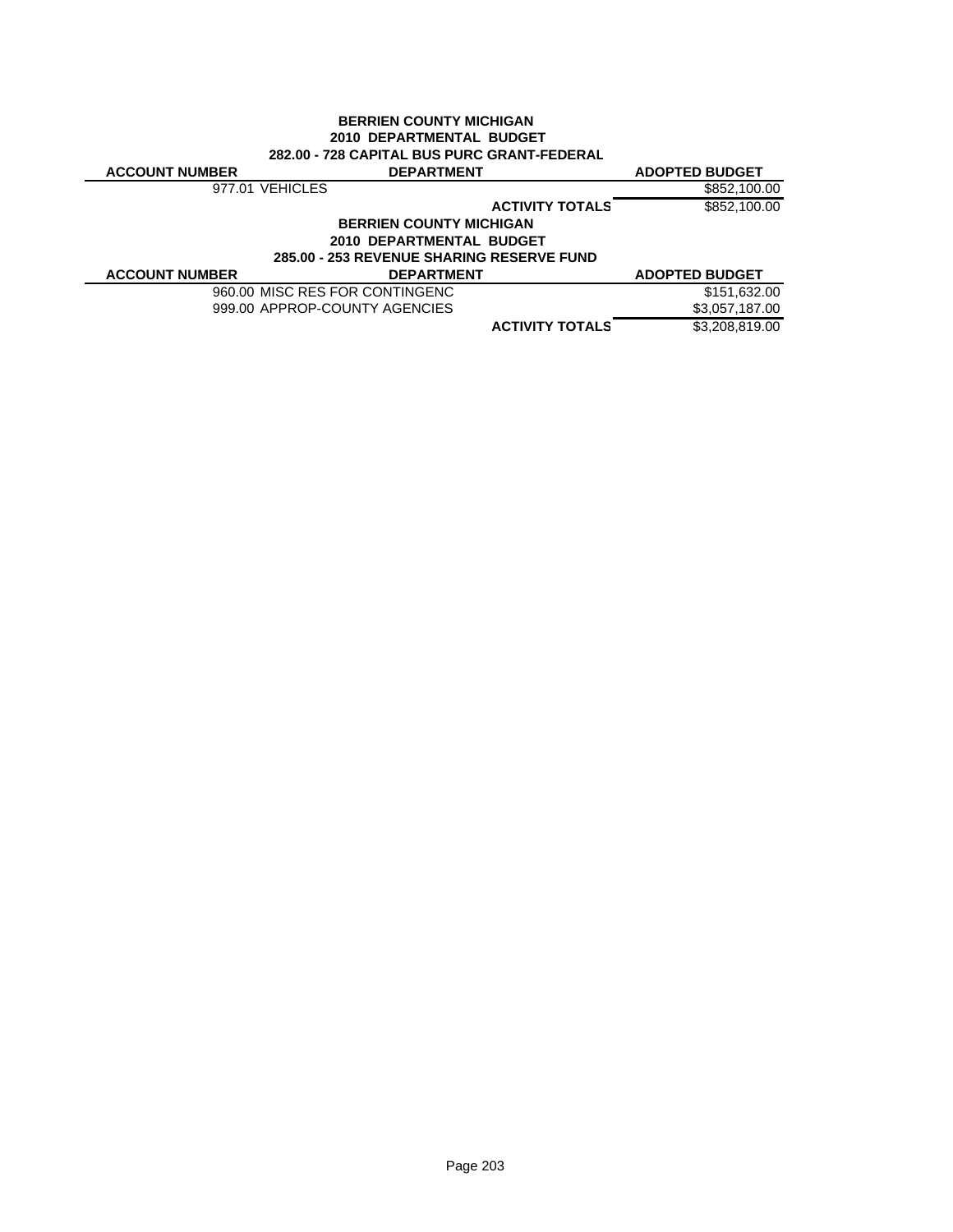#### **BERRIEN COUNTY MICHIGAN 2010 DEPARTMENTAL BUDGET 287.00 - 728 COMM DEV SUPPLEMENTAL SVS**

| <b>ACCOUNT NUMBER</b> | <b>DEPARTMENT</b>              |                        | <b>ADOPTED BUDGET</b> |
|-----------------------|--------------------------------|------------------------|-----------------------|
|                       | 701.00 SAL AND WAGES SUPERV    |                        | \$3,995.00            |
|                       | 702.00 SAL AND WAGES EMPLY PER |                        | \$5,263.00            |
| 715.00 FICA           |                                |                        | \$708.00              |
|                       | 716.00 HOSPITALIZATION         |                        | \$2,272.00            |
|                       | 717.00 LIFE/ADD/STD INSURANCE  |                        | \$50.00               |
|                       | 718.00 PENSION                 |                        | \$871.00              |
|                       | 720.00 UNEMPLOYMENT INSURANCE  |                        | \$14.00               |
|                       | 722.00 WORKMEN'S COMPENSATION  |                        | \$93.00               |
|                       | 726.00 DENTAL INSURANCE        |                        | \$143.00              |
|                       |                                | <b>ACTIVITY TOTALS</b> | \$13,409,00           |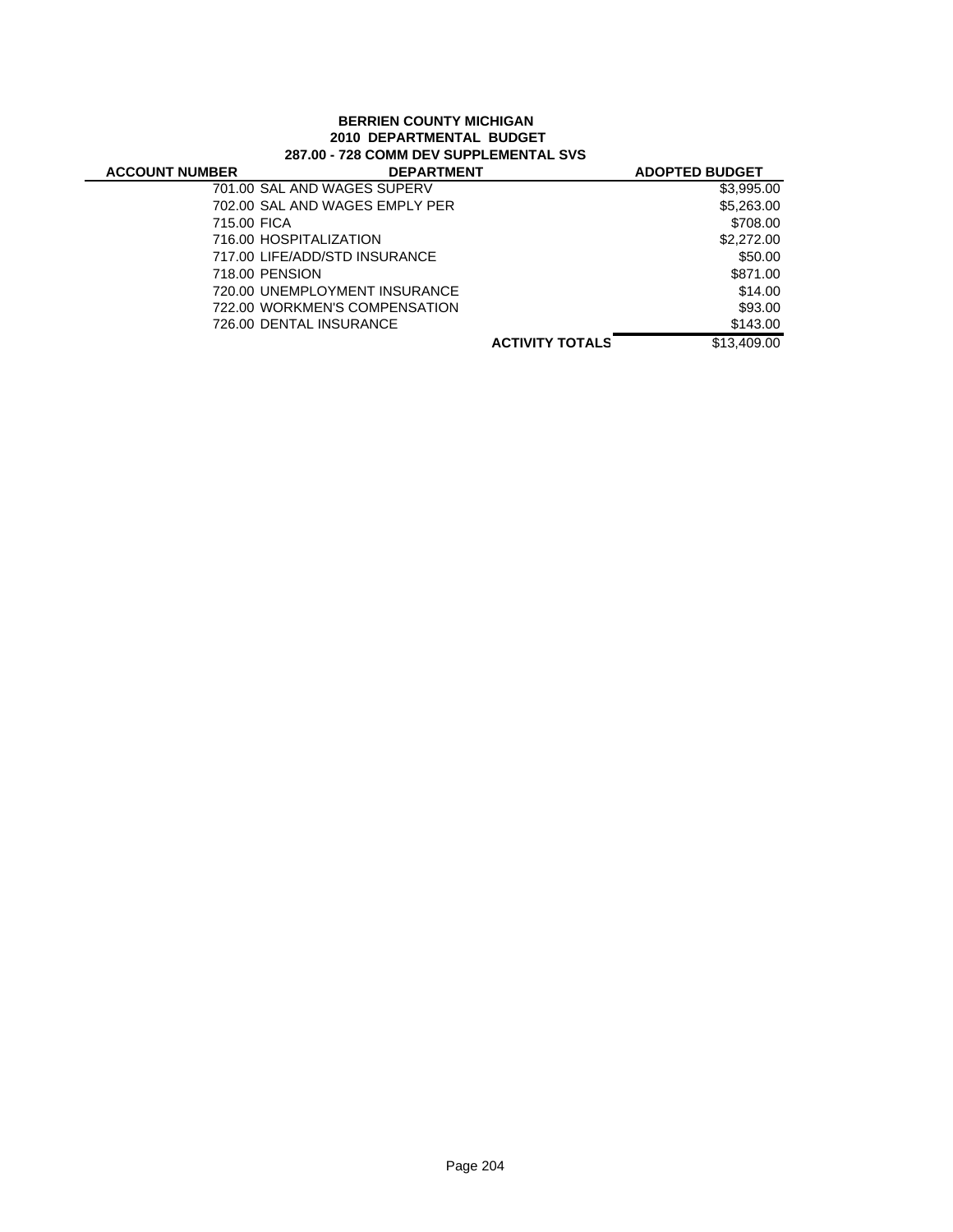#### **BERRIEN COUNTY MICHIGAN 2010 DEPARTMENTAL BUDGET 290.00 - 670 SOCIAL SERVICES ACCOUNT NUMBER DEPARTMENT ADOPTED BUDGET**

849.00 DHS FUNDS TRNS \$742,000.00

**ACTIVITY TOTALS** \$742,000.00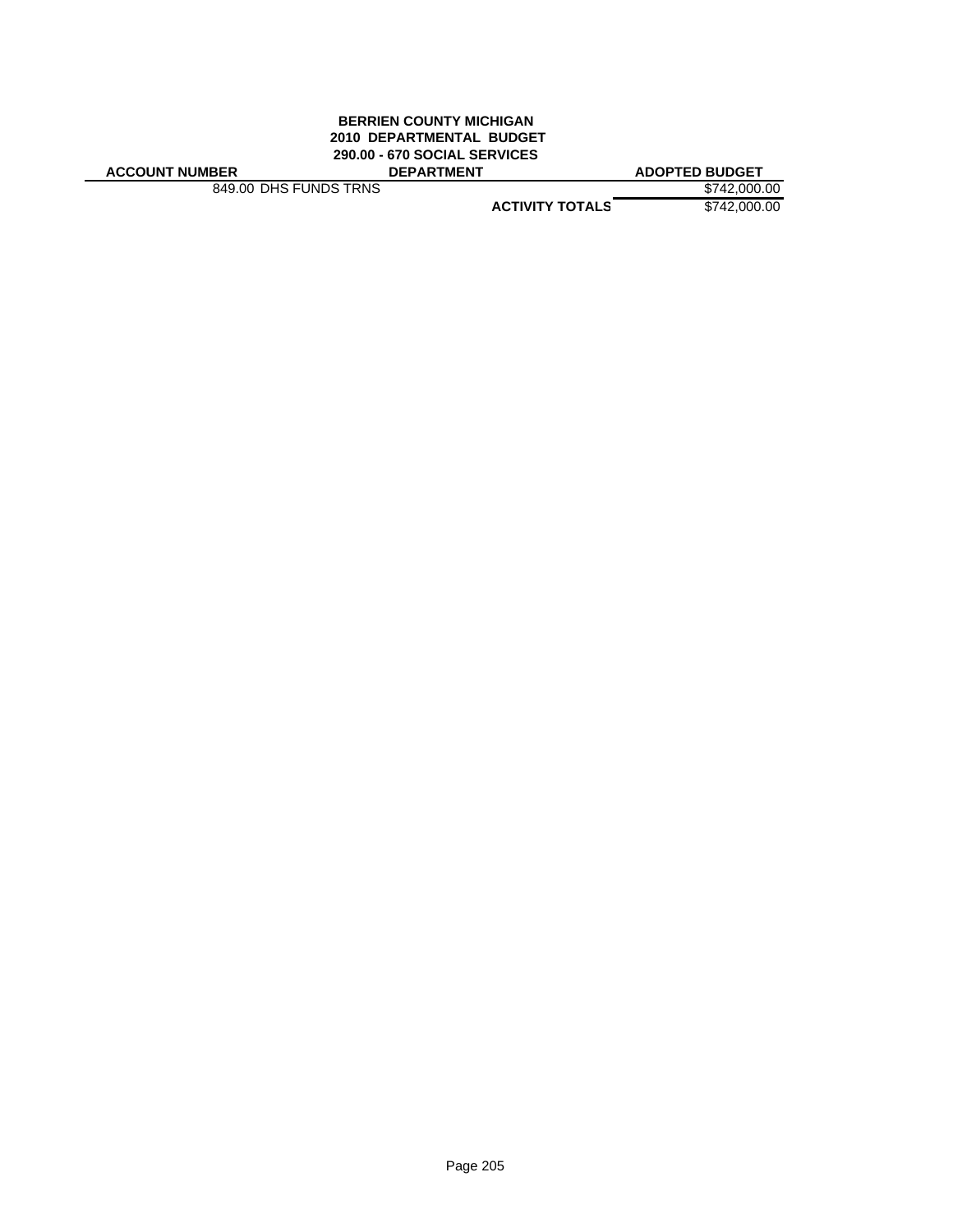#### **BERRIEN COUNTY MICHIGAN 2010 DEPARTMENTAL BUDGET 292.00 - 662 CHILD CARE-JUVENILE CTR**

| <b>ACCOUNT NUMBER</b> | <b>DEPARTMENT</b>                | <b>ADOPTED BUDGET</b> |
|-----------------------|----------------------------------|-----------------------|
|                       | 701.00 SAL AND WAGES SUPERV      | \$80,081.00           |
|                       | 702.00 SAL AND WAGES EMPLY PER   | \$1,526,828.00        |
|                       | 703.00 SAL AND WAGES EMPLY TEM   | \$134,800.00          |
|                       | 704.00 SAL AND WAGES EMPLY OTIME | \$85,000.00           |
| 715.00 FICA           |                                  | \$139,744.00          |
|                       | 716.00 HOSPITALIZATION           | \$560,421.00          |
|                       | 717.00 LIFE/ADD/STD INSURANCE    | \$10,241.00           |
|                       | 718.00 PENSION                   | \$159,209.00          |
|                       | 720.00 UNEMPLOYMENT INSURANCE    | \$2,740.00            |
|                       | 722.00 WORKMEN'S COMPENSATION    | \$18,267.00           |
|                       | 724.00 UNIFORMS AND ACCESSORIES  | \$1,000.00            |
|                       | 725.00 EMPLY TRAINING AND IMPROV | \$980.00              |
|                       | 726.00 DENTAL INSURANCE          | \$38,350.00           |
|                       | 729.00 POSTAGE                   | \$1,000.00            |
|                       | 730.00 OFFICE SUPPLIES           | \$556.00              |
|                       | 730.05 CENTRAL OFFICE SUPPLIES   | \$726.00              |
|                       | 730.06 INTERNAL TRAINING SUPPLY  | \$500.00              |
|                       | 733.00 COPIER CHARGES            | \$1,300.00            |
| 743.00 FOOD           |                                  | \$80,000.00           |
|                       | 745.00 KITCHEN SUPPLIES          | \$5,000.00            |
|                       | 746.02 SAFETY EQUIPMENT/GEAR     | \$1,238.00            |
|                       | 747.00 OTHER SUPPLIES            | \$79.00               |
|                       | 747.01 RECEPTION-SUPPLIES        | \$700.00              |
|                       | 747.02 RECREATION SUPPLIES       | \$1,200.00            |
|                       | 747.03 RESIDENTIAL SUPPLIES      | \$1,422.00            |
|                       | 747.04 HEALTH&HYGIENE SUPPLIES   | \$3,000.00            |
|                       | 749.01 CLOTH&BEDDING RECEPTION   | \$2,800.00            |
|                       | 749.03 CLOTH&BEDDING RESIDENTIAL | \$3,500.00            |
|                       | 761.00 MEDICAL SUPPLIES          | \$2,700.00            |
|                       | 762.00 DRUGS                     | \$54,000.00           |
|                       | 776.00 JANITORIAL SUPPLIES       | \$11,116.00           |
|                       | 777.00 OTHER SUPPLIES PARKING    | \$609.00              |
|                       | 778.00 LAUNDRY SUPPLIES          | \$2,786.00            |
|                       | 802.01 CONTRACTUAL SERVICES      | \$7,600.00            |
|                       | 802.02 SNOW PLOWING              | \$4,335.00            |
|                       | 802.06 CONTRACT SERVICES MEDICAL | \$29,000.00           |
|                       | 802.08 CONT SERVICES-ACADEMIC IN | \$10,000.00           |
|                       | 817.00 MEMBERSHIP & SUBSCRIPTION | \$625.00              |
|                       | 820.03 JANITORIAL SERVICES       | \$1,920.00            |
|                       | 836.00 HEALTH SERVICE DOCTORS    | \$23,400.00           |
|                       | 836.03 HEALTH SERVICE HOSPITAL   | \$4,222.00            |
|                       | 836.04 HEALTH SERV PSYCHIATRIC   | \$10,000.00           |
|                       | 836.05 HEALTH SERV-ANNUAL PHYS   | \$2,000.00            |
|                       | 837.00 HEALTH SERVICES           | \$1,550.00            |
|                       | 837.01 HEALTH SERV AMBULANCE     | \$3,208.00            |
|                       | 845.10 RES RECREATION ACTIVITIES | \$400.00              |
|                       | 848.01 ALLOWANCES                | \$1,000.00            |
|                       | 848.07 INCENTIVE PROGRAM         | \$1,500.00            |
|                       | 851.00 TELEPHONE                 | \$20,440.00           |
|                       | 861.00 TRAVEL                    | \$2,545.00            |
|                       | 868.00 GAS OIL GREASE & ANTIFRZE | \$2,518.00            |
|                       | 901.00 ADVERTISING               | \$1,025.00            |
|                       | 920.00 UTILITIES                 | \$40,908.00           |
|                       | 921.00 UTILITIES-HEAT            | \$46,137.00           |
|                       | 922.00 UTILITIES-WATER&SEWAGE    | \$17,000.00           |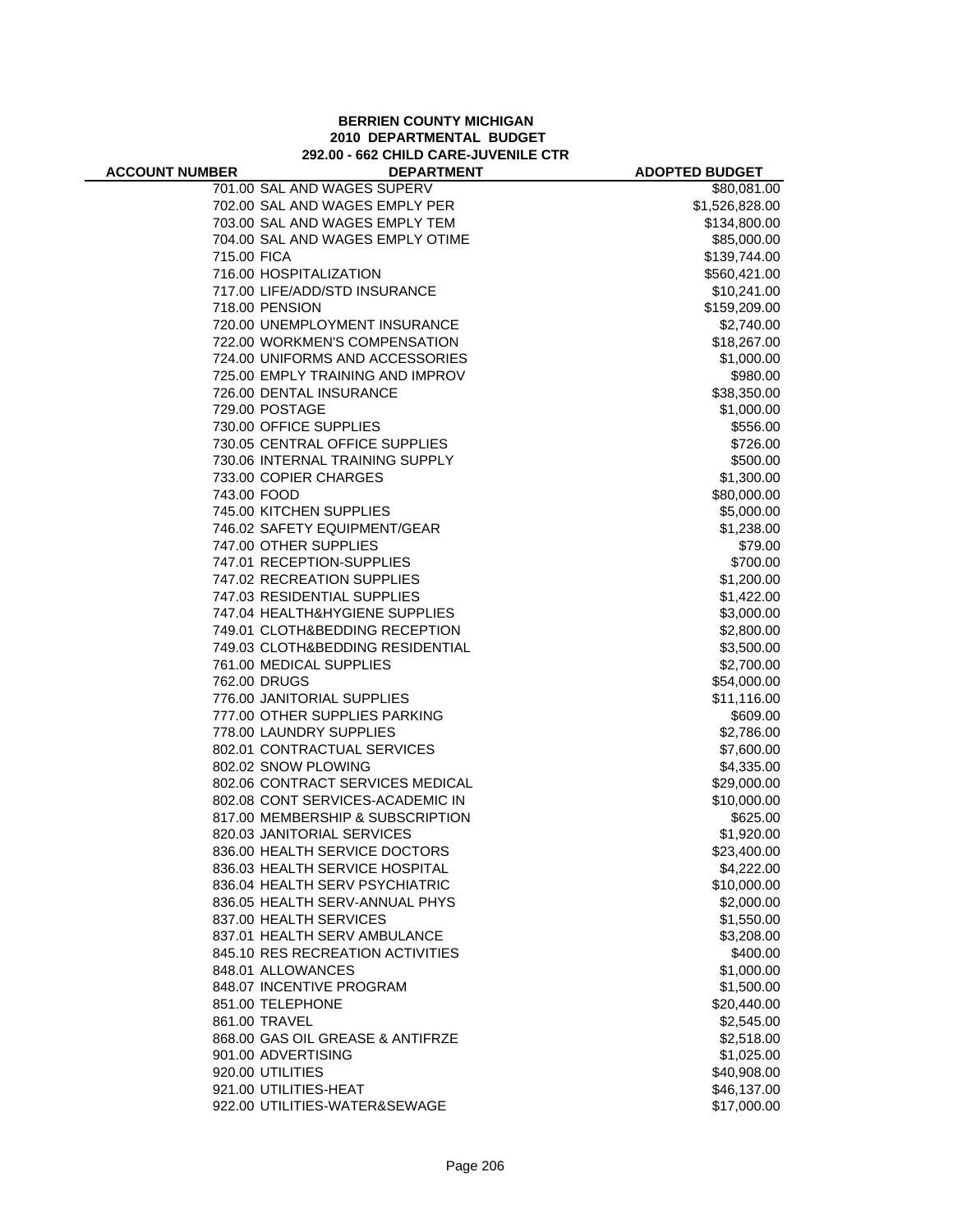| 931.00 BUILDING REP & MAINT      |                        | \$16,146.00    |
|----------------------------------|------------------------|----------------|
| 931.01 BLDG REP & MAINT-NON REIM |                        | \$10,481.00    |
| 932.00 BUILDING REP & MAINT-ELEC |                        | \$5,689.00     |
| 933.00 BUILDING REP & MAIN-PLUMB |                        | \$2,645.00     |
| 933.01 BLDG R&M-NON REIM-PLUMB   |                        | \$2,253.00     |
| 934.00 BUILDING REP & MAINT-BOIL |                        | \$1,500.00     |
| 934.01 BLDG R&M-NON REIM-BOILER  |                        | \$2,563.00     |
| 935.00 EQUIPMENT REPAIRS & MAINT |                        | \$7,765.00     |
| 935.01 EQUIPMENT R & M-NON REIM  |                        | \$27.00        |
| 937.00 OFF EQUIP REP & MAINT     |                        | \$135.00       |
| 938.00 LAWN GROUNDS & MAINT      |                        | \$4,300.00     |
| 947.00 EQUIPMENT RENTAL          |                        | \$1,680.00     |
| 961.01 MISC-COMMISSARY SALES     |                        | \$3,500.00     |
| 963.00 INDIRECT COST RECOVERY    |                        | \$277,015.00   |
| 975.00 BUILD & BLDNG IMPROVEMENT |                        | \$15,127.00    |
| 977.00 MACHINERY & EQUIPMENT     |                        | \$2,856.00     |
| 977.02 MACH & EQUIPT-NON REIM    |                        | \$8,536.00     |
| 977.04 TOOLS & EQUIPMENT         |                        | \$567.00       |
| 978.00 LIBRARY BOOKS             |                        | \$338.00       |
| 979.00 OFFICE EQUIP & FURNITURE  |                        | \$650.00       |
| 979.02 OFFICE EQUIPMENT-SMALL    |                        | \$118.00       |
| 979.05 COMPUTER EQUIPMENT        |                        | \$808.00       |
| 980.00 BOOKS                     |                        | \$32.00        |
| 981.00 TOOLS                     |                        | \$607.00       |
|                                  | <b>ACTIVITY TOTALS</b> | \$3,528,564.00 |
|                                  |                        |                |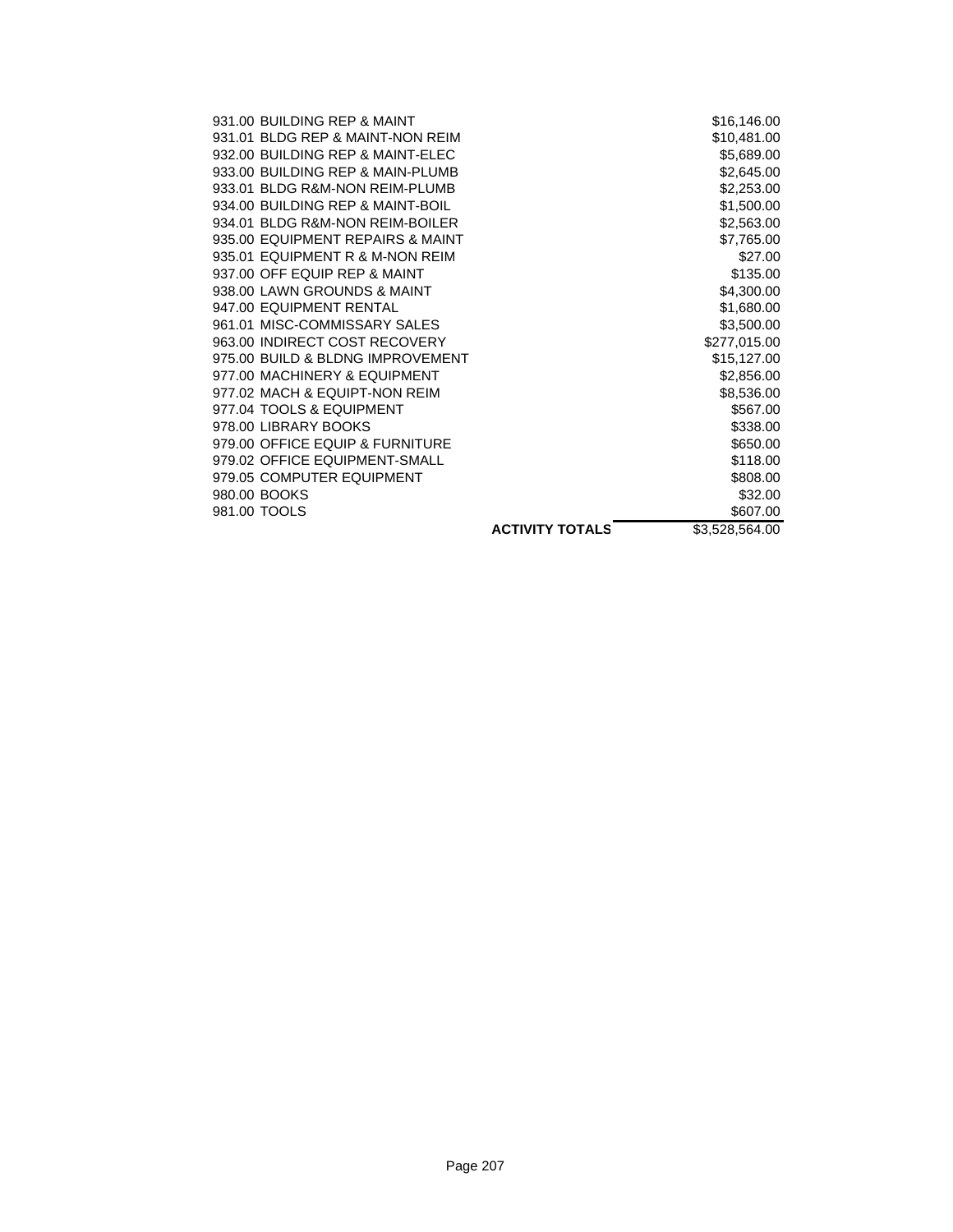#### **BERRIEN COUNTY MICHIGAN 2010 DEPARTMENTAL BUDGET 292.00 - 664 CHILD CARE-FOSTER CARE**

| <b>ACCOUNT NUMBER</b> | <b>DEPARTMENT</b>                |                        | <b>ADOPTED BUDGET</b> |
|-----------------------|----------------------------------|------------------------|-----------------------|
|                       | 836.04 HEALTH SERV PSYCHIATRIC   |                        | \$15,000.00           |
|                       | 836.07 HEALTH SERV-PRIVATE INST  |                        | \$25.00               |
|                       | 844.03 GROUP HOMES-BOARDING      |                        | \$40,000.00           |
|                       | 844.04 GROUP HOMES-NON SCHEDULED |                        | \$770.00              |
|                       | 844.05 SHELTER CARE              |                        | \$25,000.00           |
|                       | 844.07 PRIVATE INST-BOARDING     |                        | \$1,572,000.00        |
|                       | 844.08 PRIVATE INST-NON SCHEDUL  |                        | \$4,236,00            |
|                       | 844.09 SHELTER HOMES-NON SCHED   |                        | \$1,600.00            |
|                       | 844.12 STATEWARD CHARGEBACKS     |                        | \$900,000.00          |
|                       |                                  | <b>ACTIVITY TOTALS</b> | \$2,558,631.00        |
|                       |                                  |                        |                       |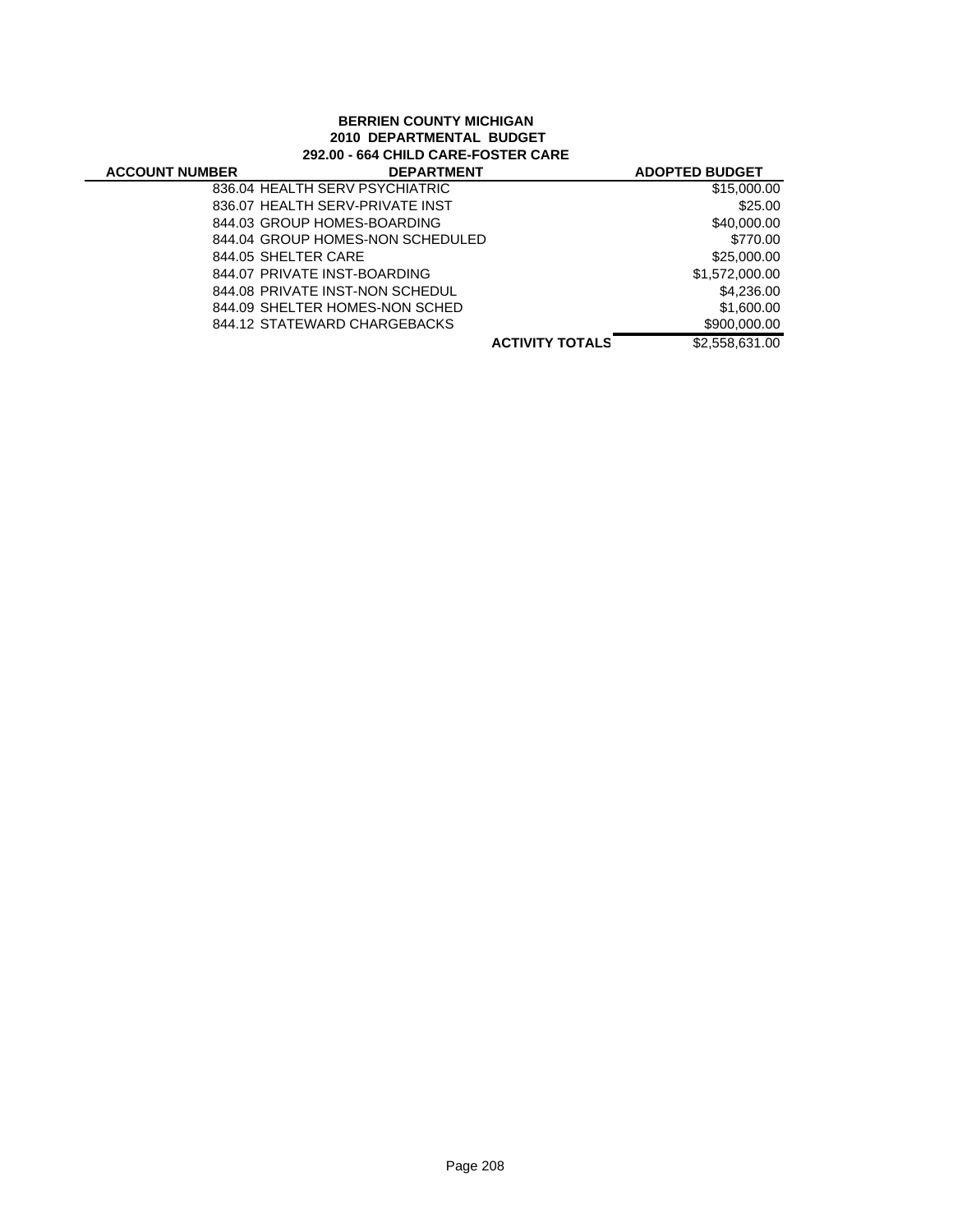#### **BERRIEN COUNTY MICHIGAN 2010 DEPARTMENTAL BUDGET 292.00 - 667 AFTER SCHOOL/TRUANCY ACADEMY**

| <b>ACCOUNT NUMBER</b> | <b>DEPARTMENT</b>                |                        | <b>ADOPTED BUDGET</b> |
|-----------------------|----------------------------------|------------------------|-----------------------|
|                       | 730.02 OPERATING SUPPLIES        |                        | \$6,521.00            |
|                       | 733.00 COPIER CHARGES            |                        | \$250.00              |
|                       | 746.02 SAFETY EQUIPMENT/GEAR     |                        | \$47.00               |
|                       | 776.00 JANITORIAL SUPPLIES       |                        | \$250.00              |
|                       | 802.01 CONTRACTUAL SERVICES      |                        | \$55,480.00           |
|                       | 802.02 SNOW PLOWING              |                        | \$1,000.00            |
|                       | 802.04 CONTRACTUAL SERVICES FEES |                        | \$31,651.00           |
|                       | 802.08 CONT SERVICES-ACADEMIC IN |                        | \$3,600.00            |
|                       | 820.03 JANITORIAL SERVICES       |                        | \$81,093.00           |
|                       | 861.00 TRAVEL                    |                        | \$1,110.00            |
|                       | 920.00 UTILITIES                 |                        | \$1,500.00            |
|                       | 921.00 UTILITIES-HEAT            |                        | \$2,700.00            |
|                       | 931.00 BUILDING REP & MAINT      |                        | \$1,000.00            |
|                       | 932.00 BUILDING REP & MAINT-ELEC |                        | \$500.00              |
|                       | 934.00 BUILDING REP & MAINT-BOIL |                        | \$500.00              |
|                       | 947.00 EQUIPMENT RENTAL          |                        | \$1,500.00            |
|                       | 963.00 INDIRECT COST RECOVERY    |                        | \$9,331.00            |
|                       |                                  | <b>ACTIVITY TOTALS</b> | \$198,033.00          |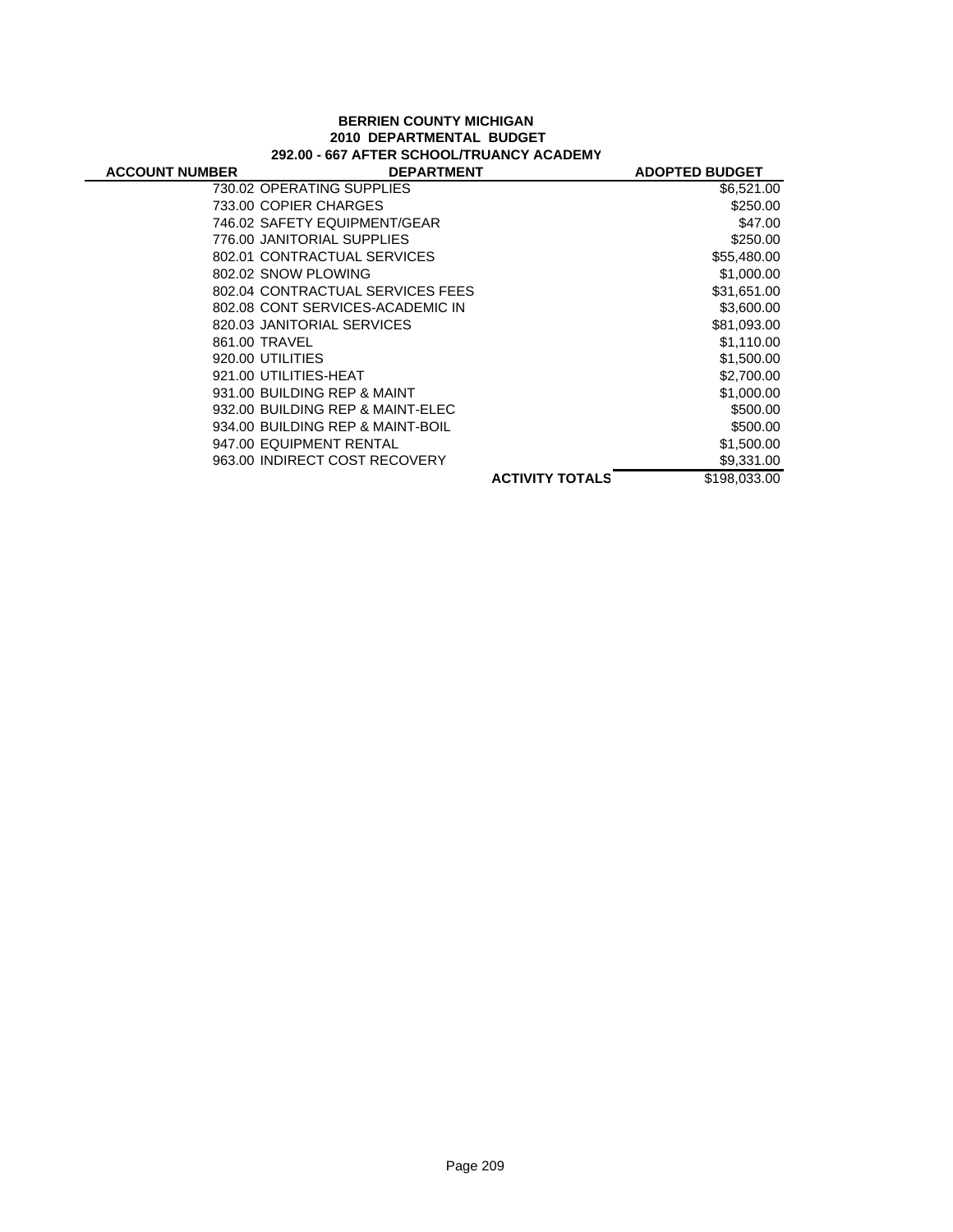#### **BERRIEN COUNTY MICHIGAN 2010 DEPARTMENTAL BUDGET 292.00 - 668 HOME BASED SERVICES**

| 292.00 - 668 HUME BASED SERVICES |                                  |                       |  |  |
|----------------------------------|----------------------------------|-----------------------|--|--|
| <b>ACCOUNT NUMBER</b>            | <b>DEPARTMENT</b>                | <b>ADOPTED BUDGET</b> |  |  |
|                                  | 702.00 SAL AND WAGES EMPLY PER   | \$305,823.00          |  |  |
|                                  | 704.00 SAL AND WAGES EMPLY OTIME | \$1,500.00            |  |  |
| 715.00 FICA                      |                                  | \$23.511.00           |  |  |
|                                  | 716.00 HOSPITALIZATION           | \$102.997.00          |  |  |
|                                  | 717.00 LIFE/ADD/STD INSURANCE    | \$1,495,00            |  |  |
|                                  | 718.00 PENSION                   | \$28,919.00           |  |  |
|                                  | 720.00 UNEMPLOYMENT INSURANCE    | \$461.00              |  |  |
|                                  | 722.00 WORKMEN'S COMPENSATION    | \$3,073,00            |  |  |
|                                  | 726.00 DENTAL INSURANCE          | \$6,160.00            |  |  |
|                                  | 730.00 OFFICE SUPPLIES           | \$215.00              |  |  |
|                                  | 802.01 CONTRACTUAL SERVICES      | \$1,201,013.00        |  |  |
|                                  | 836.04 HEALTH SERV PSYCHIATRIC   | \$25,000.00           |  |  |
|                                  | 848.12 EDUCATION EXPENSE         | \$350.00              |  |  |

**S ACTIVITY TOTAL** \$1,778,695.00 851.00 TELEPHONE \$3,800.00 861.00 TRAVEL \$290.00 868.00 GAS OIL GREASE & ANTIFRZE \$5,127.00 947.02 EQUIPMENT RENTAL-TETHER \$30,000.00 963.00 INDIRECT COST RECOVERY \$38,871.00 979.05 COMPUTER EQUIPMENT \$90.00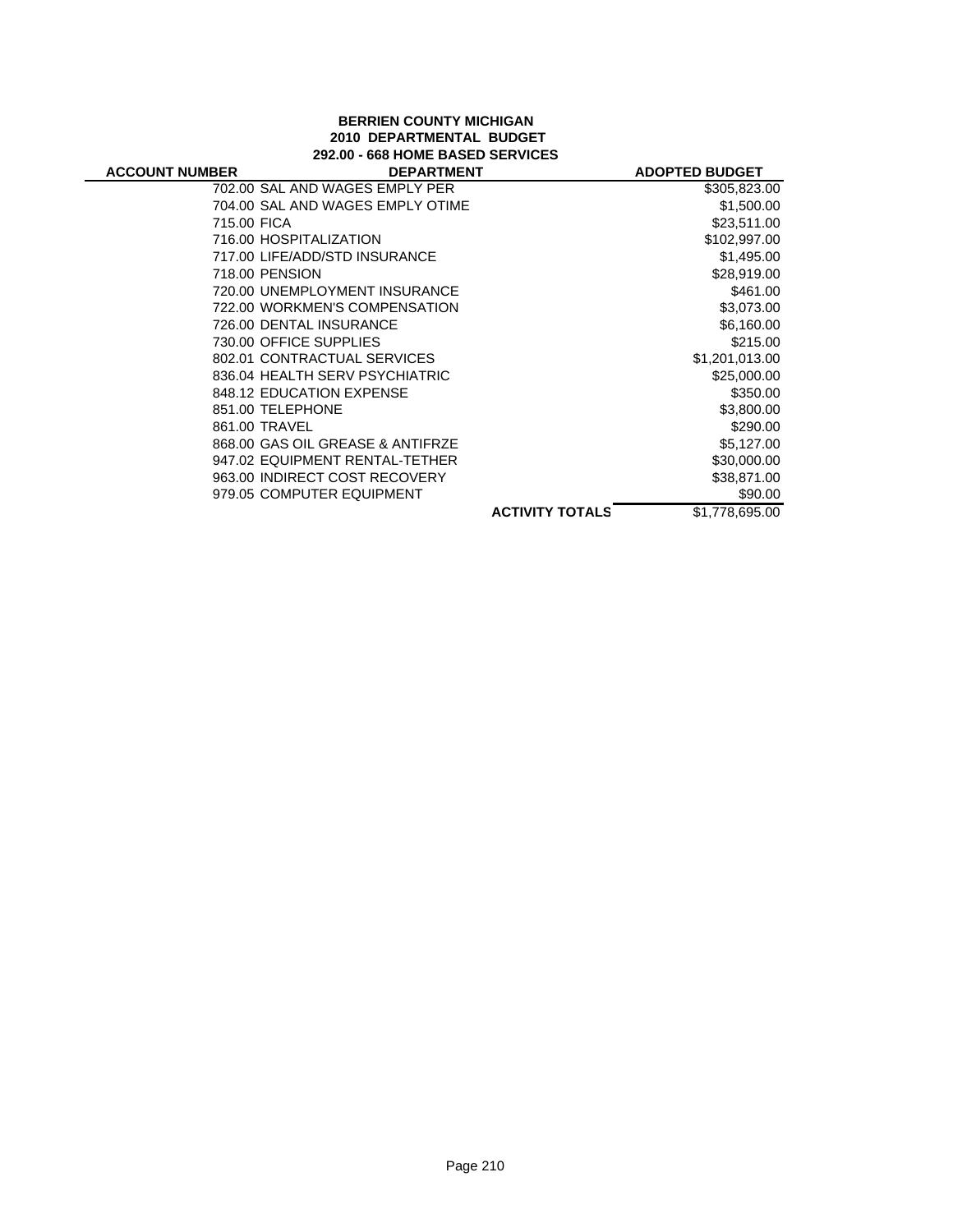#### **BERRIEN COUNTY MICHIGAN 2010 DEPARTMENTAL BUDGET 292.01 - 670 CHILD CARE-DEPT OF SOCIAL SERVICES ACCOUNT NUMBER DEPARTMENT ADOPTED BUDGET**

849.00 DHS FUNDS TRNS \$831,200.00

**ACTIVITY TOTALS** \$831,200.00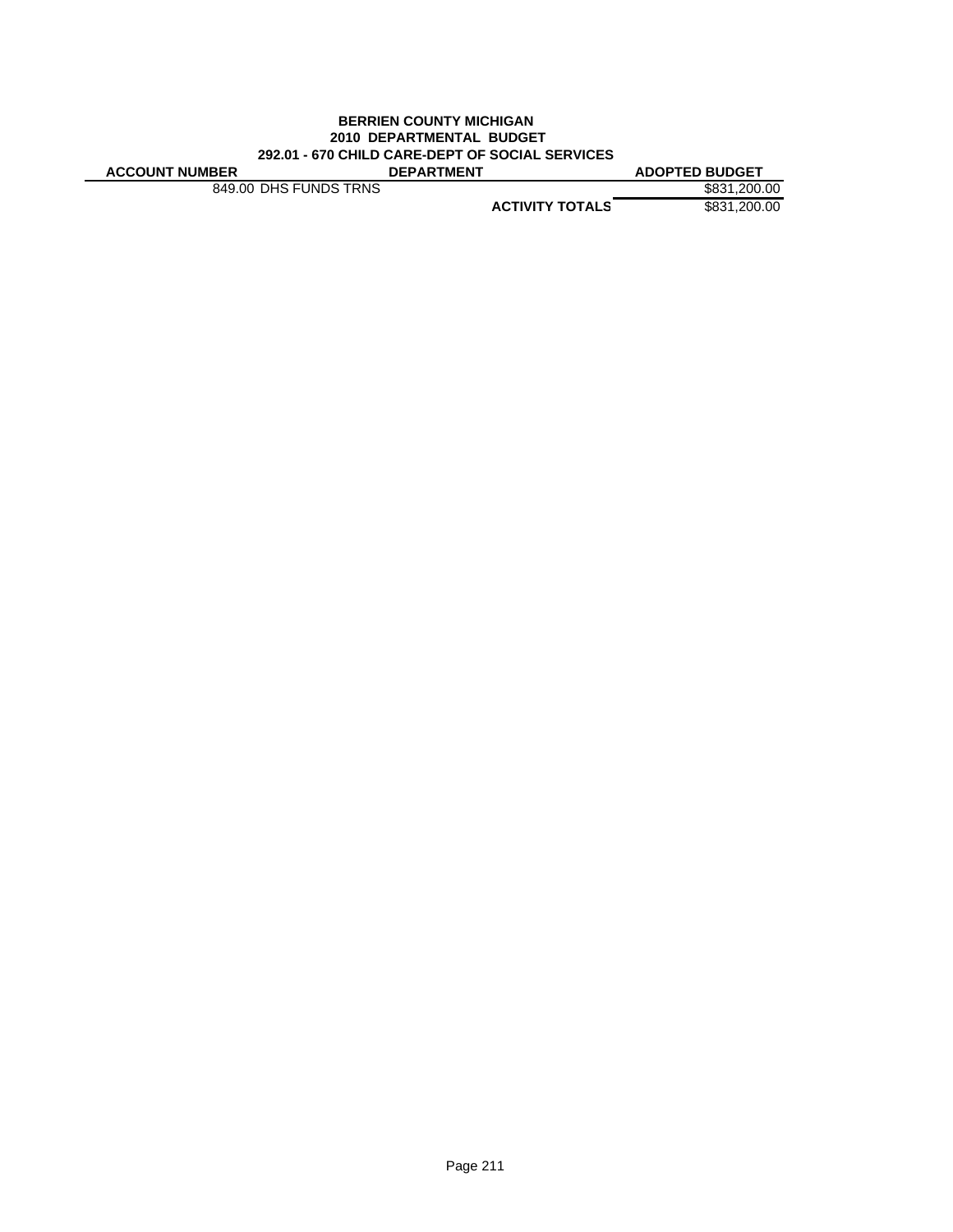### **BERRIEN COUNTY MICHIGAN 2010 DEPARTMENTAL BUDGET 294.00 - 683 VETERANS TRUST**

| <b>ACCOUNT NUMBER</b> | <b>DEPARTMENT</b>              | <b>ADOPTED BUDGET</b>                 |
|-----------------------|--------------------------------|---------------------------------------|
| 729.00 POSTAGE        |                                | \$125.00                              |
|                       | 801.00 ADMINISTRATIVE EXPENSES | \$920.00                              |
|                       | 823.00 VETERANS ASSISTANCE     | \$15,000.00                           |
| 851.00 TELEPHONE      |                                | \$80.00                               |
| 861.00 TRAVEL         |                                | \$750.00                              |
|                       | 956.04 MISC-MEETING EXPENSES   | \$100.00                              |
|                       |                                | \$16,975,00<br><b>ACTIVITY TOTALS</b> |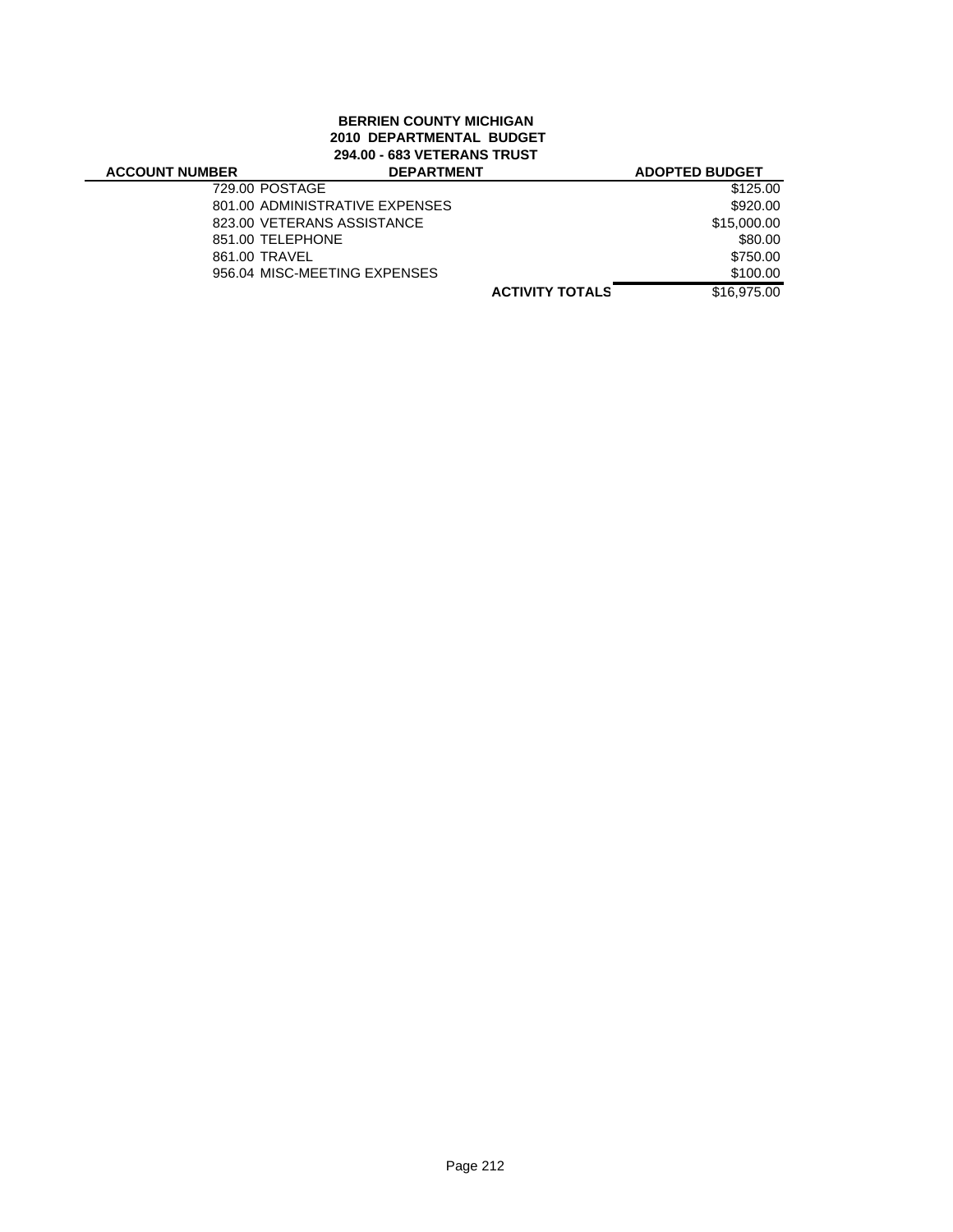#### **BERRIEN COUNTY MICHIGAN 2010 DEPARTMENTAL BUDGET 296.00 - 441 BOARD OF PUBLIC WORKS**

801.00 ADMINISTRATIVE EXPENSES \$1,000.00

**ACCOUNT NUMBER DEPARTMENT ADOPTED BUDGET**

**ACTIVITY TOTALS** \$1,000.00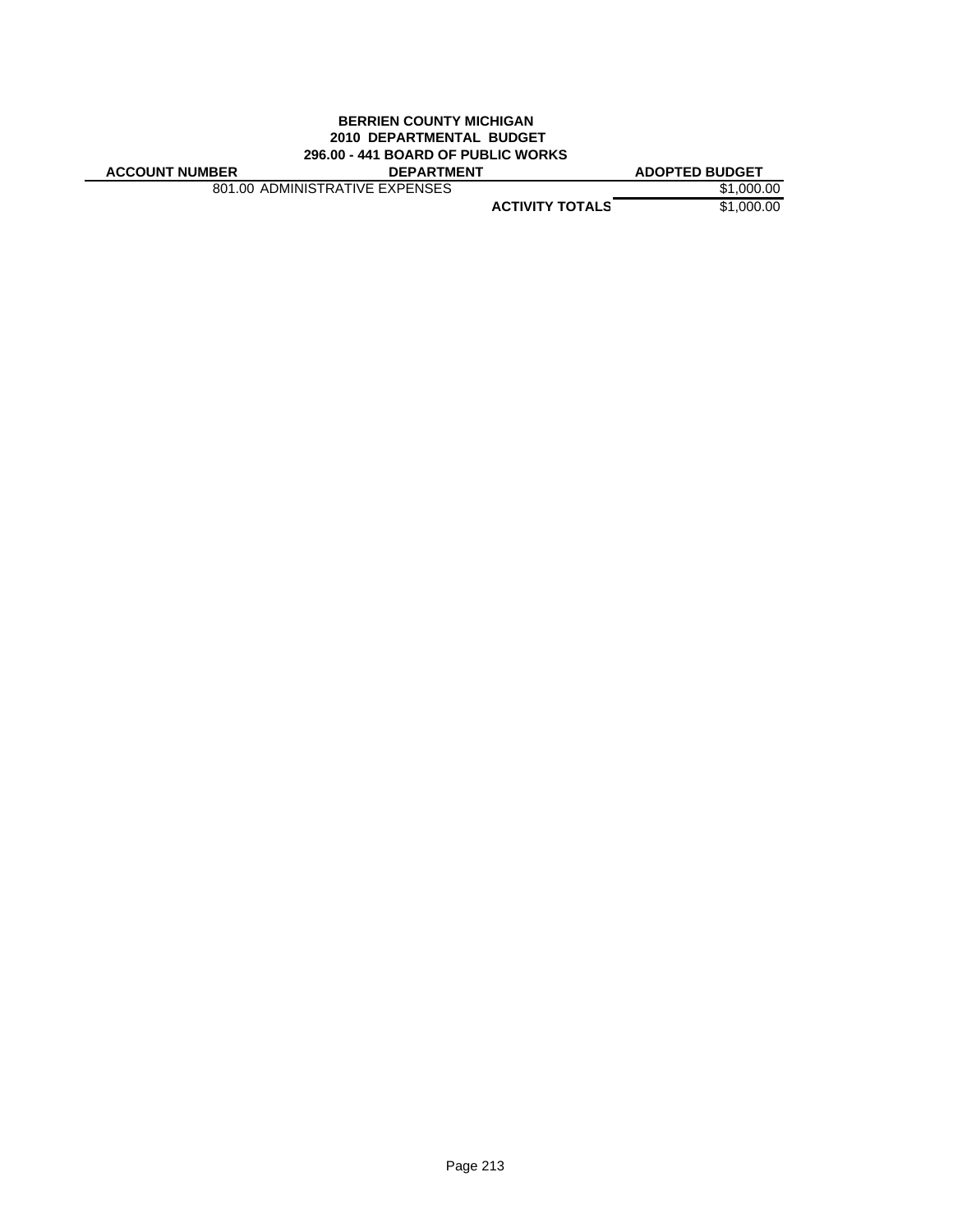#### **BERRIEN COUNTY MICHIGAN 2010 DEPARTMENTAL BUDGET 297.03 - 215 CAMPAIGN FINANCE ADM FUND ACCOUNT NUMBER DEPARTMENT ADOPTED BUDGET**

**730.00 OFFICE SUPPLIES** \$100.00

**ACTIVITY TOTALS** \$100.00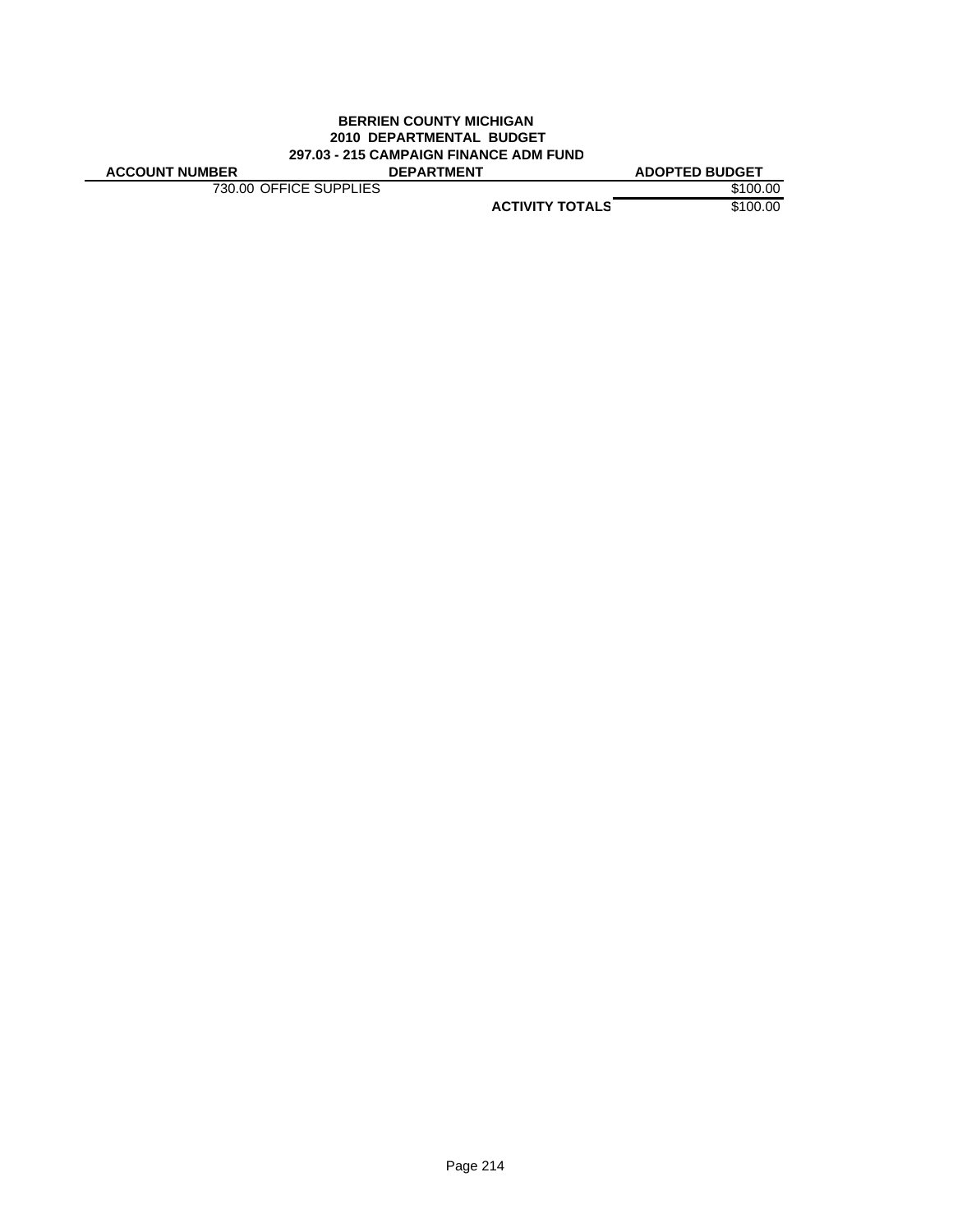#### **BERRIEN COUNTY MICHIGAN 2010 DEPARTMENTAL BUDGET 297.27 - 150 TITLE V IMPLEMENTATION 2**

| <b>ACCOUNT NUMBER</b> | <b>DEPARTMENT</b>           | <b>ADOPTED BUDGET</b> |
|-----------------------|-----------------------------|-----------------------|
|                       | 728.00 PRINTING & BINDING   | \$150.00              |
|                       | 729.00 POSTAGE              | \$50.00               |
|                       | 730.00 OFFICE SUPPLIES      | \$1,400.00            |
|                       | 802.00 CONSULTANTS          | \$4,800,00            |
|                       | 802.01 CONTRACTUAL SERVICES | \$28,800,00           |
|                       | <b>ACTIVITY TOTALS</b>      | \$35,200,00           |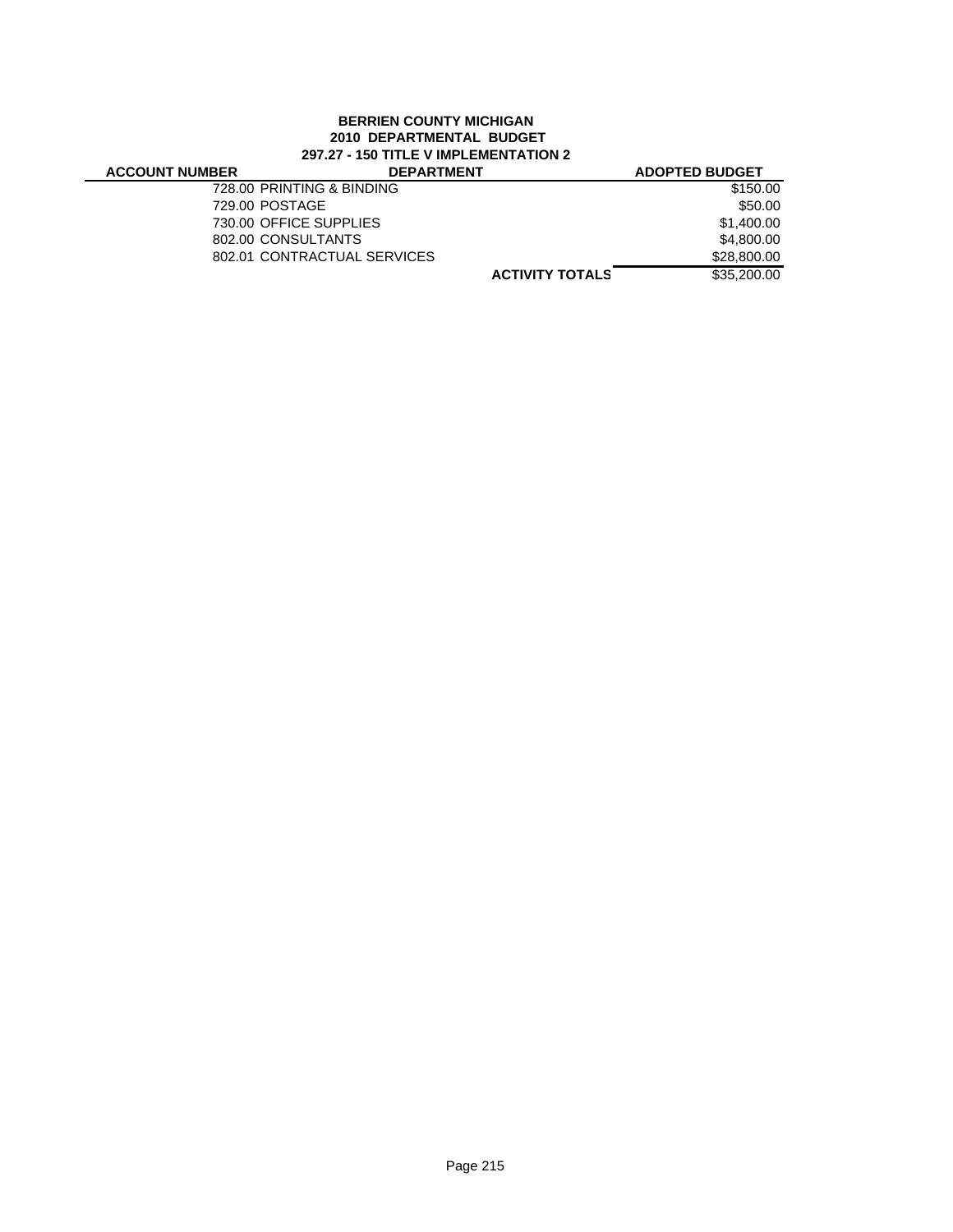| <b>BERRIEN COUNTY MICHIGAN</b><br>2010 DEPARTMENTAL BUDGET<br><b>297.28 - 275 HOLLYWOOD BASIN WETLAND GRANT</b> |                                  |                       |  |  |
|-----------------------------------------------------------------------------------------------------------------|----------------------------------|-----------------------|--|--|
| <b>ACCOUNT NUMBER</b>                                                                                           | <b>DEPARTMENT</b>                | <b>ADOPTED BUDGET</b> |  |  |
|                                                                                                                 | 781.00 SUPPLIES AND MATERIALS    | \$65,000.00           |  |  |
|                                                                                                                 | 802.00 CONSULTANTS               | \$67,863.00           |  |  |
|                                                                                                                 | 802.01 CONTRACTUAL SERVICES      | \$130,000.00          |  |  |
|                                                                                                                 | <b>ACTIVITY TOTALS</b>           | \$262,863,00          |  |  |
| <b>BERRIEN COUNTY MICHIGAN</b>                                                                                  |                                  |                       |  |  |
| 2010 DEPARTMENTAL BUDGET                                                                                        |                                  |                       |  |  |
| 298.01 - 430 ANIMAL CONTROL NEUTER/SPAY PGM                                                                     |                                  |                       |  |  |
| <b>ACCOUNT NUMBER</b>                                                                                           | <b>DEPARTMENT</b>                | <b>ADOPTED BUDGET</b> |  |  |
|                                                                                                                 | 833.01 VETS NEUTERING FEES-INDIV | \$4,500.00            |  |  |
|                                                                                                                 | 833.02 VET NEUTERING FEES-COUNTY | \$4,500.00            |  |  |
|                                                                                                                 | 833.03 NEUTERING FEE-INDIVIDUAL  | \$300.00              |  |  |
|                                                                                                                 | 833.04 VET NEUTERING FEES-FELINE | \$1,300.00            |  |  |
|                                                                                                                 | 964.00 REFUNDS                   | \$400.00              |  |  |
|                                                                                                                 |                                  |                       |  |  |

**ACTIVITY TOTALS** \$11,000.00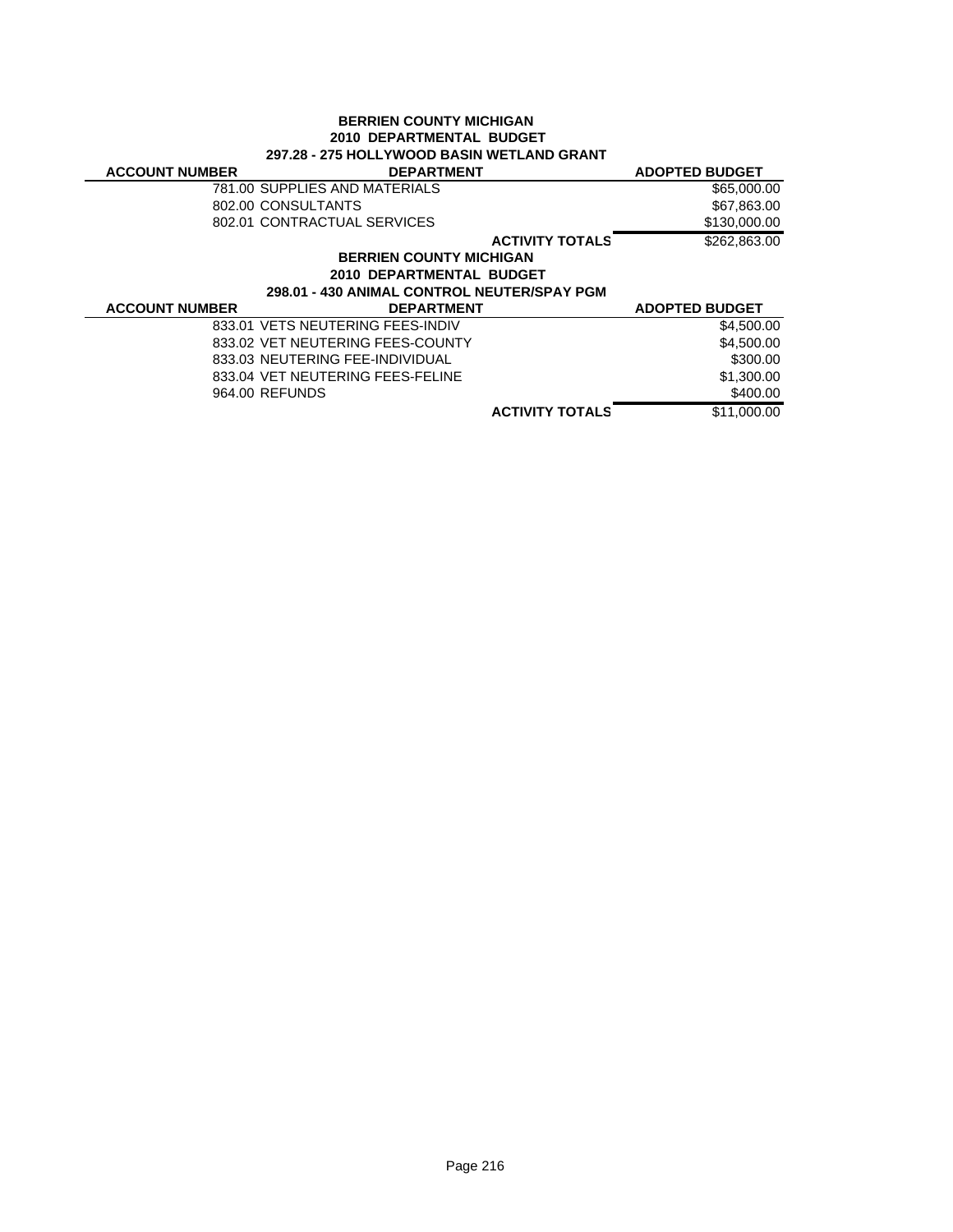#### **BERRIEN COUNTY MICHIGAN 2010 DEPARTMENTAL BUDGET 413.00 - 430 BERRIEN COUNTY ANIMAL SHELTER CONSTRUCTION FUND ACCOUNT NUMBER**

956.00 MISCELLANEOUS \$13,800.00

\$13,800.00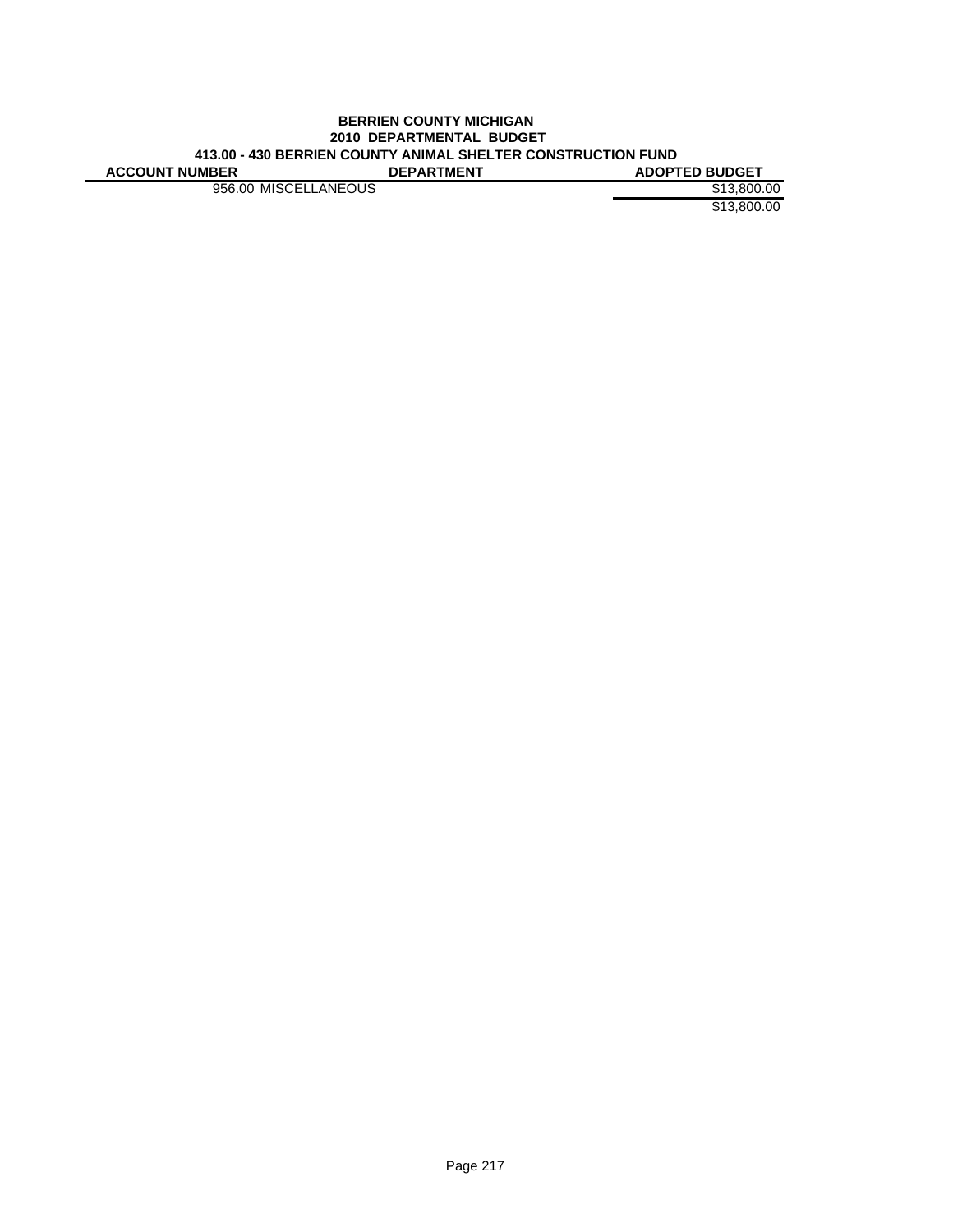### **BERRIEN COUNTY MICHIGAN 2010 DEPARTMENTAL BUDGET 617.04 - 254 DELIN TAX FORECLOSURE FD 2004 LEVY ACCOUNT NUMBER DEPARTMENT ADOPTED BUDGET**

802.01 CONTRACTUAL SERVICES \$10,000.00

\$10,000.00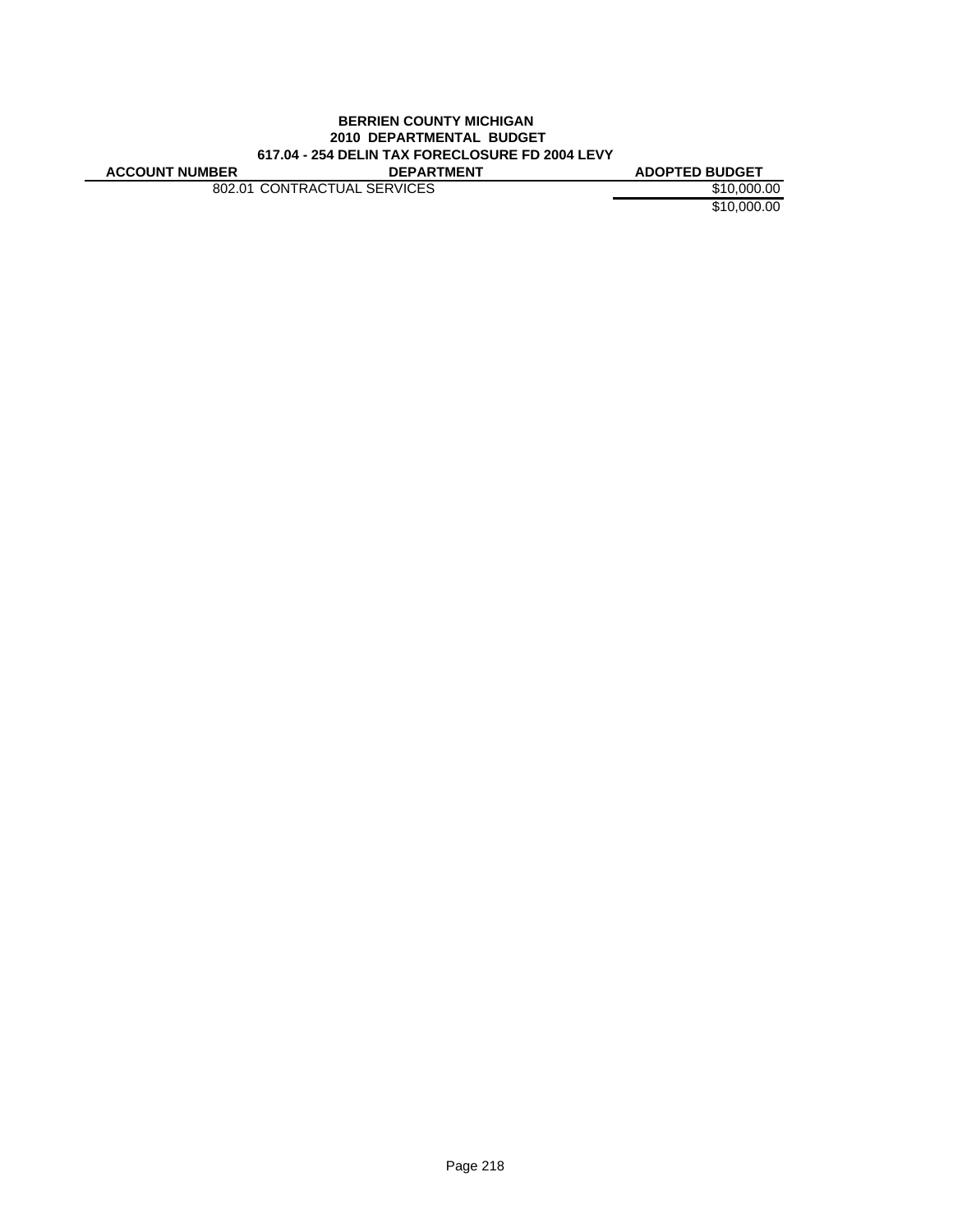### **BERRIEN COUNTY MICHIGAN 2010 DEPARTMENTAL BUDGET 617.05 - 254 DELIN TAX FORECLOSURE FD 2005 LEVY ACCOUNT NUMBER DEPARTMENT ADOPTED BUDGET**

802.01 CONTRACTUAL SERVICES \$10,000.00

\$10,000.00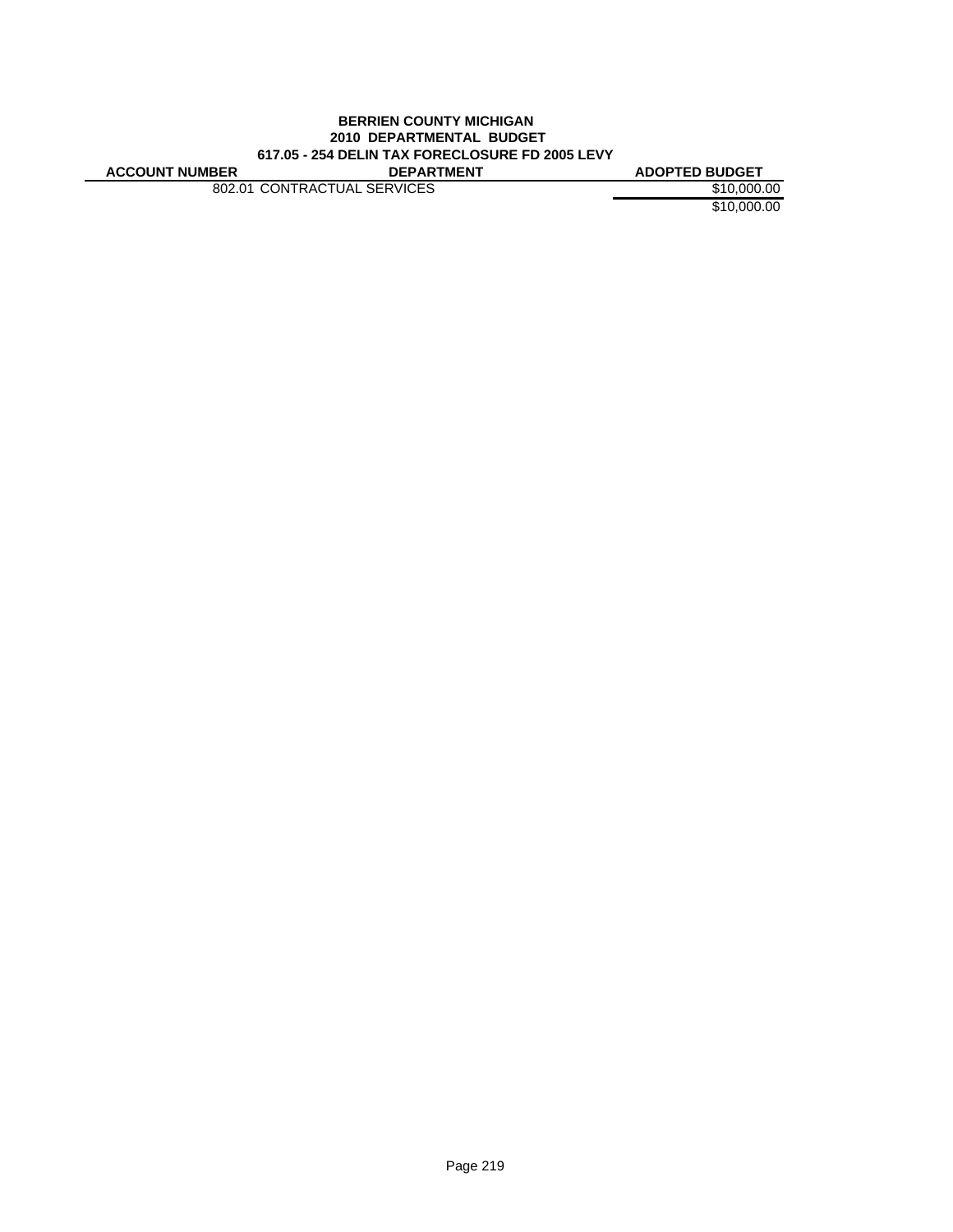### **BERRIEN COUNTY MICHIGAN 2010 DEPARTMENTAL BUDGET 617.06 - 254 DELIN TAX FORECLOSURE FD 2006 LEVY ACCOUNT NUMBER DEPARTMENT ADOPTED BUDGET**

802.01 CONTRACTUAL SERVICES \$12,845.00

\$12,845.00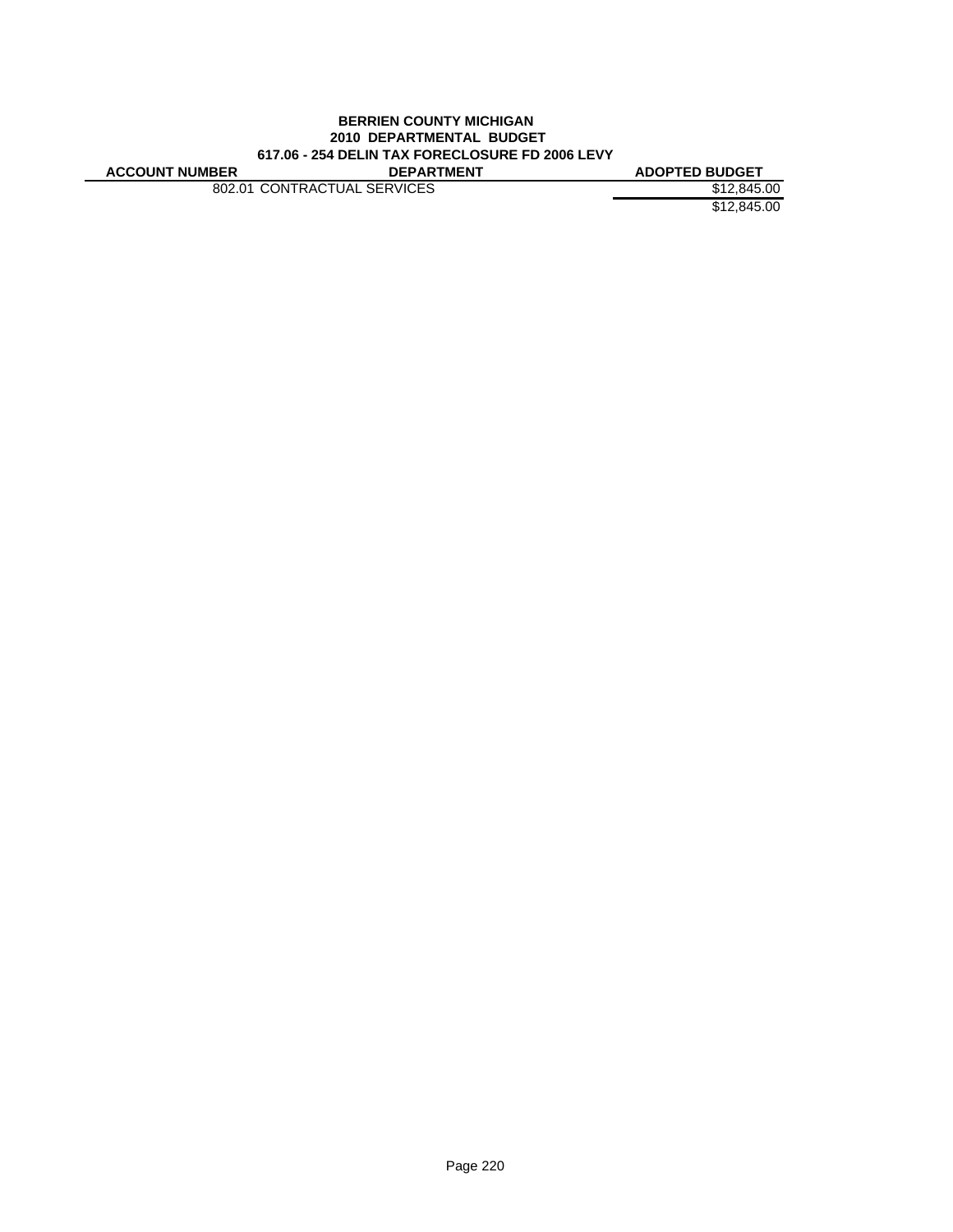### **BERRIEN COUNTY MICHIGAN 2010 DEPARTMENTAL BUDGET 617.07 - 254 DELIN TAX FORECLOSURE FN 2007 LEVY**

| <b>ACCOUNT NUMBER</b> | <b>DEPARTMENT</b>               |                        | <b>ADOPTED BUDGET</b> |
|-----------------------|---------------------------------|------------------------|-----------------------|
|                       | 702.00 SAL AND WAGES EMPLY PER  |                        | \$65,495.00           |
| 715.00 FICA           |                                 |                        | \$5,010.00            |
|                       | 716.00 HOSPITALIZATION          |                        | \$30,293.00           |
|                       | 717.00 LIFE/ADD/STD INSURANCE   |                        | \$660.00              |
|                       | 718.00 PENSION                  |                        | \$6,163.00            |
|                       | 720.00 UNEMPLOYMENT INSURANCE   |                        | \$98.00               |
|                       | 722.00 WORKMEN'S COMPENSATION   |                        | \$655.00              |
|                       | 726.00 DENTAL INSURANCE         |                        | \$1,800.00            |
|                       | 728.00 PRINTING & BINDING       |                        | \$1,800.00            |
|                       | 730.00 OFFICE SUPPLIES          |                        | \$1,375.00            |
|                       | 730.05 CENTRAL OFFICE SUPPLIES  |                        | \$325.00              |
|                       | 802.01 CONTRACTUAL SERVICES     |                        | \$395,000.00          |
|                       | 827.04 RECORDING FEES           |                        | \$21,000.00           |
|                       | 851.00 TELEPHONE                |                        | \$400.00              |
|                       | 861.00 TRAVEL                   |                        | \$2,450.00            |
|                       | 901.00 ADVERTISING              |                        | \$2,225.00            |
|                       | 938.00 LAWN GROUNDS & MAINT     |                        | \$13,800.00           |
| 946.02 RENT           |                                 |                        | \$1,175.00            |
|                       | 956.04 MISC-MEETING EXPENSES    |                        | \$700.00              |
|                       | 979.00 OFFICE EQUIP & FURNITURE |                        | \$525.00              |
|                       | 980.00 BOOKS                    |                        | \$875.00              |
|                       |                                 | <b>ACTIVITY TOTALS</b> | \$551,824.00          |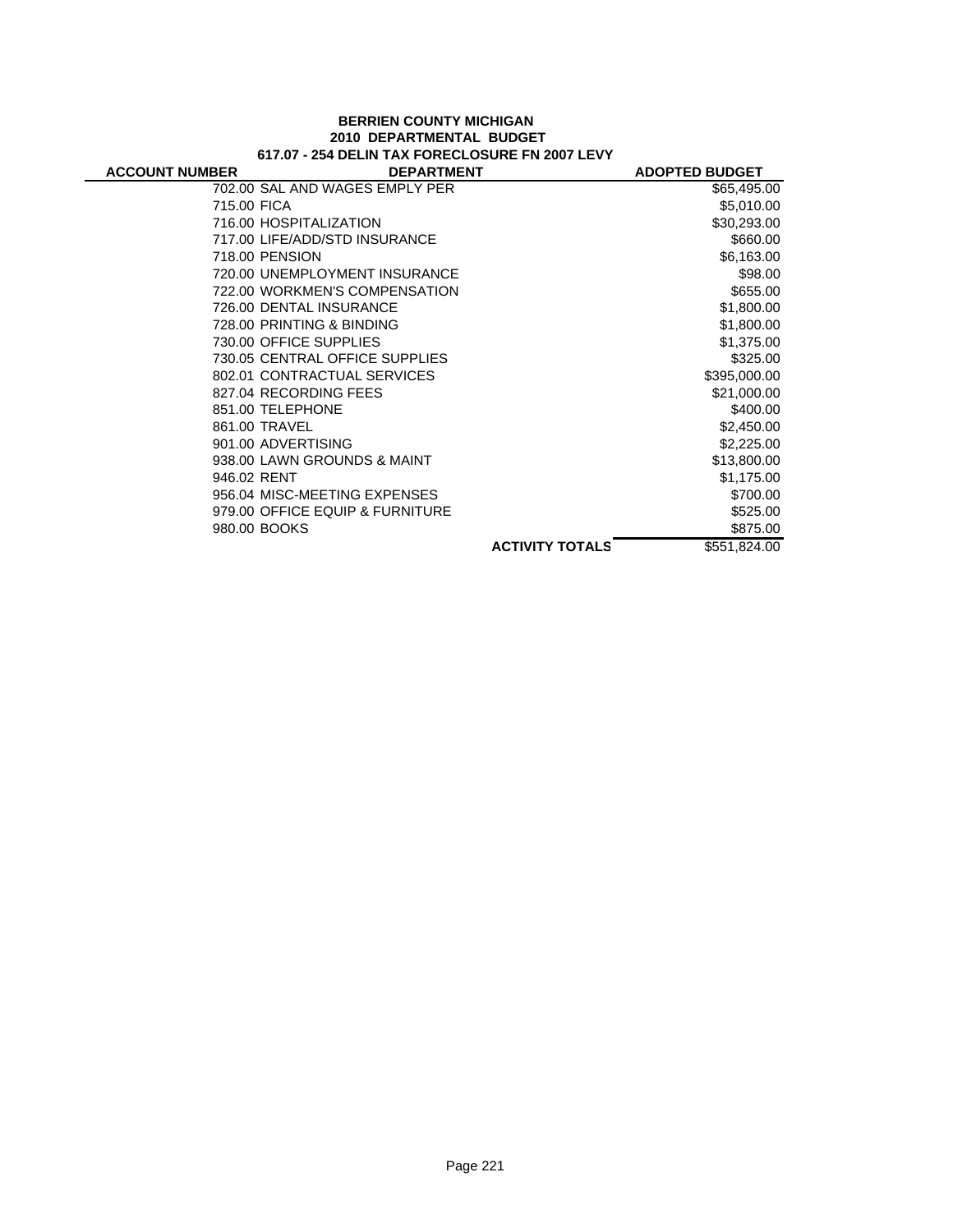# **BERRIEN COUNTY MICHIGAN 2010 DEPARTMENTAL BUDGET 617.08 - 254 DELIN TAX FORECLOSURE FD 2008 LEVY**

 $\overline{\phantom{0}}$ 

| <b>ACCOUNT NUMBER</b> | <b>DEPARTMENT</b>              |                        | <b>ADOPTED BUDGET</b> |
|-----------------------|--------------------------------|------------------------|-----------------------|
|                       | 728.00 PRINTING & BINDING      |                        | \$5,300.00            |
|                       | 730.00 OFFICE SUPPLIES         |                        | \$1,350.00            |
|                       | 730.05 CENTRAL OFFICE SUPPLIES |                        | \$325.00              |
|                       | 802.01 CONTRACTUAL SERVICES    |                        | \$372,000.00          |
|                       | 827.04 RECORDING FEES          |                        | \$25,000.00           |
|                       | 851.00 TELEPHONE               |                        | \$400.00              |
|                       | 901.00 ADVERTISING             |                        | \$25.00               |
|                       | 980.00 BOOKS                   |                        | \$725.00              |
|                       |                                | <b>ACTIVITY TOTALS</b> | \$405.125.00          |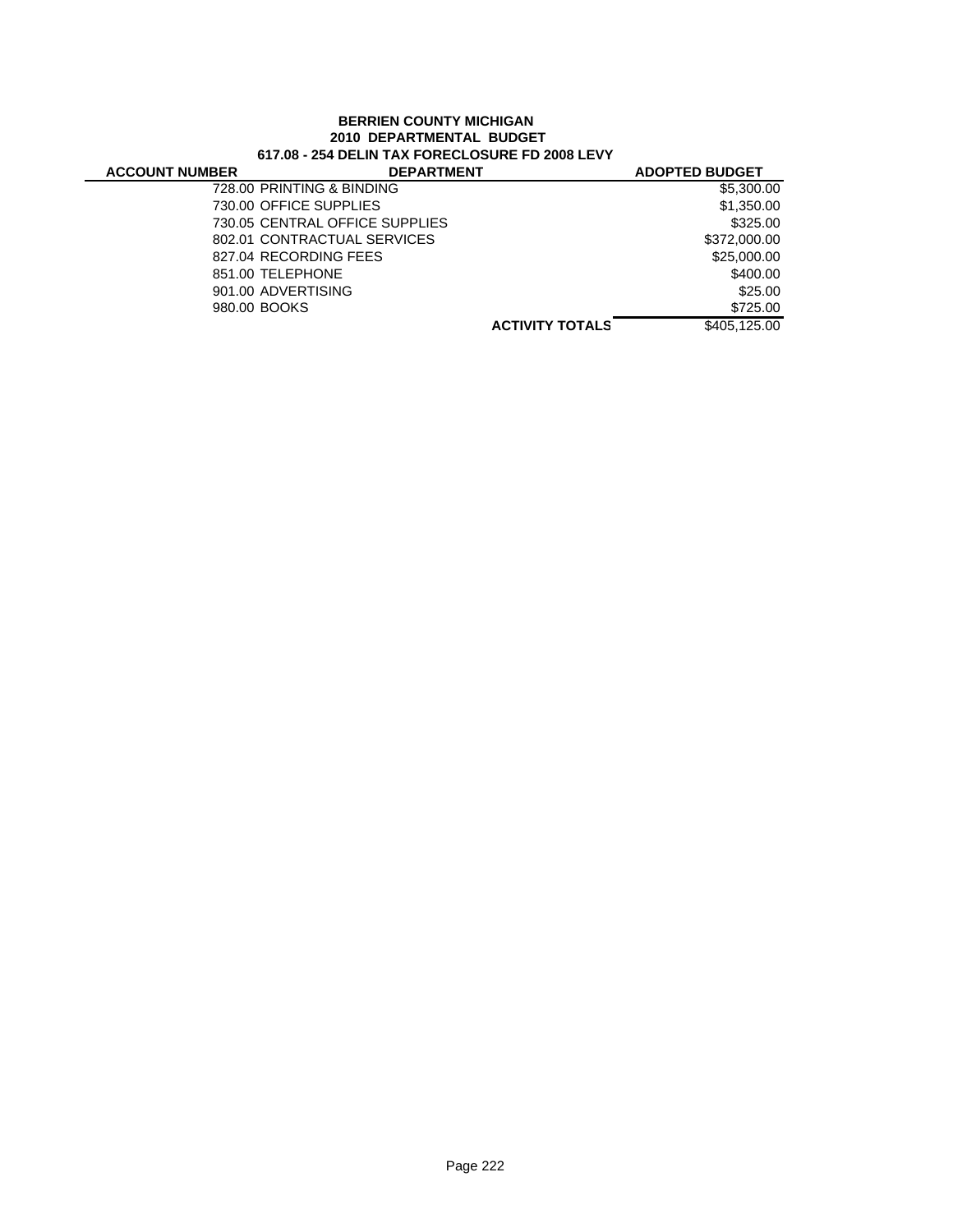## **BERRIEN COUNTY MICHIGAN 2010 DEPARTMENTAL BUDGET 618.00 - 253 DEL. PERSONAL PROPERTY TAX**

|                                                                                                                                                                                                                                                                                                                    | <b>ADOPTED BUDGET</b> |
|--------------------------------------------------------------------------------------------------------------------------------------------------------------------------------------------------------------------------------------------------------------------------------------------------------------------|-----------------------|
|                                                                                                                                                                                                                                                                                                                    | \$29,800.00           |
|                                                                                                                                                                                                                                                                                                                    | \$2,280.00            |
|                                                                                                                                                                                                                                                                                                                    | \$45.00               |
|                                                                                                                                                                                                                                                                                                                    | \$298.00              |
|                                                                                                                                                                                                                                                                                                                    | \$1,300.00            |
|                                                                                                                                                                                                                                                                                                                    | \$475.00              |
|                                                                                                                                                                                                                                                                                                                    | \$475.00              |
|                                                                                                                                                                                                                                                                                                                    | \$27.00               |
|                                                                                                                                                                                                                                                                                                                    | \$1,150.00            |
|                                                                                                                                                                                                                                                                                                                    | \$10,000.00           |
| <b>ACTIVITY TOTALS</b>                                                                                                                                                                                                                                                                                             | \$45,850,00           |
| 703.00 SAL AND WAGES EMPLY TEM<br>715.00 FICA<br>720.00 UNEMPLOYMENT INSURANCE<br>722.00 WORKMEN'S COMPENSATION<br>868.00 GAS OIL GREASE & ANTIFRZE<br>901.00 ADVERTISING<br>902.00 ADVERTISING LEGAL NOTICE<br>960.00 MISC RES FOR CONTINGENC<br>979.00 OFFICE EQUIP & FURNITURE<br>999.00 APPROP-COUNTY AGENCIES | <b>DEPARTMENT</b>     |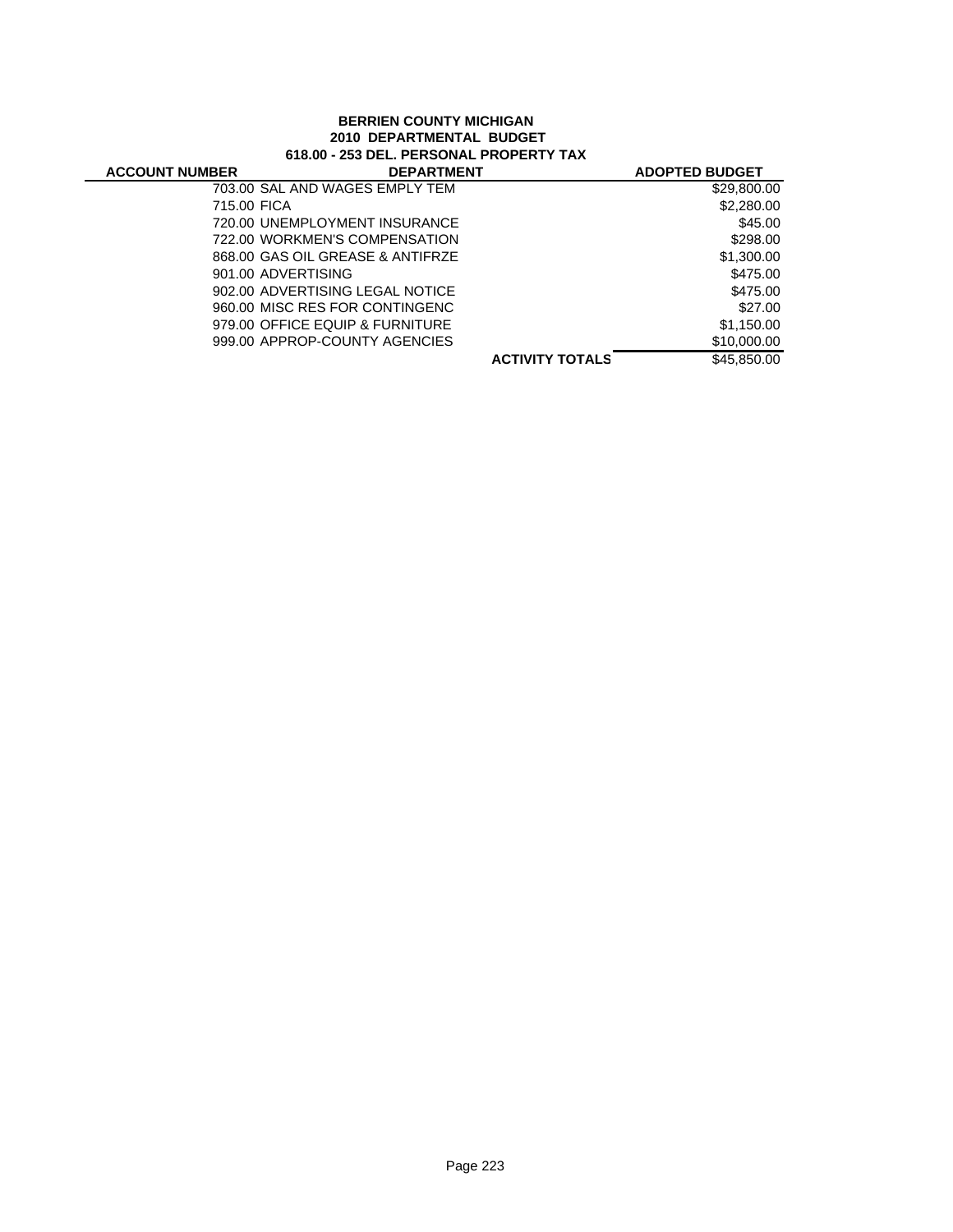## **BERRIEN COUNTY MICHIGAN 2010 DEPARTMENTAL BUDGET 620.00 - 253 HOMESTEAD AUDIT ADMINISTRATION FUND**

| <b>ACCOUNT NUMBER</b> | <b>DEPARTMENT</b>               |                        | <b>ADOPTED BUDGET</b> |
|-----------------------|---------------------------------|------------------------|-----------------------|
|                       | 702.00 SAL AND WAGES EMPLY PER  |                        | \$25,635.00           |
| 715.00 FICA           |                                 |                        | \$1,961.00            |
|                       | 717.00 LIFE/ADD/STD INSURANCE   |                        | \$330.00              |
|                       | 718.00 PENSION                  |                        | \$2,412.00            |
|                       | 720.00 UNEMPLOYMENT INSURANCE   |                        | \$38.00               |
|                       | 722.00 WORKMEN'S COMPENSATION   |                        | \$256.00              |
|                       | 726.00 DENTAL INSURANCE         |                        | \$900.00              |
|                       | 730.00 OFFICE SUPPLIES          |                        | \$525.00              |
|                       | 956.00 MISCELLANEOUS            |                        | \$475.00              |
|                       | 979.00 OFFICE EQUIP & FURNITURE |                        | \$525.00              |
|                       |                                 | <b>ACTIVITY TOTALS</b> | \$33,057,00           |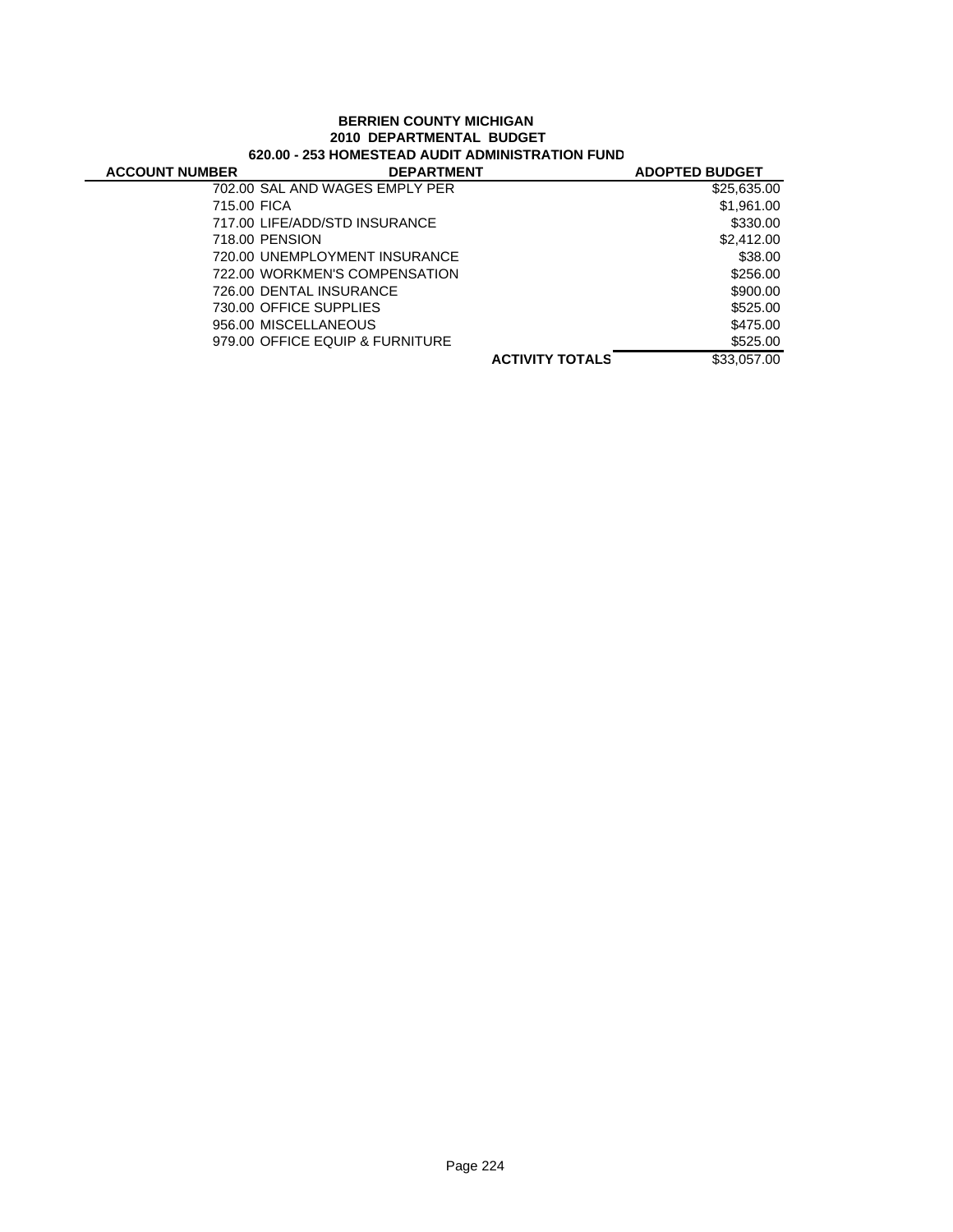# **BERRIEN COUNTY MICHIGAN 2010 DEPARTMENTAL BUDGET 677.01 - 851 WORKMENS COMPENSATION-SELF INSURANCE**

| <b>ACCOUNT NUMBER</b> | <b>DEPARTMENT</b>              |                        | <b>ADOPTED BUDGET</b> |
|-----------------------|--------------------------------|------------------------|-----------------------|
|                       | 722.00 WORKMEN'S COMPENSATION  |                        | \$323,392,00          |
|                       | 730.00 OFFICE SUPPLIES         |                        | \$150.00              |
|                       | 837.00 HEALTH SERVICES         |                        | \$7,000.00            |
|                       | 912.01 INSURANCE-WORKMENS COMP |                        | \$60,000.00           |
|                       |                                | <b>ACTIVITY TOTALS</b> | \$390,542,00          |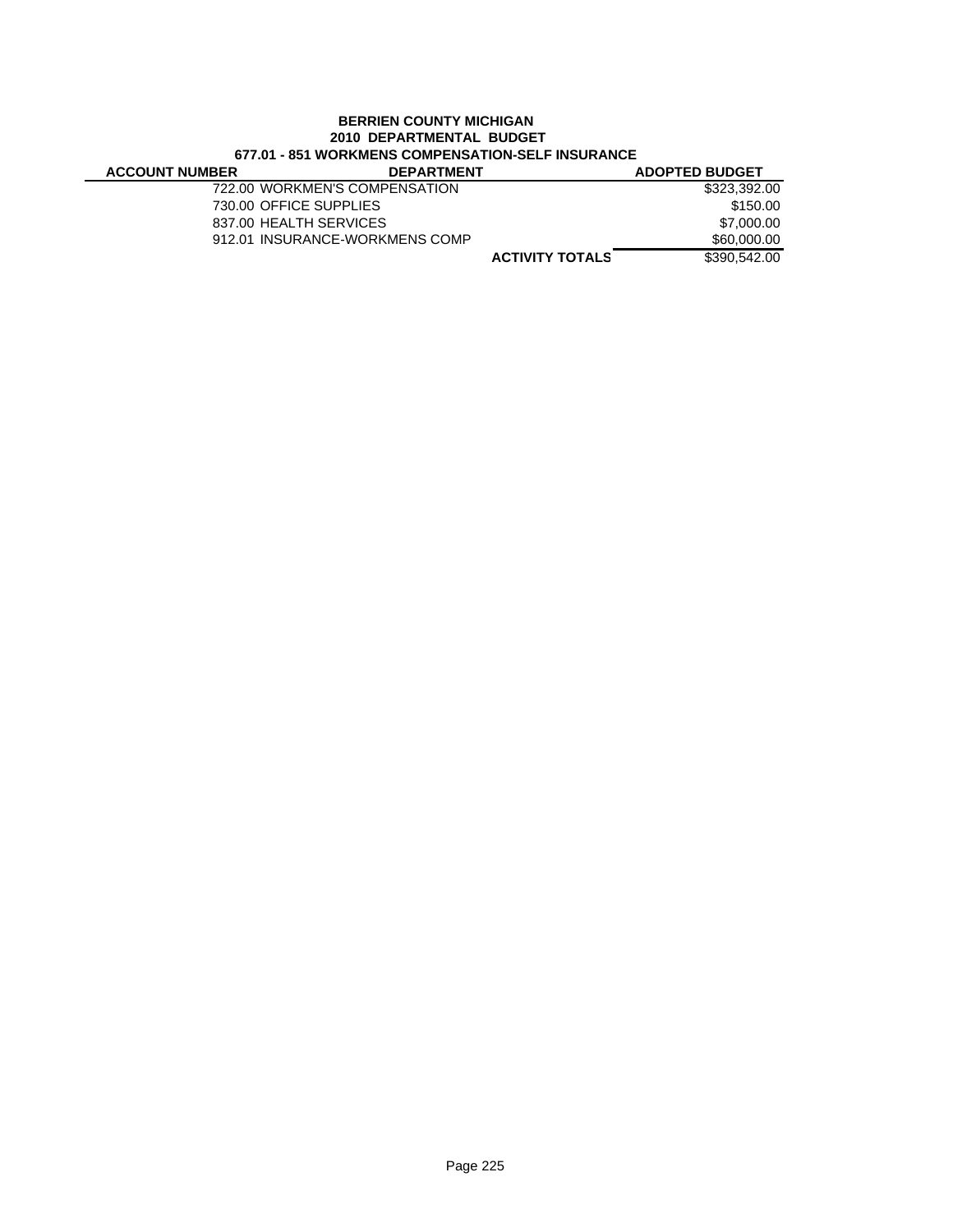# **BERRIEN COUNTY MICHIGAN 2010 DEPARTMENTAL BUDGET 677.02 - 852 SELF INS HLTH CARE/TERM CLAIM LIAB**

| <b>ACCOUNT NUMBER</b> | <b>DEPARTMENT</b>                |                        | <b>ADOPTED BUDGET</b> |
|-----------------------|----------------------------------|------------------------|-----------------------|
|                       | 716.00 HOSPITALIZATION           |                        | \$11,113,350.00       |
|                       | 726.00 DENTAL INSURANCE          |                        | \$664,276.00          |
|                       | 726.02 FLEX SPEND ADVANCE        |                        | \$23,600.00           |
|                       | 802.00 CONSULTANTS               |                        | \$6,350.00            |
|                       | 802.04 CONTRACTUAL SERVICES FEES |                        | \$10,050,00           |
|                       | 999.00 APPROP-COUNTY AGENCIES    |                        | \$3,385,174.00        |
|                       |                                  | <b>ACTIVITY TOTALS</b> | \$15,202,800,00       |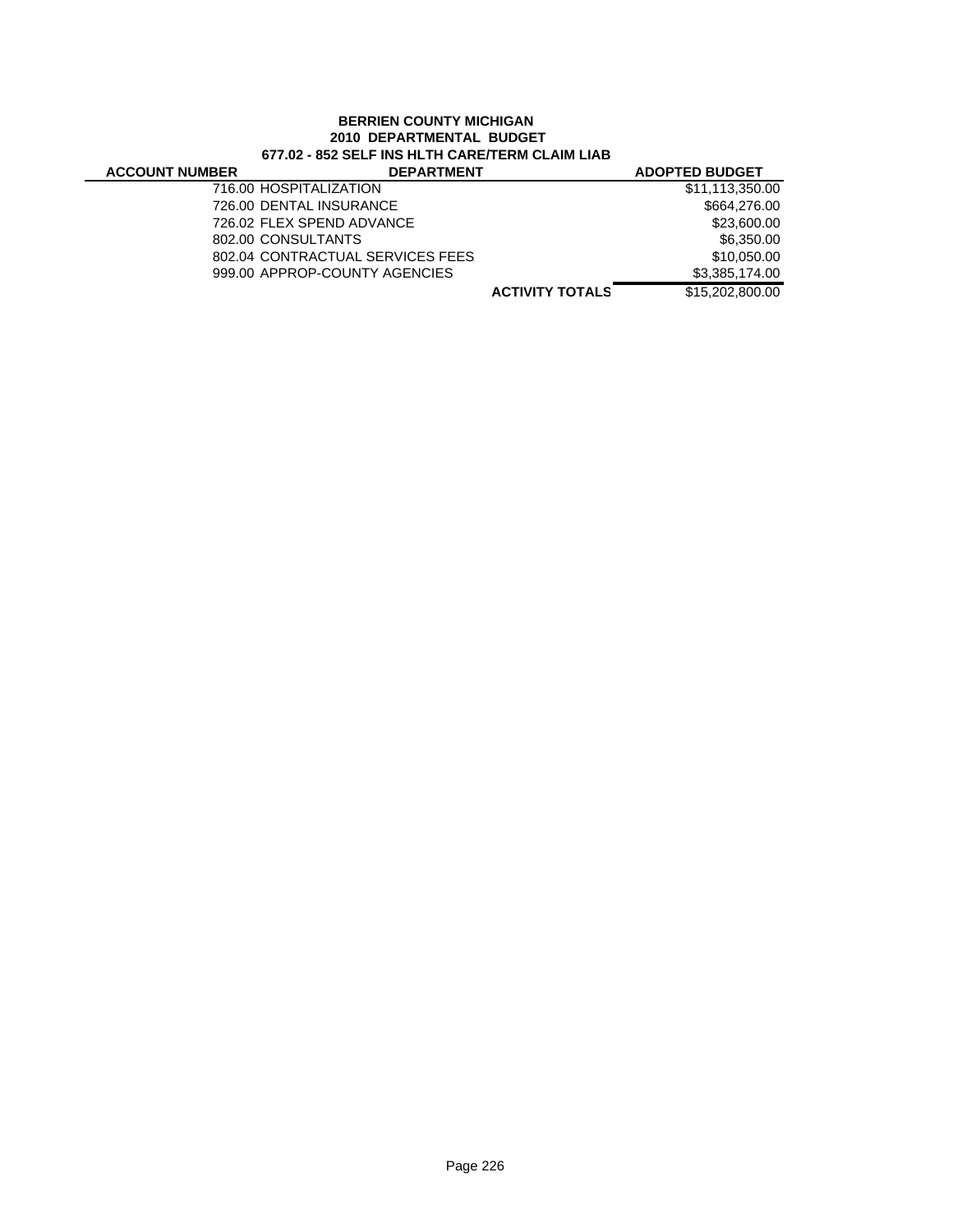### **BERRIEN COUNTY MICHIGAN 2010 DEPARTMENTAL BUDGET 677.03 - 851 SELF INS-UNEMP COMP RESERVE FUND**

| <b>ACCOUNT NUMBER</b> | <b>DEPARTMENT</b>             | <b>ADOPTED BUDGET</b> |
|-----------------------|-------------------------------|-----------------------|
|                       | 720.00 UNEMPLOYMENT INSURANCE | \$46,030,00           |
|                       | 912.02 INSURANCE-UNEMPLOYMENT | \$1,600.00            |
|                       | <b>ACTIVITY TOTALS</b>        | \$47,630.00           |